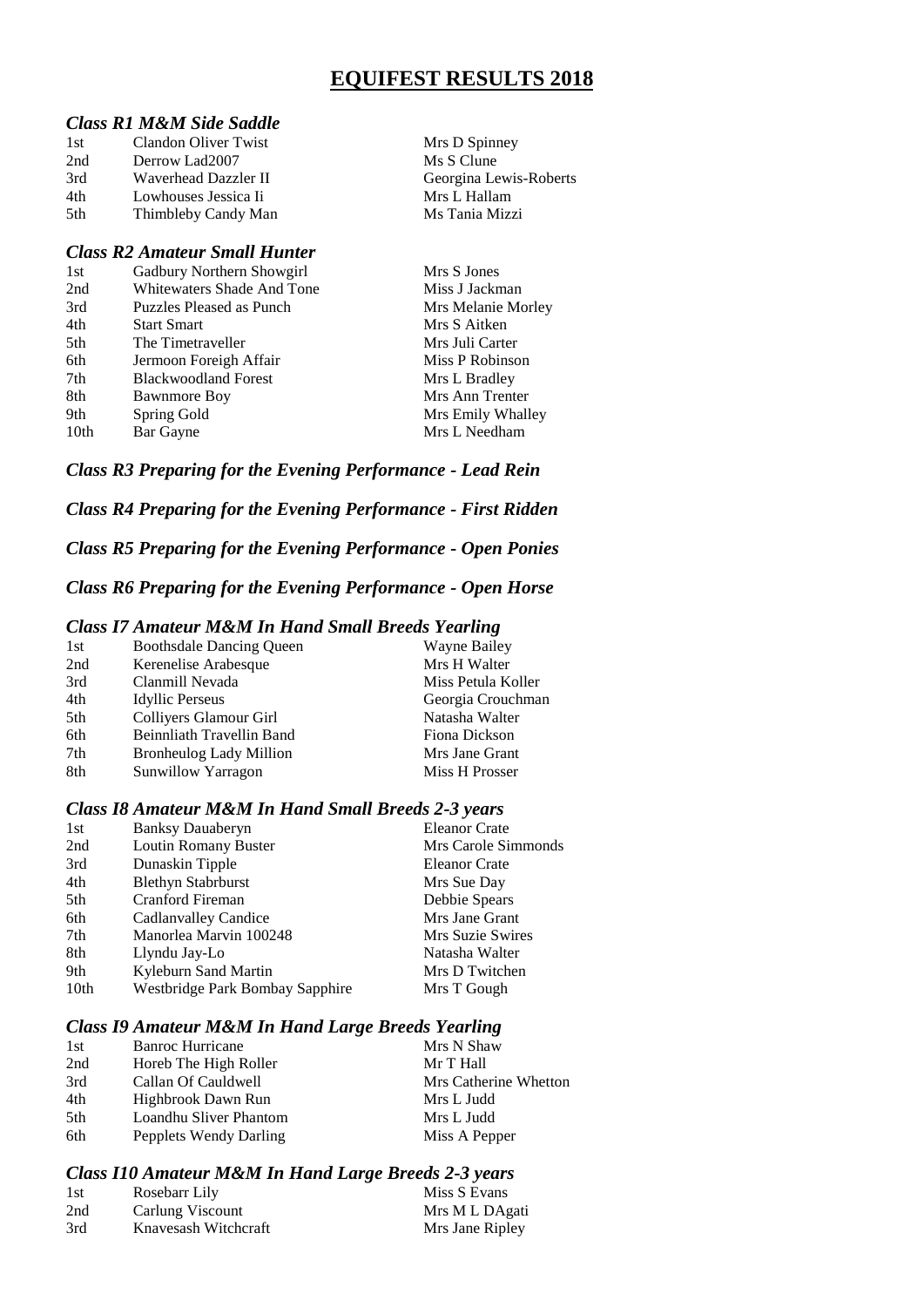| 4th              | Keenleyside Show Girl       | Alison Duval     |
|------------------|-----------------------------|------------------|
| 5th              | <b>Corstan Rixton</b>       | Lisa Mewes       |
| 6th              | Dafren Prince Of Wales      | Miss S Sleney    |
| 7th              | Corstan Emperer             | Ms Heather Baker |
| 8th              | <b>Marnonwells Concorde</b> | Mrs C Dumashie   |
| 9th              | Connla Rian                 | Miss E Sayer     |
| 10 <sub>th</sub> | Bankwood Archibold          | Mrs P Hunter     |

### *Class I11 Amateur Welsh Sections C & D In Hand 4 years old & over*

| Stanray Ruby Rose 165401    | Ms Heather Baker    |
|-----------------------------|---------------------|
| <b>Ballagh The Buck</b>     | Mr T Hall           |
| Dabernon Boyce              | Mikileigh Batchelor |
| 161645 Babylon Gloria       | Miss Nicola Ridley  |
| <b>Stanray Jay James</b>    | Miss E Stares       |
| Parvadean Delores           | Miss M Sweeting     |
| Llandderfel Prince Ethelred | Miss S Daggett      |
| Rhydeilian Orianna          | Miss Steph Toal     |
| Kylebeck Carvahlo           | Mrs H Paternoster   |
| Cathael Queen Of Pride      | Miss R Burns        |
|                             |                     |

### *Class I12 Amateur Highlands In Hand 4 years old & over*

| 1st & ch Bracken Of Alltnacailleach        | Miss R Randall       |
|--------------------------------------------|----------------------|
| Gissing Military Woo Hoo                   | Miss M Anness        |
| Leyhills Gillie Glass                      | Miss Emily Flynn     |
| <b>Glenwest Castle Little Miss Jasmine</b> | Mrs J Farrar         |
| Ellister Islay Royal Fern                  | Mrs E Mangham        |
| Hamish Of Blengside                        | Mrs A Fligg          |
| Southernstone Tobias                       | Miss Christine Heady |
|                                            |                      |

### *Class I13 Amateur Dales / Fell In Hand 4 years old & over*

| 1st | Darrenvale Revolution    | Mr R Hasell         |
|-----|--------------------------|---------------------|
| 2nd | <b>Manorian Melanite</b> | Mrs N Thompson      |
| 3rd | Bluecaps Adorable Alexis | Mrs L Judd          |
| 4th | Sunnybrowe Prince        | Miss Claire Dawson  |
| 5th | <b>Wellbrow Harvey</b>   | <b>Imogen Duffy</b> |
| 6th |                          |                     |
| 7th | Rosebarr Primrose        | Miss S Evans        |

#### *Class I14 Amateur New Forest / Connemara In Hand 4 years old & over*

| 1st | Doonreaghan Marty   | Miss Sophie Robins   |
|-----|---------------------|----------------------|
| 2nd | Mullagh Sun Rise    | Mrs T Tucker         |
| 3rd | Drumacre Debutante  | Mrs A Whittle        |
| 4th | Nire Valley Harmony | Miss A Bolan         |
| 5th | Kindesella Lilly    | Miss Ashlea Jennings |
| 6th | Parsonage Misty     | Miss Nicola Ridley   |

### *Class I15 Amateur Welsh Section A In Hand 4 years old & over*

|      | 1st & res Amilas Motet | Miss Christine Heady |
|------|------------------------|----------------------|
| 2nd  | Ilanai Tiahla          | Wayne Bailey         |
| 3rd  | Llanai Tiago           | Natasha Walter       |
| 4th  | Springbourne Clemency  | Miss H Prosser       |
| 5th  | Garnelog Heledd        | Miss Sarah Pearce    |
| 6th  | Brynamman Gafyn        | Ms Donna Jackson     |
| 7th  | Cargarsar Azure        | Mrs C Simmonds       |
| 8th  | <b>Blethyn Grace</b>   | Mrs Sue Day          |
| 9th  | Waitworth Dakota Mist  | Amy Bennion          |
| 10th | Gelliniog Meredith     | Miss K Smith         |
|      |                        |                      |

### *Class I16 Amateur Welsh Section B In Hand 4 years old & over*

| Skellorn Toy Soldier          | Christine Heady     |
|-------------------------------|---------------------|
| Linksbury Drummer Boy         | Miss Helen Whiteley |
| Moelview Colonel Mustard 2013 | Mrs Pauline Jauncey |
| Milford Fair Breeze           | Mrs J Hewitt        |
| Lovingdale Majestique         | Miss P Robinson     |
|                               |                     |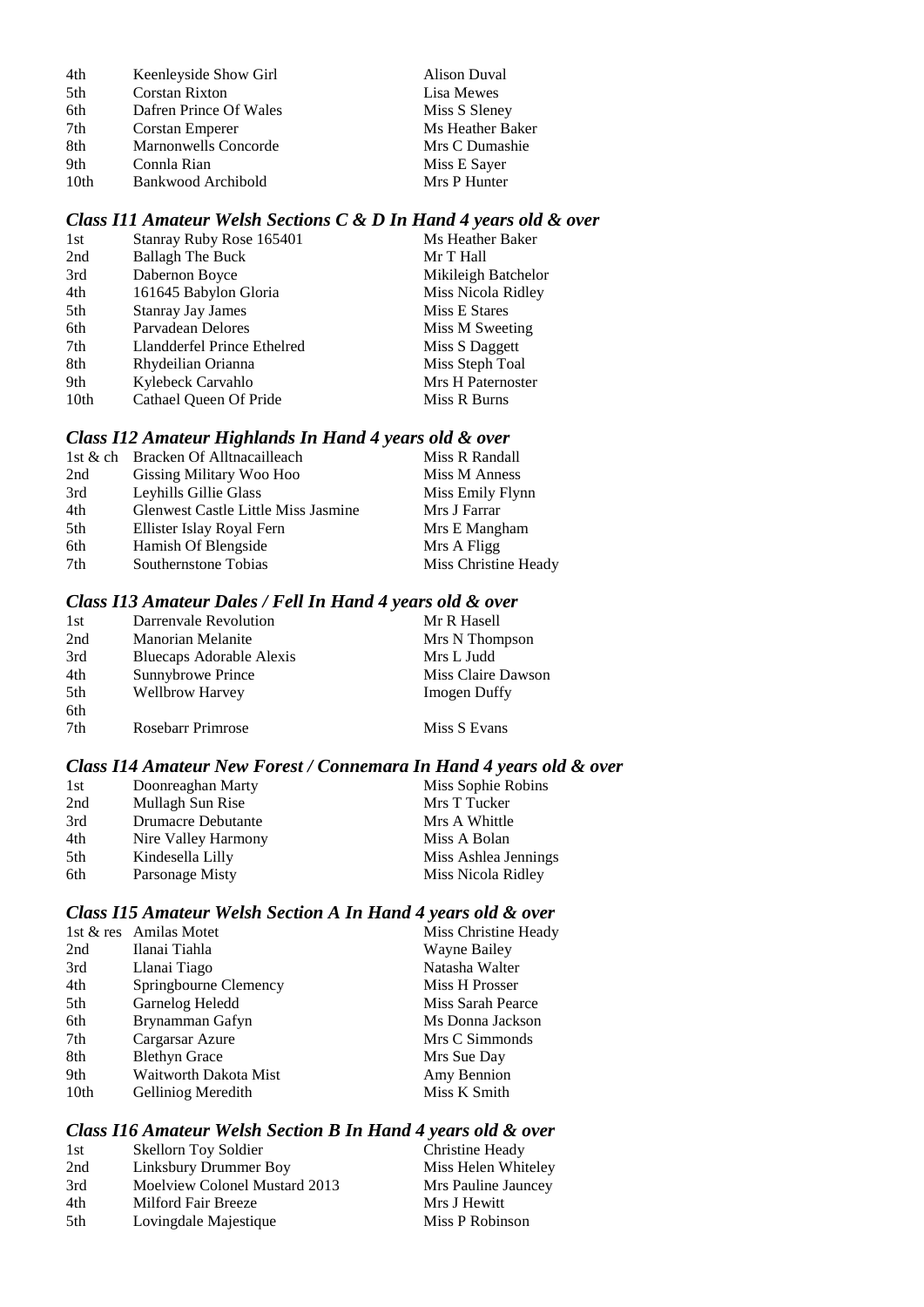| 6th  | Jolaikes Glamour Puss   | Mrs Pauline Jauncey   |
|------|-------------------------|-----------------------|
| 7th  | Rhydspence Sweet Willow | Mrs Sally Jones       |
| 8th  | Nordy Little Secret     | Mrs Katie Snow        |
| 9th  | Coringwould Windhover   | Miss Hannah Leage     |
| 10th | Bark Way Twinkle Toes   | Miss Becky Hutchinson |

### *Class I17 Amateur In Hand Shetlands 4 years old & over*

| 1st              | Merkisayre Brainstorm     | Mrs S Cowie-Bland   |
|------------------|---------------------------|---------------------|
| 2nd              | <b>Briar Piccolo</b>      | Mrs Vivien Hampton  |
| 3rd              | <b>Sharptor Keepsake</b>  | Debbie Spears       |
| 4th              | Lotuspoint Commander      | Mrs K J Garrett     |
| 5th              | Hose Bounty               | Mrs Jane James      |
| 6th              | Ceann Boadicea            | Mrs Belinda Jacques |
| 7th              | Beeftub Bell Emileo       | Mrs L Mayfield      |
| 8th              | <b>Sades Russian Ruby</b> | Mr Roger Cook       |
| 9th              | Spellbound Jedi Knight    | Debra Rogers        |
| 10 <sub>th</sub> | Watson Chickpea           | Mrs L Mayfield      |
|                  |                           |                     |

### *Class I18 Amateur Dartmoor / Exmoor In Hand 4 years old & over*

| Treworgan Showman          | Mrs Paula Ryan         |
|----------------------------|------------------------|
| Oswald                     | Lisa Mewes             |
| Langfield Hollywood Hills  | Miss L Johnston        |
| Treworgan Cloudbreak       | Miss S Woolerton       |
| Dartford Leigh Abacus      | Miss Rebecca Rayner    |
| Cellini                    | Mrs Kate Scorey-Sayer  |
| Rushfield Eclipse          | Mrs G Lapsley          |
| Bowspring                  | <b>Holly Donaldson</b> |
| <b>Threeshires Gallant</b> | Mrs Claire Beever      |
|                            |                        |

### *Class I19 In Hand Home Produced Riding Horse 1,2,3 years old*

| 1st | Aztec Rociando               | Miss J Davies       |
|-----|------------------------------|---------------------|
| 2nd | <b>Bazaars Smoking Dream</b> | Miss Jasmine Hunter |

### *Class I20 In Hand Home Produced Riding Horse 4 years old & over*

| 1st  | Melin Moldavite        | Emma Peel             |
|------|------------------------|-----------------------|
| 2nd  | Langaller Roll Over    | Miss Alice Griffiths  |
| 3rd  | <b>Stardust</b>        | Miss L Perkins        |
| 4th  | Darkdancer Kesha Reign | Miss Annabel Chambers |
| .5th | Recardo Red            | Miss Bernadette Luck  |

### *Class I21 In Hand Home Produced Veteran Pony*

| 1st | Oberon III                | Miss C Humphrey   |
|-----|---------------------------|-------------------|
| 2nd | Peter Pan                 | Miss G Viles      |
| 3rd | Lotuspoint Commander      | Mrs K J Garrett   |
| 4th | Gabriels Man Friday       | Mr Ian Palethorpe |
| 5th | <b>Foxleat Rowenberry</b> | Mrs Jane Grant    |
| 6th | Princess Sasha            | Miss L Johnson    |
| 7th | Rumworth Welsh Maid       | Roy Houghton      |
| 8th | Bochym Royal Romeo        | Miss Ellie Sutton |
| 9th | Whw Naan                  | Mrs K Warnes      |

### *Class I22 In Hand Home Produced Veteran Horse*

| 1st  | Jackson Fair And Square | Miss Jessica Reed      |
|------|-------------------------|------------------------|
| 2nd  | Miss Daisy              | Mrs C Harland          |
| 3rd  | Bambi                   | Grace Peverall         |
| 4th  | Maysong                 | Ms Laura Kenyon Brodie |
| .5th | Duke Of York            | Molly Kate Stowe       |
| 6th  | Hazard Away             | Miss N Smith           |

#### *Class I23 In Hand Home Produced Hunter 1,2,3 years old* 1st

| 2nd | Ricardos Dezign            | Miss Amy Dawson     |
|-----|----------------------------|---------------------|
| 3rd | Penrock Puzzled Glitterati | Michelle Findlay    |
| 4th | <b>Counter Attack</b>      | Mrs Carrie Sherriff |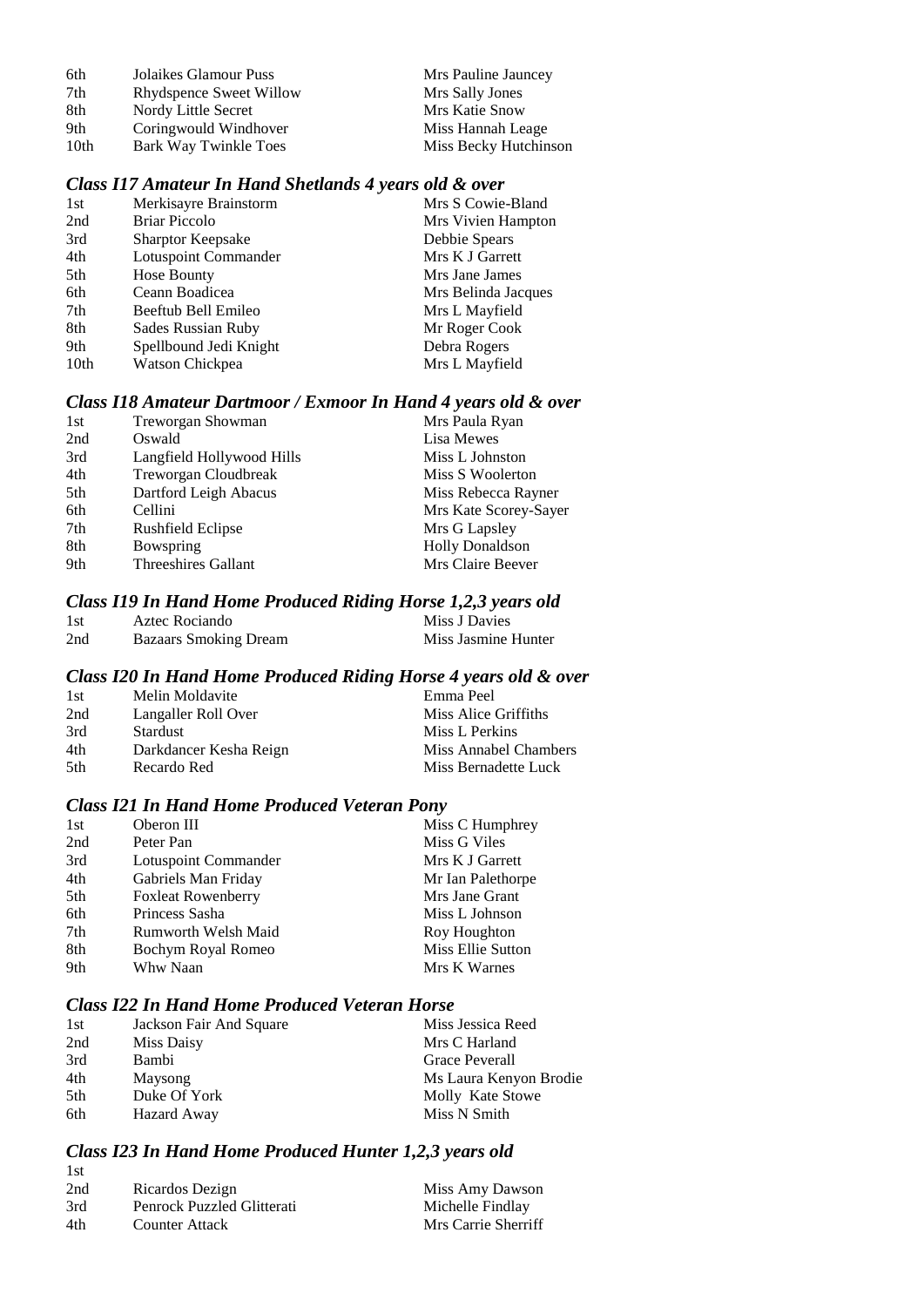#### *Class I24 In Hand Home Produced Hunter 4 years old & over*

| 1st | Shes Gold               | Jade Thompson       |
|-----|-------------------------|---------------------|
| 2nd | Jackson Fair And Square | Miss Jessica Reed   |
| 3rd | Barbarian Buccaneer     | Mrs Pamela Shipley  |
| 4th | Noble Cavalier          | Miss Jasmine Hunter |

### *Class I25 In Hand Home Produced M&M Small Breeds 1,2,3 years*

| -1st | <b>Blackertor Guiness</b>       | Mrs Amy Bennion  |
|------|---------------------------------|------------------|
| 2nd  | Beinnliath Travellin Band       | Fiona Dickson    |
| 3rd  | Westbridge Park Bombay Sapphire | Mrs Terena Gough |

#### *Class I26 In Hand Home Produced Welsh Sections A & B 1,2,3 years*

| 1st | Cadlanvalley Candice      | Mrs Jane Grant       |
|-----|---------------------------|----------------------|
| 2nd | Immybrook Welsh Squire    | Miss C Meads         |
| 3rd | <b>Blethyn Stabrburst</b> | Mrs Sue Day          |
| 4th | Manorlea Marvin 100248    | Mrs S Swires         |
| 5th | Dunaskin Tipple           | <b>Eleanor Crate</b> |
| 6th | <b>Idyllic Perseus</b>    | Georgia Crouchman    |
| 7th | Monalaw Myfyr             | Mrs Stephanie Lane   |

#### *Class I27 In Hand Home Produced M&M Small Breeds 4 years & over*

|                             | Miss L Johnston                     |
|-----------------------------|-------------------------------------|
| <b>Briar Piccolo</b>        | Mrs Vivien Hampton                  |
| Oswald                      | Lisa Mewes                          |
| Lotuspoint Commander        | Mrs K J Garrett                     |
| Washford Apache             | Victoria Blanchard                  |
| Camlan Nan                  | Miss T Faiers                       |
| Cellini                     | Mrs Kate Scorey-Sayer               |
| Dartford Leigh Abacus       | Miss Rebecca Rayner                 |
| Chasend Monarch Of The Glen | Miss S Cotton                       |
|                             | 1st & res Langfield Hollywood Hills |

#### *Class I28 In Hand Home Produced Welsh Sections A & B 4 years old & over*

| Miss Sarah Pearce      |
|------------------------|
| Miss Helen Whiteley    |
| Mrs J Hewitt           |
| Mrs J Jenkins          |
| Andrea Pearman         |
| Miss E Burbank         |
| Eleanor Crate          |
| Mrs G Richards         |
| Mrs Harriet Atkins     |
| <b>Melanie Rampley</b> |
|                        |

### *Class I29 In Hand Home Produced M&M Large Breeds 1,2,3 years*

|     | 1st & res Greenholme Knight | <b>Terry Clines</b> |
|-----|-----------------------------|---------------------|
| 2nd | Corstan Rixton              | Lisa Mewes          |
| 3rd | Carlung Viscount            | Mrs M L DAgati      |
| 4th | Knavesash Witchcraft        | Mrs Jane Ripley     |
| 5th | Horeb The High Roller       | Mr T Hall           |
| 6th | Connla Rian                 | Miss E Sayer        |
| 7th | Dafren Prince Of Wales      | Miss S Sleney       |

### *Class I30 In Hand Home Produced Welsh Sections C & D 4 years old & over*

| 1st | Stanray Ruby Rose 165401    | Ms Heather Baker    |
|-----|-----------------------------|---------------------|
| 2nd | Dabernon Boyce              | Mikileigh Batchelor |
| 3rd | Ddwyryd Mari                | Mrs C Pooley        |
| 4th | <b>Stanray Jay James</b>    | Miss E Stares       |
| 5th | Llandderfel Prince Ethelred | Miss S Daggett      |
| 6th | Passford Avicii Tango       | Georgia Oliver      |
| 7th | Llanidan Daydream           | Miss S Cumbers      |
| 8th | Talyllyn Jabas Jos          | Mrs J Edmead        |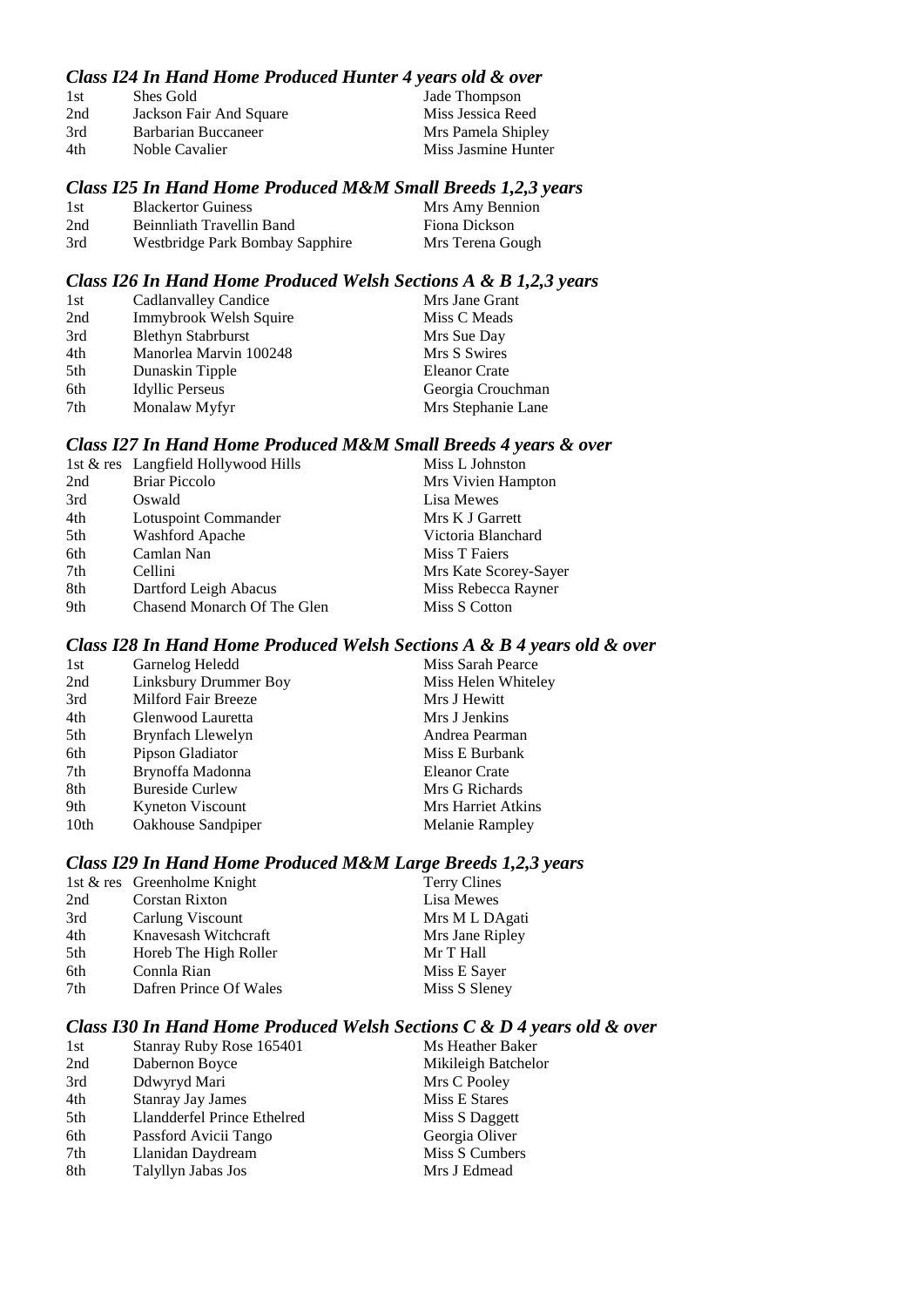### *Class I31 In Hand Home Produced M&M Large Breeds 4 years old & over*

| 1st | <b>Windgates Winston</b>            | Mrs R Hodkinson |
|-----|-------------------------------------|-----------------|
| 2nd | Manorian Melanite                   | Mrs N Thompson  |
| 3rd | Tawnydun Tristan                    | Andrea Pearman  |
| 4th | <b>Townend Barley</b>               | Mrs Emma Kaye   |
| 5th | Glenwest Castle Little Miss Jasmine | Mrs J Farrar    |
| 6th | Ellister Islay Royal Fern           | Mrs E Mangham   |
| 7th | Nire Valley Harmony                 | Miss A Bolan    |
| 8th | Cotes Black Jack                    | Mrs D Bishop    |
| 9th | By Beck Nancy                       | Miss C Elding   |

#### *Class I32 In Hand Training Class*

| Rafferty                        | Mrs S Blackman    |
|---------------------------------|-------------------|
| Longacres Secret Rendezvous     | Mrs K Megrath     |
| Doylan Emporio                  | Jillian Ward      |
| Staverton Magnolia              | Miss L Owen       |
| Glenside Mourne                 | Ms J Stirpe       |
| <b>Brideswood Ruby Slippers</b> | Mrs N Wilton      |
| Briardene Tom-Tom               | Kaylah Devine     |
| Felledge Billy                  | Mrs Lesley James  |
| Summerrose Little Hawk          | Miss Harriet Wood |
| Foxhollow Alwyn Tywysog         | Kay Gibson        |
|                                 |                   |

#### *Class I33 In Hand Home Produced Riding Pony 4 years old & over*

| 1st | <b>Brindlebrook Under Suspision</b> | Mrs L Phipps           |
|-----|-------------------------------------|------------------------|
| 2nd | Kouros May Fia                      | Mrs J Russell          |
| 3rd | Romanno Pandora                     | <b>Andrea Mathers</b>  |
| 4th | Barkway Tomasina                    | Miss Zoe Bennett       |
| 5th | <b>Aston Playtime</b>               | Mrs V Walmsley         |
| 6th | Douton Primrose                     | Miss Charlotte Hammond |

#### *Class I34 In Hand Home Produced Riding Pony 1,2,3 years old*

|     | 1st & ch Romanno Quickstep    | Miss Jennifer Humphreys |
|-----|-------------------------------|-------------------------|
| 2nd | Sycamore Spellbound           | Mrs C Highnam           |
| 3rd | Nerverlands Party Piece       | Miss L Oliver           |
| 4th | <b>Cartigan Misty Morning</b> | Mrs Jean Cartwright     |

# *Class I35 In Hand Best Condition 1,2,3 years old*

#### 1st Macado Miss A Weaver

#### *Class I36 In Hand Best Condition 4 years old & over*

| Lockside Bobby Joe                     | Mrs Rose Menhinick     |
|----------------------------------------|------------------------|
| Dolrhedyn Cardinal                     | Jenny Wellens          |
| Looking Glass Trip The Light Fantastic | Miss L Bowmer          |
| Dafren Ofelia                          | Miss M Till            |
| Oakwood Surprise                       | Miss Victoria Wilson   |
| Beaconsfield Perdita                   | Miss E Kerwood         |
| Douton Primrose                        | Miss Charlotte Hammond |
| Chasend Monarch Of The Glen            | Miss S Cotton          |
| Spellbound Jedi Knight                 | Debra Rogers           |
| Carajane Sentinel                      | Mrs L Phipps           |
|                                        |                        |

#### *Class I37 In Hand Home Produced Hunter Pony 1,2,3 years old*

| 1st | Banksy Dauaberyn         | <b>Eleanor Crate</b>     |
|-----|--------------------------|--------------------------|
| 2nd | Springwater Macchiato    | Miss Laura Oughton-Auker |
| 3rd | Annandale Unforgiven     | Miss Sharon Eldred       |
| 4th | Tamasha Whispered Secret | Miss V Leggett           |
| 5th | Poppets Prince Ruben     | Elisabeth Edmonds        |

#### *Class I38 In Hand Home Produced Hunter Pony 4 years old & over*

| 1st | Lokie                        | Miss K Towns  |
|-----|------------------------------|---------------|
| 2nd | Melin Moldavite              | Emma Peel     |
| 3rd | Crabfield Annigoni Christina | Mrs E Parker  |
| 4th | Caebryn Fran                 | Mrs M Gosmore |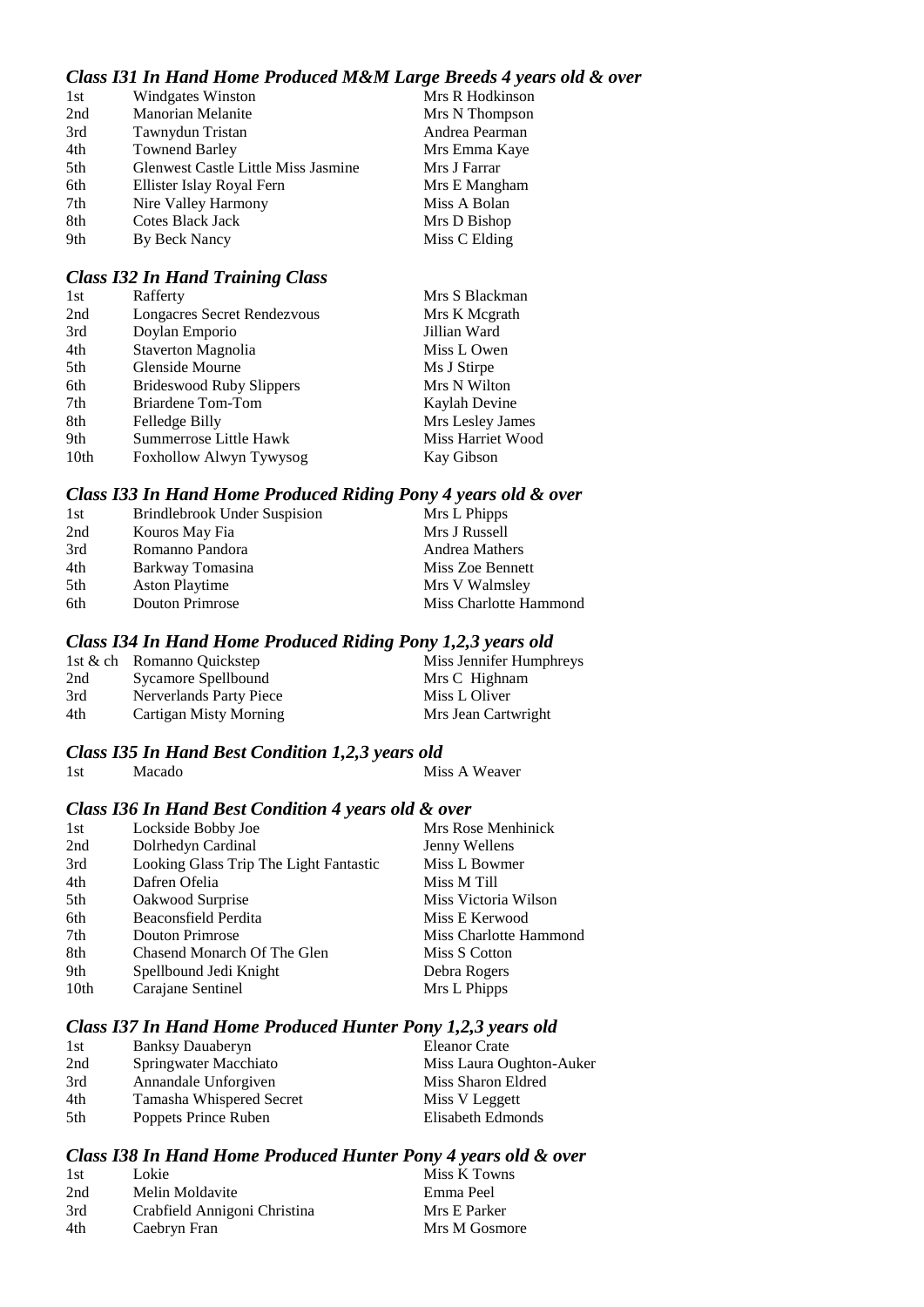| .5th | Peter Pan                | Miss G Viles          |  |
|------|--------------------------|-----------------------|--|
| -6th | Romanno Pandora          | <b>Andrea Mathers</b> |  |
| 7th  | Sir Sydney Rough Diamond | Miss L Godfray        |  |

# *Class I39 Young Handlers 13 - 18 years old*

| 1st              | Watson Chickpea                | Mrs L Mayfield |
|------------------|--------------------------------|----------------|
| 2nd              | Anndalyse Maddison Park        | Mrs J Dean     |
| 3rd              | <b>Stanley Grange Songbird</b> | Mrs J Parker   |
| 4th              | <b>Suddeen Finality</b>        | Mrs C Ronson   |
| 5th              | Beaconsfield Perdita           | Miss E Kerwood |
| 6th              | <b>Marchell Morning Chorus</b> | Mrs L Nichols  |
| 7th              | The Pearly Queen               | Miss I Moaby   |
| 8th              | Littleoscars Buzz Lightyear    | Mrs E Gregory  |
| 9th              | Ffynnonbach Red                | Miss E Craske  |
| 10 <sub>th</sub> | Sianlee Megamix                | Katie Collier  |

### *Class I40 Young Handlers 9 - 12 years old*

|      | 1st & res Waulkmill Raven | Mrs Lyndsey Birtwell |
|------|---------------------------|----------------------|
| 2nd  | Winneydene Crosby         | Mr John Reid         |
| 3rd  | Coppinshill Commemoration | Miss Hayley Reynolds |
| 4th  | Idyllic Hestia            | Miss V Wigglesworth  |
| 5th  | Menedh Jade               | Mrs E Northwood      |
| 6th  | Settvalley Pixie Lott     | Elliemay Lord        |
| 7th  | Anwen B J                 | Miss P Robinson      |
| 8th  | <b>Aston Playtime</b>     | Mrs V Walmsley       |
| 9th  | Dagwood Gangsta           | Mrs L Baxter         |
| 10th | Mynach Orsino             | Mrs C Lawrence       |

### *Class I41 Young Handlers 8 years old & under*

|                  | 1st & ch Churchwood Obsession    | Miss E Caley         |
|------------------|----------------------------------|----------------------|
| 2nd              | Rhencullen Popcorn               | Mrs Lyndsey Birtwell |
| 3rd              | Dolrhedyn Cardinal               | Jenny Wellens        |
| 4th              | Heniarth Norman Stanley Fletcher | Mrs Margaret Cousin  |
| 5th              | Parkvale Jac Y Do                | Mrs D Bugg           |
| 6th              | Timberland Chrystal              | Mrs S Arrowsmith     |
| 7th              | Sunwillow Tosca                  | Miss A McCrea        |
| 8th              | <b>Amilas Celebration</b>        | Mrs R Hodkinson      |
| 9th              | Shamrocklake Wake Up Call        | Mrs Sheila Sulsh     |
| 10 <sub>th</sub> | Lola                             | Isabel Gibbon        |

### *Class I42 In Hand Home Produced Part Breds 1,2,3 years old*

|     | 1st & ch Romanno Quickstep            | Miss Jennifer Humphreys |
|-----|---------------------------------------|-------------------------|
|     | 2nd & res Milltimber Little Scoundrel | Ms L Hewitt             |
| 3rd | Macado                                | Miss A Weaver           |
| 4th | <b>Ryehall Burlesque</b>              | Miss Vicki Faulkner     |
| 5th | Nerverlands Party Piece               | Miss L Oliver           |
| 6th | Poppets Prince Ruben                  | Elisabeth Edmonds       |
| 7th | Tamasha Whispered Secret              | Miss V Leggett          |
| 8th | Penstrumbly Sugar Barlow              | Mrs L Lawrence          |
| 9th | Aztec Rociando                        | Miss J Davies           |

### *Class I43 In Hand Home Produced Part Breds 4 years old & over*

| 1st              | Drakemyre Debonair           | Ms Lindsey Hewitt   |
|------------------|------------------------------|---------------------|
| 2nd              | <b>Suddeen Finality</b>      | Mrs C Ronson        |
| 3rd              | <b>DJP</b> Center Stage      | Miss Bethany Taylor |
| 4th              | Kouros May Fia               | Mrs J Russell       |
| 5th              | <b>Rommano Revelation</b>    | Miss L Fry-Lockier  |
| 6th              | Brookwater Lord Of The Light | <b>Hollie Crowe</b> |
| 7th              | Barkway Tomasina             | Miss Zoe Bennett    |
| 8th              | Hopgarden Ronaldo            | Verity Checkley     |
| 9th              | Thelonghouse Superstition    | Mrs Amanda Gaughran |
| 10 <sub>th</sub> | <b>Bloxham Flaire</b>        | Mrs Lesley Haley    |
|                  |                              |                     |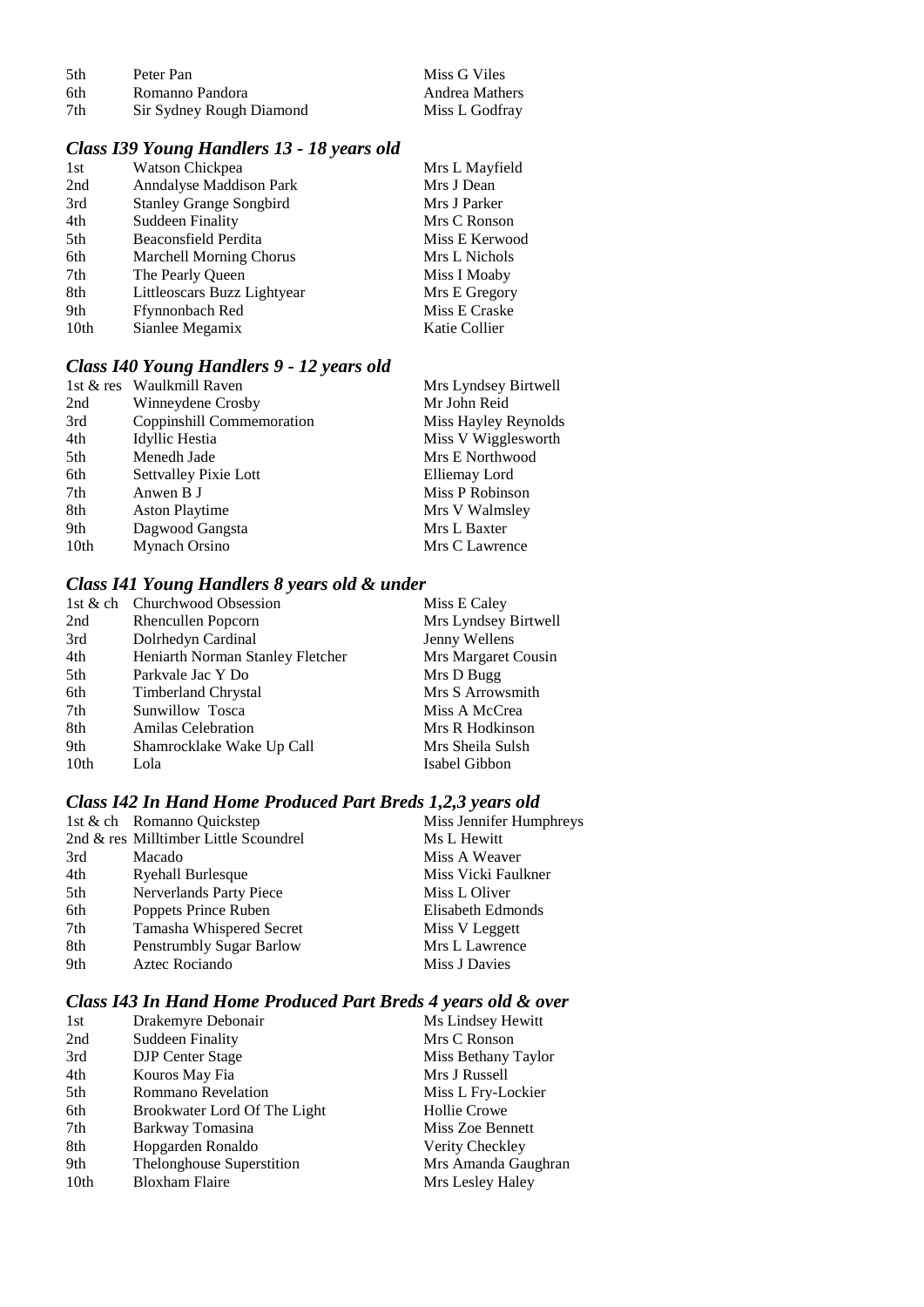#### *Class I44 In Hand Home Produced Hogged Cobs*

| 1st | Max                         | Mrs Julie Robins         |
|-----|-----------------------------|--------------------------|
| 2nd | <b>Morrows Poacher Jack</b> | <b>Heather Steel</b>     |
| 3rd | Captain Scarlet             | Miss J Mannering         |
| 4th | Triplicate                  | Mr Richard Williams      |
| 5th | Badger                      | Mr C Gregory             |
| 6th | Penanns Dundrinne Lady      | Miss Jessica Fuller-Gray |
| 7th | Rainbow                     | Miss E Boughtwood        |
| 8th | Tia Maria                   | Mrs A Wood               |
| 9th | <b>Brairfield Red</b>       | Miss Amy Dawson          |

#### *Class I45 In Hand Home Produced Traditional Cobs*

| The Kingsman      | Miss Lauren Nichols         |
|-------------------|-----------------------------|
| Daffodill         | Mrs K Warnes                |
| Sd Fancy Philippa | Mrs Lydia ODonoghue         |
| Delta Dawn        | Miss R Woolner              |
| Lady Sybil        | <b>Miss Brooke Matthews</b> |
| Charlie           | Miss C Bunting              |
| Betty Boo         | Mrs A Wood                  |
| Maverick          | Mrs T Holstead              |
| Dont Tell Dad     | Malakai Gillivan            |
| Panda             | Ms A Brown                  |
|                   |                             |

#### *Class R46 M&M Small Breeds Training Class*

| 1st | <b>Pumphill Gandalf</b> | Mrs Kate Waddington |
|-----|-------------------------|---------------------|
| 2nd | Cusop Caramel           | Mrs E Parker        |

### *Class R47 M&M Large Breeds Training Class*

| 1st | Springfieldpark The Stig     | Mrs A Aitken          |
|-----|------------------------------|-----------------------|
| 2nd | Croftbank Micky Finn         | Miss Phillipa Russell |
| 3rd | Renvarg Ruby Lou             | Miss Morag Williams   |
| 4th | Barana Castle                | Mrs Felicity Rooney   |
| 5th |                              |                       |
| 6th | Pyrgll Molly                 | Amanda Court          |
| 7th | <b>Brackenthwaite Bonnie</b> | Miss H Nelson         |
| 8th | Barnaby Of Park View         | Mrs A Baybutt         |
| 9th | <b>Drumacre Debutante</b>    | Mrs A Whittle         |

### *Class R48 Riding Horse / Hack Training Class*

| 1st | <b>Stanley Grange Regal Consort</b> | Sophie Cartmell       |
|-----|-------------------------------------|-----------------------|
| 2nd | Worine                              | Miss Sonya Hart       |
| 3rd | Anna Isabella                       | Ms V Campbell         |
| 4th | <b>Canto Springs</b>                | Miss Z Cuthbertson    |
| 5th | Irish Diamond Yoyo                  | Miss Alana Wainwright |
| 6th | Fabrice De Reve                     | Miss L Godfray        |
| 7th | <b>Stretcholt Hourglass</b>         | Sarah Sharp           |
| 8th | Time Out                            | Miss K Harris         |
| 9th | Recardo Red                         | Miss Bernadette Luck  |

### *Class R49 Amateur Small Hacks*

|     | 1st & res Daldorn Principal Dancer | Mrs F Farquharson |
|-----|------------------------------------|-------------------|
| 2nd | Sharlen Royal Enclosure            | Miss G Thornton   |
| 3rd | Penharver Bright Light             | Miss S Burrows    |
| 4th | Cointreau                          | Janet Smith       |
| 5th | Drakemyre Debonair                 | Ms L Hewitt       |
| 6th | Anna Isabella                      | Ms V Campbell     |

### *Class R50 Amateur Large Hacks*

|     | 1st & ch Hollycreek Sir Benson | <b>Mrs B Hatton Ritchie</b> |
|-----|--------------------------------|-----------------------------|
| 2nd | Liebling Katie                 | Miss Sharon Eldred          |
| 3rd | Lucky Score                    | Miss Beth Barrett           |
| 4th | Spanish Hidalgo                | Mrs K Gould                 |
| 5th | Vaguely Royal                  | Miss Stephanie Beer         |
|     |                                |                             |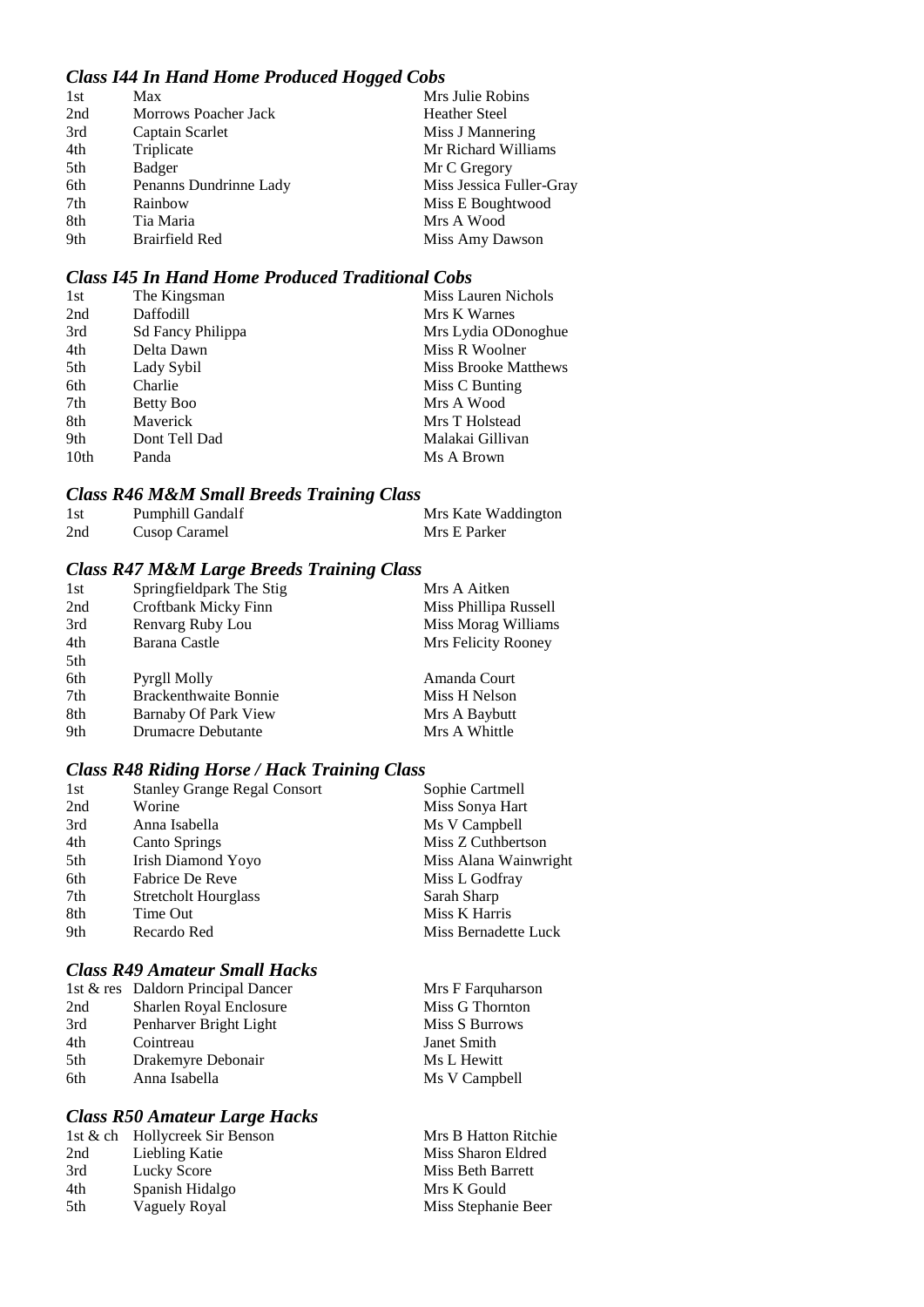### *Class R51 Ridden Hunter Training Class*

| 1st | Dexter IX                   | Miss A Wood     |
|-----|-----------------------------|-----------------|
| 2nd | <b>Blackwoodland Forest</b> | Mrs L Bradley   |
| 3rd | Kilmovee Kings View         | Mrs C Wilkinson |
| 4th | Queen Of Sheba              | Mrs I Nicholls  |
| 5th | Dawn Bouncer                | Miss B Pope     |
| 6th | Huntsman                    | Emma Field      |

### *Class R52 Ridden Cobs / Maxi Cobs Training*

| 1st | <b>His Archness</b>    | Mrs A Bird     |
|-----|------------------------|----------------|
| 2nd | Brookdale Ralph Lauren | Mrs M Gentle   |
| 3rd | Charlie Chalk          | Mrs M Gentle   |
| 4th | Bilko                  | Mrs Kim Downs  |
| 5th | Lady Bea Enigma        | Miss A Mathers |
| 6th | Wilkismoor Highwayman  | Mrs R Sandell  |

### *Class R53 Open Welsh A Lead Rein*

| 1st $&$ ch       | Abercamlais Aneurin          | Mrs Lynn Shimwell      |
|------------------|------------------------------|------------------------|
| 2nd              | Rowfantina George Washington | Miss Christina Gillett |
| 3rd              | Lucren Little Gem            | Miss Hayley Pottle     |
| 4th              | Coringwould Watercolour      | Mrs C Tasselli Arnold  |
| 5th              | Follow The Bear              | Henry Wright           |
| 6th              | <b>Brynely Lleucu</b>        | Mrs C Bell             |
| 7th              | <b>Sunstars Contador</b>     | Miss Nikki Ashcroft    |
| 8th              | Coychurch Pear Drop          | Miss Jemma Beatty      |
| 9th              | <b>Tygolau Conquest</b>      | Miss V Kirby           |
| 10 <sub>th</sub> | Thistledown Spring Time      | Sara Kershaw           |

### *Class R54 Open Small Breeds Lead Rein*

| Treworgan Cloudbreak      | Miss S Woolerton      |
|---------------------------|-----------------------|
| Pumphill Ra Ra            | Mrs K Hulme           |
| Lowlandview James Bond    | Miss Nikki Ashcroft   |
| Newoak Midnight Moon      | Mrs R Dilcock Thomas  |
| Anchor Gooseberry         | Mrs M Nicoll Thompson |
| Rekcilf Jump Jet          | Mrs N Green           |
| Cranford Fiddledydee      | Mrs D Taylor          |
| Wildways Adonis           | Mrs Rosemary Carter   |
| Langfield Hollywood Hills | Miss L Johnston       |
| Pumphill Japonica         | Miss Tiffany Dale     |
|                           |                       |

### *Class R55 Open Welsh A & B First Ridden*

| 1st              | Papplewick Gino         | Natasha Connor      |
|------------------|-------------------------|---------------------|
| 2nd              | <b>Brynely Lleucu</b>   | Mrs C Bell          |
| 3rd              | Nantdywyll Caramel      | Miss Natasha Archer |
| 4th              | Wellbank Gabriel        | Mr Tom Brash        |
| 5th              | Westfirle Golden Oriole | Mrs Kate Smith      |
| 6th              | Maesycnew Vanilla Amber | Miss Jodie Shepherd |
| 7th              | Anwen B J               | Miss P Robinson     |
| 8th              | Brynfach Konnie         | Millie Challinor    |
| 9th              | Kered Stormchaser       | Mrs Francine Spurr  |
| 10 <sub>th</sub> | Gelliniog Meredith      | Miss K Smith        |
|                  |                         |                     |

### *Class R56 Open Small Breeds First Ridden*

|                  | 1st & res Lotuspoint Cassius | Mrs R Brightmore     |
|------------------|------------------------------|----------------------|
| 2nd              | Coppinshill Chaos            | Mrs S Millsom        |
| 3rd              | Pricklegate Sparrow Hawk     | Mrs G Krajnyk        |
| 4th              | <b>Pumphill Clarion</b>      | Mrs V Metelko-Taylor |
| 5th              | Rushfield Milton Duff        | Jessica Odwyer       |
| 6th              | Pumphill Brosnan             | Carrie Simmonds      |
| 7th              | Pumphill Petersham           | Miss Victoria Brooke |
| 8th              | Torfields Copper Coin        | Ms Rebecca Farrer    |
| 9th              | <b>Broadspring Tango</b>     | Miss M Halsall       |
| 10 <sub>th</sub> | Springwater Music Master     | Miss Eloise Marlow   |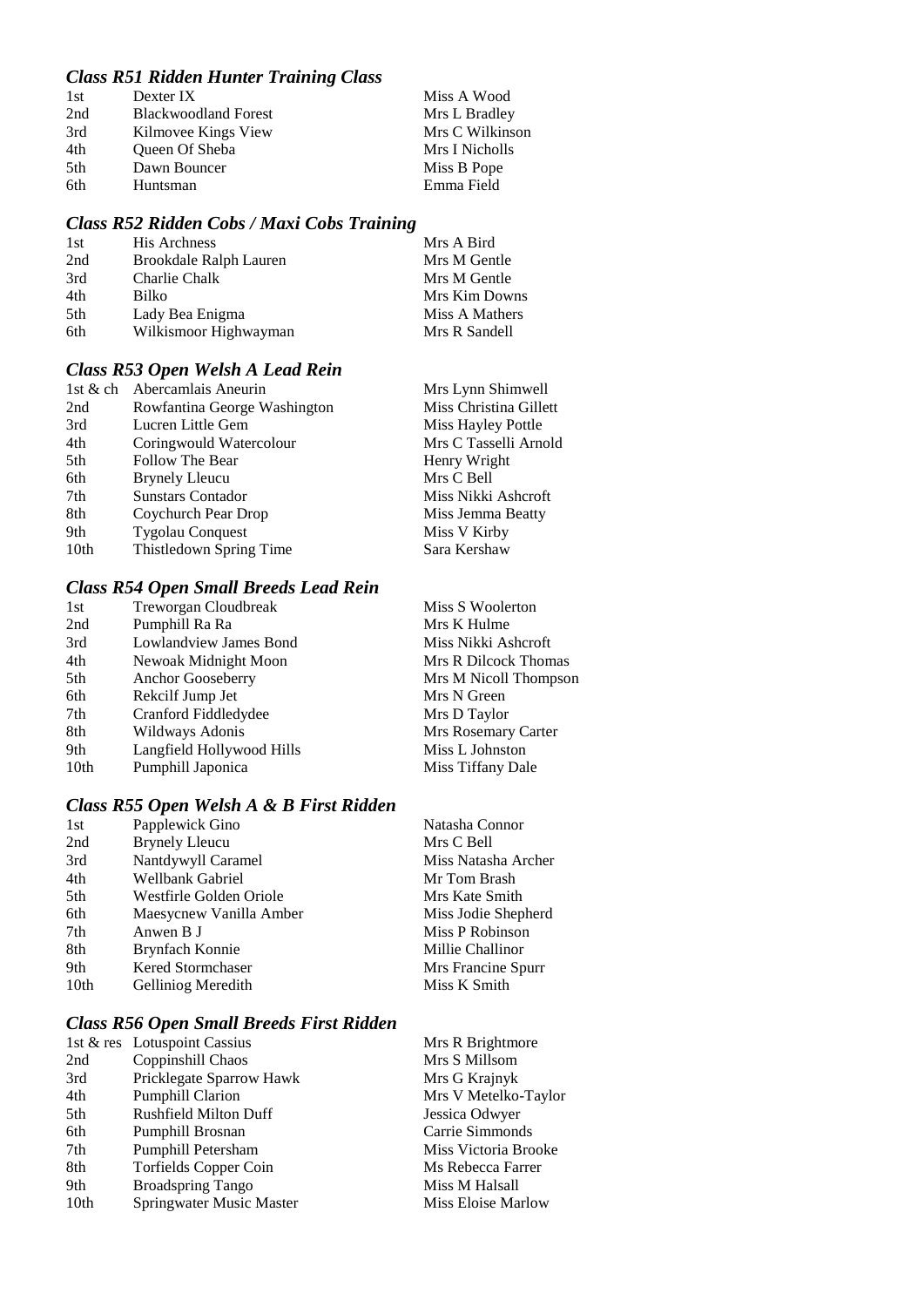#### *Class R57 Lead Rein Veteran M&M / Native Pony*

| 1st & ch Rekcilf Jump Jet | Mrs N Green         |
|---------------------------|---------------------|
| Pizzicato Pollyanna       | Miss S Johnson      |
| Gabriels Man Friday       | Mr Ian Palethorpe   |
| Little Stones Silverbay   | <b>Shannon Meer</b> |
| Tzar                      | Mrs K Ireland       |
| Diermar Annabelle         | Mrs Tara Hare       |
|                           |                     |

#### *Class R58 First Ridden Veteran M&M / Native Pony*

| 1st | Crandford Hector            | Mrs D Taylor         |
|-----|-----------------------------|----------------------|
|     | 2nd & res Dolrhedyn Bronson | Jenny Wellens        |
| 3rd | <b>Hisley Provost</b>       | Mrs D Twitchen       |
| 4th | Little Stones Silverbay     | <b>Shannon Meer</b>  |
| 5th | Cadlanvalley Teleri         | Mrs R Dilcock Thomas |

### *Class R59 Tiny Tots M&M / Native Type Lead Rein*

| 1st              | <b>Uphill Megan Fox</b>  | Gillian Neve          |
|------------------|--------------------------|-----------------------|
| 2nd              | <b>Blackhill Kestrel</b> | Victoria Cable        |
| 3rd              | Rekcilf Jump Jet         | Mrs N Green           |
| 4th              | Kiayaz Evita             | Mrs Joanna Allsop     |
| 5th              | Hermits Bolero           | Mrs J Bush            |
| 6th              | Morvanna Fantasy         | Miss Helen Whiteley   |
| 7th              | Moelwyn Pixie            | Mrs D Shaw            |
| 8th              | Coringwould Watercolour  | Mrs C Tasselli Arnold |
| 9th              | Coychurch Pear Drop      | Miss Jemma Beatty     |
| 10 <sub>th</sub> | Lucren Little Gem        | Miss Hayley Pottle    |

### *Class R60 Tiny Tots M&M / Native Type First Ridden*

| 1st              | Wellbank Gabriel               | Mr Tom Brash      |
|------------------|--------------------------------|-------------------|
| 2nd              | <b>Tygolau Conquest</b>        | Miss V Kirby      |
| 3rd              | Coppinshill Chaos              | Mrs S Millsom     |
| 4th              | Collstone Captivator           | Miss E Smithers   |
| 5th              | <b>Actaeon Of Hardenley</b>    | Erin Wittich      |
| 6th              | Pricklegate Sparrow Hawk       | Mrs G Krajnyk     |
| 7th              | Thistledown Livius             | Mrs Sarah Lambert |
| 8th              | Pantycoed Little Owl           | Isabel Gibbon     |
| 9th              | <b>Oakville Touch Of Class</b> | Mrs Sue Heath     |
| 10 <sub>th</sub> | <b>Chagford Georgette</b>      | Mrs Pip Wood      |

# *Class R61 Tiny Tots Lead Rein - SP or SHP*

| 1st | Newoak Skyfall                   | <b>Kate Slattery</b> |
|-----|----------------------------------|----------------------|
| 2nd | Flinora Surprize                 | Mrs C Mason          |
| 3rd | <b>Cheshmere Funtime Frankie</b> | Miss J Risdon        |
| 4th | Newoak Hot Gossip                | Tommy Lee            |
| 5th | Whiteastra Dream Dancer          | Polly Seaman         |
| 6th | Laithehill Serena                | Mrs Marie Slater     |
| 7th | Barossa Ranger                   | Mr & Mrs M & W Ward  |
| 8th | <b>Doultons Master Rupert</b>    | Miss Hannah Leage    |
| 9th | Hemsbrook West Wind              | Mrs E Harris         |

### *Class R62 Tiny Tots SP / SHP First Ridden*

|      | 1st & res Barkway Moonshine | Mrs R Brightmore       |
|------|-----------------------------|------------------------|
| 2nd  | <b>Barkway Priceless</b>    | Miss Christina Gillett |
| 3rd  | <b>Cosford President</b>    | Mrs Michelle Woodman   |
| 4th  | Hilin Hynod                 | Mrs Zoe Holmes         |
| 5th  | <b>Bunbury Sotherby</b>     | Mr Ryan Baxter         |
| 6th  | <b>Friarly Gamepoint</b>    | Mrs S Millsom          |
| 7th  | Hollybush Libretto          | Mrs Emily Whalley      |
| 8th  | Singing The Blues           | Mrs A Hawkins          |
| 9th  | Charn Secret Fairytale      | Mrs Emily Frudd        |
| 10th | Flashley Kitty Matchum      | Mrs D Bugg             |
|      |                             |                        |

### *Class R63 Open Show Pony Lead Rein*

| 1st | Greendown Curiosity |
|-----|---------------------|
|-----|---------------------|

Miss Marie Howie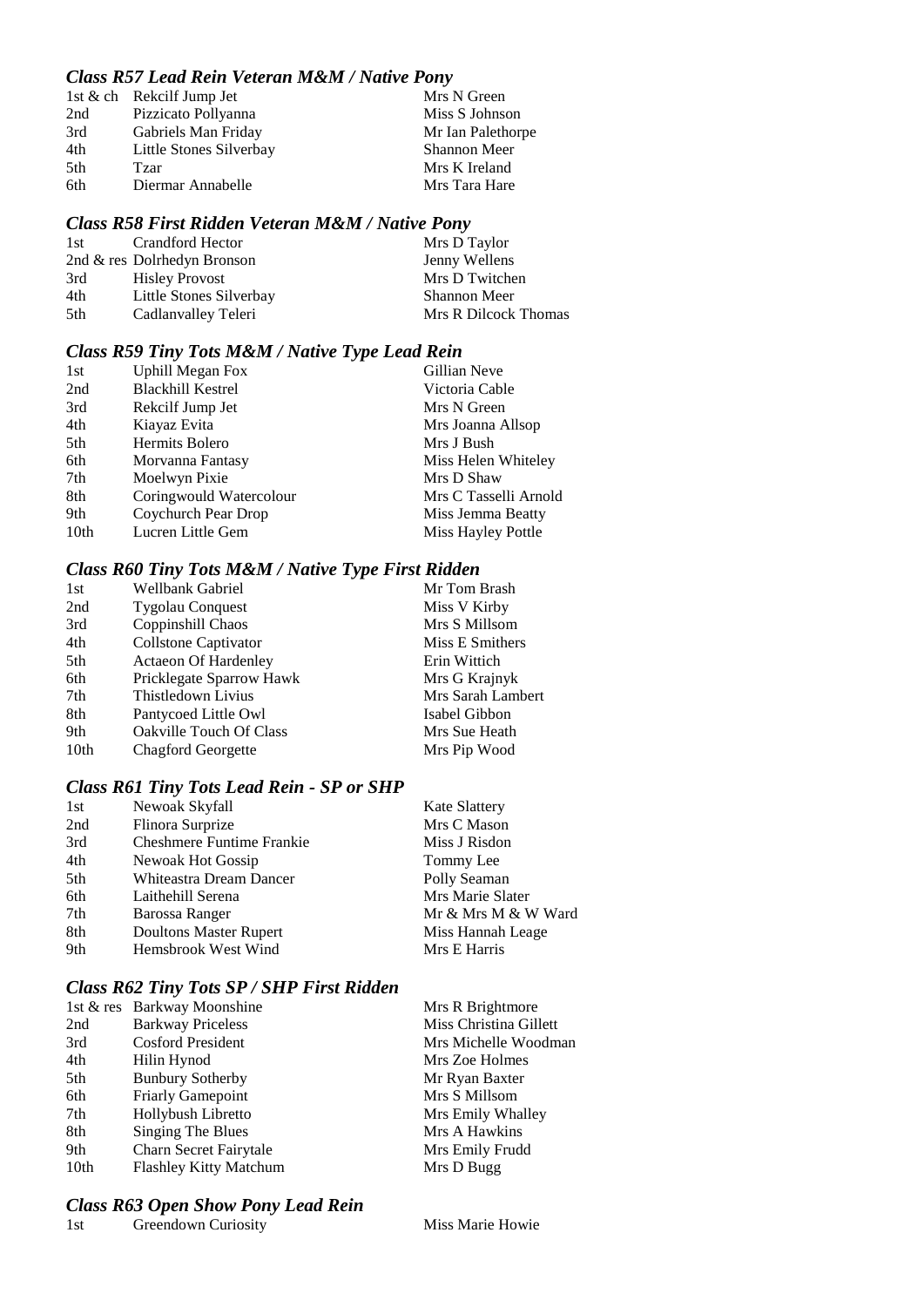| 2nd             | Desarbre Windflower       | Mrs C Lockyer       |
|-----------------|---------------------------|---------------------|
| 3rd             | High Topps Maid Of Honour | Miss C Gibson       |
| 4th             | Beetham Sweet Pea         | Mrs K Millea        |
| 5th             | Barkway Beatrix           | Miss V Hillyard     |
| 6th             | Chagford Leroy            | Mr Ryan Baxter      |
| 7 <sup>th</sup> | Treflan Sali              | Ellie Pinder        |
| 8th             | Fairley Misha             | Miss K Morton       |
| 9th             | <b>Bradmore Sovereign</b> | Miss Samantha Jakes |

# *Class R64 Open Show Hunter Pony Lead Rein*

| 1st | Toya Mission Acomplished  | Daisy-May Allen          |
|-----|---------------------------|--------------------------|
| 2nd | Wellbank Gallahad         | Mrs N Green              |
| 3rd | Flinora Surprize          | Mrs C Mason              |
| 4th | Hemsbrook West Wind       | Mrs E Harris             |
| 5th | Cassandra                 | Mr K Harrison            |
| 6th | Sandean Across The Galaxy | Mrs Marie Slater         |
| 7th | Seaview Overture          | Ms C Peters              |
| 8th | Domino                    | Mrs Emily Sinclair Perry |

### *Class R65 Open Show Pony First Ridden*

| 1st | Cosford President          | Mrs Michelle Woodman |
|-----|----------------------------|----------------------|
| 2nd | <b>Brookwater Carousel</b> | Livie Smith          |
| 3rd | Hilin Hynod                | Mrs Zoe Holmes       |
| 4th | Barkway Moonshine          | Mrs R Brightmore     |

#### *Class R66 Open Show Hunter Pony First Ridden*

| 1st | Winneydene Cabana          | Mrs Kate Smith      |
|-----|----------------------------|---------------------|
| 2nd | Harwel Sunshine            | Mrs Francine Spurr  |
| 3rd | Mirabelle P                | Mrs Margaret Cousin |
| 4th | Green Meadows Little Acorn | Mrs Kate Waddington |
| 5th | Gerdinen Beauty            | Mrs S Clark         |
| 6th | Courtway Superman          | Mrs A Aitken        |
| 7th | <b>Friarly Gamepoint</b>   | Mrs S Millsom       |
| 8th | Popalbee Tom Cat           | Millie Challinor    |
|     |                            |                     |

### *Class R67 Lead Rein Veteran Show Pony / Show Hunter Pony*

|      | 1st & ch Amilas Chutney   | Tommy Lee         |
|------|---------------------------|-------------------|
| 2nd  | Doultons Master Rupert    | Miss Hannah Leage |
| 3rd  | Cheshmere Funtime Frankie | Miss J Risdon     |
| 4th  | Uppacott Jubilate         | Mrs C Fatania     |
| .5th | Rowfantina Star Turn      | Miss V Hillyard   |

### *Class R68 First Ridden Veteran Show Pony / Show Hunter Pony*

|     | 1st & res Laithehill Othello | Indiana Kirby          |
|-----|------------------------------|------------------------|
| 2nd | <b>Barkway Priceless</b>     | Miss Christina Gillett |
| 3rd | Uppacott Jubilate            | Mrs C Fatania          |
| 4th | Hollybush Libretto           | Mrs Emily Whalley      |
| 5th | Larchgrove Isabella          | Mrs J Benbow           |
| 6th | Sianlee Megamix              | Katie Collier          |

### *Class R69 Open Show Hunter Pony not exceeding 133cms*

|                               | Daniel Bailey               |
|-------------------------------|-----------------------------|
| <b>Rowquest Copper Rivers</b> | Mrs H Rodgers               |
| Mount Pleasant Jack Flash     | Mrs Gemma Crabtree          |
| Mount Pleasant Welsh Pride    | Mrs Dawn ODonnell           |
| Gwithian Geraint              | Mrs Sam Herring             |
| Moscombe Lord Of The Dance    | Miss S Simpson              |
| May Day Lad                   | Mrs E Wilmot                |
| <b>Glynaur Ricky Bobby</b>    | Miss Helen Seymour          |
| Bleachgreen Sovereign         | Mrs S Green                 |
| Cadlanvalley Orpheus          | Gillian Neve                |
|                               | 1st & res Erimus Gamekeeper |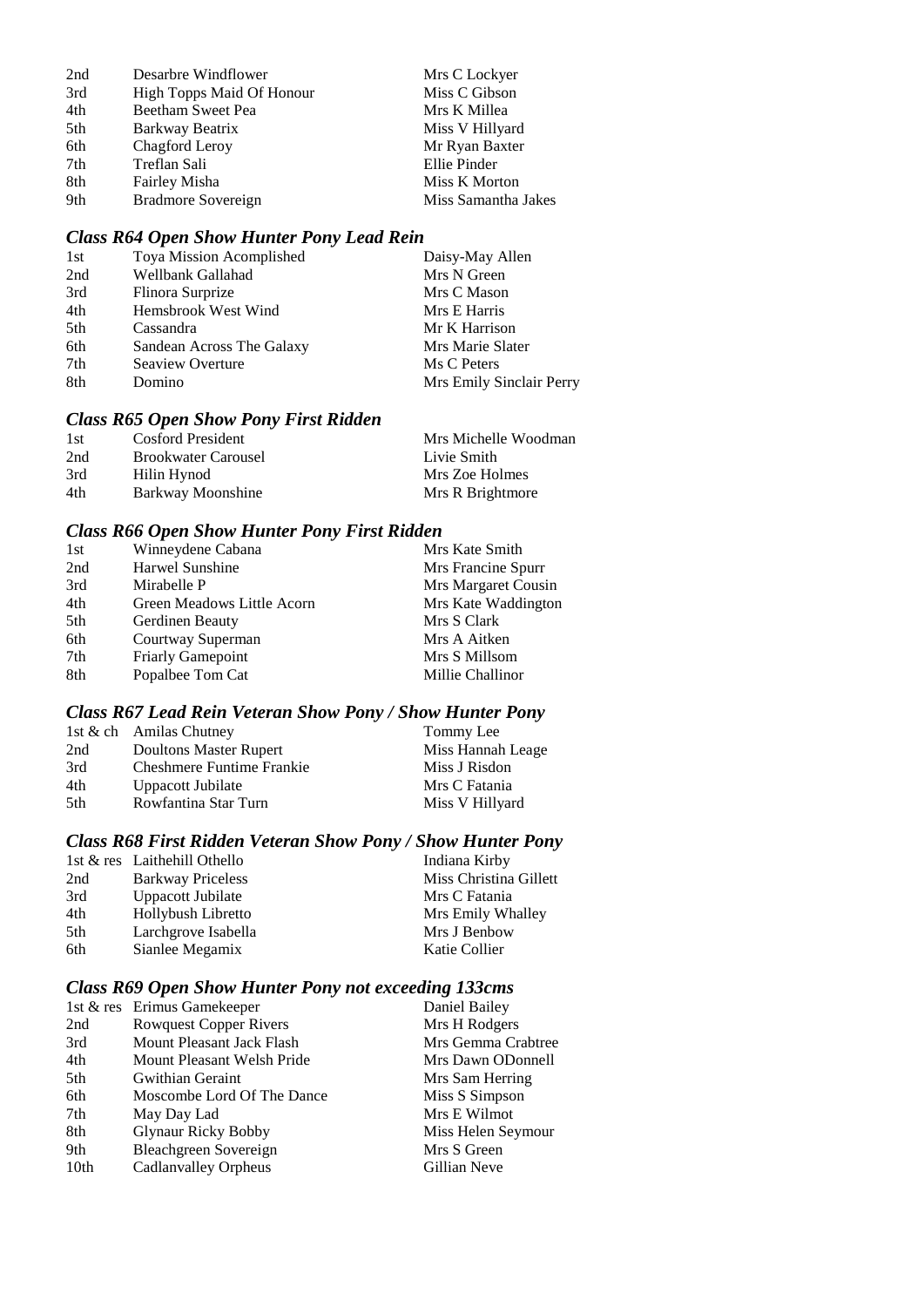#### *Class R70 Open Show Hunter Pony not exceeding 143cms*

| 1st | Rotherwood Mr Motivator   | Emma Peel         |
|-----|---------------------------|-------------------|
| 2nd | Flecknoe Final Impression | Fiona Titterton   |
| 3rd | Brindlebrook Elegance     | Dawn ODonnell     |
| 4th | Pitch Supreme             | Mrs Rachel Frank  |
| 5th | Gracie                    | Scarlett Burgoyne |
|     |                           |                   |

#### *Class R71 Open Show Hunter Pony not exceeding 153cms*

| 1st & ch Brindlebrook Under Suspision | Mrs L Phipps      |
|---------------------------------------|-------------------|
| Chiddock Big Ben                      | Shannon Meer      |
| <b>Rumworth Rio Grand</b>             | Miss C Elding     |
| Jermoon Foreigh Affair                | Miss P Robinson   |
| <b>Clemenstone Charlestone</b>        | Mrs C Barton      |
| Dont Stop Me Now                      | Ms N Jackson      |
| Kellythorpes Kiss And Tell            | Miss Cathy Palmer |
|                                       |                   |

#### *Class R72 Open Show Pony not exceeding 138cms*

|     | 1st & ch Kenilwood Windborne     | Miss L Hillyard       |
|-----|----------------------------------|-----------------------|
| 2nd | <b>Megland Moonlight Glory</b>   | Ms Angelina McCaffrey |
| 3rd | Kalusta Huckleberry Finn         | Mrs Vicki Jasinski    |
| 4th | <b>Colouiann Mint Reflection</b> | Mrs D Conway          |
| 5th | <b>Barford Partytime</b>         | Mrs Sharon White      |
| 6th | Warleigh Charisma                | Mr & Mrs M & W Ward   |

#### *Class R73 Open Show Pony not exceeding 148cms*

| Raemoir Masterplan    | Mrs D Conway  |
|-----------------------|---------------|
| Go For Gold           | Mr S Bimson   |
| Brindlebrook Elegance | Dawn ODonnell |
| Ninfield Dream Maker  | Mrs F Clout   |
|                       |               |

#### *Class R74 Open Intermediate SHT*

|     | 1st & res Crochallan Man of Dreams | Miss L Wood            |
|-----|------------------------------------|------------------------|
| 2nd | Shes Gold                          | Jade Thompson          |
| 3rd | Devlish Rebel                      | Ms A Wainwright        |
| 4th | <b>Yarrow Mister Dennis</b>        | Miss Katie Smith       |
| 5th | Woodview Lady Luck                 | Miss L Brockbank       |
| 6th | Jemoon Private Dancer              | Miss P Robinson        |
| 7th | Virgil II                          | Miss Abigail Kelmanson |

#### *Class R75 Open Intermediate SRT*

| 1st | Brindlebrook Little Scoundrel | Mrs Dawn ODonnell     |
|-----|-------------------------------|-----------------------|
| 2nd | Cointreau                     | Janet Smith           |
| 3rd | Sharlen Royal Enclosure       | Miss G Thornton       |
| 4th | Worine                        | Miss Sonya Hart       |
| 5th | Brindlebrook Prime Suspect    | Miss Natasha Timson   |
| 6th | <b>Allusion Elise</b>         | Miss Stephanie Glover |
| 7th | Fyrefly                       | Mrs M Nicoll Thompson |
| 8th | <b>Stanley Grange Galaxy</b>  | Mrs A Stanford        |
| 9th | Rosemore Endeavour            | Mrs M Nicoll Thompson |
|     |                               |                       |

#### *Class R76 Ridden Veteran Horse / Pony*

| 1st              | Maysong                      | Ms Laura Kenyon Brodie |
|------------------|------------------------------|------------------------|
| 2nd              | Locks Bit Purple Cloud       | Mrs J Darton           |
| 3rd              | <b>Tudor Minstral</b>        | Miss J Tyldesley       |
| 4th              | Lewus                        | Mrs Lisa Speight       |
| 5th              | Avanti Gutsy Gordon          | Miss L Warburton       |
| 6th              | <b>Stanley Grange Galaxy</b> | Mrs A Stanford         |
| 7th              | Princess Sasha               | Miss L Johnson         |
| 8th              | Rumworth Welsh Maid          | Roy Houghton           |
| 9th              | Kingsford Sweet Story        | Jade Jennings          |
| 10 <sub>th</sub> | <b>Bryndefaid Pingu</b>      | Mr Ian Palethorpe      |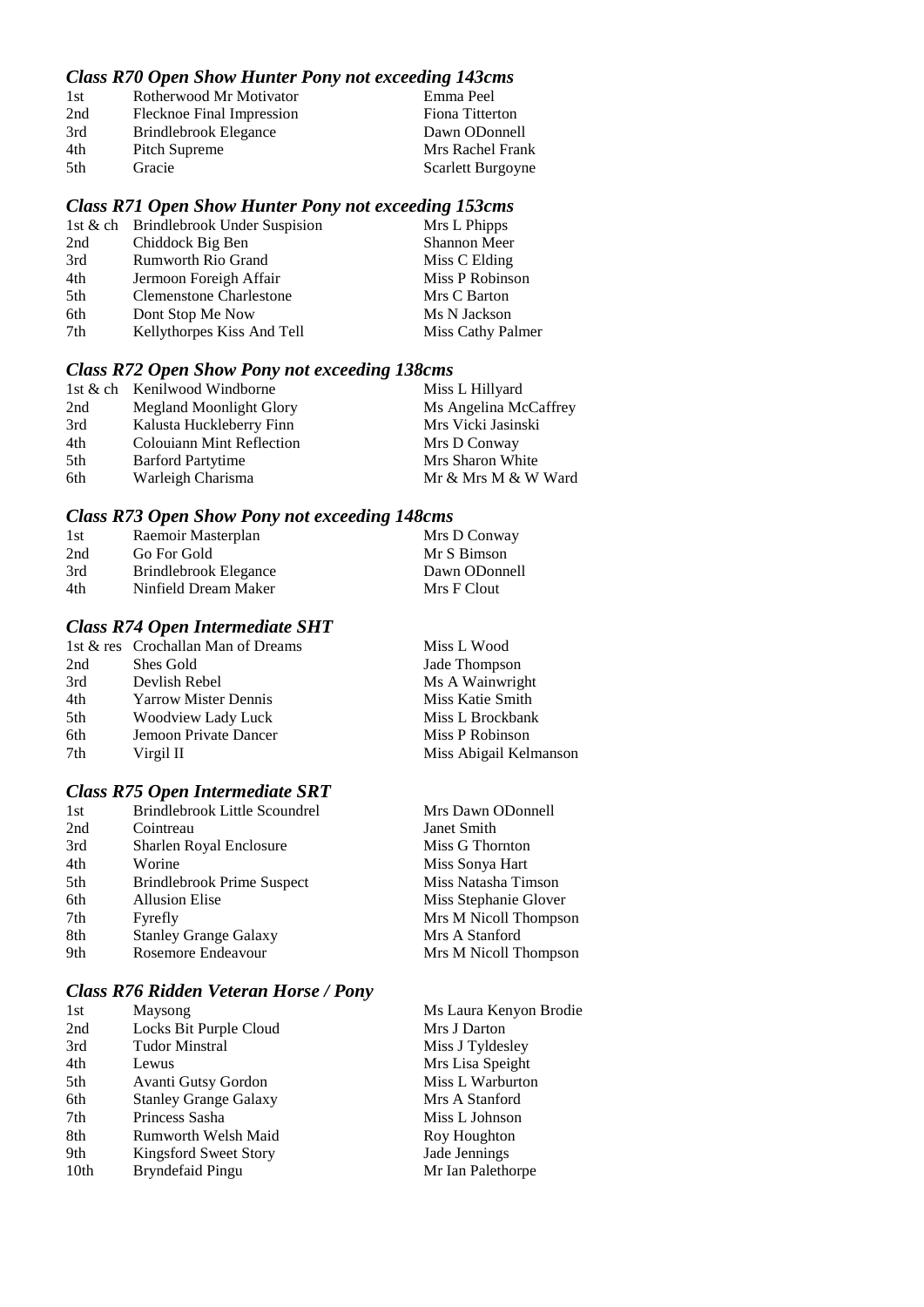### *Class R77 Amateur Ridden Shetland*

| 1st | Abacus Keira            | Mrs J Challinor |
|-----|-------------------------|-----------------|
| 2nd | Serenteifi Morgan Llwyd | Verity Checkley |
| 3rd | Firle Gideon            | Rebecca Lee     |
| 4th | Carajane Sentinel       | Mrs L Phipps    |

#### *Class R78 Amateur Ridden Dartmoor / Exmoor*

| 1st | <b>Anchor Hocus Pocus</b>  | Julie Pirie              |
|-----|----------------------------|--------------------------|
| 2nd | Collstone Captivator       | Miss E Smithers          |
| 3rd | Springwater Guillot        | Miss Laura Oughton-Auker |
| 4th | Kingshaugh Northern Lights | Mrs G Beck               |
| 5th | Cheritonridge Grenache     | Miss G Tandy             |
| 6th | Bowspring                  | <b>Holly Donaldson</b>   |

#### *Class R79 Amateur Ridden Welsh Section A & B*

| 1st              | Dunaskin Gimli          | <b>Eleanor Crate</b> |
|------------------|-------------------------|----------------------|
| 2nd              | Telynau Hotshot         | Mr A Atherton        |
| 3rd              | Priestwood Spartacus    | Abigail Marshall     |
| 4th              | <b>Bureside Phantom</b> | Mr N Murray          |
| 5th              | Dark Storm              | Rebecca Lee          |
| 6th              | Thistledown Livius      | Mrs Sarah Lambert    |
| 7th              | Waxwing Roseking 82797  | Mrs Michelle Dixon   |
| 8th              | Glebe Dale Side Lined   | Mrs Victoria Eyres   |
| 9th              | Wotfield Bari           | Miss M Wardrobe      |
| 10 <sub>th</sub> | Thistledown Eye Drop    | Clare Bullman        |

#### *Class R80 Amateur Ridden Connemara / New Forest*

| 1st  | White Diamond       | Miss K Goulding                |
|------|---------------------|--------------------------------|
| 2nd  | Hollyhock Blaithin  | Chloe Reeve                    |
| 3rd  | Derryeen Boy        | Mrs J Parker                   |
| 4th  | Slievebloom Buster  | Mrs C Atkinson                 |
| 5th  | Nire Valley Harmony | Miss A Bolan                   |
| 6th  | Mullagh Sun Rise    | Mrs T Tucker                   |
| 7th  | Kindesella Lilly    | Miss Ashlea Jennings           |
| 8th  | Glenrevagh Heather  | Miss A Butler & Miss A Gladwin |
| 9th  | Claret Jug          | Mrs J Bullock                  |
| 10th | Solas Fear Bui      | Miss M Ryan                    |

#### *Class R81 Amateur Ridden Welsh Section D*

| 1st              | Thorneyside Guardsman     | Miss Katherine Marks   |
|------------------|---------------------------|------------------------|
| 2nd              | Senators Golden Girl      | Mrs E Hewer            |
| 3rd              | Ciffig Morgan             | Miss E Billington      |
| 4th              | <b>Brynmelys Ranaldo</b>  | Mrs Rachel Philo       |
| 5th              | Kylebeck Chieftain        | Miss N Hilton          |
| 6th              | Carregybryn Brenin Last   | Miss Courtney Sandison |
| 7th              | Owfen Mr Softee           | <b>Holly Armstrong</b> |
| 8th              | <b>Ystwyth Sand Storm</b> | Mrs C Waldron          |
| 9th              | <b>Foxton Fire Dancer</b> | Mrs Louise Cartner     |
| 10 <sub>th</sub> | Renvarg Ruby Lou          | Miss Morag Williams    |

### *Class R82 Amateur Ridden Dales & Fell*

| <b>Bybeck Kingfisher</b>     |
|------------------------------|
| Banksgate Tamlin             |
| Castle Hill Stella           |
| <b>Akehurst Black Bobby</b>  |
| Castle Hill Jack Daniels     |
| Wellbrow Freddie             |
| Waverhead Dazzler II         |
| <b>Brackenthwaite Bonnie</b> |
| Manorian Marshall            |
| Lunesdale Warlord            |
|                              |

Miss Lauren Nichols Nikki Varney Claire Crow Mrs L Rice Miss Katherine Marks Ms Casey Ormrod Georgina Lewis-Roberts Miss H Nelson Mrs Samantha Roberts Mrs L Judd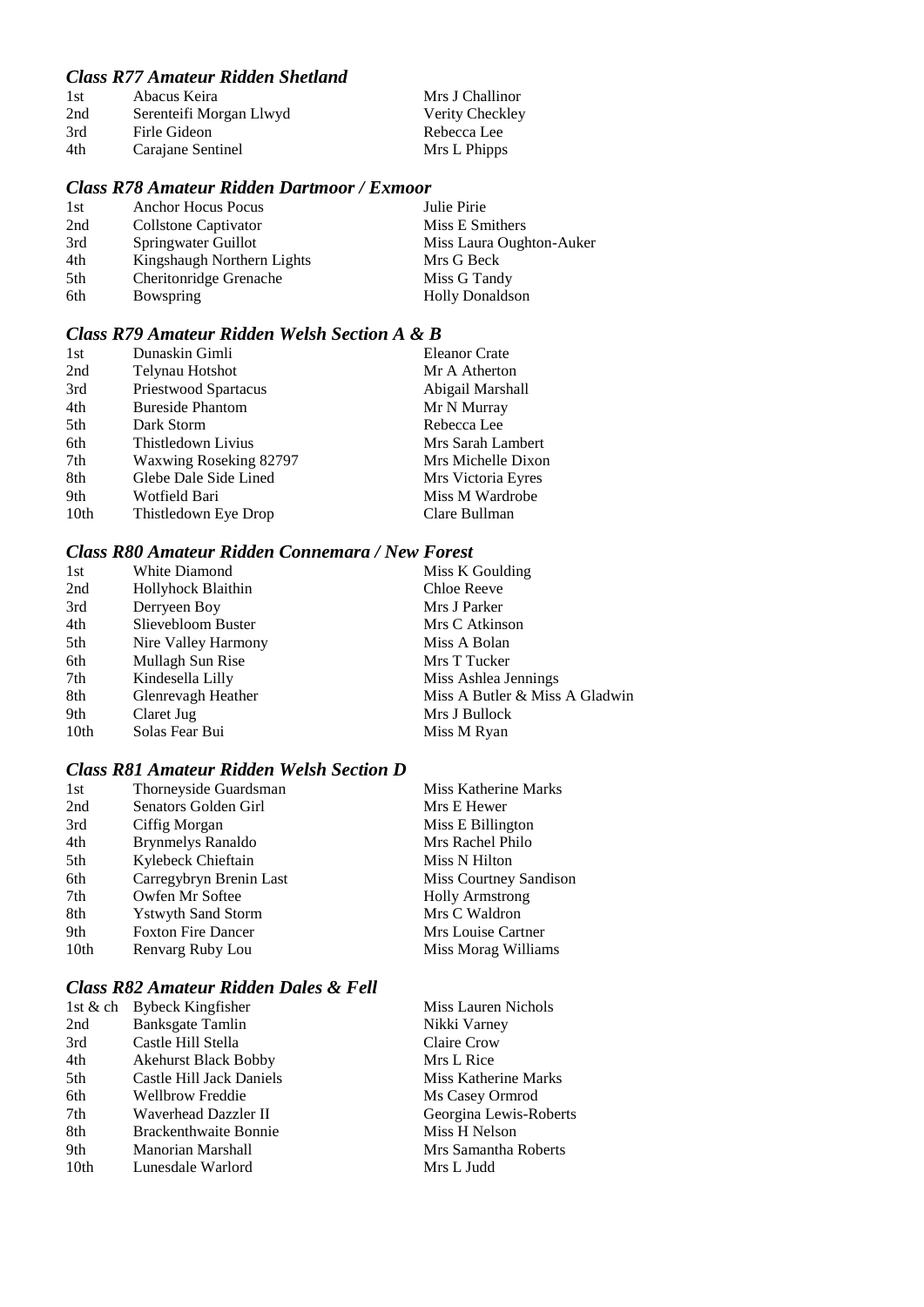#### *Class R83 Amateur Ridden Highlands*

|     | 1st & res Dunedin Macdonald     | Miss Emily Flynn     |
|-----|---------------------------------|----------------------|
| 2nd | Moss Side Sandaig               | Mrs C Dumashie       |
| 3rd | Hey Brows Bernaray Lord Bertram | Miss Amy Harris      |
| 4th | Hamish Of Blengside             | Mrs A Fligg          |
| 5th | <b>Tower Emblem</b>             | Miss D Farnish       |
| 6th | Southernstone Tobias            | Miss Christine Heady |
| 7th | Maccallumdene                   | Mrs Karen Perkowski  |
|     |                                 |                      |

#### *Class R84 Amateur Ridden Welsh C*

| 1st              | Gems Malt Whiskey       | April Gilmartin      |
|------------------|-------------------------|----------------------|
| 2nd              | Pentrefelin Gladiator   | Gemma Armstrong      |
| 3rd              | Corstan Valero          | Mrs H Coe            |
| 4th              |                         |                      |
| 5th              | Popsters Picasso        | Linzy Dickinson      |
| 6th              | Godebog King            | Miss F Wilson        |
| 7th              | Mossgate In The Mix     | Georgia Crouchman    |
| 8th              | Menai Viceroy           | Mrs C Bell           |
| 9th              | <b>Atinas Danny Boy</b> | Tim Gibson           |
| 10 <sub>th</sub> | Tyngwndwn Chanele       | Mrs Lorraine Holland |

### *Class I85 BSPA Members In Hand Piebald/Skewbald 1,2,3 years*

| Popenhoe Picture Perfect | Mrs Caroline Ward   |
|--------------------------|---------------------|
| The Kingsman             | Miss Lauren Nichols |
| <b>Blue Russian</b>      | Miss Phaedra Towler |
| Rebecca                  | Mrs H Broughton     |
| Petit Coeur Noir         | Miss E Kerwood      |
| Loutin Romany Buster     | Mrs Carole Simmonds |
| Rough Diamond            | Mr & Mrs A Streeter |
|                          |                     |

#### *Class I86 BSPA Members In Hand Piebald/Skewbald Plaited Horse/Pony*

| 1st | Lansmoor Lucy Locket           | Sarah Horton        |
|-----|--------------------------------|---------------------|
| 2nd | Somewhere Over The Rainbow     | Miss R Howlett      |
| 3rd | <b>Prestwood Dolly Mixture</b> | Miss Susan Bowditch |
| 4th | Doylan Alouettes Gift          | Mrs C Highnam       |
| 5th | Hopgarden Avatar               | Mrs F Clout         |
| 6th | Mayphillic Devil Wears Prada   | Miss Y Suckling     |

#### *Class I87 BSPA Members In Hand Piebald/Skewbald Native/Traditional*

| 1st | King Of Silk         | Mr & Mrs A Streeter   |
|-----|----------------------|-----------------------|
| 2nd | The Tramp            | Miss R Leek           |
| 3rd | Login Patchwork Lady | Mrs Marie Boasman     |
| 4th | <b>Moses</b>         | Miss Stephanie Glover |
| 5th | Boy George           | Ms Andrea Smith       |
| 6th | Winnie May           | Mrs Bronwen Howarth   |
| 7th | Furlongs May Day Lad | Miss Hanna Sillitoe   |

### *Class I88 BSPA Members In Hand Home Produced Piebald/Skewbald 1,2,3 years old*

| 1st | <b>Ryehall Burlesque</b> | Miss Vicki Faulkner |
|-----|--------------------------|---------------------|
| 2nd | <b>Blue Russian</b>      | Miss Phaedra Towler |

#### *Class I89 BSPA Members In Hand Home Produced Piebald/Skewbald Plaited Horse/Pony*

| 1st | Kellythorpes Spot The Difference | Janet Piper         |
|-----|----------------------------------|---------------------|
| 2nd | Doylan Cherry Pops               | Mrs J Crossley      |
| 3rd | Somewhere Over The Rainbow       | Miss R Howlett      |
| 4th | Prestwood Dolly Mixture          | Miss Susan Bowditch |

#### *Class I90 BSPA Members In Hand Home Produced Piebald/Skewbald Native/Trad/Hogged Horse / Pony*

| 1st | Washford Apache    | Victoria Blanchard    |
|-----|--------------------|-----------------------|
| 2nd | <b>Moses</b>       | Miss Stephanie Glover |
| 3rd | Hendrix the Hitman | Miss L Wren           |
| 4th | Winnie May         | Mrs Bronwen Howarth   |
| 5th | Boy George         | Ms Andrea Smith       |
|     |                    |                       |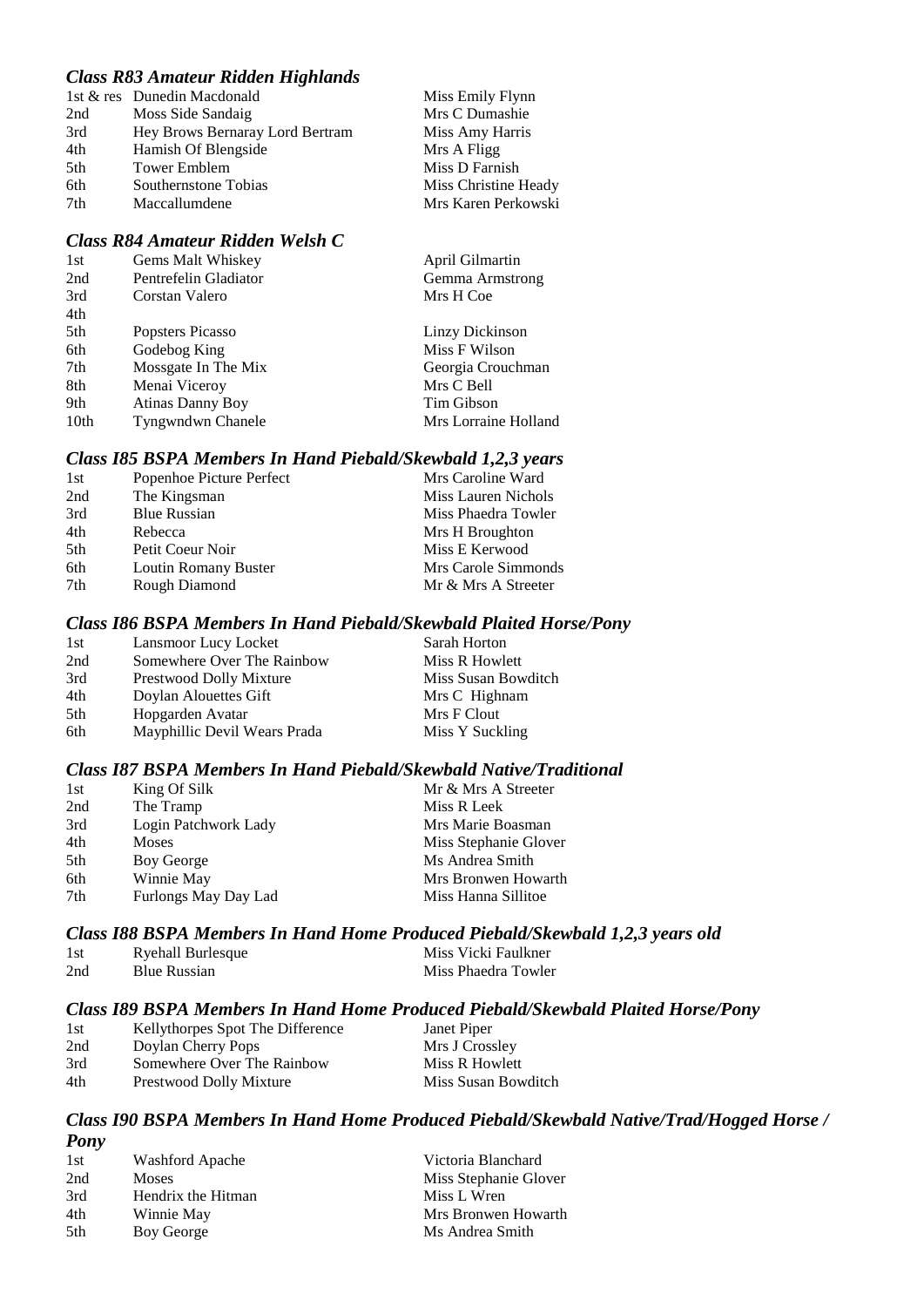| -6th | <b>Sd Sitting Pretty</b> | Janet Piper  |
|------|--------------------------|--------------|
| 7th  | Spellbound Jedi Knight   | Debra Rogers |

#### *Class R91 BSPA Members Amateur Ridden Piebald/Skewbald Plaited Horse/Pony*

| 1st | Millpony Make Me Chuckle      | Mrs J Britton       |
|-----|-------------------------------|---------------------|
| 2nd | <b>Baliter Query</b>          | Mrs Lisa Cooke      |
| 3rd | Corkhills Puzzle              | Mrs J Crossley      |
| 4th | <b>Freckleton First Class</b> | Mrs C Dagless Brown |
| 5th | Captiva Izar                  | Mrs Anna Morter     |
| 6th | Hopgarden Avatar              | Mrs F Clout         |
| 7th | Billy Ix                      | Miss H Nelson       |
| 8th | Mayphillic Devil Wears Prada  | Miss Y Suckling     |
| 9th | Roamy                         | Miss Z Nicholls     |
|     |                               |                     |

#### *Class R92 BSPA Members Amateur Ridden Piebald/Skewbald Native / Hogged Horse/Pony*

| 1st | Plumbuck Marmaduke Jinks | Miss S Piggott  |
|-----|--------------------------|-----------------|
| 2nd | Riley                    | Miss F Driscoll |
| 3rd | His Archness             | Mrs A Bird      |

#### *Class R93 BSPA Members Amateur Ridden Piebald/Skewbald Traditional Horse/Pony*

| 1st  | Splashdown Lenny        | Ms D Birdsey           |
|------|-------------------------|------------------------|
| 2nd  | Pillgrim                | Miss Amy Hunter        |
| 3rd  | Mansfields Fair Lady    | Miss Vicki Faulkner    |
| 4th  | Bob-                    | Miss Christina Gillett |
| 5th  | Highoak Juke            | Miss R Wright          |
| 6th  | Marley V                | Miss H Nicholson       |
| 7th  | The Tank                | Miss R Hamilton        |
| 8th  | Fenland Special Edition | Miss Sam Croxford      |
| 9th  | Wystone Anastasia       | Mrs Lydia ODonoghue    |
| 10th | Fabio                   | Mrs S Townes           |
|      |                         |                        |

#### *Class R94 BSPA Members Piebald/skewbald Home Produced Ridden Plaited*

| 1st | <b>Wulfstan Painted Pearl</b> | Mrs A Mozejko   |
|-----|-------------------------------|-----------------|
| 2nd | Roamy                         | Miss Z Nicholls |

#### *Class R95 BSPA Members Piebald/Skewbald Home Produced Ridden Native/Hogged.*

| 1st | Goldston Dakota       | Miss Z Hume         |
|-----|-----------------------|---------------------|
| 2nd | Winnie May            | Mrs Bronwen Howarth |
| 3rd | Wilkismoor Highwayman | Mrs R Sandell       |

#### *Class R96 BSPA Members Piebald/Skewbald Home Produced Ridden Traditional*

| 1st | Splashdown Lenny  | Ms D Birdsey        |
|-----|-------------------|---------------------|
| 2nd | <b>Budwieser</b>  | Mrs J Milner        |
| 3rd | Marley V          | Miss H Nicholson    |
| 4th | Sd Fancy Philippa | Mrs Lydia ODonoghue |

#### *Class R97 BSPA Members Piebald/Skewbald Plaited Horse/Pony*

| Plausible Deniability         | Miss L Wong           |
|-------------------------------|-----------------------|
| Reylem Champagne Charlie      | Miss Kelly Needham    |
| My Lucky Dip                  | Miss Trudie Underwood |
| <b>Wulfstan Painted Pearl</b> | Mrs A Mozejko         |
| Holylands Maystar             | Mrs Kim Colosso       |
| Fame and Glory                | Jillian Ward          |
|                               |                       |

#### *Class R98 BSPA Members Piebald/Skewbald Native/Hogged Horse/Pony*

|     | 1st & ch Rockstone Raven | Mrs Kim Colosso |
|-----|--------------------------|-----------------|
| 2nd | Corky                    | Janet Piper     |
| 3rd | <b>Razzle Dazzle</b>     | Reece Bentley   |

#### *Class R99 BSPA Members Piebald/Skewbald Traditional Horse/Pony*

| 1st | Blue Lagoon  | Miss M Hefferman    |
|-----|--------------|---------------------|
| 2nd | Splash IV    | Miss Laura Matthews |
| 3rd | <b>Bobby</b> | Mrs Greta Fuller    |
| 4th | The Tramp    | Miss R Leek         |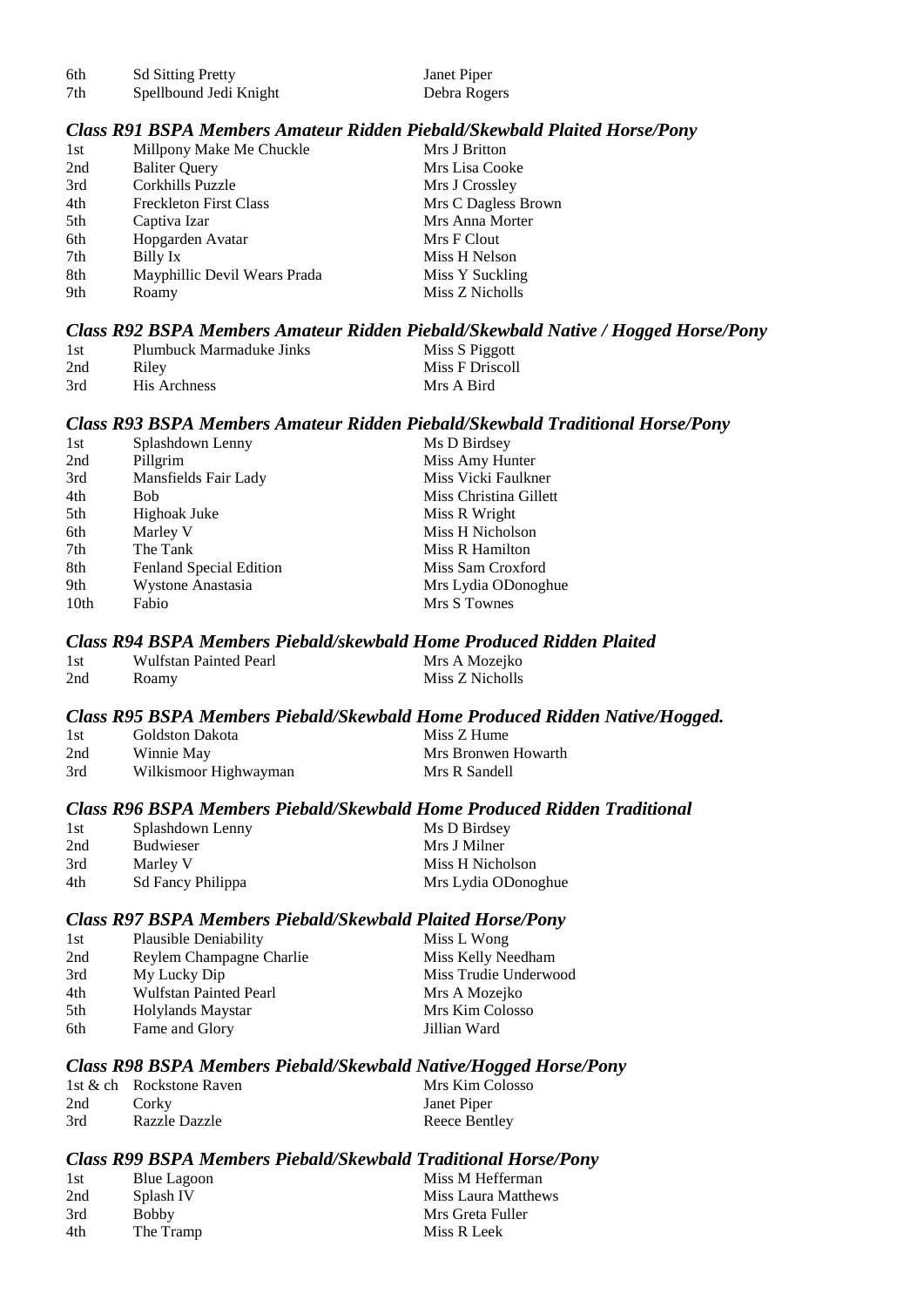| 5th | Kimico Kenny Rogers | Miss Hanna Sillitoe |
|-----|---------------------|---------------------|
| 6th | Lucky Llamedos      | Miss Danielle Boot  |
| 7th | Vantaste Venus      | Mrs Marie Boasman   |

### *Class R100 BSPA Members Piebald/Skewbald Junior Ridden*

|     | 1st & ch Rockstone Raven | Mrs Kim Colosso |
|-----|--------------------------|-----------------|
| 2nd |                          |                 |
| 3rd | Thunder                  | Jillian Ward    |
| 4th | Cherokee Ix              | Elle Pears      |
| 5th | <b>Baliter Query</b>     | Mrs Lisa Cooke  |

#### *Class R101 BSPA Members Piebald/Skewbald Lead Rein / First Ridden*

| 1st | <b>Lotuspoint Cassius</b>   | Mrs R Brightmore    |
|-----|-----------------------------|---------------------|
| 2nd | <b>Brambleside Florence</b> | Miss Vicki Faulkner |
| 3rd | Doylan Cherry Pops          | Mrs J Crossley      |
| 4th | Evies Pride                 | Miss M Halsall      |
| 5th | Hykos Endeavour             | <b>Gail Conroy</b>  |
| 6th | Birchmoor Amelia            | Gail Conroy         |
| 7th | Doylan Clover Pops          | Mrs Marie Boasman   |

#### *Class R102 Amateur Ridden Part Breds exceeding 148cms*

|      | 1st & res The Timetraveller         | Mrs Juli Carter                        |
|------|-------------------------------------|----------------------------------------|
| 2nd  | <b>Stanley Grange Regal Consort</b> | Sophie Cartmell                        |
| 3rd  | Carrhouse Dark Silk                 | Miss Charlotte Hall & Miss Sophie Hall |
| 4th  | Hollycreek Sir Benson               | Mrs B Hatton Ritchie                   |
| 5th  | Chiddock Big Ben                    | Shannon Meer                           |
| 6th  | <b>Chiddock Hour Glass</b>          | Mrs Mandy Collings                     |
| 7th  | Applaud                             | Miss K Pitt                            |
| 8th  | Chiddock Happy Hour                 | Mrs C Lockyer                          |
| 9th  | Teddy Boy                           | Jennifer Garland                       |
| 10th | <b>Imperial High Force</b>          | Miss Hannah Coates                     |
|      |                                     |                                        |

### *Class R103 Amateur Ridden Part Breds not exceeding 148cms*

| <b>Hollie Crowe</b> |
|---------------------|
| Mrs Vicki Jasinski  |
| Mrs D Conway        |
| Miss G Coles        |
| Mrs D Conway        |
| Miss K Towns        |
| Miss H Jackson      |
| Miss Samantha Jakes |
| Miss Abigail Gotts  |
|                     |

### *Class R104 Amateur Lightweight Cobs*

|      | 1st & ch Isserkelly Borisokane | Mrs Katie Snow            |
|------|--------------------------------|---------------------------|
| 2nd  | <b>High Society</b>            | Mrs H Blakeway            |
| 3rd  | Rhythm and Jazz                | Mrs M Daggers             |
| 4th  | Red Robin                      | Mrs Louise Whiteley-Guest |
| 5th  | Cruise Control                 | Miss Charlotte Arthur     |
| 6th  | Party Poppa                    | Tracey Richardson         |
| 7th  | Cob Only Knows                 | Kate Over                 |
| 8th  | Semi Otto                      | Miss C Coulbeck           |
| 9th  | Father Ted II                  | Mrs S Tierney             |
| 10th | Diarmaid                       | Miss E Cannell            |
|      |                                |                           |

### *Class R105 Amateur Heavyweight Cobs*

| 1st & res Colntreau II | <b>Kate Slattery</b> |
|------------------------|----------------------|
| Corbally               | Miss Teresa Nicholls |
| Rockerbilly            | Emma Cruickhank      |
| Max                    | Mrs Julie Robins     |
| Skaro                  | Mrs C Dagless Brown  |
| Sir Podge              | Miss Kayleigh Brown  |
|                        |                      |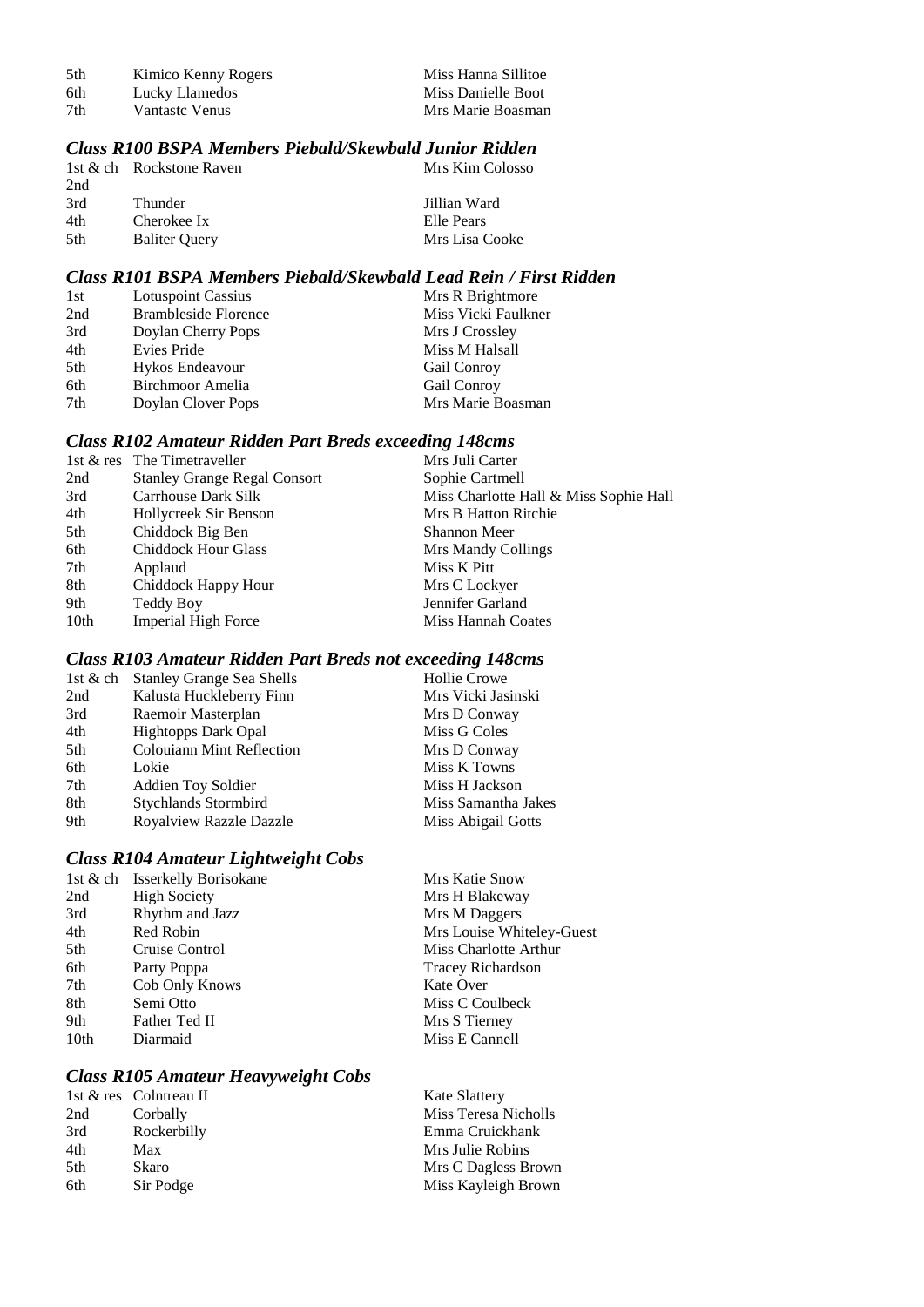### *Class R106 Amateur Maxi Cobs*

| 1st  | Clantara Shadow Play          | Mrs Avril Bartolomy   |
|------|-------------------------------|-----------------------|
| 2nd  | Farmhill Apache               | Mrs Jane Jones        |
| 3rd  | White Wood Boy                | Mrs Tracy Tomlinson   |
| 4th  | Hooligans Double R            | Mrs Georgina Blantern |
| 5th  | <b>Grane Valley Duchess</b>   | Miss L Bull           |
| 6th  | Colebridgeview Diamond Dancer | Miss Emma Morrell     |
| 7th  | Deimos                        | Mrs Lesley James      |
| 8th  | Deards Gold N Silver          | Sarah Field           |
| 9th  | Galatea Ii                    | Mrs Lorraine Dixon    |
| 10th | Coleman                       | Angie Goody           |

### *Class R107 Amateur Small Riding Horse*

| 1st & ch         | <b>Brookvale Star Attraction</b> | Ms V Campbell     |
|------------------|----------------------------------|-------------------|
| 2nd              | <b>Banteer Derry</b>             | Mrs F Farquharson |
| 3rd              | Millrowes Money Talks            | Ms Deborah Oakes  |
| 4th              | Azara                            | Mrs J Parker      |
| 5th              | Armani                           | Mrs Debra Martin  |
| 6th              | <b>Sporting Dickens</b>          | Miss Molly Tucker |
| 7th              | Chiddock Happy Hour              | Mrs C Lockyer     |
| 8th              | Sansara Super Nova               | Miss H Bowker     |
| 9th              | <b>Battles Gaunt Lass</b>        | Nikki Proctor     |
| 10 <sub>th</sub> | <b>Sunshine Dream</b>            | Miss C Found      |

### *Class R108 Amateur Large Riding Horse*

| 1st  | Renelles Royal Decree       | Miss C Joslin          |
|------|-----------------------------|------------------------|
|      | 2nd & ch Aquilas Stud Nigel | Miss B Ahmet           |
| 3rd  | Irish Diamond Yoyo          | Ms A Wainwright        |
| 4th  | For Fanny                   | Mrs Jeanette McDonnell |
| 5th  | Kingsman                    | Mrs Linda Saunters     |
| 6th  | <b>Imperial High Force</b>  | Miss Hannah Coates     |
| 7th  | Jambes Joyeux               | Amy Pickering          |
| 8th  |                             |                        |
| 9th  | <b>Bull Five</b>            | Mrs L Needham          |
| 10th | <b>Ouantum of Solace</b>    | Rachel Eaton           |
|      |                             |                        |

### *Class R109 TSR Ridden Coloured Plaited Types*

| 1st | Reylem Champagne Charlie | Miss Kelly Needham |
|-----|--------------------------|--------------------|
|-----|--------------------------|--------------------|

### *Class R110 TSR Ridden Coloured Native/Trad/Cob Type*

| 1st | The Tank | Miss R Hamilton |
|-----|----------|-----------------|
|     |          |                 |

### *Class R111 TSR M&M Senior Rider*

| 1st   | Blue Note De L Aurore                                            | Miss Kelly Needham   |
|-------|------------------------------------------------------------------|----------------------|
| 1st - | Class R112 TSR RC/ PC Type Horse / Pony<br>Hollycreek Sir Benson | Mrs B Hatton Ritchie |
|       | <b>Class R113 TSR Walk &amp; Trot Showing</b>                    |                      |

# 1st Waxwing Poppys Angel Olivia Murphy

| 1st | Class R114 TSR Lead Rein - Any type<br>Barkway Beatrix                      | Miss V Hillyard |
|-----|-----------------------------------------------------------------------------|-----------------|
| 1st | <b>Class R115 TSR Veteran / Senior Horse or Pony</b><br>Cottrell Riverdance | Millie Bowles   |
| 1st | <b>Class R116 TSR First Ridden Any Type</b><br>Collstone Bonanza            | Mrs Sam Herring |
|     | <b>Class I117 TSR In Hand M&amp;M Small Breeds</b>                          |                 |

| 1st | Beaconsfield Perdita  | Miss E Kerwood      |
|-----|-----------------------|---------------------|
| 2nd | Linksbury Drummer Boy | Miss Helen Whiteley |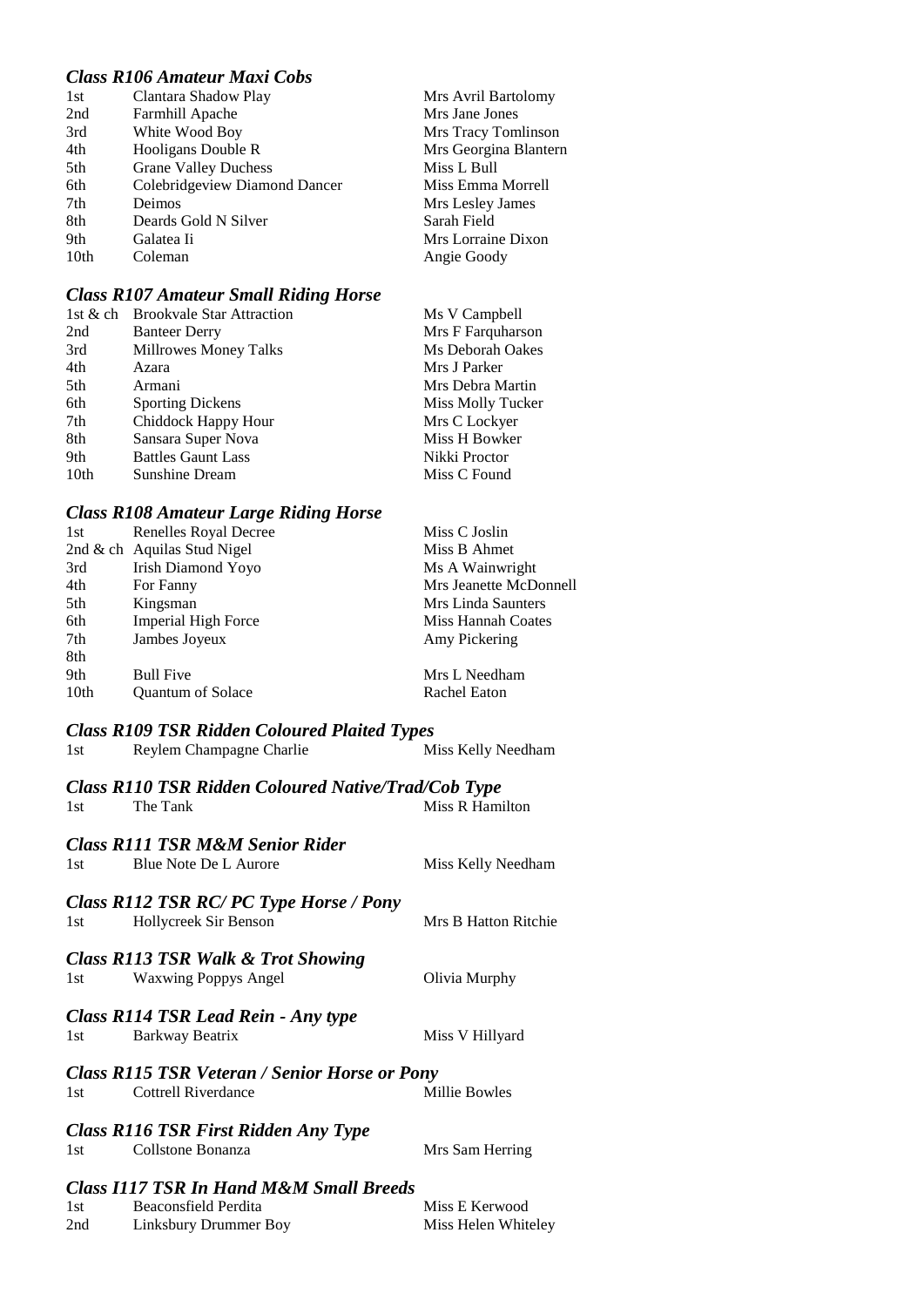| 3rd              | Rushfield Eclipse        | Mrs G Lapsley    |
|------------------|--------------------------|------------------|
| 4th              | Skellorn Toy Soldier     | Christine Heady  |
| 5th              | Chironsland Goldensilver | Ms C Peters      |
| 6th              | Cosworth Chairman        | Mr R Hasell      |
| 7th              | Treworgan Showman        | Mrs Paula Ryan   |
| 8th              | Riavic Mirage            | Miss E Mackenzie |
| 9th              | Glenwood Lauretta        | Mrs J Jenkins    |
| 10 <sub>th</sub> | Rhydspence Sweet Willow  | Mrs Sally Jones  |

#### *Class I118 TSR In Hand M&M Large Breeds*

| 1st  | Gissing Military Woo Hoo   | Miss M Anness        |
|------|----------------------------|----------------------|
| 2nd  | Kindesella Lilly           | Miss Ashlea Jennings |
| 3rd  | Blaengwen Welsh Model      | Mrs K Whitehead      |
| 4th  | <b>Stanray Jay James</b>   | Miss Emma Stares     |
| 5th  | Colin                      | Miss Laura Matthews  |
| 6th  | <b>Wellbrow Hermione</b>   | Miss Helen Whiteley  |
| 7th  | <b>Townend Barley</b>      | Mrs Emma Kaye        |
| 8th  | <b>Oakmill Bronwen</b>     | Mrs H Spurdens       |
| 9th  | Darrenvale Revolution      | Catherine Fuller     |
| 10th | <b>Frothen Calon Melys</b> | Mrs B Hatton Ritchie |

### *Class I119 TSR In Hand Pony*

| 1st | Anndalyse Maddison Park | Mrs J Dean |
|-----|-------------------------|------------|
|     |                         |            |

### *Class I120 TSR In Hand Horse*

| 1st | Lansmoor Lucy Locket | Mrs H Horton |
|-----|----------------------|--------------|
|-----|----------------------|--------------|

### *Class R121 TSR Equitation - Junor & Senior*

### *Class R122 TSR Ridden Horse*

| 1st | Mister Digbob                     | Mrs K Whitehead |
|-----|-----------------------------------|-----------------|
|     | <b>Class R123 TSR Ridden Pony</b> |                 |
| 1st | Blaengwen Welsh Model             | Mrs K Whitehead |

### *Class R124 TSR M&M Small Breeds Junior Rider*

|      | <u>UWOO ALLE I TOAL MACCHI DHIWII DI UUWO DWIIVOI TUWOI</u> |                      |
|------|-------------------------------------------------------------|----------------------|
| -1st | <b>Fouroaks Carlos</b>                                      | Mrs Lyndsey Birtwell |

#### *Class R125 TSR MM&M JUnior Rider Large Breeds*

| <b>Rundales Mayfly</b><br>1st |  | <b>Miss Laura Matthews</b> |
|-------------------------------|--|----------------------------|
|-------------------------------|--|----------------------------|

#### *Class R126 Amateur Ridden Thoroughbred*

| 1st | Anna Isabella   | Ms V Campbell        |
|-----|-----------------|----------------------|
| 2nd | Spring Gold     | Mrs Emily Whalley    |
| 3rd | Spanish Hidalgo | Mrs K Gould          |
| 4th | Bee-J-Gee       | Mrs J Parker         |
| 5th |                 |                      |
| 6th | Bar Gayne       | Mrs L Needham        |
| 7th | Lucky Score     | Miss Beth Barrett    |
| 8th | Raphaeleyen     | Mrs Kim Porter       |
| 9th | Vancouverite    | <b>Emily Simpson</b> |
|     |                 |                      |

### *Class R127 Amateur LWT Hunter*

| 1st & ch         | Mcnamara            | Miss Amanda J Miller |
|------------------|---------------------|----------------------|
| 2nd              | Dexter IX           | Miss A Wood          |
| 3rd              | Just Louis          | Miss Andrea Smith    |
| 4th              | Spring Gold         | Mrs Emily Whalley    |
| 5th              | <b>Emperor Gift</b> | Miss S Cloy          |
| 6th              | Zatopek             | Amanda Court         |
| 7th              | Belion              | Miss P Jones         |
| 8th              | Redtape             | Amanda Court         |
| 9th              | Erame-S             | Miss Claire Swann    |
| 10 <sub>th</sub> | Mista Fezziwig      | Mrs L Lawrence       |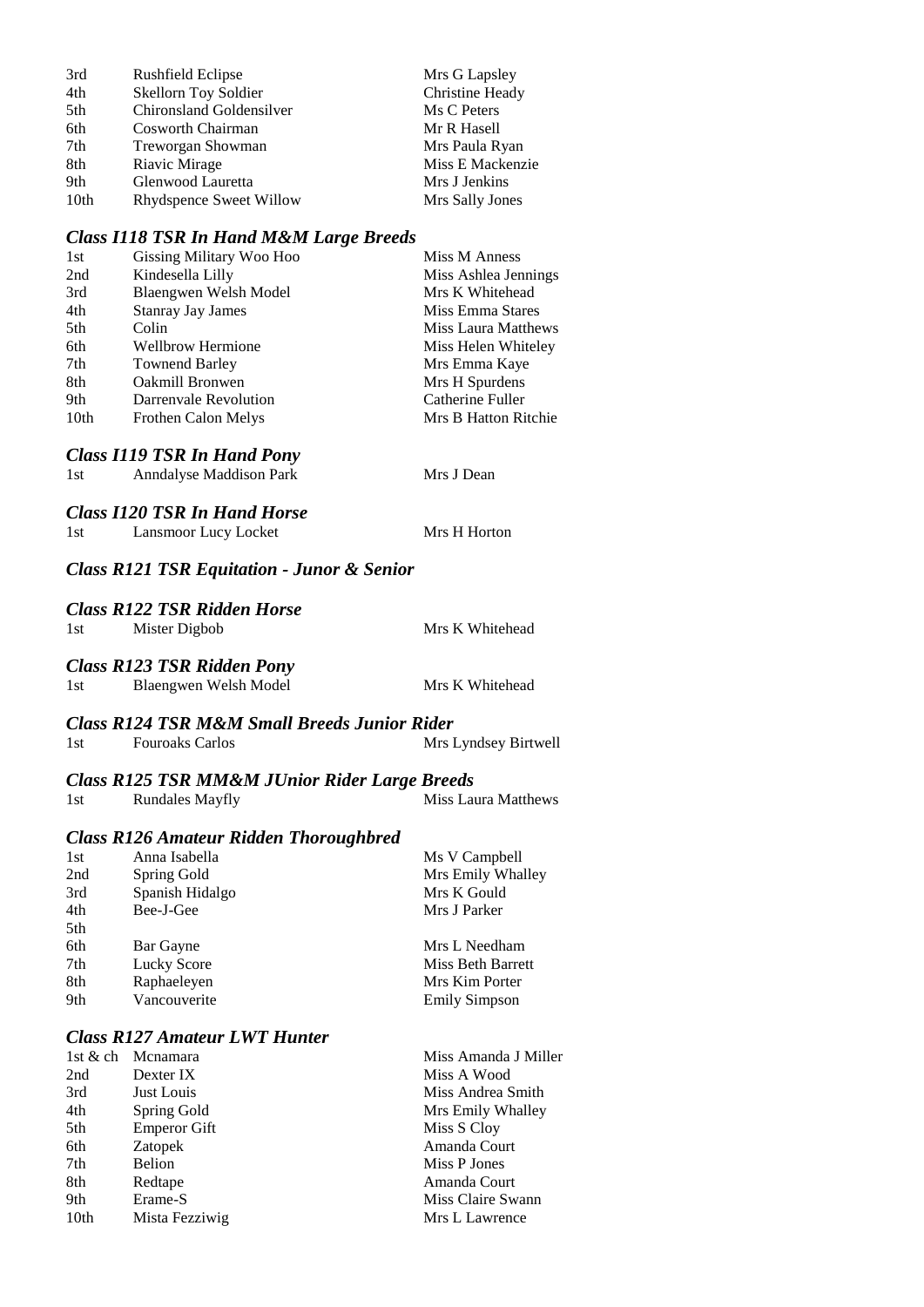### *Class R128 Amateur MWT Hunter*

| 1st  | Decorum                      | Mrs Carolyn Robertson        |
|------|------------------------------|------------------------------|
| 2nd  | Remember Rossmore            | Mr Tom Brash                 |
| 3rd  | King Clovers Pride           | Miss R Baston                |
| 4th  | Medlar                       | Roy Hart                     |
| 5th  | Avanti Gutsy Gordon          | Miss L Warburton             |
| 6th  | <b>Shirleys Downtown</b>     | Miss A Naylor                |
| 7th  | <b>Rustic Warrior</b>        | <b>Annabel Lewis</b>         |
| 8th  | Reingold R                   | Miss Rebecca Starling        |
| 9th  | Skys The Limit               | Miss Keira Allcock Brocksopp |
| 10th | <b>Bowland Shooting Star</b> | Mrs Nicola Bond              |
|      |                              |                              |

### *Class R129 Amateur HWT Hunter*

|     | 1st & res Gransha Cuhullian | <b>Miss Polly Coles</b> |
|-----|-----------------------------|-------------------------|
| 2nd | Papavers Romeo              | Miss C Elding           |
| 3rd | Creans Huntingfield Rebel   | Mrs V Joyce             |
| 4th | Elyssiums New Dawn          | Mrs Jacqui Thompson     |
| 5th | <b>Just Caletto</b>         | Miss Claire Swann       |
| 6th | <b>Sandtoft Duke</b>        | <b>Karen Prince</b>     |

### *Class R130 Amateur Piebald / Skewbald Plaited Horse/Pony*

| 1st  | Lokie                  | Miss K Towns         |
|------|------------------------|----------------------|
| 2nd  | Littlebyrom Allsorts   | Miss Emily Stobbart  |
| 3rd  | Saxhill Magic Tom      | Miss L Pope          |
| 4th  | Lewus                  | Mrs Lisa Speight     |
| 5th  | Bowstridge Kimberley   | Mrs Karen Kerby      |
| 6th  | Delilah Rose           | Rachal Fairbairn     |
| 7th  | Avondales Wolken Winta | Ms H Mullender       |
| 8th  | <b>Oueen Of Harts</b>  | Miss Leah Robinson   |
| 9th  | Merlin                 | Miss J Kehoe         |
| 10th | Kilurnay Patch         | Miss Clare Hardstone |

### *Class R131 Amateur Piebald/Skewbald Traditional/Native/Hogged Horse*

| 1st & ch Pillgrim |                                 | Miss Amy Hunter          |
|-------------------|---------------------------------|--------------------------|
| 2nd               | Rockerbilly                     | Emma Cruickhank          |
| 3rd               | Asby Mills Dynamite             | Miss L Green             |
| 4th               | Moortown Lacey                  | Miss Clare Hardstone     |
| 5th               | Jessie J                        | <b>Tracey Richardson</b> |
| 6th               | <b>Summer Breeze</b>            | Mrs J Edmead             |
| 7th               | Puzzle                          | Mrs Tina Sambucci        |
| 8th               | <b>Blaenmorlais</b> The Captain | Miss Natalie Hulme       |
| 9th               | <b>Hey Moss</b>                 | Miss A Davis             |

### *Class R132 Amateur Piebald / Skewbalds Traditional/Native/Hogged Pony*

|      | 1st & res Mansfields Fair Lady | Miss Vicki Faulkner    |
|------|--------------------------------|------------------------|
| 2nd  | <b>Bob</b>                     | Miss Christina Gillett |
| 3rd  | Splashdown Lenny               | Ms D Birdsey           |
| 4th  | Lionheart Stud Bonnie          | Miss Aimee Medler      |
| 5th  | Top House Troy                 | Mrs N Shaw             |
| 6th  | Highoak Juke                   | Miss R Wright          |
| 7th  | Heartbreaker Iv                | Mrs Linda Saunters     |
| 8th  | Wystone Anastasia              | Mrs Lydia ODonoghue    |
| 9th  | Take A Chance                  | Miss S Hodsgon Clarke  |
| 10th | Addien Toy Soldier             | Ms Helen Jackson       |

### *Class R133 Best Turned Out - Grass Kept*

| 1st | Hepworth Grey Boy         | Ms Alison Ray       |
|-----|---------------------------|---------------------|
| 2nd | Wynnmere Renita           | Sarah Sharp         |
| 3rd | Thistledown Spring Spirit | Ms Amy Metcalf      |
| 4th | Maddie                    | Miss Chloe Wright   |
| 5th | Danaway Shadow            | Miss Lauren Johnson |
| 6th | <b>Amazing Grace</b>      | Patrica Stowe       |
| 7th | <b>Billy Minstrel</b>     | Mrs P Magnus        |
|     |                           |                     |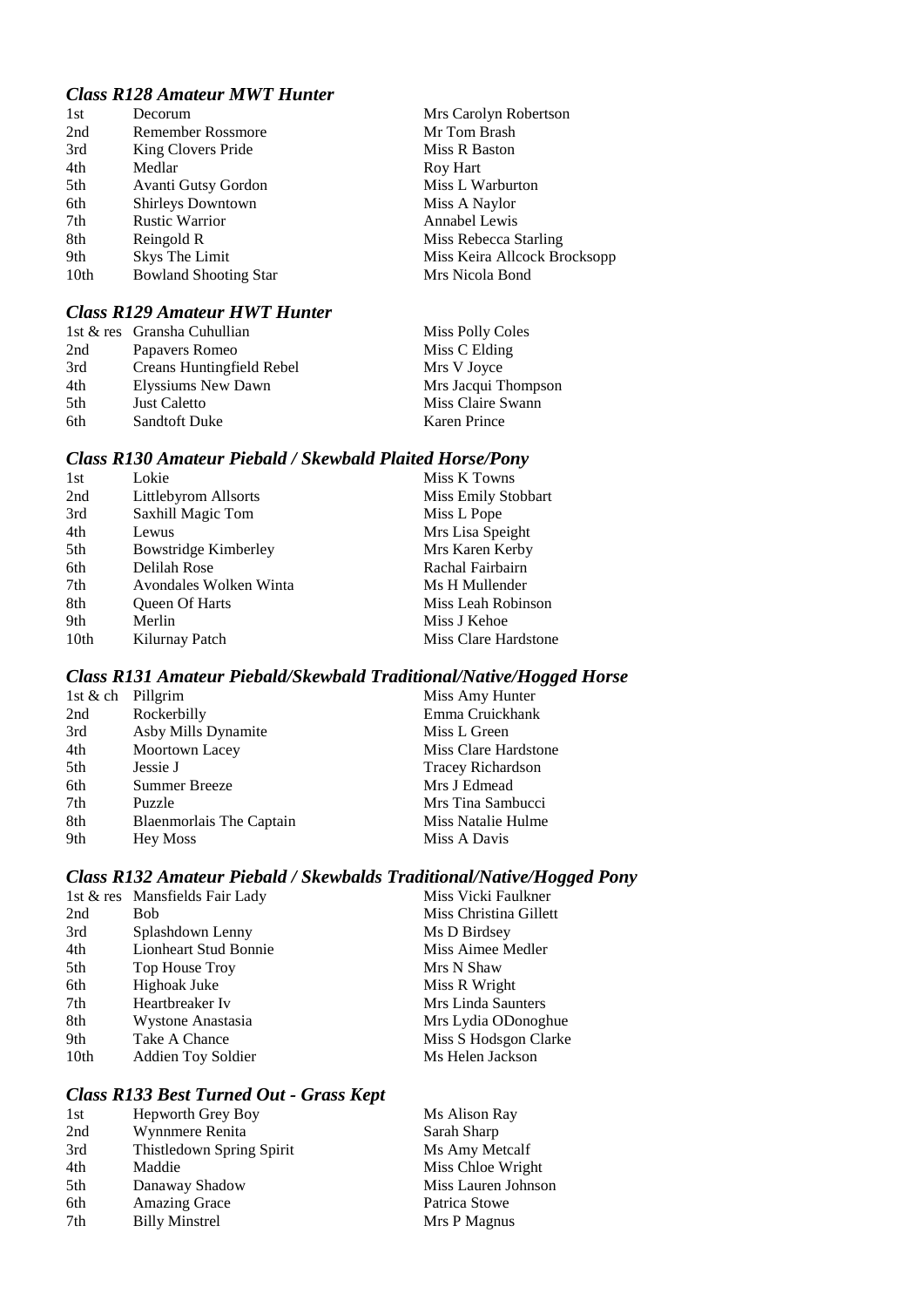#### *Class R134 Best Turned Out - Stable Kept*

| 1st  | Briars Aspen             |
|------|--------------------------|
| 2nd  | Skellorn Mary Anna       |
| 3rd  | <b>Brookwater Pizzaz</b> |
| 4th  | Mirabelle P              |
| 5th  | Kingsay Park Panther     |
| 6th  | Bambi                    |
| 7th  | Matley Thrush            |
| 8th  | Phoenix                  |
| 9th  | Obriens Bridge Lady      |
| 10th | Angel                    |
|      |                          |

#### *Class R135 Riding Club Pony*

| 1st              | Bee Bye Ely                   |
|------------------|-------------------------------|
| 2nd              | Kirkhamgate Game On           |
| 3rd              | Carylmai Trade Secret         |
| 4th              | <b>Hepworth Grey Boy</b>      |
| 5th              | Skellorn Mary Anna            |
| 6th              | Swallowfields Dragonfly       |
| 7th              | Castle Warrior                |
| 8th              | Avondales Wolken Winta        |
| 9th              | Sir Sydney Rough Diamon       |
| 10 <sub>th</sub> | <b>Rosemount Prince Danny</b> |
|                  |                               |

#### *Class R136 Riding Club Horse*

| 1st | Sheriff Woddy          |
|-----|------------------------|
| 2nd | <b>Barrentop Annie</b> |
| 3rd | Deimos                 |
| 4th | Duke Of York           |
| 5th | Erskeincott Jonas      |
| 6th | Maesmynach Velvet      |
| 7th | Kingsleypark Panther   |
|     |                        |

#### *Class R137 Novice Ridden Pony*

| 1st              | Felledge Polly Pocket             |
|------------------|-----------------------------------|
| 2nd              | Saltre Something Special          |
| 3rd              | Nunthorps Yorkshire Rose          |
| 4th              | Twyford Music Man                 |
| 5th              | <b>Shybont Truley Scrumptious</b> |
| 6th              | Thistledown Prince Of Thieve      |
| 7th              | Summerleas Royal Esquire          |
| 8th              | Thistledown Seaway                |
| 9th              | Daldorn Satin Ribbon              |
| 10 <sub>th</sub> | Ryehall Avant Guard               |
|                  |                                   |

#### *Class R138 Novice Ridden Horse*

| 1st | <b>Stretcholt Hourglass</b> |
|-----|-----------------------------|
| 2nd | Jemoon Private Dancer       |
| 3rd | Parciau Wil Bach            |
| 4th | Castle Gypsy                |
| 5th | Elmhurst Roman Mosaic       |
| 6th | Longacres Secret Rendezvous |
|     |                             |

#### *Class R139 Beginners Showing Riders 9 years & under*

| 1st  | <b>High Topps Maid Of Honour</b> | Miss C Gibson         |
|------|----------------------------------|-----------------------|
| 2nd  | Mr Crusty                        | Mrs Linda Freebody    |
| 3rd  | Cortworth Mr Bojangles           | Miss L Stagg          |
| 4th  | Meering Meteor                   | Mrs T Langton-Ballard |
| 5th  | World Horsewelfare Tor           | Miss C Elding         |
| 6th  | Birkinbrook Diplomat             | Mrs Linda Freebody    |
| 7th  | Birchmoor Amelia                 | Gail Conroy           |
| 8th  | Charn Secret Fairytale           | Mrs Emily Frudd       |
| 9th  | The Dapple Diva                  | Mrs P Magnus          |
| 10th | Thistledown Seaway               | Mrs J Steward         |

**Miss T Paskins** Miss Emma Longden Mrs Shelley Buck Mrs Margaret Cousin Amanda Court Grace Peverall Molly Bailey Miss G Taylor Sophie Medlycott Miss B Shipsey

Mrs Kathryn Walsh Miss Y Hart Tia Wynne-rogerson Elena Ray Miss Emma Longden Miss A Hinchly Miss C Clorley Ms H Mullender d Miss L Godfray Lillie May

> Miss L Burbidge Mrs Lisa Metcalfe Mrs Lesley James Molly Kate Stowe Miss J Welham Mrs A Jones Miss Clare Drury

Miss Amy Geraghty Jasmine Radford Miss K Commins Mrs Teresa Wilks Mrs Michelle Dixon es Mrs V Dorans Mr N Murray Mrs J Steward Lady Benton Jones Roy Houghton

> Sarah Sharp Miss P Robinson Lauren Hatswell Mrs L Jarvis-Lee Miss K Harris Mrs K Mcgrath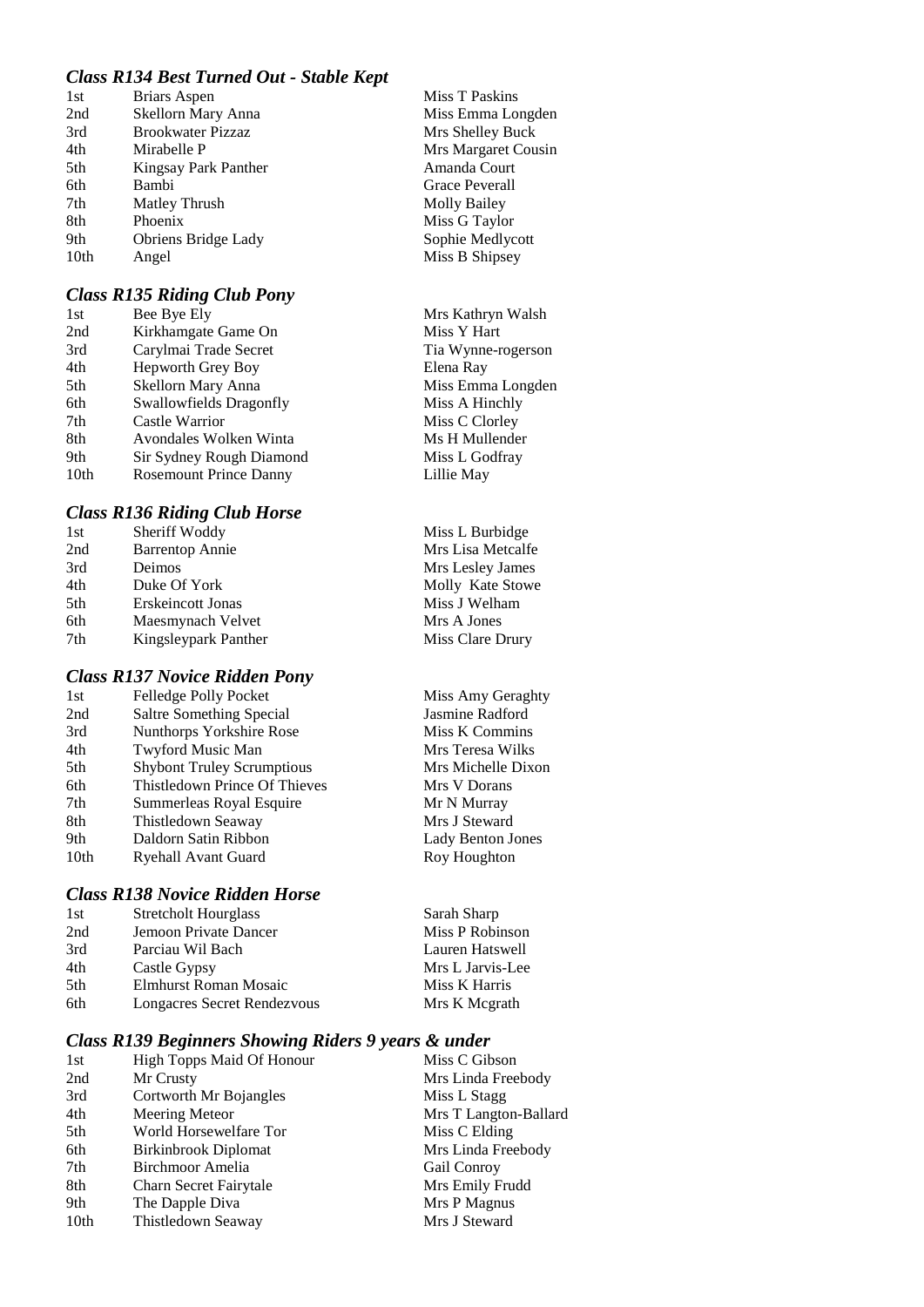#### *Class R140 Beginners Showing 10 - 16 years*

| 1st  | Sheriff Woddy             |  | Miss L Burbidge       |
|------|---------------------------|--|-----------------------|
| 2nd  | Harvey                    |  | Ms Tania Mizzi        |
| 3rd  | <b>Hello Dolly</b>        |  | Miss K Nocton         |
| 4th  | Castle Hill Raven         |  | Miss Hannah White     |
| 5th  | Meering Meteor            |  | Mrs T Langton-Ballard |
| 6th  | Mister Miguel             |  | Mrs Anna Morter       |
| 7th  | <b>Springwater Pirate</b> |  | Ms Tania Mizzi        |
| 8th  | <b>Rhoswen Rhian</b>      |  | Mrs Careford          |
| 9th  | Jizzy                     |  | Mrs C Whitcombe       |
| 10th | Jedwood                   |  | Mrs Marie Boasman     |
|      |                           |  |                       |

### *Class R141 Beginners Showing 17 years & over*

| 1st  | Templedruid Getz              | Mrs Katie Snow    |
|------|-------------------------------|-------------------|
| 2nd  | Hummingbird Of Storm Mountain | Mrs C Dollery     |
| 3rd  | Ocean Breeze                  | Mrs Marie Boasman |
| 4th  | Daru Star                     | Mrs E Bass        |
| .5th | <b>Gypsy Hall Forester</b>    | Mrs K Gatland     |

### *Class R142 Amateur Connemara / New Forest WHP*

| Wannie Micheleen        | Miss Holly Townsend |
|-------------------------|---------------------|
| Knockavalley Paddy      | Mrs J Benbow        |
| Knavesash Damascus      | Mrs Emma Hector     |
| Tallyho Jackp           | Mrs Kim Taylor      |
| Killoughter Gold Dust   | Mrs Sarah McDonald  |
| Rosstuohy Loobeen       | Erin Wittich        |
| Rathlacken Jack         | Mrs R Taylor        |
| Parishtown Drifter      | Miss J Hunt         |
| Lovellyhill Rolled Gold | Mrs Katie Dakin     |
| <b>Halestorm Topsy</b>  | Miss N Brown        |
|                         |                     |

### *Class R143 Amateur Welsh Section D WHP*

| 1st              | Ddraiggoch Tigerlily        | Gemma Kent            |
|------------------|-----------------------------|-----------------------|
| 2nd              | Pentrecoed Brigadier        | Miss J Hunt           |
| 3rd              | Trogarth Penri              | Mrs A Bowley          |
| 4th              | <b>Budore Michael Anglo</b> | Alison Worley         |
| 5th              | <b>Bridgedale Sebastian</b> | Lara Crisci           |
| 6th              | Lowhaygarth Will O The Wisp | Mrs A Fligg           |
| 7th              | Cascob Queen of Hearts      | Clair Tomlinson Ellis |
| 8th              | Taiforgan Celtic Warrior    | Mikaela Gater         |
| 9th              | Danaway Royal Ransom        | Miss Vicky White      |
| 10 <sub>th</sub> | Passford Avicii Tango       | Miss G Oliver         |
|                  |                             |                       |

### *Class R144 Amateur Highland, Fell, Dales WHP*

|      | 1st & res Wellbrow Dewdrop | Miss Sally Baker      |
|------|----------------------------|-----------------------|
| 2nd  | Globetrotter Nimrod        | Miss G Tandy          |
| 3rd  | Lownthwaite Ribas          | Andrea Pearman        |
| 4th  | Bracken Of Alltnacailleach | Miss R Randall        |
| .5th | Elmsbank Mi                | Mrs Danielle Thelwell |
| 6th  | Cringlemire Sonny          | Mrs Careford          |

#### *Class R145 Amateur Welsh Sections B & C WHP*

| 1st              | Moeldod Monty            | Mrs Emma Hector       |
|------------------|--------------------------|-----------------------|
| 2nd              | Cadlanvalley Picasso     | Miss A Ayris          |
| 3rd              | Rivervalley Rob Roy      | Mrs K Whitehead       |
| 4th              | <b>Tysgubor Owainn</b>   | <b>Kate Priestley</b> |
| 5th              | Oakmill Lysander         | Miss Hayley Francis   |
| 6th              | Springfieldpark The Stig | Mrs A Aitken          |
| 7th              | Jolaikes Glamour Puss    | Mrs Pauline Jauncey   |
| 8th              | Chywoon John Smith       | Miss C Gaskin         |
| 9th              | Horeb Boycee             | Miss F Wilson         |
| 10 <sub>th</sub> | Huwil Blue Bobbie        | <b>Emily Campbell</b> |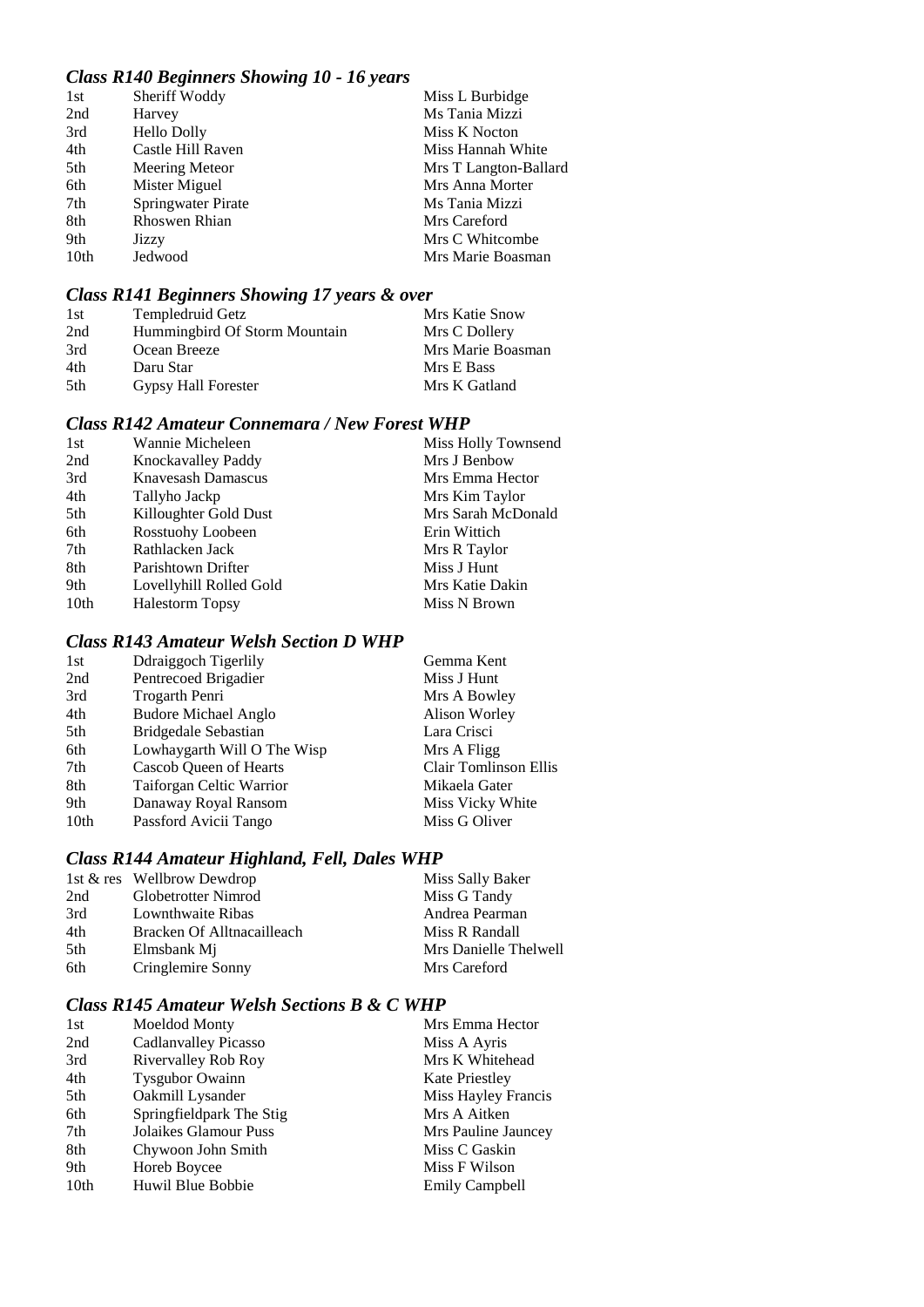#### *Class R146 Amateur Welsh A, Exmoor, Dartmoor WHP*

|     | 1st & ch Wintersend Nimbus | Abigail Marshall     |
|-----|----------------------------|----------------------|
| 2nd | Thistledown Fun Fair       | Indiana Kirby        |
| 3rd | Nantfforchog Blue Romishe  | Mrs J Darton         |
| 4th | Maygray Malfoy             | Mrs Samantha Stanley |
| 5th | Lambury Tigers Eye 84367   | Mrs S Woodhouse      |

#### *Class R147 Amateur Shetland WHP*

| -1st | <b>Actaeon Of Hardenley</b> | Erin Wittich         |
|------|-----------------------------|----------------------|
| 2nd  | Hackamore Black Narcissus   | Mrs Samantha Stanley |

### *Class R148 Amateur Working Cobs*

| 1st | Will.i.am                    | <b>Miss Polly Coles</b> |
|-----|------------------------------|-------------------------|
| 2nd | Tommie Tucker                | Miss R Stokes           |
| 3rd | Geoff                        | Diane Hart              |
| 4th | <b>Isserkelly Borisokane</b> | Mrs Katie Snow          |
| 5th | Harvey                       | Ms Tania Mizzi          |
| 6th | Bilko                        | Mrs K Downs             |
| 7th | Cob Only Knows               | Kate Over               |

### *Class R149 Amateur Working Show Horse*

|                 | 1st & ch Puzzles Pleased as Punch  | Mrs Melanie Morley  |
|-----------------|------------------------------------|---------------------|
| 2nd             | Folly Glen Clover                  | Ms Gill Hare        |
| 3rd             | Neutrino                           | Miss R Bradby       |
| 4th             | Van Neolux Z                       | Miss Rosie Stevens  |
| 5 <sup>th</sup> | <b>Oaklands Instant Attraction</b> | Miss E Barnes       |
| 6th             | Am I Dreaming                      | Miss Andrea Smith   |
| 7th             | Rambo Flyer                        | Ms Katie Barrett    |
| 8th             | Blue Chip Diamond Cavalier Royale  | Miss Stephanie Hill |

### *Class R150 Amateur Working Hunter*

|      | 1st & res Van Neolux Z    | Miss Rosie Stevens |
|------|---------------------------|--------------------|
| 2nd  | <b>Ouartz Diamond Boy</b> | Miss R Stokes      |
| 3rd  | Living the Dream          | Mr M Scott         |
| 4th  | Monbeg Valentine          | Mrs Kim Porter     |
| 5th  | Quintessential Q          | Mrs E Peters       |
| 6th  | Folly Glen Clover         | Ms Gill Hare       |
| 7th  | Call Me Kev               | Mrs S Cameron      |
| 8th  | Gsa Chloe                 | Mrs J Aldred       |
| 9th  | Avaca Aurora              | Karen Robinson     |
| 10th | Silver                    | Miss E Bunn        |

## *Class R151 Amateur WHP not exceeding 153cms*

| 1st  | Helsington Its For Free  | Mrs V Martin      |
|------|--------------------------|-------------------|
| 2nd  | <b>Tossey Ginger</b>     | Mrs J Benbow      |
| 3rd  | Carnsdale Banner Man     | Mrs K Mercer      |
| 4th  | <b>Burlington Fisher</b> | Mrs J Mannix      |
| 5th  | Owenvilla                | Miss C Patridge   |
| 6th  | Neutrino                 | Miss R Bradby     |
| 7th  | Hello Juno               | Mrs Diane Mulhern |
| 8th  | Baunmore                 | Orla Mcelhone     |
| 9th  | Notley Queen Bee         | Miss S Lawes      |
| 10th | Rathlacken Jack          | Mrs R Taylor      |

### *Class R152 Amateur WHP not exceeding 143cms*

|                         | Mrs Laura Wheelwright    |
|-------------------------|--------------------------|
| Jack V111               | Mia Dickinson            |
| Knockavalley Paddy      | Mrs J Benbow             |
| Wannie Micheleen        | Miss Holly Townsend      |
| Stylo                   | Ms Katie Barrett         |
| Rotherwood Dream On     | Mrs L Furniss            |
| <b>Twyford Cascade</b>  | Mrs J Mannix             |
| Lovellyhill Rolled Gold | Mrs Katie Dakin          |
| Fly                     | Miss Kayleigh Shepperson |
|                         | 1st & ch Star Smokey     |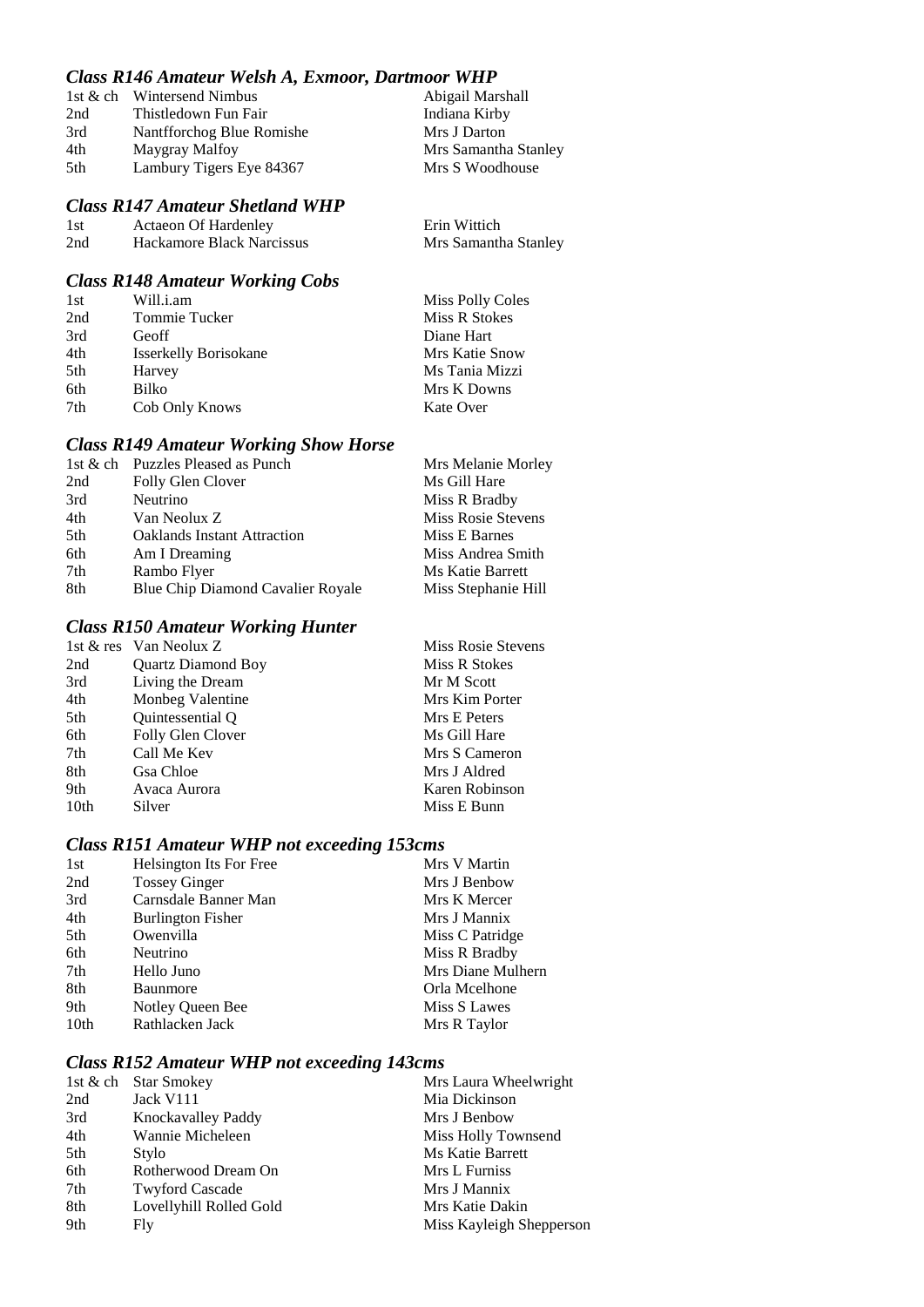10th Noble Topcat Rosie Ringer

### *Class R153 Amateur WHP not exceeding 133cms*

|                  | 1st & res May Day Lad          | Mrs E Wilmot          |
|------------------|--------------------------------|-----------------------|
| 2nd              | Thistledown Land Of My Fathers | Ms L Powdrill         |
| 3rd              | <b>Scarthy Gold Falcon</b>     | <b>Hayley Shippey</b> |
| 4th              | Annandale Miss Saigon          | Mrs H Lee             |
| 5th              | <b>Brookhall Colsort</b>       | <b>Hayley Shippey</b> |
| 6th              | Cadlanvalley Picasso           | Miss A Ayris          |
| 7th              | Springfieldpark The Stig       | Mrs A Aitken          |
| 8th              | Elmsbank Mj                    | Mrs Danielle Thelwell |
| 9th              | Erimus Gamekeeper              | Daniel Bailey         |
| 10 <sub>th</sub> | <b>Wortley Dragoon</b>         | Scarlett Williams     |

### *Class R154 WHP Performance 45cms*

| 1st              | Beckside Golden Flute     | Mrs Linda Williamson    |
|------------------|---------------------------|-------------------------|
| 2nd              | <b>Oddies Tigerlilly</b>  | Clare Bullman           |
| 3rd              | Cwmmeudwy Calonnog        | Mrs V Weatherbed        |
| 4th              | Nyton Master Dundee       | Emma Kampa              |
| 5th              | Crumpwell Brady           | Evie Daffin             |
| 6th              | Wiaun Ultra               | Mrs Jodie Allen         |
| 7th              | Horburys Spirit Of Merlyn | Mrs L Furniss           |
| 8th              | <b>Celton Sandstorm</b>   | Mrs Alison McDonald     |
| 9th              | <b>Musbury Contessa</b>   | Mrs V Bignell           |
| 10 <sub>th</sub> | <b>Rowhill Misty</b>      | Maicie Henfrey Robinson |
|                  |                           |                         |

### *Class R155 WHP Performance 55cms*

| 1st              | Lord Rodney                          | Mrs V Martin         |
|------------------|--------------------------------------|----------------------|
| 2nd              | <b>Blisland Hero</b>                 | Mrs Sam Herring      |
| 3rd              | Beckside Golden Flute                | Mrs Linda Williamson |
| 4th              | Corkhills Puzzle                     | Mrs J Crossley       |
| 5th              | Llechryd Painted Warrior             | Isabelle Sheehy      |
| 6th              | Padula Party Pants                   | Mrs V Bignell        |
| 7th              | <b>Blackertor Burliington Bertie</b> | Mrs Fiona Fleming    |
| 8th              | Killough Ter Cossack                 | Miss Claire Norman   |
| 9th              | <b>Gellihaf Ronaldo</b>              | Mrs K Mercer         |
| 10 <sub>th</sub> | Newtake Megan                        | Mrs Z Vickers        |

### *Class R156 WHP/WH Performance 75cms*

| 1st  | <b>Millcroft Dow Jones</b>   | Miss Jasean Spraggett |
|------|------------------------------|-----------------------|
| 2nd  | <b>Glancerdin Express</b>    | Mrs R Woodward        |
| 3rd  | <b>Loxland Amazing Grace</b> | Mrs S Dobson          |
| 4th  | Mulbrooke Chilli             | Miss Jasean Spraggett |
| 5th  | <b>Popsters Masterclass</b>  | Mrs S Dobson          |
| 6th  | Dunland Sweet Lady           | Miss Kate Hinchly     |
| 7th  | Annie Of Oakhaze             | Miss R Leek           |
| 8th  | Hi-de-hystein                | Miss B Rowley         |
| 9th  | <b>Treehouse Genie</b>       | Mrs S Leonard         |
| 10th | Nyton Good Friday            | Emma Kampa            |
|      |                              |                       |

### *Class R157 WHP Performance 85cms*

| 1st  | <b>Stradone Prince</b>            | Mia Biggs           |
|------|-----------------------------------|---------------------|
| 2nd  | Dree Hill Lad                     | Miss R Leek         |
| 3rd  | Annandale Miss Saigon             | Mrs H Lee           |
| 4th  | Gsa Chloe                         | Mrs J Aldred        |
| 5th  | Blue Chip Diamond Cavalier Royale | Miss Stephanie Hill |
| 6th  | Pengof Jubilee                    | Amelia Short        |
| 7th  | Hanleen Chunky Monkey             | Susie Gemmell       |
| 8th  | Annie Of Oakhaze                  | Miss Rachel Leek    |
| 9th  | Van Neolux Z                      | Miss Rosie Stevens  |
| 10th | <b>Rosemount Prince Danny</b>     | Lillie May          |
|      |                                   |                     |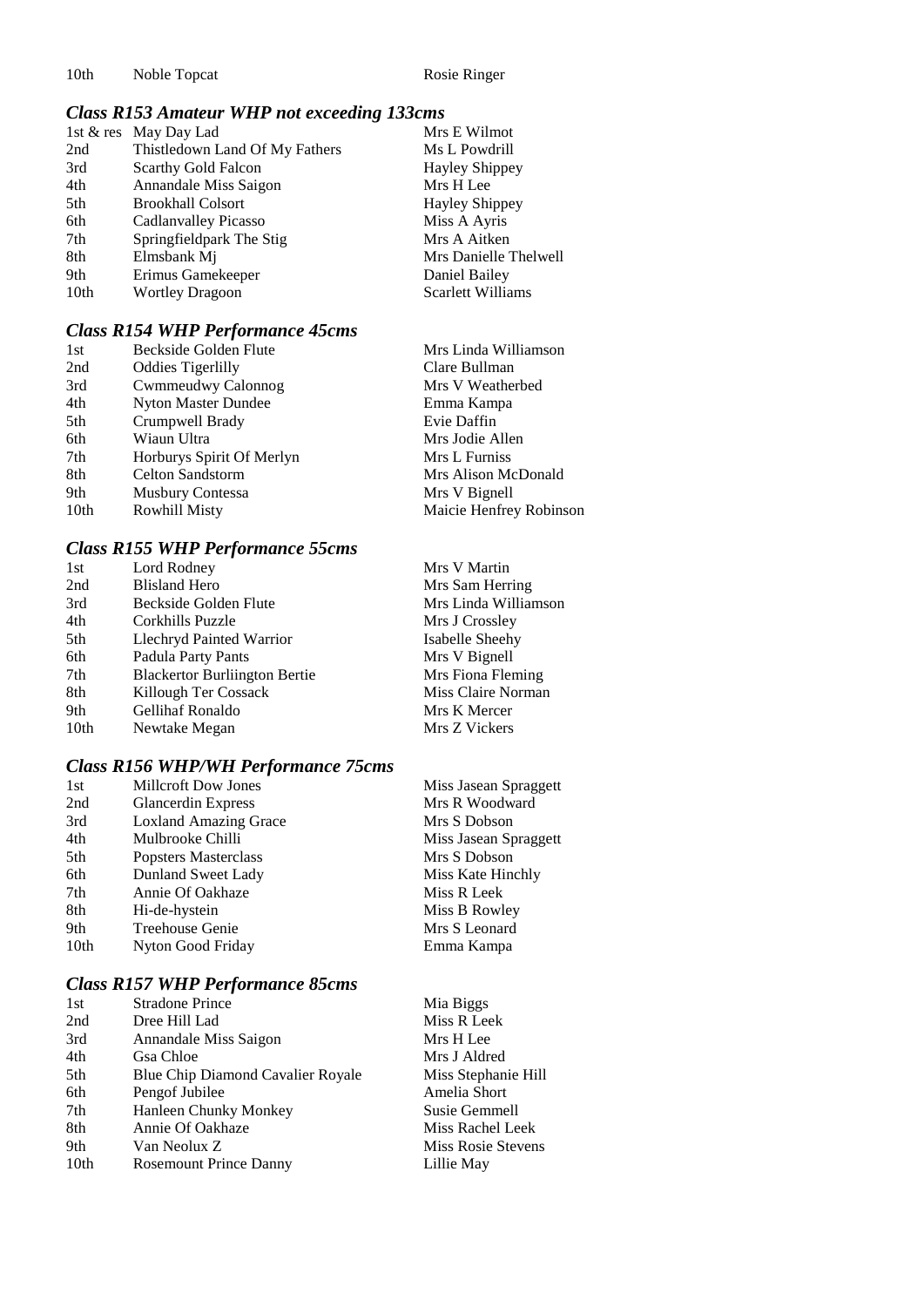### *Class R158 TSR Junior Showage*

| 1st | Cottrell Riverdance        | Millie Bowles         |
|-----|----------------------------|-----------------------|
| 2nd | Kilimazing Granite         | Mrs C Mason           |
| 3rd | <b>Chiddock Hour Glass</b> | Mrs Mandy Collings    |
| 4th | <b>Star Smokey</b>         | Mrs Laura Wheelwright |
| 5th | Dukeshill Phantom          | Mrs Katie Snow        |
| 6th | Lacy Milan                 | Mrs Jo Brown          |

#### *Class R159 TSR Senior Showage*

| 1st | <b>Bloomfield Executive</b> | Mrs Hannah Norris   |
|-----|-----------------------------|---------------------|
| 2nd | Maesmynach Black Pearl      | Mrs Nicola Bond     |
| 3rd | Leander Royale              | Miss J Tyldesley    |
| 4th | Kimico Kenny Rogers         | Miss Hanna Sillitoe |
| 5th | Hello Juno                  | Mrs Diane Mulhern   |
| 6th | Hollyfields Lord Gwynfor    | Mrs Louise Bulless  |
|     |                             |                     |

### *Class R160 British Riding Club Showage*

| 1st | Kingsleypark Panther    | Miss Clare Drury    |
|-----|-------------------------|---------------------|
| 2nd | Loveable Rogue          | Mrs Tracy Tomlinson |
| 3rd | <b>Wellbrow Dewdrop</b> | Miss Sally Baker    |
| 4th | Popsters Masterclass    | Mrs S Dobson        |
| 5th | Merrie Maydance         | Mrs S Dobson        |
| 6th | Rambo Flyer             | Ms Katie Barrett    |

### *Class R161 Prelim Test 14 Dressage*

### *Class R162 Concours DElegance Lead Rein*

| Briars Aspen                      | Miss T Paskins       |
|-----------------------------------|----------------------|
| <b>Shybont Truley Scrumptious</b> | Mrs Michelle Dixon   |
| Pumphill Brosnan                  | Mrs Carrie Simmonds  |
| Thistledown Spring Time           | Sara Kershaw         |
| Hemsbrook West Wind               | Mrs E Harris         |
| Thistledown Valdes                | Amy Bennion          |
| Dolrhedyn Cardinal                | <b>Bodie Wellens</b> |
| Pumphill Japonica                 | Miss Tiffany Dale    |
| <b>Toohoots Simply Red</b>        | Mrs K Mercer         |
| Thistledown Spanish Rose          | Miss S Cooper        |
|                                   |                      |

### *Class R163 Concours DElegance First Ridden*

| Laithehill Choirmaster            | Mrs Gail Wynne-Rogerson |
|-----------------------------------|-------------------------|
| Papplewick Gino                   | Natasha Connor          |
| Sianlee Megamix                   | Mrs C Collier           |
| Julmar Maybelle                   | Mrs L Dixon             |
| Waulkmill Raven                   | Mrs Lyndsey Birtwell    |
| Winneydene Justyn                 | Mrs Greta Fuller        |
| Menai Naughty Girl Sally          | Mrs Michelle Horton     |
| Penhalogen Fantasia               | Miss C Ainley           |
| <b>Shybont Truley Scrumptious</b> | Mrs Michelle Dixon      |
| Pumphill Brosnan                  | Mrs Carrie Simmonds     |
|                                   |                         |

### *Class R164 Side Saddle Concours D'Elegance Period Costume*

# *Class R165 M&M / Native Concours DElegance*

| 1st              | <b>Dycott Welsh Rose</b>       | Mrs Pippa Kirby      |
|------------------|--------------------------------|----------------------|
| 2nd              | Waulkmill Raven                | <b>Brea Birtwell</b> |
| 3rd              | Duntarvie Dragoon              | Mrs Ester Vickery    |
| 4th              | Portmore Grasshopper           | Miss A Kidd          |
| 5th              | Serenteifi Morgan Llwyd        | Verity Checkley      |
| 6th              | Thistledown Land Of My Fathers | Ms L Powdrill        |
| 7th              | Pendal Dazzler                 | Meghan Waring        |
| 8th              | <b>Felinmor Crown Prince</b>   | Heidi Sharp          |
| 9th              |                                |                      |
| 10 <sub>th</sub> | <b>Gellihaf Ronaldo</b>        | Mrs K Mercer         |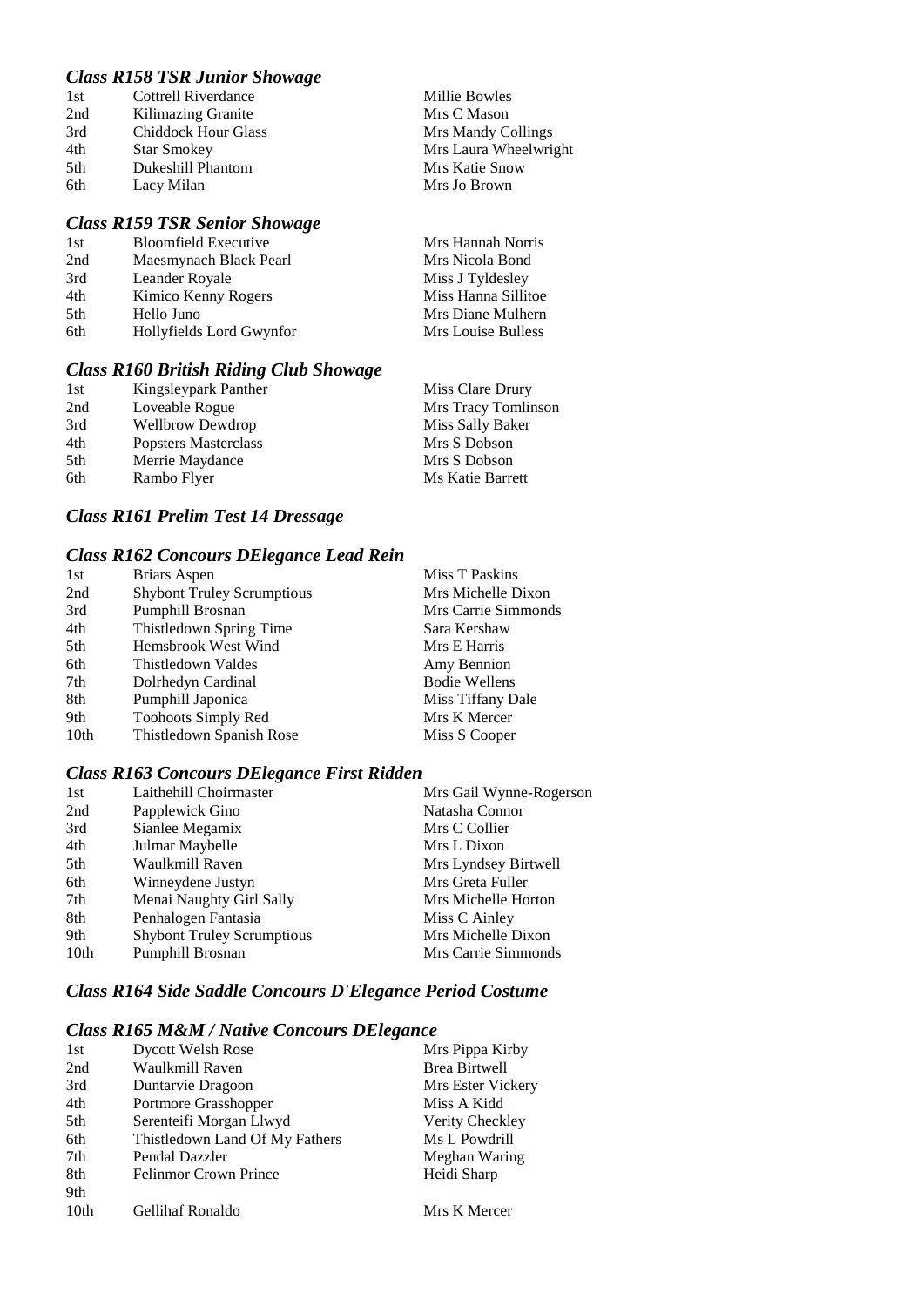### *Class R166 Open Ridden Haflingers*

| 1st  | Stagsden Anjou                | Mrs D Cox        |
|------|-------------------------------|------------------|
| 2nd  | Limerick Shanballymore-Tobias | Donna Sutton     |
| 3rd  | <b>Oxnead Ovation</b>         | Mrs S Watkins    |
| 4th  | <b>Oxnead Armstrong</b>       | Miss Jordan Keal |
| .5th | Senta                         | Mrs K Anthony    |

#### *Class R167 Ridden Foreign Breeds*

| 1st | Decorum                       | Mrs Carolyn Robertson |
|-----|-------------------------------|-----------------------|
| 2nd | Stagsden Anjou                | Mrs D Cox             |
| 3rd | Cayak                         | Mrs Joanne Eldridge   |
| 4th | Senta                         | Mrs K Anthony         |
| 5th | Limerick Shanballymore-Tobias | Donna Sutton          |
| 6th | Fame And Glory                | Miss Beth Andrews     |
| 7th | Sealmasters Marquis Madrigal  | Mrs Tessa Reeve       |

### *Class I168 In Hand Riding Pony 1,2,3 years old*

|     | 1st & res Sycamore Spellbound | Mrs C Highnam     |
|-----|-------------------------------|-------------------|
| 2nd | Cartigan Misty Morning        | Mrs J Cartwright  |
| 3rd | Milltimber Little Scoundrel   | Ms Lindsey Hewitt |
| 4th | Nerverlands Party Piece       | Miss L Oliver     |

#### *Class I169 In Hand Riding Pony 4 years Old & Over*

|     | 1st & ch Brindlebrook Masterpiece  | Miss Natasha Timson |
|-----|------------------------------------|---------------------|
| 2nd | <b>Rommano Revelation</b>          | Miss L Fry-Lockier  |
|     | 3rd & ch Kouros May Fia            | Mrs J Russell       |
| 4th |                                    |                     |
|     | 5th & ch Cliffvilla Royal Princess | Miss E Barnes       |
|     | 6th & ch Kolbeach Hollys Firefly   | Ms Amy Metcalf      |
|     | 7th & ch Barkway Tomasina          | Miss Zoe Bennett    |
|     | 8th & ch Aston Playtime            | Mrs V Walmsley      |
|     |                                    |                     |

### *Class I170 In Hand Sports Pony 1,2,3 Years Old*

|     | 1st & ch Popenhoe Picture Perfect | Mrs Caroline Ward        |
|-----|-----------------------------------|--------------------------|
| 2nd | Tamasha Unique Moment             | Mrs S Beauclerk          |
| 3rd | Springwater Macchiato             | Miss Laura Oughton-Auker |

#### *Class I171 In Hand Sports Pony 4 Years Old & Over*

|     | 1st & res Brindlebrook Masterpiece | Miss Natasha Timson   |
|-----|------------------------------------|-----------------------|
| 2nd | Cartigan Beautiful Girl            | Mrs J Cartwright      |
| 3rd | Tawnydun Tristan                   | Andrea Pearman        |
| 4th | Bark Way Twinkle Toes              | Miss Becky Hutchinson |
| 5th | Romanno Pandora                    | Miss A Mathers        |

### *Class I172 In Hand Haflinger 1,2,3 years old*

|     | 1st & res Schieferstein Schrina | Miss Amanda Morgan |
|-----|---------------------------------|--------------------|
| 2nd | Schieferstein Myissa            | Mrs Joanne Trevedi |
| 3rd | Schieferstein Schrana           | Miss Amanda Morgan |

### *Class I173 Haflingers In Hand 4 years old & over*

|     | 1st & ch Oxnead Ovation       | Mrs S Watkins |
|-----|-------------------------------|---------------|
| 2nd | Limerick Shanballymore-Tobias | Donna Sutton  |

### *Class I174 In Hand Thoroughbred*

| 1st | Hazard Away             | Miss N Smith     |
|-----|-------------------------|------------------|
| 2nd | King Red                | Miss Lisa Hayyez |
| 3rd | <b>Miss Kinky Boots</b> | Grace Richards   |
| 4th | <b>Stormy Morning</b>   | Ruth Klabe       |
| 5th | The Pass Bus            | Miss S Cumbers   |
| 6th | <b>Fairly Honest</b>    | Dr Pamela Watt   |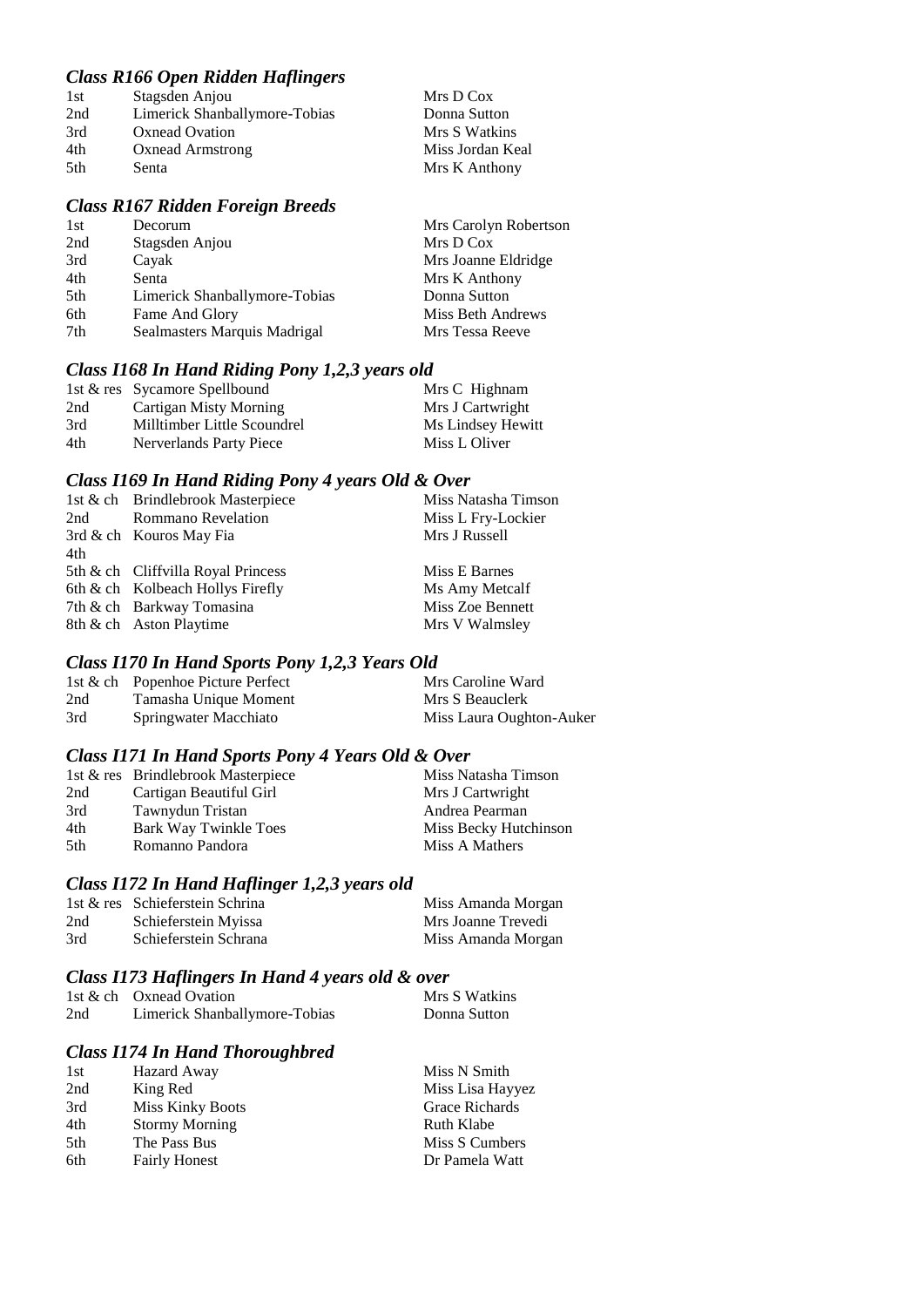### *Class I175 In Hand World / Foreign Breeds*

| 1st | Sealmasters Marquis Madrigal  | Mrs Tessa Reeve |
|-----|-------------------------------|-----------------|
| 2nd | Limerick Shanballymore-Tobias | Donna Sutton    |
| 3rd | Pandoras Gold Amore           | Indiana Kirby   |

### *Class I176 In Hand Rare Breeds any age*

|      | 1st & ch Barbarian Buccaneer | Mrs Pamela Shipley   |
|------|------------------------------|----------------------|
|      | 2nd & res Moseley Triad      | Mrs M Viner          |
| 3rd  | <b>Rushfield Eclipse</b>     | Mrs G Lapsley        |
| 4th  | Tamaskan Primrose            | Lesley Ann Wolfenden |
| 5th  | <b>Bybeck Kingfisher</b>     | Miss Lauren Nichols  |
| 6th  | <b>Yeoland Fiesta</b>        | Mrs Sue Nugent       |
| 7th  | Gissing Military Woo Hoo     | Miss M Anness        |
| 8th  | Cotes Black Jack             | Mrs D Bishop         |
| 9th  | <b>Townend Barley</b>        | Mrs Emma Kaye        |
| 10th | Copleylane Master John       | Miss A Daniels       |
|      |                              |                      |

### *Class I177 In Hand Veteran Ponies*

|                  | 1st & res Thornberry Amber | Mr & Mrs K Stewart |
|------------------|----------------------------|--------------------|
| 2nd              | <b>Suddeen Finality</b>    | Mrs C Ronson       |
| 3rd              | Caebryn Fran               | Mrs M Gosmore      |
| 4th              | Beinnliath Eileanreach     | Fiona Dickson      |
| 5th              | Lotuspoint Commander       | Mrs K J Garrett    |
| 6th              | Daru Star                  | Mrs E Bass         |
| 7th              | Marcosie Melody Maker      | Miss T Hunt        |
| 8th              | Spenruss Storm             | Miss Amy Geraghty  |
| 9th              | Peter Pan                  | Miss G Viles       |
| 10 <sub>th</sub> | <b>Manorian Mischief</b>   | Mrs N Thompson     |

### *Class R178 In Hand Veteran Horses*

|      | 1st & ch Jackson Fair And Square | Miss Jessica Reed           |
|------|----------------------------------|-----------------------------|
| 2nd  | Cheeky                           | Miss K Stell                |
| 3rd  | Bambi                            | Grace Peverall              |
| 4th  | <b>Hello Dolly</b>               | Miss K Nocton               |
| 5th  | Crafty Toledo                    | Mrs S Wakes                 |
| 6th  | Neverlands Picasso               | Miss Roxanne Clarke-Stanley |
| 7th  | <b>Blacks Much Designed</b>      | Miss J Nightingale          |
| 8th  | Rambo                            | Miss J Davies               |
| 9th  | <b>Miss Kinky Boots</b>          | Grace Richards              |
| 10th | Maysong                          | Ms Laura Kenyon Brodie      |
|      |                                  |                             |

#### *Class I179 In Hand Cobs / Maxi Cobs*

| Lockside Bobby Joe    | Mrs Rose Menhinick   |
|-----------------------|----------------------|
| Morrows Poacher Jack  | <b>Heather Steel</b> |
| Captain Scarlet       | Miss J Mannering     |
| Elmhurst Roman Mosaic | Miss K Harris        |
| Stud Joe              | Miss E Craske        |
| Dromara Blackie       | Miss Amy Taylor      |
| Brairfield Red        | Miss Amy Dawson      |
|                       |                      |

### *Class I180 In Hand Cobs - Traditional or Native*

| 1st | Asby Mills Dynamite | Miss L Green             |
|-----|---------------------|--------------------------|
| 2nd | <b>Blue Russian</b> | Miss Phaedra Towler      |
| 3rd | The Kingsman        | Miss Lauren Nichols      |
| 4th | Domino              | Miss S Blamires          |
| 5th | Chance it is        | <b>Brooke Matthews</b>   |
| 6th | Charlie             | <b>Charlotte Bunting</b> |
| 7th | Cheeky              | Miss K Stell             |
| 8th | Maylands Chip       | Miss D Alston            |
| 9th | Tom Valentino       | Mr Victor Sanders        |

### *Class I181 In Hand Part Breds 1,2,3 years old*

|     | 1st & ch Stanley Grange Gilt Edge | Mrs S M Palmer    |
|-----|-----------------------------------|-------------------|
| 2nd | Poppets Prince Ruben              | Elisabeth Edmonds |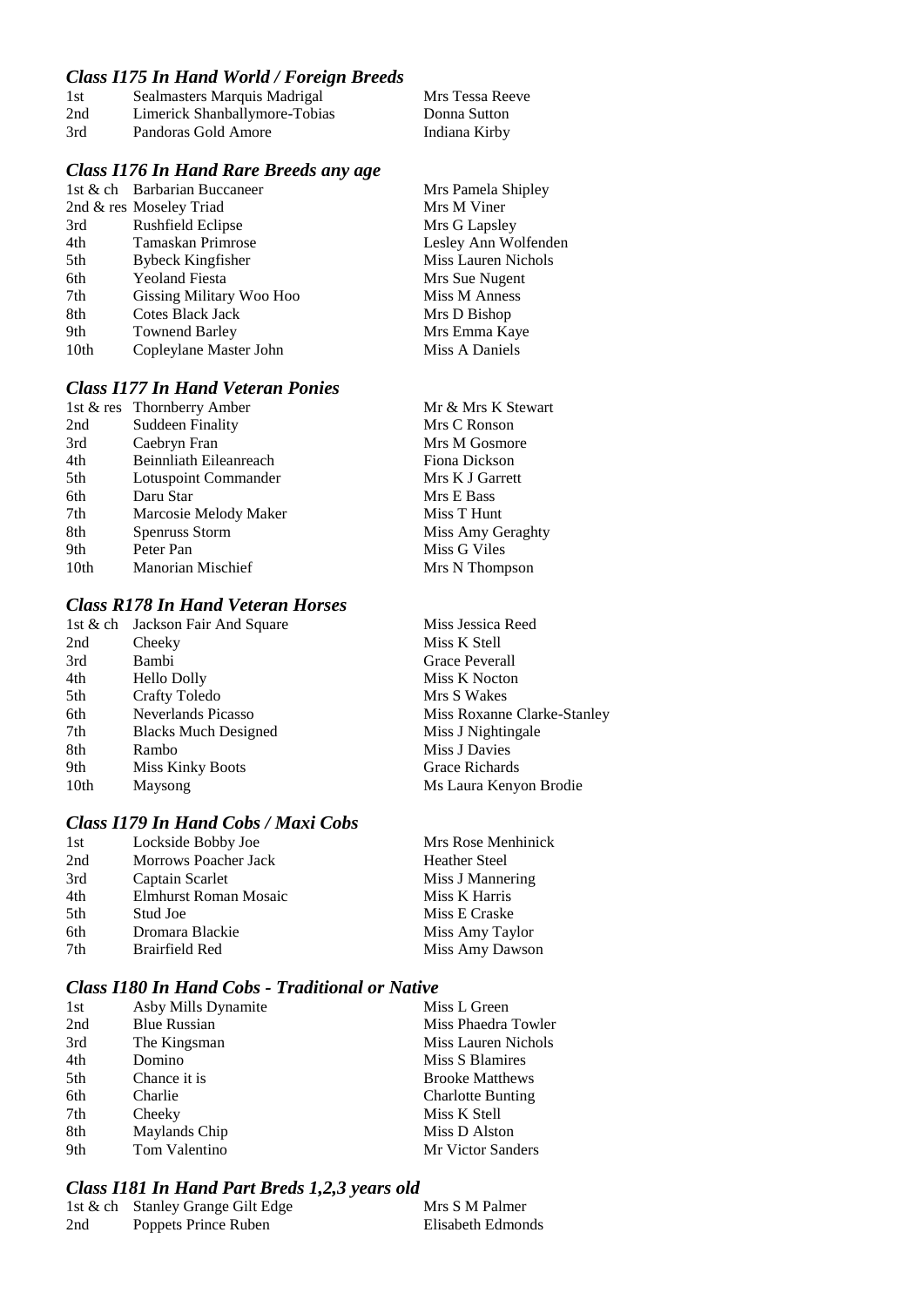| 3rd | Penstrumbly Sugar Barlow | Mrs L Lawrence |
|-----|--------------------------|----------------|
| 4th | Ryehall Petite Ami       | Mr M Surman    |

#### *Class I182 In Hand Part Breds 4 yrs & over*

|                  | 1st & res Rommano Revelation | Miss L Fry-Lockier  |
|------------------|------------------------------|---------------------|
| 2nd              | <b>Aston Playtime</b>        | Mrs V Walmsley      |
| 3rd              | Go For Glory                 | Miss K Harris       |
| 4th              | Bridgehill Crackerjack       | Mrs Karen Clarke    |
| 5th              | Suddeen Finality             | Mrs C Ronson        |
| 6th              | Cliffvilla Royal Princess    | Miss E Barnes       |
| 7th              | Vanathany Dream Catcher      | Miss D Kalwa        |
| 8th              | Brookwater Lord Of The Light | Mrs Leeanne Crowe   |
| 9th              | Prestlands Seren Dipidly     | Susan Bowditch      |
| 10 <sub>th</sub> | Furlongs May Day Lad         | Miss Hanna Sillitoe |

#### *Class I183 In Hand Piebald/Skewbald Horse 1,2,3 years old*

|     | 1st & ch Penrock Puzzled Glitterati | Michelle Findlay    |
|-----|-------------------------------------|---------------------|
| 2nd | Macado                              | Miss A Weaver       |
| 3rd | Rebecca                             | Mrs H Broughton     |
| 4th | Midges Maximillion                  | Mr & Mrs M & W Ward |

#### *Class I184 In Hand Piebald/Skewbald Pony 1,2,3 years old*

| -1st |                           |                     |
|------|---------------------------|---------------------|
| 2nd  | Rough Diamond             | Mr & Mrs A Streeter |
| 3rd  | Petit Coeur Noir          | Ellie Kerwood       |
| 4th  | <b>Patchwork Princess</b> | Miss I Moaby        |

#### *Class I185 In Hand Piebald / Skewbald Traditional / Cob Horse*

| 1st | Tilly      | Miss Josie Towers   |
|-----|------------|---------------------|
| 2nd | Triplicate | Mr Richard Williams |
| 3rd | Barney     | Miss C Cosens       |

#### *Class I186 In Hand Piebald / Skewbald Traditional / Cob Pony*

| 1st | <b>Moses</b>     | Miss Stephanie Glover |
|-----|------------------|-----------------------|
| 2nd | Julius Caesar    | Miss M Bentham        |
| 3rd | Hermits Lottie   | Mrs Rebecca Shaw      |
| 4th | Domino           | Miss S Blamires       |
| 5th | Two Tone         | Mrs Pat Hart          |
| 6th | Tom Valentino    | Mr Victor Sanders     |
| 7th | Homecoming Queen | Miss Rebecca Rayner   |
|     |                  |                       |

### *Class I187 In Hand Piebald / Skewbald Native Horse / Pony*

| 1st | Doylan Clover Pops       | Mrs Marie Boasman      |
|-----|--------------------------|------------------------|
| 2nd | <b>Makers First Lady</b> | Miss K Harris          |
| 3rd | Wulfstan Lil Tiger       | Miss Christina Gillett |
| 4th | Spellbound Jedi Knight   | Debra Rogers           |
| 5th | Furlongs May Day Lad     | Miss Hanna Sillitoe    |
| 6th | Boy George               | Ms Andrea Smith        |

#### *Class I188 In Hand Piebald / Skewbald Plaited Horse 4 yrs & over*

| 1st | <b>Charmur Cochise</b> | Mrs Stacey Walker   |
|-----|------------------------|---------------------|
| 2nd | <b>Stardust</b>        | Miss L Perkins      |
| 3rd | Noble Cavalier         | Miss Jasmine Hunter |

### *Class I189 In Hand Piebald / Skewbald Plaited Pony 4 years & over*

| 1st | Doylan Alouettes Gift     | Mrs C Highnam          |
|-----|---------------------------|------------------------|
| 2nd | Corkhills Puzzle          | <b>Stevie Crossley</b> |
| 3rd | Doylan Clover Pops        | Mrs Marie Boasman      |
| 4th | Leyeswick Seabiscuit      | Mrs N Jordan           |
| 5th | Hopgarden Ronaldo         | Verity Checkley        |
| 6th | Thelonghouse Superstition | Mrs Amanda Gaughran    |
| 7th | Rafferty                  | Mrs S Blackman         |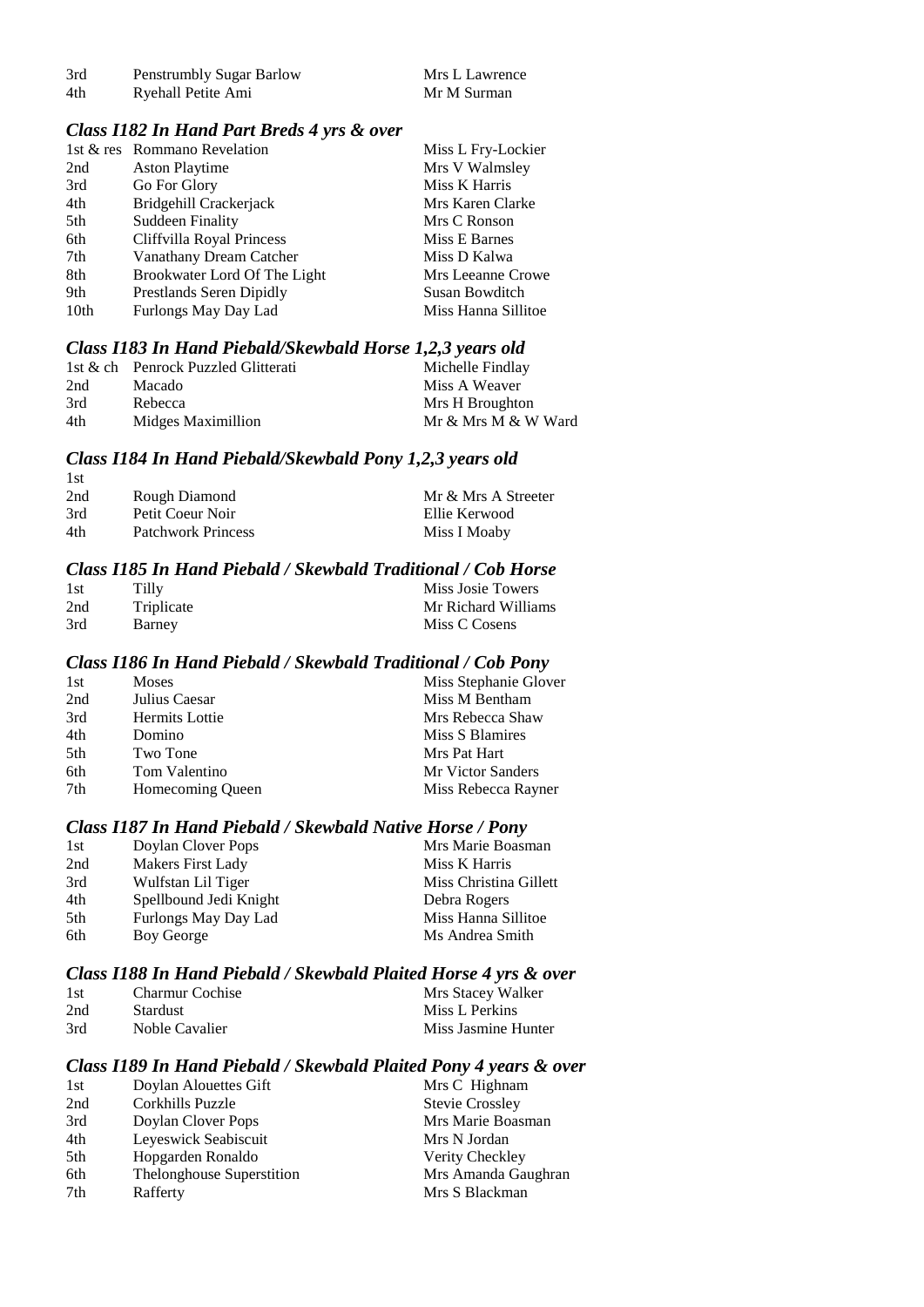### *Class I190 In Hand Sports Horse 1,2,3 years old*

|     | 1st & ch Penstrumbly Sugar Barlow | Mrs L Lawrence      |
|-----|-----------------------------------|---------------------|
| 2nd | Ricardos Dezign                   | Miss Amy Dawson     |
| 3rd | Midges Maximillion                | Mr & Mrs M & W Ward |
| 4th | <b>Bazaars Smoking Dream</b>      | Miss Jasmine Hunter |
| 5th | Rebecca                           | Mrs H Broughton     |
| 6th | Tamasha Unique Moment             | Mrs S Beauclerk     |
| 7th | Jasmine                           | Mr B Langley Mckim  |

#### *Class I191 In Hand Sports Horse 4 years old & over*

| <b>Bloomfield Executive</b> | Mrs Hannah Norris   |
|-----------------------------|---------------------|
| Danson                      | Ms Gaynor Lilley    |
| Longacres Secret Rendezvous | Mrs K Megrath       |
| Darlochan                   | Miss A Broadley     |
| Noble Cavalier              | Miss Jasmine Hunter |
| Liberty                     | Mrs B Button        |
| <b>Fairly Honest</b>        | Dr Pamela Watt      |
| Ishah                       | Katherine Ellis     |
| <b>Bloxham Flaire</b>       | Mrs Lesley Haley    |
|                             |                     |

#### *Class I192 In Hand Riding Horses 1,2,3 years old*

| 1st | <b>Bazaars Smoking Dream</b> | Miss Jasmine Hunter |  |
|-----|------------------------------|---------------------|--|
|     |                              |                     |  |

#### *Class I193 In Hand Riding Horse 4 years old & over*

|     | 1st & ch Melin Moldavite | Emma Peel           |
|-----|--------------------------|---------------------|
|     | 2nd $\&$ res Mr Elliott  | Mr & Mrs M & W Ward |
| 3rd | Hazard Away              | Miss N Smith        |
| 4th | Jackson Fair And Square  | Miss Jessica Reed   |
| 5th | <b>Fairly Honest</b>     | Dr Pamela Watt      |
| 6th | <b>Bitofamadam</b>       | Miss E Reader       |

#### *Class I194 In Hand Hunter 1,2,3 years old*

| 1st | Jasmine           | Mr B Langley Mckim   |
|-----|-------------------|----------------------|
| 2nd | Tamaskan Primrose | Lesley Ann Wolfenden |

#### *Class I195 In Hand Hunters 4 years old & over*

|     | 1st & ch Mista Fezziwig | Mrs L Lawrence     |
|-----|-------------------------|--------------------|
| 2nd | Hi-de-hystein           | Miss B Rowley      |
| 3rd | Barbarian Buccaneer     | Mrs Pamela Shipley |
| 4th | <b>Bitofamadam</b>      | Miss E Reader      |
| 5th | Danson                  | Ms Gaynor Lilley   |

#### *Class I196 Open M&M Small Breeds Yearling*

| 1st | <b>Boothsdale Dancing Queen</b> | Mr Wayne Bailey    |
|-----|---------------------------------|--------------------|
| 2nd | Kerenelise Arabesque            | Mrs H Walter       |
| 3rd | Tillybo Hoity Toity             | Mrs E J Wormald    |
| 4th | Sunwillow Yarragon              | Mrs Hayley Prosser |
| 5th | Colliyers Glamour Girl          | Natasha Walter     |
| 6th | <b>Idyllic Perseus</b>          | Georgia Crouchman  |
| 7th | Beinnliath Travellin Band       | Fiona Dickson      |
|     |                                 |                    |

### *Class I197 Open M&M Large Breeds Yearling*

| 1st | Callan Of Cauldwell    | Mrs Catherine Whetton |
|-----|------------------------|-----------------------|
| 2nd | Horeb The High Roller  | Mr T Hall             |
| 3rd | Highbrook Dawn Run     | Mrs L Judd            |
| 4th | Loandhu Sliver Phantom | Mrs L Judd            |
| 5th | Highclose Harrier      | Mrs Gemma Allen       |

### *Class I198 Open Welsh Sections A & B, 2-3 years old*

| 1st | <b>Banksy Dauaberyn</b> | Eleanor Crate  |
|-----|-------------------------|----------------|
| 2nd | Llanai Tenacious        | Debbie Foster  |
| 3rd | Cadlanvalley Candice    | Mrs J Grant    |
| 4th | Llyndu Jay-Lo           | Natasha Walter |
| 5th | <b>Blethyn Stardust</b> | Mrs Sue Day    |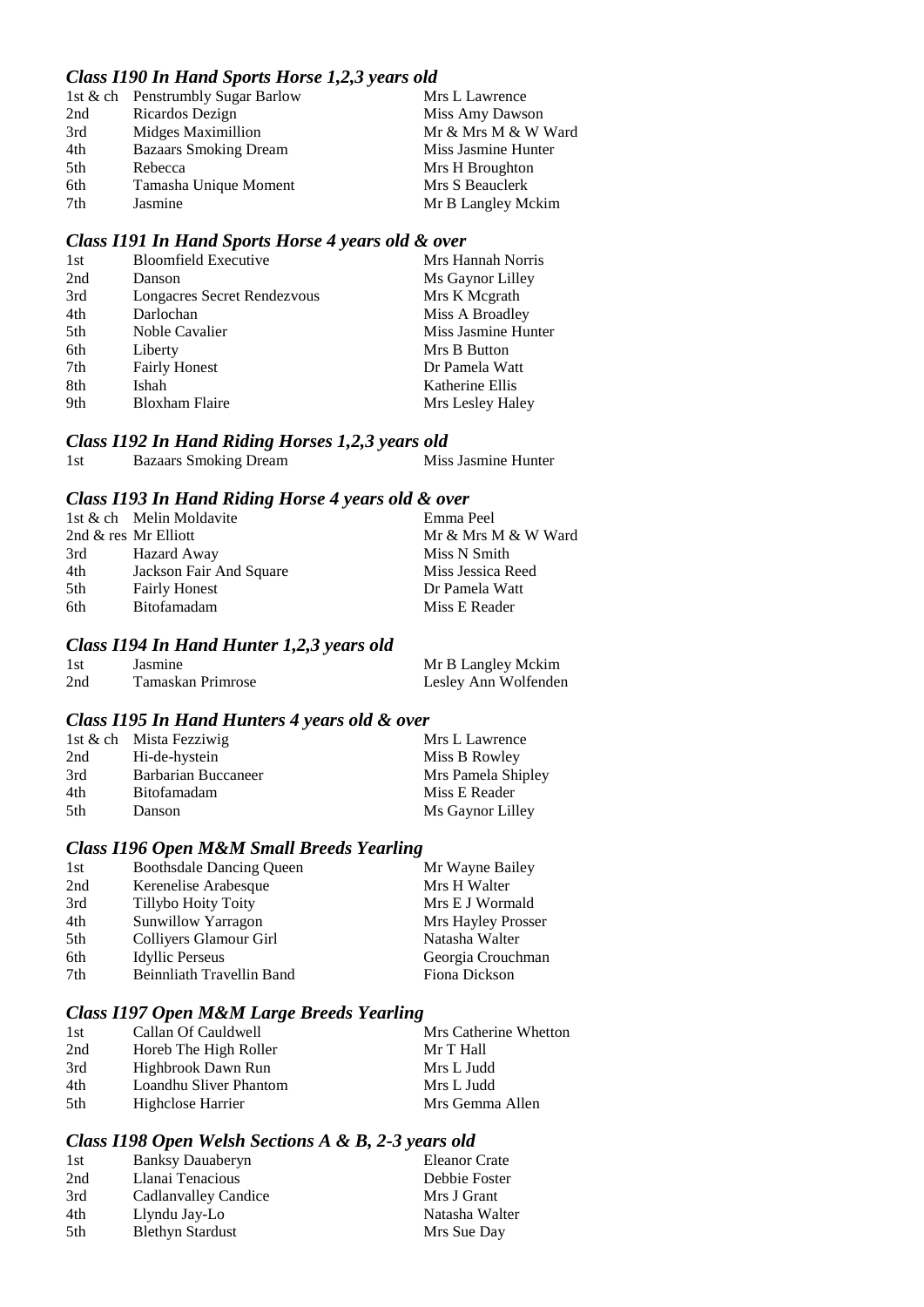| 6th | Dunaskin Tipple        | Eleanor Crate       |
|-----|------------------------|---------------------|
| 7th | Dypool Miami Reef      | Miss Frances Turner |
| 8th | Monalaw Myfyr          | Mrs Stephanie Lane  |
| 9th | Manorlea Marvin 100248 | Mrs Suzie Swires    |

#### *Class I199 Open Dartmoor, Exmoor Shetland 2-3 years old*

| 1st | Cranford Fireman                | Miss Debbie Spears |
|-----|---------------------------------|--------------------|
| 2nd | Kyleburn Sand Martin            | Mrs D Twitchen     |
| 3rd | Slades Marshmallow              | Mr Roger Cook      |
| 4th | Westbridge Park Bombay Sapphire | Mrs Terena Gough   |
| 5th | <b>Blackertor Guiness</b>       | Amy Bennion        |

### *Class I200 Open Dales, Fell Highland 2-3 years old*

|     | 1st & ch Greenholme Knight | Terry Clines   |
|-----|----------------------------|----------------|
| 2nd | Marnonwells Concorde       | Mrs C Dumashie |
| 3rd | Rosebarr Lily              | Miss S Evans   |

### *Class I201 Open Connemara / New Forest 2-3 years old*

| 1st |             |              |
|-----|-------------|--------------|
| 2nd | Connla Rian | Miss E Sayer |

#### *Class I202 Open Welsh Sections C & D 2-3 years old*

| 1st | Corstan Rixton | Lisa Mewes |
|-----|----------------|------------|
|-----|----------------|------------|

### *Class I203 Open Welsh Section A In Hand 4 years old & over*

|      | 1st & res Ilanai Tiahla  | Mr Wayne Bailey      |
|------|--------------------------|----------------------|
| 2nd  | <b>Blethyn Roseanne</b>  | Mrs Sue Day          |
| 3rd  | <b>Amilas Motet</b>      | Miss Christine Heady |
| 4th  | Tiffwyl Miranda          | Mrs E J Wormald      |
| 5th  | Llanai Tiago             | Natasha Walter       |
| 6th  | Springbourne Clemency    | Mrs Hayley Prosser   |
| 7th  | Waitworth Dakota Mist    | Mrs Amy Bennion      |
| 8th  | Brynamman Gafyn          | Ms Donna Jackson     |
| 9th  | Garnelog Heledd          | Miss Sarah Pearce    |
| 10th | <b>Tiffwyl Dreamtime</b> | Mr Wayne Bailey      |
|      |                          |                      |

#### *Class I204 Open Welsh Section B In Hand 4 years old & over*

| 1st | Milford Fair Breeze          | Mrs J Hewitt          |
|-----|------------------------------|-----------------------|
| 2nd | Brynoffa Madonna             | <b>Eleanor Crate</b>  |
| 3rd | <b>Skellorn Toy Soldier</b>  | Christine Heady       |
| 4th | Mynach Orsino                | Mrs C Lawrence        |
| 5th | Linksbury Drummer Boy        | Miss Helen Whiteley   |
| 6th | Rhydspence Sweet Willow      | Mrs Sally Jones       |
| 7th | <b>Bark Way Twinkle Toes</b> | Miss Becky Hutchinson |
| 8th | Elvet Paradise 73483         | Miss S Daggett        |

### *Class I205 Open Shetland In Hand 4 years old & over*

| 1st              | Hose Bounty              | Mrs Jane James       |
|------------------|--------------------------|----------------------|
| 2nd              | <b>Sharptor Keepsake</b> | Debbie Spears        |
| 3rd              | <b>Briar Piccolo</b>     | Miss A Hampton       |
| 4th              | Ceann Boadicea           | Mrs Belinda Jacques  |
| 5th              | <b>Broadspring Topaz</b> | Isabel Howell        |
| 6th              | <b>Washford Apache</b>   | Victoria Blanchard   |
| 7th              | Beeftub Bell Emileo      | Mrs L Mayfield       |
| 8th              | Watson Chickpea          | Mrs L Mayfield       |
| 9th              | Addingham Cavalier       | Mrs Serra Kaliviotis |
| 10 <sub>th</sub> | Syltina Cassandra        | Mrs S Arrowsmith     |

#### *Class I206 Open Dartmoor & Exmoor 4 years old & over*

| 1st | Cellini               | Mrs Kate Scorey-Sayer  |
|-----|-----------------------|------------------------|
| 2nd | Moseley Triad         | Mrs M Viner            |
| 3rd | Bowspring             | <b>Holly Donaldson</b> |
| 4th | <b>Yeoland Fiesta</b> | Mrs Sue Nugent         |
| 5th | Oswald                | Lisa Mewes             |
|     |                       |                        |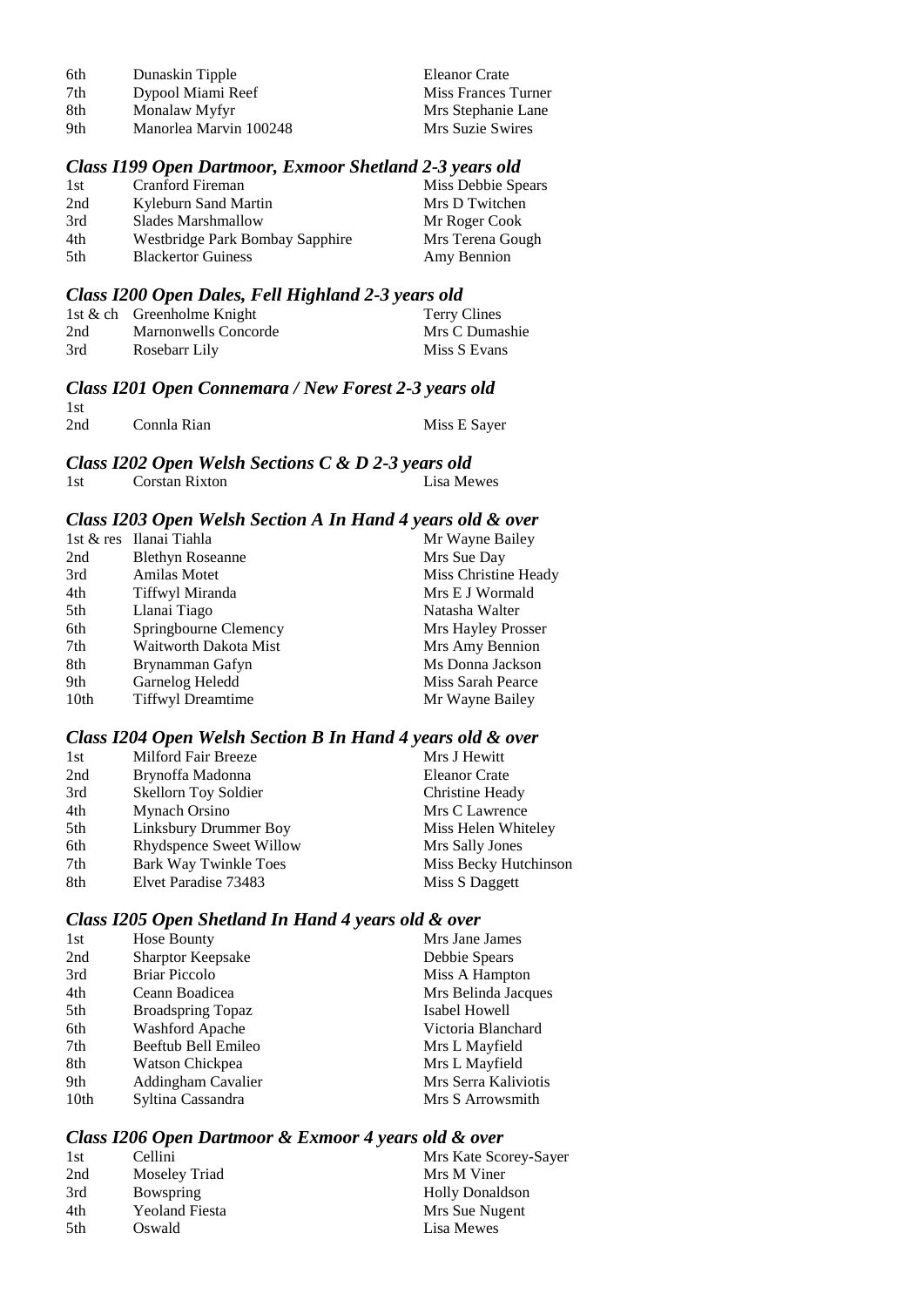### *Class I207 Open Dales, Fell & Highland 4 years old & over*

|     | 1st & ch Balmoral Gemini            | Miss Lizzie Briant  |
|-----|-------------------------------------|---------------------|
| 2nd | Bluecaps Adorable Alexis            | Mrs L Judd          |
| 3rd | Ellister Islay Royal Fern           | Mrs E Mangham       |
| 4th | Glenwest Castle Little Miss Jasmine | Mrs J Farrar        |
| 5th | Copleylane Master John              | Miss A Daniels      |
| 6th | Colin                               | Laura Matthews      |
| 7th | <b>Wellbrow Harvey</b>              | <b>Imogen Duffy</b> |
|     |                                     |                     |

### *Class I208 Open Connemara / New Forest 4 years old & over*

| 1st | Doonreaghan Marty               | Miss Sophie Robins   |
|-----|---------------------------------|----------------------|
| 2nd | <b>Glenwood Limited Edition</b> | Mrs Jacqui Thompson  |
| 3rd | Kindesella Lilly                | Miss Ashlea Jennings |
| 4th | Slievebloom Buster              | Mrs C Atkinson       |
| 5th | Lishmar Kayle                   | Miss N Brown         |

### *Class I209 Open Welsh Sections C & D 4 years old & over*

| 1st | Norton Heath Glitz N Glamour | Mrs Hayley Prosser    |
|-----|------------------------------|-----------------------|
| 2nd | Dabernon Boyce               | Mikileigh Batchelor   |
| 3rd | Ddwyryd Mari                 | Mrs C Pooley          |
| 4th | <b>Foxton Fire Dancer</b>    | Mrs L Cartner         |
| 5th | Rhydeilian Orianna           | Miss Steph Toal       |
| 6th | Llandderfel Prince Ethelred  | Miss S Daggett        |
| 7th | Blaengwen Welsh Model        | Mrs K Whitehead       |
| 8th | Llanidan Daydream            | Miss Samantha Cumbers |
|     |                              |                       |

### *Class R210 Novice Welsh Section A Lead Rein*

| 1st              | <b>Rhencullen Popcorn</b>    | Mrs Lyndsey Birtwell     |
|------------------|------------------------------|--------------------------|
| 2nd              | <b>Uphill Megan Fox</b>      | Mrs G A Neve             |
| 3rd              | Shamrocklake Wake Up Call    | Mrs Sheila Sulsh         |
| 4th              | <b>Sunstars Contador</b>     | Miss Nikki Ashcroft      |
| 5th              | Pinnerburn Wallaroo          | Mrs M Nicoll Thompson    |
| 6th              | Follow The Bear              | Miss C Hudson            |
| 7th              | Fountainhead Teddy           | Miss Sara Bath           |
| 8th              | <b>Blackhill Kestrel</b>     | Mrs Victoria Cable       |
| 9th              | Springlane Saracen Amendment | Georgia Crouchman        |
| 10 <sub>th</sub> | <b>Cosford Beatrice</b>      | <b>Lady Benton Jones</b> |

#### *Class R211 Novice Lead Rein Small Breeds*

| 1st              | Lowlandview James Bond    | Miss Nikki Ashcroft   |
|------------------|---------------------------|-----------------------|
| 2nd              | Coppinshill Commemoration | Miss Hayley Reynolds  |
| 3rd              | Langfield Hollywood Hills | Miss L Johnston       |
| 4th              | Pumphill Japonica         | Miss Tiffany Dale     |
| 5th              | <b>Meering Meteor</b>     | Mrs T Langton-Ballard |
| 6th              | Torfields Copper Coin     | Ms Rebecca Farrer     |
| 7th              | Coppice Bella Rosa        | Mrs M Derbyshire      |
| 8th              | Underhill Playtime        | Mrs Joanne Himsworth  |
| 9th              | Newoak Midnight Moon      | Mrs R Dilcock Thomas  |
| 10 <sub>th</sub> | <b>Fronllan Mayrick</b>   | Annabel Pinder        |
|                  |                           |                       |

### *Class R212 Novice First Ridden Welsh A & B*

| 1st & res Papplewick Gino | Natasha Connor          |
|---------------------------|-------------------------|
| Laithehill Choirmaster    | Mrs Gail Wynne-Rogerson |
| Rookery Jumbo             | Miss Kelly Needham      |
| <b>Amilas Celebration</b> | Mrs R Hodkinson         |
| Shamrocklake Wake Up Call | Mrs Sheila Sulsh        |
| Gelliniog Meredith        | Kayleigh Smith          |
| Chetwynd Hemlock          | Mrs G Beck              |
| Rhencullen Popcorn        | Mrs Lyndsey Birtwell    |
| Kered Stormchaser         | Mrs Francine Spurr      |
| Lacy Magnus               | Miss N Harnett          |
|                           |                         |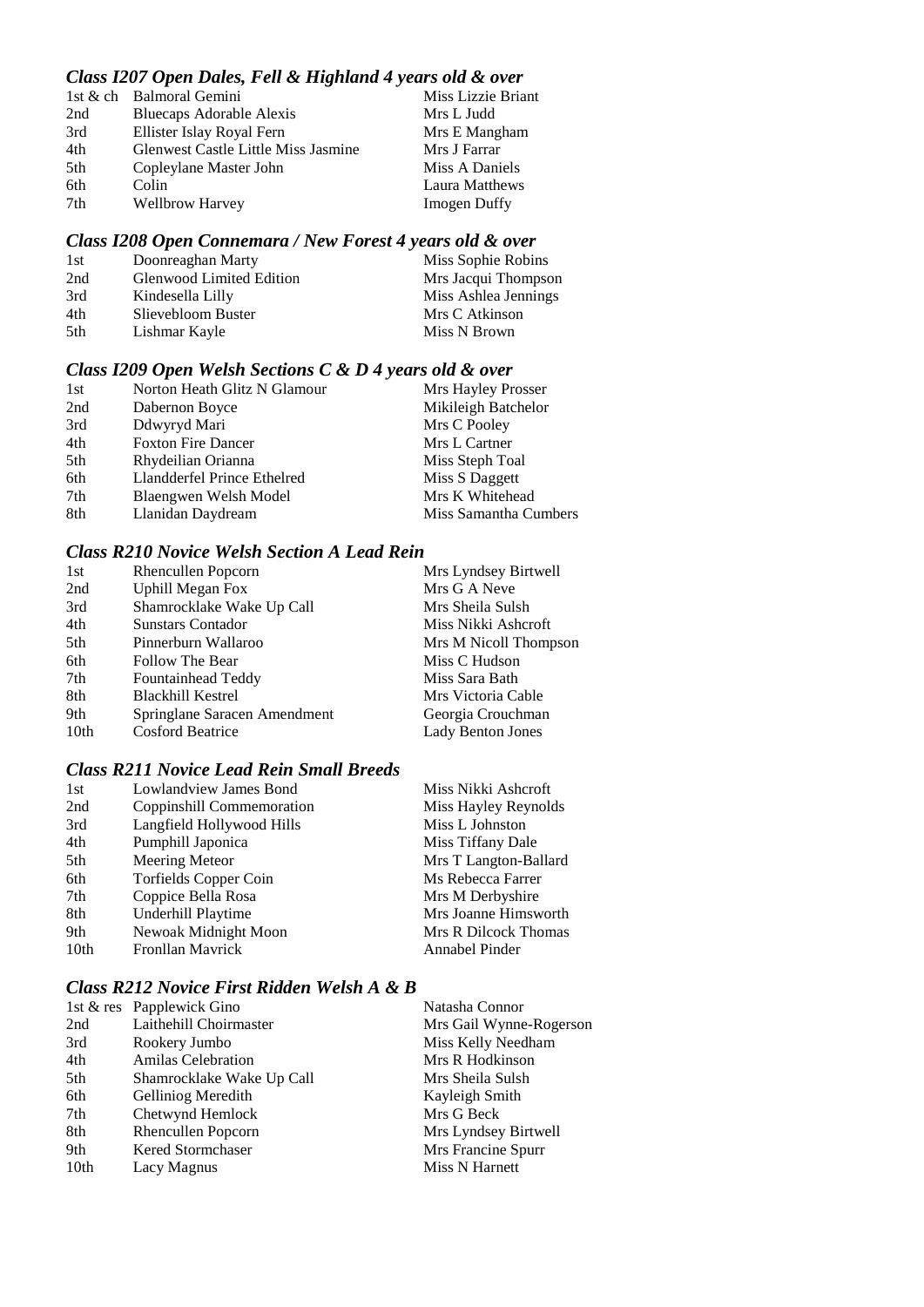### *Class R213 Novice M&M First Ridden Non-Welsh*

|     | 1st & ch Lotuspoint Cassius  | Mrs R Brightmore      |
|-----|------------------------------|-----------------------|
| 2nd | Pumphill Petersham           | Miss Victoria Brooke  |
| 3rd | Springwater Stop The Music   | Mrs Katie Snow        |
| 4th | <b>Chagford Georgette</b>    | Mrs Pip Wood          |
| 5th | <b>Meering Meteor</b>        | Mrs T Langton-Ballard |
| 6th | Addingham Cavalier           | Mrs Serra Kaliviotis  |
| 7th | <b>Moseley Papion</b>        | Mrs M Viner           |
| 8th | <b>Torfields Copper Coin</b> | Ms Rebecca Farrer     |
| 9th | <b>Rushfield Milton Duff</b> | Mrs Rebecca Odwyer    |

### *Class R214 M&M / Native Type Lead Rein Equitation*

|                  | 1st $\&$ ch Follow The Bear | Miss C Hudson    |
|------------------|-----------------------------|------------------|
| 2nd              | <b>Waxwing Poppys Angel</b> | Mrs Sarah Murphy |
| 3rd              | Hermits Bolero              | Mrs J Bush       |
| 4th              |                             |                  |
| 5th              | Fronllan Lilly Grace        | Mrs F Gibbs      |
| 6th              | Chironsland Goldensilver    | Ms C Peters      |
| 7th              | Rekcilf Jump Jet            | Mrs N Green      |
| 8th              | <b>Bawdsey Diabolo</b>      | Mrs K Langford   |
| 9th              | Sunwillow Tosca             | Miss A McCrea    |
| 10 <sub>th</sub> | Hykos Endeavour             | Gail Conroy      |
|                  |                             |                  |

### *Class R215 M&M / Native Type First Ridden Equitation*

|      | 1st & res Thistledown Livius | Mrs Sarah Lambert    |
|------|------------------------------|----------------------|
| 2nd  | Rookery Jumbo                | Miss Kelly Needham   |
| 3rd  | <b>Hisley Provost</b>        | Mrs D Twitchen       |
| 4th  | Winneydene Crosby            | Mr John Reid         |
| 5th  | Westfirle Golden Oriole      | Mrs Kate Smith       |
| 6th  | Sianlee Megamix              | Katie Collier        |
| 7th  | Papplewick Gino              | Natasha Connor       |
| 8th  | Threeshires Gallant          | Mrs Claire Beever    |
| 9th  | <b>Rushton Revellor</b>      | Mrs Sarah Cunningham |
| 10th | Briden Perdargio             | Mrs Vikki Loates     |
|      |                              |                      |

### *Class R216 Open Welsh Section A Lead Rein*

| 1st  | <b>Black Hill Impulse</b> | Mrs Dawn ODonnell     |
|------|---------------------------|-----------------------|
| 2nd  | <b>Sunstars Contador</b>  | Miss Nikki Ashcroft   |
| 3rd  | Shamrocklake Wake Up Call | Mrs S Sulsh           |
| 4th  | Moelwyn Pixie             | Mrs D Shaw            |
| 5th  | Pinnerburn Wallaroo       | Mrs M Nicoll Thompson |
| 6th  | Thistledown Valdes        | Amy Bennion           |
| 7th  | <b>Blanche Goldleaf</b>   | Miss V Hillyard       |
| 8th  | <b>Brynely Lleucu</b>     | Mrs C Bell            |
| 9th  | Parkvale Jac Y Do         | Layla Mills           |
| 10th | Churchwood Obsession      | Miss E Caley          |

### *Class R217 Open M&M Small Breeds Lead Rein*

| 2nd<br>Briar Snowman<br>Lucy Richardson<br>3rd<br>Anchor Gooseberry<br>4th<br>Rekcilf Jump Jet<br>Mrs N Green<br><b>Hisley Carnival</b><br>5th<br>Mrs Natasha Jewson<br>Pumphill Ra Ra<br>6th<br>Mrs K Hulme<br>Lowlandview James Bond<br>7th<br>Miss Nikki Ashcroft<br>8th<br>Langfield Hollywood Hills<br>Miss L Johnston<br>Coppinshill Commemoration<br>9th<br>Miss Hayley Reynolds<br>10th<br><b>Charlottes Magic Merlin</b><br>Ellie Kerwood | 1st | Treworgan Cloudbreak | Miss S Woolerton      |
|----------------------------------------------------------------------------------------------------------------------------------------------------------------------------------------------------------------------------------------------------------------------------------------------------------------------------------------------------------------------------------------------------------------------------------------------------|-----|----------------------|-----------------------|
|                                                                                                                                                                                                                                                                                                                                                                                                                                                    |     |                      |                       |
|                                                                                                                                                                                                                                                                                                                                                                                                                                                    |     |                      | Mrs M Nicoll Thompson |
|                                                                                                                                                                                                                                                                                                                                                                                                                                                    |     |                      |                       |
|                                                                                                                                                                                                                                                                                                                                                                                                                                                    |     |                      |                       |
|                                                                                                                                                                                                                                                                                                                                                                                                                                                    |     |                      |                       |
|                                                                                                                                                                                                                                                                                                                                                                                                                                                    |     |                      |                       |
|                                                                                                                                                                                                                                                                                                                                                                                                                                                    |     |                      |                       |
|                                                                                                                                                                                                                                                                                                                                                                                                                                                    |     |                      |                       |
|                                                                                                                                                                                                                                                                                                                                                                                                                                                    |     |                      |                       |

### *Class R218 Open Welsh Section A & B First Ridden*

| 1st | Waitwith Welsh Gold     | Mrs Rebecca Donnelly |
|-----|-------------------------|----------------------|
| 2nd | Waxwing Panama          | Mrs Pauline Hadley   |
| 3rd | Westfirle Golden Oriole | Mrs Kate Smith       |
| 4th | Wellbank Gabriel        | Mr Tom Brash         |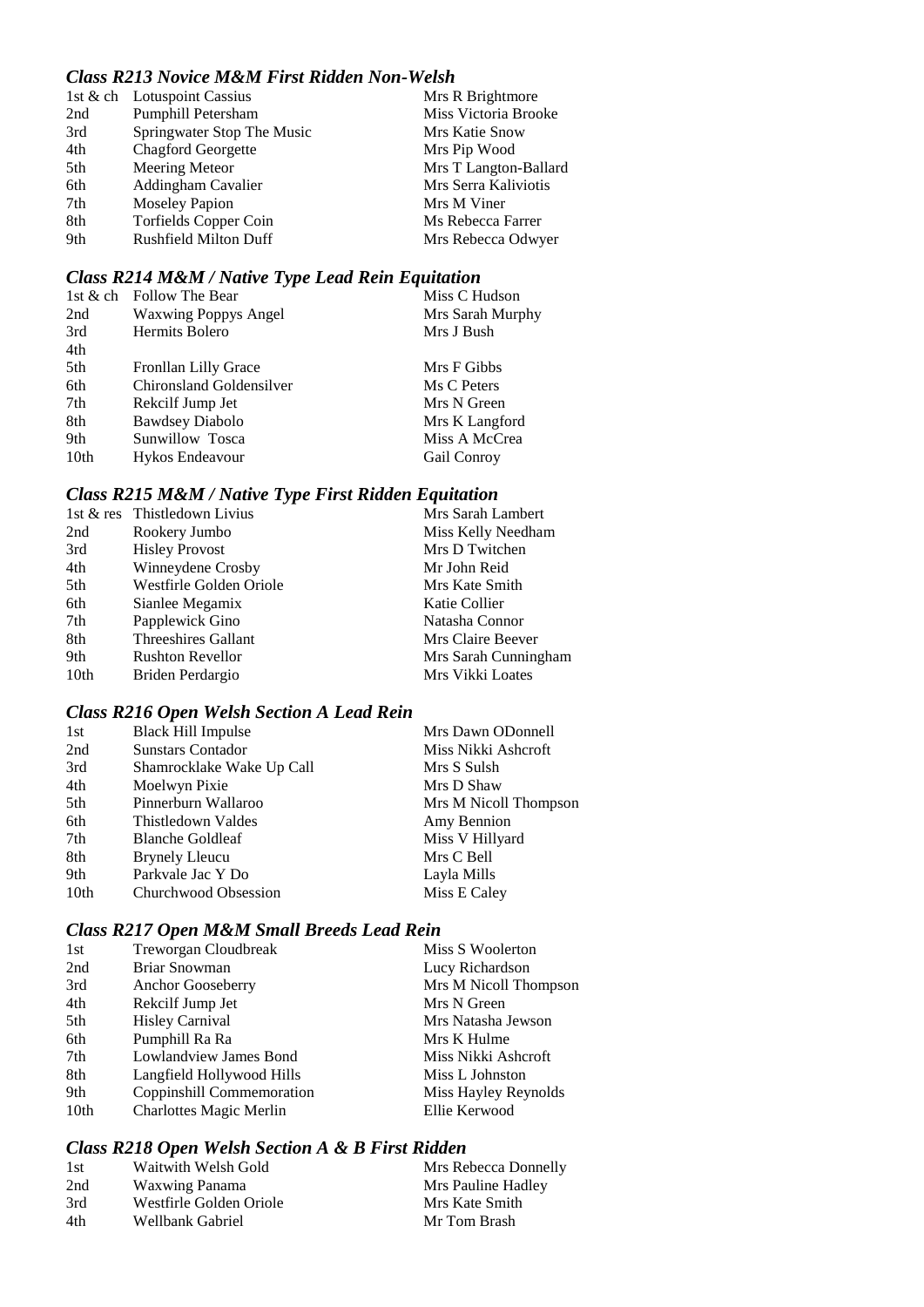| 5th  | <b>Blisland Hero</b>     | Mrs Sam Herring     |
|------|--------------------------|---------------------|
| 6th  | Thistledown Royal Lustre | Mrs Alison Hayes    |
| 7th  | Nantdywyll Caramel       | Miss Natasha Archer |
| 8th  | Papplewick Gino          | Natasha Connor      |
| 9th  | Desarbre Sparrow Hawk    | Mrs Gemma Price     |
| 10th | Cosford Sapphoe          | Mrs S Ramsden       |
|      |                          |                     |

### *Class R219 Open M&M Small Breeds First Ridden*

| 1st  | Briar Snowman                | Lucy Richardson      |
|------|------------------------------|----------------------|
| 2nd  | Collstone Bonanza            | Mrs Sam Herring      |
| 3rd  | Cayberry Hotshot             | Daisy-May Allen      |
| 4th  | Pumphill Petersham           | Miss Victoria Brooke |
| 5th  | Coppinshill Chaos            | Mrs S Millsom        |
| 6th  | <b>Pumphill Clarion</b>      | Mrs V Metelko-Taylor |
| 7th  | Pumphill Brosnan             | Carrie Simmonds      |
| 8th  | <b>Rushfield Milton Duff</b> | Mrs Rebecca Odwyer   |
| 9th  | Springwater Music Master     | Miss Eloise Marlow   |
| 10th | Springwater Stop The Music   | Mrs Katie Snow       |

#### *Class R220 Novice Show Pony Lead Rein*

| 1st | Desarbre Windflower          | Mrs C Lockyer          |
|-----|------------------------------|------------------------|
|     | 2nd & res Bradmore Sovereign | Miss Samantha Jakes    |
| 3rd | Oldmere Linnet               | Miss Charlotte Bunting |
| 4th | Serene Royal Dancer          | Mrs K Hulme            |
| 5th | Fairley Misha                | Miss K Morton          |

### *Class R221 Novice SHP Lead Rein*

|                  | 1st & ch Wellbank Gallahad | Mrs N Green            |
|------------------|----------------------------|------------------------|
| 2nd              | Bethal Alpha               | <b>Frankie Summers</b> |
| 3rd              | Flinora Surprize           | Mrs C Mason            |
| 4th              | Newoak Skyfall             | Mrs Kate Slattery      |
| 5th              | Felledge Billy             | Mrs Lesley James       |
| 6th              | <b>Blue Delta</b>          | Mrs G Shuker           |
| 7th              | Seaview Overture           | Ms C Peters            |
| 8th              | Newoak Rockstar            | Miss Emma Longden      |
| 9th              | Hemsbrook West Wind        | Mrs E Harris           |
| 10 <sub>th</sub> | Laithehill Serena          | Mrs Marie Slater       |

#### *Class R222 Novice Show Pony First Ridden*

| 1st | Barkway Mandinka          | Mrs Michelle Woodman |
|-----|---------------------------|----------------------|
| 2nd | Beecott Miss Independence | Carrie Simmonds      |
| 3rd | Worthington Cinderella    | Mrs Sarah Rudd       |
| 4th | Brideswood Ruby Slippers  | Mrs N Wilton         |

### *Class R223 Novice SHP First Ridden*

| 1st | Harwel Sunshine               | Mrs Francine Spurr  |
|-----|-------------------------------|---------------------|
| 2nd | Menai Naughty Girl Sally      | Mrs Michelle Horton |
| 3rd | Courtway Superman             | Mrs A Aitken        |
| 4th | Winneydene Cabana             | Mrs Kate Smith      |
| 5th | Gerdinen Beauty               | Mrs S Clark         |
| 6th | <b>Flashley Kitty Matchum</b> | Mrs D Bugg          |
| 7th | Popalbee Tom Cat              | Mrs J Challinor     |
|     |                               |                     |

#### *Class R224 Open Show Pony Lead Rein*

| 1st | Greendown Curiosity              | Miss Marie Howie |
|-----|----------------------------------|------------------|
| 2nd | <b>High Topps Maid Of Honour</b> | Miss C Gibson    |
| 3rd | Deanhills Fascination            | Mrs J Weedon     |

### *Class R225 Open SHP Lead Rein*

|     | 1st & res Wellbank Gallahad | Mrs N Green  |
|-----|-----------------------------|--------------|
| 2nd | Doultons Master Rupert      | Miss H Leage |

#### *Class R226 Open Show Pony First Ridden*

1st Brookwater Carousel Mrs Kate Smith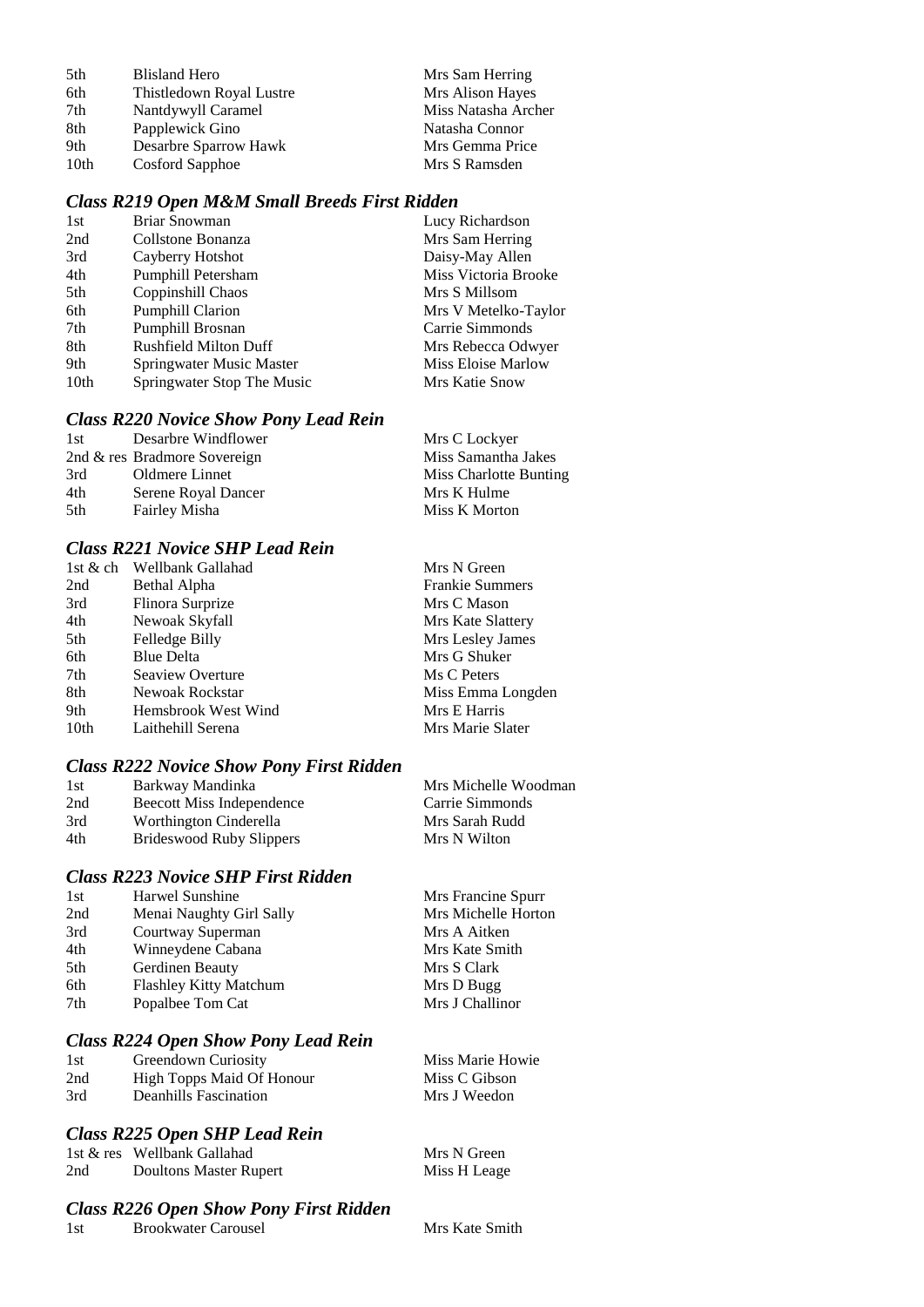### *Class R227 Open SHP First Ridden*

| Mrs Francine Spurr  |
|---------------------|
|                     |
|                     |
| Mrs Margaret Cousin |
|                     |
| Mrs Kate Smith      |

#### *Class R228 Novice SHP not exceeding 133cms*

| 1st | Dukeshill Phantom     | Mrs Katie Snow    |
|-----|-----------------------|-------------------|
| 2nd | Milford Fair Maestro  | Jasmine Bleazard  |
| 3rd | Bleachgreen Sovereign | Mrs S Green       |
| 4th | Newcott Kingfisher    | Scarlett Burgoyne |

# *Class R229 Novice SHP not exceeding 143cms*

|     | 1st & ch Puzzletree Signature | Miss Claire Smalley |
|-----|-------------------------------|---------------------|
| 2nd | Claret Jug                    | Mrs J Bullock       |
| 3rd | Gracie                        | Scarlett Burgoyne   |

### *Class R230 Novice SHP not exceeding 153cms*

|     | 1st & res Kellythorpes Kiss And Tell | Miss Cathy Palmer   |
|-----|--------------------------------------|---------------------|
| 2nd | Master Moon                          | Miss Jacqui Kemp    |
| 3rd | <b>Rumworth Rio Grand</b>            | Miss C Elding       |
| 4th | Carnsdale Escley Side Carol          | Milly Jagger        |
| 5th | Parciau Wil Bach                     | Mrs Martha Hatswell |

#### *Class R231 Novice Part Bred Horses exceeding 148cms*

|     | 1st & res Kingsman          | Mrs L Saunters        |
|-----|-----------------------------|-----------------------|
| 2nd | <b>Stretcholt Hourglass</b> | Sarah Sharp           |
| 3rd | Rosemore Endeavour          | Mrs M Nicoll Thompson |
| 4th | Carrhouse Double Take       | Mrs G Desai           |
| 5th | <b>Chiddock Hour Glass</b>  | Mrs Mandy Collings    |
| 6th | Fame And Glory              | Miss Beth Andrews     |
| 7th | Ss Amore                    | Miss D Smith Turner   |

#### *Class R232 Novice Part Bred Ponies not exceeding 148cms*

| Mr & Mrs M & W Ward  |
|----------------------|
|                      |
|                      |
| Mrs Joanne Himsworth |
|                      |
|                      |
|                      |

#### *Class R233 Open Ridden Traditional Cobs*

| 1st | Daffodill      | Mrs K Warnes              |
|-----|----------------|---------------------------|
| 2nd | The Tank       | Miss R Hamilton           |
| 3rd | Teddy Bear III | Megan Brown               |
| 4th | Highoak Juke   | Miss R Wright             |
| 5th | Trebor         | Miss Georgia Sheridan     |
| 6th | Xilobs God     | <b>Bethany Ellis</b>      |
| 7th | Lucky Llamedos | <b>Miss Danielle Boot</b> |
| 8th | Hercules       | Miss L Britnell           |
|     |                |                           |

### *Class R234 Novice Show Pony not exceeding 148cms*

| 1st | The Gilded Lily      | Mrs A Picillo     |
|-----|----------------------|-------------------|
| 2nd | Lev Chrmeur          | Mrs M Bradley     |
| 3rd | Daldorn Satin Ribbon | Lady Benton Jones |

### *Class R235 Novice Show Pony not exceeding 138cms*

|     | 1st & ch Megland Moonlight Glory | Ms Angelina McCaffrey |
|-----|----------------------------------|-----------------------|
|     | 2nd & res Llanarth Democrat      | Miss L Hillyard       |
| 3rd | DJP Center Stage                 | Miss Bethany Taylor   |
| 4th | <b>Fairley Artemis</b>           | Miss K Newell         |
| 5th | Warleigh Charisma                | Mr & Mrs M & W Ward   |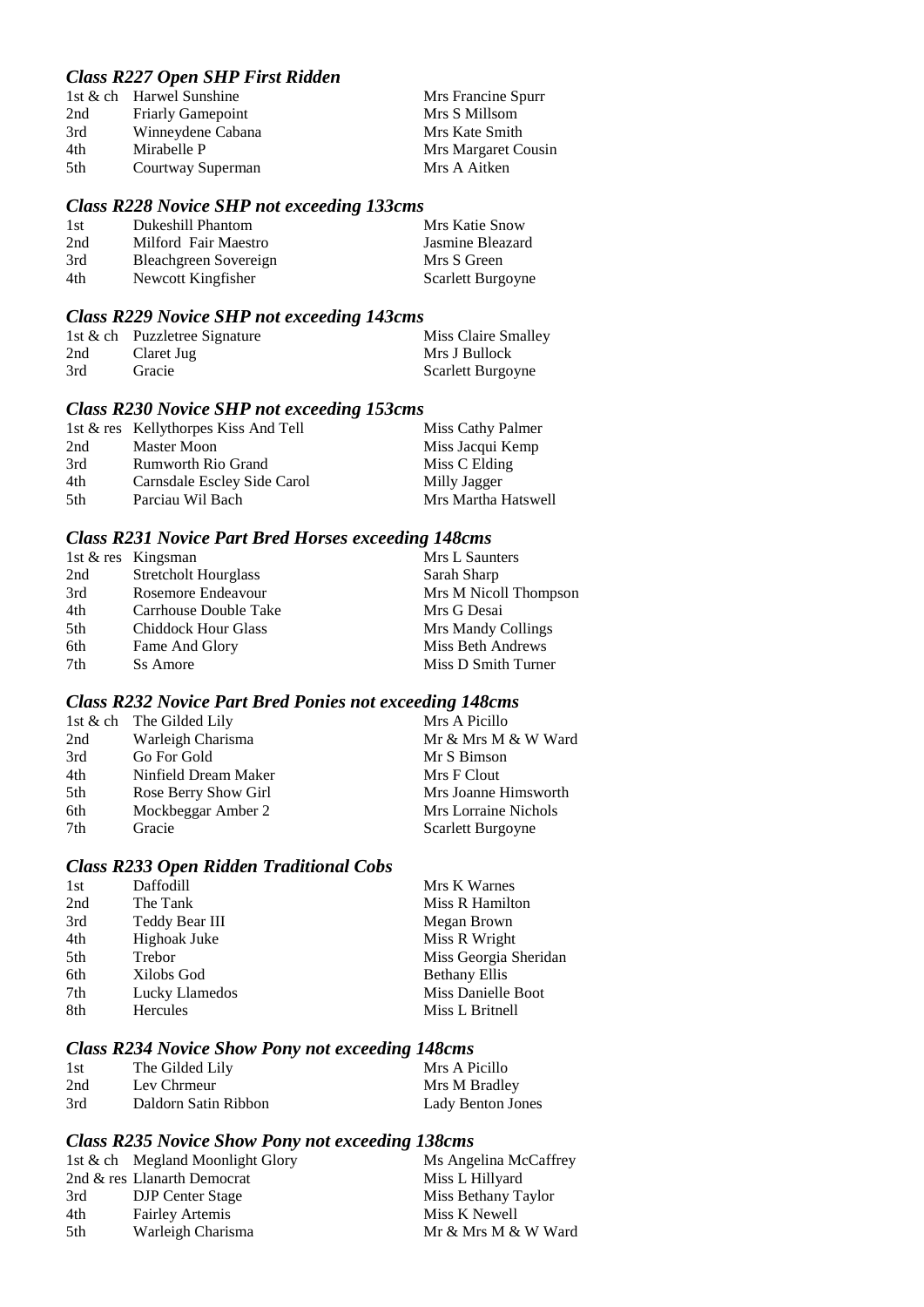6th Stychlands Stormbird Miss Samantha Jakes

### *Class R236 Open Show Hunter Ponies not exceeding 153cms*

|                 | 1st & ch Carnsdale Pure Genius      | Mrs Leona Sanders |
|-----------------|-------------------------------------|-------------------|
| 2nd             | <b>Bleanwood Rapscallion</b>        | Mrs D Conway      |
| 3rd             | <b>Brindlebrook Under Suspision</b> | Mrs L Phipps      |
| 4th             | Cottrell Riverdance                 | Millie Bowles     |
| 5 <sup>th</sup> | Lokie                               | Miss K Towns      |
| 6th             | Clemenstone Charlestone             | Mrs C Barton      |
| 7th             | Roamy                               | Miss Z Nicholls   |

### *Class R237 Open Show Ponies not exceeding 148cms*

|     | 1st & res Kalusta Huckleberry Finn | Mrs Vicki Jasinski    |
|-----|------------------------------------|-----------------------|
| 2nd | Raemoir Masterplan                 | Mrs D Conway          |
| 3rd | <b>Hightopps Dark Opal</b>         | Taylor Jayne Kearford |
| 4th | <b>Colouiann Mint Reflection</b>   | Mrs D Conway          |
| 5th | <b>Barford Partytime</b>           | Mrs Sharon White      |

### *Class R238 Classical Ladies Side Saddle*

| 1st | Creans Huntingfield Rebel | Mrs V Joyce      |
|-----|---------------------------|------------------|
| 2nd | Just Louis                | Miss A Smith     |
| 3rd | Shirleys Downtown         | Miss A Naylor    |
| 4th | <b>Tudor Minstral</b>     | Miss J Tyldesley |
| 5th | Bellini                   | Miss J Kehoe     |
| 6th | Harvey                    | Ms Tania Mizzi   |

### *Class R239 Handy Pony*

| 1st | Sir Sydney Rough Diamond | Miss L Godfray        |
|-----|--------------------------|-----------------------|
| 2nd | Barnaby Of Park View     | Mrs A Baybutt         |
| 3rd | Barana Castle            | Mrs Felicity Rooney   |
| 4th | The Outlaw               | Miss Cyndy Moreau     |
| 5th | Rowtantina Royal Romance | Miss E Stares         |
| 6th | Pop-Star                 | Miss Louise Bell      |
| 7th | Maddie                   | Chloe Wright          |
| 8th | Mister Miguel            | Mrs Anna Morter       |
| 9th | Clivocast Bibi           | Mrs Miranda Parkinson |

#### *Class R240 Veteran Rider*

| 1st | Lowhouses Jessica Ii | Mrs L Hallam        |
|-----|----------------------|---------------------|
| 2nd | Holmedown Champaign  | Miss H Pearce       |
| 3rd | Ruby Tuesday         | Ms Judith Walker    |
| 4th | Oakmill Bronwen      | Mrs Helen Spurdens  |
| 5th | Merrie Maydance      | Mrs S Dobson        |
| 6th | Hello Juno           | Mrs Diane Mulhern   |
| 7th | <b>Ss Amore</b>      | Miss D Smith Turner |
|     |                      |                     |

### *Class R241 Side Saddle Equitation*

| 1st | Derrow Lad2007       | Ms S Clune    |
|-----|----------------------|---------------|
| 2nd | Clandon Oliver Twist | Mrs D Spinney |
| 3rd | <b>Bellini</b>       | Miss J Kehoe  |
| 4th | Hemsbrook West Wind  | Mrs E Harris  |
|     |                      |               |

### *Class R242 Novice Small Riding Horses*

| 1st & ch Carnsdale Iron Man | Miss L Thorne             |
|-----------------------------|---------------------------|
| Millrowes Money Talks       | Ms Deborah Oakes          |
| Armani                      | Mrs Debra Martin          |
| <b>Banteer Derry</b>        | Mrs Fiona Farquharson     |
| Darkdancer Kesha Reign      | Miss Annabel Chambers     |
| Jemoon Private Dancer       | Miss P Robinson           |
| Dovevale Ouick Step         | Charlotte Wright          |
| Dr Yes                      | Mrs L Needham             |
| <b>Allusion Elise</b>       | Miss Stephanie Glover     |
| Carrigan Springer           | Agatha Joly De Lotbiniere |
|                             |                           |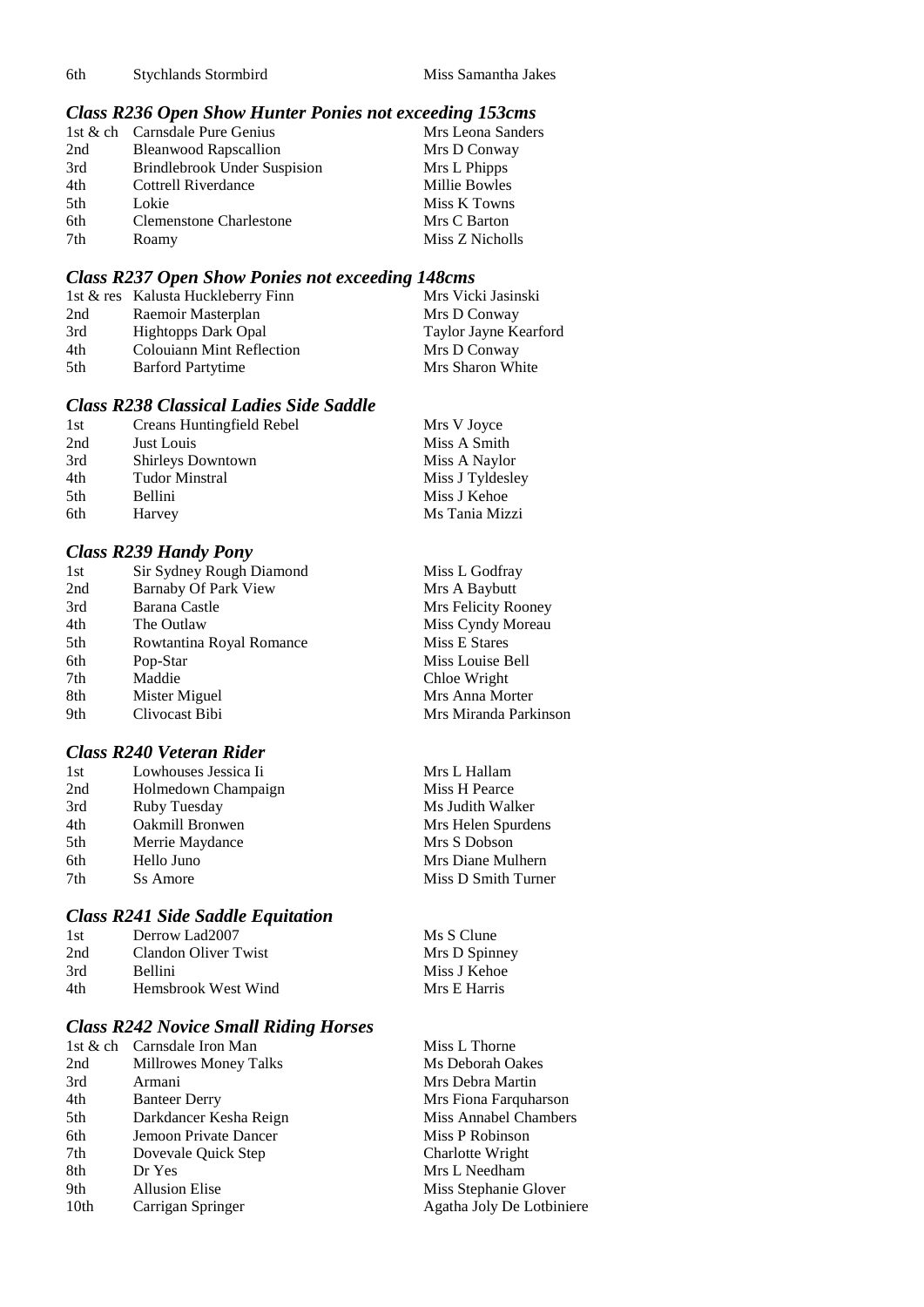### *Class R243 Novice Large Riding Horses*

|      | 1st & res Kingsleypark Panther | Miss Clare Drury   |
|------|--------------------------------|--------------------|
| 2nd  | Imperial High Force            | Miss Hannah Coates |
| 3rd  | Kingsman                       | Mrs Linda Saunters |
| 4th  | Teddy Boy                      | Jennifer Garland   |
| 5th  | Irish Diamond Yoyo             | Ms A Wainwright    |
| 6th  | Jambes Joyeux                  | Amy Pickering      |
| 7th  | Leander Royale                 | Miss J Tyldesley   |
| 8th  | Fabrice De Reve                | Miss L Godfray     |
| 9th  | Belion                         | Miss P Jones       |
| 10th | <b>Bloomfield Badger</b>       | Mrs V Connor       |

### *Class R244 Novice Re-Trained Racehorse*

| 1st              | Mandaean                | Mr & Mrs M & W Ward  |
|------------------|-------------------------|----------------------|
| 2nd              | Bar Gayne               | Mrs L Needham        |
| 3rd              | Raphaeleyen             | Mrs Kim Porter       |
| 4th              | Lucky Score             | Miss Beth Barrett    |
| 5th              | Kingscombe              | Miss K Jewell        |
| 6th              | Vancouverite            | <b>Emily Simpson</b> |
| 7th              | Threeoseven             | Miss Ellie Hayes     |
| 8th              | <b>Bull Five</b>        | Mrs L Needham        |
| 9th              | <b>Miss Kinky Boots</b> | Grace Richards       |
| 10 <sub>th</sub> | First Lad               | Mrs J Steward        |

### *Class R245 Novice Small Hunter*

| 1st              | The Timetraveller          | Mrs J Carter              |
|------------------|----------------------------|---------------------------|
| 2nd              | Woodview Lady Luck         | Miss Sarah Horsnell       |
| 3rd              | Sweet About Me             | Miss Amy Walton           |
| 4th              | Folly Glen Clover          | Ms Gill Hare              |
| 5th              | Silvermines Irish Ruby     | Paige Thompson            |
| 6th              | Irish Warrior              | Miss Jordan Keal          |
| 7th              | Silver Cashman             | Mrs D Taylor              |
| 8th              | Carrigan Springer          | Agatha Joly De Lotbiniere |
| 9th              | <b>Bramblewoods Porsha</b> | Mrs S Tanner              |
| 10 <sub>th</sub> | Lord Loxley                | Mrs M Mccarthy            |
|                  |                            |                           |

### *Class R246 Novice Hunter to carry up to 13stone*

| 1st | Dexter IX    | Miss A Wood      |
|-----|--------------|------------------|
| 2nd | Emperor Gift | Miss S Cloy      |
| 3rd | Threeoseven  | Miss Ellie Hayes |
| 4th | Dawn Bouncer | Miss B Pope      |
| 5th | Madamme Mymm | Mrs S Tanner     |

### *Class R247 Novice Hunter to carry over 13stone*

| Kilmovee Kings View  | Mrs C Wilkinson   |
|----------------------|-------------------|
| <b>Sandtoft Duke</b> | Miss Karen Prince |
|                      |                   |

### *Class R248 Open Small Riding Horse*

|     | 1st & ch Epic Tale               | Miss K Harris       |
|-----|----------------------------------|---------------------|
| 2nd | <b>Brookvale Star Attraction</b> | Ms V Campbell       |
| 3rd | Azara                            | Mrs J Parker        |
| 4th | Armani                           | Mrs Debra Martin    |
| 5th | Dovevale Quick Step              | Charlotte Wright    |
| 6th | <b>Battles Gaunt Lass</b>        | Ms Nikki Proctor    |
| 7th | Chiddock Happy Hour              | Mrs C Lockyer       |
| 8th | Woodview Lady Luck               | Miss Sarah Horsnell |

### *Class R249 Open Large Riding Horse*

|     | 1st & res Ferrer De Hus    | Mrs C Dagless Brown |
|-----|----------------------------|---------------------|
| 2nd | Teddy Boy                  | Jennifer Garland    |
| 3rd | <b>Imperial High Force</b> | Miss Hannah Coates  |
| 4th | Minnola                    | Janet Piper         |
| 5th | Leander Royale             | Miss J Tyldesley    |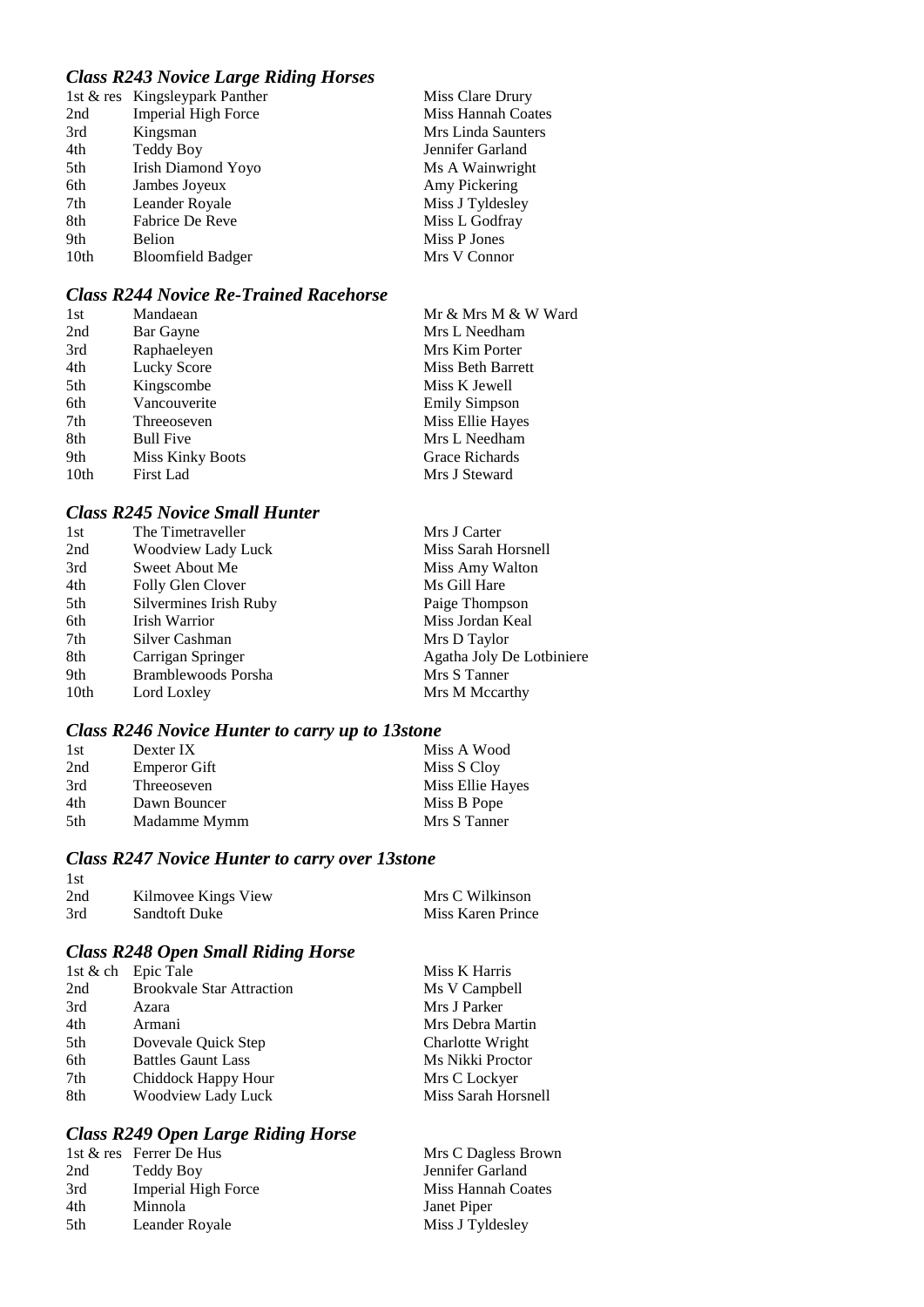### *Class R250 Open Ridden Hunter*

| 1st  | <b>Start Smart</b>        | Mrs S Aitken       |
|------|---------------------------|--------------------|
| 2nd  | Gadbury Northern Showgirl | Mrs S Jones        |
| 3rd  | Lutz                      | Jean Smith         |
| 4th  | Mista Fezziwig            | Mrs L Lawrence     |
| .5th | Barbarian Buccaneer       | Mrs Pamela Shipley |

### *Class R251 Novice Ridden Highlands*

|     | 1st & res Bracken Of Alltnacailleach | Miss R Randall    |
|-----|--------------------------------------|-------------------|
| 2nd | Hamish Of Blengside                  | Mrs A Fligg       |
| 3rd | Lagalgarve Peregrine                 | Miss E Billington |
| 4th | Holmedown Champaign                  | Miss H Pearce     |
| 5th | <b>Barnaby Of Park View</b>          | Mrs A Baybutt     |
| 6th | <b>Firspark Frances</b>              | Mrs C Worwood     |
| 7th | Hummingbird Of Storm Mountain        | Mrs C Dollery     |
|     |                                      |                   |

#### *Class R252 Novice Ridden Dales & Fell*

|      | 1st & ch Bracklinn Travis      | Miss Hayley Reynolds |
|------|--------------------------------|----------------------|
| 2nd  | Murthwaite Think On            | Miss Tara Vaughan    |
| 3rd  | <b>Westwick Glory</b>          | Miss A Hampton       |
| 4th  | Stennerskeugh Harry 11         | Miss Sally Baker     |
| 5th  | Castle Hill Stella             | Claire Crow          |
| 6th  | <b>Shadowcroft Sliver Moor</b> | Mrs Careford         |
| 7th  | Thornbeck Amy                  | Miss Lauren Beaumont |
| 8th  | Lummas Sapphire                | Mrs Gill Rawlinson   |
| 9th  | Rosebarr Sonny Jim             | Miss Kate Spillett   |
| 10th | <b>Wellbrow Hermione</b>       | Miss Helen Whiteley  |

### *Class R253 Novice Ridden Connemara / New Forest*

| 1st  | Slievebloom Buster        | Mrs C Atkinson                 |
|------|---------------------------|--------------------------------|
| 2nd  | Claret Jug                | Mrs J Bullock                  |
| 3rd  | Drummore Windy Knight     | Mrs K Talbot                   |
| 4th  | Glenrevagh Heather        | Miss A Butler & Miss A Gladwin |
| 5th  | Sweet Aine                | Mrs Anna Beresford             |
| 6th  | <b>Colmanstown Prince</b> | Miss Joanna Bintliff           |
| 7th  | Kindesella Lilly          | Miss Ashlea Jennings           |
| 8th  | Monaincha Boy             | Mrs D Holmes                   |
| 9th  | Nire Valley Harmony       | Miss A Bolan                   |
| 10th | Derryeen Boy              | Mrs J Parker                   |
|      |                           |                                |

### *Class R254 Novice Ridden Dartmoor/Exmoor/Shetland*

| 1st | Rushfield Maltman      | Mrs Gemma Rice        |
|-----|------------------------|-----------------------|
| 2nd | Springwater Guillot    | Miss L Oughton Auker  |
| 3rd | Clivocast Bibi         | Mrs Miranda Parkinson |
| 4th | Cheritonridge Grenache | Miss G Tandy          |
| 5th | Coppinshill Cartier    | Mrs Gemma Crabtree    |
| 6th | Threeshires Gallant    | Mrs Claire Beever     |

### *Class R255 Piebald / Skewbald Ridden Trad / Native Pony*

| 1st  | Hello Dolly II          | Mrs S Bradshaw      |
|------|-------------------------|---------------------|
| 2nd  | Splashdown Lenny        | Ms D Birdsey        |
| 3rd  | <b>Outta This World</b> | Mrs Hayley Prosser  |
| 4th  | The Tramp               | Miss R Leek         |
| 5th  | Cherokee Ix             | Elle Pears          |
| 6th  | <b>Budwieser</b>        | Mrs J Milner        |
| 7th  | The Tank                | Miss R Hamilton     |
| 8th  | Lionheart Stud Bonnie   | Miss Aimee Medler   |
| 9th  | Top House Troy          | Mrs N Shaw          |
| 10th | Wystone Anastasia       | Mrs Lydia ODonoghue |

## *Class R256 Open Piebald / Skewbald Native/Traditional/Hogged Horse*

|     |                     | .                     |
|-----|---------------------|-----------------------|
| 1st | Splash IV           | Miss Laura Matthews   |
| 2nd | Amber Rose          | Miss Trudie Underwood |
| 3rd | Dnoma House C Rover | Miss Lydia Harrison   |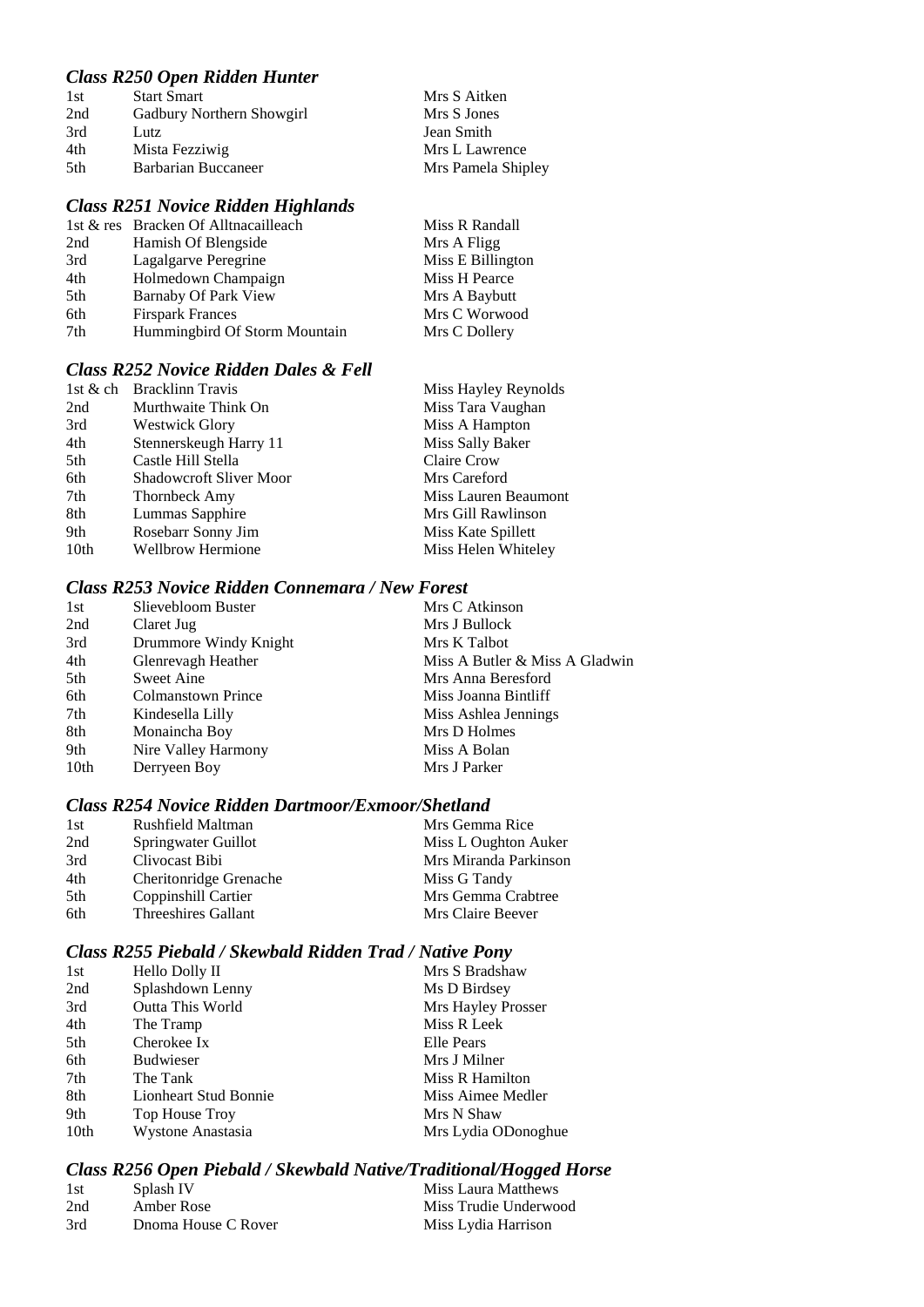### *Class R257 Piebald / Skewbald Ridden Horse Plaited / Hogged*

| 1st | My Lucky Dip          | Miss Trudie Underwood |
|-----|-----------------------|-----------------------|
| 2nd | Plausible Deniability | Miss L Wong           |
| 3rd | Vinchenzo             | Miss C Elding         |

### *Class R258 Piebald / Skewbald Ridden Pony Plaited / Hogged*

| 1st | Holylands Maystar        | Mrs Kim Colosso    |
|-----|--------------------------|--------------------|
| 2nd | Reylem Champagne Charlie | Miss Kelly Needham |
| 3rd | <b>Oueen Of Harts</b>    | Miss E Webster     |
| 4th | Dakota V11               | Mrs N Stewart      |
| 5th | <b>Holly Golightly</b>   | Ms L Blogg         |

#### *Class R259 Novice Small Hack*

|     | 1st & ch Penharver Bright Light | Miss S Burrows        |
|-----|---------------------------------|-----------------------|
| 2nd | Romanno Royal Bronze            | Miss C Ainley         |
| 3rd | Anton Little Elvis              | Mrs Alison Wainwright |

#### *Class R260 Novice Large Hack*

|     | 1st & res Llanarth Fairytale | Miss Tamzin Jefferson |
|-----|------------------------------|-----------------------|
| 2nd | <b>Comberton Cachet</b>      | Lucinda Haines        |
| 3rd | <b>Stretcholt Hourglass</b>  | Sarah Sharp           |

#### *Class R261 Open "Coblets"*

| 1st  | Highoak Juke               | Miss R Wright         |
|------|----------------------------|-----------------------|
| 2nd  | Kimico Kenny Rogers        | Miss Hanna Sillitoe   |
| 3rd  | Loveable Rogue             | Mrs T Tomlinson       |
| 4th  | Razzle Dazzle              | Reece Bentley         |
| 5th  | Take A Chance              | Miss S Hodsgon Clarke |
| 6th  | <b>River Meadows Sarah</b> | Miss Hannah Ward      |
| 7th  | <b>Sky</b>                 | Miss Jade Jennings    |
| 8th  | Trebor                     | Miss Georgia Sheridan |
| 9th  | Thunder                    | Jillian Ward          |
| 10th | <b>Hercules</b>            | Miss L Britnell       |

### *Class R262 Novice Ridden Welsh Section D exceeding 148cms*

| Ciffig Morgan            | Miss E Billington     |
|--------------------------|-----------------------|
| Tawelfan Owain           | Miss K Goulding       |
| Kylebeck Chieftain       | Miss N Hilton         |
| Danaway Shadow           | Miss Lauren Johnson   |
| Rassau Cream Supreme     | Alice Spink           |
| Clemley Seren Du         | <b>Mrs Katie Snow</b> |
| Nebo Materpiece          | Mikileigh Batchelor   |
| Abergavenny Jack Daniels | Miss N Harcourt       |
|                          |                       |

### *Class R263 Novice Ridden Welsh D not exceeding 148cms*

| 1st              | Tireinon Selwyn               | Mrs Kim Colosso      |
|------------------|-------------------------------|----------------------|
| 2nd              | Llanflyllin Elgar             | Miss Lauren Johnson  |
| 3rd              | Renvarg Flyte                 | Miss S Postlethwaite |
| 4th              | Acresdale Lexi Gray           | Miss M Woolham       |
| 5th              | Renvarg Ruby Lou              | Miss Morag Williams  |
| 6th              | Marchell Perpetual Motion     | Carol Forsey         |
| 7th              | Senators Golden Girl          | Mrs E Hewer          |
| 8th              |                               |                      |
| 9th              | Saith Magical Penni           | Mrs Michelle Horton  |
| 10 <sub>th</sub> | <b>Stepol Northern Dancer</b> | Imogen Duffy         |

### *Class R264 Novice Ridden Welsh C*

| Menai Viceroy<br>Mrs C Bell<br>2nd<br>Gems Malt Whiskey<br>3rd<br>April Gilmartin<br>4th<br>Miss Jodie Shepherd<br>Done It<br>5th<br><b>Tyngwndwn Chanele</b><br>6th<br><b>Bluehaven Requiem</b> |     | 1st & res Ballagh The Buck | Mr T Hall            |
|--------------------------------------------------------------------------------------------------------------------------------------------------------------------------------------------------|-----|----------------------------|----------------------|
|                                                                                                                                                                                                  |     |                            |                      |
|                                                                                                                                                                                                  |     |                            |                      |
|                                                                                                                                                                                                  |     |                            |                      |
|                                                                                                                                                                                                  |     |                            | Mrs Lorraine Holland |
|                                                                                                                                                                                                  |     |                            | Miss Rachael Midgley |
|                                                                                                                                                                                                  | 7th | Mossgate In The Mix        | Georgia Crouchman    |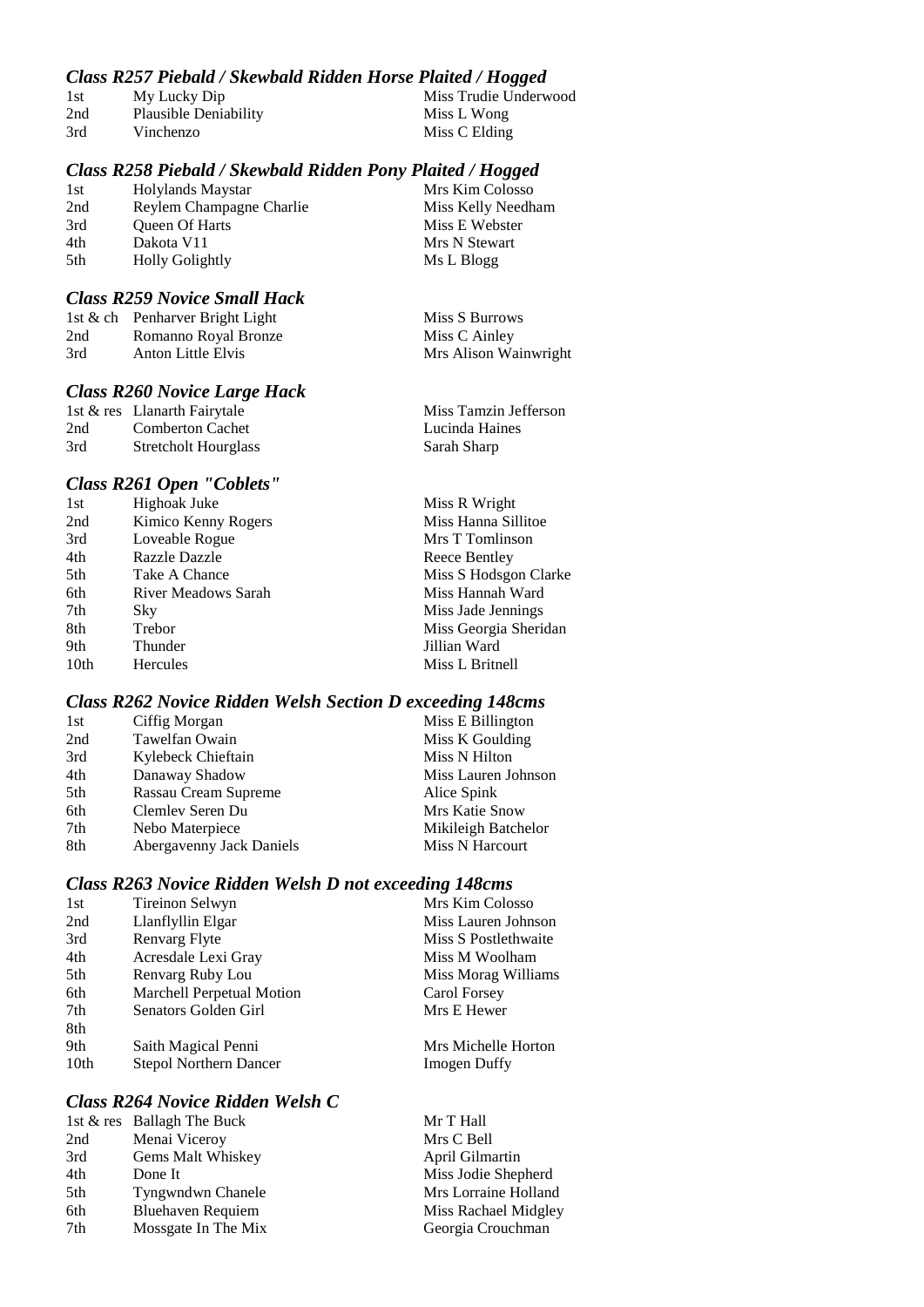| 8th  | Blaengwen Belemy  | Mrs Sharon Gould |
|------|-------------------|------------------|
| 9th  | Godebog King      | Miss F Wilson    |
| 10th | Parvadean Delores | Miss M Sweeting  |

## *Class R265 Novice Ridden Welsh B*

|     | 1st & ch Dunaskin Gimli        | <b>Eleanor Crate</b> |
|-----|--------------------------------|----------------------|
| 2nd | Wotfield Bari                  | Miss M Wardrobe      |
| 3rd | Littlecourt Showboat           | Miss J Saint         |
| 4th | <b>Skellorn Little Chancer</b> | Mrs Julie Pirie      |
| 5th | Glansevin Gallileo             | Miss D Rose          |
| 6th | <b>Rockbury Patriot</b>        | Alison Duval         |
| 7th | Littlecourt Suncharm           | Mrs Martha Hatswell  |
| 8th | <b>Bureside Phantom</b>        | Mr N Murray          |
| 9th | Llanarth Aurelio Zen           | Mrs M Derbyshire     |
|     |                                |                      |

## *Class R266 Novice Ridden Welsh A*

| 1st | Dolrhedyn Bronson         | Mrs J Wellens    |
|-----|---------------------------|------------------|
| 2nd | Aitherine Hynod           | Daniel Bailey    |
| 3rd | Thistledown Scotts Haar   | Jasmine Bleazard |
| 4th | Fountainhead Teddy        | Miss Sara Bath   |
| 5th | Wystrysyn Cant Touch This | Mrs L Dixon      |
| 6th | Sunwillow Valentino       | Mrs J Barton     |
| 7th | Thistledown Silver Shadow | Mrs Sue Clark    |

#### *Class R267 Absolute Beginners Showing exceeding 148cms*

|     | 1st & res Devlish Rebel | Ms A Wainwright   |
|-----|-------------------------|-------------------|
| 2nd | Bracken Spa Harlequin   | Mrs Tracey Sansby |
| 3rd | Icarus S Intent         | Miss R Langan     |

### *Class R268 Absolute Beginners Showing not exceeding 148cms*

|      | 1st & ch Hummingbird Of Storm Mountain | Mrs C Dollery     |
|------|----------------------------------------|-------------------|
| 2nd  | Pop-Star                               | Miss Louise Bell  |
| 3rd  | Archie                                 | Mrs V Murrell     |
| 4th  | Thistledown Prince Of Thieves          | Mrs V Dorans      |
| 5th  | Anlyn Ella                             | Mrs Katie Snow    |
| 6th  | Castle Gypsy                           | Mrs L Jarvis-Lee  |
| 7th  | Templedruid Getz                       | Mrs Katie Snow    |
| 8th  | Denwyn Capri                           | Megan Hughes      |
| 9th  | Gentleman Jim                          | Miss D Alston     |
| 10th | <b>Absolutely Sylvester</b>            | Mrs Leona Sanders |

Mrs J Parker Miss Jo Davie

#### *Class R269 Open Ridden Hacks*

| 1st | Bee-J-Gee            |
|-----|----------------------|
| 2nd | Chiddock Time Keeper |

## *Class R270 Novice LWT Cob*

| 1st  | <b>Isserkelly Borisokane</b>  | Mrs Katie Snow           |
|------|-------------------------------|--------------------------|
| 2nd  | Party Poppa                   | <b>Tracey Richardson</b> |
| 3rd  | Cruise Control                | Miss Charlotte Arthur    |
| 4th  | <b>Morrows Poacher Jack</b>   | <b>Heather Steel</b>     |
| 5th  | <b>Bowlands Doubtless</b>     | Mrs Kim Colosso          |
| 6th  | Triplicate                    | Mr Richard Williams      |
| 7th  | <b>Haybells First Edition</b> | Mrs R Scarlett           |
| 8th  | Royal Prince                  | Miss Amy Dawson          |
| 9th  | Field Marshall                | Miss Kerry Burdett       |
| 10th | Bilko                         | Mrs K Downs              |
|      |                               |                          |

## *Class R271 Novice HWT Cob*

|     | 1st & ch Sir Podge | Miss Kayleigh Brown |
|-----|--------------------|---------------------|
| 2nd | Jellicoe           | Mrs A Mackenzie     |
| 3rd |                    |                     |
| 4th | Rathnagrew Tom     | Mrs Jo Tomlinson    |
| 5th |                    |                     |
| 6th | Anablagha Lad      | Miss N Woodford     |
|     |                    |                     |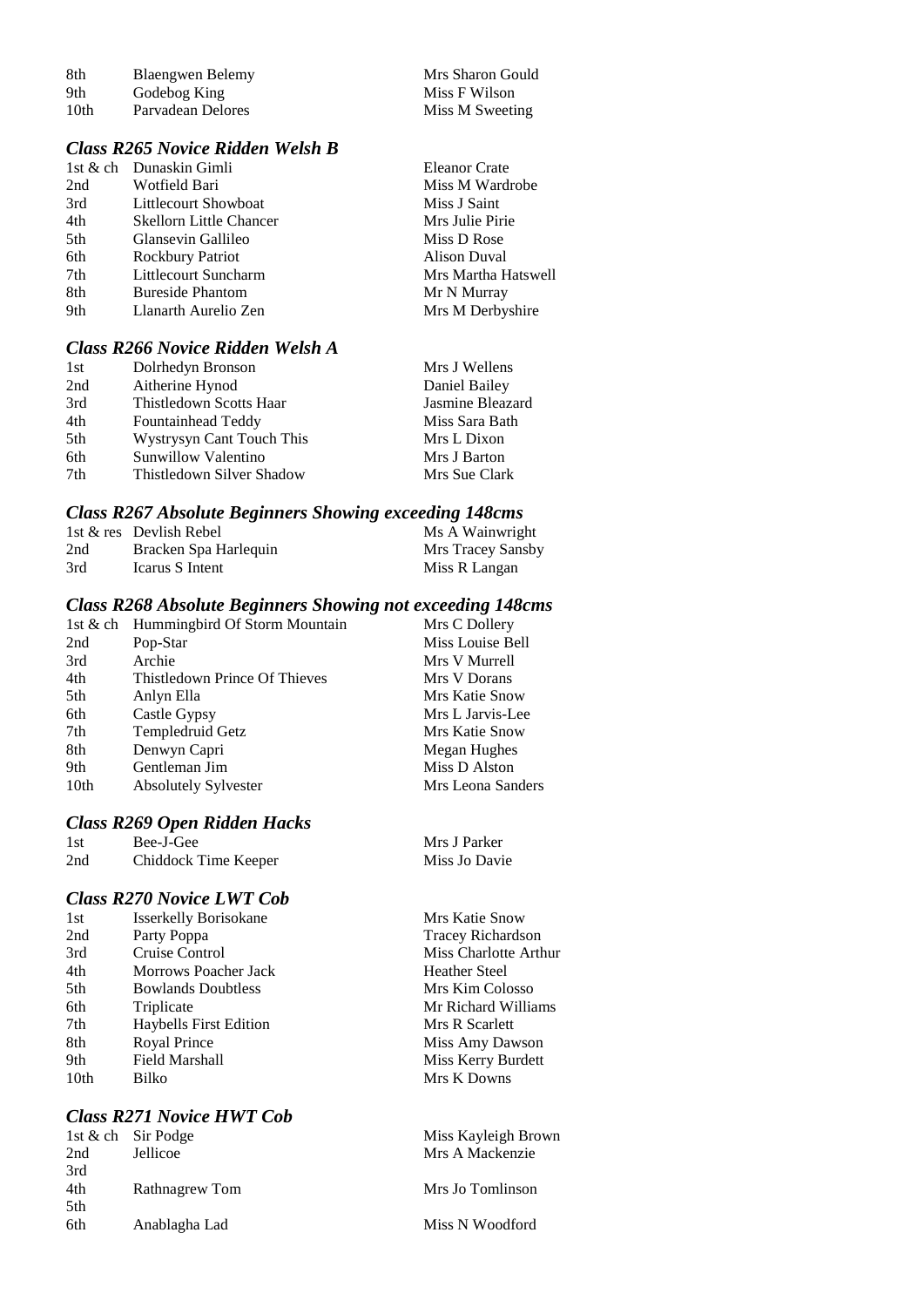## *Class R272 Intermediate Show Riding Type*

|     | 1st & ch Brindlebrook Prime Suspect | Miss N Timson         |
|-----|-------------------------------------|-----------------------|
|     | 2nd & res Llanarth Fairytale        | Miss Tamzin Jefferson |
| 3rd | Premiere Proposal                   | Megan Cookson         |
| 4th | <b>Stanley Grange Galaxy</b>        | Mrs A Stanford        |
| 5th | Fyrefly                             | Mrs M Nicoll Thompson |
| 6th | <b>Allusion Elise</b>               | Miss Stephanie Glover |
|     |                                     |                       |

#### *Class R273 Open Intermediate SHT*

| -1st | Crochallan Man of Dreams | Miss L Wood     |
|------|--------------------------|-----------------|
| 2nd  | Carrhouse Deal Me In     | Kirstie Short   |
| 3rd  | Devlish Rebel            | Ms A Wainwright |

### *Class R274 Novice Maxi Cob*

#### *Class R275 Open Maxi Cob*

| 1st | Mister Digbob | Mrs K Whitehead |
|-----|---------------|-----------------|
| 2nd | Croft Flinn   | Miss H Masters  |

#### *Class R276 Open Ridden Cobs exceeding 148cms*

| 1st | Wolf       | Charlotte Wright          |
|-----|------------|---------------------------|
| 2nd | Red Robin  | Mrs Louise Whiteley-Guest |
| 3rd | Major Look | Sophie Vernon             |

### *Class R277 Novice Intermediate SHT*

|     | 1st & res Crochallan Man of Dreams | Miss L Wood     |
|-----|------------------------------------|-----------------|
| 2nd | Silvermines Irish Ruby             | Paige Thompson  |
| 3rd | Roamy                              | Miss Z Nicholls |

## *Class R278 Novice Intermediate SRT*

|      | 1st & ch Rosemore Endeavour | Mrs M Nicoll Thompson |
|------|-----------------------------|-----------------------|
| 2nd  | Worine                      | Miss Sonya Hart       |
| 3rd  | Anton Little Elvis          | Miss E Dawson         |
| 4th  | Howetown Malika             | Miss B Phoenix        |
| .5th | <b>Chiddock Hour Glass</b>  | Mrs Mandy Collings    |
| 6th  | Wilfholme Vice Versa        | Mrs M Campbell        |

#### *Class R279 Novice Ridden Piebald/Skewbald Native Horse/Pony*

| 1st | Egoes Cliquot             | Miss Christina Gillett |
|-----|---------------------------|------------------------|
| 2nd | <b>Addien Toy Soldier</b> | Miss H Jackson         |
| 3rd | Moortown Lacey            | Miss Clare Hardstone   |
| 4th | The Navigator             | Mr Nick Burnett        |
| 5th | <b>Goldston Dakota</b>    | Miss Z Hume            |
| 6th | Spellbound                | Miss Emma Bell         |
| 7th | <b>Summer Breeze</b>      | Mrs J Edmead           |
| 8th | Dunland Sweet Lady        | Miss Kate Hinchly      |
|     |                           |                        |

#### *Class R280 Novice Piebald / Skewbald Traditional / Native Pony*

| 1st | Abbotswood Double Delight | Miss A Ayris        |
|-----|---------------------------|---------------------|
| 2nd | Chico                     | Mrs L Bailey        |
| 3rd | Splashdown Bowie          | Mrs P Rynn          |
| 4th | Lionsgate Hunky Dory      | Jane Burton         |
| 5th | Delta Dawn                | Miss R Woolner      |
| 6th | Lionheart Stud Bonnie     | Miss Aimee Medler   |
| 7th | Hermits Golden Safari     | Miss S Ellison      |
| 8th | Magpie                    | Miss Lois Pinchbeck |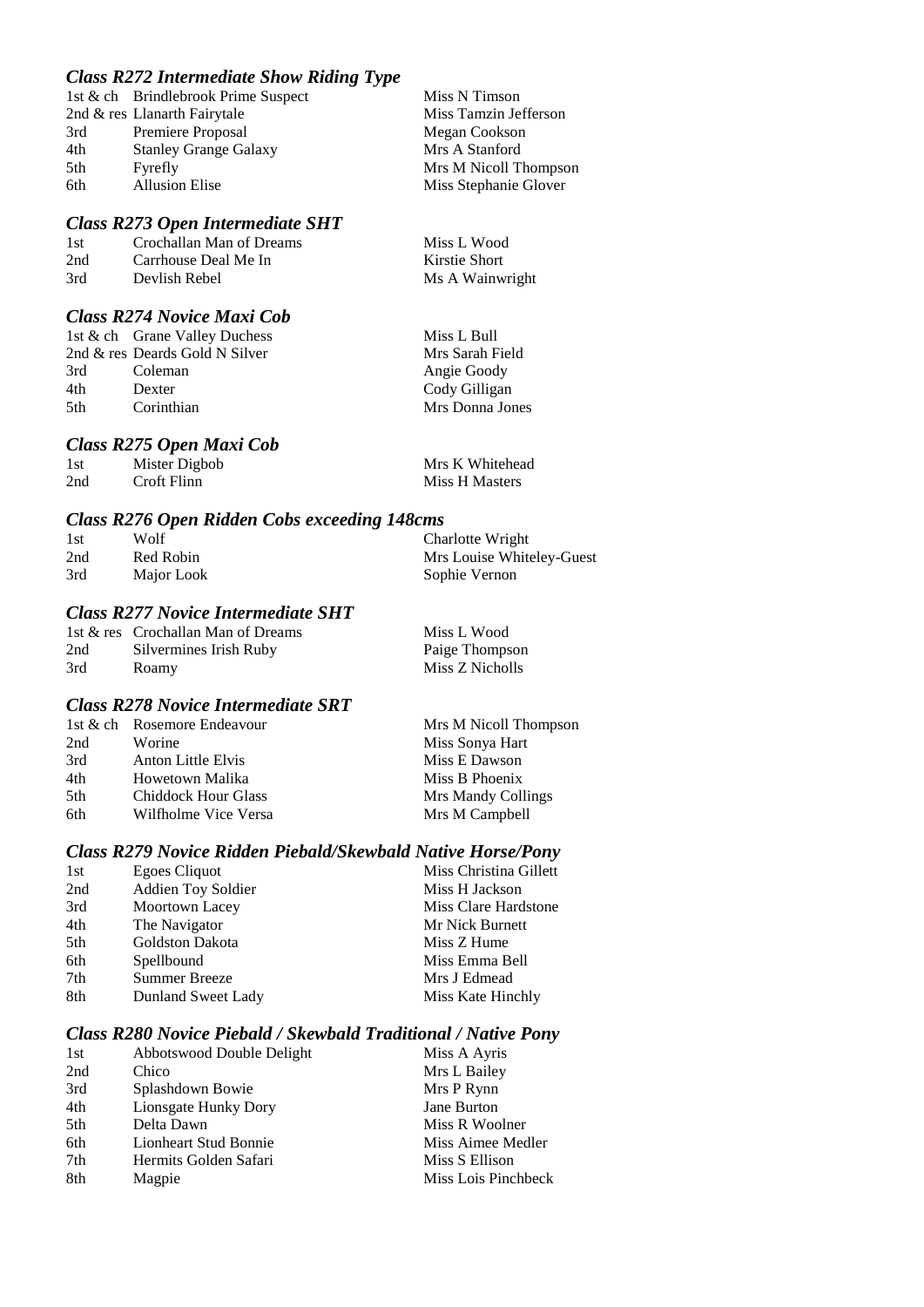## *Class R281 Novice Ridden Piebald/Skewbald Hogged Horse/Pony*

| 1st  | Dnoma House C Rover | Miss Lydia Harrison |
|------|---------------------|---------------------|
| 2nd  | His Archness        | Mrs A Bird          |
| 3rd  | Autumn Star         | Miss P Jones        |
| 4th  | Bilko               | Mrs K Downs         |
| .5th | Hendrix the Hitman  | Miss L Wren         |
|      |                     |                     |

#### *Class R282 Novice Ridden Piebald/Skewbald Plaited Horse*

| 1st | Kilurnay Patch               | Miss Clare Hardstone |
|-----|------------------------------|----------------------|
| 2nd | Jambes Joyeux                | Amy Pickering        |
| 3rd | <b>Plausible Deniability</b> | Miss L Wong          |
| 4th | Captiva Izar                 | Mrs Anna Morter      |
| 5th | Delilah Rose                 | Rachal Fairbairn     |
| 6th | The Governor                 | Miss H Phillips      |
| 7th | Longacres Secret Rendezvous  | Mrs K Megrath        |
| 8th | <b>Barbers Blaze</b>         | Linda Hulf           |
| 9th | Harlie                       | Miss H Nelson        |
|     |                              |                      |

## *Class R283 Novice RIdden Piebald/Skewbald Plaited Pony*

|     | 1st & ch Wardsplace Come What May | Miss Natasha Timson      |
|-----|-----------------------------------|--------------------------|
| 2nd | Littlebyrom Allsorts              | Miss Emily Stobbart      |
| 3rd | Dakota V11                        | Mrs N Stewart            |
| 4th | <b>Braaid Steady Teddy</b>        | Miss P Jones             |
| 5th | Hopgarden Avatar                  | Mrs F Clout              |
| 6th | <b>Holly Golightly</b>            | Ms L Blogg               |
| 7th | Fly.                              | Miss Kayleigh Shepperson |
| 8th | Somewhere Over The Rainbow        | Miss R Howlett           |

## *Class R284 Open Ridden Part Breds*

| 1st | Sansara Super Nova        | Miss H Bowker                   |
|-----|---------------------------|---------------------------------|
| 2nd | Woodvean Wonderland       | Ellie Just                      |
| 3rd | Suddeen Finality          | Mrs C Ronson                    |
| 4th | Colouiann Mint Reflection | Mrs D Conway                    |
| 5th | Dolly Mixture             | Miss L Filippone & Mr J Rozario |

### *Class R285 Veteran Lead Rein/First Ridden*

|                  | 1st & res Amilas Chutney         | Tommy Lee         |
|------------------|----------------------------------|-------------------|
| 2nd              | <b>Crandford Hector</b>          | Mrs D Taylor      |
| 3rd              | <b>Cheshmere Funtime Frankie</b> | Miss J Risdon     |
| 4th              | Rekcilf Jump Jet                 | Mrs N Green       |
| 5th              | <b>Hisley Provost</b>            | Mrs D Twitchen    |
| 6th              | <b>Actaeon Of Hardenley</b>      | Erin Wittich      |
| 7th              | Whw Naan                         | Mrs K Warnes      |
| 8th              | Pizzicato Pollyanna              | Miss S Johnson    |
| 9th              | Gabriels Man Friday              | Mr Ian Palethorpe |
| 10 <sub>th</sub> | Uppacott Jubilate                | Mrs C Fatania     |

#### *Class R286 Ridden Veteran Pony*

| 1st  | Merrie Maydance               | Mrs S Dobson           |
|------|-------------------------------|------------------------|
| 2nd  | Waverhead Dazzler II          | Georgina Lewis-Roberts |
| 3rd  | All Spice                     | Miss Courtney Jones    |
| 4th  | Popsters Masterclass          | Mrs S Dobson           |
| 5th  | Applewood Star                | Mrs E Dickie           |
| 6th  | Woodvean Wonderland           | Ellie Just             |
| 7th  | Oberon III                    | Miss C Humphrey        |
| 8th  | <b>Rowquest Copper Rivers</b> | Mrs H Rodgers          |
| 9th  | Davada Billy The Kid          | Mrs D Remblance        |
| 10th | Princess Sasha                | Miss L Johnson         |
|      |                               |                        |

## *Class R287 Ridden Veteran Horse*

|     | 1st & ch Avanti Gutsy Gordon | Miss L Warburton   |
|-----|------------------------------|--------------------|
| 2nd | Pillgrim                     | Miss Amy Hunter    |
| 3rd | <b>Start Smart</b>           | Mrs S Aitken       |
| 4th | <b>Lecarrow Pat</b>          | Mrs Alison Stanley |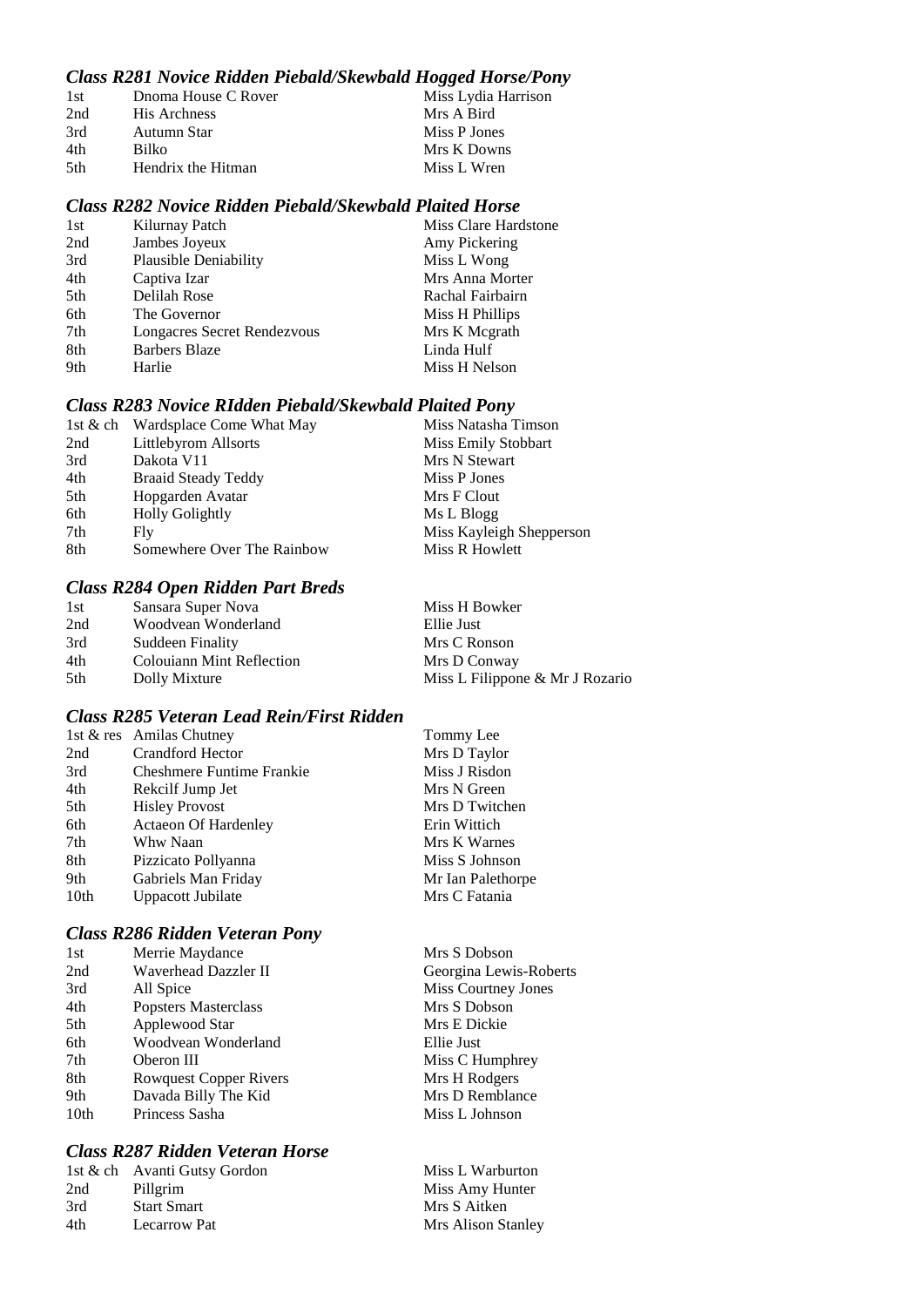| 5th  | Maysong                                  | Ms Laura Kenyon Brodie |
|------|------------------------------------------|------------------------|
| 6th  | Duke Of York                             | Molly Kate Stowe       |
| 7th  |                                          |                        |
| 8th  | <b>Blue Chip Diamond Cavalier Royale</b> | Miss Stephanie Hill    |
| 9th  | Time Out                                 | Miss K Harris          |
| 10th | Reingold R                               | Miss Rebecca Starling  |

## *Class R288 Beginners Showing Riders 18 years & over*

| 1st | Mayphillic Devil Wears Prada | Miss Y Suckling   |
|-----|------------------------------|-------------------|
| 2nd | Ocean Breeze                 | Mrs Marie Boasman |
| 3rd | Penrhos Marcus               | Mrs Jackie Reader |
| 4th | Icarus S Intent              | Miss R Langan     |
| 5th | Bracken Spa Harlequin        | Mrs Tracey Sansby |
| 6th | <b>Bloxham Flaire</b>        | Mrs Lesley Haley  |

## *Class R289 Beginners Showing Riders 13 - 17 years*

| Sheriff Woddy     | Miss L Burbidge      |
|-------------------|----------------------|
| Otterburn         | Mrs H Horton         |
| Thunder           | Jillian Ward         |
| Jizzy             | <b>Taylor Weibel</b> |
| Cosworth Chairman | Mr R Hasell          |
| Jedwood           | Mrs Marie Boasman    |
| Maddie            | Miss Chloe Wright    |
|                   |                      |

## *Class R290 Beginners Showing Riders 12 years & under*

|                  | 1st & ch Melchael Yurianna | Elisabeth Edmonds        |
|------------------|----------------------------|--------------------------|
|                  | 2nd & res Idyllic Hestia   | Miss V Wigglesworth      |
| 3rd              | <b>Waxwing Tipple</b>      | Miss Leah Robinson       |
| 4th              | Thistledown Seaway         | Mrs J Steward            |
| 5th              | Crumpwell Hanley           | Miss K Rule              |
| 6th              | Criccieth Chocolate Drop   | Mrs S Glynn-Brooks       |
| 7th              | Poppy                      | Mrs J Rawden             |
| 8th              | Dai                        | Mrs Emily Sinclair Perry |
| 9th              | Thistledown Spanish Rose   | Miss S Cooper            |
| 10 <sub>th</sub> | Dolrhedyn Bronson          | Mrs J Wellens            |
|                  |                            |                          |

## *Class R291 Equitation Riders 18 years & over*

|      | 1st & res Rumworth Welsh Maid | Roy Houghton           |
|------|-------------------------------|------------------------|
| 2nd  | Swallowfields Dragonfly       | Miss A Hinchly         |
| 3rd  | Fredie Girl                   | Victoria Rhodes        |
| 4th  | Kingsleypark Panther          | Miss Clare Drury       |
| 5th  | Maccallumdene                 | Mrs Karen Perkowski    |
| 6th  | <b>Bloomfield Badger</b>      | Mrs V Connor           |
| 7th  | Wynbrook Patriot              | Miss Charlotte Clorley |
| 8th  |                               |                        |
| 9th  | Cayak                         | Mrs Joanne Eldridge    |
| 10th | Maesmynach Black Pearl        | Mrs Nicola Bond        |

## *Class R292 Equitation Riders 13-17 years*

| 1st  | Waxwing Roseking 82797         | Mrs Michelle Dixon |
|------|--------------------------------|--------------------|
| 2nd  | Kilimazing Granite             | Mrs C Mason        |
| 3rd  | <b>Felinmor Crown Prince</b>   | Heidi Sharp        |
| 4th  | Dawns Glen                     | Oliver Reid        |
| 5th  | <b>Shadowcroft Sliver Moor</b> | Mrs Careford       |
| 6th  | <b>Drumacre Debutante</b>      | Mrs A Whittle      |
| 7th  | <b>Hepworth Grey Boy</b>       | Ms Alison Ray      |
| 8th  | Phoenix                        | Miss G Taylor      |
| 9th  | Wilfholme Vice Versa           | Mrs M Campbell     |
| 10th | <b>Barbers Blaze</b>           | Linda Hulf         |
|      |                                |                    |

## *Class R293 Equitation Riders 9-12 years*

|     | 1st & ch Roseview Phoenix | Megan Field     |
|-----|---------------------------|-----------------|
| 2nd | Menedh Jade               | Mrs E Northwood |
| 3rd |                           |                 |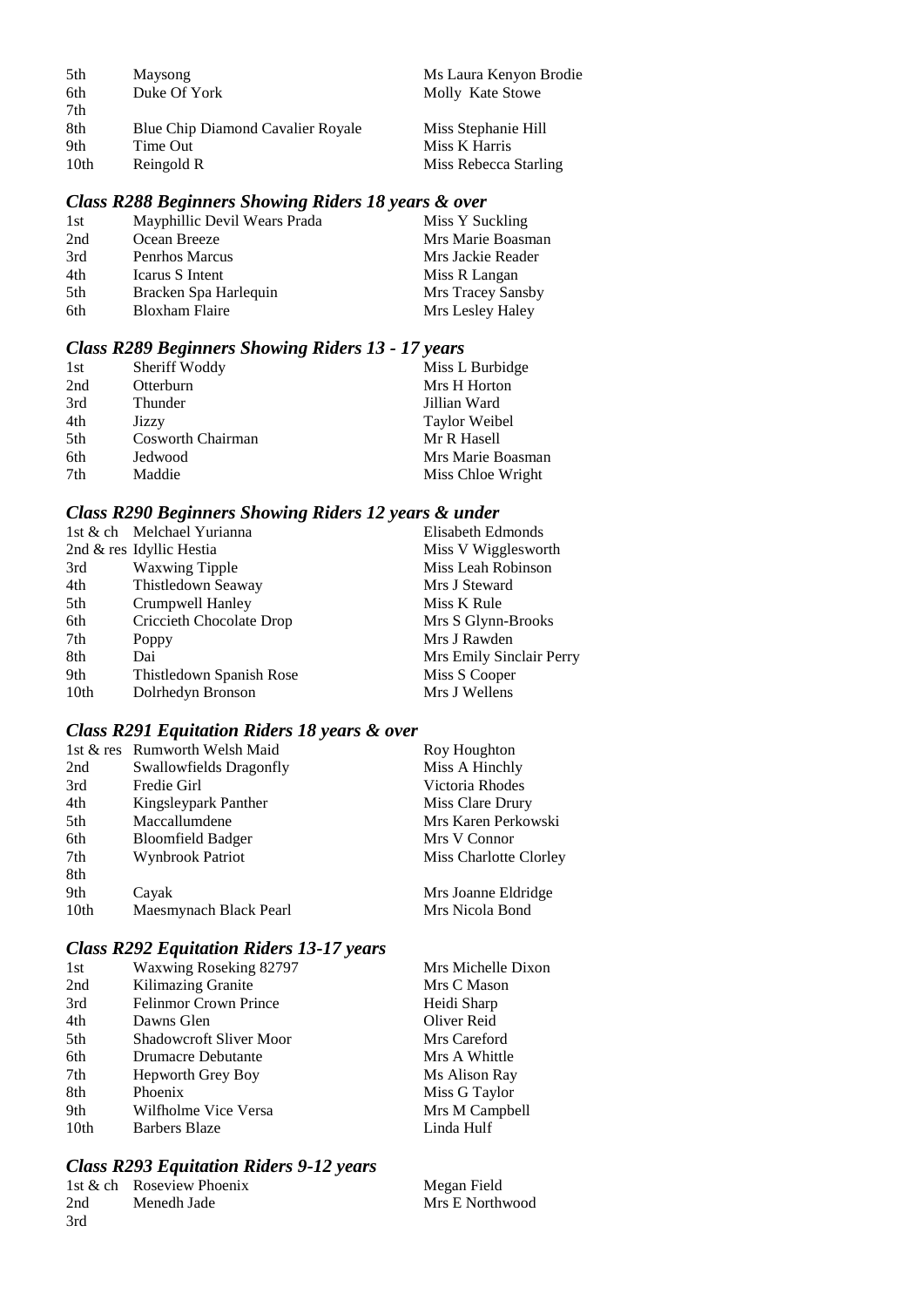| 4th | CJs Tonto                    | Zara Bell           |
|-----|------------------------------|---------------------|
| 5th | Glenmore Gladys              | Mrs Anna Beresford  |
| 6th | Wynnmere Renita              | Sarah Sharp         |
| 7th | <b>Settvalley Pixie Lott</b> | Elliemay Lord       |
| 8th | Thistledown Seaway           | Mrs J Steward       |
| 9th | Byersgreen Alfie             | Mrs Joanne Eldridge |

## *Class R294 Equitation Riders 8 years & under*

| 1st              | Menai Naughty Girl Sally    | Mrs Michelle Horton |
|------------------|-----------------------------|---------------------|
| 2nd              | Ippelpen Maxx               | Leanne Walsh        |
| 3rd              | <b>Waxwing Poppys Angel</b> | Mrs Sarah Murphy    |
| 4th              | Birchmoor Amelia            | Gail Conroy         |
| 5th              | Brynfach Konnie             | Mrs J Challinor     |
| 6th              | Criccieth Chocolate Drop    | Mrs S Glynn-Brooks  |
| 7th              | Loughton Prince Llwelleyn   | Phoebe Bell         |
| 8th              | Thistledown Spanish Rose    | Miss S Cooper       |
| 9th              | Thistledown Spring Spirit   | Ms Amy Metcalf      |
| 10 <sub>th</sub> | World Horsewelfare Tor      | Miss C Elding       |
|                  |                             |                     |

## *Class R295 RC / PC Family Horse / Pony*

| 1st | Swallowfields Dragonfly  | Miss A Hinchly      |
|-----|--------------------------|---------------------|
| 2nd | River Meadows Sarah      | Miss Hannah Ward    |
| 3rd | Rosie                    | Mrs L Bradley       |
| 4th | Sir Sydney Rough Diamond | Miss L Godfray      |
| 5th | Il Cavallo Con I Capelli | Mrs Helen Spurdens  |
| 6th | Skellorn Mary Anna       | Miss Emma Longden   |
| 7th | <b>Shantaine Humbug</b>  | Miss Poppy Daly     |
| 8th | Angel                    | Miss Bryony Shipsey |
| 9th | Mister Miguel            | Mrs Anna Morter     |

## *Class R296 Equifest Eventing Exceeding 153cms*

| 1st  | Rambo Flyer               | Ms Katie Barrett      |
|------|---------------------------|-----------------------|
| 2nd  | <b>BBS</b> Lovejoy        | Mr Harry Miles-Thomas |
| 3rd  | Ttriumph Vd Laarseheide Z | Miss Sally Baker      |
| 4th  | Shes Gold                 | Jade Thompson         |
| 5th  | Avaca Aurora              | Karen Robinson        |
| 6th  | Earnshaws Country Eclipse | Miss Patricia Goodwin |
| 7th  | <b>First Love</b>         | Miss Andrea Smith     |
| 8th  | Zero Cavalier             | Roy Hart              |
| 9th  | Hanleen Chunky Monkey     | Susie Gemmell         |
| 10th | Loughmore Charlie         | Mrs Marie Slater      |
|      |                           |                       |

## *Class R297 Equifest Eventer not exceeding 153cms*

| 1st              | Call Me Kev             | Mrs Sue Cameron       |
|------------------|-------------------------|-----------------------|
| 2nd              | Pengof Jubilee          | Amelia Short          |
| 3rd              | Carnsdale Banner Man    | Mrs K Mercer          |
| 4th              | Helsington Its For Free | Mrs V Martin          |
| 5th              | Smokey                  | Ms R Meilwraith       |
| 6th              | Tallyho Jackp           | Mrs Kim Taylor        |
| 7th              | <b>Tossey Ginger</b>    | Mrs Jessica Benbow    |
| 8th              | Grace                   | Mrs D Taylor          |
| 9th              | Neutrino                | Miss R Bradby         |
| 10 <sub>th</sub> | D S Shaddows Moonlight  | Miss Rebecca Harrison |
|                  |                         |                       |

## *Class R298 Equifest Eventer not exceeding 143cms*

| 1st | <b>Star Smokey</b>     | Mrs Laura Wheelwright |
|-----|------------------------|-----------------------|
| 2nd | <b>Halestorm Topsy</b> | Miss N Brown          |
| 3rd | Stylo                  | Ms Katie Barrett      |
| 4th | St Flannans Liam       | Mrs Julia Woods       |
| 5th | Greys Delight          | Mrs J Golland         |
| 6th | Highlake Lake          | Miss R White          |
| 7th | Kilmurray Ned          | Mrs Kim Taylor        |
| 8th | Killoughter Gold Dust  | Mrs Sarah McDonald    |
| 9th | Lettergesh Bobby       | Katie Bettison        |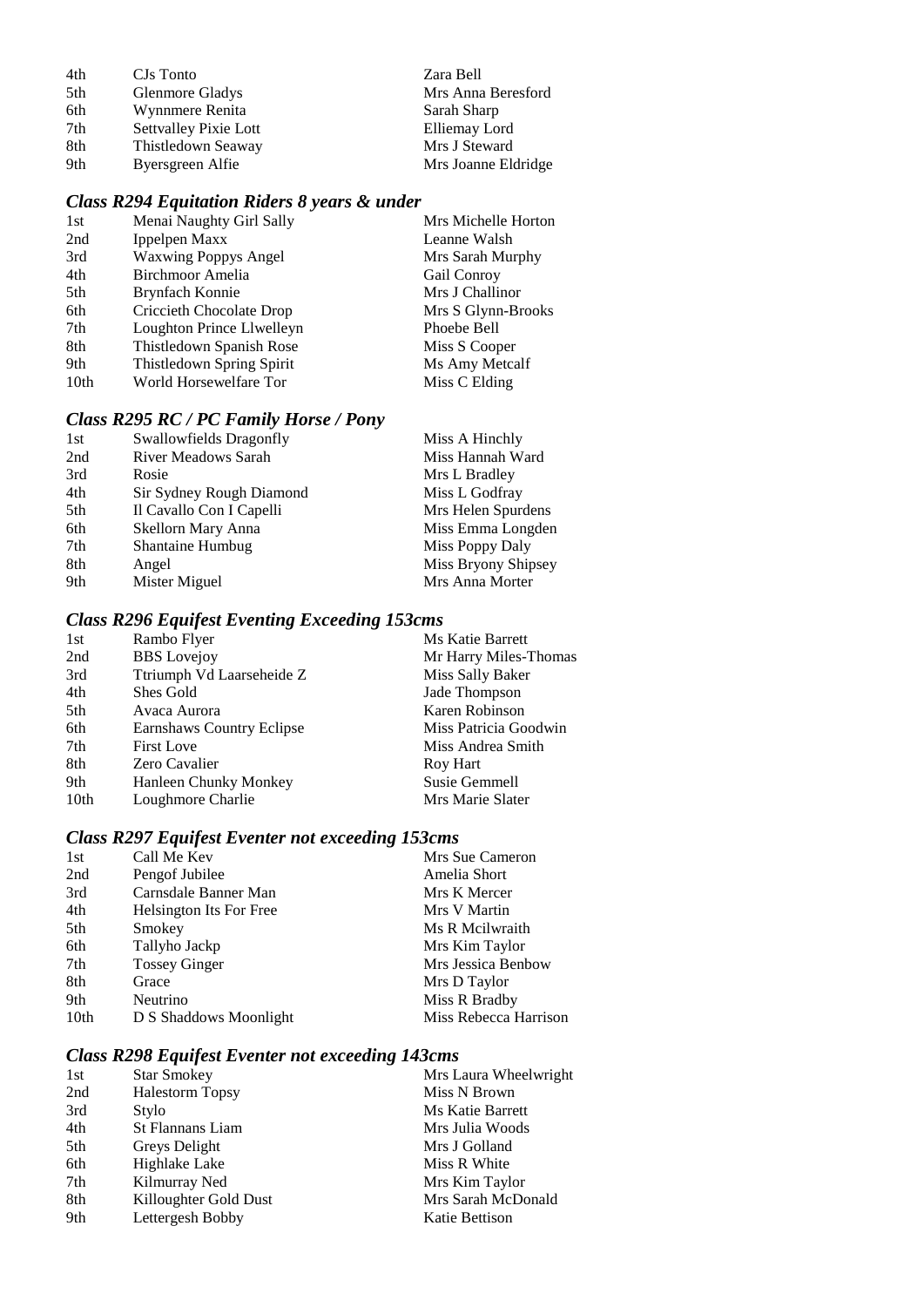#### *Class R299 Equifest Eventer not exceeding 133cms*

| 1st | <b>Scarletts Jimmy Bunny</b> | Miss R White             |
|-----|------------------------------|--------------------------|
| 2nd | Annandale Miss Saigon        | Mrs H Lee                |
| 3rd | <b>Brookhall Colsort</b>     | <b>Hayley Shippey</b>    |
| 4th | <b>Wortley Dragoon</b>       | <b>Scarlett Williams</b> |
| 5th | <b>Scarthy Gold Falcon</b>   | <b>Hayley Shippey</b>    |
| 6th | Wilderness Firecracker       | Mrs H Rodgers            |

#### *Class R300 Absolute Beginners WHP*

|                  | 1st & ch Cherokee Ix     | Elle Pears            |
|------------------|--------------------------|-----------------------|
| 3rd              | Tyan Razzmatazz          | Miss Amy Boaler       |
| 4th              | <b>Sweet Aine</b>        | Mrs Anna Beresford    |
| 5th              | Clonberne Temple Fir Boi | Poppy Carr            |
| 6th              | Thistledown Sea Urchin   | <b>Hayley Shippey</b> |
| 7th              | Riley                    | Miss F Driscoll       |
| 8th              | Belle                    | Miss S Lawes          |
| 9th              | Alvin                    | Miss S Lawes          |
| 10 <sub>th</sub> | <b>Tycornel Blaze</b>    | Miss Laura Neaverson  |

#### *Class R301 Absolute Beginners Working Hunter*

1st Troublesums Royal Fleur Miss J Ullyett

#### *Class R302 Novice 133cms WHP*

| 1st | May Day Lad                    | Isabelle Wilmot  |
|-----|--------------------------------|------------------|
| 2nd | Thistledown Land Of My Fathers | Ms L Powdrill    |
| 3rd | Lambury Tigers Eye 84367       | Sinead Woodhouse |

## *Class R303 Novice 143cms WHP*

|     | 1st & res Wannie Micheleen   | Miss Holly Townsend      |
|-----|------------------------------|--------------------------|
| 2nd | Stylo                        | Ms Katie Barrett         |
| 3rd | Rotherwood Dream On          | Lauren Furniss           |
| 4th | <b>Loxland Amazing Grace</b> | Mrs S Dobson             |
| 5th | Fly                          | Miss Kayleigh Shepperson |
| 6th | Knockavalley Paddy           | Mrs J Benbow             |
| 7th | Bella                        | Catherine West           |
| 8th | <b>Twyford Cascade</b>       | Mrs J Mannix             |
| 9th | <b>Rowhill Misty</b>         | Maicie Henfrey Robinson  |

## *Class R304 Novice 153cms WHP*

| Carnsdale Dun Good  | Poppy Carr    |
|---------------------|---------------|
| <b>Beat It</b>      | Mrs J Golland |
|                     |               |
| Obriens Bridge Lady | Sophie Medly  |
|                     |               |

### *Class R305 Novice Working Hunter*

| 1st $&$ ch       | Shes Gold                   | Miss Jade Thompson  |
|------------------|-----------------------------|---------------------|
| 2nd              | Gsa Chloe                   | Mrs J Aldred        |
| 3rd              | Saxhill Magic Tom           | Miss L Pope         |
| 4th              | <b>Bawnmore Boy</b>         | Mrs Ann Trenter     |
| 5th              | Living the Dream            | Mr M Scott          |
| 6th              | Monbeg Valentine            | Mrs Kim Porter      |
| 7th              | The Black Cavalier          | Mrs C Excell-Outram |
| 8th              |                             |                     |
| 9th              | <b>Blackwater Grey Lady</b> | Mrs E Bowness       |
| 10 <sub>th</sub> | Glenmarsh Juno              | Mrs Heather McKenna |
|                  |                             |                     |

### *Class R306 Open Working Hunter*

|     | 1st & res Quartz Diamond Boy |
|-----|------------------------------|
| 2nd | Van Neolux Z                 |
| 4th | Wsf Verona                   |
| 5th | Get Set Ii                   |
| 6th | <b>Bawnmore Boy</b>          |

ledlycott

Miss R Stokes Miss Rosie Stevens Mrs Claire Daly Ellis Priestley Mrs Ann Trenter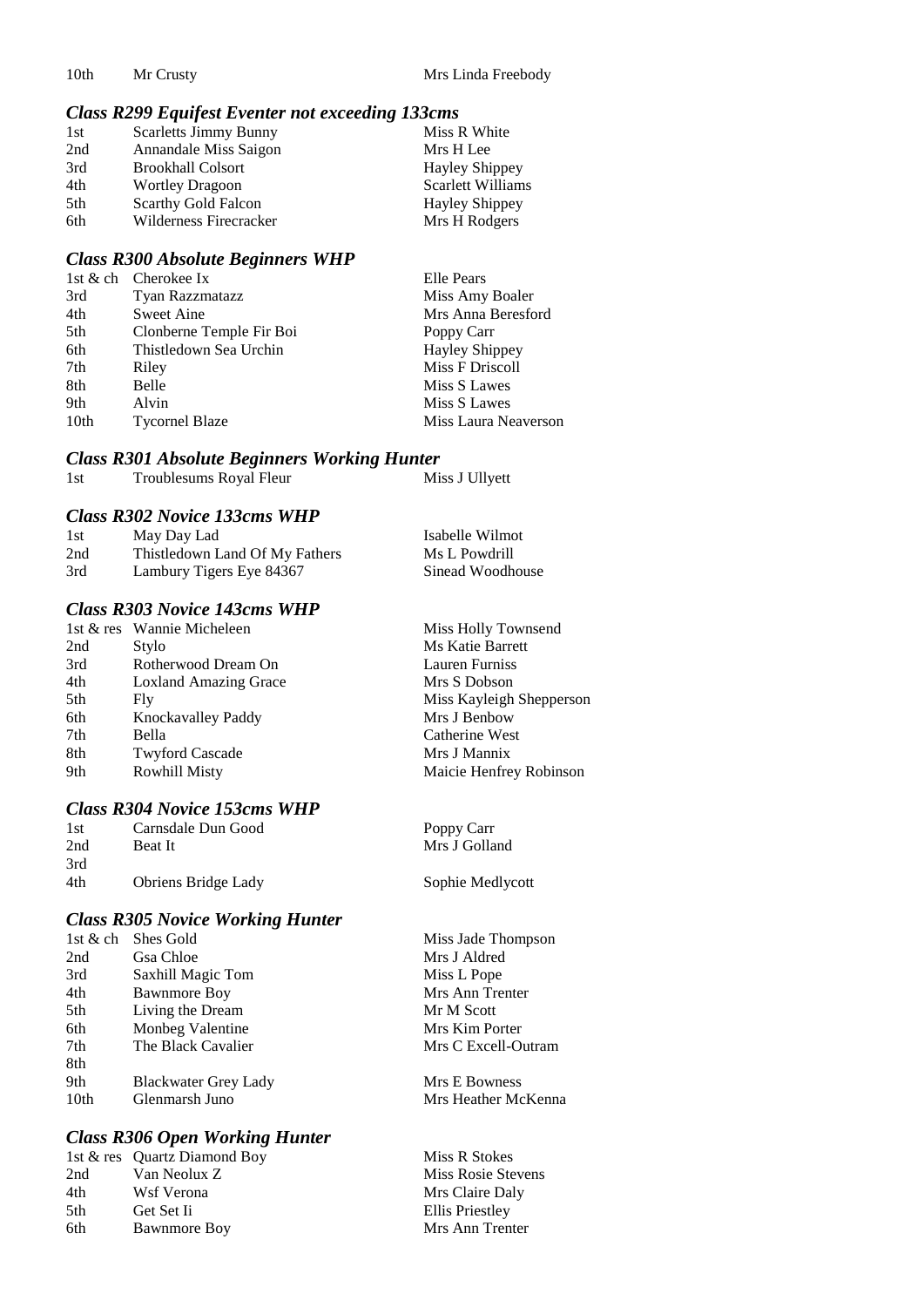## *Class R307 Open WHP 153cms*

1st & ch Carnsdale Dun Good Poppy Carr

Mrs Samantha Stanley

### *Class R308 Open WHP 143cms*

| 1st | Jack V111                 | Mia Dickinson   |
|-----|---------------------------|-----------------|
| 2nd | Flecknoe Final Impression | Fiona Titterton |

## *Class R309 Open WHP 133cms*

| 1st | May Day Lad                    | Isabelle Wilmot |
|-----|--------------------------------|-----------------|
| 2nd | Thistledown Land Of My Fathers | Ms L Powdrill   |
| 3rd | Erimus Gamekeeper              | Daniel Bailey   |

## *Class R310 Novice Shetland WHP*

| Hackamore Black Narcissus<br>1st |  |
|----------------------------------|--|
|----------------------------------|--|

## *Class R311 Novice Welsh A, Dartmoor, Exmoor WHP*

| 1st  | <b>Pumphill Peter Piper</b>          | Mrs Jayne Elliott      |
|------|--------------------------------------|------------------------|
| 2nd  | Crumpwell Brady                      | Evie Daffin            |
| 3rd  | Pendock Apache                       | Miss Emma Tiley - Nunn |
| 4th  | <b>Blackertor Burliington Bertie</b> | Mrs Fiona Fleming      |
| 5th  | Edwinsfield Nocturne                 | Miss Lauren Brill      |
| 6th  | Wiaun Ultra                          | Daisy-May Allen        |
| 7th  | <b>Pumphill Gandalf</b>              | Mrs Kate Waddington    |
| 8th  | <b>Anchor Bustard</b>                | Mrs S Townes           |
| 9th  | Bowspring                            | <b>Holly Donaldson</b> |
| 10th | Aitherine Hynod                      | Daniel Bailey          |

## *Class R312 Novice Welsh Sections B & C WHP*

| 1st  | Celton Sandstorm         | Mrs Alison McDonald   |
|------|--------------------------|-----------------------|
| 2nd  | Springfieldpark The Stig | Mrs A Aitken          |
| 3rd  | Oakmill Lysander         | Miss Hayley Francis   |
| 4th  | <b>Musbury Contessa</b>  | Mrs V Bignell         |
| 5th  | Huwil Blue Bobbie        | <b>Emily Campbell</b> |
| 6th  | Gwithian Geraint         | Mrs Sam Herring       |
| 7th  | Gigman Michaelangelo     | Miss Lisa Beadle      |
| 8th  | Brookhall Royal Admiral  | Miss L Hillyard       |
| 9th  | Dark Storm               | Rebecca Lee           |
| 10th | Jolaikes Glamour Puss    | Mrs Pauline Jauncey   |

## *Class R313 Novice Highland, Fell & Dales WHP*

| 1st | Globetrotter Nimrod               | Miss G Tandy      |
|-----|-----------------------------------|-------------------|
| 2nd | <b>Cheshirefells Black Beauty</b> | Mrs S Cowie-Bland |
| 3rd | Lownthwaite Ribas                 | Andrea Pearman    |
| 4th | Dalefoot Ripple                   | Mrs S Summers     |
| 5th | Wellbrow Freddie                  | Mrs C Ormrod      |
| 6th | Brackenthwaite Rio                | Mrs K Grey        |
|     |                                   |                   |

## *Class R314 Novice Welsh D, Connemara & New Forest WHP*

| 1st  | Pendal Dazzler              | Miss Meghan Waring    |
|------|-----------------------------|-----------------------|
| 2nd  | Borderfields Gwyndaff       | <b>Kate Priestley</b> |
| 3rd  | Hollyhock Blaithin          | Chloe Reeve           |
| 4th  | Dree Hill Lad               | Miss R Leek           |
| 5th  | Lowhaygarth Will O The Wisp | Mrs A Fligg           |
| 6th  | Pendancer Mickey Bricks     | Miss Hayley Dolby     |
| 7th  | Tawnydun Tristan            | Andrea Pearman        |
| 8th  | Wannie Micheleen            | Miss Holly Townsend   |
| 9th  | Knavesash Damascus          | Mrs Emma Hector       |
| 10th | Farran Blonde               | Miss K Atkinson       |
|      |                             |                       |

## *Class R315 Lead Rein WHP*

| 1st | Veto I           | Mrs C Lucas          |
|-----|------------------|----------------------|
| 2nd | Birchmoor Amelia | <b>Gail Conroy</b>   |
| 3rd | Barkway Mandinka | Mrs Michelle Woodman |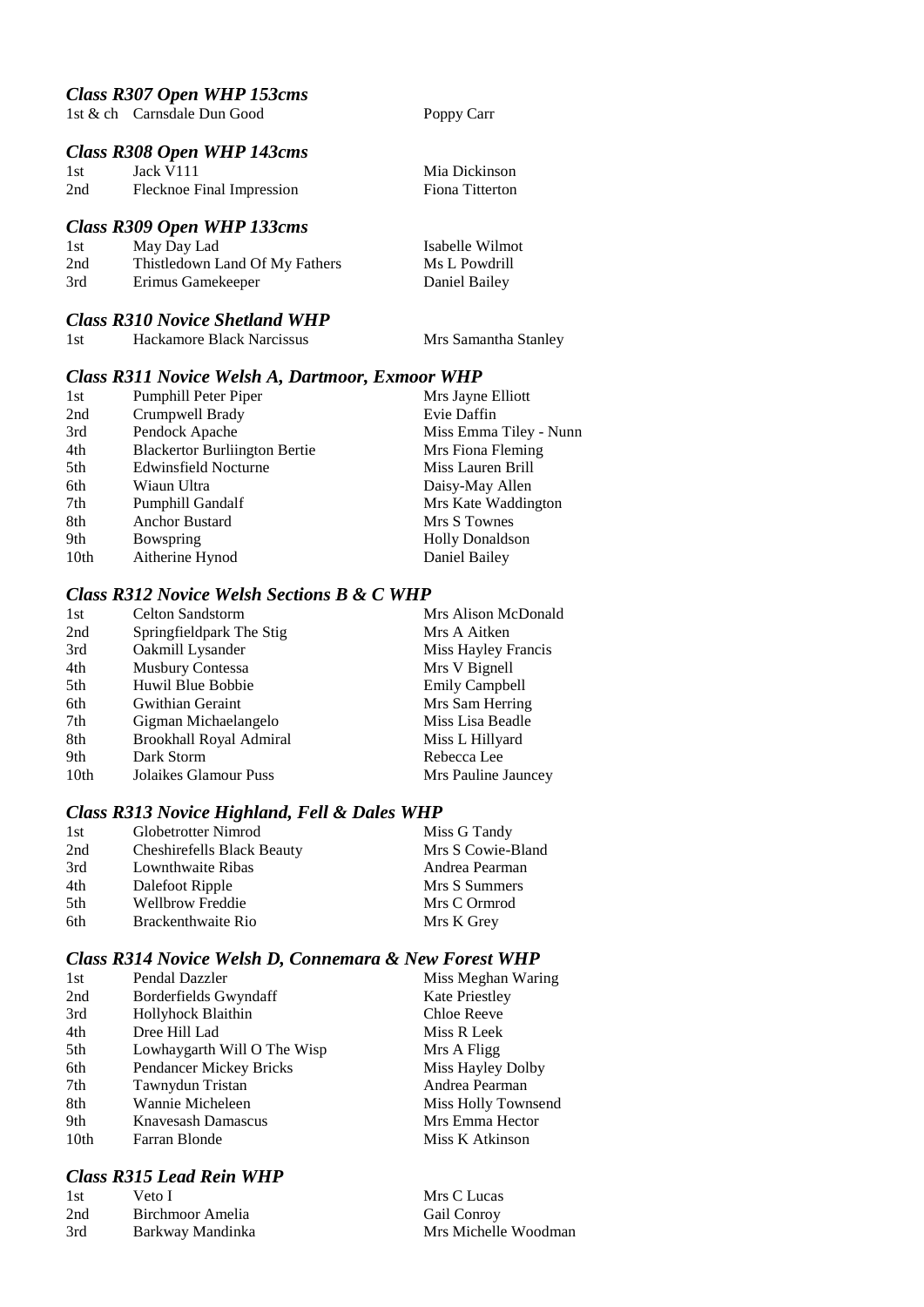| 4th  | Diermar Annabelle     | Mrs Tara Hare  |
|------|-----------------------|----------------|
| 5th  | Gwyreddparc Torres    | Lucy Richardso |
| 6th  | Springlane Tuscany    | Mrs Sandra Nel |
| 7th  | Fronllan Lilly Grace  | Mrs F Gibbs    |
| 8th  | The Devil In Disguise | Mrs G Richards |
| 9th  | <b>Bucks Fizz</b>     | Mrs D Taylor   |
| 10th | <b>Briars Aspen</b>   | Miss T Paskins |
|      |                       |                |

#### *Class R316 Open Cradle Stakes*

| 1st | <b>Blackertor Burliington Bertie</b> |
|-----|--------------------------------------|
|     | 2nd & res Oddies Tigerlilly          |
| 3rd | Newbridge Sunshine                   |
| 4th | Pinelodge Raffles                    |
| 5th | Loughton Prince Llwelleyn            |
| 6th | Green Meadows Little Acorn           |
| 7th | Padula Party Pants                   |
| 8th | Gerdinen Beauty                      |
|     |                                      |

## *Class R317 Open Nursery Stakes*

|                  | 1st & ch Gwithian Geraint  | Mrs Sam Herring     |
|------------------|----------------------------|---------------------|
| 2nd              | CJs Tonto                  | Zara Bell           |
| 4th              | Peasedown Banquet          | Mrs K Harwood       |
| 5th              | May Day Lad                | Mrs E Wilmot        |
| 6th              | Moscombe Lord Of The Dance | Miss S Simpson      |
| 7th              | Tricolore Charlie          | Mrs H Shave         |
| 8th              | <b>Musbury Contessa</b>    | Mrs V Bignell       |
| 9th              | Newtake Megan              | Mrs Z Vickers       |
| 10 <sub>th</sub> | Green Meadows Little Acorn | Mrs Kate Waddington |
|                  |                            |                     |

Mrs Tara Hare Lucy Richardson Mrs Sandra Nelson Mrs F Gibbs Mrs G Richards Mrs D Taylor

Mrs Fiona Fleming Clare Bullman Mrs Petrina Philp Mrs H Shave Phoebe Bell

Mrs Kate Waddington Mrs V Bignell Mrs S Clark

### *Class R318 British Dressage Prelim Test 1*

|      | Class R318 British Dressage Prelim 1 est 1 |                      |
|------|--------------------------------------------|----------------------|
| 1st  | Loveable Rogue                             | Mrs Tracy Tomlinson  |
| 2nd  | Glebe Dale Side Lined                      | Mrs Victoria Eyres   |
| 3rd  | Roseview Phoenix                           | Megan Field          |
| 4th  | Kindesella Lilly                           | Miss Ashlea Jennings |
| 5th  | Kirkhamgate Game On                        | Miss Y Hart          |
| 6th  | Moss Side Sandaig                          | Mrs C Dumashie       |
| 7th  | Moeldod Monty                              | Miss E South         |
| 8th  | Carrolls Lad                               | Miss Lora Hawkins    |
| 9th  | Swallowfields Dragonfly                    | Miss A Hinchly       |
| 10th | Nyton Master Dundee                        | Emma Kampa           |
|      |                                            |                      |

#### *Class R319 Dressage Test - Novice 28*

| 1st | Roseview Phoenix     | Megan Field      |
|-----|----------------------|------------------|
| 2nd | Ruby Tuesday         | Ms Judith Walker |
| 3rd | Nyton Master Dundee  | Emma Kampa       |
| 4th | <b>Amazing Grace</b> | Patrica Stowe    |
| 5th | River Meadows Sarah  | Miss Hannah Ward |
| 6th | Chiddock Time Keeper | Miss Jo Davie    |

## *Class R320 Concours DElegance - Riders 16 years & under*

| 1st | Lewus                             | Mrs Lisa Speight     |
|-----|-----------------------------------|----------------------|
| 2nd | Gellihaf Ronaldo                  | Mrs K Mercer         |
| 3rd | Waxwing Roseking 82797            | Mrs Michelle Dixon   |
| 4th | <b>Coednor Rosso Brace</b>        | Mrs G Lapsley        |
| 5th | Waulkmill Raven                   | Mrs Lyndsey Birtwell |
| 6th | Duntarvie Dragoon                 | Mrs Ester Vickery    |
| 7th | <b>Shybont Truley Scrumptious</b> | Mrs Michelle Dixon   |
|     |                                   |                      |

## *Class R321 M&M Pairs*

| <b>Glencarrig Felix</b> | Ruby Venni             |
|-------------------------|------------------------|
| Waverhead Dazzler II    | Georgina Lewis-Roberts |
| Corky                   | Janet Piper            |
| Byersgreen Alfie        | Mrs Joanne Eldridge    |
| Murphy Lad              | Mrs Karen Perkowski    |
|                         |                        |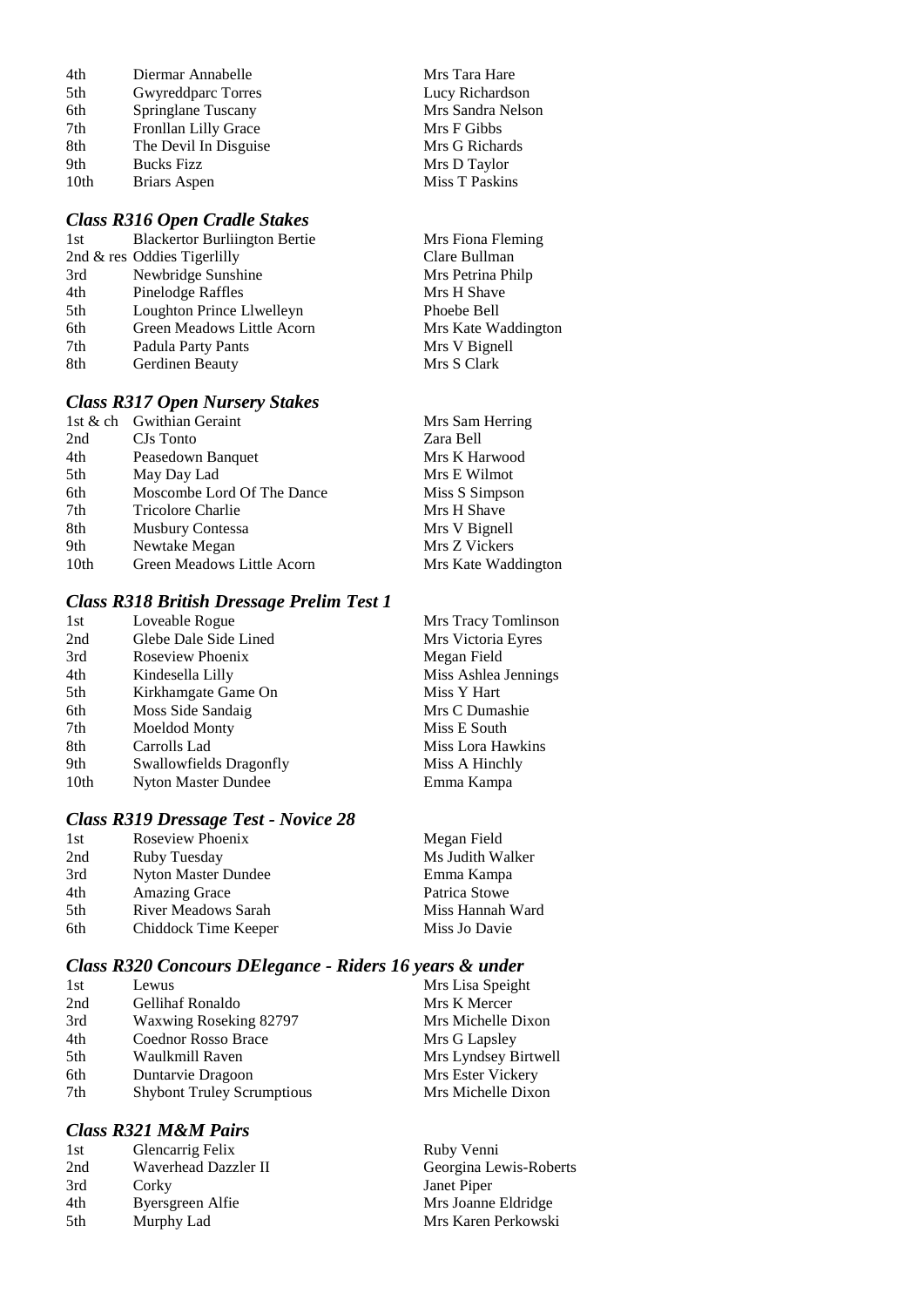| 6th | Glebe Dale Side Lined      | Victoria Eyres |
|-----|----------------------------|----------------|
| 7th | Owain Brecon Boy           | Miss E Sayer   |
| 8th | <b>Manorian Montague</b>   | Mrs K Carter   |
| 9th | Greenholme Falcon Fp71838g | Miss V Oliver  |

#### *Class R322 Side Saddle Concours - Traditional Costume*

| 1st | Clandon Oliver Twist      | Mrs D Spinney    |
|-----|---------------------------|------------------|
| 2nd | Lowhouses Jessica Ii      | Mrs L Hallam     |
| 3rd | <b>Shirleys Downtown</b>  | Miss A Naylor    |
| 4th | Corky                     | Janet Piper      |
| 5th | Creans Huntingfield Rebel | Mrs V Joyce      |
| 6th | <b>Tudor Minstral</b>     | Miss J Tyldesley |

#### *Class R323 Fancy Dress*

| Newcott Kingfisher             | Scarlett Burgoyne   |
|--------------------------------|---------------------|
| <b>Friars Desert Flame</b>     | Mrs Stacy Foster    |
| Thistledown Land Of My Fathers | Ms L Powdrill       |
| Chiddock Big Ben               | Shannon Meer        |
| Rowtantina Royal Romance       | Miss E Stares       |
| Fine Time Florence             | Mrs Lucy Richardson |
| Thunder                        | Jillian Ward        |
| Angel                          | Miss Bryony Shipsey |
| Mayo                           | Miss D Marratt      |
| Alfie V111                     | Mrs C Collier       |
|                                |                     |

#### *Class R324 Restricted Maxi Cobs*

| 1st  | Galatea Ii            | Mrs Lorraine Dixon |
|------|-----------------------|--------------------|
| 2nd  | Hooligans Double R    | Mrs G Blantern     |
| 3rd  | Autumn Star           | Miss Fran Hunt     |
| 4th  | Mister Digbob         | Mrs K Whitehead    |
| 5th  | Coleman               | Angie Goody        |
| 6th  | Elmhurst Roman Mosaic | Miss K Harris      |
| 7th  | Croft Flinn           | Miss H Masters     |
| 8th  | Deimos                | Mrs Lesley James   |
| 9th  | Deards Gold N Silver  | Mrs Sarah Field    |
| 10th | Stud Joe              | Miss Ella Craske   |
|      |                       |                    |

## *Class R325 Amateur Ladies Side Saddle*

| 1st | Creans Huntingfield Rebel | Mrs V Joyce       |
|-----|---------------------------|-------------------|
| 2nd | Just Louis                | Miss Andrea Smith |
| 3rd | Lowhouses Jessica Ii      | Mrs L Hallam      |
| 4th | <b>Peckhamsprings</b>     | Miss R Woolner    |

Mr R Carter  $Mr E Ward$ Miss C Vyse

Miss C Vyse

# *Class R326 Novice Hackney Hose / Pony*

Noddyuyse Cassanova Ms Sue Barraclough

## *Class R327 Open Hackney Pony*

|     | 1st & res Aghaderg Lets Up The Anti |
|-----|-------------------------------------|
| 2nd | Luddington My Way                   |
| 3rd | Seamair Simply Marvelous            |

#### *Class R328 Amateur Wagon Class*

| 1st | Seamair Simply Marvelous |
|-----|--------------------------|
|     |                          |

## *Class R329 Open Hackney Horse*

|     | 1st & ch Luddington Maestro | Mr Fred Vyse       |
|-----|-----------------------------|--------------------|
| 2nd | Wellshaw Petite Eioile      | Ms Sue Barraclough |
| 3rd | Wentworth Inspiration       | Mr E Ward          |

## *Class R330 Restricted Small Hunter*

| 1st | Huntsman            | Emma Field       |
|-----|---------------------|------------------|
| 2nd | <b>Start Smart</b>  | Mrs S Aitken     |
| 3rd | Irish Warrior       | Miss Jordan Keal |
| 4th | <b>Bawnmore Boy</b> | Mrs Ann Trenter  |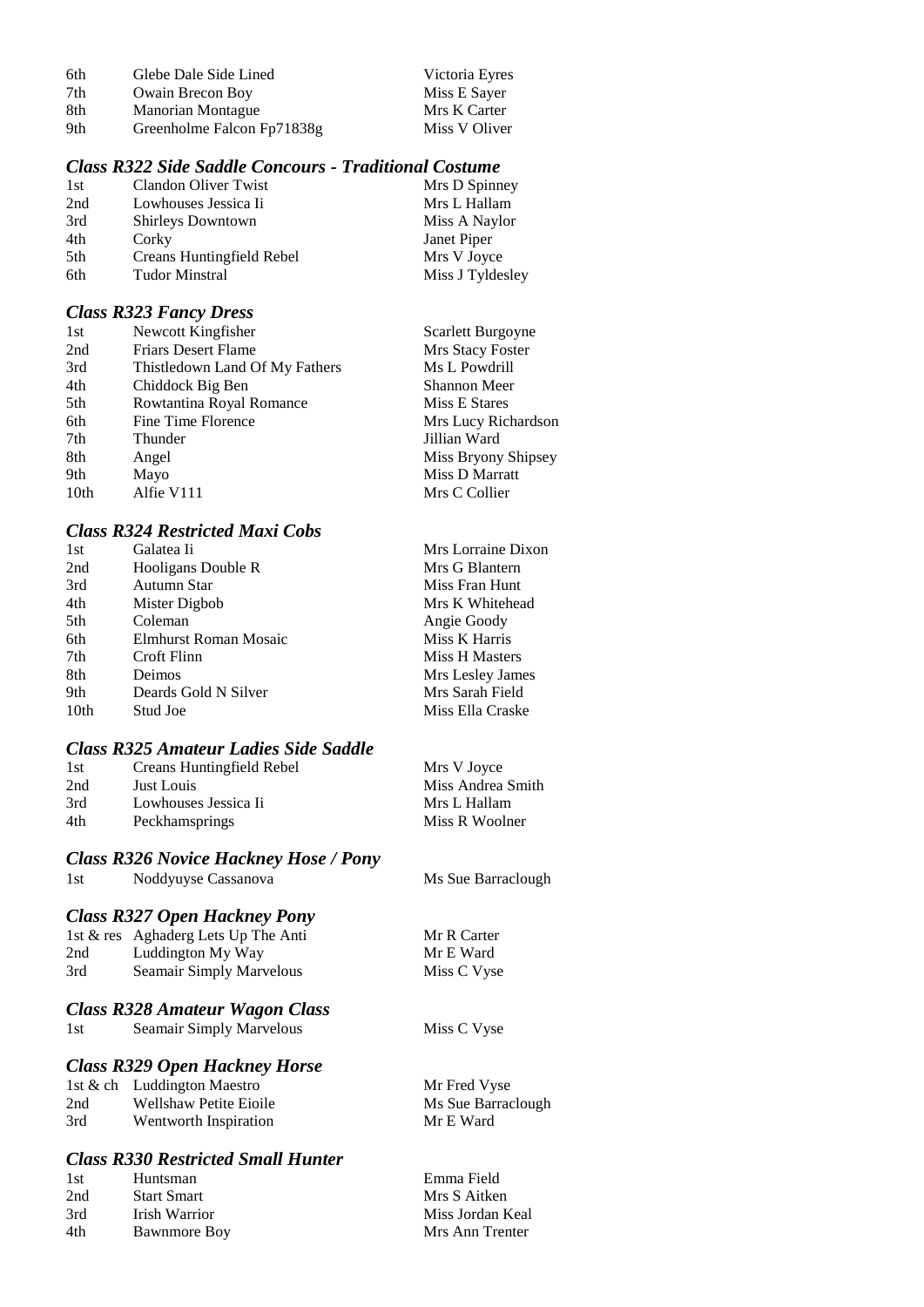| 5th              | Tara                     |
|------------------|--------------------------|
| 6th              | Silver Cashman           |
| 7th              | Rhinegold                |
| 8th              | Folly Glen Clover        |
| 9th              | <b>Erskeincott Jonas</b> |
| 10 <sub>th</sub> | Lord Loxley              |
|                  |                          |

## *Class R331 Ridden Veteran Pony*

| 1st  | <b>Hightopps Dark Opal</b> |
|------|----------------------------|
| 2nd  | Merrie Maydance            |
| 3rd  | Waverhead Dazzler II       |
| 4th  | Lottie                     |
| 5th  | <b>Hisley Provost</b>      |
| 6th  | Cringlemire Sonny          |
| 7th  | Locks Bit Purple Cloud     |
| 8th  | All Spice                  |
| 9th  | Oberon III                 |
| 10th | Princess Sasha             |

## *Class R332 Ridden Veteran Horse*

|                  | 1st & res Start Smart             | Mrs S Aitken          |
|------------------|-----------------------------------|-----------------------|
| 2nd              | Blue Chip Diamond Cavalier Royale | Miss Stephanie Hill   |
| 3rd              | Avanti Gutsy Gordon               | Miss L Warburton      |
| 4th              | Lecarrow Pat                      | Mrs Alison Stanley    |
| 5th              | Harlequin                         | Miss Lucy Moggridge   |
| 6th              | Worine                            | Miss Sonya Hart       |
| 7th              | Jackson Fair And Square           | Miss Jessica Reed     |
| 8th              | Carnival Dream                    | Mr R Clark            |
| 9th              | <b>Hello Dolly</b>                | Miss K Nocton         |
| 10 <sub>th</sub> | Reingold R                        | Miss Rebecca Starling |
|                  |                                   |                       |

## *Class I333 Veterans In Hand Pony*

|     | 1st & ch Spenruss Storm      | Miss Amy G   |
|-----|------------------------------|--------------|
| 2nd | Lotuspoint Commander         | Mrs K J Garr |
| 3rd | Princess Sasha               | Miss L Johns |
| 4th | Peter Pan                    | Miss G Viles |
| 5th | Daru Star                    | Mrs E Bass   |
| 6th | Marcosie Melody Maker        | Miss T Hunt  |
| 7th | <b>Manorian Mischief</b>     | Mrs N Thom   |
| 8th | Hollybush Libretto           | Mrs Emily W  |
| 9th | Brookwater Lord Of The Light | Mrs Leeanne  |
|     |                              |              |

#### *Class I334 Veterans In Hand Horse*

| 1st & res Rosco |                          |  |
|-----------------|--------------------------|--|
| 2nd             | Rambo                    |  |
| 3rd             | <b>Bambi</b>             |  |
| 4th             | Duke Of York             |  |
| 5th             | Knavesgreen Honey Pippin |  |
|                 |                          |  |

## *Class I335 In Hand Rare Breeds*

|                  | 1st & ch Thomsonbrook Beowulf |
|------------------|-------------------------------|
|                  | 2nd & res Carlung Viscount    |
| 3rd              | <b>Manorian Melanite</b>      |
| 4th              | <b>Highfox Hunky Dory</b>     |
| 5th              | <b>Barbarian Buccaneer</b>    |
| 6th              | <b>Highclose Harrier</b>      |
| 7th              | Rushfield Eclipse             |
| 8th              | Beaconsfield Perdita          |
| 9th              | Cotes Black Jack              |
| 10 <sub>th</sub> | Colliery Duke II              |

## *Class I336 In Hand World Breeds*

| 1st | Tamaskan Primrose             |
|-----|-------------------------------|
| 2nd | Conundrum Topics Sundance Kid |

Miss Laura Toal Mrs D Taylor Miss C Gillingham Ms Gill Hare Miss J Welham Mrs M Mccarthy

Taylor Jayne Kearford Mrs S Dobson Georgina Lewis-Roberts Miss Emma Message Mrs D Twitchen Mrs Careford Mrs J Darton Miss Courtney Jones Miss C Humphrey Miss L Johnson

Amy Geraghty J Garrett Johnson Thompson mily Whalley eeanne Crowe

Mrs L Carpenter Miss J Davies Grace Peverall Molly Kate Stowe Miss L Shadbolt

Mr B Langley Mckim Mrs M Dagati Mrs N Thompson Philippa Hadwen Mrs Pamela Shipley Mrs Gemma Allen Mrs G Lapsley Miss E Kerwood Mrs D Bishop Mrs J Wills

Lesley Ann Wolfenden Mrs Nicola Scott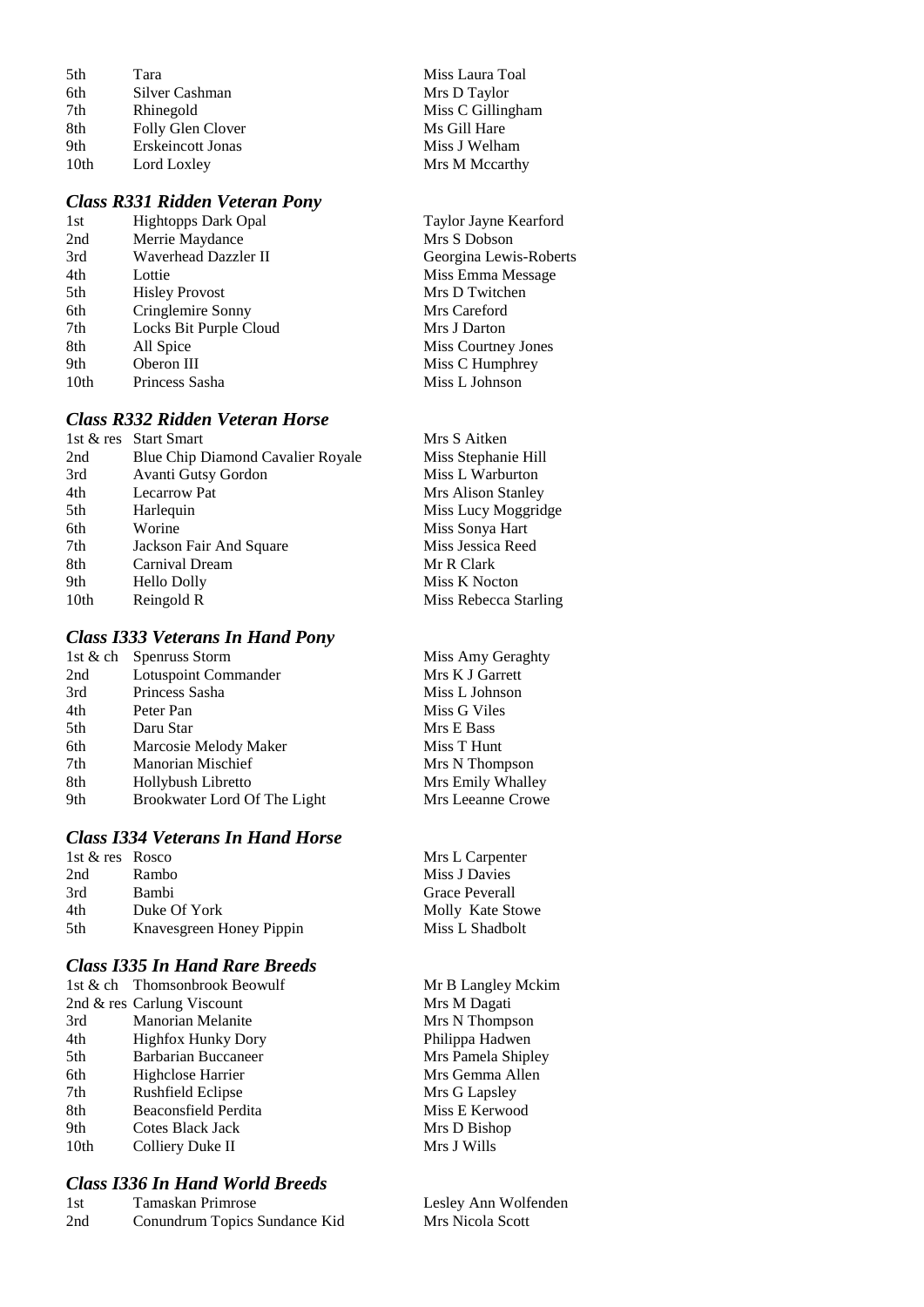| 3rd | Spot The Difference  | Mrs J Wills            |
|-----|----------------------|------------------------|
| 4th | Pandoras Gold Amore  | Mrs Pippa Kirby        |
| 5th | Schieferstein Myissa | Mrs Joanne Trevedi     |
| 6th | Hadoura ZB           | Mrs Michelle Salmon    |
| 7th | Apache Whirlwind     | Miss Charlotte Tarlton |

#### *Class I337 In Hand Piebald / Skewbald Plaited 1,2,3 yrs* 1st Macado Miss A Weaver

## *Class I338 In Hand Piebald / Skewbald Traditional/Hogged 1,2,3 years*

| 1st | The Kingsman             | Miss Lauren Nichols |
|-----|--------------------------|---------------------|
| 2nd | Rough Diamond            | Mr & Mrs A Streeter |
| 3rd | Petit Coeur Noir         | Miss E Kerwood      |
| 4th | <b>Blue Russian</b>      | Miss Phaedra Towler |
| 5th | Cliffyilla Take A Chance | Miss E Barnes       |

#### *Class I339 In Hand Piebald/Skewbald Plaited 4 years old & over*

| 1st | Somewhere Over The Rainbow       | Miss R Howlett   |
|-----|----------------------------------|------------------|
| 2nd | Amori                            | Ms Maxine Cooper |
| 3rd | Hopgarden Ronaldo                | Verity Checkley  |
| 4th | Mayphillic Devil Wears Prada     | Miss Y Suckling  |
| 5th | Leyeswick Seabiscuit             | Mrs N Jordan     |
| 6th | <b>Westceffyl Amazing Grace</b>  | Miss E Coales    |
| 7th | Kellythorpes Spot The Difference | Janet Piper      |

#### *Class I340 In Hand Piebald/Skewbald Native 4 years old & over*

| 1st | The Navigator               | Mr Nick Burnett       |
|-----|-----------------------------|-----------------------|
| 2nd | Spellbound Jedi Knight      | Debra Rogers          |
| 3rd | Amber Rose                  | Miss Trudie Underwood |
| 4th | Furlongs May Day Lad        | Miss Hanna Sillitoe   |
| 5th | Watson Chickpea             | Mrs L Mayfield        |
| 6th | <b>Washford Apache</b>      | Victoria Blanchard    |
| 7th | Chasend Monarch Of The Glen | Miss S Cotton         |
| 8th | <b>Tricolor Trxie</b>       | Ms Jane Hunter        |
| 9th | Boy George                  | Ms Andrea Smith       |
|     |                             |                       |

#### *Class I341 In Hand Piebald/Skewbald Traditional 4 years old & over*

| 1st $&$ ch | Domino                   | Miss S Blamires        |
|------------|--------------------------|------------------------|
| 2nd        | King Of Silk             | Mr & Mrs A Streeter    |
| 3rd        | Chance it is             | <b>Brooke Matthews</b> |
| 4th        | <b>Moses</b>             | Miss Stephanie Glover  |
| 5th        | Betty Boo                | Mrs Adele Wood         |
| 6th        | Kimico Kenny Rogers      | Miss Hanna Sillitoe    |
| 7th        | Senators Lucky Lady      | Mrs E Hewer            |
| 8th        | <b>Sd Sitting Pretty</b> | Janet Piper            |
| 9th        | Tilly                    | Miss Josie Towers      |
| 10th       | Barney                   | Miss C Cosens          |

## *Class I342 In Hand Piebald/Skewbald Hogged Cob*

|     | 1st & res Hendrix the Hitman | Miss L Wren      |
|-----|------------------------------|------------------|
| 2nd | Captain Scarlet              | Miss J Mannering |
| 3rd | Jays Remembrance             | Miss J Welham    |

#### *Class I343 In Hand Dartmoor/Exmoor 1,2,3 years old*

| 1st | Kyleburn Sand Martin      | Mrs D Twitchen |
|-----|---------------------------|----------------|
| 2nd | Beinnliath Travellin Band | Fiona Dickson  |

#### *Class I344 In Hand Shetland 1,2,3 years old*

| 1st | Westbridge Park Bombay Sapphire | Mrs Terena Gough |
|-----|---------------------------------|------------------|
|-----|---------------------------------|------------------|

#### *Class I345 In Hand Welsh Sections A & B 1,2,3 years old*

| 1st | Dunaskin Tipple             | Eleanor Crate                      |
|-----|-----------------------------|------------------------------------|
| 2nd | <b>Plasderw Rosie Jones</b> | Mr Richard Eastwood & Miss R Hawes |
| 3rd | Banksy Dauaberyn            | Eleanor Crate                      |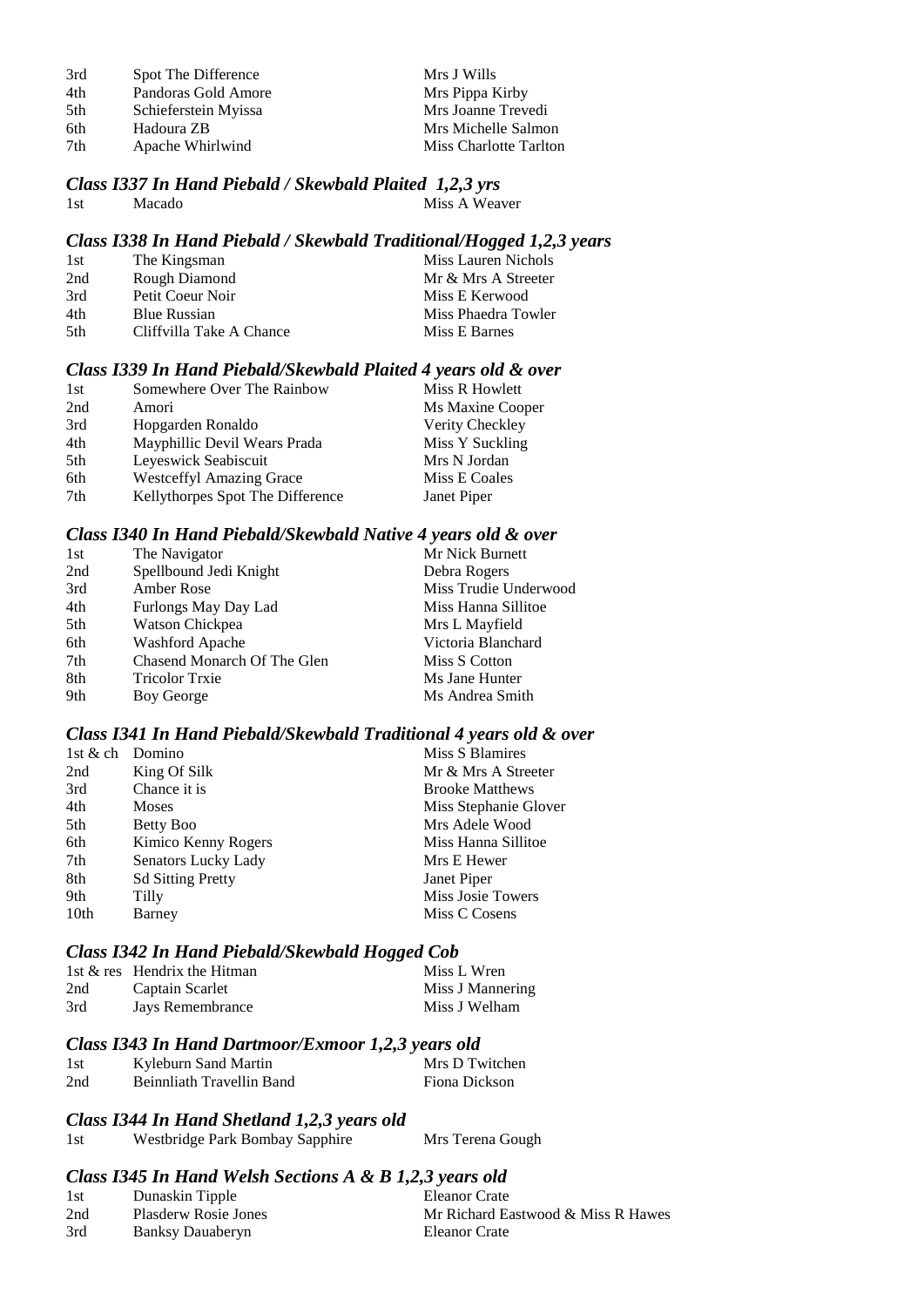| 4th | <b>Blethyn Stabrburst</b> | Mrs Sue Day        |
|-----|---------------------------|--------------------|
| 5th | Immybrook Welsh Squire    | Miss C Meads       |
| 6th | Manorlea Marvin 100248    | Mrs S Swires       |
| 7th | Monalaw Myfyr             | Mrs Stephanie Lane |

#### *Class I346 In Hand Fell, Dales, Highland 1,2,3 years old*

|                 | 1st & ch Mannochmore Of Millfield | Ms C Kinsley    |
|-----------------|-----------------------------------|-----------------|
|                 | 2nd $\&$ res Greenholme Knight    | Mr Terry Clynes |
| 3rd             | Carlung Viscount                  | Mrs M L DAgati  |
| 4th             | Highbrook Dawn Run                | Mrs L Judd      |
| 5 <sup>th</sup> | Highclose Harrier                 | Mrs Gemma Allen |
| 6th             | Bankwood Archibold                | Mrs P Hunter    |
|                 |                                   |                 |

#### *Class I347 In Hand Connemara & New Forest 1,2,3 years old*

| 1st | Connla Rian              | Miss E Sayer      |
|-----|--------------------------|-------------------|
| 2nd | <b>Corabbey Hercules</b> | Miss Fiona Clarke |

## *Class I348 In Hand Welsh Sections C & D 1,2,3 years old*

|     |                       | .            |
|-----|-----------------------|--------------|
| 1st | Keenleyside Show Girl | Alison Duval |
| 2nd | Horeb The High Roller | Mr T Hall    |
| 3rd | Corstan Rixton        | Lisa Mewes   |

#### *Class I349 In Hand Welsh Section A 4 years old & over*

| 1st  | Llyndu Pluen            | Mr Richard Eastwood & Miss R Hawes |
|------|-------------------------|------------------------------------|
| 2nd  | Amilas Motet            | Miss Christine Heady               |
| 3rd  | Ilanai Tiahla           | Mr Wayne Bailey                    |
| 4th  | Springbourne Clemency   | Miss H Prosser                     |
| 5th  | Llanai Tiago            | Natasha Walter                     |
| 6th  | <b>Blethyn Roseanne</b> | Mrs Sue Day                        |
| 7th  | Trecelynen Tomos Harri  | Natasha Walter                     |
| 8th  | Brynamman Gafyn         | Ms Donna Jackson                   |
| 9th  | Gorhambury Romeo        | Miss Danielle Botten               |
| 10th | Ffynnonbach Red         | Miss E Craske                      |
|      |                         |                                    |

#### *Class I350 In Hand Dartmoor, Exmoor, Shetland 4 years & over*

| 1st              | Oswald                   | Lisa Mewes            |
|------------------|--------------------------|-----------------------|
| 2nd              | Lotuspoint Commander     | Mrs K J Garrett       |
| 3rd              | Dunkery Reed Bunting     | Ms S Cottingham       |
| 4th              | Dartford Leigh Abacus    | Miss Rebecca Rayner   |
| 5th              | <b>Broadspring Topaz</b> | Isabel Howell         |
| 6th              | Cellini                  | Mrs Kate Scorey-Sayer |
| 7th              |                          |                       |
| 8th              | Beaconsfield Perdita     | Miss E Kerwood        |
| 9th              | <b>Washford Apache</b>   | Victoria Blanchard    |
| 10 <sub>th</sub> | Toohoots Simply Red      | Mrs K Mercer          |

#### *Class I351 In Hand Welsh Section B 4 years old & over*

| 1st | Hilin Skyfall               | Terry Clines          |
|-----|-----------------------------|-----------------------|
| 2nd | Paddock Northern Dancer     | Miss C Thompson       |
| 3rd | <b>Skellorn Toy Soldier</b> | Christine Heady       |
| 4th | Brynoffa Madonna            | Eleanor Crate         |
| 5th | Bark Way Twinkle Toes       | Miss Becky Hutchinson |

## *Class I352 In Hand Connemara & New Forest 4 years old & over*

| 1st | Doonreaghan Marty  | Miss S Robins        |
|-----|--------------------|----------------------|
| 2nd | Kindesella Lilly   | Miss Ashlea Jennings |
| 3rd | Drumacre Debutante | Mrs A Whittle        |
| 4th | Slievebloom Buster | Mrs C Atkinson       |

## *Class I353 In Hand Fell, Dales & Highland 4 years old & over*

|     | 1st & ch Ellister Islay Spruce | Mrs Julie Barton   |
|-----|--------------------------------|--------------------|
| 2nd | Balmoral Gemini                | Miss Lizzie Briant |
| 3rd | Gissing Military Woo Hoo       | Miss M Anness      |
| 4th | Bluecaps Adorable Alexis       | Mrs L Judd         |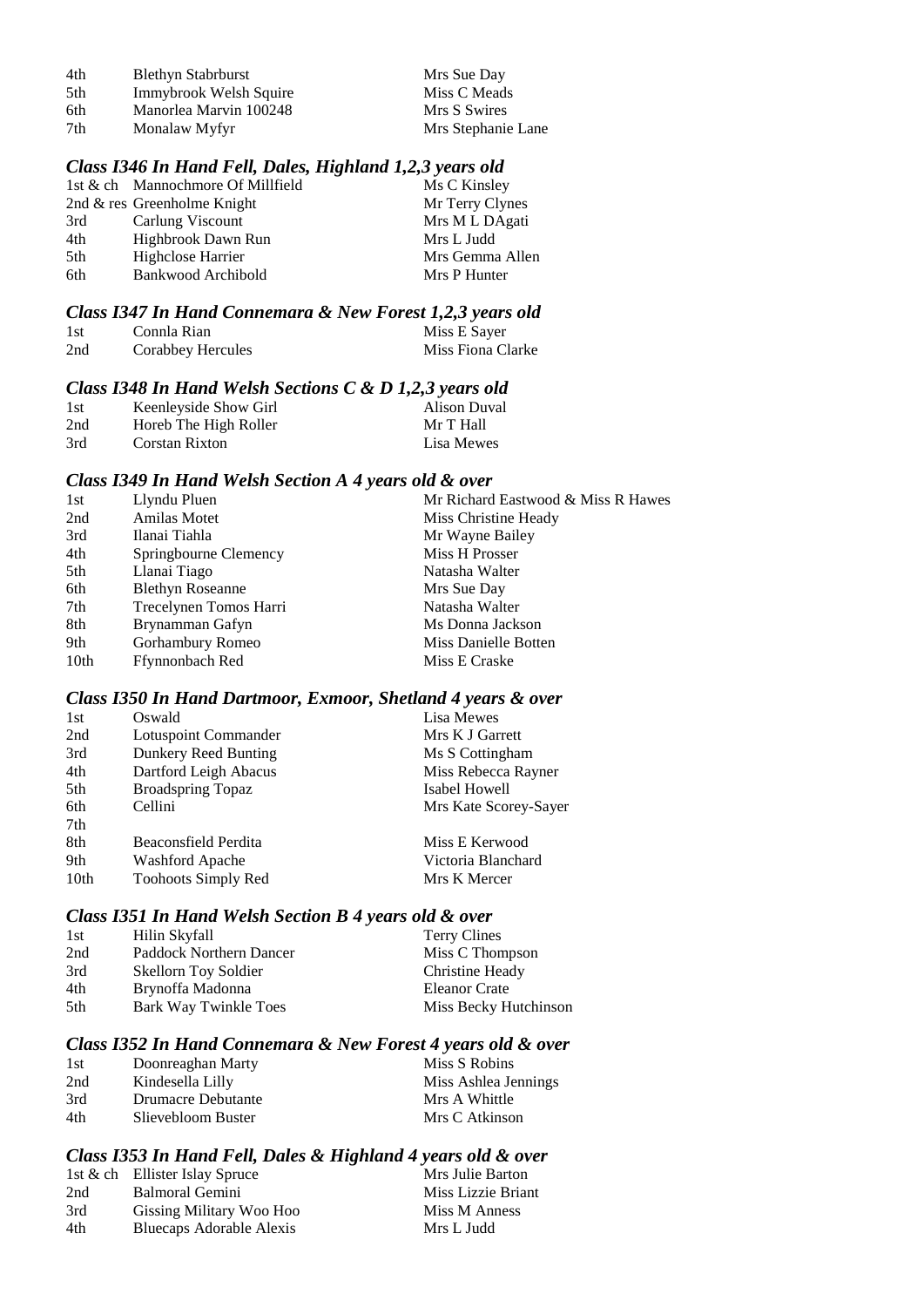| 5th              | <b>Manorian Melanite</b>                   | Mrs N Thompson    |
|------------------|--------------------------------------------|-------------------|
| 6th              | Castle Hill Raven                          | Miss Hannah White |
| 7th              | <b>Glenwest Castle Little Miss Jasmine</b> | Mrs J Farrar      |
| 8th              | Copleylane Master John                     | Miss A Daniels    |
| 9th              |                                            |                   |
| 10 <sub>th</sub> | Cotes Black Jack                           | Mrs D Bishop      |

#### *Class I354 In Hand Welsh Sections C & D 4 years old & over*

| <b>Ballagh The Buck</b>  | Mr T Hall             |
|--------------------------|-----------------------|
| <b>Stanray Jay James</b> | Miss Emma Stares      |
| Pentrefelin Gladiator    | Gemma Armstrong       |
| Atinas Danny Boy         | Tim Gibson            |
| Dafren Ofelia            | Miss M Till           |
| Cathael Queen Of Pride   | Miss R Burns          |
| Ddwyryd Mari             | Mrs C Pooley          |
| Penrhos Marcus           | Mrs Jackie Reader     |
| Foxhollow Alwyn Tywysog  | Kay Gibson            |
| Llanidan Daydream        | Miss Samantha Cumbers |
|                          |                       |

## *Class I355 In Hand Hunter Pony 1,2,3 years old*

|     | 1st & res Cartigan Afternoon Surprize | Mrs J Cartwright         |
|-----|---------------------------------------|--------------------------|
| 2nd | Nerverlands Party Piece               | Miss L Oliver            |
| 3rd | Littledale Royal Arrival              | Ms Philly Adams          |
| 4th | Springwater Macchiato                 | Miss Laura Oughton-Auker |
| 5th | Poppets Prince Ruben                  | Elisabeth Edmonds        |

## *Class I356 In Hand Hunter Pony 4 years old & over*

|     | 1st & ch Melin Moldavite     | Emma Peel             |
|-----|------------------------------|-----------------------|
| 2nd | Rotherwood Mr Motivator      | Emma Peel             |
| 3rd | Caebryn Fran                 | Mrs M Gosmore         |
| 4th | <b>Dukeshill Phantom</b>     | Mrs Katie Snow        |
| 5th | <b>Tresparrett Beach Boy</b> | Mrs Katie Snow        |
| 6th | Sir Sydney Rough Diamond     | Miss L Godfray        |
| 7th | <b>Ryehall Avant Guard</b>   | Roy Houghton          |
| 8th | Doylan Emporio               | Jillian Ward          |
| 9th | Romanno Pandora              | <b>Andrea Mathers</b> |

## *Class I357 In Hand Hack 1,2,3 years old*

| 1st | Milltimber Little Scoundrel | Ms Lindsey Hewitt |
|-----|-----------------------------|-------------------|
| 2nd | Floral Flame                | Miss Z Wyatt      |

## *Class I358 In Hand Hack 4 years old & over*

|     | 1st & res Drakemyre Debonair | Ms Lindsey Hewitt     |
|-----|------------------------------|-----------------------|
| 2nd | <b>Stretcholt Hourglass</b>  | Sarah Sharp           |
| 3rd | Murraybrook Aristocrat       | Victoria Cable        |
| 4th | Go For Glory                 | Miss K Harris         |
| 5th | The Pass Bus                 | Miss Samantha Cumbers |

#### *Class I359 In Hand Riding Pony yearling*

## *Class I360 In Hand Riding Pony 2-3 years old*

|     | 1st & res Stanley Grange Gilt Edge | Mrs S M Palmer          |
|-----|------------------------------------|-------------------------|
| 2nd | Romanno Quickstep                  | Miss Jennifer Humphreys |
| 3rd | Sycamore Spellbound                | Mrs C Highnam           |
| 4th | <b>Floral Flame</b>                | Miss Z Wyatt            |

## *Class I361 In Hand Riding Pony 4 years old & over*

|                           | <b>Robert Cockram</b>               |
|---------------------------|-------------------------------------|
| Brindlebrook Masterpiece  | Miss Natasha Timson                 |
| Thelonghouse Superstition | Mrs Amanda Gaughran                 |
| <b>Rommano Revelation</b> | Miss L Fry-Lockier                  |
| Beetham Sweet Pea         | Mrs K Millea                        |
| Romanno Pandora           | <b>Andrea Mathers</b>               |
| Barkway Tomasina          | Miss Zoe Bennett                    |
|                           | 1st & ch Rotherwood Jubilee Diamond |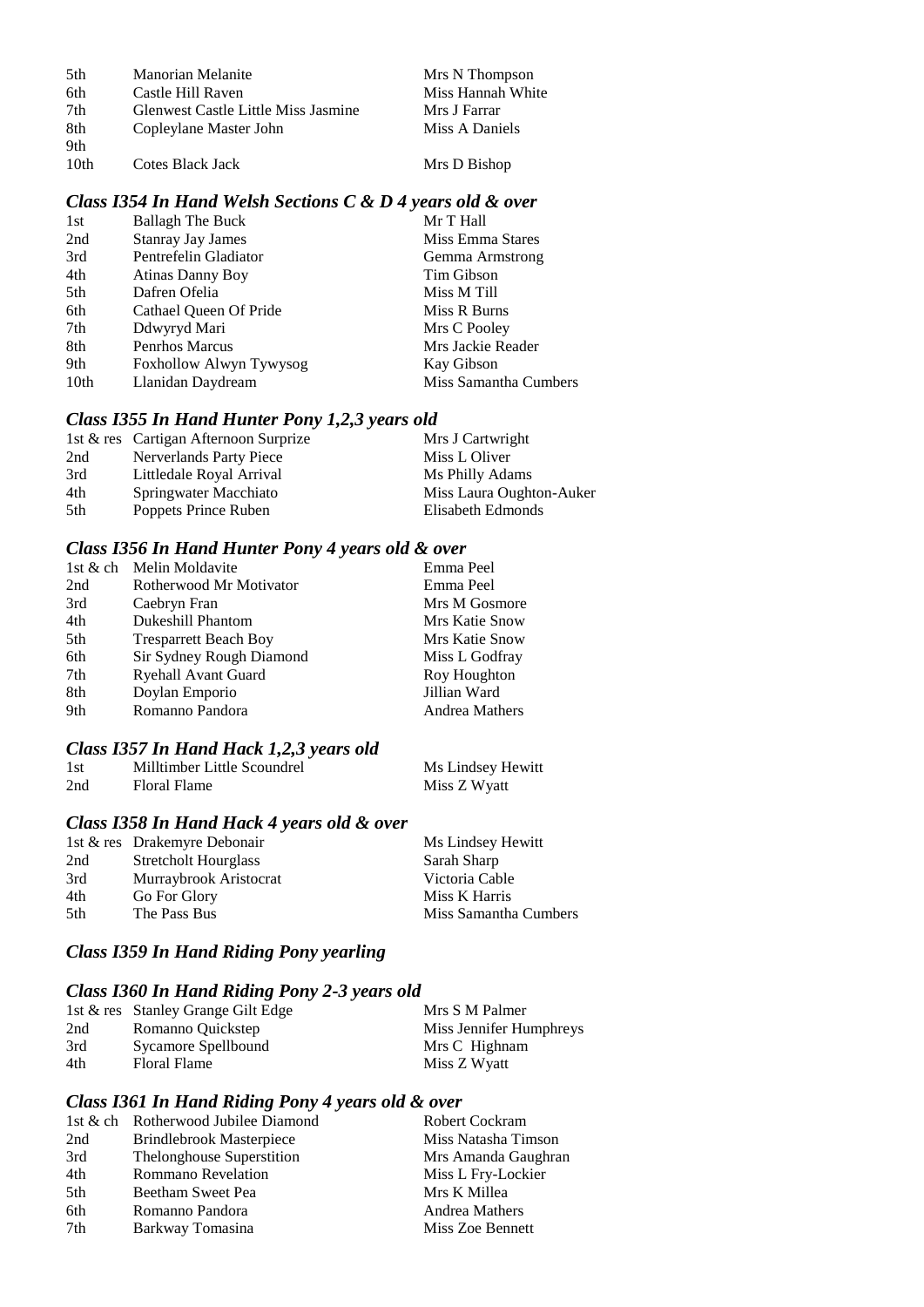## *Class I362 In Hand Hunter Yearling*

| -1st | Littledale Icon           | Ms Philly Adams    |
|------|---------------------------|--------------------|
| 2nd  | Mountain Poitin           | Miss J Nightingale |
| 3rd  | Tamasha Exclusive Edition | Miss V Leggett     |

#### *Class I363 In Hand Hunter 2- 3 years*

| 1st | Tamaskan Primrose | Lesley Ann Wolfenden |
|-----|-------------------|----------------------|
| 2nd | Ricardos Dezign   | Miss Amy Dawson      |
| 3rd | Rolly             | Mrs J Wilford        |

#### *Class I364 In Hand Hunter 4 years old & over*

| 1st | <b>Barbarian Buccaneer</b> | Mrs Pamela Shipley |
|-----|----------------------------|--------------------|
| 2nd | Mista Fezziwig             | Mrs L Lawrence     |
| 3rd | Papavers Romeo             | Miss C Elding      |
| 4th | Little Irish Cruise        | Mrs S Osullivan    |
| 5th | Kilmovee Kings View        | Mrs C Wilkinson    |
| 6th | <b>Bloxham Flaire</b>      | Mrs Lesley Haley   |

## *Class I365 In Hand Riding Horse Yearling*

## *Class I366 In Hand Riding Horse 2 - 3 years*

| -1st | <b>Bazaars Smoking Dream</b> | Miss Jasmine Hunter |
|------|------------------------------|---------------------|
| 2nd  | Aztec Rociando               | Miss J Davies       |

#### *Class I367 In Hand Riding Horse 4 years & over*

| 1st | Melin Moldavite     | Emma Peel            |
|-----|---------------------|----------------------|
| 2nd | Hazard Away         | Miss N Smith         |
| 3rd | Langaller Roll Over | Miss Alice Griffiths |

#### *Class I368 In Hand Palominos / Cremelos / Perlinos*

|                  | 1st & res Milford Fair Breeze     | Mrs J Hewitt         |
|------------------|-----------------------------------|----------------------|
|                  | 2nd & ch Ashmeadow Gentleman Jack | Miss A Pepper        |
| 3rd              | <b>Mountain Poetic Justice</b>    | Ms J Wagg            |
| 4th              | Rose Berry Show Girl              | Mrs Joanne Himsworth |
| 5th              | Clanmill Nevada                   | Miss Petula Koller   |
| 6th              | Tynwydd Golden Gem                | Miss T Paskins       |
| 7th              | Erdyl Ulysses                     | Robert Cockram       |
| 8th              | Rhydypandy Saffron                | Miss C Rex           |
| 9th              | Owfen Mr Softee                   | Miss S Whitter       |
| 10 <sub>th</sub> | <b>Ystwyth Sand Storm</b>         | Mrs C Waldron        |

## *Class I369 In Hand Spotted / Appaloosa Any Age*

| 1st | Bambi                 | Grace Peverall                  |
|-----|-----------------------|---------------------------------|
| 2nd | Corae Anjolina        | Miss A Evans                    |
| 3rd | Apache Whirlwind      | Miss Charlotte Tarlton          |
| 4th | Meadowfox Call Me Sir | Miss Ami Louisa Dines           |
| 5th | Bloxham Flaire        | Mrs Lesley Haley                |
| 6th | Dolly Mixture         | Miss L Filippone & Mr J Rozario |
| 7th | Cheeky                | Paige Thompson                  |
| 8th | Misty Moonshine       | Mrs Susan Jackson               |
| 9th | Golden Galoper        | Miss Cyndy Moreau               |
|     |                       |                                 |

## *Class I370 In Hand Sport Horse Yearling*

|     | 1st & ch Hs Queen Bea     | Miss H Forster     |
|-----|---------------------------|--------------------|
| 2nd | Tamasha Exclusive Edition | Miss V Leggett     |
| 3rd | Mountain Poitin           | Miss J Nightingale |

## *Class I371 In Hand Sport Horse 2 - 3 years*

| 1st & res Macado |                                 | Miss A Weaver       |
|------------------|---------------------------------|---------------------|
| 2nd              | <b>Penstrumbly Sugar Barlow</b> | Mrs L Lawrence      |
| 3rd              | <b>Bazaars Smoking Dream</b>    | Miss Jasmine Hunter |
| 4th              | Corae Rupert                    | Miss A Evans        |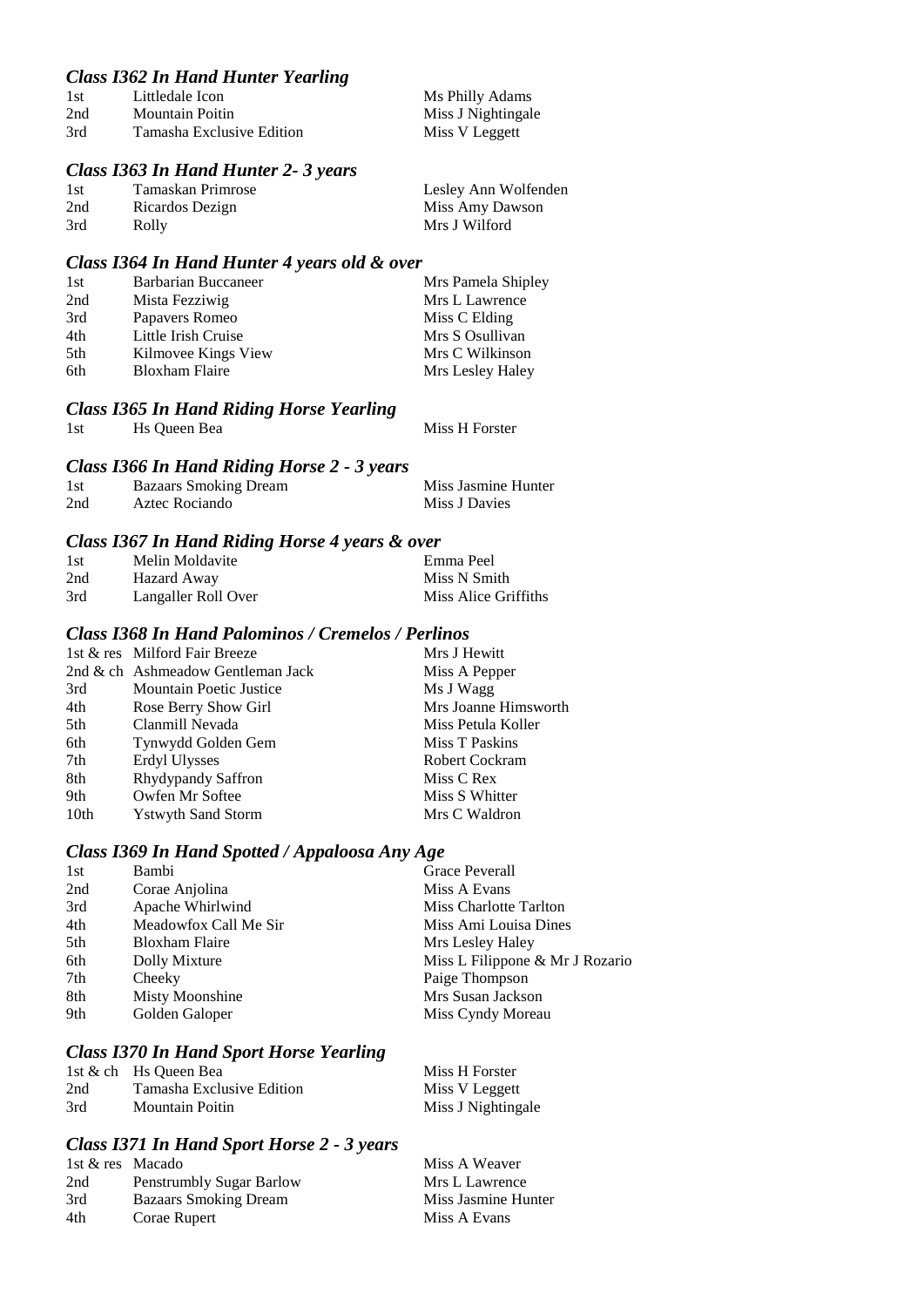## *Class I372 In Hand Sport Horse 4 years & over*

| 1st | <b>Charmur Cochise</b>      | Mrs Stacey Walker |
|-----|-----------------------------|-------------------|
| 2nd | Longacres Secret Rendezvous | Mrs K Megrath     |
| 3rd | Duke Of York                | Molly Kate Stowe  |
| 4th | Danson                      | Ms Gaynor Lilley  |
| 5th | <b>Bloomfield Badger</b>    | Mrs V Connor      |

#### *Class I373 In Hand Part Breds 1,2,3 years old*

|     | 1st & res Nerverlands Party Piece | Miss L Oliver           |
|-----|-----------------------------------|-------------------------|
| 2nd | <b>Ryehall Burlesque</b>          | Miss Vicki Faulkner     |
| 3rd | Romanno Quickstep                 | Miss Jennifer Humphreys |
| 4th | Cartigan Afternoon Surprize       | Mrs J Cartwright        |
| 5th | Hillmoor Lady Rose                | Mrs N Manders           |
| 6th | <b>Mountain Poitin</b>            | Miss J Nightingale      |

## *Class I374 In Hand Part Breds 4 yrs & over*

|      | 1st & ch Kouros May Fia       | Mrs J Russell       |
|------|-------------------------------|---------------------|
| 2nd  | Brookwater Lord Of The Light  | Mrs Leeanne Crowe   |
| 3rd  | Conundrum Topics Sundance Kid | Mrs Nicola Scott    |
| 4th  | <b>Suddeen Finality</b>       | Mrs C Ronson        |
| 5th  | Jemoon Private Dancer         | Polly Anne Robinson |
| 6th  | Furlongs May Day Lad          | Miss Hanna Sillitoe |
| 7th  | Peter Pan                     | Miss G Viles        |
| 8th  | Kolbeach Hollys Firefly       | Ms Amy Metcalf      |
| 9th  | Thelonghouse Superstition     | Mrs Amanda Gaughran |
| 10th | Danson                        | Ms Gaynor Lilley    |

#### *Class I375 In Hand Cobs - Hogged - Any height*

|     | 1st & res White Wood Boy | Mrs Tracy Tomlinson  |
|-----|--------------------------|----------------------|
| 2nd | Morrows Poacher Jack     | <b>Heather Steel</b> |
| 3rd | <b>Rathnagrew Tom</b>    | Jodie Faye Shenton   |
| 4th | Lockside Bobby Joe       | Mrs Rose Menhinick   |
| 5th | Wilkesmoor Highwayman    | Jillian Ward         |
| 6th | Brairfield Red           | Miss Amy Dawson      |

### *Class I376 In Hand Traditional or Native Cobs*

|      | 1st & ch Biggee Smalls          | Mr M Surman            |
|------|---------------------------------|------------------------|
| 2nd  |                                 |                        |
| 3rd  | <b>Moses</b>                    | Miss Stephanie Glover  |
| 4th  | Lady Sybil                      | <b>Brooke Matthews</b> |
| 5th  | Icarus S Intent                 | Miss R Langan          |
| 6th  | Chance it is                    | <b>Brooke Matthews</b> |
| 7th  | Harlequine Hero                 | Miss L Hawkins         |
| 8th  | Cliffyilla Take A Chance        | Miss E Barnes          |
| 9th  | Gentleman Jim                   | Miss D Alston          |
| 10th | Domino                          | Miss S Blamires        |
|      |                                 |                        |
|      | Class 1277 In Hand Thoroughbred |                        |

### *Class I377 In Hand Thoroughbred*

| 1st | Hazard Away  | Miss N Smith          |
|-----|--------------|-----------------------|
| 2nd | The Pass Bus | Miss Samantha Cumbers |

### *Class R378 Restricted Small Riding Horse*

| 1st & ch Armani |                           | Mrs Debra Martin        |
|-----------------|---------------------------|-------------------------|
| 2nd             | <b>Battles Gaunt Lass</b> | Ms N Proctor            |
| 3rd             | Carrhouse Double Take     | Mrs G Desai             |
| 4th             | Millrowes Money Talks     | Ms Deborah Oakes        |
| 5th             | King Leo                  | Mrs Emma Sarah Matthews |

#### *Class R379 Restricted Large Riding Horse*

|     | 1st & res Renelles Royal Decree | Miss C Joslin    |
|-----|---------------------------------|------------------|
| 2nd | Devil In Disguise               | Miss Katie Payne |
| 3rd | Leander Royale                  | Miss J Tyldesley |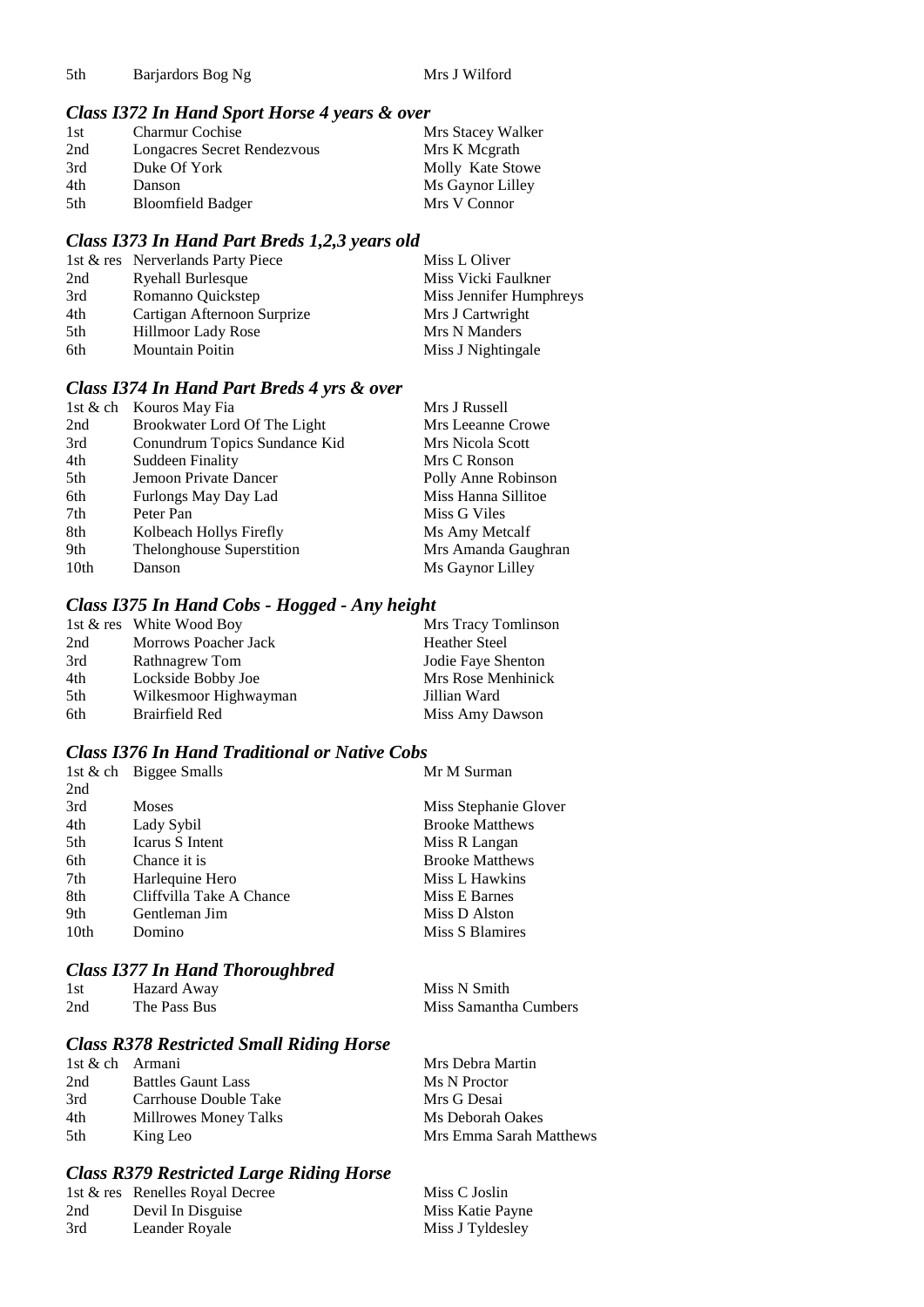| Teddy Boy            | Jennifer Garland       |
|----------------------|------------------------|
| Mr Elliott           | Mr & Mrs M & W Ward    |
| For Fanny            | Mrs Jeanette McDonnell |
| Bertie Wooster       | Miss D Adams           |
| <b>Canto Springs</b> | Miss Z Cuthbertson     |
| <b>Belion</b>        | Miss Fran Hunt         |
|                      |                        |

## *Class R380 Open Ridden Bitless Class*

| 1st  | Hollycreek Sir Benson   | Mrs B Hatton Ritchie |
|------|-------------------------|----------------------|
| 2nd  | Splashdown Lenny        | Ms D Birdsey         |
| 3rd  | Shirleys Downtown       | Miss A Naylor        |
| 4th  | Bellini                 | Miss J Kehoe         |
| 5th  | <b>Ballagh The Buck</b> | Mr T Hall            |
| 6th  | Pendancer Mickey Bricks | <b>Hayley Dolby</b>  |
| 7th  | Carrolls Lad            | Miss Lora Hawkins    |
| 8th  | Gizmo                   | Miss Austwick        |
| 9th  | Icarus S Intent         | Miss R Langan        |
| 10th | Kyann                   | Miss J Flack         |
|      |                         |                      |

## *Class R381 Restricted Show Pony Lead Rein*

| 2nd<br>High Topps Maid Of Honour<br>Miss C Gibson<br>Desarbre Windflower<br>3rd<br>Mrs C Lockyer<br>4th<br>Mrs K Hulme<br>Serene Royal Dancer<br>Oldmere Linnet<br>5th<br>Miss Charlotte Bunting |
|--------------------------------------------------------------------------------------------------------------------------------------------------------------------------------------------------|
|                                                                                                                                                                                                  |
|                                                                                                                                                                                                  |
|                                                                                                                                                                                                  |
|                                                                                                                                                                                                  |
| Ellie Pinder<br>6th<br>Treflan Sali                                                                                                                                                              |
| 7th<br>161839 Eeabrook Isra<br>Mrs E Edwards                                                                                                                                                     |
| 8th<br>Ms L Powdrill<br><b>Topend Daisy Doo</b>                                                                                                                                                  |

## *Class R382 Restricted Show Hunter Pony Lead Rein*

| 1st | Wellbank Gallahad             | Mrs N Green              |
|-----|-------------------------------|--------------------------|
| 2nd | Twyford Music Man             | Mrs Teresa Wilks         |
| 3rd | Felledge Billy                | Mrs Lesley James         |
| 4th | <b>Doultons Master Rupert</b> | Miss Hannah Leage        |
| 5th | Domino                        | Mrs Emily Sinclair Perry |
| 6th | Seaview Overture              | Ms C Peters              |
| 7th | Flinora Surprize              | Mrs C Mason              |
| 8th | Newoak Skyfall                | Mrs Kate Slattery        |

## *Class R383 Restricted Show Pony First Ridden*

| 1st | Warleigh Charisma                | Mr & Mrs M & W Ward |
|-----|----------------------------------|---------------------|
| 2nd | Kingsgrowe Valentino             | Rachel Sharp        |
| 3rd | <b>Beecott Miss Independence</b> | Carrie Simmonds     |
| 4th | Menedh Jade                      | Mrs E Northwood     |
| 5th | <b>Brideswood Ruby Slippers</b>  | Mrs N Wilton        |
| 6th | Worthington Cinderella           | Mrs Sarah Rudd      |

## *Class R384 Restricted Show Hunter Pony First RIdden*

| 1st | Harwel Sunshine               | Mrs Francine Spurr   |
|-----|-------------------------------|----------------------|
| 2nd | Winneydene Cabana             | Mrs Kate Smith       |
| 3rd | Barkway Mandinka              | Mrs Michelle Woodman |
| 4th | <b>Flashley Kitty Matchum</b> | Mrs D Bugg           |
| 5th | Larchgrove Isabella           | Mrs J Benbow         |
| 6th | Mirabelle P                   | Mrs Margaret Cousin  |

## *Class R385 Tiny Tots Show Pony/Show Hunter Pony Lead Rein*

|     | 1st & ch Flinora Surprize        | Mrs C Mason            |
|-----|----------------------------------|------------------------|
| 2nd | Whiteastra Dream Dancer          | Polly Seaman           |
| 3rd | Bethal Alpha                     | <b>Frankie Summers</b> |
| 4th | <b>Cheshmere Funtime Frankie</b> | Miss J Risdon          |
| 5th | Twyford Music Man                | Mrs Teresa Wilks       |
| 6th | Doylan Clover Pops               | Mrs Marie Boasman      |
| 7th | Warleigh Charisma                | Mr & Mrs M & W Ward    |
| 8th | Laithehill Serena                | Mrs Marie Slater       |
|     |                                  |                        |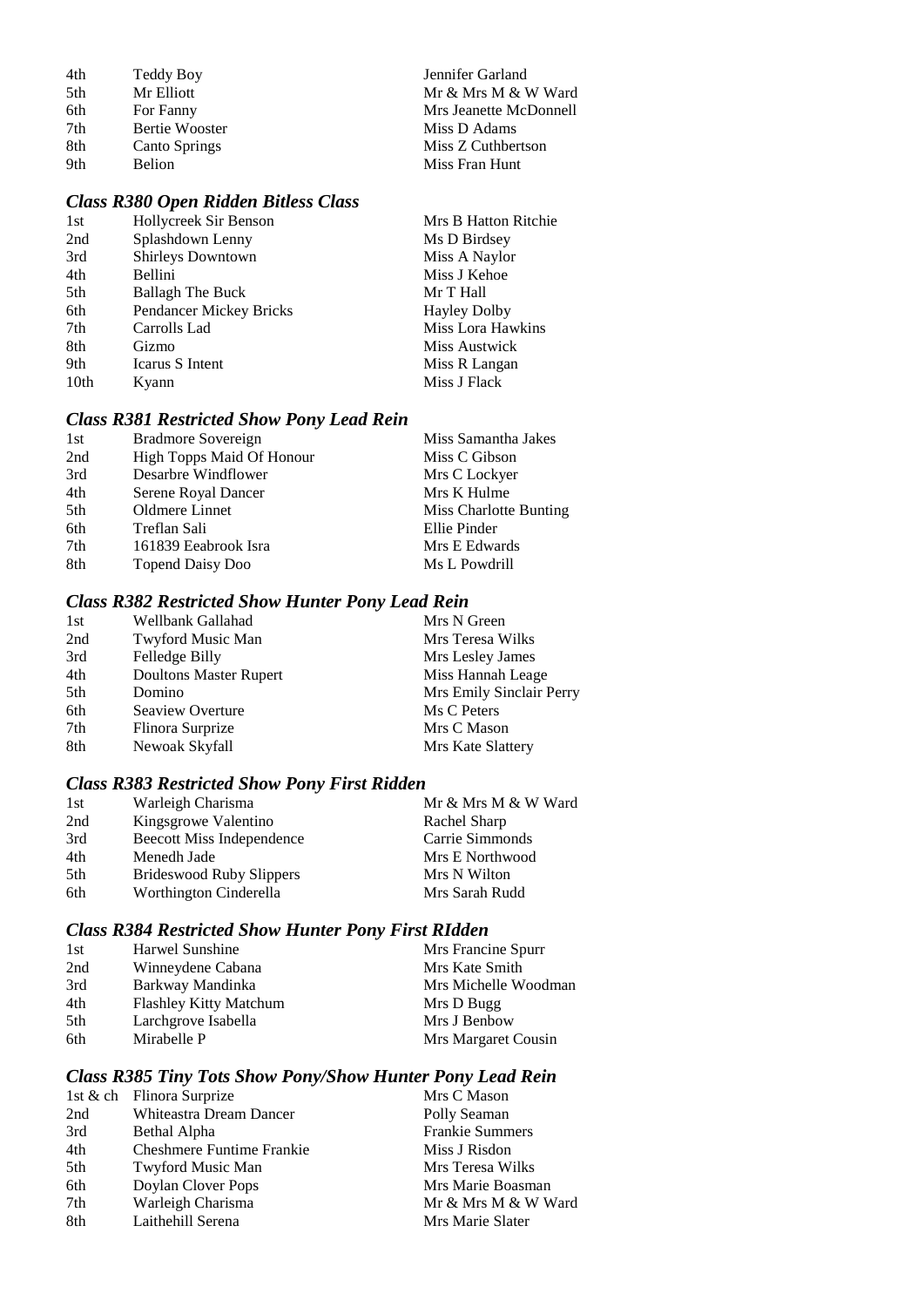| 9th  | Capernwray First Adventure | Lily Kirby   |
|------|----------------------------|--------------|
| 10th | Poppy                      | Mrs J Rawden |

#### *Class R386 Tiny Tots Show Pony / Show Hunter Pony First Ridden*

|      | 1st & res Hilin Hynod           | Mrs Zoe Holmes       |
|------|---------------------------------|----------------------|
| 2nd  | <b>Friarly Gamepoint</b>        | Mrs S Millsom        |
| 3rd  | <b>Cosford President</b>        | Mrs Michelle Woodman |
| 4th  | Capernwray First Adventure      | Lily Kirby           |
| 5th  | Brookfarm Davinci               | Mrs Zoe Clarke       |
| 6th  | Menai Naughty Girl Sally        | Mrs Michelle Horton  |
| 7th  | Hollybush Libretto              | Mrs Emily Whalley    |
| 8th  | Beecott Miss Independence       | Carrie Simmonds      |
| 9th  | <b>Brideswood Ruby Slippers</b> | Mrs N Wilton         |
| 10th | 161839 Eeabrook Isra            | Mrs E Edwards        |
|      |                                 |                      |

## *Class R387 Open Show Pony Lead Rein*

|     | 1st & ch Greendown Curiosity | Miss Marie Howie    |
|-----|------------------------------|---------------------|
| 2nd | Bradmore Sovereign           | Miss Samantha Jakes |
| 3rd | Capernwray First Adventure   | Lily Kirby          |

#### *Class R388 Open Show Hunter Pony Lead Rein*

| 1st | Cassandra                | Mr K Harrison    |
|-----|--------------------------|------------------|
| 2nd | Twyford Music Man        | Mrs Teresa Wilks |
| 3rd | Hemsbrook West Wind      | Mrs E Harris     |
| 4th | Rowtantina Royal Romance | Miss E Stares    |

## *Class R389 Open Show Pony First Ridden*

| 1st | Capernwray First Adventure | Lily Kirby     |
|-----|----------------------------|----------------|
| 2nd | Worthington Cinderella     | Mrs Sarah Rudd |

## *Class R390 Open Show Hunter Pony First Ridden*

|                               | Mrs S Millsom               |
|-------------------------------|-----------------------------|
| Courtway Superman             | Mrs A Aitken                |
| Mirabelle P                   | Mrs Margaret Cousin         |
| Winneydene Cabana             | Mrs Kate Smith              |
| <b>Uppacott Jubilate</b>      | Olivia Fatania              |
| Harwel Sunshine               | Mrs Francine Spurr          |
| <b>Flashley Kitty Matchum</b> | Layla Mills                 |
|                               | 1st & res Friarly Gamepoint |

## *Class R391 Show Pony / SHP Lead Rein Equitation*

| 1st | Seaview Overture         | Ms C Peters      |
|-----|--------------------------|------------------|
| 2nd | Wellbank Gallahad        | Mrs N Green      |
| 3rd | Uppacott Jubilate        | Mrs C Fatania    |
| 4th | Rowtantina Royal Romance | Miss Emma Stares |
| 5th | Fairley Misha            | Miss K Morton    |
| 6th | Barkway Beatrix          | Miss V Hillyard  |
| 7th | Greendown Curiosity      | Miss Marie Howie |

#### *Class R392 Show Pony / SHP First Ridden Equitation*

|     | 1st & res Menai Naughty Girl Sally | Mrs Michelle Horton |
|-----|------------------------------------|---------------------|
| 2nd | Hilin Hynod                        | Mrs Zoe Holmes      |
| 3rd | Courtway Superman                  | Mrs A Aitken        |
| 4th | Worthington Cinderella             | Mrs Sarah Rudd      |

## *Class R393 Tiny Tots M&M / Native Type Lead Rein*

|     | 1st & ch Briar Snowman              | Lucy Richardson   |
|-----|-------------------------------------|-------------------|
|     | 2nd & res Shamrocklake Wake Up Call | Mrs Sheila Sulsh  |
| 3rd | Thistledown Spanish Serenade        | Polly Seaman      |
| 4th | Pumphill Japonica                   | Miss Tiffany Dale |
| 5th | Rekcilf Jump Jet                    | Mrs N Green       |
| 6th | Hermits Bolero                      | Mrs J Bush        |
| 7th | Glynwyn Fresh As A Daisy            | Miss B Hemingway  |
| 8th | Cranford Fiddledydee                | Mrs D Taylor      |
| 9th | <b>Uphill Megan Fox</b>             | Mrs G A Neve      |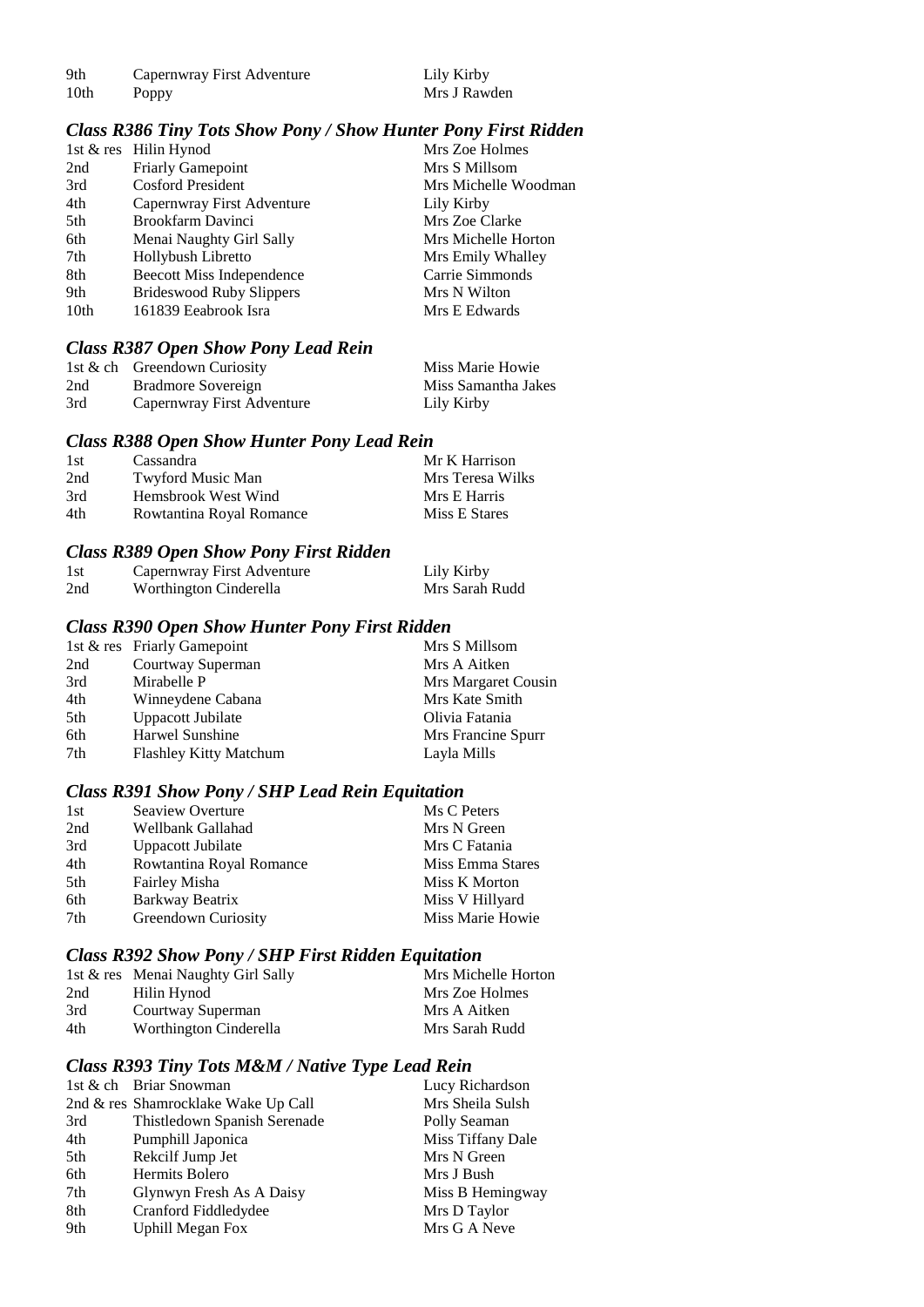## *Class R394 Tiny Tots M&M / Native Type First Ridden*

|      | . .                       |                      |
|------|---------------------------|----------------------|
| 1st  | <b>Amilas Celebration</b> | Mrs R Hodkinson      |
| 2nd  | Friars All Gold           | Mrs Sue Heath        |
| 3rd  | <b>Anchor Bustard</b>     | Mrs H Shave          |
| 4th  | Maesycnew Vanilla Amber   | Miss Jodie Shepherd  |
| 5th  | <b>Rushton Revellor</b>   | Mrs Sarah Cunningham |
| 6th  | Birchmoor Amelia          | <b>Gail Conroy</b>   |
| 7th  | Bronwan Terfel            | Mrs Sheila Sulsh     |
| 8th  | <b>Chagford Georgette</b> | Mrs Pip Wood         |
| 9th  | Briden Perdargio          | Mrs Vikki Loates     |
| 10th | Pantycoed Little Owl      | Mrs Lucy Gibbon      |
|      |                           |                      |

### *Class R395 Restricted M&M Small Breeds Lead Rein*

| 1st              | <b>Torfields Copper Coin</b> | Ms Rebecca Farrer       |
|------------------|------------------------------|-------------------------|
| 2nd              | Wind Of Time                 | Mrs Emma Parker         |
| 3rd              | Hykos Endeavour              | Gail Conroy             |
| 4th              | Leaventhorpe Violet Star     | <b>Heather Rothwell</b> |
| 5th              | Pumphill Pettifogger         | Mrs H Parnell           |
| 6th              | Hermits Bolero               | Mrs J Bush              |
| 7th              | Langfield Hollywood Hills    | Miss L Johnston         |
| 8th              | Cheritonridge Grenache       | Miss G Tandy            |
| 9th              | Coppice Bella Rosa           | Mrs M Derbyshire        |
| 10 <sub>th</sub> | Pumphill Japonica            | Miss Tiffany Dale       |

### *Class R396 Restricted Welsh Section A Lead Rein*

| 1st  | <b>Black Hill Impulse</b>           | Mrs Dawn ODonnell   |
|------|-------------------------------------|---------------------|
|      | 2nd & res Shamrocklake Wake Up Call | Mrs Sheila Sulsh    |
| 3rd  | Lucren Little Gem                   | Miss Hayley Pottle  |
| 4th  | Winneydene Minnie                   | Polly Anne Robinson |
| 5th  | <b>Blanche Goldleaf</b>             | Miss V Hillyard     |
| 6th  | Thistledown Spring Time             | Sara Kershaw        |
| 7th  | Moelwyn Pixie                       | Mrs D Shaw          |
| 8th  | Julmar Pilgrim                      | Miss Sharon Edwards |
| 9th  | Fronllan Lilly Grace                | Mrs F Gibbs         |
| 10th | Glynwyn Fresh As A Daisy            | Miss B Hemingway    |

### *Class R397 Restricted M&M Small Breeds First Ridden*

| 1st | <b>Moseley Papion</b>      | Mrs M Viner          |
|-----|----------------------------|----------------------|
| 2nd | Pumphill Peter Piper       | Sophia Elliott       |
| 3rd | Abacus Keira               | Millie Challinor     |
| 4th | Springwater Stop The Music | Mrs Katie Snow       |
| 5th | Threeshires Gallant        | Mrs Claire Beever    |
| 6th | Pumphill Petersham         | Miss Victoria Brooke |
| 7th | Pumphill Gandalf           | Mrs Kate Waddington  |
| 8th | Crandford Hector           | Mrs D Taylor         |
| 9th | Torfields Copper Coin      | Ms Rebecca Farrer    |

## *Class R398 Restricted Welsh Sections A & B First Ridden*

|     | 1st & ch Oakville Touch Of Class | Liam Kirby           |
|-----|----------------------------------|----------------------|
| 2nd | Rookery Jumbo                    | Miss Kelly Needham   |
| 3rd | Papplewick Gino                  | Natasha Connor       |
| 4th | Laithehill Choirmaster           | Tia Wynne-rogerson   |
| 5th | Kered Stormchaser                | Mrs Francine Spurr   |
| 6th | Cosford Sapphoe                  | Mrs S Ramsden        |
| 7th | Anwen B J                        | Polly Anne Robinson  |
| 8th | Brynfach Konnie                  | Mrs J Challinor      |
| 9th | Thistledown Pagini               | <b>Hollie Foster</b> |

## *Class R399 Open M&M Small Breeds Lead Rein*

| -1 st | Treworgan Cloudbreak | Miss S Woolerton |
|-------|----------------------|------------------|
| 2nd   | Rekcilf Jump Jet     | Mrs N Green      |
| 3rd   | Briar Snowman        | Lucy Richardson  |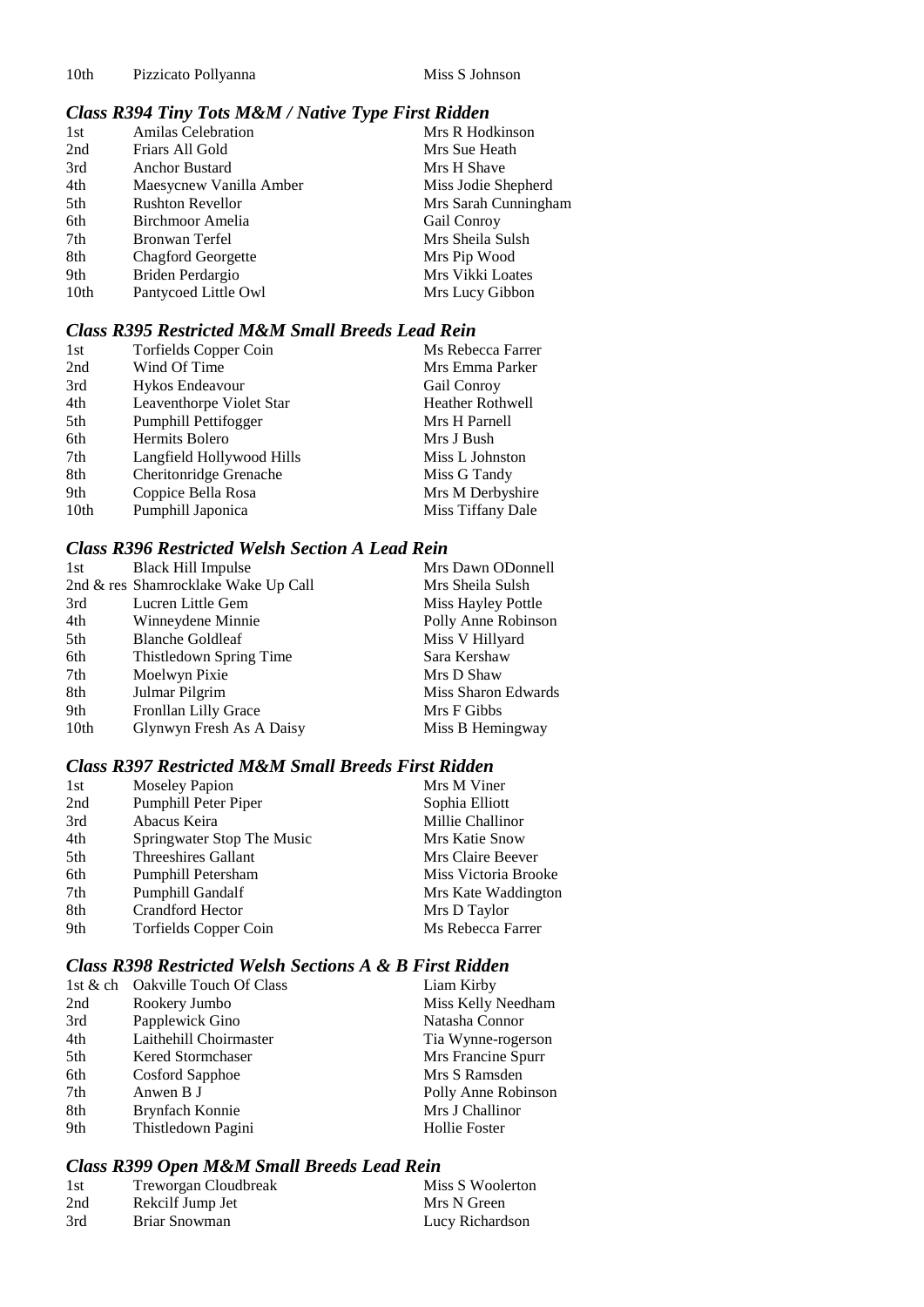| 4th  | Anchor Gooseberry        | Mrs M Nicoll Thompson   |
|------|--------------------------|-------------------------|
| 5th  | Lowlandview James Bond   | Miss Nikki Ashcroft     |
| 6th  | Pumphill Ra Ra           | Mrs K Hulme             |
| 7th  | Briars Aspen             | Miss T Paskins          |
| 8th  | Leaventhorpe Violet Star | <b>Heather Rothwell</b> |
| 9th  | Pumphill Pettifogger     | Mrs H Parnell           |
| 10th | Newoak Midnight Moon     | Mrs R Dilcock Thomas    |
|      |                          |                         |

## *Class R400 Open Welsh Section A Lead Rein*

| 1st & ch Black Hill Impulse             | Mrs Dawn ODonnell   |
|-----------------------------------------|---------------------|
| <b>Sunstars Contador</b><br>2nd         | Miss Nikki Ashcroft |
| 3rd<br>Follow The Bear                  | Miss C Hudson       |
| 4th<br><b>Blackhill Parrianne</b>       | Miss Jodie Shepherd |
| 5th<br>Thistledown Valdes               | Amy Bennion         |
| 6th<br>Heniarth Norman Stanley Fletcher | Mrs Margaret Cousin |
| 7th<br>Lovins Sweet Rose                | Miss Joanna Long    |

## *Class R401 Open First Ridden Non-Welsh*

| Collstone Bonanza            | Mrs Sam Herring      |
|------------------------------|----------------------|
| <b>Rushfield Milton Duff</b> | Mrs Rebecca Odwyer   |
| Briar Snowman                | Lucy Richardson      |
| Pumphill Brosnan             | Carrie Simmonds      |
| Pumphill Petersham           | Miss Victoria Brooke |
| Springwater Music Master     | Miss Eloise Marlow   |
| Coppinshill Chaos            | Mrs S Millsom        |
|                              |                      |

## *Class R402 Open Welsh Sections A & B First Ridden*

|     | 1st & res Uphill Megan Fox | Gillian Neve        |
|-----|----------------------------|---------------------|
| 2nd | Wellbank Gabriel           | Mr Tom Brash        |
| 3rd | Westfirle Golden Oriole    | Mrs Kate Smith      |
| 4th | Papplewick Gino            | Natasha Connor      |
| 5th | Laithehill Choirmaster     | Tia Wynne-rogerson  |
| 6th | Thistledown Fun Fair       | Indiana Kirby       |
| 7th | Nantdywyll Caramel         | Miss Natasha Archer |
| 8th | Desarbre Sparrow Hawk      | Mrs Gemma Price     |
| 9th | <b>Waxwing Panama</b>      | Mrs Pauline Hadley  |

## *Class R403 Open Ridden Traditional / Native Horse / Pony*

| 1st              | Teddy Bear III       | Megan Brown         |
|------------------|----------------------|---------------------|
| 2nd              | Oberon III           | Miss C Humphrey     |
| 3rd              | The Tank             | Miss R Hamilton     |
| 4th              | King Of Silk         | Mr & Mrs A Streeter |
| 5th              | Daffodill            | Mrs K Warnes        |
| 6th              | Harlequine Hero      | Miss L Hawkins      |
| 7th              | Login Patchwork Lady | Mrs Marie Boasman   |
| 8th              | Trebor               | Miss G Sheridan     |
| 9th              | Icarus S Intent      | Miss R Langan       |
| 10 <sub>th</sub> | Hercules             | Miss L Britnell     |
|                  |                      |                     |

## *Class R404 Open Ridden M&M Large Breeds*

|      | 1st & ch Ellister Islay Spruce | Mrs Julie Barton           |
|------|--------------------------------|----------------------------|
|      | 2nd $\&$ res Bybeck Kingfisher | Miss Lauren Nichols        |
| 3rd  | <b>Rundales Mayfly</b>         | <b>Miss Laura Matthews</b> |
| 4th  | Kilimazing Granite             | Mrs C Mason                |
| 5th  | Banksgate Tamlin               | Nikki Varney               |
| 6th  | Waverhead Dazzler II           | Georgina Lewis-Roberts     |
| 7th  | Drumacre Debutante             | Mrs A Whittle              |
| 8th  | <b>Akehurst Black Bobby</b>    | Mrs L Rice                 |
| 9th  | Monaincha Boy                  | Mrs D Holmes               |
| 10th | Owenvilla                      | Miss C Patridge            |

## *Class R405 Open Ridden M&M Small Breeds*

| 1st | Elberry Suilen    | Lucy Richardson |
|-----|-------------------|-----------------|
| 2nd | Rushfield Maltman | Mrs Gemma Rice  |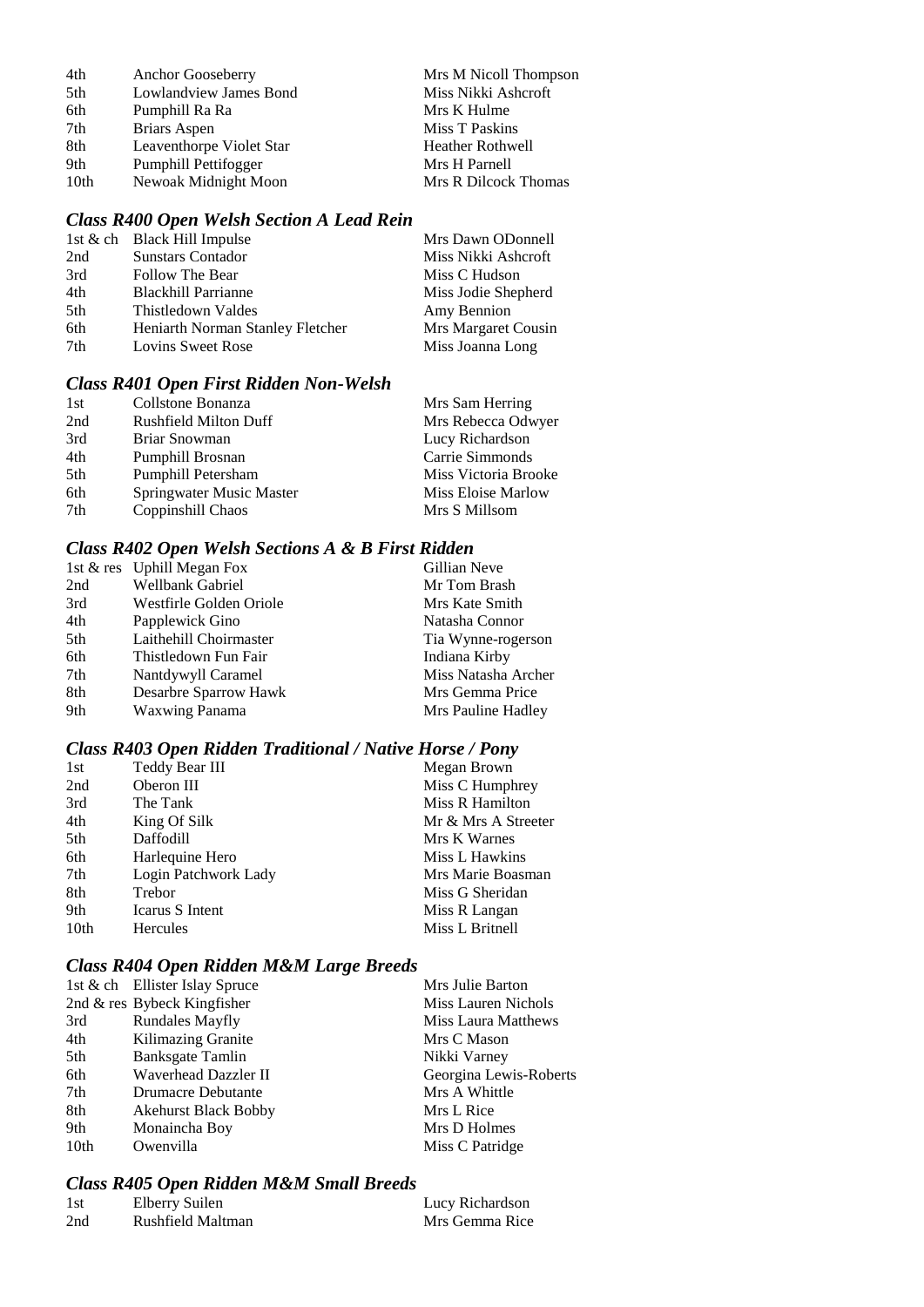| 3rd | Wellbank Gabriel         | Mr Tom Brash       |
|-----|--------------------------|--------------------|
| 4th | Coppinshill Cartier      | Mrs Gemma Crabtree |
| 5th | <b>Farchynys Vallant</b> | Miss M Wardrobe    |
| 6th | <b>Bryndefaid Pingu</b>  | Mr Ian Palethorpe  |
| 7th | Duntarvie Dragoon        | Mrs Ester Vickery  |
| 8th | Glebe Dale Side Lined    | Victoria Eyres     |
| 9th | Glansevin Gallileo       | Miss D Rose        |

## *Class R406 Open Ridden Welsh Sections C & D*

| 1st              | Tyngwndwn Chanele         | Ellie Holland         |
|------------------|---------------------------|-----------------------|
| 2nd              | Done It                   | <b>Bonnie Follows</b> |
| 3rd              | Popsters Picasso          | Linzy Dickinson       |
| 4th              | Taiforgan Celtic Warrior  | Mikaela Gater         |
| 5th              | Springfieldpark The Stig  | Mrs A Aitken          |
| 6th              | Blaengwen Welsh Model     | Mrs K Whitehead       |
| 7th              | Nebo Materpiece           | Mikileigh Batchelor   |
| 8th              | Oakmill Lysander          | Miss Hayley Francis   |
| 9th              | <b>Foxton Fire Dancer</b> | Mrs L Cartner         |
| 10 <sub>th</sub> | Nunthorps Yorkshire Rose  | Miss K Commins        |
|                  |                           |                       |

## *Class R407 Restricted Piebald/Skewbald Plaited / Hogged Horse*

|     | 1st & ch Bowstridge Kimberley | Mrs Karen Kerby   |
|-----|-------------------------------|-------------------|
| 2nd | The Guvnor                    | Nigel Oliver      |
| 3rd | Sheriff Woddy                 | Miss L Burbidge   |
| 4th | <b>Plausible Deniability</b>  | Miss L Wong       |
| 5th | Lansmoor Lucy Locket          | Sarah Horton      |
| 6th | Duke Of York                  | Molly Kate Stowe  |
| 7th | Deimos                        | Mrs Lesley James  |
| 8th | Delamere Kaleidoscope         | Miss Hannah White |
|     |                               |                   |

## *Class R408 Restricted Piebald/Skewbald Plaited / Hogged Pony*

| Queen Of Harts               | Miss E Webster   |
|------------------------------|------------------|
| <b>Penrock Puzzled Poser</b> | Michelle Findlay |
| <b>Braaid Steady Teddy</b>   | Miss Fran Hunt   |
| Lewus                        | Mrs Lisa Speight |
| <b>Baliter Query</b>         | Mrs Lisa Cooke   |
| Archie                       | Shakiera Bishop  |
| <b>Holly Golightly</b>       | Ms L Blogg       |
| Somewhere Over The Rainbow   | Miss R Howlett   |
| Pop-Star                     | Miss Louise Bell |
|                              |                  |

#### *Class R409 Restricted Piebald/Skewbald Traditional Pony*

| Mrs Lydia ODonoghue |
|---------------------|
|                     |
|                     |
|                     |
|                     |

## *Class R410 Restricted Piebald / Skewbald Traditional Horse*

| 1st | Asby Mills Dynamite    | Miss Lucinda Green   |
|-----|------------------------|----------------------|
| 2nd | Magpie                 | Miss Lois Pinchbeck  |
| 3rd | Martmor Dappled Prince | <b>Katie Garrity</b> |
| 4th | Barney                 | Miss C Cosens        |

## *Class R411 Restricted Piebald / Skewbald Native Horse/Pony*

| 1st $&$ res The Navigator       | Mr Nick Burnett    |
|---------------------------------|--------------------|
| 2nd<br>Goldston Dakota          | Miss Z Hume        |
| 3rd<br>Summer Breeze            | Mrs J Edmead       |
| 4th<br>Applewood Star           | Mrs E Dickie       |
| 5th<br>Dunland Sweet Lady       | Miss Kate Hinchly  |
| Blaenmorlais The Captain<br>6th | Miss Natalie Hulme |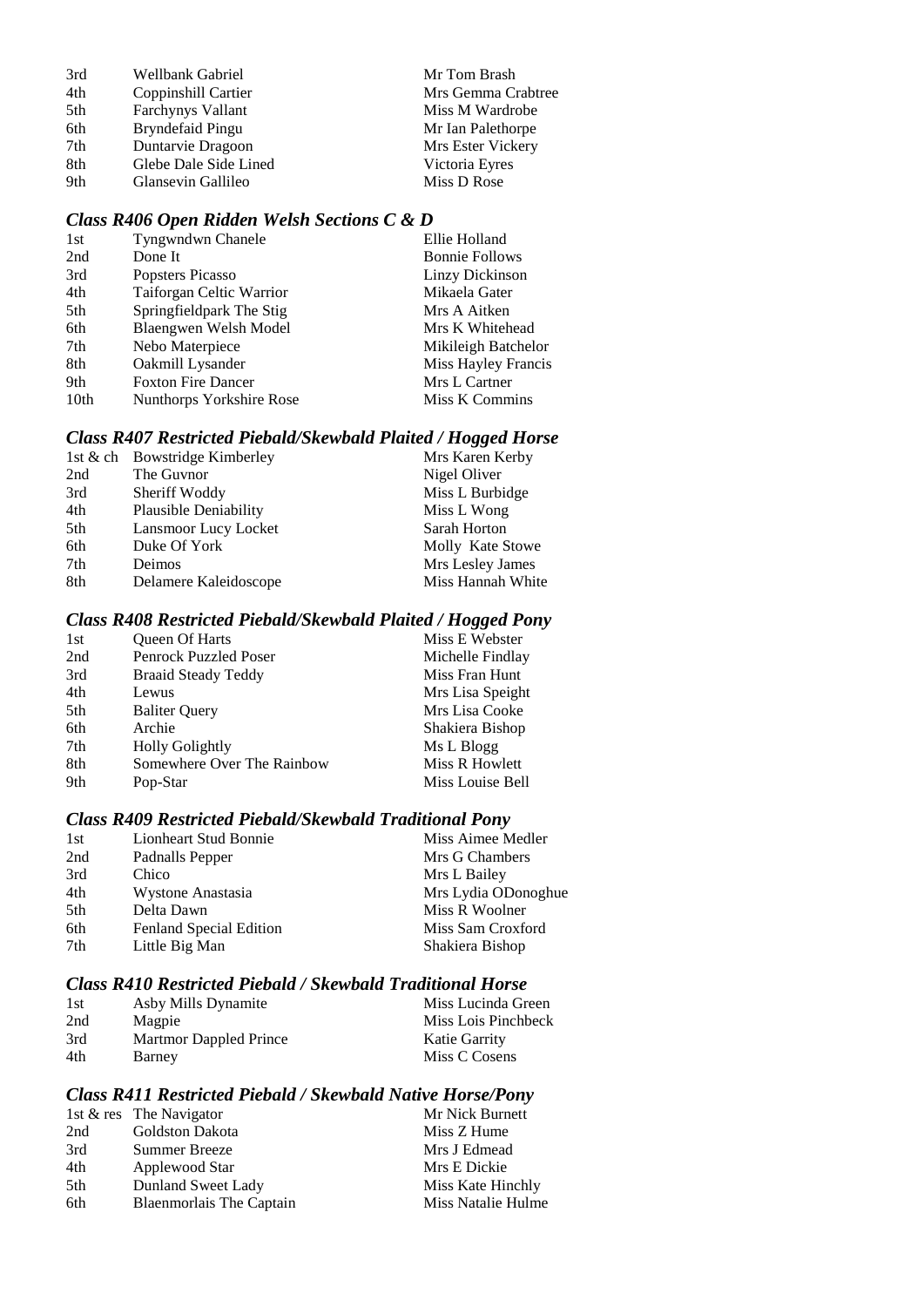#### *Class R412 Open Ridden Hacks*

1st Aria Reflection Miss G Bott

## *Class R413 Restricted Welsh A & B*

| 1st  | <b>Skellorn Toy Soldier</b> | Christine Heady    |
|------|-----------------------------|--------------------|
| 2nd  | Thistledown Eye Drop        | Clare Bullman      |
| 3rd  | Priestwood Spartacus        | Abigail Marshall   |
| 4th  | Dunaskin Gimli              | Eleanor Crate      |
| 5th  | Littlecourt Showboat        | Miss J Saint       |
| 6th  | Blue Note De L Aurore       | Miss Kelly Needham |
| 7th  | <b>Bureside Phantom</b>     | Mr N Murray        |
| 8th  | Melchael Yurianna           | Elisabeth Edmonds  |
| 9th  | Llanarth Aurelio Zen        | Mrs M Derbyshire   |
| 10th | Anwen                       | Mrs Dawn ODonnell  |
|      |                             |                    |

## *Class R414 Restricted Welsh C*

| 1st & ch | Cheshmere Jo Frazier     | <b>Terry Clines</b>  |
|----------|--------------------------|----------------------|
| 2nd      | Popsters Lazenby         | Miss Tara Vaughan    |
| 3rd      | <b>Ballagh The Buck</b>  | Mr T Hall            |
| 4th      | Talyllyn Jabas Jos       | Mrs J Edmead         |
| 5th      | Gems Malt Whiskey        | April Gilmartin      |
| 6th      | Godebog Issac            | Mrs C Barton         |
| 7th      | Godebog King             | Miss F Wilson        |
| 8th      | <b>Bluehaven Requiem</b> | Miss Rachael Midgley |
| 9th      | Pentrefelin Gladiator    | Gemma Armstrong      |
| 10th     | Infield First Lady       | Ms L Kohl            |
|          |                          |                      |

## *Class R415 Restricted Welsh D not exceeding 148cms*

|                  | 1st & res Tireinon Selwyn        | Mrs Kim Colosso        |
|------------------|----------------------------------|------------------------|
| 2nd              | <b>Ilarceio</b>                  | Miss L Hawkins         |
| 3rd              | Renvarg Flyte                    | Miss S Postlethwaite   |
| 4th              | Davada Billy The Kid             | Mrs D Remblance        |
| 5th              | <b>Brynithon Lord Chancellor</b> | Mrs Alyson Cole        |
| 6th              | Renvarg Ruby Lou                 | Miss Morag Williams    |
| 7th              | Marchell Perpetual Motion        | Carol Forsey           |
| 8th              | Senators Golden Girl             | Mrs E Hewer            |
| 9th              | Llanflyllin Elgar                | Miss Lauren Johnson    |
| 10 <sub>th</sub> | Northwick Estelle                | Miss Ellie May Cannell |

## **Class R416 Restricted Welsh D exceeding 148**

| 1st | <b>Magef Rhion</b>       | Miss Kim Rawson     |
|-----|--------------------------|---------------------|
| 2nd | Tawelfan Owain           | Miss Katie Goulding |
| 3rd | Ciffig Morgan            | Miss E Billington   |
| 4th | Kylebeck Chieftain       | Miss N Hilton       |
| 5th | Clemlev Seren Du         | Mrs Katie Snow      |
| 6th | Rassau Cream Supreme     | Alice Spink         |
| 7th | Abergavenny Jack Daniels | Miss N Harcourt     |
| 8th | Danaway Shadow           | Miss L Johnson      |
|     |                          |                     |

## *Class R417 Restricted Dales / Fell*

| 1st  | <b>Akehurst Black Bobby</b>       | Mrs L Rice             |
|------|-----------------------------------|------------------------|
| 2nd  | Murthwaite Think On               | Miss Tara Vaughan      |
| 3rd  | Waverhead Dazzler II              | Georgina Lewis-Roberts |
| 4th  | Castle Hill Duke 11               | Mrs Julie Pirie        |
| 5th  | <b>Hepworth Grey Boy</b>          | Ms Alison Ray          |
| 6th  | Elmsbank Mj                       | Mrs Danielle Thelwell  |
| 7th  | <b>Manorian Montague</b>          | Mrs Karen Carter       |
| 8th  | Manorian Marshall                 | Mrs Samantha Roberts   |
| 9th  | <b>Westwick Glory</b>             | Miss A Hampton         |
| 10th | <b>Cheshirefells Black Beauty</b> | Mrs S Cowie-Bland      |
|      |                                   |                        |

## *Class R418 Restricted Highland*

| -1 st | Bracken Of Alltnacailleach      | Miss R Randall  |
|-------|---------------------------------|-----------------|
| 2nd   | Hey Brows Bernaray Lord Bertram | Miss Amy Harris |

| Christine Heady      |
|----------------------|
| Clare Bullman        |
| Abigail Marshall     |
| <b>Eleanor Crate</b> |
| Miss J Saint         |
| Miss Kelly Needham   |
| Mr N Murray          |
| Elisabeth Edmonds    |
| Mrs M Derbyshire     |
| Mrs Dawn ODonnell    |
|                      |

| Terry Clines        |
|---------------------|
| Miss Tara Vaughan   |
| Mr T Hall           |
| Mrs J Edmead        |
| April Gilmartin     |
| Mrs C Barton        |
| Miss F Wilson       |
| Miss Rachael Midgle |
| Gemma Armstrong     |
| Ms L Kohl           |
|                     |

|      | Miiss Lauren Johnso |
|------|---------------------|
|      | Miss Ellie May Can  |
| 8cms |                     |
|      |                     |
|      | Miss Kim Rawson     |
|      | Miss Katie Goulding |
|      | Miss E Billington   |
|      | Miss N Hilton       |
|      | Mrs Katie Snow      |
|      | Alice Spink         |
|      | Miss N Harcourt     |
|      | Miss L Johnson      |
|      |                     |

| Mrs L Rice            |
|-----------------------|
| Miss Tara Vaughan     |
| Georgina Lewis-Robert |
| Mrs Julie Pirie       |
| Ms Alison Ray         |
| Mrs Danielle Thelwell |
| Mrs Karen Carter      |
| Mrs Samantha Roberts  |
| Miss A Hampton        |
| Mrs S Cowie-Bland     |
|                       |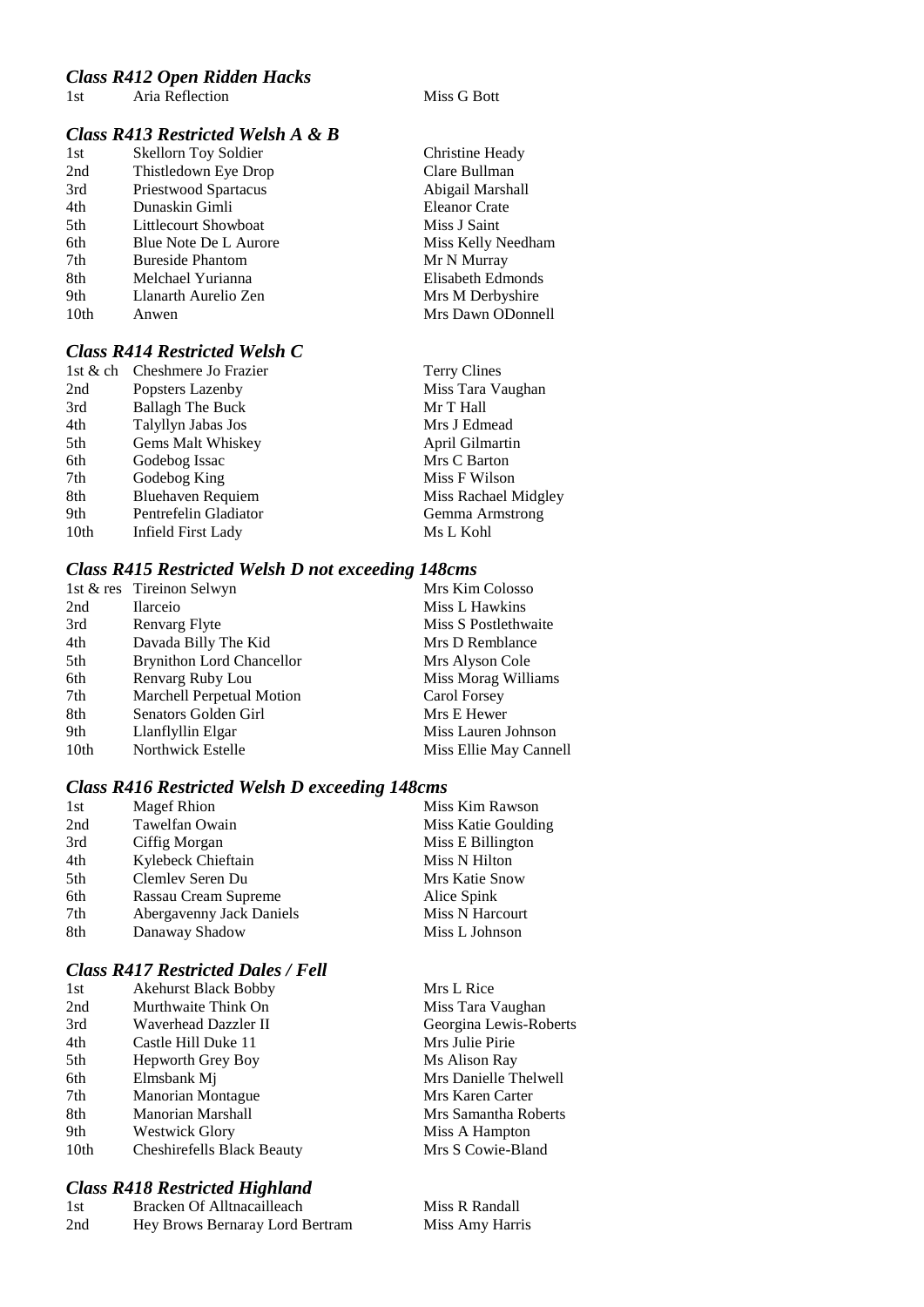| 3rd | Holmedown Champaign     | Miss H Pearce       |
|-----|-------------------------|---------------------|
| 4th | Maccallumdene           | Mrs Karen Perkowski |
| 5th | Barnaby Of Park View    | Mrs A Baybutt       |
| 6th | Southernstone Tobias    | Christine Heady     |
| 7th | Hamish Of Blengside     | Mrs A Fligg         |
| 8th | Moss Side Sandaig       | Mrs C Dumashie      |
| 9th | <b>Firspark Frances</b> | Mrs C Worwood       |

## *Class R419 Restricted Ridden New Forest*

| 1st | Lyndhurst Blue Thunder     | Miss Amy Meller         |
|-----|----------------------------|-------------------------|
| 2nd | Red Oak                    | Miss G Palfreyman       |
| 3rd | Knavesash Damascus         | Mrs Emma Hector         |
| 4th | <b>Broadlands Politics</b> | Karen Smith             |
| 5th | <b>Rowhill Misty</b>       | Maicie Henfrey Robinson |
| 6th | Whiteladies Matilda        | Miss K Harris           |
| 7th | Lovelyhili Beatrix         | Mrs Helen Crompton      |
| 8th | Portmore Grasshopper       | Miss Aimee Kidd         |

## *Class R420 Restricted Ridden Connemara*

| Glenrevagh Heather              | Miss A Butler & Miss A Gladwin |
|---------------------------------|--------------------------------|
| Derryeen Boy                    | Mrs J Parker                   |
| Claret Jug                      | Mrs J Bullock                  |
| Drummore Windy Knight           | Mrs K Talbot                   |
| Hollyhock Blaithin              | Chloe Reeve                    |
| Nire Valley Harmony             | Miss A Bolan                   |
| Solas Fear Bui                  | Miss M Ryan                    |
| Corrigreenroe Blackie           | Miss Lisa Barrett              |
| Deerpark Millie                 | Miss Amanda Wilson             |
| <b>Glenwood Limited Edition</b> | Mrs Jacqui Thompson            |
|                                 |                                |

#### *Class R421 Restricted Dartmoor / Exmoor / Shetland*

| 1st | <b>Anchor Hocus Pocus</b>  | Mrs Julie Pirie       |
|-----|----------------------------|-----------------------|
| 2nd | Springwater Guillot        | Miss L Oughton Auker  |
| 3rd | <b>Rushfield Maltman</b>   | Mrs Gemma Rice        |
| 4th | Clivocast Bibi             | Mrs Miranda Parkinson |
| 5th | Threeshires Gallant        | Mrs Claire Beever     |
| 6th | Kingshaugh Northern Lights | Mrs G Beck            |
| 7th |                            |                       |
| 8th | Pumphill Peter Piper       | Sophia Elliott        |

## *Class R422 4,5,6 year old M&M Small Breeds*

|     | 1st & ch Dunaskin Gimli        | <b>Eleanor Crate</b> |
|-----|--------------------------------|----------------------|
| 2nd | <b>Skellorn Little Chancer</b> | Julie Pirie          |
| 3rd | <b>Fouroaks Carlos</b>         | Mrs Lyndsey Birtwell |
| 4th | Moelview Colonel Mustard 2013  | Mrs Pauline Jauncey  |
| 5th | Littlecourt Showboat           | Miss J Saint         |
| 6th | Thistledown Eye Drop           | Clare Bullman        |
| 7th | Springwater Guillot            | Miss L Oughton Auker |

## *Class R423 4,5,6, year old M&M Large Breeds*

|      | 1st & ch Thorneyside Guardsman | Miss Katherine Marks           |
|------|--------------------------------|--------------------------------|
| 2nd  | Glenrevagh Heather             | Miss A Butler & Miss A Gladwin |
| 3rd  |                                |                                |
| 4th  | Colmanstown Prince             | Miss Joanna Bintliff           |
| 5th  | Templedruid Getz               | Mrs Katie Snow                 |
| 6th  | Solas Fear Bui                 | Miss M Ryan                    |
| 7th  | Mymmswood Ebony Star           | Mr A Keep                      |
| 8th  | Sweet Aine                     | Anna Beresford                 |
| 9th  | <b>Hazelrock Azure</b>         | Susie Gemmell                  |
| 10th | Fisher Hill Pearl              | Mrs Rachel Frank               |
|      |                                |                                |

## *Class R424 4,5,6 Year Old Piebald/Skewbald Horses*

|     | 1st & ch Kinder Scout | Miss J Wormall     |
|-----|-----------------------|--------------------|
| 2nd | Mojita                | Mrs Mandy Collings |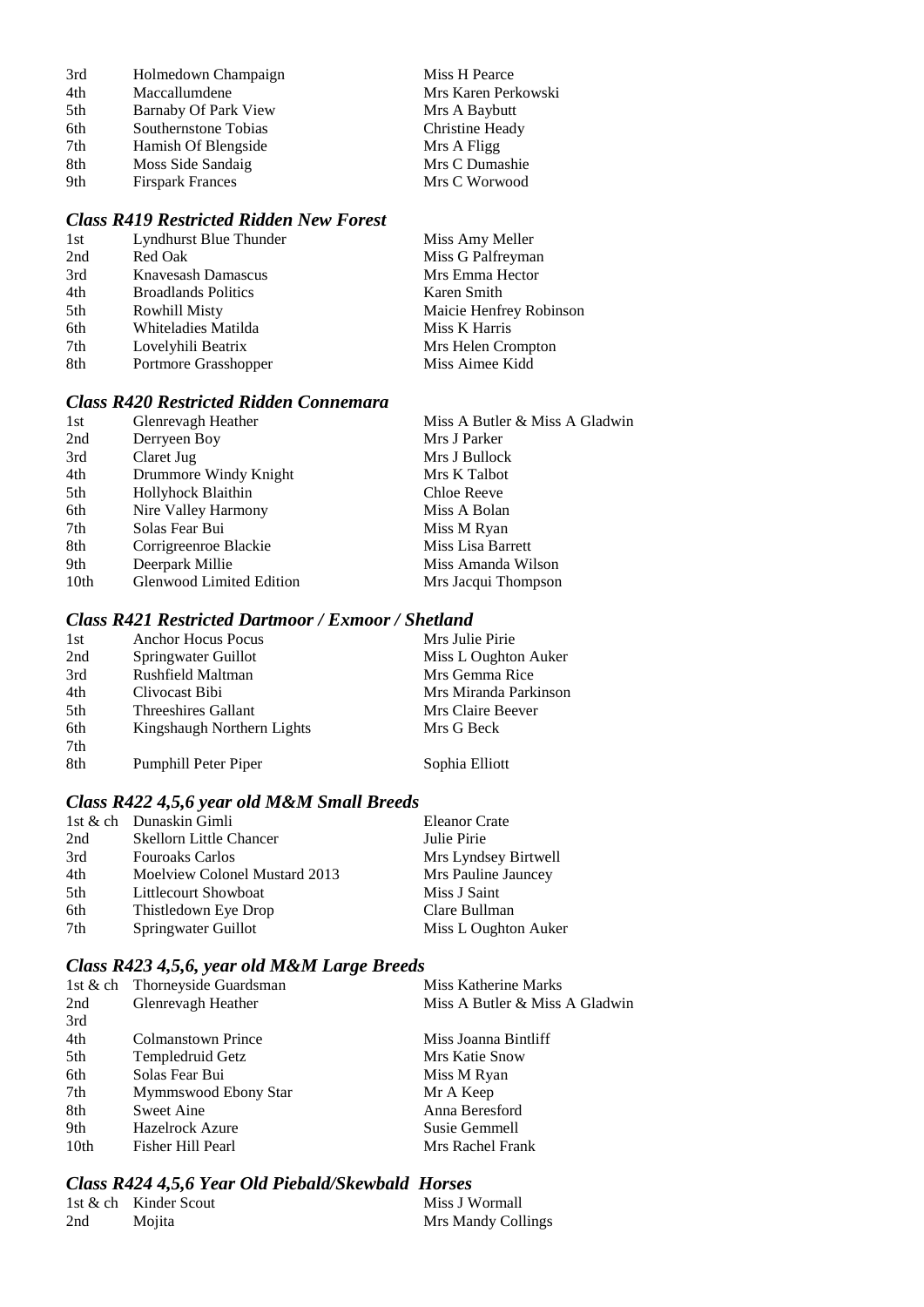| Jessie J                     | <b>Tracey Richardson</b> |
|------------------------------|--------------------------|
| Captiva Izar                 | Anna Morter              |
| <b>Plausible Deniability</b> | Miss L Wong              |
| Blaenmorlais The Captain     | Miss Natalie Hulme       |
| Triplicate                   | Mr Richard Williams      |
| Longacres Secret Rendezvous  | Mrs K Megrath            |
|                              |                          |

#### *Class R425 4,5,6 Year Old Piebald/Skewbald Ponies*

|     | 1st & res The Tramp | Miss Rachel Leek    |
|-----|---------------------|---------------------|
| 2nd | Addien Toy Soldier  | Miss H Jackson      |
| 3rd | The Navigator       | Mr Nick Burnett     |
| 4th | Dudley Do Right     | Miss K Morton       |
| 5th | Wystone Anastasia   | Mrs Lydia ODonoghue |
| 6th | Hermits Lottie      | Mrs Rebecca Shaw    |

#### *Class R426 Open Ridden Piebald/Skewbald Trad/Native Horse*

|     | 1st $\&$ ch Pillgrim | Miss Amy Hunter      |
|-----|----------------------|----------------------|
| 2nd | Moortown Lacey       | Miss Clare Hardstone |

#### *Class R427 Open Ridden Piebald/Skewbald Traditional/Native Pony*

|     | 1st & res Top House Troy  | Mrs N Shaw         |
|-----|---------------------------|--------------------|
| 2nd | <b>Sd Lady In Waiting</b> | Mrs Zoe Clarke     |
| 3rd | <b>Blue Lagoon</b>        | Miss M Hefferman   |
| 4th | Hello Dolly II            | Mrs S Bradshaw     |
| 5th | The Tank                  | Miss R Hamilton    |
| 6th | <b>Vantastc Venus</b>     | Mrs Marie Boasman  |
| 7th | Thunder                   | Jillian Ward       |
| 8th | Lucky Llamedos            | Miss Danielle Boot |

## *Class R428 Open RIdden Piebald/Skewbald Plaited Horse/Pony*

| 1st | <b>Oueen Of Harts</b>      | Miss E Webster       |
|-----|----------------------------|----------------------|
| 2nd |                            |                      |
| 3rd | Duke Of York               | Molly Kate Stowe     |
| 4th | Holylands Maystar          | Mrs Kim Colosso      |
| 5th | Kilurnay Patch             | Miss Clare Hardstone |
| 6th | Somewhere Over The Rainbow | Miss R Howlett       |

#### *Class R429 Restricted LWT Cobs*

|      | 1st & ch Silverwoods         | Mrs Dawn ODonnell         |
|------|------------------------------|---------------------------|
|      | 2nd & res Bowlands Doubtless | Mrs Kim Colosso           |
| 3rd  | <b>Chantilly Rockhopper</b>  | Ms Simone Moore           |
| 4th  | <b>Ballyskeagh Blue</b>      | Lesley King               |
| 5th  | Red Robin                    | Mrs Louise Whiteley-Guest |
| 6th  | Father Ted II                | Mrs S Tierney             |
| 7th  | Semi Otto                    | Miss C Coulbeck           |
| 8th  | <b>Morrows Poacher Jack</b>  | <b>Heather Steel</b>      |
| 9th  | Moonlarne Lane Romeo         | Mrs Lynn Shimwell         |
| 10th | <b>High Society</b>          | Mrs Hermione Blakeway     |
|      |                              |                           |

#### *Class R430 Restricted HWT Cobs*

| 1st | Sir Podge    | Miss Kayleigh Brown |
|-----|--------------|---------------------|
| 2nd | Colntreau II | Mrs Kate Slattery   |

## *Class R431 Restricted Hunter 13 Stone*

| 1st             | <b>Emperor Gift</b> |
|-----------------|---------------------|
| 2 <sub>nd</sub> | Dexter IX           |
| 3rd             | Zatopek             |
| 4th             | Lutz                |
| 5th             | Redtape             |
| 6th             | <b>Just Toby</b>    |
| 7th             | Darlochan           |
| 8th             | West Cliffe Omega   |
| 9th             | Danson              |

Miss S Cloy Miss A Wood Mrs Amanda Court Jean Smith Mrs Amanda Court Mr & Mrs M & W Ward Miss A Broadley Mr Thomas Winson Ms Gaynor Lilley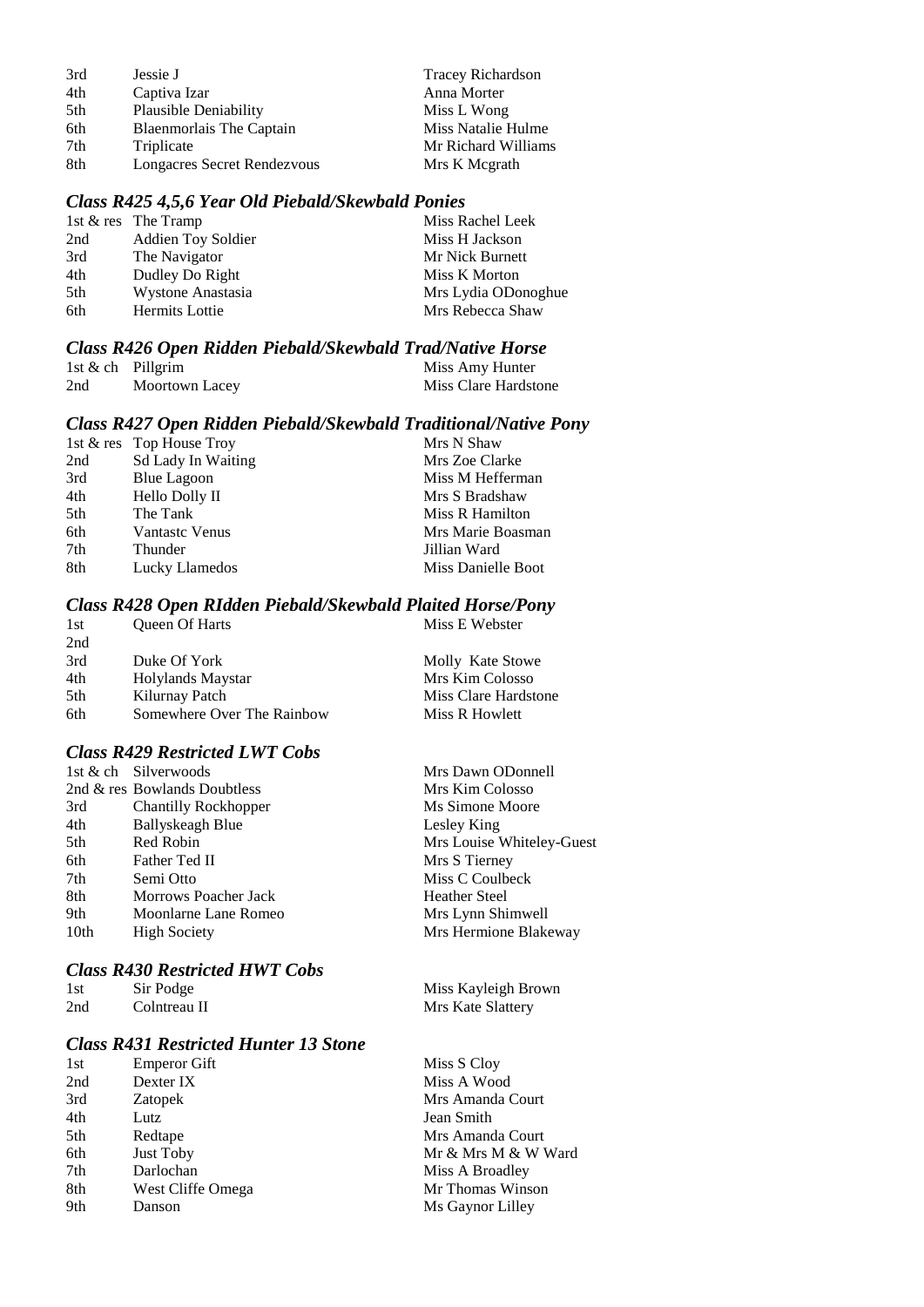#### *Class R432 Restricted Hunter exceeding 13 stone*

1st Elyssiums New Dawn Mrs Jacqui Thompson

#### *Class R433 Restricted Small Hacks*

| 1st | Chiddock Time Keeper | Miss Jo Davie |
|-----|----------------------|---------------|
|     |                      |               |

#### *Class R434 Restricted Large Hacks*

|      | 1st & ch Time Out            | Miss K Harris         |
|------|------------------------------|-----------------------|
|      | 2nd & res Llanarth Fairytale | Miss Tamzin Jefferson |
| 3rd  | <b>Stretcholt Hourglass</b>  | Sarah Sharp           |
| 4th  | Vaguely Royal                | Mrs C Beer            |
| .5th | Miss Kinky Boots             | Grace Richards        |
|      |                              |                       |

#### *Class R435 4,5,6 Year Old Hack*

| 1st | Penharver Bright Light      | Miss S Burrows        |
|-----|-----------------------------|-----------------------|
| 2nd | Llanarth Fairytale          | Miss Tamzin Jefferson |
| 3rd | <b>Stretcholt Hourglass</b> | Sarah Sharp           |
| 4th | Anton Little Elvis          | Mrs Alison Wainwright |

#### *Class R436 4,5,6 Year Old Intermediate SHT*

|     | 1st & ch Crochallan Man of Dreams | Miss L Wood      |
|-----|-----------------------------------|------------------|
| 2nd | <b>Shooters River Of Dreams</b>   | Miss R Sackfield |

#### *Class R437 4,5,6 Year Old Intermediate SRT*

|     | 1st & res Cockney Ruby | Mrs J Keary           |
|-----|------------------------|-----------------------|
| 2nd | Rosemore Endeavour     | Mrs M Nicoll Thompson |
| 3rd | Howetown Malika        | Miss B Phoenix        |

#### *Class R438 Open Intermediate Show Hunter Type*

| 1st | Whitewaters Shade And Tone  | Jana Jackman           |
|-----|-----------------------------|------------------------|
| 2nd | Virgil II                   | Miss Abigail Kelmanson |
| 3rd | <b>Yarrow Mister Dennis</b> | Miss Katie Smith       |

#### *Class R439 Open Intermediate Show Riding Type*

| 1st & ch Cointreau |                                      | Janet Smith           |
|--------------------|--------------------------------------|-----------------------|
|                    | 2nd & res Brindlebrook Prime Suspect | Miss N Timson         |
| 3rd                | Cockney Ruby                         | Mrs J Keary           |
| 4th                | Premiere Proposal                    | Megan Cookson         |
| .5th               | <b>Allusion Elise</b>                | Miss Stephanie Glover |

#### *Class R440 Restricted Show Pony not exceeding 138cms*

| 1st | <b>Stychlands Stormbird</b> | Samantha Jakes      |
|-----|-----------------------------|---------------------|
| 2nd | <b>DJP</b> Center Stage     | Miss Bethany Taylor |
| 3rd | Royalview Razzle Dazzle     | Miss Abigail Gotts  |

#### *Class R441 Restricted Show Pony not exceeding 148cms*

| 1st | <b>Yealand Paschel</b>           | Miss Savannah Kemplay |
|-----|----------------------------------|-----------------------|
| 2nd | <b>Stanley Grange Sea Shells</b> | Mrs Leeanne Crowe     |
| 3rd | Anndalyse Maddison Park          | Mrs J Dean            |
| 4th | Ninfield Dream Maker             | Mrs F Clout           |
| 5th | Gems Sea Eagle                   | Mrs Jane Britton      |

#### *Class R442 Restricted Intermediate SHT*

| 1st | Huntsman                    | Emma Field        |
|-----|-----------------------------|-------------------|
| 2nd | Carrhouse Deal Me In        | Kirstie Short     |
| 3rd | Crochallan Man of Dreams    | Miss L Wood       |
| 4th | Spring Gold                 | Mrs Emily Whalley |
| 5th | Silvermines Irish Ruby      | Paige Thompson    |
| 6th | Edentrillick Hera           | Mrs K Booty       |
| 7th | <b>Yarrow Mister Dennis</b> | Miss K Smith      |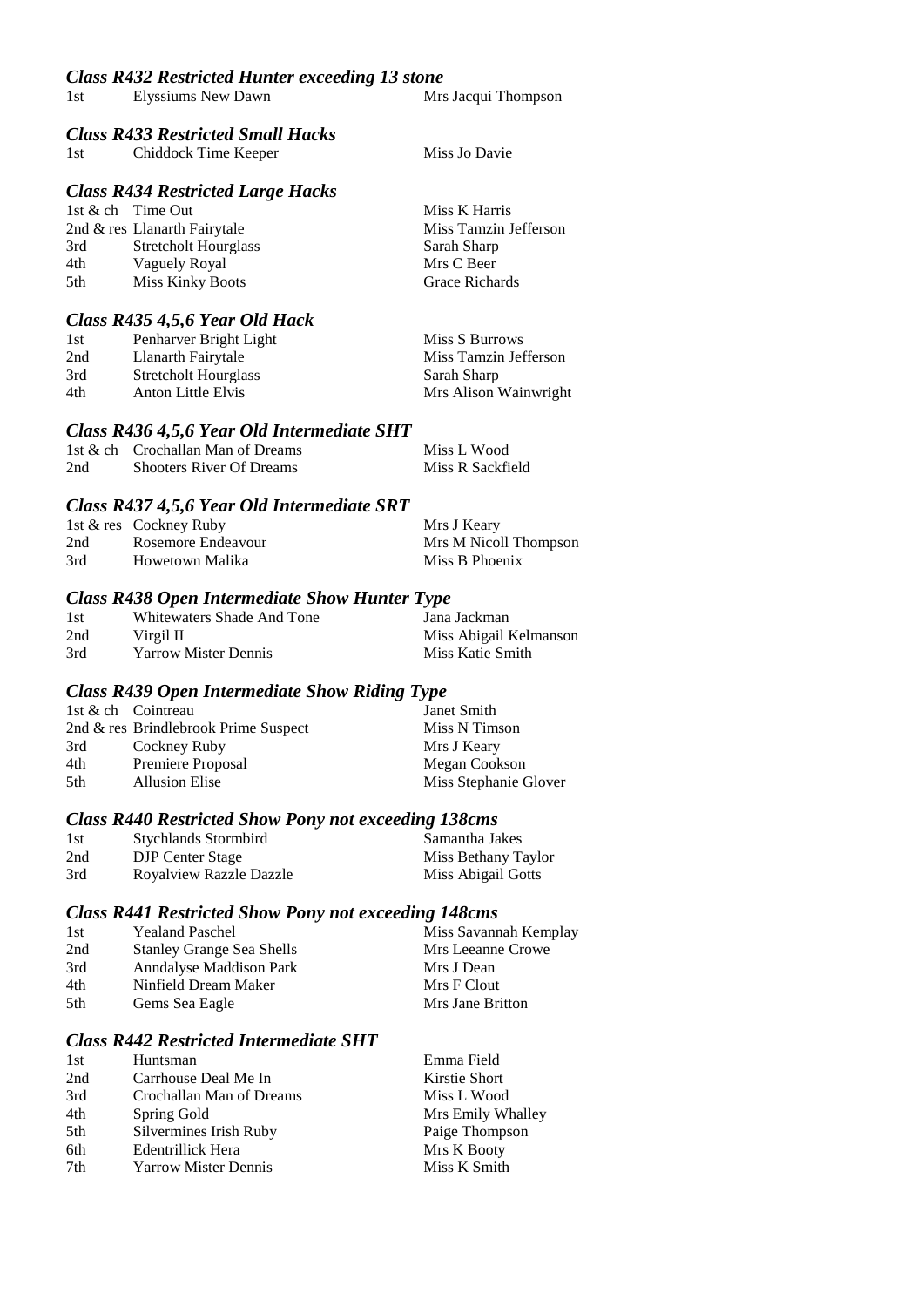## *Class R443 Restricted Intermediate SRT*

|     | 1st & res Roseberry Trumpet Major | Miss Courtney Jones   |
|-----|-----------------------------------|-----------------------|
|     | 2nd & ch Rosemore Endeavour       | Mrs M Nicoll Thompson |
| 3rd | Premiere Proposal                 | Megan Cookson         |
| 4th | <b>Chiddock Hour Glass</b>        | Mrs Mandy Collings    |
| 5th | <b>Anton Little Elvis</b>         | Mrs Alison Wainwright |
| 6th | Howetown Malika                   | Miss B Phoenix        |
| 7th | Carr House Ever After             | Mrs Rebecca Donnelly  |
| 8th | Cockney Ruby                      | Mrs J Keary           |
| 9th | <b>Allusion Elise</b>             | Miss Stephanie Glover |

#### *Class R444 Restricted SHP not exceeding 133cms*

| 1st & ch Mount Pleasant Jack Flash | Mrs Gemma Crabtree   |
|------------------------------------|----------------------|
| Erimus Gamekeeper                  | Daniel Bailey        |
| Graishall Lily Of The Valley       | Mrs B Hatton Ritchie |
| Moscombe Lord Of The Dance         | Miss S Simpson       |
| Milford Fair Maestro               | Jasmine Bleazard     |
| Caebryn Fran                       | Mrs M Gosmore        |
| <b>Thornsett Valentino</b>         | Mrs Emma Parker      |
| <b>Fofsway Truly Scrumption</b>    | Mrs Janet Brown      |
| Bleachgreen Sovereign              | Mrs S Green          |
|                                    |                      |

### *Class R445 Restricted SHP 143cms*

| 1st | Chesswood Sandpiper | Mrs C Excell-Outram |
|-----|---------------------|---------------------|
| 2nd | Claret Jug          | Mrs J Bullock       |
| 3rd | Gracie              | Scarlett Burgoyne   |

#### *Class R446 Restricted SHP not exceeding 153cms*

| 1st | Kellythorpes Kiss And Tell | Miss Cathy Palmer   |
|-----|----------------------------|---------------------|
| 2nd | Jermoon Foreigh Affair     | Polly Anne Robinson |
| 3rd | <b>Rumworth Rio Grand</b>  | Miss C Elding       |
| 4th | Silvermines Irish Ruby     | Paige Thompson      |
| 5th | Roamy                      | Miss Z Nicholls     |

#### *Class R447 Open Show Pony not exceeding 138cms*

| 1st | <b>Colouiann Mint Reflection</b>   | Mrs D Conway       |
|-----|------------------------------------|--------------------|
|     | 2nd & res Kalusta Huckleberry Finn | Mrs Vicki Jasinski |
| 3rd | <b>Barford Partytime</b>           | Mrs Sharon White   |

#### *Class R448 Open Show Pony not exceeding 148cms*

|     | 1st & ch Raemoir Masterplan | Mrs D Conway      |
|-----|-----------------------------|-------------------|
| 2nd | Daldorn Spring Thyme        | Lady Benton Jones |

### *Class R449 Open Show Hunter Pony not exceeding 133cms*

|     | 1st & res Mount Pleasant Welsh Pride | Mrs Dawn ODonnell     |
|-----|--------------------------------------|-----------------------|
| 2nd | Erimus Gamekeeper                    | Daniel Bailey         |
| 3rd | Annandale Matilda                    | Mrs Samantha Mcmillan |
| 4th | Moscombe Lord Of The Dance           | Miss S Simpson        |

#### *Class R450 Open Show Hunter Ponies not exceeding 143cms*

| 1st | <b>Stychlands Chevalier</b> | Tim Gibson      |
|-----|-----------------------------|-----------------|
| 2nd | Flecknoe Final Impression   | Fiona Titterton |

### *Class R451 Open Show Hunter Pony 153cms*

|     | 1st & ch Brindlebrook Under Suspision | Mrs L Phipps     |
|-----|---------------------------------------|------------------|
| 2nd | <b>Bleanwood Rapscallion</b>          | Mrs D Conway     |
| 3rd | Silvermines Irish Ruby                | Paige Thompson   |
| 4th | Clemenstone Charlestone               | Mrs C Barton     |
| 5th | Master Moon                           | Miss Jacqui Kemp |

## *Class R452 Restricted Ridden Ex-Racehorse*

| 1st | Anna Isabella | Ms V Campbell |
|-----|---------------|---------------|
| 2nd | Bee-J-Gee     | Mrs J Parker  |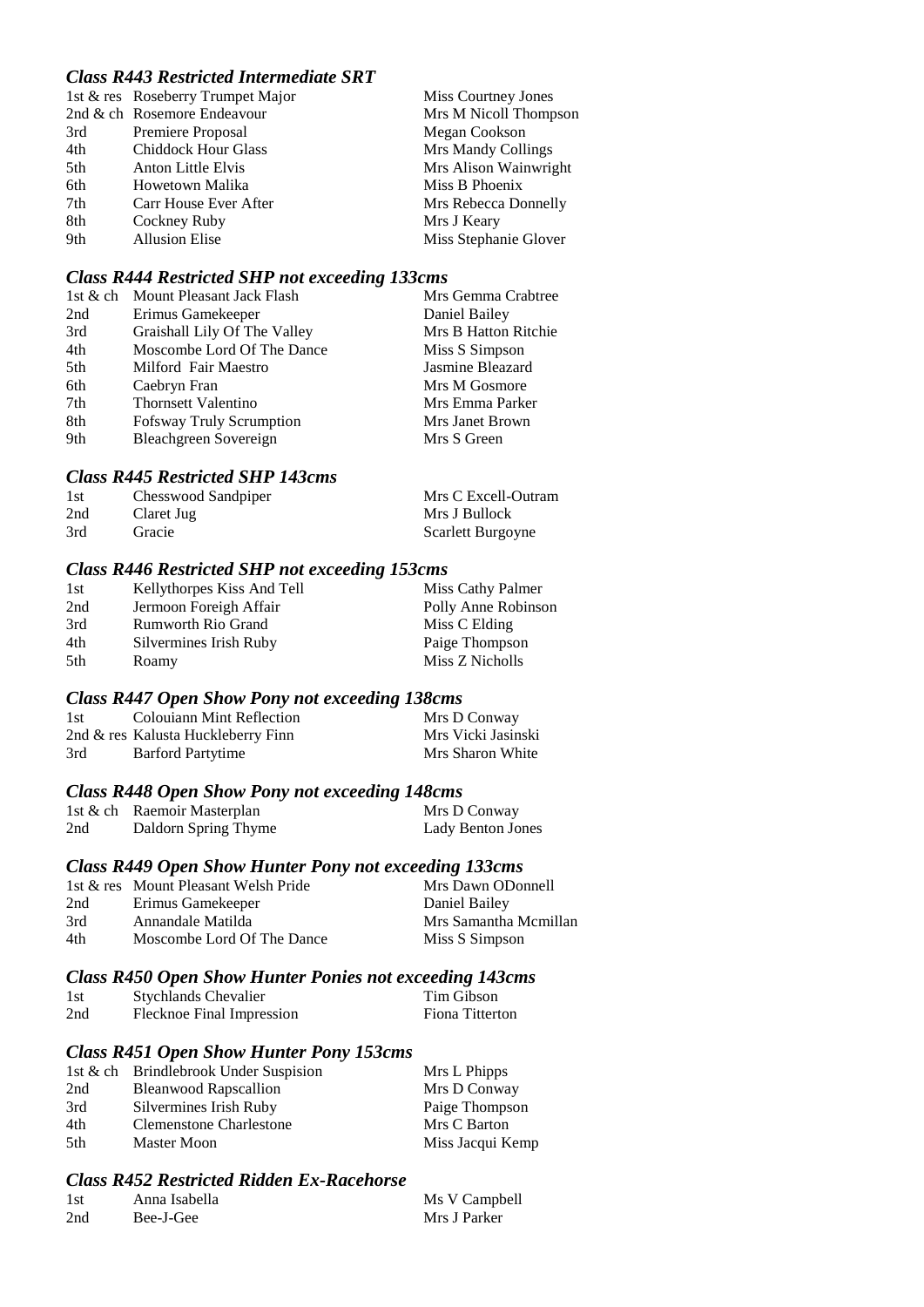| 3rd | Vancouverite            | <b>Emily Simpson</b> |
|-----|-------------------------|----------------------|
| 4th | Lucky Score             | Miss Beth Barrett    |
| 5th | Cosi Celeste            | Miss Kelsey Peters   |
| 6th | <b>Miss Kinky Boots</b> | Grace Richards       |
| 7th | Threeoseven             | Miss Ellie Hayes     |
| 8th | <b>Birthday Guest</b>   | Miss S Williams      |
| 9th | Raphaeleyen             | Mrs Kim Porter       |

## *Class R453 4,5,6 Year Old Show Hunter Pony*

| 1st | Chiddock Bed Time     | Mrs Victoria Dogan  |
|-----|-----------------------|---------------------|
| 2nd | Pitch Supreme         | Mrs Rachel Frank    |
| 3rd | Cockney Ruby          | Mrs J Keary         |
| 4th | Hi-de-hystein         | Miss B Rowley       |
| 5th | Settvalley Pixie Lott | Elliemay Lord       |
| 6th | Parciau Wil Bach      | Mrs Martha Hatswell |

## *Class R454 4,5,6 year old Traditional Cobs*

| 1st | Chico             | Mrs L Bailey     |
|-----|-------------------|------------------|
| 2nd | Daffodill         | Mrs K Warnes     |
| 3rd | Sd Fancy Philippa | Mrs L O Donoghue |

## *Class R455 4,5,6 Year Old Show Pony*

| 1st | Brindlebrook Elegance        | Dawn ODonnell        |
|-----|------------------------------|----------------------|
| 2nd | Cosford President            | Mrs Michelle Woodman |
| 3rd | Greenbarrow Madama Butterfly | Mrs Emma Parker      |
| 4th | Go For Gold                  | Mr S Bimson          |

## *Class R456 4,5,6, Year Old Riding Horse*

| 1st | Leander Royale         | Miss J Tyldesley      |
|-----|------------------------|-----------------------|
| 2nd | Romanno Anai Anai      | Miss M Firth          |
| 3rd | Imperial high Point    | Miss Claire Doxey     |
| 4th | Imperial High Force    | Miss Hannah Coates    |
| 5th | Bertie Wooster         | Miss D Adams          |
| 6th | Darkdancer Kesha Reign | Miss Annabel Chambers |

## *Class R457 4,5,6 Year Old Hunter*

| 1st  | Gransha Cuhullian            | <b>Miss Polly Coles</b> |
|------|------------------------------|-------------------------|
| 2nd  | <b>Bowland Shooting Star</b> | Mrs Nicola Bond         |
| 3rd  | <b>Emperor Gift</b>          | Miss S Cloy             |
| 4th  | Silver Cashman               | Mrs D Taylor            |
| 5th  | Just Louis                   | Miss Andrea Smith       |
| 6th  | Lowmoor Purple Pride         | Mrs J Milner            |
| 7th  | Bramblewoods Porsha          | Mrs S Tanner            |
| 8th  | <b>Bloomfield Badger</b>     | Mrs V Connor            |
| 9th  | Mojita                       | Mrs Mandy Collings      |
| 10th | <b>Sandtoft Duke</b>         | Miss Karen Prince       |
|      |                              |                         |

### *Class R458 Open Riding Horses*

| 1st | Ferrer De Hus                    | Mrs C Dagless Brown |
|-----|----------------------------------|---------------------|
| 2nd | <b>Brookvale Star Attraction</b> | Ms V Campbell       |
| 3rd | <b>Freckleton First Class</b>    | Mrs C Dagless Brown |
| 4th | Leander Royale                   | Miss J Tyldesley    |

## *Class R459 4,5,6 year old Cobs / Maxi Cobs*

| 1st | <b>Chantilly Rockhopper</b> | Ms Simone Moore          |
|-----|-----------------------------|--------------------------|
| 2nd | Jellicoe                    | Mrs A Mackenzie          |
| 3rd | Party Poppa                 | <b>Tracey Richardson</b> |
| 4th | Corinthian                  | Mrs Donna Jones          |
| 5th | Dexter                      | Cody Gilligan            |
| 6th | <b>Start Smart II</b>       | Jane Donald              |
| 7th | Mick                        | Miss S Watkins           |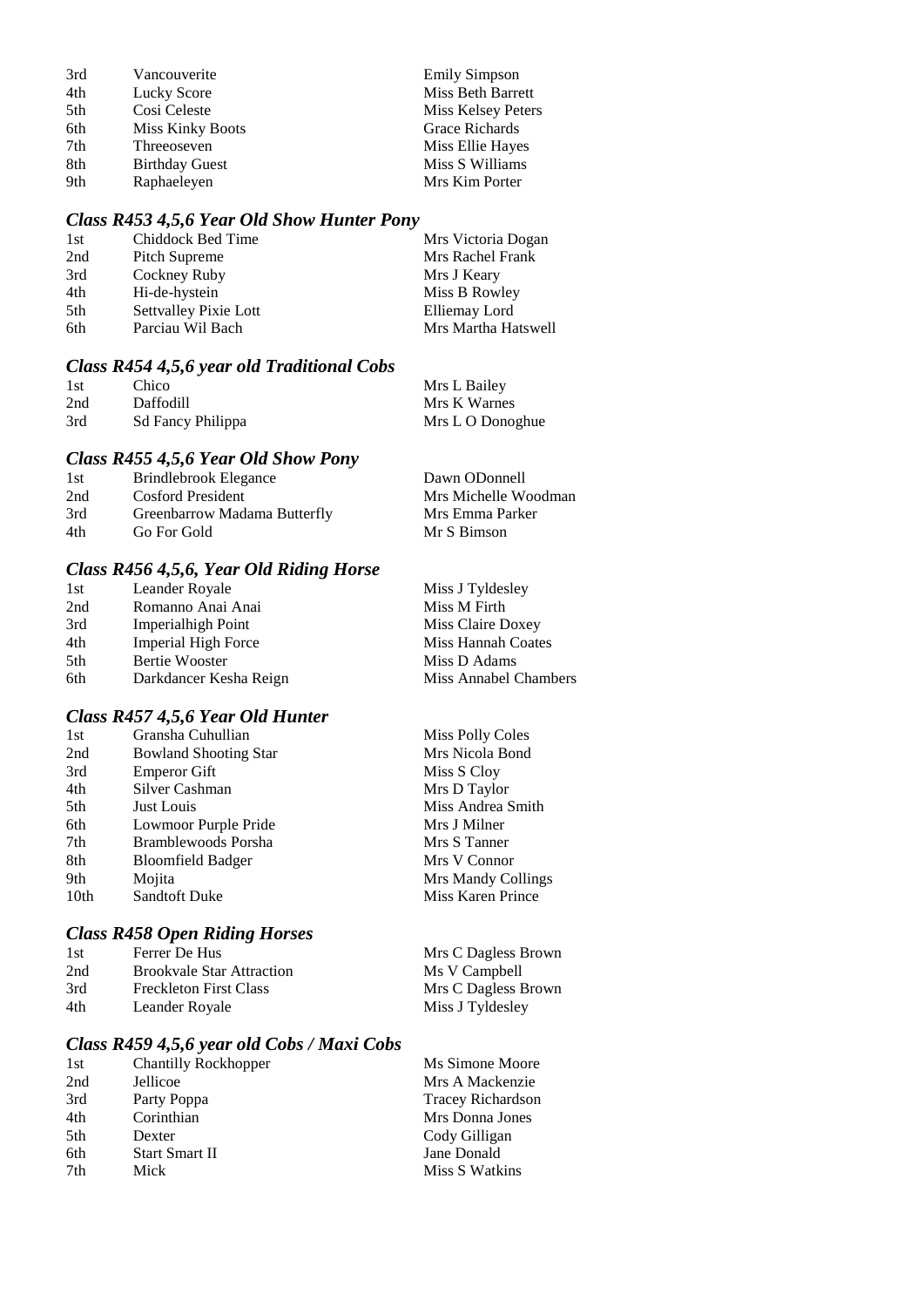#### *Class R460 4,5,6 Year Old Ridden Part Breds*

| 1st | Roseberry Trumpet Major | Courtney Jones        |
|-----|-------------------------|-----------------------|
| 2nd | Addien Toy Soldier      | Miss H Jackson        |
| 3rd | Anton Little Elvis      | Mrs Alison Wainwright |
| 4th | Mojita                  | Mrs Mandy Collings    |

#### *Class R461 Open Ridden Cobs / Maxi Cobs*

| 1st  | Rockstone Raven        |
|------|------------------------|
| 2nd  | Randalstown Gladstone  |
| 3rd  | Red Robin              |
| 4th  | Rockerbilly            |
| 5th  | Croft Flinn            |
| 6th  | Carbon Copy            |
| 7th  | Deards Gold N Silver   |
| 8th  | Ballyskeagh Blue       |
| 9th  | Charlie Chalk          |
| 10th | Brookdale Ralph Lauren |
|      |                        |

Mrs Kim Colosso Mrs H Wilson Mrs Louise Whiteley-Guest Emma Cruickhank Miss H Masters Miss L Johnson Sarah Field Lesley King Mrs M Gentle Mrs M Gentle

#### *Class R462 Open Ridden Hunter*

| 1st  | <b>Remember Rossmore</b>  | Mr Tom Brash        |
|------|---------------------------|---------------------|
| 2nd  | Huntsman                  | Emma Field          |
| 3rd  | Gadbury Northern Showgirl | Mrs S Jones         |
| 4th  | Formidable                | Mrs Dawn ODonnell   |
| 5th  | <b>Rustic Warrior</b>     | Annabel Lewis       |
| 6th  | <b>Just Toby</b>          | Mr & Mrs M & W Ward |
| 7th  | Creans Huntingfield Rebel | Mrs V Joyce         |
| 8th  | West Cliffe Omega         | Mr Thomas Winson    |
| 9th  | Denstar                   | Miss R Woolner      |
| 10th | Lutz                      | Jean Smith          |
|      |                           |                     |

## *Class R463 Star Riders Lead Rein*

|                  | 1st & res Churchwood Obsession |
|------------------|--------------------------------|
| 2nd              | Doylan Cherry Pops             |
| 3rd              | <b>Waxwing Poppys Angel</b>    |
| 4th              | Fronllan Lilly Grace           |
| 5th              | Hemsbrook West Wind            |
| 6th              | Sunwillow Tosca                |
| 7th              | Sandean Across The Galaxy      |
| 8th              | Wildways Adonis                |
| 9th              | Rowtantina Royal Romance       |
| 10 <sub>th</sub> | Thistledown Spanish Rose       |
|                  |                                |

### *Class R464 Star Riders First Ridden*

| 1st              | Cayberry Hotshot           |
|------------------|----------------------------|
| 2nd              | Winneydene Crosby          |
| 3rd              | Coppinshill Chaos          |
| 4th              | <b>Addingham Cavalier</b>  |
| 5th              | Lacy Magnus                |
| 6th              | <b>Hightopps Dark Opal</b> |
| 7th              | Wilmira Matylda            |
| 8th              | Roseview Phoenix           |
| 9th              | Lacy Milan                 |
| 10 <sub>th</sub> | Thistledown Livius         |
|                  |                            |

Mrs Jodie Allen Mr John Reid Mrs S Millsom Mrs Serra Kaliviotis **Miss N Harnett** Taylor Jayne Kearford Palmer Mollie Megan Field Mrs Jo Brown Mrs Sarah Lambert

Miss E Caley Mrs J Crossley Mrs Sarah Murphy Mrs F Gibbs Mrs E Harris Miss A McCrea Mrs Marie Slater Rosemary Carter Miss E Stares Miss S Cooper

#### *Class R465 Star Riders Novice Junior Riders 14 yrs & under*

| 1st | Dawns Glen                  | Oliver Reid        |
|-----|-----------------------------|--------------------|
| 2nd | Greenholme Falcon Fp71838g  | Miss V Oliver      |
| 3rd | <b>Glenmore Gladys</b>      | Mrs Anna Beresford |
| 4th | <b>Bureside Phantom</b>     | Mr N Murray        |
| 5th | Springwater Pirate          | Ms Tania Mizzi     |
| 6th | Dinesse Vd Zuidvoermanshoek | Mrs V Gleed        |
| 7th | Phoenix                     | Miss G Taylor      |
| 8th | Rhoswen Rhian               | Mrs Careford       |
| 9th | Glencarrig Felix            | Ruby Venni         |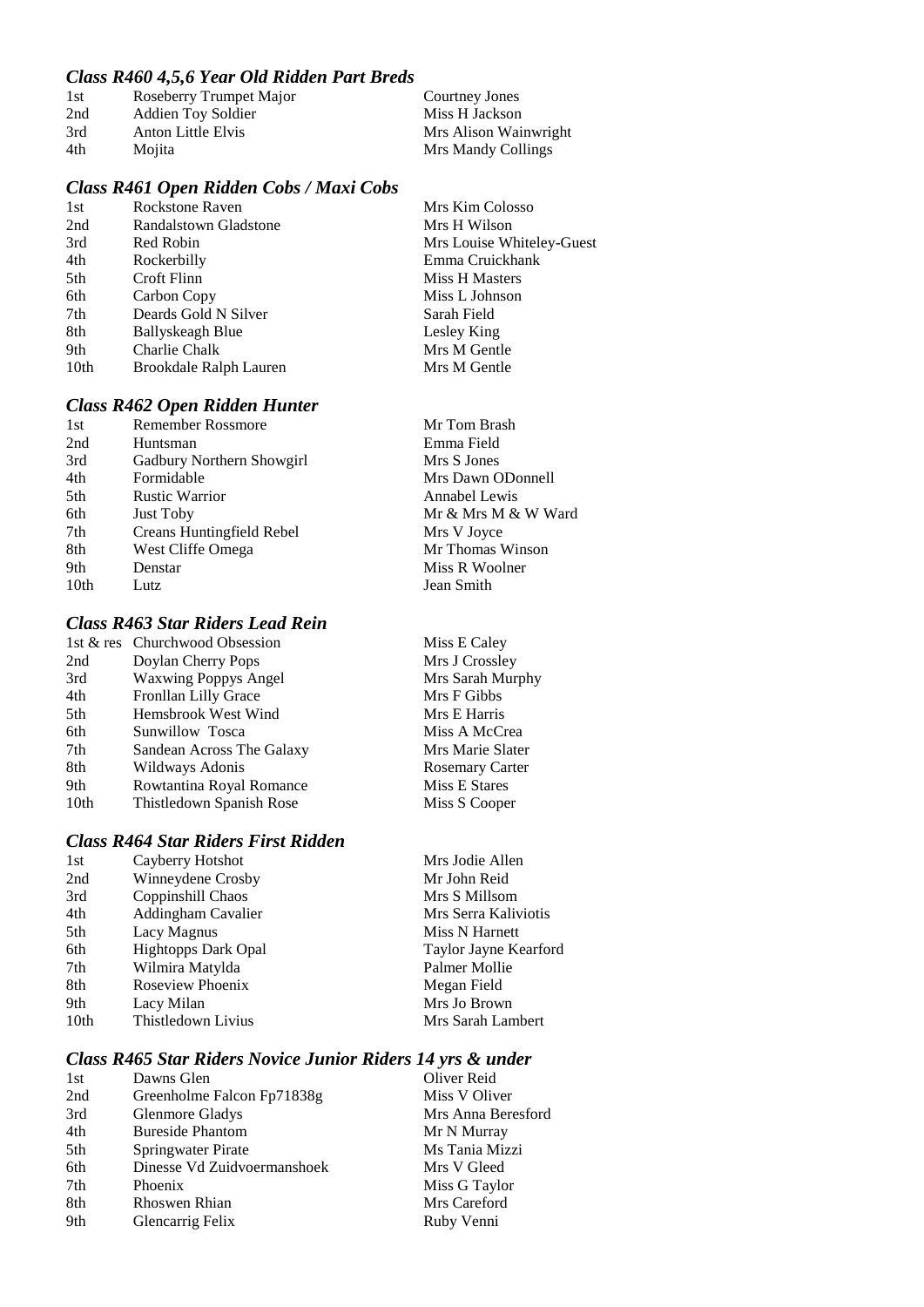### *Class R466 Star Riders Novice Junior Riders 18 yrs & under*

| 1st | <b>Fouroaks Carlos</b> | <b>Brea Birtwell</b> |
|-----|------------------------|----------------------|
| 2nd | Darlochan              | Miss A Broadley      |
| 3rd | Sweet Aine             | Mrs Anna Beresford   |
| 4th | Encore                 | Mrs Helen Stowell    |
| 5th | Maddie                 | Chloe Wright         |
| 6th |                        |                      |
| 7th | Glynceirch Erin        | Miss S Dixon         |
|     |                        |                      |

#### *Class R467 Star Riders Novice Senior Riders*

| 1st | Wilkismoor Highwayman    | Mrs R Sandell        |
|-----|--------------------------|----------------------|
| 2nd | Lord Loxley              | Mrs M Mccarthy       |
| 3rd | Kindesella Lilly         | Miss Ashlea Jennings |
| 4th | Lady Bea Enigma          | Miss A Mathers       |
| 5th | Riley                    | Miss F Driscoll      |
| 6th | Otterburn                | Mrs H Horton         |
| 7th | <b>Bloomfield Badger</b> | Mrs V Connor         |
| 8th | Gentleman Jim            | Miss D Alston        |

#### *Class R468 Star Riders Open Junior Riders 12 yrs & under*

| 1st | Telynau Hotshot            | Mr A Atherton       |
|-----|----------------------------|---------------------|
| 2nd | Shantaine Humbug           | Miss Poppy Daly     |
| 3rd |                            |                     |
| 4th | Sir Zakarius Ii            | Miss H Goodley-Gray |
| 5th | Birkinbrook Diplomat       | Mrs Linda Freebody  |
| 6th | Settvalley Pixie Lott      | Elliemay Lord       |
| 7th | Mynach Orsino              | Mrs C Lawrence      |
| 8th | Moscombe Lord Of The Dance | Miss S Simpson      |
|     |                            |                     |

### *Class R469 Star Riders Open Junior Riders 14yrs & under*

| 1st | <b>Felinmor Crown Prince</b> | Heidi Sharp      |
|-----|------------------------------|------------------|
| 2nd | Lokie                        | Miss K Towns     |
| 3rd | Max                          | Mrs Julie Robins |
| 4th | <b>Bureside Phantom</b>      | Mr N Murray      |
| 5th | Edentrillick Hera            | Mrs K Booty      |
| 6th | Xcelsior                     | Ms R Carr        |

### *Class R470 Star Riders Open Junior Riders 18yrs & under*

| 1st | <b>Chiddock Hour Glass</b> | Mrs Mandy Collings   |
|-----|----------------------------|----------------------|
|     | 2nd & ch Halliwell Sian    | Miss M Whittaker     |
| 3rd | Popsters Lazenby           | Miss Tara Vaughan    |
| 4th |                            |                      |
| 5th | Jimmy 2 Shoes              | Mrs V Metelko-Taylor |
| 6th | Saltre Something Special   | Jasmine Radford      |
| 7th | Lowmoor Purple Pride       | Mrs J Milner         |

#### *Class R471 Star Riders Open Senor Riders*

| 1st  | Craughwell Strawberry Lad | Miss V Oliver       |
|------|---------------------------|---------------------|
| 2nd  | Irish Warrior             | Miss Jordan Keal    |
| 3rd  | Maesmynach Lord Snowdon   | Miss Jessica Berry  |
| 4th  | Shes Gold                 | Miss Jade Thompson  |
| 5th  | Kimico Kenny Rogers       | Miss Hanna Sillitoe |
| 6th  | Delamere Kaleidoscope     | Miss Hannah White   |
| 7th  | <b>Townend Emperor</b>    | Miss G Beckett      |
| 8th  | Barana Castle             | Mrs Felicity Rooney |
| 9th  | Belle Isle Jamie          | Mrs D Taylor        |
| 10th | Mymmswood Ebony Star      | Mr A Keep           |

#### *Class R472 RC / PC Riding Club Pony*

|     | 1st $\&$ res Bee Bye Ely | Mrs Kathryn Walsh |
|-----|--------------------------|-------------------|
| 2nd | <b>Phoenix</b>           | Miss G Taylor     |
| 3rd | Kirkhamgate Game On      | Miss Y Hart       |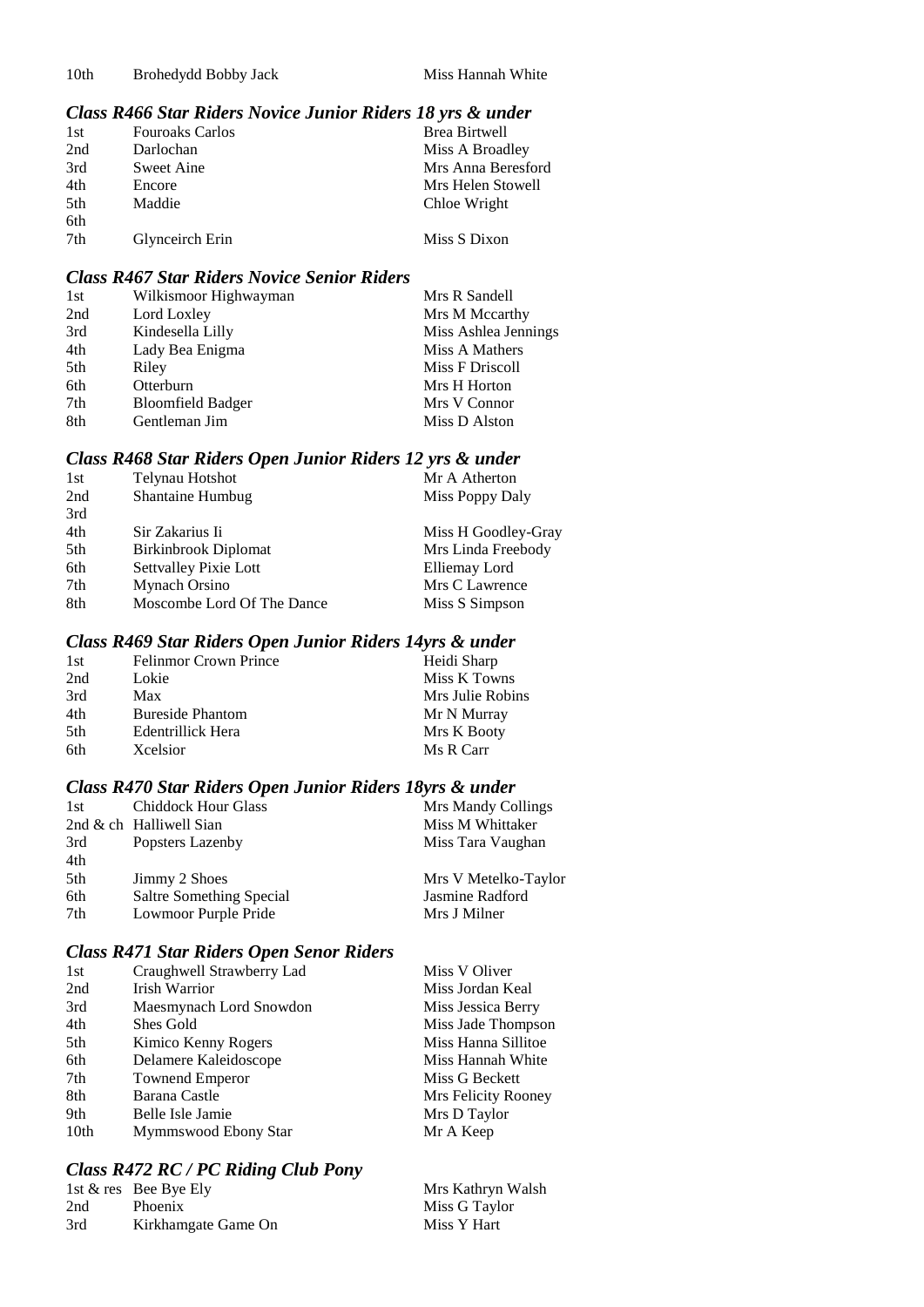| 4th  | Skellorn Mary Anna      | Miss Emma Longden  |
|------|-------------------------|--------------------|
| 5th  | Lishmar Kayle           | Miss N Brown       |
| 6th  | Gerdinen Beauty         | Mrs S Clark        |
| 7th  | Waxwing Roseking 82797  | Mrs Michelle Dixon |
| 8th  | Encore                  | Mrs Helen Stowell  |
| 9th  | Swallowfields Dragonfly | Miss A Hinchly     |
| 10th | Hepworth Grey Boy       | Ms Alison Ray      |

## *Class R473 RC / PC Riding Club Horse*

|     | 1st & ch Kingsleypark Panther | Miss Clare Drury  |
|-----|-------------------------------|-------------------|
| 2nd | <b>Barrentop Annie</b>        | Mrs Lisa Metcalfe |
| 3rd | Devlish Rebel                 | Ms A Wainwright   |
| 4th | Jambes Joyeux                 | Amy Pickering     |
| 5th | <b>Barbers Blaze</b>          | Linda Hulf        |
| 6th | Dark Grey Cloud               | Mrs Jackie Reader |
| 7th | Dalcotes Freedom              | Miss B Belcher    |
| 8th | Sheriff Woddy                 | Miss L Burbidge   |
|     |                               |                   |

#### *Class R474 RC / PC Lead Rein Pony*

| 1st              | Abercamlais Aneurin      | Mrs Lynn Shimwell      |
|------------------|--------------------------|------------------------|
| 2nd              | Follow The Bear          | Mr N Burnet            |
| 3rd              | Treflan Sali             | Ellie Pinder           |
| 4th              | Diermar Annabelle        | Mrs Tara Hare          |
| 5th              | Kilfrew Holly            | Mrs D Smith            |
| 6th              | <b>Hykos Applause</b>    | Gail Conroy            |
| 7th              | World Horsewelfare Tor   | Miss C Elding          |
| 8th              | The Devil In Disguise    | <b>Ashton Richards</b> |
| 9th              | <b>Todley Hall Grace</b> | Mrs J Anderson         |
| 10 <sub>th</sub> | <b>Fronllan Mayrick</b>  | Annabel Pinder         |
|                  |                          |                        |

## *Class R475 RC / PC First Ridden Pony*

| 1st  | Rookery Jumbo                     | Miss Kelly Needham      |
|------|-----------------------------------|-------------------------|
| 2nd  | Ippelpen Maxx                     | Mrs Kathryn Walsh       |
| 3rd  | Menedh Jade                       | Mrs E Northwood         |
| 4th  | Laithehill Choirmaster            | Mrs Gail Wynne-Rogerson |
| 5th  | Criccieth Chocolate Drop          | Didi Brooks             |
| 6th  | <b>Shybont Truley Scrumptious</b> | Mrs Michelle Dixon      |
| 7th  | Gerdinen Beauty                   | Mrs S Clark             |
| 8th  | Thistledown Spring Spirit         | Ms Amy Metcalf          |
| 9th  | Melchael Yurianna                 | Elisabeth Edmonds       |
| 10th | Anwen B J                         | Polly Anne Robinson     |
|      |                                   |                         |

## *Class R476 RC / PC Ridden Veteran Pony*

| 1st              | <b>Buckwins Limited Edition</b> | Miss M Willgress |
|------------------|---------------------------------|------------------|
| 2nd              | <b>Billy Minstrel</b>           | Mrs P Magnus     |
| 3rd              | <b>Wynbrook Patriot</b>         | Miss C Clorley   |
| 4th              | CJs Tonto                       | Zara Bell        |
| 5th              | Laithehill Othello              | Mrs Pippa Kirby  |
| 6th              | Dolrhedyn Bronson               | Jenny Wellens    |
| 7th              | Harvey                          | Ms Tania Mizzi   |
| 8th              | Cottrell Riverdance             | Millie Bowles    |
| 9th              | Lishmar Kayle                   | Miss N Brown     |
| 10 <sub>th</sub> | All Spice                       | Courtney Jones   |
|                  |                                 |                  |

## *Class R477 RC / PC Ridden Veteran Horse*

| 1st  | <b>Bambi</b>                  | Grace Peverall  |
|------|-------------------------------|-----------------|
| 2nd  | <b>Haybells First Edition</b> | Mrs R Scarlett  |
| 3rd  | Knavesgreen Honey Pippin      | Miss L Shadbolt |
| 4th  | Rorie                         | Mrs L Bradley   |
| .5th | Rosco                         | Mrs L Carpenter |

## *Class R478 RC / PC Ridden Part Bred Pony*

| 1st | Anndalyse Maddison Park | Mrs J Dean     |
|-----|-------------------------|----------------|
| 2nd | Brookfarm Davinci       | Mrs Zoe Clarke |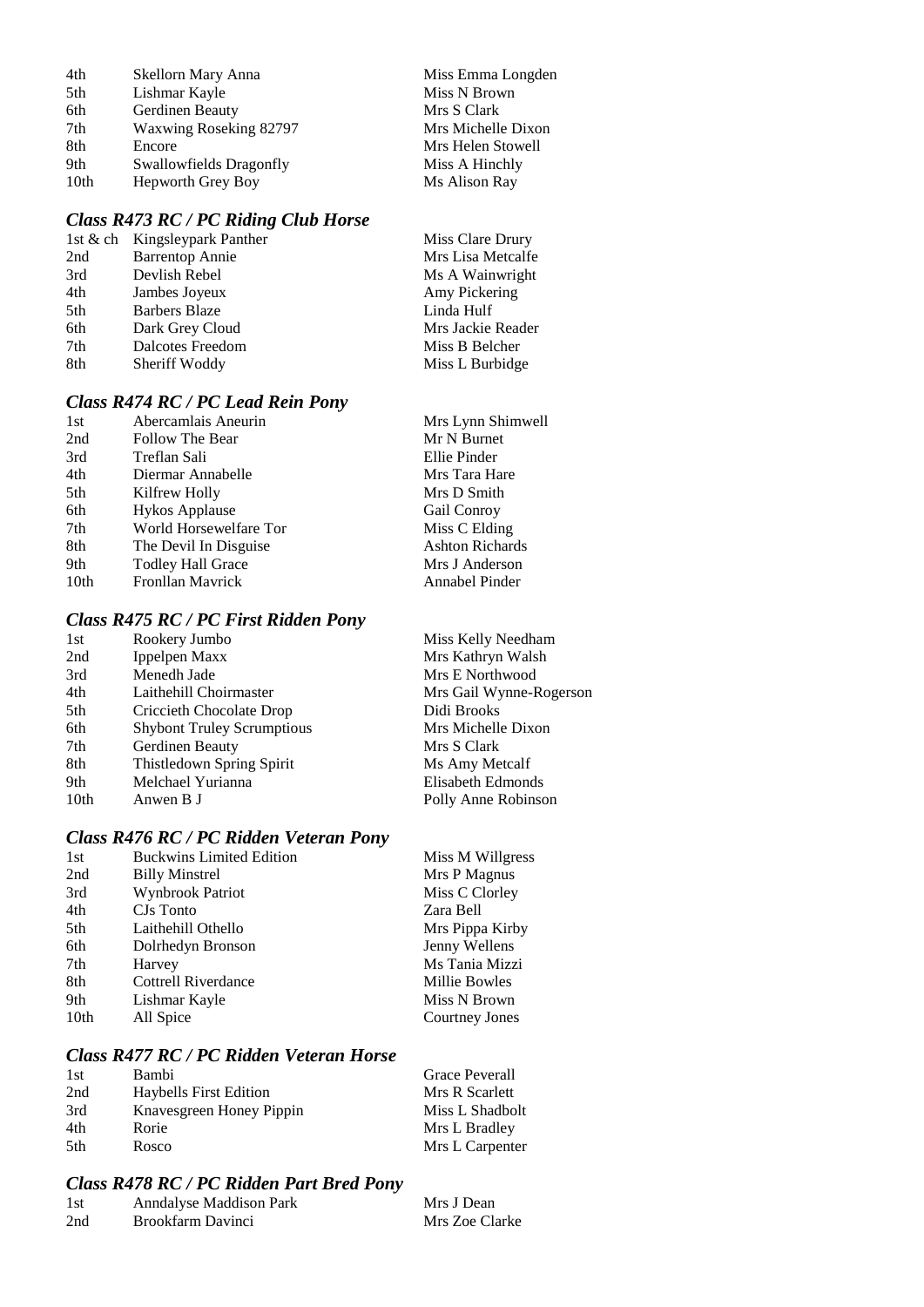| 3rd | <b>Hightopps Saffron</b>          | Mr Gavin Isherwood   |
|-----|-----------------------------------|----------------------|
| 4th | <b>Shybont Truley Scrumptious</b> | Mrs Michelle Dixon   |
| 5th | Wynnmere Renita                   | Sarah Sharp          |
| 6th | Dont Stop Me Now                  | Ms N Jackson         |
| 7th | <b>Brookwater Pizzaz</b>          | Mrs Shelley Buck     |
| 8th | Mockbeggar Amber 2                | Mrs Lorraine Nichols |
| 9th | Gracie                            | Scarlett Burgoyne    |
|     |                                   |                      |

## *Class R479 RC / PC Ridden Part Bred Horse*

| 1st | Jermoon Foreigh Affair          | Polly Anne Robinson    |
|-----|---------------------------------|------------------------|
|     | 2nd & res Jemoon Private Dancer | Polly Anne Robinson    |
| 3rd | Romanno Royal Bronze            | Miss C Ainley          |
| 4th |                                 |                        |
| 5th | <b>Barrentop Annie</b>          | Mrs Lisa Metcalfe      |
| 6th | Carrigan Springer               | Mrs V Levett-Scrivener |

## *Class R480 Ridden World Breeds*

| Spot The Difference           | Mrs J Wills         |
|-------------------------------|---------------------|
| Wilfholme Vice Versa          | Mrs M Campbell      |
| Limerick Shanballymore-Tobias | Donna Sutton        |
| Cayak                         | Mrs Joanne Eldridge |
| <b>Barbarian Buccaneer</b>    | Mrs Pamela Shipley  |
| Fame And Glory                | Miss Beth Andrews   |
|                               |                     |

## *Class R481 Beginners Side Saddle*

| Renelles Royal Decree     | Miss C Joslin     |
|---------------------------|-------------------|
| <b>Bloomfield Barrack</b> | Miss G Chittenden |
| Hemsbrook West Wind       | Mrs E Harris      |
| Lowhouses Jessica Ii      | Mrs L Hallam      |
| <b>Bellini</b>            | Miss J Kehoe      |
| Harvey                    | Ms Tania Mizzi    |
| Thimbleby Candy Man       | Ms Tania Mizzi    |
|                           |                   |

## *Class R482 Ridden Palomino / Cremello / Perlino*

|     | 1st & res Maesmynis Tywysog Banderas | Mrs Anna Morter      |
|-----|--------------------------------------|----------------------|
| 2nd | Glebe Dale Side Lined                | Mrs Victoria Eyres   |
| 3rd | Melbourne First Addition             | Mrs Kim Taylor       |
| 4th | Rose Berry Show Girl                 | Mrs Joanne Himsworth |
| 5th | Owfen Mr Softee                      | Miss S Whitter       |
| 6th | Pantyfid Master Rupert               | Mrs Faye Bircher     |
| 7th | Tynwydd Golden Gem                   | Miss T Paskins       |
| 8th | Waxwing Roseking 82797               | Mrs Michelle Dixon   |
| 9th | Lev Chrmeur                          | Mrs M Bradley        |

## *Class R483 Ridden Spotted / Appaloosa*

|     | 1st & ch Spot The Difference | Mrs J Wills                     |
|-----|------------------------------|---------------------------------|
| 2nd | Corae Anjolina               | Miss A Evans                    |
| 3rd | Peter Shadow                 | Miss Megan Edwards              |
| 4th | Wilfholme Vice Versa         | Mrs M Campbell                  |
| 5th | Newtake Megan                | Mrs Z Vickers                   |
| 6th | Cheeky                       | Miss K Stell                    |
| 7th | Dolly Mixture                | Miss L Filippone & Mr J Rozario |
|     |                              |                                 |

## *Class R484 Equifest Eventing M&M Not Exceeding 138cms*

| 1st              | Gellihaf Ronaldo               | Mrs K Mercer          |
|------------------|--------------------------------|-----------------------|
| 2nd              | Rivervalley Rob Roy            | Mrs K Whitehead       |
| 3rd              | <b>Loxland Amazing Grace</b>   | Mrs S Dobson          |
| 4th              | Shilito Goldfinger             | <b>Hayley Shippey</b> |
| 5th              | Lownthwaite Ribas              | Andrea Pearman        |
| 6th              | Thistledown Land Of My Fathers | Ms L Powdrill         |
| 7th              | Rhydspence Bobby Dazzler       | Miss G Denning        |
| 8th              | <b>Wellbrow Dewdrop</b>        | Miss Sally Baker      |
| 9th              | Kelray Prince Harry            | Mrs Heather McKenna   |
| 10 <sub>th</sub> | Sinton Cobweb                  | Pippa Balch           |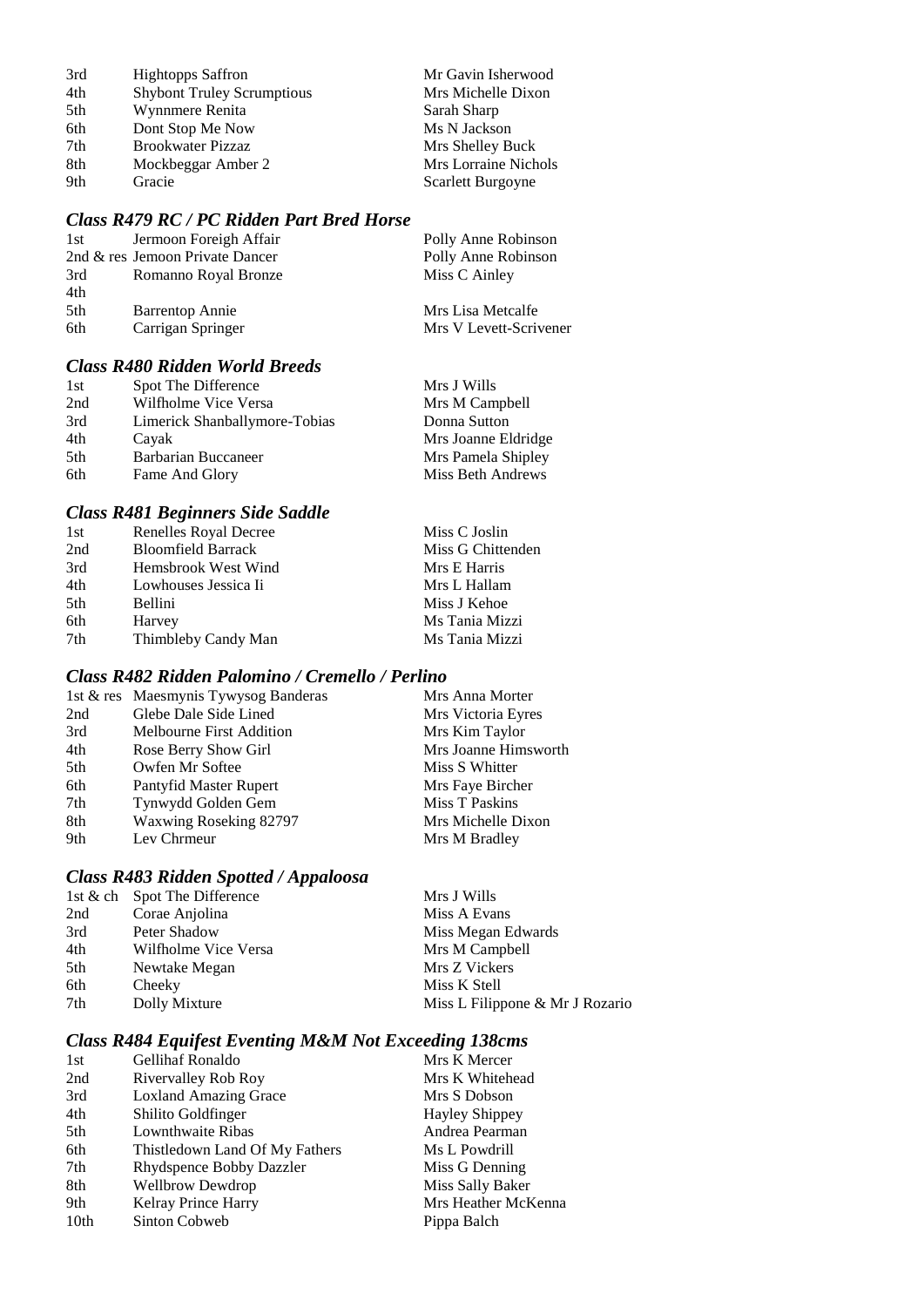## *Class R485 Equifest Eventing M&M Exceeding 138cms*

| 1st  | Pengof Jubilee              | Amelia Short          |
|------|-----------------------------|-----------------------|
| 2nd  | Lowhaygarth Will O The Wisp | Mrs A Fligg           |
| 3rd  | <b>Halestorm Topsy</b>      | Miss N Brown          |
| 4th  | Lettergesh Bobby            | Katie Bettison        |
| 5th  | Killoughter Gold Dust       | Mrs Sarah McDonald    |
| 6th  | Dree Hill Lad               | Miss Rachel Leek      |
| 7th  | Wannie Micheleen            | Miss Holly Townsend   |
| 8th  | Cascob Queen of Hearts      | Clair Tomlinson Ellis |
| 9th  | <b>Stradone Prince</b>      | Mia Biggs             |
| 10th | Lovelyhill Rolled Gold      | Mrs Katie Dakin       |
|      |                             |                       |

## *Class R486 Novice Working Show Horse*

| 1st | Folly Glen Clover               | Ms Gill Hare      |
|-----|---------------------------------|-------------------|
| 2nd | Neutrino                        | Miss R Bradby     |
| 3rd | Am I Dreaming I                 | Miss Andrea Smith |
| 4th | <b>Shooters River Of Dreams</b> | Miss R Sackfield  |

### *Class R487 Novice Working Cobs*

## *Class R488 WHP / WH Performance 55cms*

| 1st | Newbridge Sunshine         | Mrs Petrina Philp     |
|-----|----------------------------|-----------------------|
| 2nd | Dixons Springcroft         | Mrs T Jakes           |
| 3rd | Wynswood Escapade          | Mrs E Littmoden       |
| 4th | Lewus                      | Mrs Lisa Speight      |
| 5th | Elmsbank Mj                | Mrs Danielle Thelwell |
| 6th |                            |                       |
| 7th | Anlyn Ella                 | Mrs Katie Snow        |
| 8th | <b>Nyton Master Dundee</b> | Emma Kampa            |
| 9th | <b>Glenaarney Rose</b>     | Ms Tania Mizzi        |
|     |                            |                       |

## *Class R489 WHP / WH Performance 65cms*

| 1st              | Principle Boy             | Mrs E Littmoden       |
|------------------|---------------------------|-----------------------|
| 2nd              | Lord Rodney               | Mrs V Martin          |
| 3rd              | Sinton Cobweb             | Pippa Balch           |
| 4th              | <b>Blisland Hero</b>      | Mrs Sam Herring       |
| 5th              | Just Ginger               | Summer Williams       |
| 6th              | Irish Diamond Yoyo        | Miss Alana Wainwright |
| 7th              | Tyan Razzmatazz           | Miss Amy Boaler       |
| 8th              | Merrie Maydance           | Mrs S Dobson          |
| 9th              | <b>Glancerdin Express</b> | Mrs R Woodward        |
| 10 <sub>th</sub> | Llechryd Painted Warrior  | Mrs J Sheehy          |

## *Class R490 WHP / WH Performance 75cms*

| 1st              | Tommie Tucker                  | Miss R Stokes       |
|------------------|--------------------------------|---------------------|
| 2nd              | Bunninadden Silver Star        | Miss J Whitlock     |
| 3rd              | Ryans Spot                     | Miss H Brown        |
| 4th              | Nyton Good Friday              | Emma Kampa          |
| 5th              | Jack V111                      | Mia Dickinson       |
| 6th              | Irish Diamond Yoyo             | Ms A Wainwright     |
| 7th              | Ss Amore                       | Miss D Smith Turner |
| 8th              | <b>Marchell Morning Chorus</b> | Mrs L Nichols       |
| 9th              | <b>Barravalley Breeze</b>      | Miss D Smith Turner |
| 10 <sub>th</sub> | Annandale Miss Saigon          | Mrs H Lee           |
|                  |                                |                     |

## *Class R491 Restricted M&M WHP 122cms*

|                                      | Clare Bullman            |
|--------------------------------------|--------------------------|
| Maygray Malfoy                       | Mrs Samantha Stanley     |
| Aitherine Hynod                      | Daniel Bailey            |
| <b>Blackertor Burliington Bertie</b> | Mrs Fiona Fleming        |
| <b>Rivervalley Romance</b>           | Mrs Claire Pickering     |
| Vennebos Pearly King                 | Izzy Hartswood-Collier   |
| Annandale New Approach               | <b>Emily Campbell</b>    |
|                                      | <b>Oddies Tigerlilly</b> |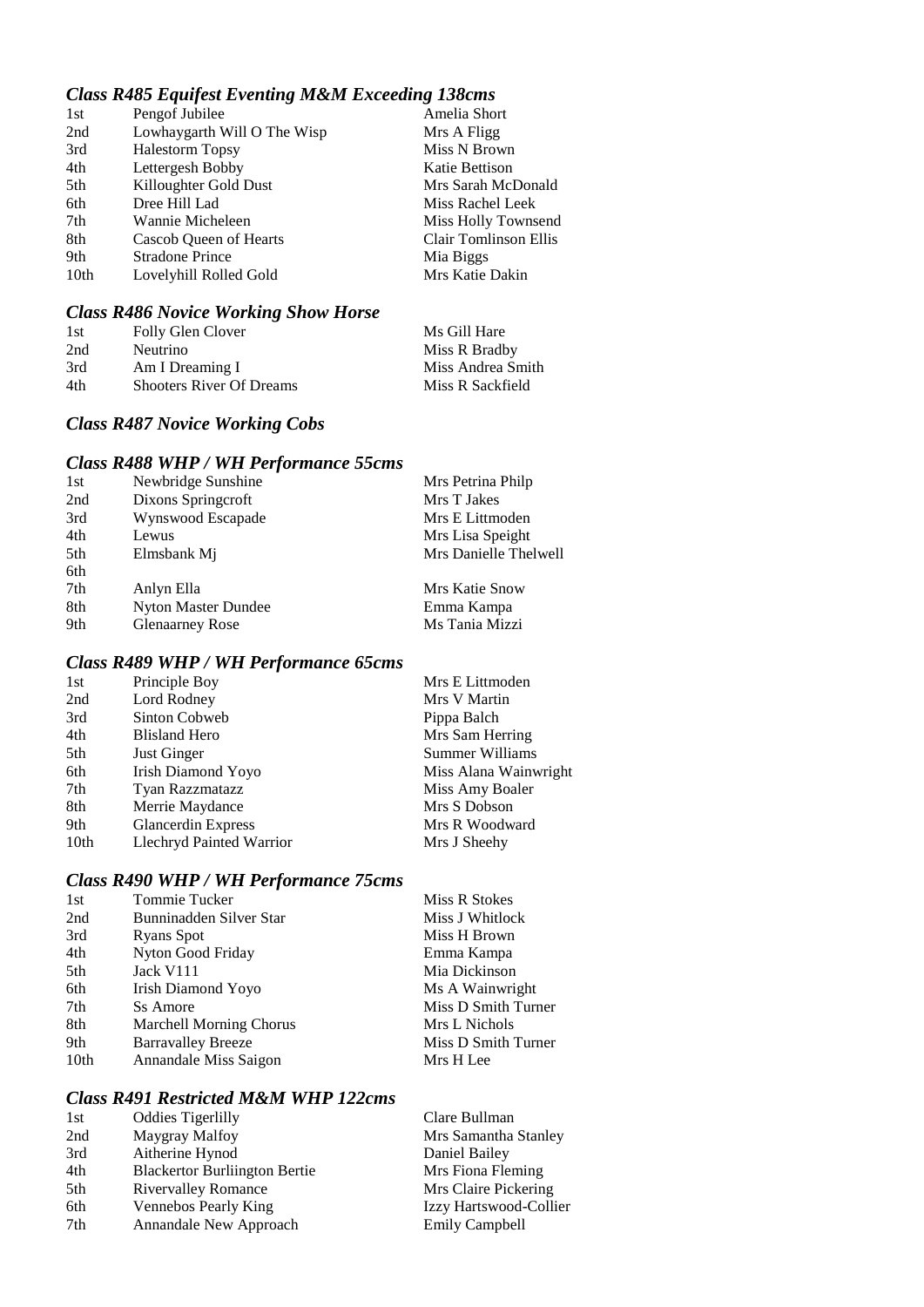| -8th | Wintersend Nimbus | Abigail Marshall |
|------|-------------------|------------------|
| 9th  | Anchor Bustard    | Mrs S Townes     |
| 10th | Pumphill Gandalf  | Jack Waddington  |

## *Class R492 Restricted M&M WHP 133cms*

| Springfieldpark The Stig | Mrs A Aitken          |
|--------------------------|-----------------------|
| Gwithian Geraint         | Eva Herring           |
| Huwil Blue Bobbie        | <b>Emily Campbell</b> |
| Jolaikes Glamour Puss    | Mrs P Jauncey         |
| Gigman Michaelangelo     | Annie-Grace Beadle    |
| Maesteg Edward           | Mrs K Whitehead       |
| Globetrotter Nimrod      | Miss G Tandy          |
| Thistledown Sea Urchin   | <b>Hayley Shippey</b> |
| Horeb Boycee             | Miss F Wilson         |
|                          |                       |

## *Class R493 Restricted M&M WHP 143cms*

| 1st              | Pentyparc Cupid 88636  | Mrs H Summerfield   |
|------------------|------------------------|---------------------|
| 2nd              | Blaengwen Welsh Model  | Mrs K Whitehead     |
| 3rd              | Coogan Royal Wulff     | Miss S Lawes        |
| 4th              | Parishtown Drifter     | Miss J Hunt         |
| 5th              | Moin Na Guise Paddy    | <b>Shannon Meer</b> |
| 6th              | <b>Hazelrock Azure</b> | Susie Gemmell       |
| 7th              | Eimears Lad            | Sophie Baxandall    |
| 8th              | Lishmar Kayle          | Miss N Brown        |
| 9th              | Portmore Grasshopper   | Miss Aimee Kidd     |
| 10 <sub>th</sub> | Claret Jug             | Mrs J Bullock       |

#### *Class R494 Restricted M&M WHP exceeding 143cms*

|                    | 1st & ch Blakehill Ballylee Prince | Mia Biggs             |
|--------------------|------------------------------------|-----------------------|
| 2nd & res Ilarceio |                                    | Miss L Hawkins        |
| 3rd                | Borderfields Gwyndaff              | <b>Kate Priestley</b> |
| 4th                | Pentrecoed Brigadier               | Miss J Hunt           |
| 5th                | Tallyho Jackp                      | Mrs Kim Taylor        |
| 6th                |                                    |                       |
| 7th                | Trogarth Penri                     | Mrs A Bowley          |
| 8th                | <b>Blackwoodland Forest</b>        | Mrs L Bradley         |
| 9th                | Croftbank Micky Finn               | Miss Phillipa Russell |
| 10th               | Ddraiggoch Tigerlily               | Gemma Kent            |
|                    |                                    |                       |

## *Class R495 Restricted WHP 133cms*

| 1st | May Day Lad          | Mrs E Wilmot       |
|-----|----------------------|--------------------|
| 2nd | Erimus Gamekeeper    | Daniel Bailey      |
| 3rd | Huwil Blue Bobbie    | Miss E Campbell    |
| 4th | Gigman Michaelangelo | Annie-Grace Beadle |

## *Class R496 Restricted WHP 143cms*

|     | 1st & res Seren Goch       | Mrs Claire Pickering |
|-----|----------------------------|----------------------|
| 2nd | <b>Twyford Cascade</b>     | Mrs J Mannix         |
| 3rd | Knockavalley Paddy         | Mrs J Benbow         |
| 4th | Rotherwood Dream On        | Mrs L Furniss        |
| 5th | <b>Forget Me Spartacus</b> | Summer Williams      |
| 6th | Flecknoe Final Impression  | Fiona Titterton      |
|     |                            |                      |

### *Class R497 Restricted WHP 153cms*

| 1st | Josie                    |
|-----|--------------------------|
| 2nd | Grace                    |
| 3rd | Carnsdale Dun Good       |
| 4th | <b>Burlington Fisher</b> |
| 5th | Senta                    |
| 6th | Llechryd Painted Warrior |
| 7th | Baunmore                 |
| 8th | Geronimos Conquest       |
|     |                          |

Mrs R Taylor Mrs D Taylor Poppy Carr Mrs J Mannix Mrs K Anthony Isabelle Sheehy Orla Mcelhone Alice Moralee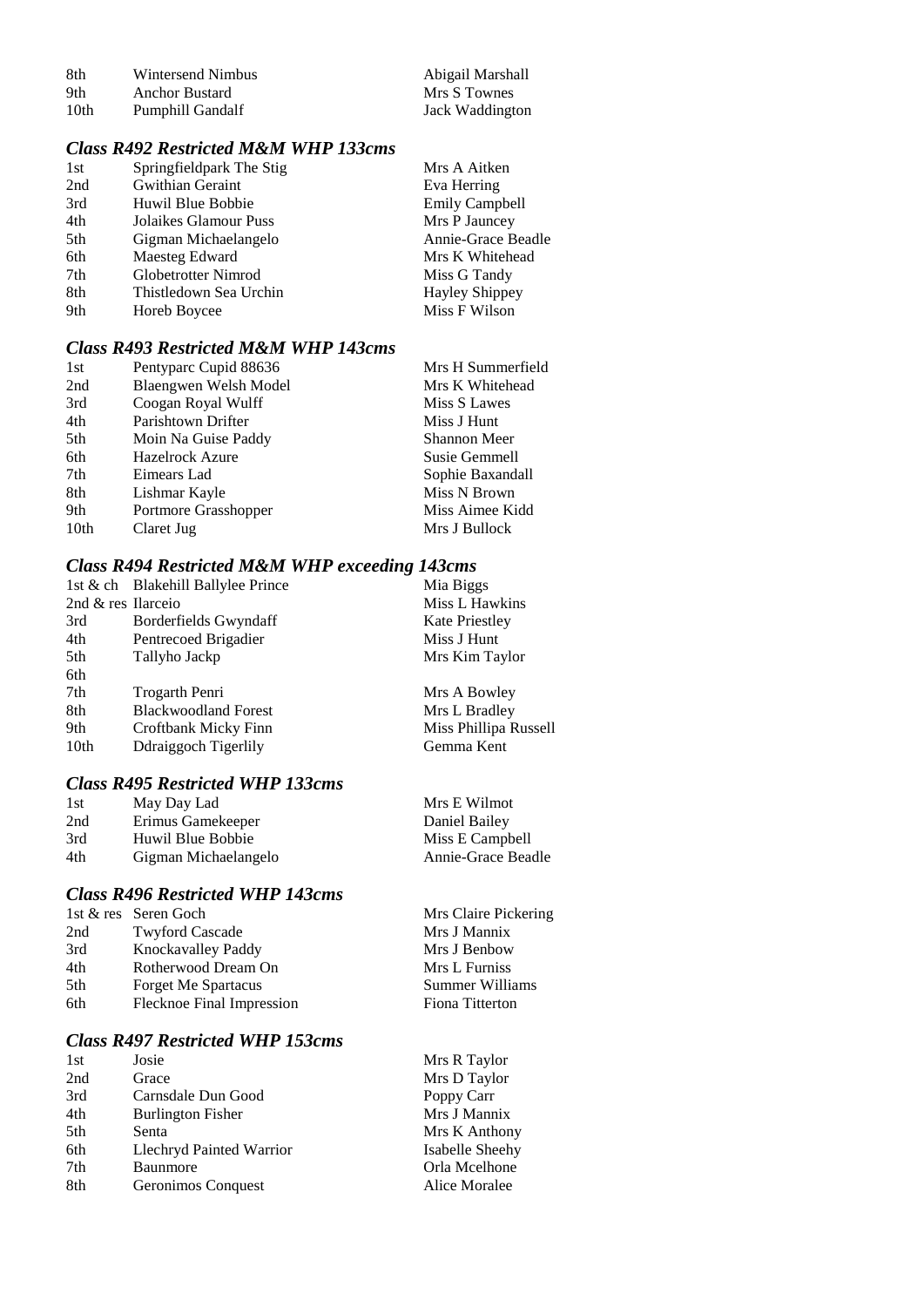#### *Class R498 Restricted Working Hunter*

|     | 1st & ch Ouartz Diamond Boy | Miss R Stokes      |
|-----|-----------------------------|--------------------|
| 2nd | Ttriumph Vd Laarseheide Z   | Miss Sally Baker   |
| 3rd | Van Neolux Z                | Miss Rosie Stevens |
| 4th | Avaca Aurora                | Karen Robinson     |
| 5th | Hanleen Chunky Monkey       | Susie Gemmell      |
| 6th | Living the Dream            | Mr M Scott         |
| 7th | Saxhill Magic Tom           | Miss L Pope        |
| 8th | Gsa Chloe                   | Mrs J Aldred       |
| 9th | Silver                      | Miss E Bunn        |
|     |                             |                    |

#### *Class R499 Open Bitless Bridle WH / WHP*

| 1st | <b>Pendancer Mickey Bricks</b> | Miss Hayley Dolby            |
|-----|--------------------------------|------------------------------|
| 2nd | Skys The Limit                 | Miss Keira Allcock Brocksopp |
| 3rd | Kyann                          | Miss J Flack                 |
| 4th | The Height Of Fashion          | Miss M Smith                 |
| 5th | Gizmo                          | Miss Austwick                |
| 6th | Lionsgate Hunky Dory           | Jane Burton                  |
|     |                                |                              |

#### *Class R500 Open Nursery Stakes*

| 1st  | Beckside Golden Flute  |
|------|------------------------|
| 2nd  | Pebbly Sultan Pepper   |
| 3rd  | Dark Storm             |
| 4th  | Wilderness Firecracker |
| 5th  | May Day Lad            |
| 6th  | Celton Sandstorm       |
| 7th  | CJs Tonto              |
| 8th  | Tricolore Charlie      |
| 9th  | Easdon Greybird        |
| 10th | Make A Splash          |
|      |                        |

### *Class R501 Open Cradle Stakes*

| 1st              | Wiaun Ultra                          |
|------------------|--------------------------------------|
| 2nd              | Barkway Mandinka                     |
| 3rd              | <b>Rowquest Copper Rivers</b>        |
| 4th              | <b>Blackertor Burliington Bertie</b> |
| 5th              | Beckside Golden Flute                |
| 6th              | <b>Oddies Tigerlilly</b>             |
| 7th              | Green Meadows Little Acorn           |
| 8th              | Vennebos Pearly King                 |
| 9th              | Loughton Prince Llwelleyn            |
| 10 <sub>th</sub> | Wilmira Melody                       |
|                  |                                      |

#### *Class R502 Dressage To Music*

| 1st | Hello Juno                 | Mrs Diane Mulhern  |
|-----|----------------------------|--------------------|
| 2nd | <b>Dukeshill Phantom</b>   | Mrs Katie Snow     |
| 3rd | Popsters Masterclass       | Mrs S Dobson       |
| 4th | <b>Wellbrow Dewdrop</b>    | Miss Sally Baker   |
| 5th | Pendal Dazzler             | Miss Meghan Waring |
| 6th | Cottrell Riverdance        | Millie Bowles      |
| 7th | <b>River Meadows Sarah</b> | Miss Hannah Ward   |
| 8th | Penhalogen Fantasia        | Miss C Ainley      |
|     |                            |                    |

### *Class R503 British Dressage Intro Test A*

### *Class R504 Concours DElegance Traditional Clothing*

| 1st | Semi Otto                       | Miss C Coulbeck       |
|-----|---------------------------------|-----------------------|
| 2nd | Anchor Gooseberry               | Mrs M Nicoll Thompson |
| 3rd | Shirleys Downtown               | Miss A Naylor         |
| 4th | Lummas Sapphire                 | Mrs Gill Rawlinson    |
| 5th | Delilah Rose                    | Rachal Fairbairn      |
| 6th | <b>Tower Emblem</b>             | Miss D Farnish        |
| 7th | <b>Shearwater Golden Prince</b> | Miss D Marratt        |
| 8th | Lowhouses Jessica Ii            | Mrs L Hallam          |
|     |                                 |                       |

Mrs Linda Williamson Izzy Hartswood-Collier Rebecca Lee Mrs H Rodgers Mrs E Wilmot Mrs Alison McDonald Zara Bell Mrs H Shave Brooke Coles Miss S Lawes

Mrs Jodie Allen Mrs Michelle Woodman Mrs H Rodgers Mrs Fiona Fleming Mrs Linda Williamson Clare Bullman Mrs Kate Waddington Izzy Hartswood-Collier Phoebe Bell Mrs Jayne Elliott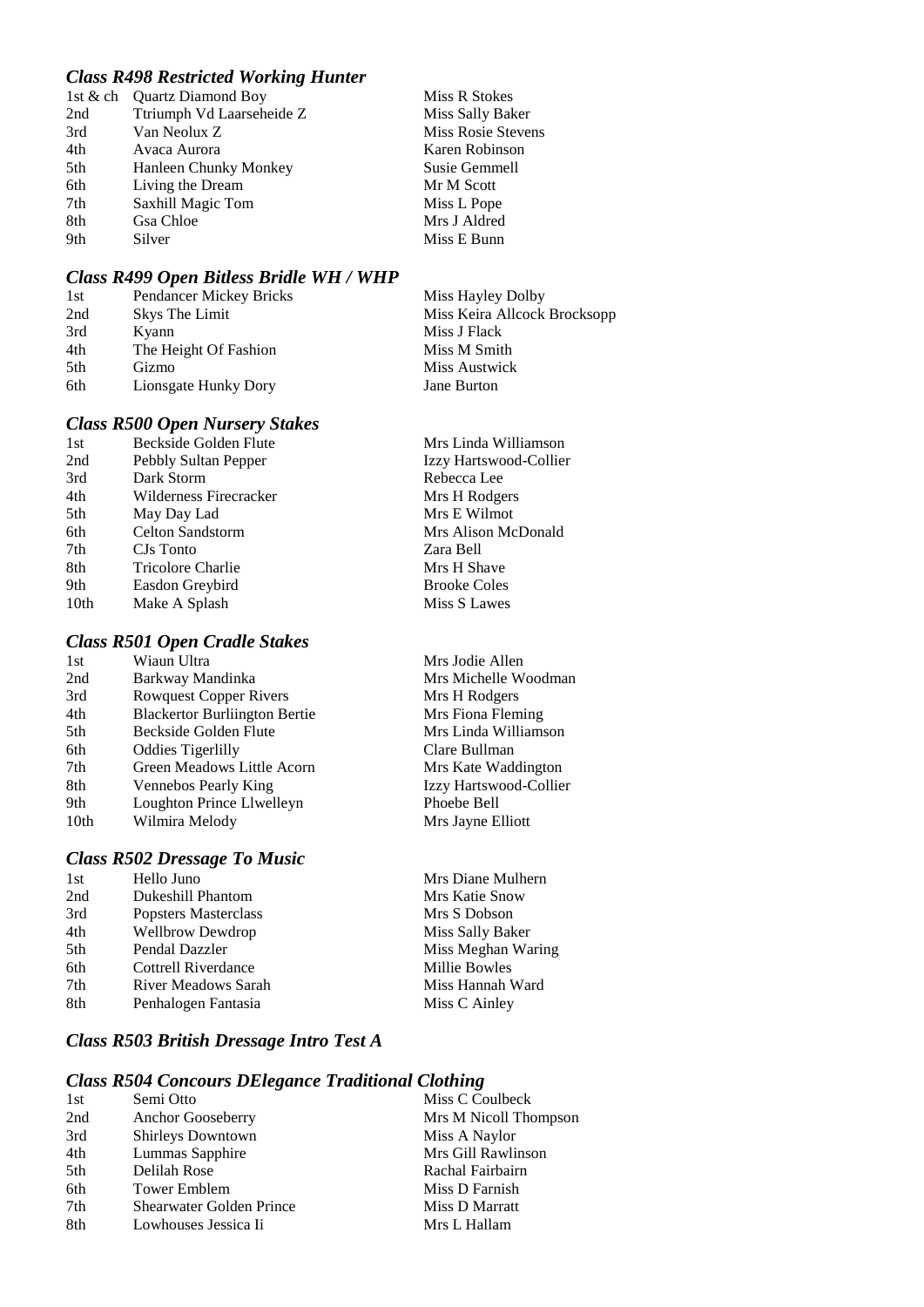9th Spellbound Miss Emma Bell<br>
10th Pendal Dazzler Meghan Waring

### *Class R505 Adult & Child*

| 1st              | Carrolls Lad               |
|------------------|----------------------------|
| 2nd              | Poppyannas Splash          |
| 3rd              | Decorum                    |
| 4th              | <b>Anchor Gooseberry</b>   |
| 5th              | Clantara Shadow Play       |
| 6th              | Doylan Cherry Pops         |
| 7th              | Dolrhedyn Bronson          |
| 8th              | Thistledown Scotts Haar    |
| 9th              | Thistledown Livius         |
| 10 <sub>th</sub> | <b>Toohoots Simply Red</b> |

Meghan Waring

Miss Lora Hawkins Miss Poppy Daly Mrs Carolyn Robertson Mrs M Nicoll Thompson Mrs Avril Bartolomy Stevie Crossley Jenny Wellens Jasmine Bleazard Mrs Sarah Lambert Toohoots Simply Red

# *Class R506 Piebald / Skewbald & Traditionals Concours DElegance*

| 1st  | <b>Shybont Truley Scrumptious</b> | Mrs Michelle Dixon       |
|------|-----------------------------------|--------------------------|
| 2nd  | Lewus                             | Mrs Lisa Speight         |
| 3rd  | Xilobs God                        | <b>Bethany Ellis</b>     |
| 4th  | Jambes Joyeux                     | Amy Pickering            |
| 5th  | Once In A Blue Moon               | Mrs R Longbottom         |
| 6th  | The Pearly Oueen                  | Miss I Moaby             |
| 7th  | Wilkesmoor Highwayman             | Jillian Ward             |
| 8th  | Jimmy 2 Shoes                     | Ms Olivia Metelko-Taylor |
| 9th  | <b>Charmur Cochise</b>            | Mrs Stacey Walker        |
| 10th | Spellbound                        | Miss Emma Bell           |
|      |                                   |                          |

### *Class R507 Ridden Pairs*

| 1st              | Mansfields Fair Lady          | Miss Vicki Faulkner    |
|------------------|-------------------------------|------------------------|
| 2nd              | Limerick Shanballymore-Tobias | Donna Sutton           |
| 3rd              | Aquilas Stud Nigia            | Georgia Ahmet          |
| 4th              | Cherokee Ix                   | Elle Pears             |
| 5th              | Romany Girl                   | Emma Message           |
| 6th              | Kiwi                          | Miss K Maw             |
| 7 <sub>th</sub>  | Blue                          | Miss J Davies          |
| 8th              | Diarmaid                      | Miss Ellie May Cannell |
| 9th              | <b>Tanners Silver Boy</b>     | Mrs S Nunn             |
| 10 <sub>th</sub> | Ryehall Cheval Noir           | Skye Summer Taylor     |

#### *Class R508 Home Produced Small Riding Horse*

| 1st | Melin Moldavite         | Emma Peel               |
|-----|-------------------------|-------------------------|
| 2nd | Sansara Super Nova      | Miss H Bowker           |
| 3rd | Carrhouse Deal Me In    | Kirstie Short           |
| 4th | Jackson Fair And Square | Miss Jessica Reed       |
| 5th | King Leo                | Mrs Emma Sarah Matthews |
| 6th | Armani                  | Mrs Debra Martin        |
| 7th | Darkdancer Kesha Reign  | Miss Annabel Chambers   |
| 8th | <b>Banteer Derry</b>    | Mrs Fiona Farquharson   |

## *Class R509 Home Produced Large Riding Horse*

| 1st  | Lowmoor Years Of Grace     | Miss Lorna Blake   |
|------|----------------------------|--------------------|
| 2nd  | Teddy Boy                  | Jennifer Garland   |
| 3rd  | Aquilas Stud Nigel         | Miss B Ahmet       |
| 4th  | Kingsman                   | Mrs Linda Saunters |
| 5th  | Devil In Disguise          | Miss Katie Payne   |
| 6th  | Renelles Royal Decree      | Miss C Joslin      |
| 7th  | <b>Bertie Wooster</b>      | Miss D Adams       |
| 8th  | <b>Imperial High Force</b> | Miss Hannah Coates |
| 9th  | Ilana W                    | Miss Vicky Ryan    |
| 10th | Jambes Joyeux              | Amy Pickering      |

## *Class I510 PRP / RSPCA Rescue In Hand Native / Traditional*

|     | 1st & ch World Horse Welfare Frodo | Mrs F Williamson |
|-----|------------------------------------|------------------|
| 2nd | Whw Arch Nemesis                   | Miss L Stone     |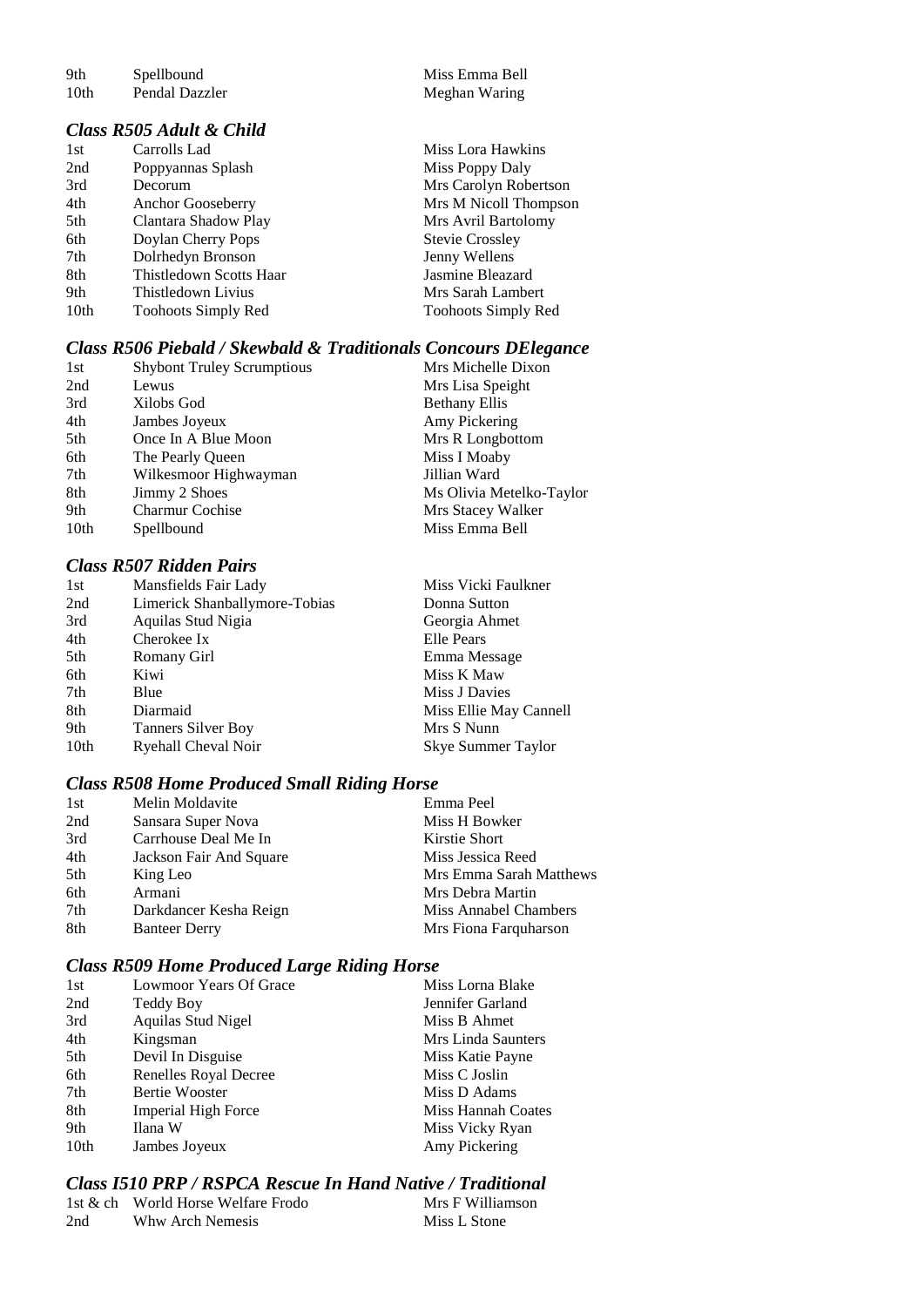| 3rd  | Felledge Polly Pocket      | Miss Amy Geraghty                   |
|------|----------------------------|-------------------------------------|
| 4th  | Icarus S Intent            | Miss R Langan                       |
| 5th  | World Horse Welfare Thor   | Pwllceffyl Tornado Mrs F Williamson |
| 6th  | Princess Amy               | Miss Laura Nicholson                |
| 7th  | Rspca Kestrel              | Mrs Rachel Allsopp                  |
| 8th  | Llanidan Daydream          | Miss Samantha Cumbers               |
| 9th  | World Horse Welfare Nellie | Mrs F Williamson                    |
| 10th | My Precious                | Ms C Robinson                       |

#### *Class I511 PRP Rescue / RSPCA In Hand - Plaited/Hogged any age*

| 1st | Valentino               | Ms Heather Baldwin  |
|-----|-------------------------|---------------------|
| 2nd | Kyann                   | Miss J Flack        |
| 3rd | Felledge Billy          | Mrs Lesley James    |
| 4th | Pumpkin                 | Ms M Fletcher       |
| 5th | Blue Cross April        | Miss Charlotte Ward |
| 6th | <b>Bhs Patrick Pony</b> | Ms C Robinson       |

#### *Class I512 RSPCA / PRP In Hand Rescue 1,2,3 Years Old*

| 1st | World Horse Welfare Thor  | Pwllceffyl Tornado Mrs F Williamson |
|-----|---------------------------|-------------------------------------|
| 2nd | World Horse Welfare Pixie | Mrs F Williamson                    |
| 3rd | My Precious               | Ms C Robinson                       |
| 4th | <b>Blue Cross Pepper</b>  | Miss Charlotte Ward                 |
| 5th | <b>Blue Cross Titch</b>   | Miss Charlotte Ward                 |
| 6th | RSPCA Romeo               | Mrs Karen Clarke                    |
|     |                           |                                     |

## *Class R513 RSPCA / PRP Rescue Rescue Lead Rein / First Ridden*

| 1st | Leaventhorpe Violet Star | <b>Heather Rothwell</b>         |
|-----|--------------------------|---------------------------------|
| 2nd | Felledge Billy           | Mrs Lesley James                |
| 3rd | Whw Naan                 | Mrs K Warnes                    |
| 4th | Colliyers Goldies Delite | Miss A Hallam                   |
| 5th | Fsh Peppa Pig            | Ms C Robinson                   |
| 6th | World Horsewelfare Tor   | Miss C Elding                   |
| 7th | Redwings Heron           | <b>Redwings Horse Sanctuary</b> |

## *Class R514 PRP Rescue / RSPCA Ridden Native / Traditional*

| 1st  | World Horse Welfare Frodo | Mrs F Williamson     |
|------|---------------------------|----------------------|
| 2nd  | Whw Arch Nemesis          | Miss L Stone         |
| 3rd  | Trebor                    | Miss G Sheridan      |
| 4th  | Felledge Polly Pocket     | Miss Amy Geraghty    |
| 5th  | Princess Amy              | Miss Laura Nicholson |
| 6th  | Blue                      | Miss J Davies        |
| 7th  | Lil Darlin                | MIss L Howard        |
| 8th  | Rspca Kestrel             | Mrs Rachel Allsopp   |
| 9th  | Icarus S Intent           | Miss R Langan        |
| 10th | Castle Hill Izzy          | Mrs Tracey ODonnell  |

#### *Class R515 PRP Rescue / RSPCA Ridden Plaited / Hogged*

| 1st | Pumpkin                 | Ms M Fletcher            |
|-----|-------------------------|--------------------------|
| 2nd | Kyann                   | Miss J Flack             |
| 3rd | Redwings Molly          | Mrs Jessica Meyer        |
| 4th | <b>Bhs Patrick Pony</b> | Ms C Robinson            |
| 5th | Redwings Heron          | Redwings Horse Sanctuary |

#### *Class R516 Open Ridden Arab*

1st Judas Coeur Dr Lion Miss Claire Doxey

| Moelwyn Pixie<br>Mrs D Shaw<br>1st                        |  |
|-----------------------------------------------------------|--|
|                                                           |  |
| Waitworth Dakota Mist<br>2nd<br>Amy Bennion               |  |
| 3rd<br>Mrs Carole Simmonds<br>Cargarsar Azure             |  |
| 4th<br>Llanai Tiago<br>Natasha Walter                     |  |
| 5th<br>Springbourne Clemency<br>Mrs Hayley Prosser        |  |
| Dolrhedyn Cardinal<br>6th<br>Jenny Wellens                |  |
| Llyndu Priya<br>Mr Richard Eastwood & Miss R Hawes<br>7th |  |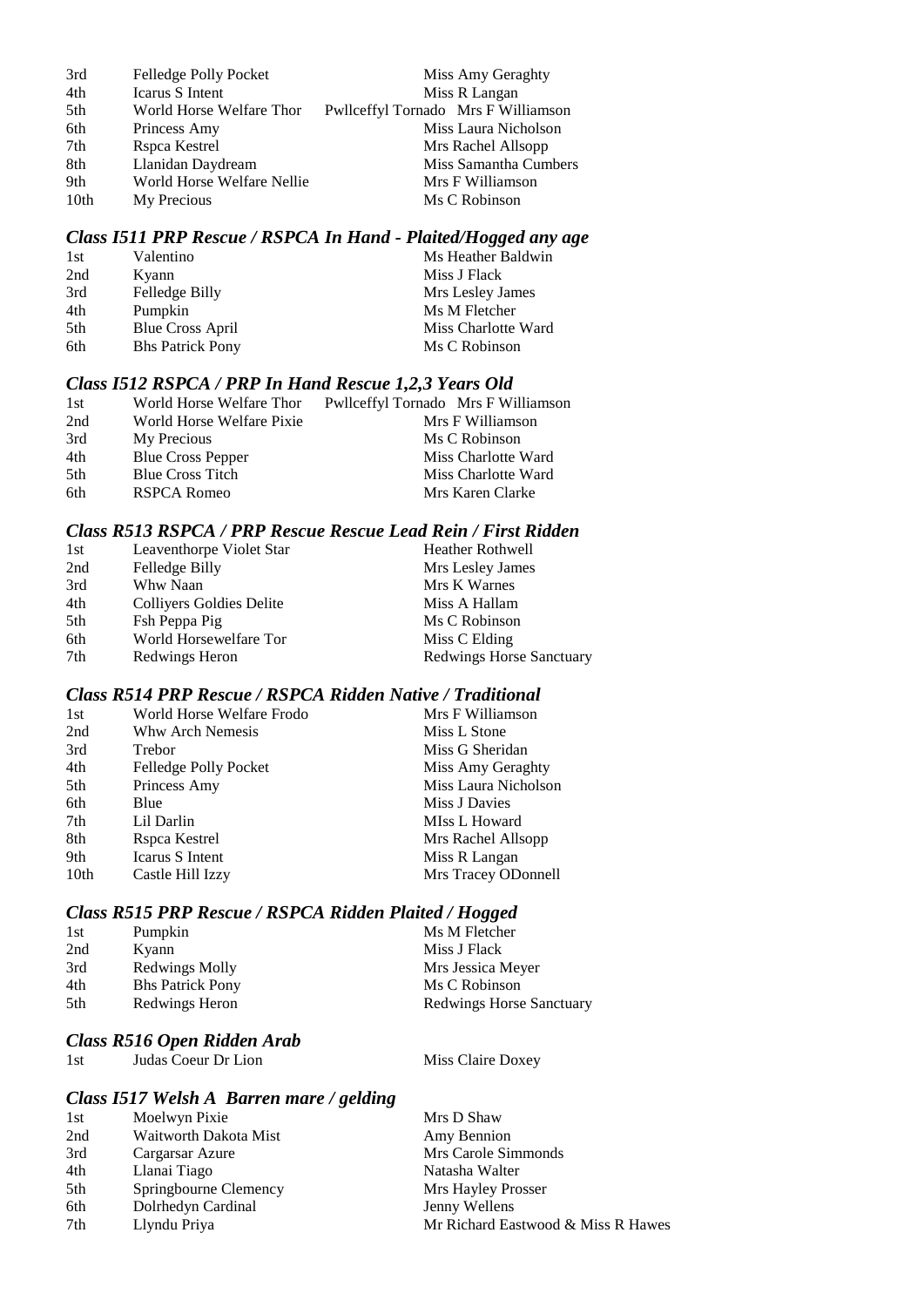| 8th  | <b>Blethyn Grace</b> | Mrs Sue Day          |
|------|----------------------|----------------------|
| 9th  | Trindod Wildcat      | Mrs Jean Clayden     |
| 10th | Gorhambury Romeo     | Miss Danielle Botten |

### *Class I518 Welsh Section A Brood Mare*

#### *Class I519 Welsh A Stallion*

| 1st | Selehems Lord Cannon | Mr P Hampson         |
|-----|----------------------|----------------------|
| 2nd | Amilas Motet         | Miss Christine Heady |
| 3rd | Brynamman Gafyn      | Ms Donna Jackson     |

### *Class I520 Welsh A yearling colt*

| 1st  | Legerview Royal Ensign | Mr P Hampson       |
|------|------------------------|--------------------|
| 2nd  | Sunwillow Yarragon     | Miss H Prosser     |
| 3rd  | Gartconnel Wildcard    | Mrs L Burt         |
| 4th  | Idyllic Perseus        | Georgia Crouchman  |
| .5th | Clanmill Nevada        | Miss Petula Koller |
|      |                        |                    |

#### *Class I521 Welsh A yearling filly / gelding*

| -1st | Treferthur Vanilla Heat         | Miss E Thompson |
|------|---------------------------------|-----------------|
| 2nd  | Collivers Glamour Girl          | Natasha Walter  |
| 3rd  | <b>Boothsdale Dancing Queen</b> | Mr Wayne Bailey |

## *Class I522 Welsh A 2/3 year old colt*

|     | 1st & res Immybrook Welsh Squire | Miss C Meads       |
|-----|----------------------------------|--------------------|
| 2nd | Treferthur Niall                 | Miss Tina Nicholls |
| 3rd | <b>Blethyn Stardust</b>          | Mrs Sue Day        |
| 4th | Llwynhyel Danny Boy              | Ms Barbara Billson |

#### *Class I523 Welsh A 2/3 year old filly / gelding*

| 1st & ch | Trindod Showgirl 175281  | Mr P Hampson   |
|----------|--------------------------|----------------|
| 2nd      | Applemeadows Miss Minuet | Glanhayl Stud  |
| 3rd      | Dunaskin Tipple          | Eleanor Crate  |
| 4th      | Llyndu Jay-Lo            | Natasha Walter |

#### *Class I524 Welsh C Barren Mare / Gelding*

| 1st<br>Joyton Cadwen              | Miss Tina Nicholls |
|-----------------------------------|--------------------|
| Leyeswick Katie Price<br>2nd      | Mr J Giles         |
| 3rd<br>Dafren Ofelia              | Miss M Till        |
| 4th<br>Neuaddparc Jack In The Box | Mrs D Seddon       |
| 5th<br>Rhydeilian Orianna         | Miss Steph Toal    |
| 6th<br>Pentrefelin Gladiator      | Gemma Armstrong    |
| 7th<br>Popsters Picasso           | Linzy Dickinson    |
| 8th<br>Popsters Pauletta          | Mrs Abigal Munro   |
| 9th<br>Foxhollow Alwyn Tywysog    | Mrs Kay Gibson     |

#### *Class I525 Welsh Section C Brood Mare*

#### *Class I526 Welsh C Stallion*

| 1st | Garlance Flash Jac | Mrs E Hewer         |
|-----|--------------------|---------------------|
| 2nd | Dabernon Boyce     | Mikileigh Batchelor |
| 3rd | Stanray Jay James  | Miss Emma Stares    |

#### *Class I527 Welsh C yearling Colt*

1st Horeb The High Roller Mr T Hall

## *Class I528 Welsh C yearling Filly / Gelding*

#### *Class I529 Welsh C 2/3 year old Colt*

| 1st | <b>Corstan Rixton</b> | Lisa Mewes |
|-----|-----------------------|------------|
|     |                       |            |

#### *Class I530 Welsh C 2/3 year old Filly / Gelding* 1st Leyeswick Million Dollar Girl Mr J Giles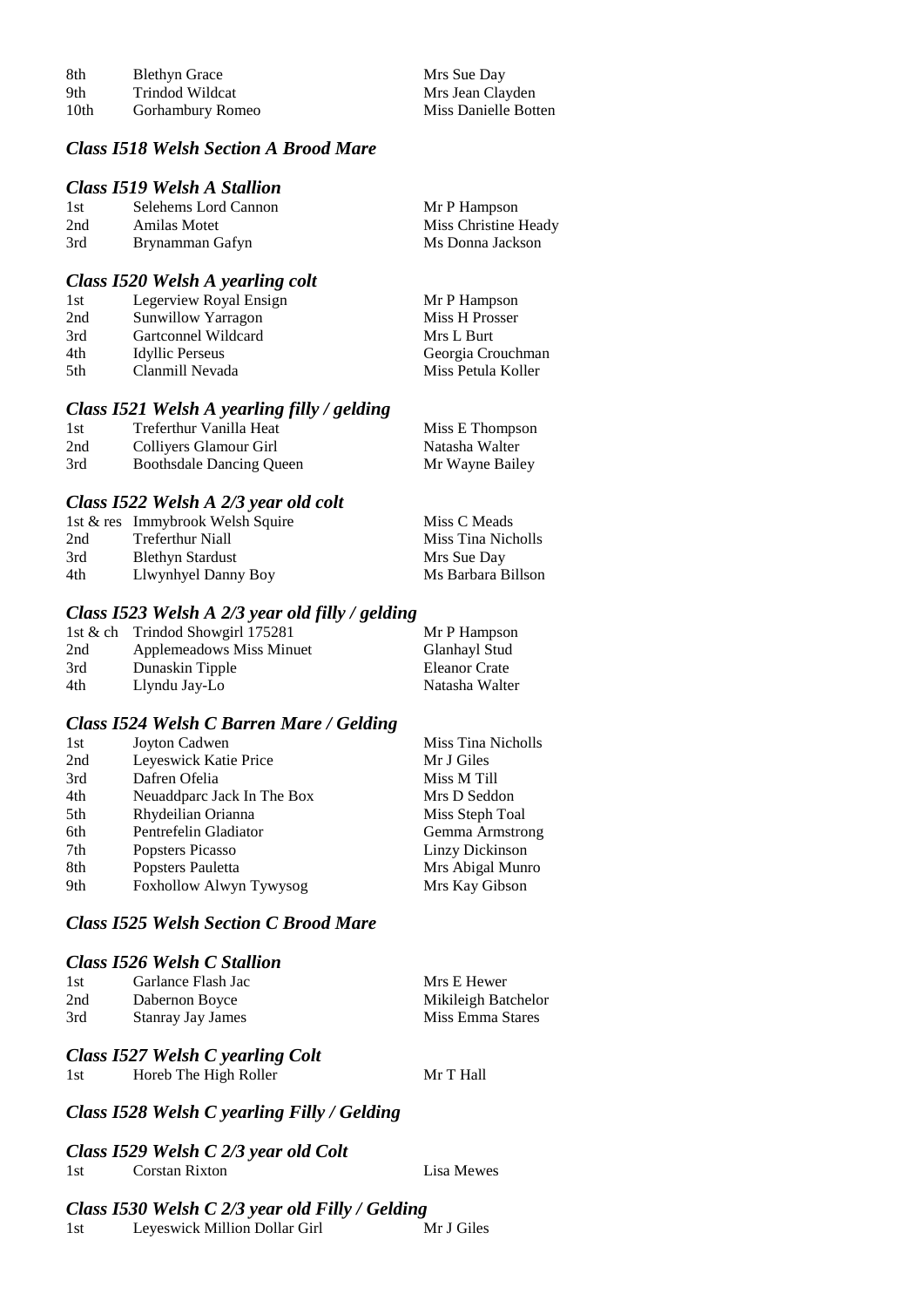| 2nd | Carless Valmai         | Miss Tina Nicholls |
|-----|------------------------|--------------------|
| 3rd | Dafren Prince Of Wales | Miss S Sleney      |

#### *Class I531 Welsh B Barren mare / gelding*

| 1st | Bark Way Twinkle Toes          | Miss Becky Hutchinson |
|-----|--------------------------------|-----------------------|
| 2nd | Skellorn Toy Soldier           | Christine Heady       |
| 3rd | Linksbury Drummer Boy          | Miss Helen Whiteley   |
| 4th | Elvet Paradise 73483           | Miss S Daggett        |
| 5th | Jolaikes Glamour Puss          | Mrs P Jauncey         |
| 6th | <b>Rhydspence Sweet Willow</b> | Mrs Sally Jones       |
|     |                                |                       |

#### *Class I532 Welsh Section B Brood Mare*

| 1st | Cadlan Valley Popcorn | Mr Gareth Roberts    |
|-----|-----------------------|----------------------|
| 2nd | Brynoffa Madonna      | <b>Eleanor Crate</b> |

*Class I533 Welsh B Stallion*

#### *Class I534 Welsh B yearling colt*

## *Class I535 Welsh B yearling filly / gelding*

| 1st | Kerenelise Arabesque      | Mrs H Walter     |
|-----|---------------------------|------------------|
| 2nd | <b>Bunbury Cornflower</b> | Mrs S Arrowsmith |

# *Class I536 Welsh B 2/3 year old colt*

1st Stambrook Bellated Miss Hayley Nutter

#### *Class I537 Welsh B 2/3 year old filly / gelding*

| 1st | <b>Cadlanvalley Candice</b> | Mrs Jane Grant       |
|-----|-----------------------------|----------------------|
| 2nd | Banksy Dauaberyn            | <b>Eleanor Crate</b> |

#### *Class I538 Welsh D Barren mare / gelding*

| Moneydie Scarlett 172266    | Mr G Skeels           |
|-----------------------------|-----------------------|
| <b>Foxton Fire Dancer</b>   | Mrs L Cartner         |
| Stanray Ruby Rose 165401    | Ms Heather Baker      |
| Llandderfel Prince Ethelred | Miss S Daggett        |
| Clemley Seren Du            | <b>Mrs Katie Snow</b> |
| Kylebeck Carvahlo           | Mrs H Paternoster     |
| Ddwyryd Mari                | Mrs C Pooley          |
| Anlyn Ella                  | Mrs Katie Snow        |
| Nunthorps Yorkshire Rose    | Miss K Commins        |
|                             |                       |

#### *Class I539 Welsh Section D Brood Mare*

#### *Class I540 Welsh D Stallion*

| 1st | Rassau Cream Supreme | Alice Spink         |
|-----|----------------------|---------------------|
| 2nd | Nebo Materpiece      | Mikileigh Batchelor |
|     |                      |                     |

## *Class I541 Welsh D yearling colts*

| 1st | Swchyrhafod Cymro Coch | Mr Simon Charman |
|-----|------------------------|------------------|
| 2nd | Pennal Bed Flyer       | Mr Sam Campion   |

#### *Class I542 Welsh D yearling Filly / Gelding*

1st Banroc Hurricane Mrs N Shaw

#### *Class I543 Welsh D 2/3 year old Colt*

*Class I544 Welsh D 2/3 year old Filly / Gelding*

| Keenleyside Show Girl<br>1st | Alison Duval |
|------------------------------|--------------|
|------------------------------|--------------|

#### *Class I545 In Hand Part Breds 1,2,3 years old*

| 1st | Milltimber Little Scoundrel | Ms Lindsey Hewitt |
|-----|-----------------------------|-------------------|
| 2nd | Poppets Prince Ruben        | Elisabeth Edmonds |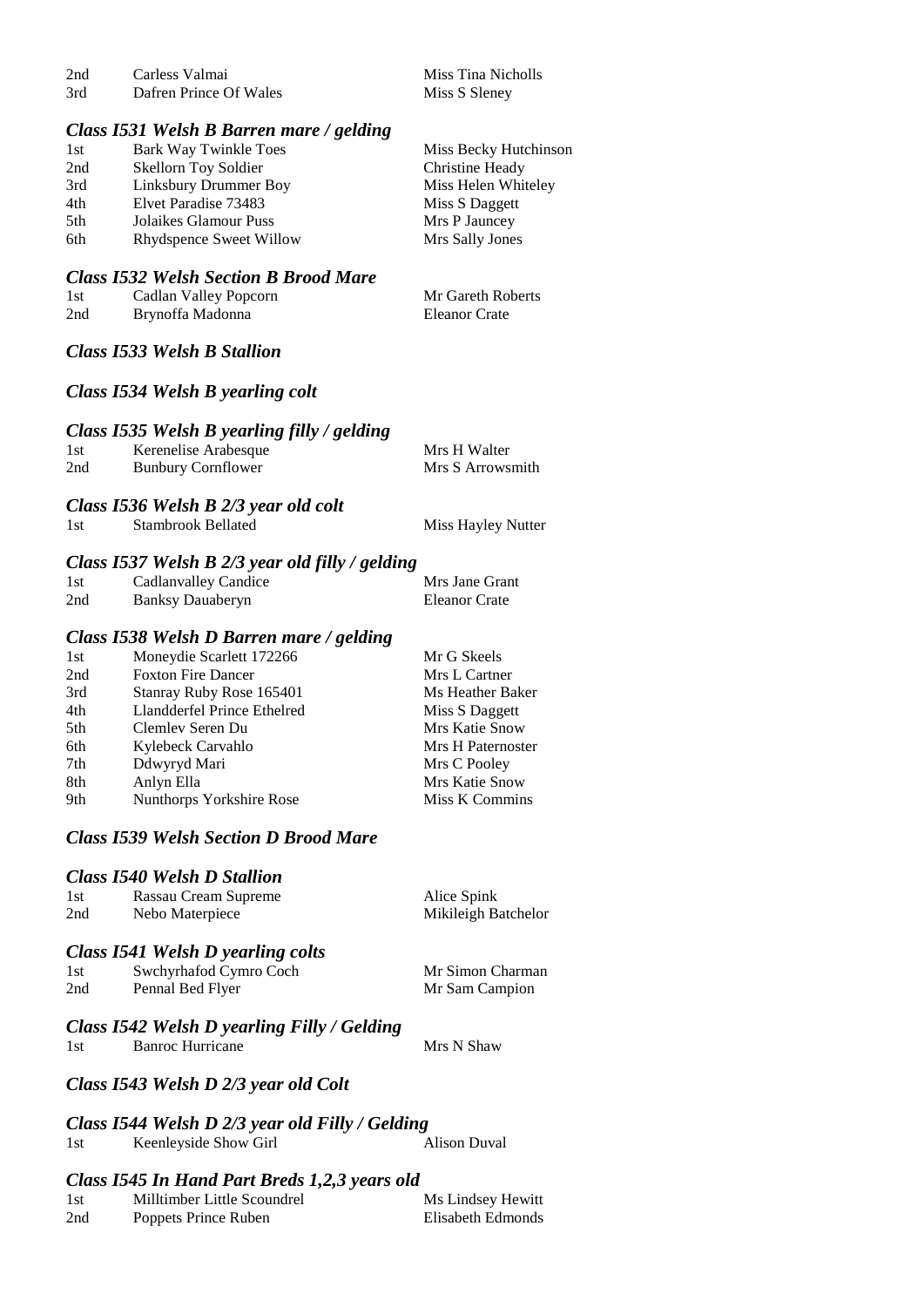| 3rd  | <b>Penstrumbly Sugar Barlow</b> | Mrs L Lawrence |
|------|---------------------------------|----------------|
| 4th  | Nerverlands Party Piece         | Miss L Oliver  |
| .5th | Macado                          | Miss A Weaver  |
| 6th  | Hillmoor Lady Rose              | Mrs N Manders  |

# *Class I546 In Hand Part Breds 4 years old & over*

| 1st              | <b>Rommano Revelation</b>        | Miss L Fry-Lockier  |
|------------------|----------------------------------|---------------------|
| 2nd              | <b>Stanley Grange Sea Shells</b> | Mrs Leeanne Crowe   |
| 3rd              | Drakemyre Debonair               | Ms Lindsey Hewitt   |
| 4th              | Romanno Pandora                  | Ms Andrea Mathers   |
| 5th              | Moscombe Lord Of The Dance       | Miss S Simpson      |
| 6th              | Conundrum Topics Sundance Kid    | Mrs Nicola Scott    |
| 7th              | Cartigan Beautiful Girl          | Mrs J Cartwright    |
| 8th              | Peter Pan                        | Miss G Viles        |
| 9th              | Hopgarden Ronaldo                | Verity Checkley     |
| 10 <sub>th</sub> | Thelonghouse Superstition        | Mrs Amanda Gaughran |

#### *Class I547 Veteran In Hand Horse 15-19 Years Old*

| 1st & ch Pillgrim |                               | Miss Amy Hunter |
|-------------------|-------------------------------|-----------------|
| 2nd               | <b>Haybells First Edition</b> | Mrs R Scarlett  |
| 3rd               | Cheeky                        | Miss K Stell    |
| 4th               | <b>Battles Gaunt Lass</b>     | Nikki Proctor   |

# *Class I548 Veteran In Hand Pony 15-19 Years Old*

| Brookwater Lord Of The Light | <b>Hollie Crowe</b> |
|------------------------------|---------------------|
| Sunnybrowe Prince            | Miss Claire Dawson  |
| Marcosie Melody Maker        | Miss T Hunt         |
| <b>Foxleat Rowenberry</b>    | Mrs Jane Grant      |
| Edern Telynor                | Miss V Leggett      |
| Tarnbeck Shania              | Miss V Leggett      |
| Lotuspoint Commander         | Mrs K J Garrett     |
| Suddeen Finality             | Mrs C Ronson        |
| Gabriels Man Friday          | Mr Ian Palethorpe   |
|                              |                     |

# *Class I549 Veterans In Hand 20 years old & over*

| 1st & res Peter Pan |                         | Miss G Viles   |
|---------------------|-------------------------|----------------|
| 2nd                 | Kingsford Sweet Story   | Jade Jennings  |
| 3rd                 | Daru Star               | Mrs E Bass     |
| 4th                 | Farriers Firecracker    | Miss G Denning |
| 5th                 | Beinnliath Eileanreach  | Fiona Dickson  |
| 6th                 | <b>Merioneth Moeson</b> | Mrs A Gallop   |
| 7th                 | Princess Sasha          | Miss L Johnson |

#### *Class I550 In Hand Duns / Buckskins 1,2,3 Years Old*

| Glanhayl Rosina<br>1st | Miss S Sleney |
|------------------------|---------------|

# *Class I551 In Hand Duns / Buckskins 4 years old & over*

| 1st | Lottie of Combebank          | Miss Amy Hunter       |
|-----|------------------------------|-----------------------|
| 2nd | <b>Drumacre Debutante</b>    | Mrs A Whittle         |
| 3rd | Hamish Of Blengside          | Mrs A Fligg           |
| 4th | Cartigan Beautiful Girl      | Mrs J Cartwright      |
| 5th | <b>Bark Way Twinkle Toes</b> | Miss Becky Hutchinson |
| 6th | Criccieth Chocolate Drop     | Mrs S Glynn-Brooks    |
| 7th | Mynach Orsino                | Mrs C Lawrence        |
| 8th | Ellister Islay Royal Fern    | Mrs E Mangham         |
| 9th | Gott Jerico                  | Miss K Potter         |
|     |                              |                       |

# *Class I552 In Hand Riding Pony 1,2,3 years*

| 1st | Cartigan Misty Morning | Mrs J Cartwright |
|-----|------------------------|------------------|
| 2nd | Sycamore Spellbound    | Mrs C Highnam    |

## *Class I553 In Hand Riding Pony 4 years old & over*

| 1st | <b>Stanley Grange Sea Shells</b> | <b>Hollie Crowe</b>   |
|-----|----------------------------------|-----------------------|
| 2nd | Romanno Pandora                  | <b>Andrea Mathers</b> |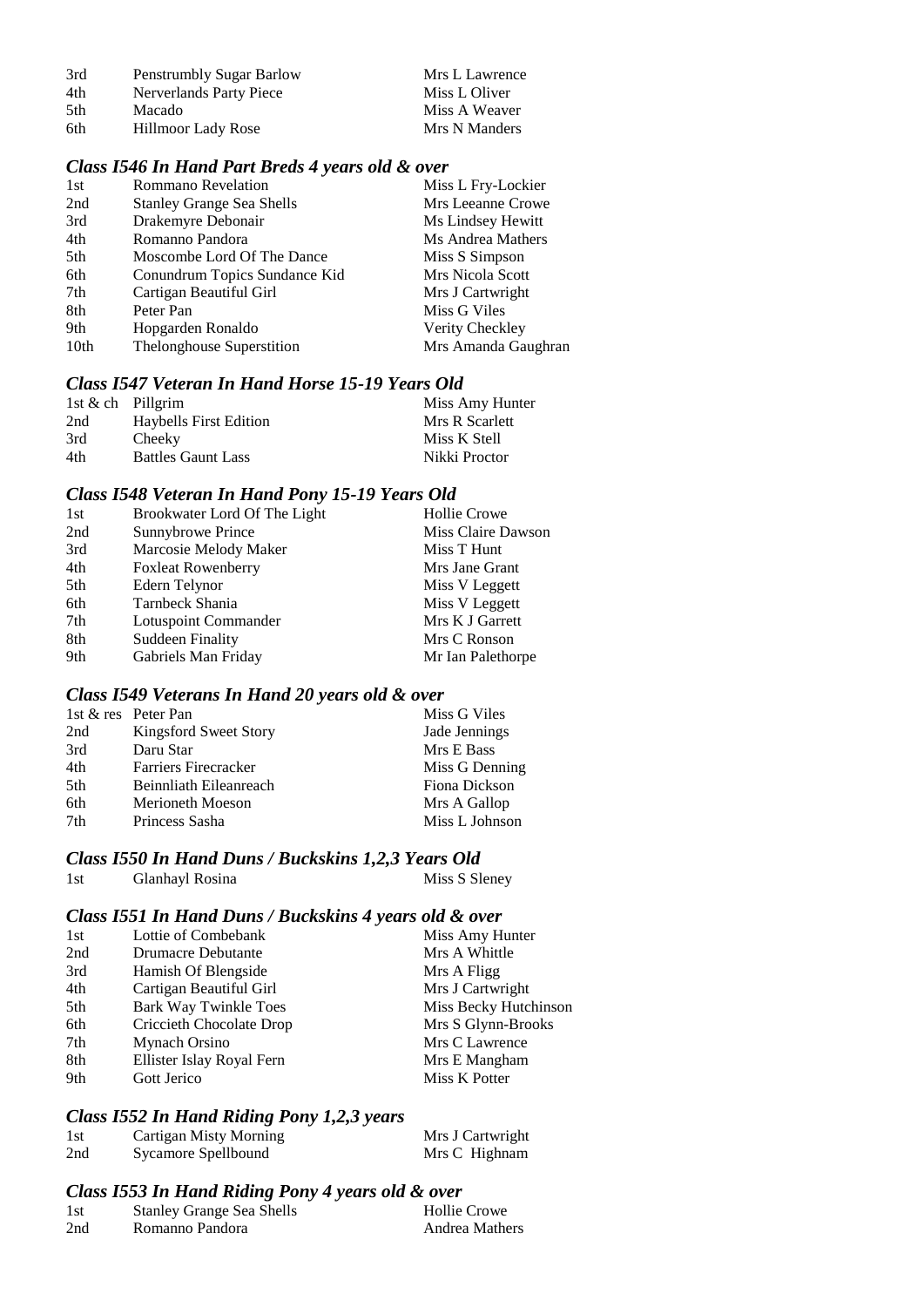| 3rd<br>4th | Kouros May Fia<br><b>Ryehall Avant Guard</b> | Mrs J Russell<br>Roy Houghton |
|------------|----------------------------------------------|-------------------------------|
|            | Class 1554 Connemara Barren / Brood Mare     |                               |
|            | 1st & res Kindesella Lilly                   | Miss Ashlea Jennings          |
| 2nd        | Nire Valley Harmony                          | Miss A Bolan                  |

#### *Class I555 Connemara Gelding*

| 1st | Kilimazing Granite | Mrs C Mason         |
|-----|--------------------|---------------------|
| 2nd | Castle Warrior     | Miss C Clorley      |
| 3rd | Barana Castle      | Mrs Felicity Rooney |
| 4th | Farran Blonde      | Miss K Atkinson     |
|     |                    |                     |

#### *Class I556 Connemara Stallion*

| Pilgrims Knight Errant<br>1st | Mrs J Williams |
|-------------------------------|----------------|
|-------------------------------|----------------|

## *Class I557 Connemara 1,2,3 years old*

|     | 1st & ch Kativa Crystal Cascade | Mrs J Williams   |
|-----|---------------------------------|------------------|
| 2nd | Corabbey Hercules               | Miss F Clarke    |
| 3rd | Fenrose Iris                    | Mr Roger Cook    |
| 4th | Connla Rian                     | Miss E Sayer     |
| 5th | Sophie of Coilltedubh           | Mrs Debbie Quick |

#### *Class I558 In Hand Miniatures 1,2,3 years old*

| 1st | Pandoras Gold Amore         | Mrs Pippa Kirby  |
|-----|-----------------------------|------------------|
| 2nd | Looking Glass Casino Royale | Mrs S Gray       |
| 3rd | <b>Stretcholt Dunbroch</b>  | Miss J Stevenson |
| 4th | Hermits Spartan             | Miss J Stevenson |

# *Class I559 In Hand Miniature Mares*

| 1st | Lincs Cobweb   | Mrs K Shepherd     |
|-----|----------------|--------------------|
| 2nd | Sandbeck Frida | Miss Loraine Small |
| 3rd | Camlan Nan     | Miss T Faiers      |

#### *Class I560 In Hand Miniature Stallion/Gelding*

| 1st | Summerrose Little Hawk                 | Miss G Wood      |
|-----|----------------------------------------|------------------|
| 2nd | Looking Glass Wild Latin Lover         | Mrs S Gray       |
| 3rd | Spellbound Jedi Knight                 | Debra Rogers     |
| 4th | Conundrum Topics Sundance Kid          | Mrs Nicola Scott |
| 5th | Looking Glass Trip The Light Fantastic | Miss L Bowmer    |

#### *Class I561 In Hand Shetland Barren / Brood Mare*

| 1st | <b>Sharptor Keepsake</b> | Debbie Spears       |
|-----|--------------------------|---------------------|
| 2nd | Ceann Boadicea           | Mrs Belinda Jacques |
| 3rd | Sandhamvill Maddona      | Mrs G Olley         |
| 4th | Beeftub Bell Emileo      | Mrs L Mayfield      |
| 5th | Sades Russian Ruby       | Mr Roger Cook       |
| 6th | Kerloch Elesha           | Mr P Brighton       |
| 7th | Hackamore Holly Blue     | Miss S Rose         |
| 8th | <b>Zennor Redwing</b>    | Miss E Coales       |
| 9th | Syltina Cassandra        | Mrs S Arrowsmith    |
|     |                          |                     |

## *Class I562 Shetland Gelding*

| 1st | <b>Beltoy Rose Talon</b> |
|-----|--------------------------|
| 2nd | Hykos Dandini            |
| 3rd | Lotuspoint Commander     |
| 4th | Melland Jackson Jive     |

#### *Class I563 Shetland Stallion*

| 1st | Merkisayre Brainstorm |
|-----|-----------------------|
|     |                       |

# *Class I564 Shetland yearling*

Mrs K Shepherd Miss Kelsey Peters Mrs K J Garrett Miss M Bentham

Mrs S Cowie-Bland

Pankymoor Echo Mr P Brighton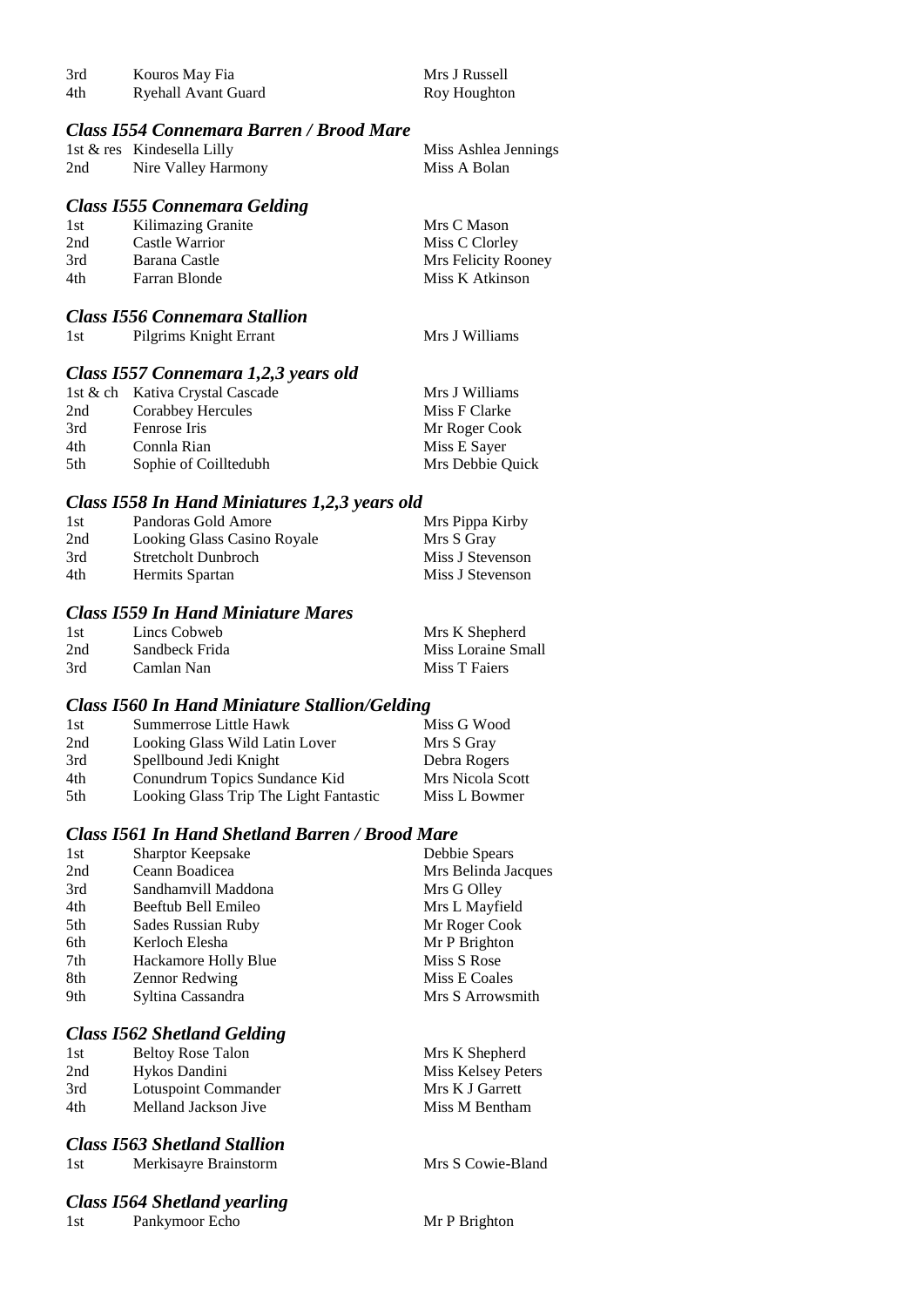## *Class I565 Shetland 2 -3 years*

| 1st | Cranford Fireman                | Debbie Spears    |
|-----|---------------------------------|------------------|
| 2nd | Slades Marshmallow              | Mr Roger Cook    |
| 3rd | Westbridge Park Bombay Sapphire | Mrs Terena Gough |

#### *Class I566 In Hand Miniature Shetland 1,2,3 years old*

| -1st | Buxted Poldark            | Mrs Ruth Rands      |
|------|---------------------------|---------------------|
| 2nd  | Helens Olaf Charlie Brown | Miss Kelsey Peters  |
| 3rd  | Loutin Romany Buster      | Mrs Carole Simmonds |

## *Class I567 In Hand Miniature Shetland Barren / Brood Mare*

| 1st | Sandbeck Frida      | Miss Loraine Small |
|-----|---------------------|--------------------|
| 2nd | Watson Chickpea     | Mrs L Mayfield     |
| 3rd | Timberland Crystal1 | Mrs S Arrowsmith   |
| 4th | Hermits Emelia1     | Mrs S Arrowsmith   |
| 5th | Camlan Nan          | Miss T Faiers      |

#### *Class I568 In Hand Miniature Shetland Stallion / Gelding*

| 1st | <b>Brandeston Limerick</b>  | Miss R Wells       |
|-----|-----------------------------|--------------------|
| 2nd | Spellbound Jedi Knight      | Debra Rogers       |
| 3rd | Chasend Monarch Of The Glen | Miss S Cotton      |
| 4th | Gott Jerico                 | Miss K Potter      |
| 5th | Collytown Golden Nugget     | Miss A Schofield   |
| 6th | Kilcummer Borollo           | Scarlett Burgoyne  |
| 7th | <b>Washford Apache</b>      | Victoria Blanchard |

#### *Class I569 Piebald / Skewbald In Hand 1,2,3 Years Old*

| 1st | The Kingsman               | Miss Lauren Nichols |
|-----|----------------------------|---------------------|
| 2nd | Penrock Puzzled Glitterati | Michelle Findlay    |
| 3rd | <b>Macado</b>              | Miss A Weaver       |
| 4th | Petit Coeur Noir           | Miss E Kerwood      |

#### *Class I570 In Hand Piebald / Skewbald Pony - Plaited/Hogged*

| 1st | Doylan Alouettes Gift            | Mrs C Highnam       |
|-----|----------------------------------|---------------------|
| 2nd |                                  |                     |
| 3rd | <b>Thelonghouse Superstition</b> | Mrs Amanda Gaughran |
| 4th | Leyeswick Seabiscuit             | Mrs N Jordan        |
| 5th | Mayphillic Devil Wears Prada     | Miss Y Suckling     |
| 6th | Rafferty                         | Mrs S Blackman      |

# *Class I571 In Hand Piebald/Skewald Traditional/Native*

| 1st              | <b>Moses</b>             | Miss Stephanie Glover  |
|------------------|--------------------------|------------------------|
| 2nd              | The Navigator            | Mr Nick Burnett        |
| 3rd              | Washford Apache          | Victoria Blanchard     |
| 4th              | Cherokee Ix              | Elle Pears             |
| 5th              | <b>Bertie Bassett</b>    | Miss Ellie Sutton      |
| 6th              | <b>Sd Sitting Pretty</b> | Janet Piper            |
| 7th              | Boy George               | Ms Andrea Smith        |
| 8th              | <b>Tricolor Trxie</b>    | Ms Jane Hunter         |
| 9th              | Chance it is             | <b>Brooke Matthews</b> |
| 10 <sub>th</sub> | Puzzle                   | Mrs Tina Sambucci      |

## *Class I572 In Hand Piebald / Skwbald Horse - Plaited / Hogged*

| 1st | Kellythorpes Spot The Difference | Janet Piper         |
|-----|----------------------------------|---------------------|
| 2nd | Longacres Secret Rendezvous      | Mrs K Megrath       |
| 3rd | Captain Scarlet                  | Miss J Mannering    |
| 4th | Amori                            | Ellie Cooper-Balaam |

## *Class I573 In Hand Dales Barren / Brood Mare*

|     | 1st & res Castle Hill Stella | Claire Crow    |
|-----|------------------------------|----------------|
| 2nd | <b>Tarbarl April Showers</b> | Miss A Daniels |
| 3rd | Lowhouses Jessica Ii         | Mrs L Hallam   |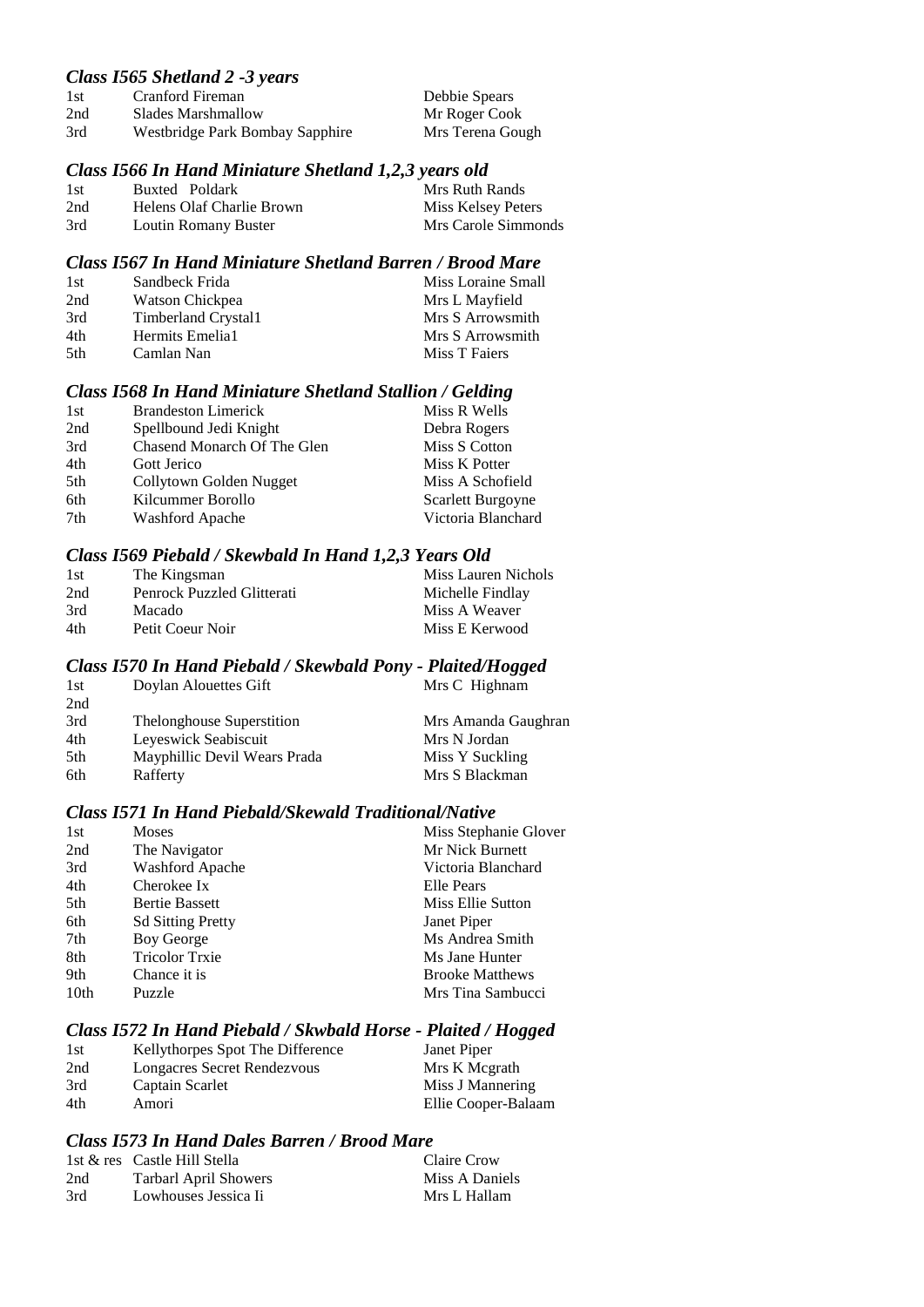#### *Class I574 In Hand Dales Gelding*

| 1st | Cotes Black Jack      | Mrs D Bishop    |
|-----|-----------------------|-----------------|
| 2nd | Defender De Kingmaker | Mrs Gemma Allen |
|     |                       |                 |

#### *Class I575 In Hand Dales Stallion*

1st & ch Westwick Glory Miss A Hampton

#### *Class I576 In Hand Dales 1,2,3 years old*

| 1st | Rosebarr Lily            | Miss S Evans    |
|-----|--------------------------|-----------------|
| 2nd | <b>Highclose Harrier</b> | Mrs Gemma Allen |

# *Class I577 In Hand Rare Breeds*

| 1st              | <b>Manorian Melanite</b>     | Mrs N Thompson    |
|------------------|------------------------------|-------------------|
| 2nd              | Colony Cuthbert              | Mrs K Galbraith   |
| 3rd              | <b>Tarbarl April Showers</b> | Miss A Daniels    |
| 4th              | Strathleven Droma            | Mrs J Rutherford  |
| 5th              | Threeshires Gallant          | Mrs Claire Beever |
| 6th              | <b>Townend Barley</b>        | Mrs Emma Kaye     |
| 7th              | Beaconsfield Perdita         | Miss E Kerwood    |
| 8th              | Braithwaite Countryman       | Miss K Morton     |
| 9th              | <b>Westwick Glory</b>        | Miss A Hampton    |
| 10 <sub>th</sub> | <b>Brackenthwaite Bonnie</b> | Miss H Nelson     |

## *Class I578 In Hand World Breeds*

| 1st | Conundrum Topics Sundance Kid | Mrs Nicola Scott   |
|-----|-------------------------------|--------------------|
| 2nd | Looking Glass Casino Royale   | Mrs S Gray         |
| 3rd | Pandoras Gold Amore           | Mrs Pippa Kirby    |
| 4th | <b>Bloxham Flaire</b>         | Mrs Lesley Haley   |
| 5th | Schieferstein Myissa          | Mrs Joanne Trevedi |
| 6th | Limerick Shanballymore-Tobias | Donna Sutton       |

# *Class I579 In Hand Fell Barren / Brood Mare*

| <b>Brackenthwaite Bonnie</b> | Miss H Nelson      |
|------------------------------|--------------------|
| Bluecaps Adorable Alexis     | Mrs L Judd         |
| Quarryhouse Pixie Lot        | Mrs S Osullivan    |
| Dalehead Lakeland Millie     | Mrs G Chambers     |
| Tarnbeck Shania              | Miss V Leggett     |
| By Beck Nancy                | Miss C Elding      |
| Wolds Kittiwake II           | Miss Kerry Hill    |
| Greenholme Bella             | Miss Abigail Gotts |
|                              |                    |

## *Class I580 In Hand Fell Gelding*

| 1st | Clifford Casino        | Mrs S Wooderson     |
|-----|------------------------|---------------------|
| 2nd | Castle Hill Raven      | Miss Hannah White   |
| 3rd | Stennerskeugh Harry 11 | Miss Sally Baker    |
| 4th | <b>Wellbrow Harvey</b> | <b>Imogen Duffy</b> |

#### *Class I581 In Hand Fell Stallion*

1st & ch Bracklinn Travis Miss Hayley Reynolds

## *Class I582 In Hand Fell 1,2,3 years old*

| 1st | Highbrook Dawn Run | Mrs L Judd   |
|-----|--------------------|--------------|
| 2nd | Bankwood Archibold | Mrs P Hunter |

#### *Class I583 Highland In Hand Barren / Brood Mare*

| 1st | Glenwest Castle Little Miss Jasmine | Mrs J Farrar       |
|-----|-------------------------------------|--------------------|
| 2nd | Balmoral Gemini                     | Miss Lizzie Briant |
| 3rd | Lottie of Combebank                 | Miss Amy Hunter    |
| 4th | Ellister Islay Royal Fern           | Mrs E Mangham      |
| 5th | Hummingbird Of Storm Mountain       | Mrs C Dollery      |
| 6th | Strathleven Droma                   | Mrs J Rutherford   |

# *Class I584 Highland In Hand Gelding*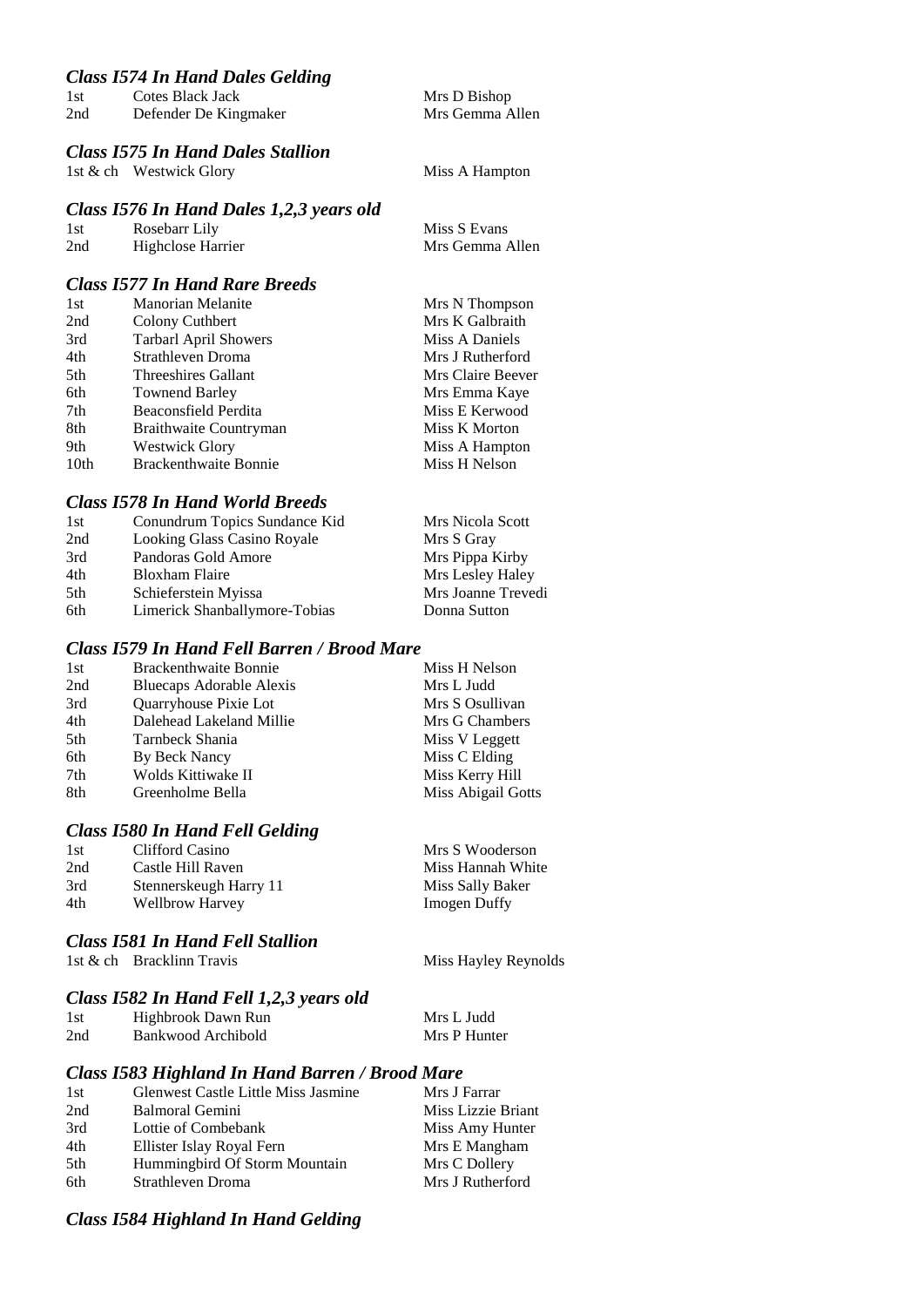|      | 1st & res Leyhills Gillie Glass | Miss Emily Flynn     |
|------|---------------------------------|----------------------|
| 2nd  | Colin                           | Miss Laura Matthews  |
| 3rd  | Barnaby Of Park View            | Mrs A Baybutt        |
| 4th  | Gissing Military Woo Hoo        | Miss M Anness        |
| .5th | Southernstone Tobias            | Miss Christine Heady |

## *Class I585 Highland In Hand Stallion*

| 1st | Windgates Winston     | Mrs R Hodkinson  |
|-----|-----------------------|------------------|
| 2nd | Ellister Islay Spruce | Mrs Julie Barton |

#### *Class I586 Highland In Hand yearling*

1st Callan Of Cauldwell Mrs Catherine Whetton

| Class 1587 Highland In Hand 2 -3 years |                                   |                       |  |
|----------------------------------------|-----------------------------------|-----------------------|--|
|                                        | 1st & ch Mannochmore Of Millfield | Ms C Kinsley          |  |
| 2nd                                    | Moss Side Yeva                    | Mr PJ & Mrs C Bassett |  |
| 3rd                                    | Marnonwells Concorde              | Mrs C Dumashie        |  |

#### *Class I588 In Hand Dartmoor Barren / Brood Mare*

|     | 1st & res Shilstone Rocks Sweet Talk | Lynda Calcutt   |
|-----|--------------------------------------|-----------------|
| 2nd | Langfield Hollywood Hills            | Miss L Johnston |
| 3rd | Beaconsfield Perdita                 | Miss E Kerwood  |

### *Class I589 In Hand Dartmoor Gelding*

| 1st | Coppinshill Commemoration | Miss Hayley Reynolds |
|-----|---------------------------|----------------------|
| 2nd | Rushfield Eclipse         | Mrs G Lapsley        |
| 3rd | Springwater Guillot       | Miss L Oughton-auker |
| 4th | Dartford Leigh Abacus     | Miss Rebecca Rayner  |
| 5th | Pantmanr Journeyman       | Mrs M Burns          |
|     |                           |                      |

# *Class I590 In Hand Dartmoor Stallion*

#### *Class I591 In Hand Dartmoor yearling*

1st Springwater Macchiato Miss L Oughton-auker

Mrs M Richardson Miss K Scorey

#### *Class I592 In Hand Dartmoor 2 - 3 years*

|     | 1st & ch Treworgan Shooting Star    | Mr N Wright & Miss G Rossall |
|-----|-------------------------------------|------------------------------|
| 2nd | <b>Blackertor Guiness</b>           | Amy Bennion                  |
| 3rd | Kyleburn Sand Martin                | Mrs D Twitchen               |
| 4th | <b>Shilstone Rocks Mountain Ash</b> | Mrs Sue Gill                 |

## *Class I593 Young Producers*

| 1st | Summerrose Little Hawk  | Miss G Wood       |
|-----|-------------------------|-------------------|
| 2nd | Nerverlands Party Piece | Miss L Oliver     |
| 3rd | Romanno Pandora         | Ms Andrea Mathers |
| 4th | Duke Of York            | Molly Kate Stowe  |

# *Class I594 In Hand Exmoor Barren / Brood Mare*

| <b>Edwinsfield Move Over Darling</b> | Mrs Di Woodward        |
|--------------------------------------|------------------------|
| <b>Threeshires Consort</b>           | Elizabeth Barker       |
| Princess                             | Miss M Harding         |
| <b>Blackthorn Blush Rose</b>         | Mrs S Wooderson        |
| Beinnliath Eileanreach               | Fiona Dickson          |
| Bowspring                            | <b>Holly Donaldson</b> |
| Dunkery Reed Bunting                 | Ms S Cottingham        |
|                                      |                        |

## *Class I595 In Hand Exmoor Gelding*

|     | 1st & res Edwinsfield Nocturne | Miss Lauren Brill |
|-----|--------------------------------|-------------------|
| 2nd | Threeshires Edgar              | Elizabeth Barker  |

# *Class I596 In Hand Exmoor Stallion*

|     | 1st & ch Dunkery Wigeon |
|-----|-------------------------|
| 2nd | Cellini                 |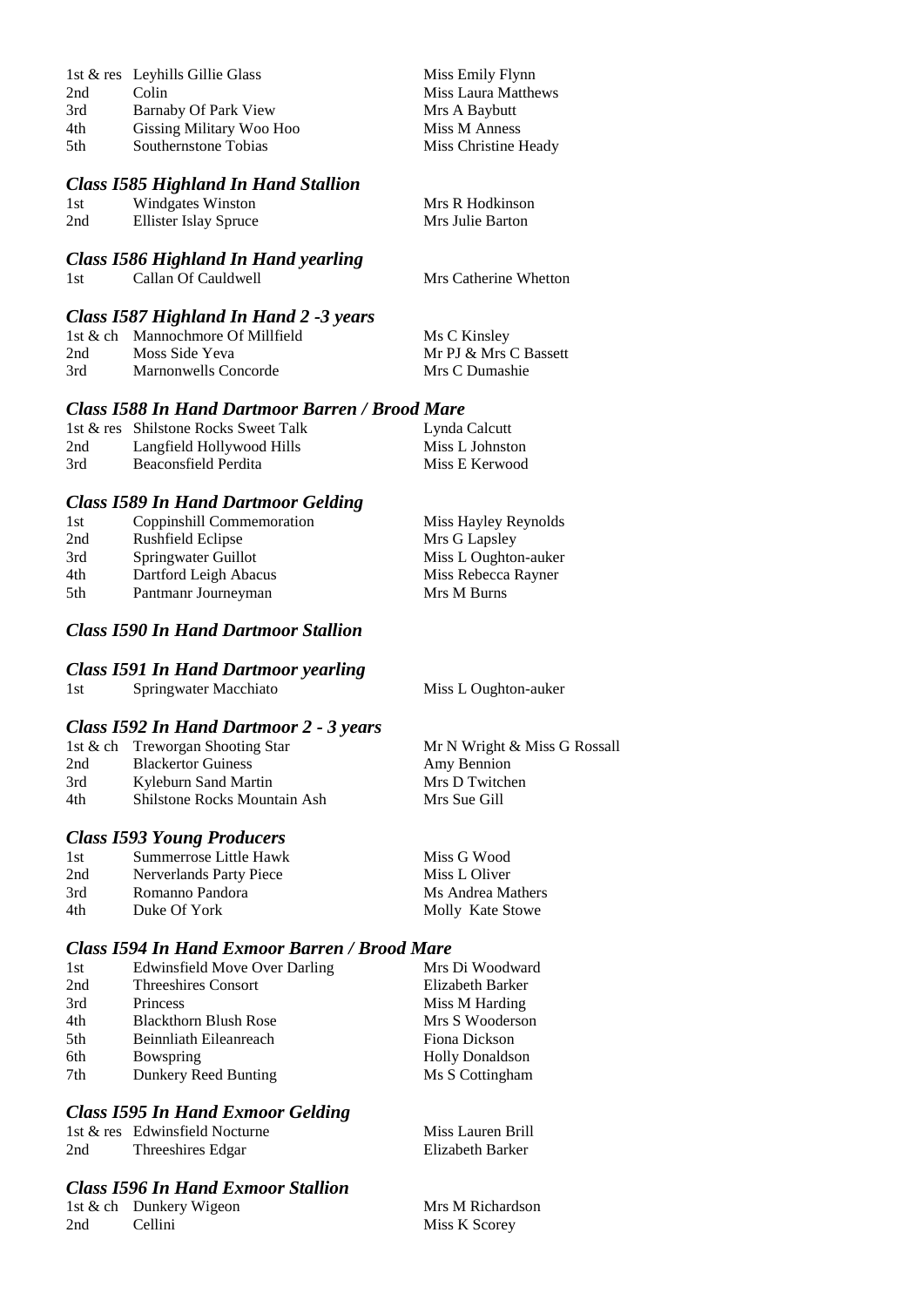3rd Oswald Lisa Mewes

#### *Class I597 In Hand Exmoor 1,2,3 years old*

| 1st | Beinnliath Travellin       | Fiona Dickson |
|-----|----------------------------|---------------|
| 2nd | <b>Farleywater Bubbles</b> | Mrs J Sparrow |

#### *Class I598 Friesian In Hand*

#### *Class I599 In Hand New Forest Barren / Brood mare*

|     | 1st & res More Of The Best | Miss C Joynes      |
|-----|----------------------------|--------------------|
| 2nd | Lovelyhili Beatrix         | Mrs Helen Crompton |
| 3rd | Whiteladies Matilda        | Miss K Harris      |

#### *Class I600 In Hand New Forest Gelding*

|      | 1st & ch Furzley Magician  | Mrs Julie Moxon      |
|------|----------------------------|----------------------|
| 2nd  | Red Oak                    | Miss G Palfreyman    |
| 3rd  | <b>Broadlands Politics</b> | Karen Smith          |
| 4th  | Moneyhills Nightlight      | Polly Pickford Swift |
| .5th | Welham Bertie Bassett      | Dr Pamela Watt       |

#### *Class I601 In Hand New Forest Stallion*

| 1st<br><b>Ashley Sensation</b> | Dr Pamela Watt |
|--------------------------------|----------------|
|--------------------------------|----------------|

#### *Class I602 In Hand New Forest 1,2,3 years old*

| 1st | <b>Highfox Hunky Dory</b>  | Philippa Hadwen |
|-----|----------------------------|-----------------|
| 2nd | <b>Furzley Fitzpatrick</b> | Mrs Julie Moxon |

#### *Class R603 Home Produced Ridden Hunter 13 stone*

| 1st | Zatopek             | Amanda Court         |
|-----|---------------------|----------------------|
| 2nd | Lutz                | Jean Smith           |
| 3rd | Dexter IX           | Miss A Wood          |
| 4th | Redtape             | Mrs Amanda Court     |
| 5th | <b>Emperor Gift</b> | Miss S Cloy          |
| 6th | Threeoseven         | Miss Ellie Hayes     |
| 7th | Madamme Mymm        | Mrs S Tanner         |
| 8th | West Cliffe Omega   | Mr Thomas Winson     |
| 9th | Wunda C             | Mrs Natalie Rampling |

## *Class R604 Home Produced Ridden Hunter over 13 stone*

|     | 1st & ch Remember Rossmore | Mr Tom Brash        |
|-----|----------------------------|---------------------|
|     | 2nd & res Papavers Romeo   | Miss C Elding       |
| 3rd | Creans Huntingfield Rebel  | Mrs V Joyce         |
| 4th | Elyssiums New Dawn         | Mrs Jacqui Thompson |
| 5th | <b>Rustic Warrior</b>      | Annabel Lewis       |
| 6th | Lowmoor Purple Pride       | Mrs J Milner        |
| 7th | <b>Shirleys Downtown</b>   | Miss Alex Naylor    |
| 8th | Maesmynach Lord Snowdon    | Miss Jessica Berry  |
| 9th | <b>Sandtoft Duke</b>       | Miss Karen Prince   |

Mrs W Winney

Mr Victor Sanders Mrs Tessa Reeve

#### *Class R605 Ride & Drive*

#### *Class I606 Long Reining*

| 1st | Albert                 |
|-----|------------------------|
| 2nd | <b>Seamaster Storm</b> |

#### *Class R607 Exercise Vehicles*

| 1st | Tricklebank Maestro | Miss L Scott        |
|-----|---------------------|---------------------|
| 2nd | Ewyn Pepsi          | Mrs Nicola Salter   |
| 3rd | Meatball & Sonny    | Ms Sue Nebbeling    |
| 4th | Syltina Faegon      | Mrs Elizabeth Brown |
| 5th | Soden Modlen        | Mrs S Osullivan     |
|     |                     |                     |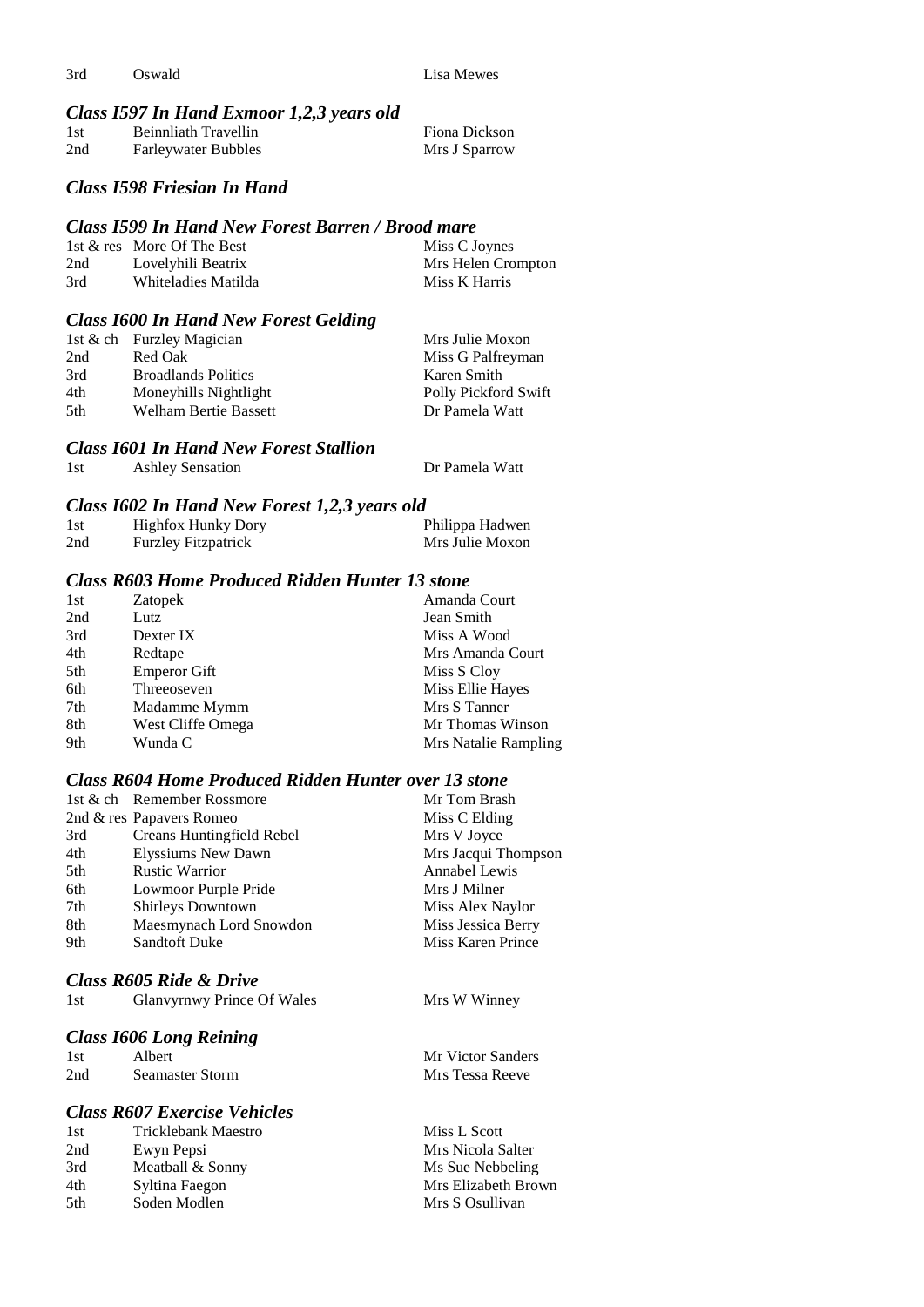## *Class R608 Novice Turnouts*

# *Class R609 Driven M&M / World Breeds*

|     | 1st & ch Trindod Wildcat        | Mrs Jean Clayden    |
|-----|---------------------------------|---------------------|
| 2nd | Glanvyrnwy Prince Of Wales      | Mrs W Winney        |
| 3rd | Syltina Faegon                  | Mrs Elizabeth Brown |
| 4th | Foldhouse Little Lord Valentine | Mrs Su Woodcock     |
|     |                                 |                     |

# *Class R610 Pleasure Driving*

Mrs Elizabeth Brown

## *Class R611 Private Driving non-Hackney*

| 1st | Trindod Wildcat                   | Mrs Jean Clayden |
|-----|-----------------------------------|------------------|
| 2nd | <b>Glanvyrnwy Prince Of Wales</b> | Mrs W Winney     |
| 3rd | Foldhouse Little Lord Valentine   | Mrs Su Woodcock  |

## *Class R612 Private Driving Hackney Type*

1st Brickell Black Supreme Mrs A Gallop

# *Class R613 Country Vehicles*

| <b>Brickell Black Supreme</b><br>1st | Mrs A Gallop |
|--------------------------------------|--------------|

#### *Class R614 Private Driving Concours D'Elegance*

| 1st | Tilly Trotter                     | Mrs J Boden      |
|-----|-----------------------------------|------------------|
| 2nd | Trindod Wildcat                   | Mrs Jean Clayden |
| 3rd | <b>Glanvyrnwy Prince Of Wales</b> | Mrs W Winney     |

#### *Class R615 Home Produced Welsh A Lead Rein*

| 1st              | <b>Sunstars Contador</b>   | Miss N Ashcroft     |
|------------------|----------------------------|---------------------|
| 2nd              | Abercamlais Aneurin        | Mrs Lynn Shimwell   |
| 3rd              | Follow The Bear            | Miss C Hudson       |
| 4th              | Churchwood Obsession       | Miss E Caley        |
| 5th              | Thistledown Spring Time    | Sara Kershaw        |
| 6th              | Lucren Little Gem          | Miss Hayley Pottle  |
| 7th              | Thistledown Valdes         | Amy Bennion         |
| 8th              | Morvanna Fantasy           | Miss Helen Whiteley |
| 9th              | Glynwyn Fresh As A Daisy   | Miss B Hemingway    |
| 10 <sub>th</sub> | <b>Blackhill Parrianne</b> | Miss Jodie Shepherd |

#### *Class R616 Home Produced M&M Lead Rein*

| 1st | Treworgan Cloudbreak      | Miss S Woolerton     |
|-----|---------------------------|----------------------|
| 2nd | Pumphill Ra Ra            | Mrs K Hulme          |
| 3rd | Wind Of Time              | Mrs Emma Parker      |
| 4th | Langfield Hollywood Hills | Miss L Johnston      |
| 5th | Newoak Midnight Moon      | Mrs R Dilcock Thomas |
| 6th | <b>Treworgan Atlantus</b> | Mrs Greta Fuller     |
| 7th | Pumphill Pettifogger      | Mrs H Parnell        |
| 8th | Underhill Playtime        | Mrs Joanne Himsworth |
| 9th | Pumphill Japonica         | Miss Tiffany Dale    |

# *Class R617 Home Produced Welsh A & B First Ridden*

| 1st | Waitwith Welsh Gold     | Mrs Rebecca Donnelly |
|-----|-------------------------|----------------------|
| 2nd | Kered Stormchaser       | Mrs Francine Spurr   |
| 3rd | <b>Waxwing Panama</b>   | Mrs Pauline Hadley   |
| 4th | Papplewick Gino         | Natasha Connor       |
| 5th | Desarbre Sparrow Hawk   | Mrs Gemma Price      |
| 6th | Cosford Sapphoe         | Mrs S Ramsden        |
| 7th | Littlecourt Iced Ginger | Mrs F Callow         |
| 8th | Crumpwell Hanley        | Miss K Rule          |
| 9th | Sianlee Megamix         | Katie Collier        |
|     |                         |                      |

## *Class R618 Home Produced M&M First Ridden*

| 1st | Coppinshill Chaos | Mrs S Millsom |
|-----|-------------------|---------------|
|     |                   |               |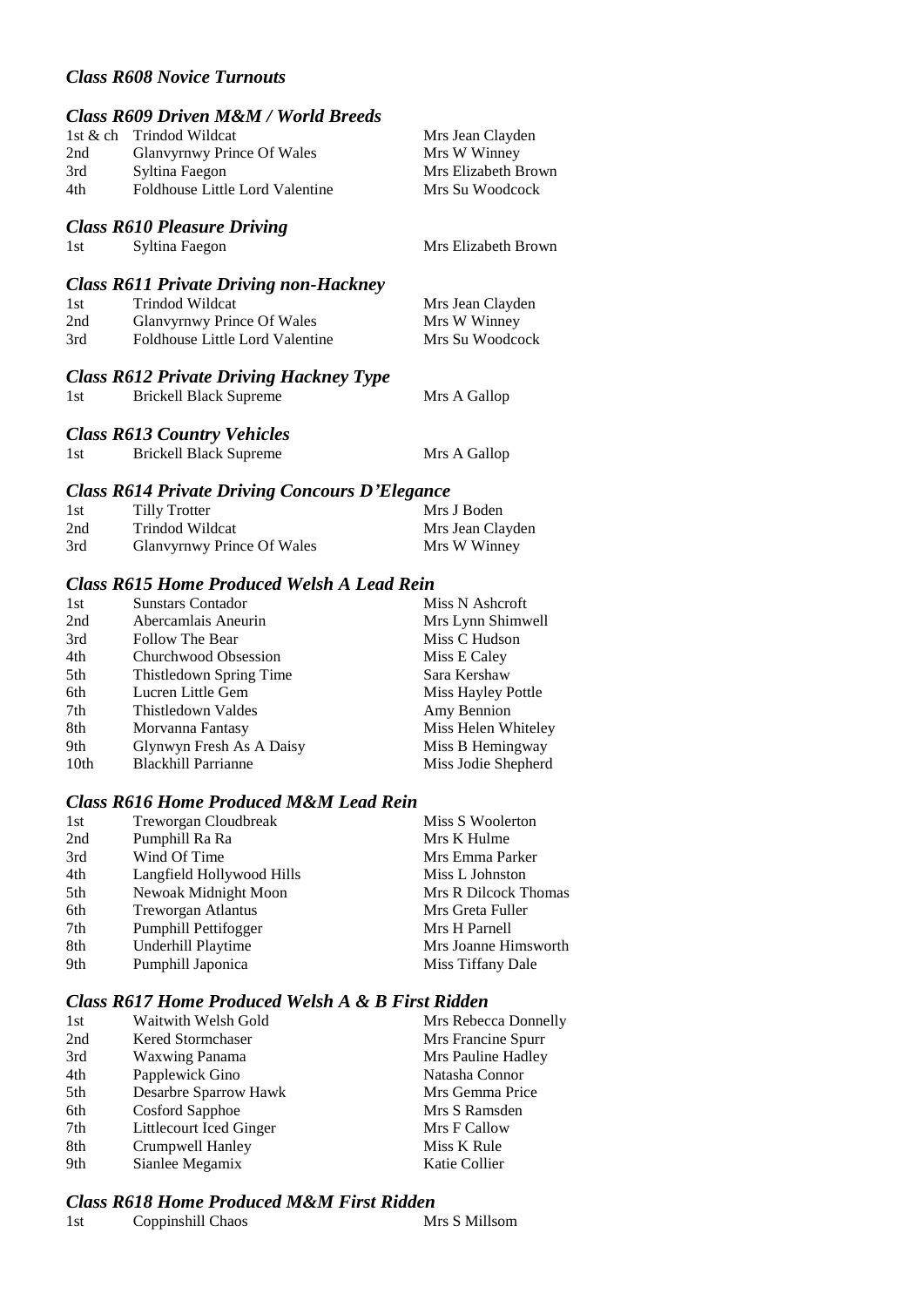| 2nd  | Threeshires Gallant        | Mrs Claire Beever  |
|------|----------------------------|--------------------|
| 3rd  | Pumphill Brosnan           | Carrie Simmonds    |
| 4th  | Springwater Stop The Music | Mrs Katie Snow     |
| .5th | Springwater Music Master   | Miss Eloise Marlow |

# *Class R619 Home Produced SP Lead Rein*

| 1st | Greendown Curiosity     | Miss Marie Howie       |
|-----|-------------------------|------------------------|
| 2nd | <b>Bunbury Sotherby</b> | Mr Ryan Baxter         |
| 3rd | Bradmore Sovereign      | Miss Samantha Jakes    |
| 4th | Desarbre Windflower     | Mrs C Lockyer          |
| 5th | <b>Topend Daisy Doo</b> | Ms L Powdrill          |
| 6th | Treflan Sali            | Ellie Pinder           |
| 7th | Oldmere Linnet          | Miss Charlotte Bunting |
| 8th | Fairly Misha            | Miss K Morton          |

## *Class R620 Home Produced SHP Lead Rein*

|                  | 1st & ch Toya Mission Acomplished | Daisy-May Allen          |
|------------------|-----------------------------------|--------------------------|
| 2nd              | <b>Doultons Master Rupert</b>     | Miss H Leage             |
| 3rd              | Newoak Skyfall                    | Mrs Kate Slattery        |
| 4th              | Hemsbrook West Wind               | Mrs E Harris             |
| 5th              | Whiteastra Dream Dancer           | Polly Seaman             |
| 6th              | Laithehill Serena                 | Mrs Marie Slater         |
| 7th              | Domino                            | Mrs Emily Sinclair Perry |
| 8th              | Twyford Music Man                 | Mrs Teresa Wilks         |
| 9th              | Rowtantina Royal Romance          | Miss Emma Stares         |
| 10 <sub>th</sub> | Cassandra                         | Mr K Harrison            |

# *Class R621 Home Produced SP First Ridden*

| 1st | Hilin Hynod                | Mrs Zoe Holmes        |
|-----|----------------------------|-----------------------|
| 2nd | <b>Cosford President</b>   | Mrs Michelle Woodman  |
| 3rd | Menedh Jade                | Mrs E Northwood       |
| 4th | <b>Hightopps Dark Opal</b> | Taylor Jayne Kearford |
| 5th | Hollybush Libretto         | Mrs E Whalley         |
| 6th | Worthington Cinderella     | Mrs Sarah Rudd        |

## *Class R622 Home Produced SHP First Ridden*

|                   | Mrs S Millsom               |
|-------------------|-----------------------------|
| Winneydene Cabana | Livie Smith                 |
| Barkway Mandinka  | Mrs Michelle Woodman        |
| Harwel Sunshine   | Mrs Francine Spurr          |
| Courtway Superman | Mrs A Aitken                |
| Wilmira Melody    | Mrs Jayne Elliott           |
| Mirabelle P       | Mrs Margaret Cousin         |
|                   | 1st & res Friarly Gamepoint |

# *Class R623 Open Show Pony / SHP Lead Rein*

| 1st              | Gwyreddparc Torres               | Lucy Richardson        |
|------------------|----------------------------------|------------------------|
| 2nd              | Flinora Surprize                 | Mrs C Mason            |
| 3rd              | <b>High Topps Maid Of Honour</b> | Miss C Gibson          |
| 4th              | Bethal Alpha                     | <b>Frankie Summers</b> |
| 5th              | Beetham Sweet Pea                | Mrs K Millea           |
| 6th              | Barkway Beatrix                  | Miss V Hillyard        |
| 7th              | <b>Bunbury Sotherby</b>          | Mr Ryan Baxter         |
| 8th              | Twyford Music Man                | Mrs Teresa Wilks       |
| 9th              | Wellbank Gallahad                | Mrs N Green            |
| 10 <sub>th</sub> | Hemsbrook West Wind              | Mrs E Harris           |
|                  |                                  |                        |

# *Class R624 Open Show Pony / SHP First Ridden*

| 1st  | <b>Friarly Gamepoint</b> | Mrs S Millsom       |
|------|--------------------------|---------------------|
| 2nd  | Hilin Hynod              | Mrs Zoe Holmes      |
| 3rd  | Courtway Superman        | Mrs A Aitken        |
| 4th  | Mirabelle P              | Mrs Margaret Cousin |
| .5th | Worthington Cinderella   | Mrs Sarah Rudd      |

# *Class R625 Just Off The Lead Rein M&M First Ridden*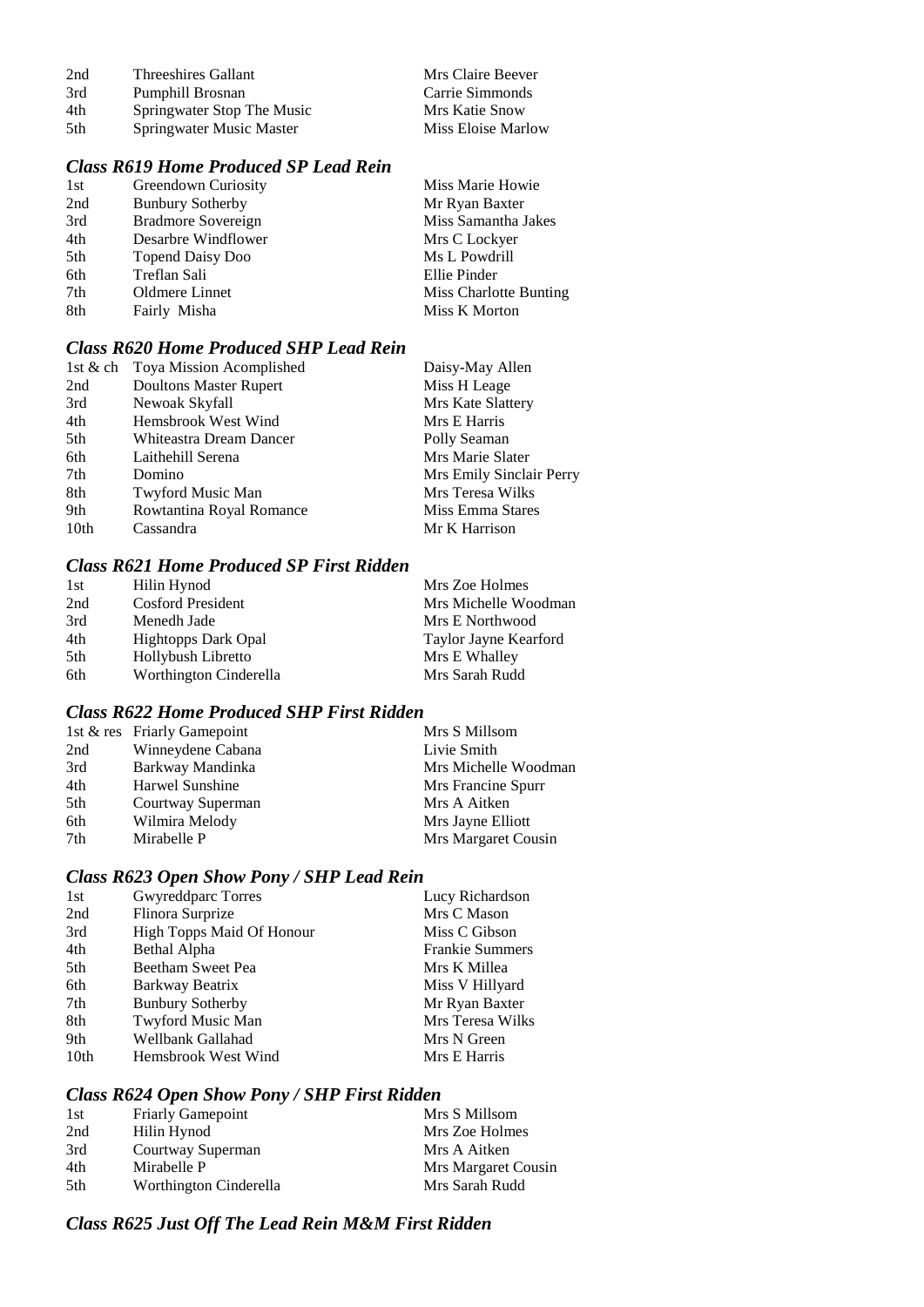| 1st  | <b>Rushton Revellor</b>                               | Mrs Sarah Cunningham     |
|------|-------------------------------------------------------|--------------------------|
| 2nd  | Maesycnew Vanilla Amber                               | Miss Jodie Shepherd      |
| 3rd  | <b>Waxwing Poppys Angel</b>                           | Mrs Sarah Murphy         |
| 4th  | <b>Amilas Celebration</b>                             | Mrs R Hodkinson          |
| 5th  | Dolrhedyn Bronson                                     | Jenny Wellens            |
| 6th  | Dai                                                   | Mrs Emily Sinclair Perry |
| 7th  | Fronllan Lilly Grace                                  | Mrs F Gibbs              |
| 8th  | Collstone Captivator                                  | Miss E Smithers          |
| 9th. | Briden Perdargio                                      | Mrs Vikki Loates         |
| 10th | Thistledown Spring Spirit                             | Ms Amy Metcalf           |
|      | Class R626 Just Off The Lead Rein SP/SHP First Ridden |                          |

| <b>Class R626 Just Off The Lead Rein SP/SHP First Ridden</b> |  |  |  |  |  |
|--------------------------------------------------------------|--|--|--|--|--|
|--------------------------------------------------------------|--|--|--|--|--|

| -1st | Sandean Across The Galaxy | Mrs Marie Slater |
|------|---------------------------|------------------|
| 2nd  | Dagwood Gangsta           | Mrs L Baxter     |

# *Class R627 Open M&M Lead Rein*

|      | 1st & ch Cayberry First Impression | Mrs Vikki Loates      |
|------|------------------------------------|-----------------------|
| 2nd  | <b>Sunstars Contador</b>           | Miss N Ashcroft       |
| 3rd  | Anchor Gooseberry                  | Mrs M Nicoll Thompson |
| 4th  | Treworgan Cloudbreak               | Miss S Woolerton      |
| 5th  |                                    |                       |
| 6th  | <b>Treworgan Atlantus</b>          | Mrs Greta Fuller      |
| 7th  | Thistledown Valdes                 | Amy Bennion           |
| 8th  | Parkvale Jac Y Do                  | Layla Mills           |
| 9th  | Heniarth Norman Stanley Fletcher   | Mrs Margaret Cousin   |
| 10th | Hackamore Holly Blue               | Miss S Rose           |
|      |                                    |                       |

# *Class R628 Open M&M First Ridden*

|     | 1st & res Chetwynd Hemlock | Mrs G Beck         |
|-----|----------------------------|--------------------|
| 2nd | Thistledown Livius         | Mrs Sarah Lambert  |
| 3rd | <b>Waxwing Panama</b>      | Mrs Pauline Hadley |
| 4th | Papplewick Gino            | Natasha Connor     |
| 5th | <b>Kered Stormchaser</b>   | Mrs Francine Spurr |
| 6th | Desarbre Sparrow Hawk      | Mrs Gemma Price    |
| 7th | Cosford Diablo             | Ava Dodgson        |
|     |                            |                    |

# *Class R629 Home Produced Small Hacks*

|     | 1st & res Daldorn Principal Dancer | Mrs F Farquharson |
|-----|------------------------------------|-------------------|
| 2nd | Drakemyre Debonair                 | Ms Lindsey Hewitt |
| 3rd | Romanno Royal Bronze               | Miss C Ainley     |

# *Class R630 Home Produced Large Hacks*

|      | 1st & ch Aria Reflection | Miss G Bott          |
|------|--------------------------|----------------------|
| 2nd  | Hollycreek Sir Benson    | Mrs B Hatton Ritchie |
| 3rd  | Time Out                 | Miss K Harris        |
| 4th  | Bee-J-Gee                | Mrs J Parker         |
| .5th | Vaguely Royal            | Miss Stephanie Beer  |
|      |                          |                      |

# *Class R631 Home Produced New Forest*

| 1st | <b>Halestorm Topsy</b>       | Miss N Brown            |
|-----|------------------------------|-------------------------|
| 2nd | <b>Loxland Amazing Grace</b> | Mrs S Dobson            |
| 3rd | Red Oak                      | Miss G Palfreyman       |
| 4th | <b>Broadlands Politics</b>   | Karen Smith             |
| 5th | Moneyhills Nightlight        | Polly Pickford Swift    |
| 6th | Portmore Grasshopper         | Miss Aimee Kidd         |
| 7th | <b>Rowhill Misty</b>         | Maicie Henfrey Robinson |

# *Class R632 Home Produced Highland*

| 1st | Bracken Of Alltnacailleach | Miss R Randall         |
|-----|----------------------------|------------------------|
| 2nd | <b>Tower Emblem</b>        | Miss D Farnish         |
| 3rd | Barnaby Of Park View       | Mrs A Baybutt          |
| 4th | Maccallumdene              | Mrs Karen Perkowski    |
| 5th | Hamish Of Blengside        | Mrs A Fligg            |
| 6th | Moss Side Sandaig          | Mrs Christine Dumashie |
| 7th | Gissing Military Woo Hoo   | Miss M Anness          |
|     |                            |                        |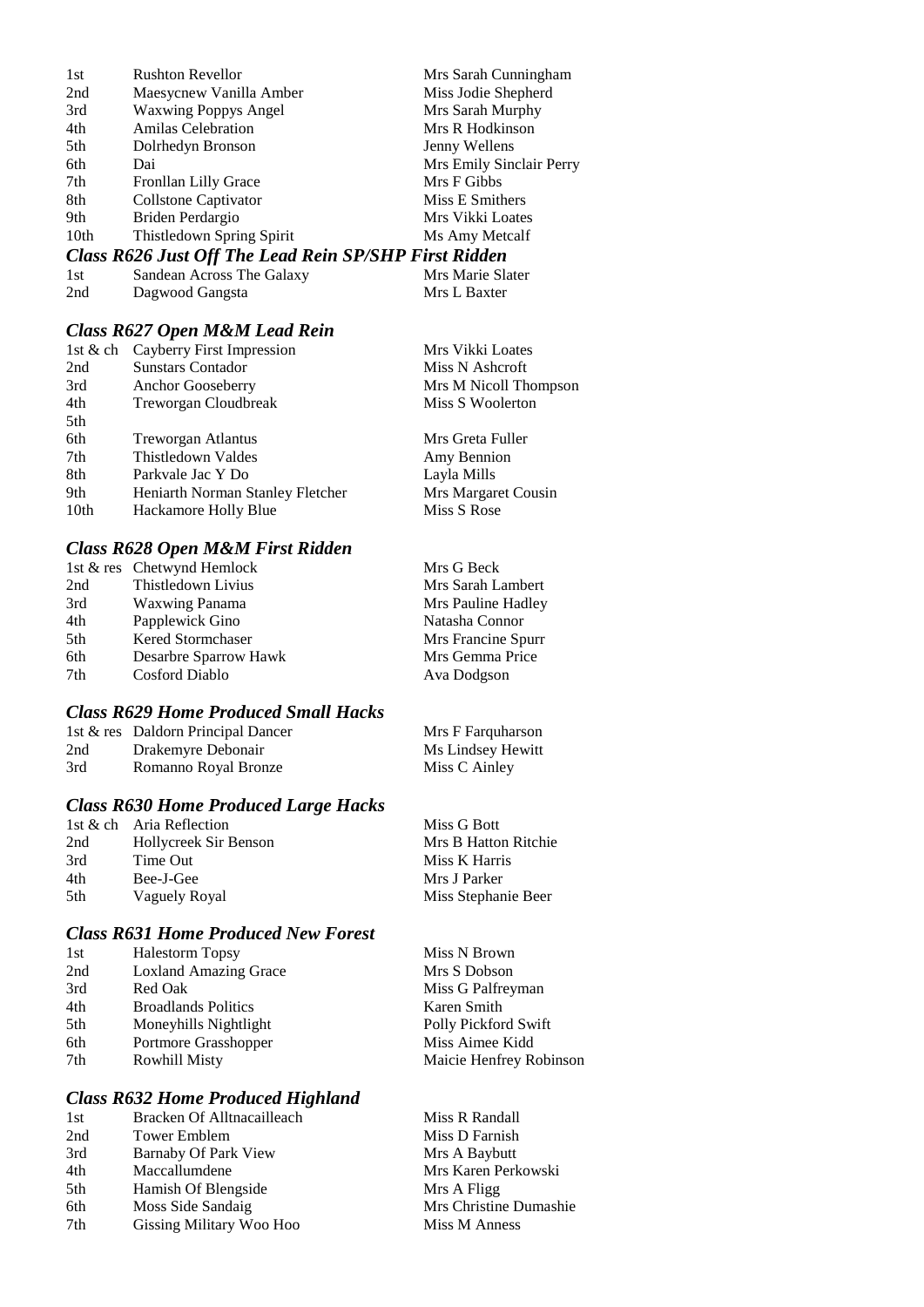# *Class R633 Home Produced Dales / Fell*

| 1st & ch | Foalskye Little Topper         | Mrs J Fisher          |
|----------|--------------------------------|-----------------------|
| 2nd      | Cringlemire Sonny              | Mrs Careford          |
| 3rd      | Elmsbank Mj                    | Mrs Danielle Thelwell |
| 4th      | Castle Hill Stella             | Claire Crow           |
| 5th      | Lunesdale Warlord              | Mrs L Judd            |
| 6th      | Banksgate Tamlin               | Nikki Varney          |
| 7th      | Manorian Marshall              | Mrs Samantha Roberts  |
| 8th      | <b>Akehurst Black Bobby</b>    | Mrs L Rice            |
| 9th      | <b>Shadowcroft Sliver Moor</b> | Mrs Careford          |
| 10th     | Bracklinn Nacho                | Mrs J Fisher          |

## *Class R634 Home Produced Shetland*

| 1st | Clivocast Bibi          | Mrs Miranda Parkinson |
|-----|-------------------------|-----------------------|
| 2nd | Serenteifi Morgan Llwyd | Verity Checkley       |
| 3rd | Firle Gideon            | Rebecca Lee           |
| 4th | Addingham Cavalier      | Mrs Serra Kaliviotis  |

# *Class R635 Home Produced Ridden Dartmoor & Exmoor*

|     | 1st & res Anchor Bustard   | Mrs S Townes         |
|-----|----------------------------|----------------------|
| 2nd | Kingshaugh Northern Lights | Mrs G Beck           |
| 3rd | Springwater Guillot        | Miss L Oughton Auker |

#### *Class R636 Home Produced Connemara*

| Derryeen Boy            | Mrs J Parker         |
|-------------------------|----------------------|
| Claret Jug              | Mrs J Bullock        |
| Hollyhock Blaithin      | Chloe Reeve          |
| Slievebloom Buster      | Mrs C Atkinson       |
| Kindesella Lilly        | Miss Ashlea Jennings |
| Beenleighford Firefly   | Isabel Hind          |
| Nire Valley Harmony     | Miss A Bolan         |
| <b>Eastlands Clover</b> | Mrs Heidi Wheater    |
| Moin Na Guise Paddy     | Shannon Meer         |
| Castle Gypsy            | Mrs L Jarvis-Lee     |
|                         |                      |

## *Class R637 Open Ridden Welsh Section C & D*

| 1st              | Ciffig Morgan             | Miss E Billington      |
|------------------|---------------------------|------------------------|
| 2nd              | Llanflyllin Elgar         | Miss Lauren Johnson    |
| 3rd              | Kylebeck Chieftain        | Miss N Hilton          |
| 4th              | <b>Magef Rhion</b>        | Kim Rawson             |
| 5th              | Tyngwndwn Chanele         | Ellie Holland          |
| 6th              | Dwyfor Simba              | Miss Courtney Sandison |
| 7th              | Templedruid Getz          | Mrs Katie Snow         |
| 8th              | Atinas Danny Boy          | Tim Gibson             |
| 9th              | Abergavenny Jack Daniels  | Miss N Harcourt        |
| 10 <sub>th</sub> | <b>Atinas Classic Boy</b> | Miss R Carmell         |

## *Class R638 Open RIdden Connemara / New Forest*

| 1st | Kindesella Lilly          | Miss Ashlea Jennings           |
|-----|---------------------------|--------------------------------|
| 2nd | Drummore Windy Knight     | Mrs K Talbot                   |
| 3rd | <b>Colmanstown Prince</b> | Miss Joanna Bintliff           |
| 4th | Monaincha Boy             | Mrs D Holmes                   |
| 5th | Glenrevagh Heather        | Miss A Butler & Miss A Gladwin |

# *Class R639 Open Ridden Highland / Dales / Fell*

|     | 1st & ch Foalskye Little Topper | Mrs J Fisher      |
|-----|---------------------------------|-------------------|
| 2nd | Lagalgarve Peregrine            | Miss E Billington |
| 3rd | <b>Banksgate Tamlin</b>         | Nikki Varney      |
| 4th | <b>Akehurst Black Bobby</b>     | Mrs L Rice        |
| 5th | Wellbrow Freddie                | Ms Casey Ormrod   |
| 6th | <b>Townend Emperor</b>          | Miss G Beckett    |
| 7th | Stennerskeugh Harry 11          | Miss Sally Baker  |
| 8th | Brackenthwaite Rio              | Mrs K Grey        |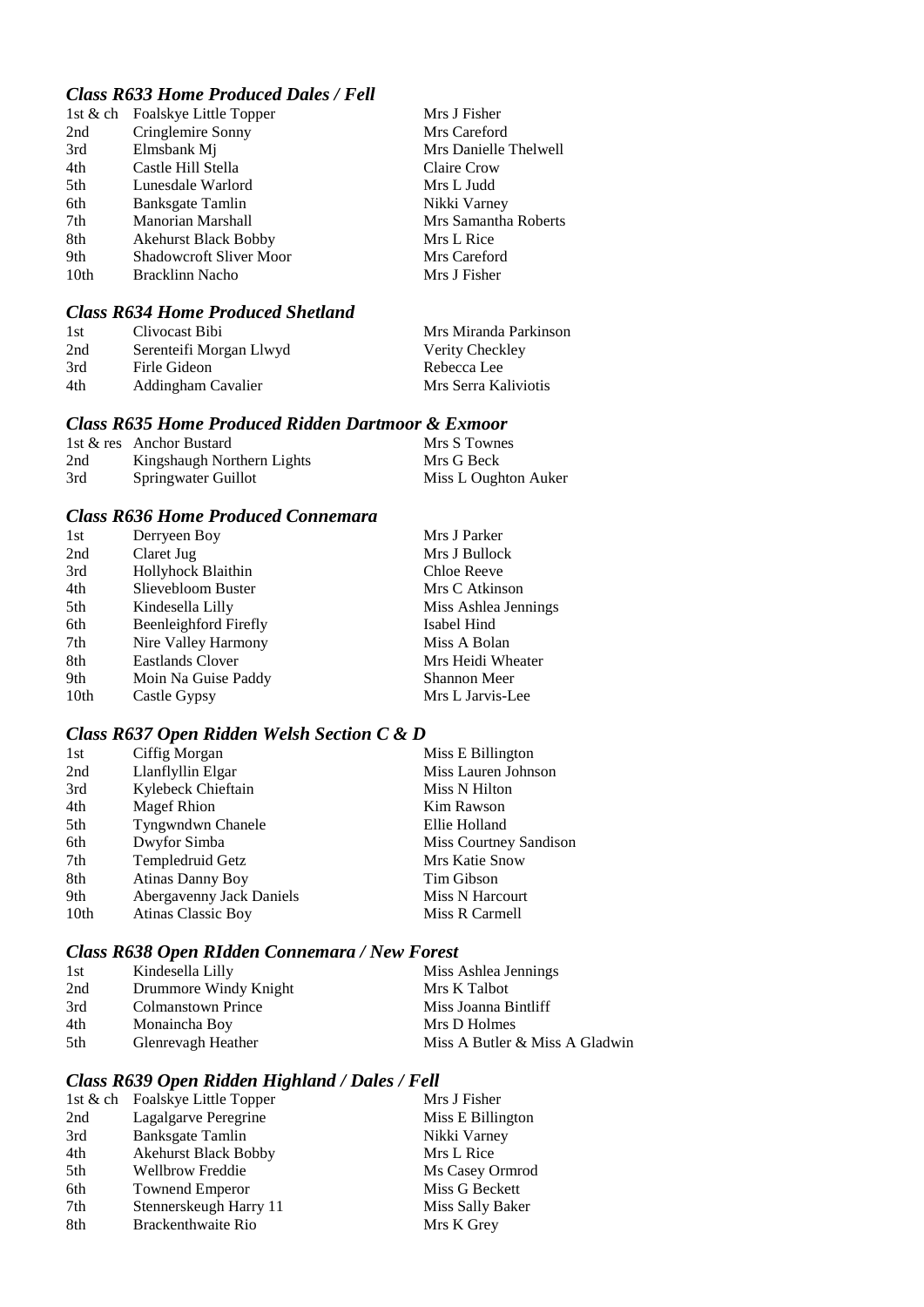## *Class R640 Open Ridden Welsh A & Welsh B*

| Sunstars Contador     | Miss Nikki Ashcroft |
|-----------------------|---------------------|
| Elberry Suilen        | Lucy Richardson     |
| Dunaskin Gimli        | Eleanor Crate       |
| Blue Note De L Aurore | Miss Kelly Needham  |
|                       |                     |

#### *Class R641 Open Ridden Dartmoor / Exmoor / Shetland*

|     | 1st & res Edwinsfield Nocturne          | Miss Lauren Brill    |
|-----|-----------------------------------------|----------------------|
| 2nd | Springwater Guillot                     | Miss L Oughton Auker |
|     | Class R642 Home Produced Ridden Welsh A |                      |
| 1st | Wintersend Nimbus                       | Abigail Marshall     |
| 2nd | Melchael Yurianna                       | Elisabeth Edmonds    |
| 3rd | Nantfforchog Blue Romishe               | Mrs J Darton         |

4th Glebe Dale Side Lined Mrs Victoria Eyres<br>
5th Thistledown Scotts Haar Jasmine Bleazard 5th Thistledown Scotts Haar 6th Bryndefaid Pingu Mr Ian Palethorpe<br>
7th Wystrysyn Cant Touch This Mrs L Dixon Wystrysyn Cant Touch This

# *Class R643 Home Produced Ridden Welsh Section B*

| 1st  | Thistledown Eye Drop         | Clare Bullman        |
|------|------------------------------|----------------------|
| 2nd  | Priestwood Spartacus         | Abigail Marshall     |
| 3rd  | Glansevin Gallileo           | Miss D Rose          |
| 4th  | <b>Bureside Phantom</b>      | Mr N Murray          |
| 5th  | Waxwing Roseking 82797       | Mrs Michelle Dixon   |
| 6th  | Oakhouse Sandpiper           | Melanie Rampley      |
| 7th  | Graishall Lily Of The Valley | Mrs B Hatton Ritchie |
| 8th  | <b>Brookhall Regal Charm</b> | Mrs V Ryan           |
| 9th  | Duntarvie Dragoon            | Mrs Ester Vickery    |
| 10th | Llanarth Aurelio Zen         | Mrs M Derbyshire     |
|      |                              |                      |

# *Class R644 Home Produced Welsh C*

| 1st  | Gems Malt Whiskey        | April Gilmartin |
|------|--------------------------|-----------------|
| 2nd  | Bluehaven Requiem        | Rachael Midgley |
| 3rd  | <b>Ballagh The Buck</b>  | Mr T Hall       |
| 4th  | Springfieldpark The Stig | Mrs A Aitken    |
| 5th  | Godebog King             | Miss F Wilson   |
| 6th  | Pentrefelin Gladiator    | Gemma Armstrong |
| 7th  | Atinas Danny Boy         | Tim Gibson      |
| 8th  | Corstan Valero           | Mrs H Coe       |
| 9th  | Infield First Lady       | Ms L Kohl       |
| 10th | Talyllyn Jabas Jos       | Mrs J Edmead    |
|      |                          |                 |

# *Class R645 Home Produced Welsh D not exceeding 148cms*

| 1st  | Davada Billy The Kid             | Mrs D Remblance        |
|------|----------------------------------|------------------------|
| 2nd  | Arawa Sirocco                    | Mrs D Shaw             |
| 3rd  | Renvarg Ruby Lou                 | Miss Morag Williams    |
| 4th  | <b>Ilarceio</b>                  | Miss L Hawkins         |
| 5th  | Acresdale Lexi Gray              | Miss M Woolham         |
| 6th  | Renvarg Flyte                    | Miss S Postlethwaite   |
| 7th  | Llanflyllin Elgar                | Miss Lauren Johnson    |
| 8th  | <b>Brynithon Lord Chancellor</b> | Mrs Alyson Cole        |
| 9th  | Northwick Estelle                | Miss Ellie May Cannell |
| 10th | Pennal Hooch 1                   | Miss D Eagle           |
|      |                                  |                        |

# *Class R646 Home Produced Welsh Section D exceeding 148cms*

| 1st | Carregybryn Brenin Last  | Miss Courtney Sandison |
|-----|--------------------------|------------------------|
| 2nd | <b>Magef Rhion</b>       | Kim Rawson             |
| 3rd | Kylebeck Chieftain       | Miss N Hilton          |
| 4th | Tawelfan Owain           | Miss Katie Goulding    |
| 5th | Hollyfields Lord Gwynfor | Mrs Louise Bulless     |
| 6th | Clemley Seren Du         | Mrs Katie Snow         |
| 7th | Owfen Mr Softee          | Miss S Whitter         |
| 8th | Trogarth Penri           | Mrs A Bowley           |
|     |                          |                        |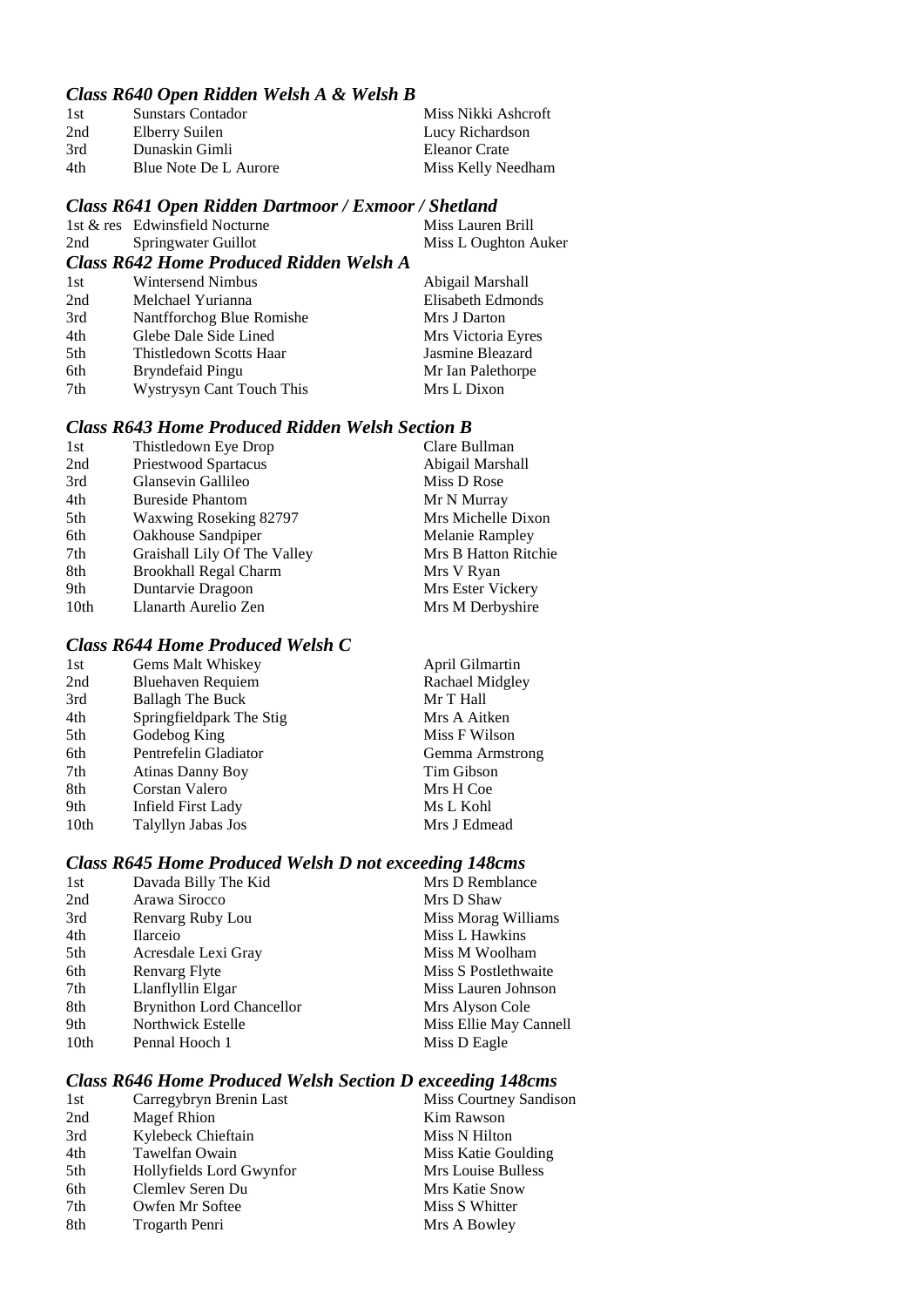| 9th  | Danaway Shadow       |
|------|----------------------|
| 10th | Rassau Cream Supreme |

## *Class R647 Home Produced LWT Cob*

| 1st<br>Party Poppa                  | <b>Tracey Richardson</b>  |
|-------------------------------------|---------------------------|
| Moonlarne Lane Romeo<br>2nd         | Mrs Lynn Shimwell         |
| 3rd<br>Triplicate                   | Mr Richard Williams       |
| 4th<br>Father Ted II                | Mrs S Tierney             |
| 5th<br><b>Isserkelly Borisokane</b> | Mrs Katie Snow            |
| 6th<br>Ranchella Rolex              | Miss C Gaskin             |
| 7th<br>His Archness                 | Mrs A Bird                |
| 8th<br>Morrows Poacher Jack         | <b>Heather Steel</b>      |
| 9th<br>Red Robin                    | Mrs Louise Whiteley-Guest |
| 10 <sub>th</sub><br>Field Marshall  | Miss Kerry Burdett        |

## *Class R648 Home Produced HWT Cob*

| 1st | Sir Podge              | Miss Kayleigh Brown |
|-----|------------------------|---------------------|
| 2nd | Rockerbilly            | Emma Cruickhank     |
| 3rd | Max                    | Mrs Julie Robins    |
| 4th | Brookdale Ralph Lauren | Mrs M Gentle        |

# *Class R649 Home Produced Small Hunter*

| 1st | Gadbury Northern Showgirl | Mrs S Jones     |
|-----|---------------------------|-----------------|
| 2nd | Huntsman                  | Emma Field      |
| 3rd | <b>Start Smart</b>        | Mrs S Aitken    |
| 4th | Virgil II                 | Abi Kelmanson   |
| 5th | Lord Loxley               | Mrs M Mccarthy  |
| 6th | <b>Bawnmore Boy</b>       | Mrs Ann Trenter |
| 7th | Sweet About Me            | Miss Amy Walton |
| 8th | Erskeincott Jonas         | Miss J Welham   |
| 9th | Precious                  | Mrs K Pulling   |
|     |                           |                 |

## *Class R650 Home Produced Maxi Cob*

| 1st              | Clantara Shadow Play        | Mrs Avril Bartolomy |
|------------------|-----------------------------|---------------------|
| 2nd              | <b>Grane Valley Duchess</b> | Miss L Bull         |
| 3rd              | Hooligans Double R          | Mrs G Blantern      |
| 4th              | White Wood Boy              | Mrs Tracy Tomlinson |
| 5th              | Crossfire                   | Mrs K Gillam        |
| 6th              | Elmhurst Roman Mosaic       | Miss K Harris       |
| 7th              | Carbon Copy                 | Miss L Johnson      |
| 8th              | Dexter                      | Cody Gilligan       |
| 9th              | Croft Flinn                 | Mrs C Masters       |
| 10 <sub>th</sub> | <b>Comfort Zone</b>         | Miss J Howell       |

## *Class R651 Open Lightweight Cobs*

| 1st | <b>High Society</b>    | N |
|-----|------------------------|---|
| 2nd | Cruise Control         | A |
| 3rd | Semi Otto              | N |
| 4th | Father Ted II          | N |
| 5th | Ballyskeagh Blue       |   |
| 6th | Charlie Chalk          | N |
| 7th | Penanns Dundrinne Lady | N |
| 8th | Wilkismoor Highwayman  | N |
| 9th | Major Look             | S |
|     |                        |   |

# *Class R652 Open Heavyweight Cobs*

| 1st | Rockstone Raven | Mrs Kim Colosso   |
|-----|-----------------|-------------------|
| 2nd | Sir Podge       | Miss Kayleigh Br  |
| 3rd | Charlie Chalk   | Mrs M Gentle      |
| 4th | Colntreau II    | Mrs Kate Slattery |

## *Class R653 Open Maxi Cobs*

| 1st             | Deimos        |
|-----------------|---------------|
| 2 <sub>nd</sub> | Mister Digbob |

Miss Lauren Johnson Alice Spink

Ars Hermione Blakeway **Miss Charlotte Arthur** Aiss C Coulbeck Ars S Tierney esley King Ars M Gentle **The Peast** Ars R Sandell Sophie Vernon

eigh Brown

Mrs Lesley James Mrs K Whitehead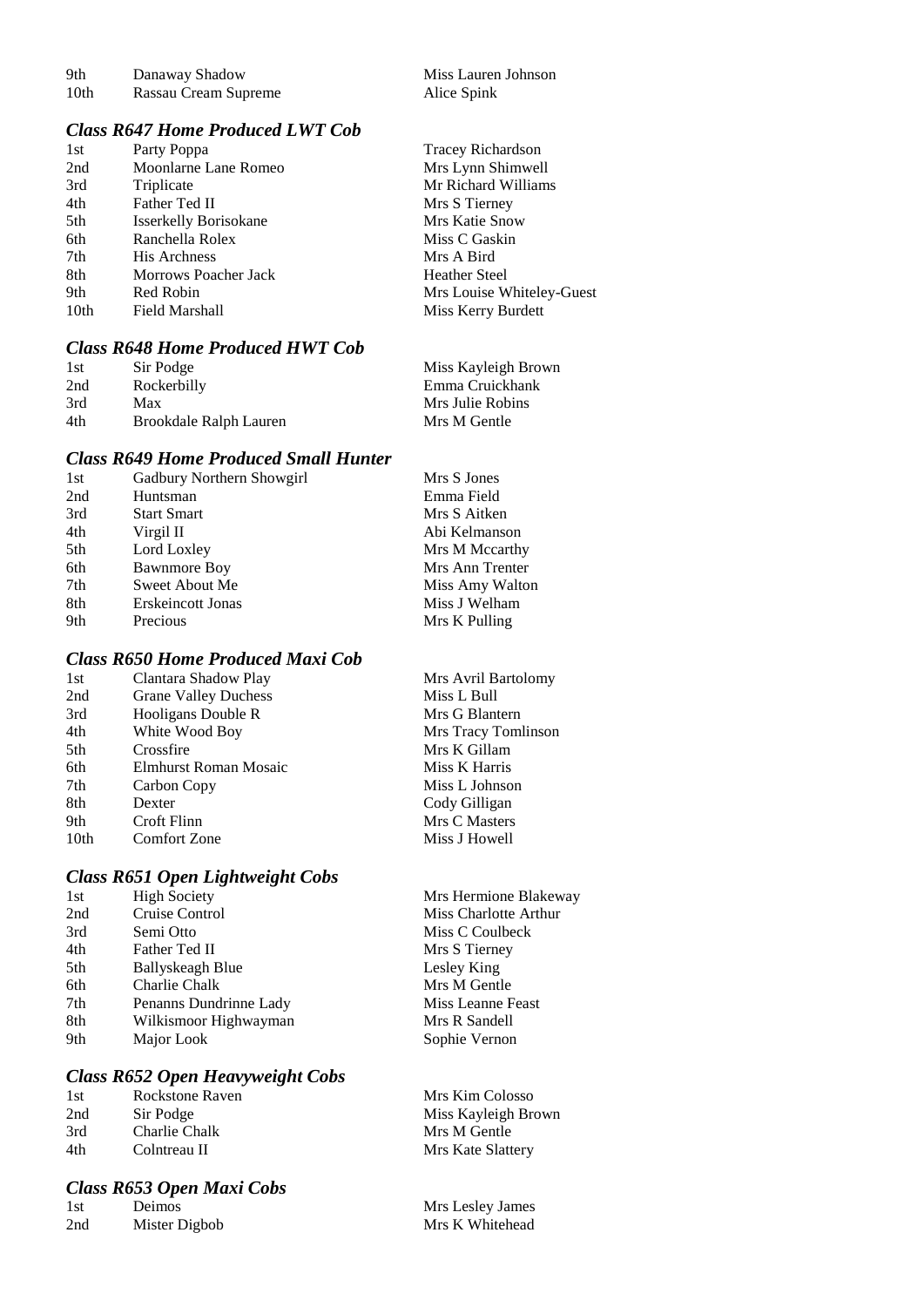| 3rd | Cobbie Williams      | Miss Gillian Eaton |
|-----|----------------------|--------------------|
| 4th | <b>Heathroy Hugo</b> | Mrs Heather Young  |
| 5th | Carbon Copy          | Miss L Johnson     |
| 6th | Soumise Six          | Miss H Daly        |

# *Class R654 Home Produced Traditional Cobs*

| 1st | Pillgrim             | Miss Amy Hunter  |
|-----|----------------------|------------------|
| 2nd | Harlequine Hero      | Miss L Hawkins   |
| 3rd | Splashdown Lenny     | Ms D Birdsey     |
| 4th | Delta Dawn           | Miss R Woolner   |
| 5th | Asby Mills Dynamite  | Allana Green     |
| 6th | Daffodill            | Mrs K Warnes     |
| 7th | <b>Amazing Grace</b> | Patrica Stowe    |
| 8th | Once In A Blue Moon  | Mrs R Longbottom |
| 9th | Gentleman Jim        | Miss D Alston    |
|     |                      |                  |

# *Class R655 Open Small Hunters*

| 1st | <b>Start Smart</b>        | Mrs S Aitken  |
|-----|---------------------------|---------------|
| 2nd | <b>Rumworth Rio Grand</b> | Miss C Elding |
| 3rd | Erskeincott Jonas         | Miss J Welham |
| 4th | Precious                  | Mrs K Pulling |

## *Class R656 Ridden Duns / Buckskins*

| Hamish Of Blengside       | Mrs A Fligg         |
|---------------------------|---------------------|
| Ruby Tuesday              | Ms Judith Walker    |
| Hello Juno                | Mrs Diane Mulhern   |
| <b>Drumacre Debutante</b> | Mrs A Whittle       |
| Gelliniog Meredith        | Miss K Smith        |
| Chesswood Sandpiper       | Mrs C Excell-outram |
| Nyton Master Dundee       | Emma Kampa          |
|                           |                     |

# *Class R657 Home Produced Piebald/Skewbald Plaited Pony*

| 1st | <b>Penrock Puzzled Poser</b> | Michelle Findlay    |
|-----|------------------------------|---------------------|
| 2nd | <b>Oueen Of Harts</b>        | Miss E Webster      |
| 3rd | <b>Braaid Steady Teddy</b>   | Miss F Hunt         |
| 4th | Littlebyrom Allsorts         | Miss Emily Stobbart |
| 5th | Lewus                        | Mrs Lisa Speight    |
| 6th | <b>Holly Golightly</b>       | Ms L Blogg          |
| 7th | Millpony Make Me Chuckle     | Mrs J Britton       |
| 8th | Dakota V11                   | Mrs N Stewart       |
| 9th | Roamy                        | Miss Z Nicholls     |

# *Class R658 Home Produced Piebald/Skewbald Native Pony*

| Spellbound         | Miss Emma Bell  |
|--------------------|-----------------|
| Addien Toy Soldier | Miss H Jackson  |
| Applewood Star     | Mrs E Dickie    |
| Cherokee Ix        | Elle Pears      |
| The Navigator      | Mr Nick Burnett |
| Riley              | Miss F Driscoll |
| Blue               | Miss J Davies   |
|                    |                 |

# *Class R659 Home Produced Piebald/Skewbald Traditional / Hogged Pony*

| 1st  | Heartbreaker Iv           | Mrs Linda Saunters   |
|------|---------------------------|----------------------|
| 2nd  | Highoak Juke              | Miss R Wright        |
| 3rd  | Abbotswood Double Delight | Miss A Ayris         |
| 4th  | Splashdown Lenny          | Ms D Birdsey         |
| 5th  | Kimico Kenny Rogers       | Miss Hanna Sillitoe  |
| 6th  | <b>Outta This World</b>   | Mrs Hayley Prosser   |
| 7th  | Xilobs God                | <b>Bethany Ellis</b> |
| 8th  | Wystone Anastasia         | Mrs Lydia ODonoghue  |
| 9th  | Fabio                     | <b>Mollie Townes</b> |
| 10th | <b>Bertie Bassett</b>     | Miss Ellie Sutton    |

# *Class R660 Home Produced Piebald/Skewbald Plaited Horse*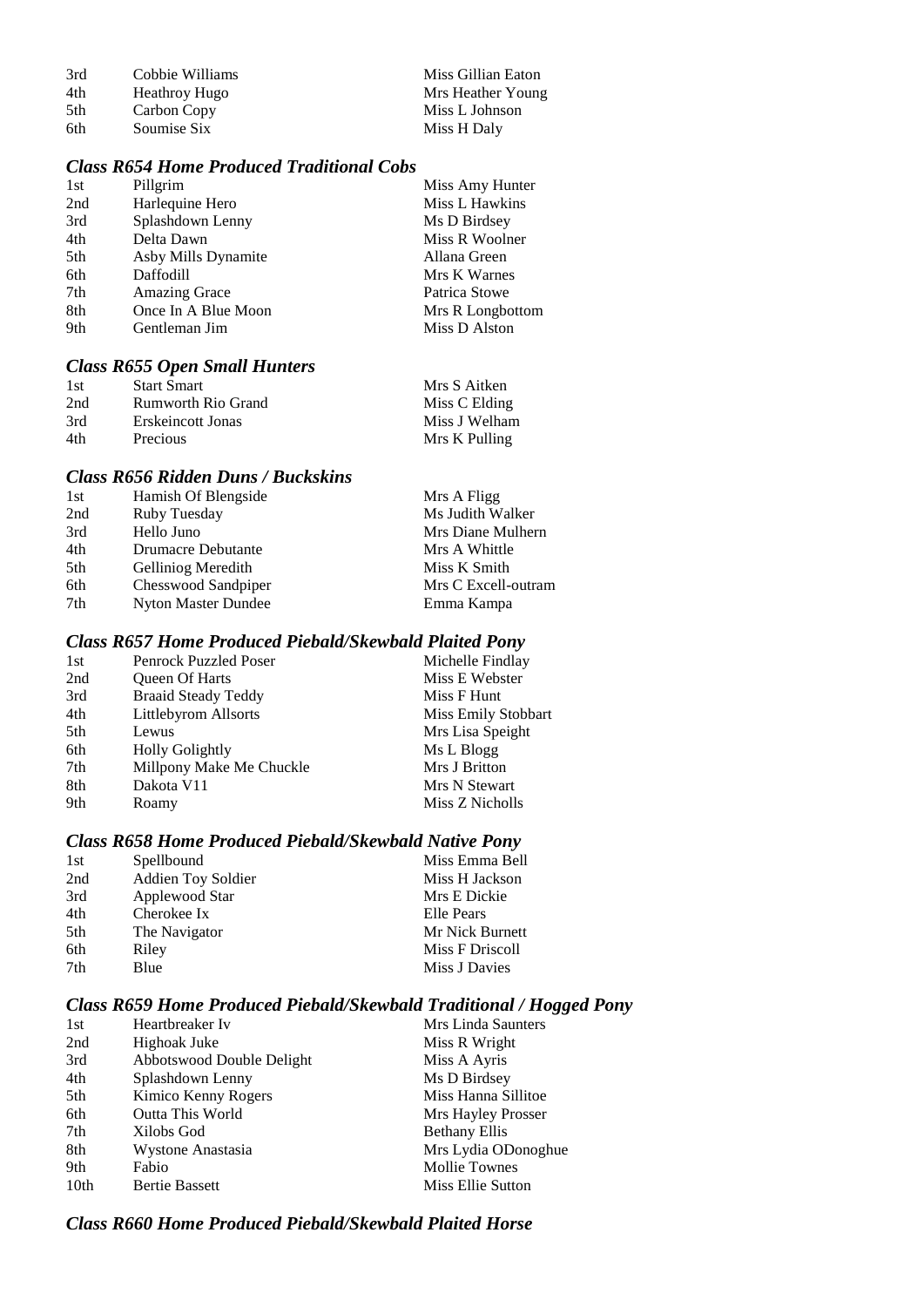| Vinchenzo            |
|----------------------|
| Bowstridge Kimberley |
| Captiva Izar         |
| Alvescot Maximillian |
| Kilurnay Patch       |
|                      |

Miss C Elding Mrs Karen Kerby Anna Morter Miss L Botwright Claire Hardstone

#### *Class R661 Home Produced Piebald/Skewbald Traditional / Hogged Horse*

|      | 1st & ch Farmhill Apache | Mrs Jane Jones      |
|------|--------------------------|---------------------|
| 2nd  | Moortown Lacey           | Claire Hardstone    |
| 3rd  | Asby Mills Dynamite      | Miss Lucinda Green  |
| 4th  | Deards Gold N Silver     | Sarah Field         |
| 5th  | Corky                    | Janet Piper         |
| 6th  | Goldston Dakota          | Miss Z Hume         |
| 7th  | Rockerbilly              | Emma Cruickhank     |
| 8th  | Triplicate               | Mr Richard Williams |
| 9th  | Magpie                   | Lois Pinchbeck      |
| 10th | Bilko                    | Mrs K Downs         |
|      |                          |                     |

# *Class R662 Ridden Rare Breeds*

| 1st | <b>Edwinsfield Nocturne</b> | Miss Lauren Brill   |
|-----|-----------------------------|---------------------|
| 2nd | Stennerskeugh Harry 11      | Miss Sally Baker    |
| 3rd | <b>Manorian Montague</b>    | Mrs K Carter        |
| 4th | Hepworth Grey Boy           | Ms Alison Ray       |
| 5th | <b>Townend Emperor</b>      | Miss G Beckett      |
| 6th | Lowhouses Jessica Ii        | Mrs L Hallam        |
| 7th | Byersgreen Alfie            | Mrs Joanne Eldridge |

#### *Class R663 Ridden Foreign Breeds*

| 1st | Cayak                         | Mrs Joanne Eldridge    |
|-----|-------------------------------|------------------------|
| 2nd | For Fanny                     | Mrs Jeanette McDonnell |
| 3rd | Fame And Glory                | Miss Beth Andrews      |
| 4th | Norremollehoj Azak            | Miss D Eagle           |
| 5th | Limerick Shanballymore-Tobias | Donna Sutton           |
| 6th | Wilfholme Vice Versa          | Mrs M Campbell         |

#### *Class R664 Open Ridden Hacks*

#### *Class R665 Open Ridden Piebald/Skewbald Plaited Horse/Pony*

| Miss L Hillyard                                                                                                                                                                                               |
|---------------------------------------------------------------------------------------------------------------------------------------------------------------------------------------------------------------|
| Miss Kelly Needham                                                                                                                                                                                            |
| Miss K Towns                                                                                                                                                                                                  |
| Michelle Findlay                                                                                                                                                                                              |
| Mrs Karen Kerby                                                                                                                                                                                               |
| Miss Clare Hardstone                                                                                                                                                                                          |
| Mrs Kim Colosso                                                                                                                                                                                               |
| Miss L Wong                                                                                                                                                                                                   |
| Mrs N Stewart                                                                                                                                                                                                 |
| Miss Trudie Underwood                                                                                                                                                                                         |
| Tulla Beg Connection<br>Reylem Champagne Charlie<br><b>Penrock Puzzled Poser</b><br><b>Bowstridge Kimberley</b><br>Kilurnay Patch<br>Holylands Maystar<br>Plausible Deniability<br>Dakota V11<br>My Lucky Dip |

## *Class R666 Open Ridden Piebald/Skewbald Trad/Native/Hogged Pony*

| 1st | <b>Scoveston Montys Shy Boy</b> | Miss N Barfield     |
|-----|---------------------------------|---------------------|
| 2nd | Spellbound                      | Miss Emma Bell      |
| 3rd | Heartbreaker Iv                 | Mrs Linda Saunters  |
| 4th | <b>Razzle Dazzle</b>            | Reece Bentley       |
| 5th | Wystone Anastasia               | Mrs Lydia ODonoghue |
| 6th | <b>Outta This World</b>         | Mrs Hayley Prosser  |
| 7th | Applewood Star                  | Mrs E Dickie        |

## *Class R667 Open RIdden Piebald/Skewbald Trad/Native/Hogged Horse*

| - 1 st | Rockstone Raven | Mrs Kim Colosso       |
|--------|-----------------|-----------------------|
| 2nd    | Moortown Lacey  | Miss Clare Hardstone  |
| 3rd    | Amber Rose      | Miss Trudie Underwood |

## *Class R668 Home Produced SHP 153cms*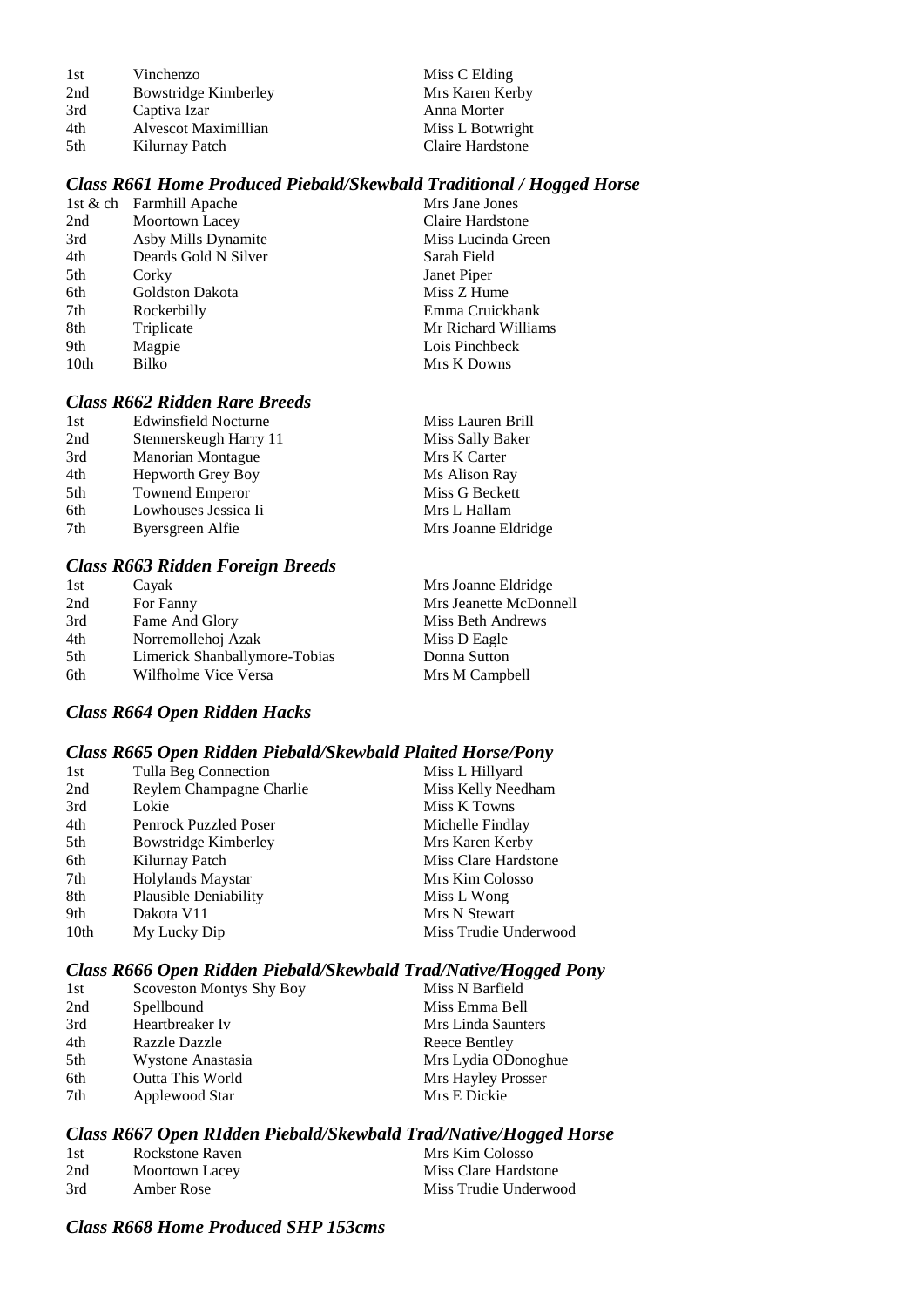| 1st  | <b>Brindlebrook Under Suspision</b>        | Mrs L Phipps      |
|------|--------------------------------------------|-------------------|
| 2nd  |                                            |                   |
| 3rd  | Hello Juno                                 | Mrs Diane Mulhern |
| 4th  | <b>Bleanwood Rapscallion</b>               | Mrs D Conway      |
| 5th  | Dont Stop Me Now                           | Ms N Jackson      |
| 6th  | Edentrillick Hera                          | Mrs K Booty       |
| 7th  | Silvermines Irish Ruby                     | Paige Thompson    |
| 8th  | Lev Chrmeur                                | Savanna Caulton   |
| 9th  | Carnival Dream                             | Mr R Clark        |
| 10th | Hi-de-hystein                              | Miss B Rowley     |
|      | <b>Class R669 Home Produced SHP 143cms</b> |                   |
|      |                                            |                   |

| Rotherwood Mr Motivator     | Emma Peel     |
|-----------------------------|---------------|
| <b>Stychlands Chevalier</b> | Tim Gibson    |
| Rotherwood Dream On         | Mrs L Furniss |
| Wynnmere Renita             | Sarah Sharp   |
|                             |               |

# *Class R670 Home Produced SHP 133cms*

| 1st | Mount Pleasant Jack Flash | Mrs Gemma Crabtree    |
|-----|---------------------------|-----------------------|
| 2nd | Erimus Gamekeeper         | Daniel Bailey         |
| 3rd | Cottrell Riverdance       | Millie Bowles         |
| 4th | May Day Lad               | Mrs E Wilmot          |
| 5th | Annandale Matilda         | Mrs Samantha Mcmillan |
| 6th | Dukeshill Phantom         | Mrs Katie Snow        |
| 7th | Milford Fair Maestro      | Jasmine Bleazard      |
| 8th | Bleachgreen Sovereign     | Mrs S Green           |

# *Class R671 Home Produced Intermediate SHT*

| 1st              | Shes Gold                         | Miss Jade Thompson |
|------------------|-----------------------------------|--------------------|
| 2nd              | Millrowes Money Talks             | Ms Deborah Oakes   |
| 3rd              | <b>Whitewaters Shade And Tone</b> | Miss J Jackman     |
| 4th              | <b>Yarrow Mister Dennis</b>       | Miss K Smith       |
| 5th              | Edentrillick Hera                 | Mrs K Booty        |
| 6th              | Crochallan Man of Dreams          | Miss L Wood        |
| 7th              | Devlish Rebel                     | Ms A Wainwright    |
| 8th              | Folly Glen Clover                 | Ms Gill Hare       |
| 9th              | <b>Clemenstone Charlestone</b>    | Mrs C Barton       |
| 10 <sub>th</sub> | Spring Gold                       | Mrs Emily Whalley  |

# *Class R672 Home Produced Intermediate SRT*

|                  | 1st & ch Yealand Paschel            | Miss Savannah Kemplay      |
|------------------|-------------------------------------|----------------------------|
| 2nd              | Cointreau                           | Janet Smith                |
| 3rd              | <b>Stanley Grange Regal Consort</b> | Sophie Cartmell            |
| 4th              | Roseberry Trumpet Major             | <b>Miss Courtney Jones</b> |
| 5th              | <b>Anton Little Elvis</b>           | Mrs Alison Wainwright      |
| 6th              | Carr House Ever After               | Mrs Rebecca Donnelly       |
| 7th              | Premiere Proposal                   | Megan Cookson              |
| 8th              | Mill Park                           | Mrs Anna Grayson           |
| 9th              | Cockney Ruby                        | Mrs J Keary                |
| 10 <sub>th</sub> | Howetown Malika                     | Miss B Phoenix             |

# *Class R673 Home Produced Show Pony 148cms*

| 1st | Raemoir Masterplan           | Mrs D Conway          |
|-----|------------------------------|-----------------------|
| 2nd | <b>Yealand Paschel</b>       | Miss Savannah Kemplay |
| 3rd | Greenbarrow Madama Butterfly | Mrs Emma Parker       |
| 4th | Gems Sea Eagle               | Mrs Jane Britton      |
| 5th | Encore                       | Mrs Helen Stowell     |

# *Class R674 Home Produced Show Pony 138cms*

| 1st | <b>Colouiann Mint Reflection</b> | Mrs D Conway        |
|-----|----------------------------------|---------------------|
| 2nd | Kalusta Huckleberry Finn         | Mrs Vicki Jasinski  |
| 3rd | <b>Barford Partytime</b>         | <b>Sharon White</b> |
| 4th | <b>DJP</b> Center Stage          | Miss Bethany Taylor |
| 5th | <b>Fairley Artemis</b>           | Miss K Newell       |
| 6th | Stychlands Stormbird             | Miss Samantha Jakes |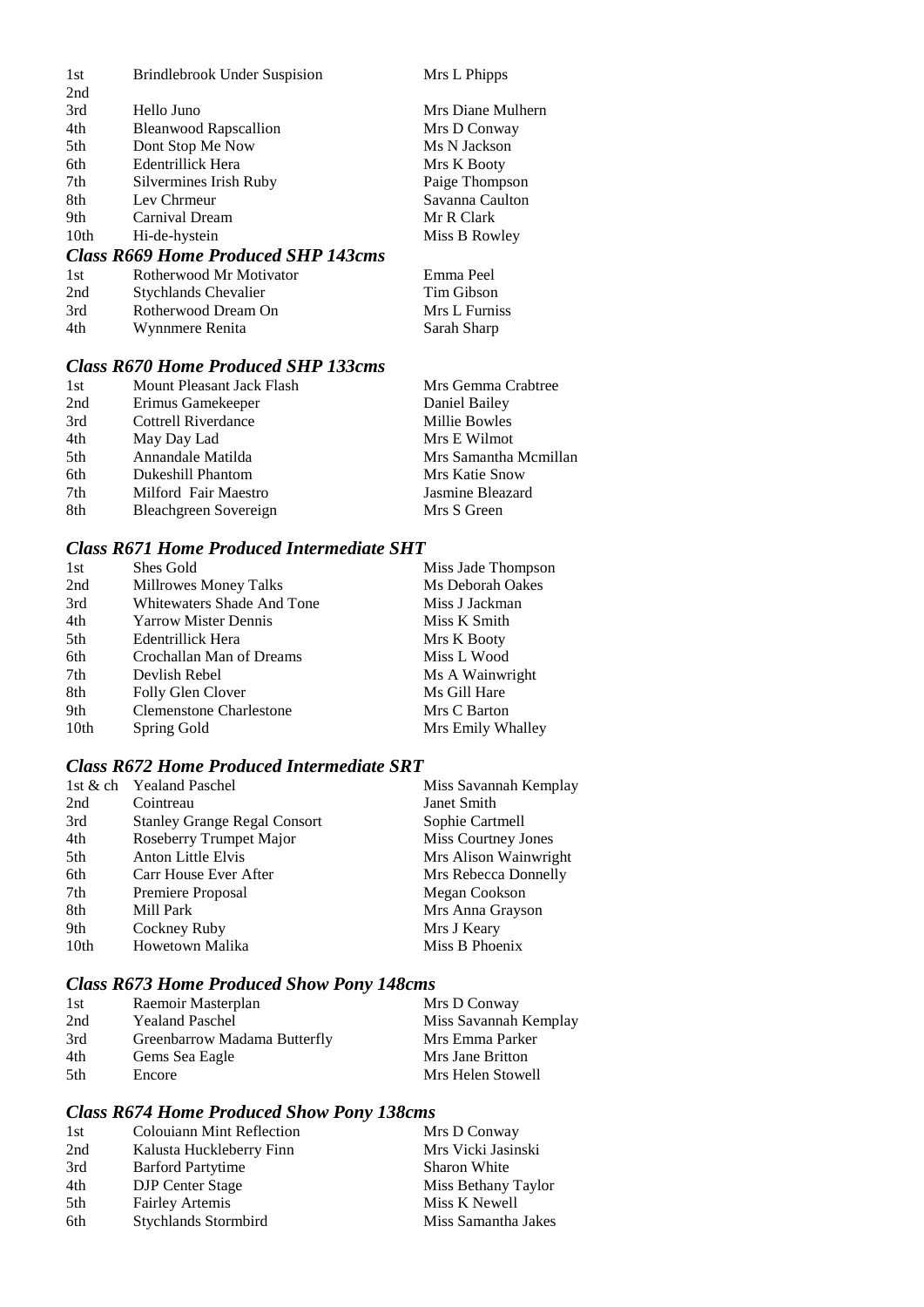7th Summerleas Royal Esquire Mr N Murray

## *Class R675 Home Produced Ridden Part Bred*

| 1st              | Raemoir Masterplan                  | Mrs D Conway          |
|------------------|-------------------------------------|-----------------------|
| 2nd              | Hollycreek Sir Benson               | Mrs B Hatton Ritchie  |
| 3rd              | <b>Brindlebrook Under Suspision</b> | Mrs L Phipps          |
| 4th              | <b>Stanley Grange Galaxy</b>        | Mrs A Stanford        |
| 5th              | <b>Yealand Paschel</b>              | Miss Savannah Kemplay |
| 6th              | <b>Hightopps Dark Opal</b>          | Taylor Jayne Kearford |
| 7th              | Lokie                               | Miss K Towns          |
| 8th              | <b>Stanley Grange Regal Consort</b> | Sophie Cartmell       |
| 9th              | Chesswood Sandpiper                 | Mrs C Excell-outram   |
| 10 <sub>th</sub> | <b>DJP</b> Center Stage             | Miss Bethany Taylor   |

# *Class R676 Open Intermediate Show Hunter Type*

| 1st | Millrowes Money Talks    | Ms Deborah Oakes |
|-----|--------------------------|------------------|
| 2nd | Crochallan Man of Dreams | Miss L Wood      |
| 3rd | Tara                     | Miss Laura Toal  |
| 4th | Huntsman                 | Mrs A Field      |
| 5th | Roamy                    | Miss Z Nicholls  |

#### *Class R677 Open Intermediate Show Riding Type*

| -1st | Cointreau             | Janet Smith          |
|------|-----------------------|----------------------|
| 2nd  | Carr House Ever After | Mrs Rebecca Donnelly |
| 3rd  | Cockney Ruby          | Mrs J Keary          |

# *Class R678 Open SHP not exceeding 153cms*

| 1st | Brindlebrook Under Suspision | Mrs L Phipps      |
|-----|------------------------------|-------------------|
| 2nd | Mount Pleasant Welsh Pride   | Mrs Dawn ODonnell |
| 3rd | <b>Bleanwood Rapscallion</b> | Mrs D Conway      |
| 4th | Lev Chrmeur                  | Savanna Caulton   |

#### *Class R679 Open Show Pony not exceeding 148cms*

| Raemoir Masterplan               | Mrs D Conway    |
|----------------------------------|-----------------|
| <b>Colouiann Mint Reflection</b> | Mrs D Conway    |
| Go For Gold                      | Mr S Bimson     |
| Brindlebrook Elegance            | Dawn ODonnell   |
| <b>Fofsway Truly Scrumption</b>  | Mrs Janet Brown |
|                                  |                 |

# *Class R680 Open Ridden Sports Horse*

| Kingsleypark Panther        | Miss Clare Drury      |
|-----------------------------|-----------------------|
| Leander Royale              | Miss J Tyldesley      |
| Ttriumph Vd Laarseheide Z   | Miss Sally Baker      |
| Reingold R                  | Miss Rebecca Starling |
| <b>Allusion Elise</b>       | Miss Stephanie Glover |
| Dark Grey Cloud             | Mrs Jackie Reader     |
| Duke Of York                | Molly Kate Stowe      |
| <b>Bawnmore Boy</b>         | Mrs Ann Trenter       |
| <b>Barrentop Annie</b>      | Mrs Lisa Metcalfe     |
| Longacres Secret Rendezvous | Mrs K Megrath         |
|                             |                       |

#### *Class R681 Home Produced Ridden Ex-Racehorse*

| 1st | Bee-J-Gee             | Mrs J Parker             |
|-----|-----------------------|--------------------------|
| 2nd | Lucky Score           | Miss Beth Barrett        |
| 3rd | Raphaeleyen           | Mrs Kim Porter           |
| 4th |                       |                          |
| 5th | Threeoseven           | Miss Ellie Hayes         |
| 6th | Leamington Lad        | Miss Claire Procter      |
| 7th | <b>Birthday Guest</b> | Miss S Williams          |
| 8th | <b>Riff Raff Gb</b>   | Mrs Donna Hyland-Jeffery |

# *Class R682 RoR Amateur Ridden Show Series Qualifier*

| 1st | Lucky Score | Miss Beth Barrett |
|-----|-------------|-------------------|
| 2nd |             |                   |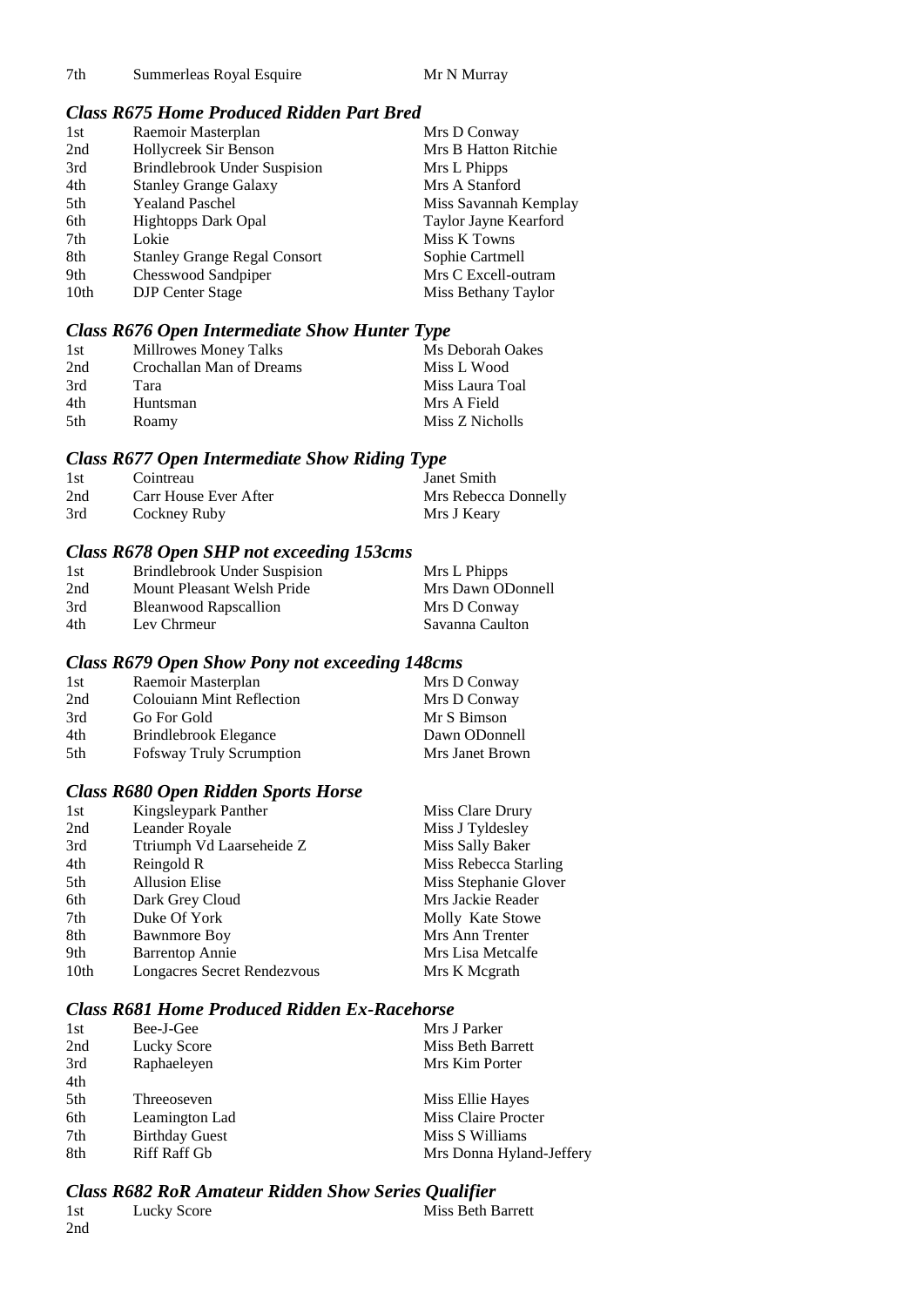| 3rd  | Raphaeleyen             | Mrs Kim Porter      |
|------|-------------------------|---------------------|
| 4th  | Leamington Lad          | Miss Claire Procter |
| -5th | <b>Miss Kinky Boots</b> | Grace Richards      |

## *Class R683 Open Re-trained Racehorse*

| 1st | Lucky Score      | Miss Beth Barrett        |
|-----|------------------|--------------------------|
| 2nd | Miss Kinky Boots | Grace Richards           |
| 3rd | Riff Raff Gb     | Mrs Donna Hyland-Jeffery |

#### *Class I684 RoR Open In Hand Show Series*

| 1st | King Red                | Miss Lisa Hayyez      |
|-----|-------------------------|-----------------------|
| 2nd | <b>Miss Kinky Boots</b> | <b>Grace Richards</b> |
| 3rd | Hazard Away             | Miss N Smith          |

# *Class R685 Open Ridden Hunter to carry 13 stone*

|     | 1st $\&$ res Emperor Gift | Miss S Cloy      |
|-----|---------------------------|------------------|
| 2nd | Lutz                      | Jean Smith       |
| 3rd | <b>Tudor Minstral</b>     | Miss J Tyldesley |
| 4th | Mista Fezziwig            | Mrs L Lawrence   |

|     | Class R686 Open Ridden Hunter to carry over 13 stone |                   |
|-----|------------------------------------------------------|-------------------|
|     | 1st & ch Formidable                                  | Mrs Dawn ODonnell |
| 2nd | Soumise Six                                          | Miss H Daly       |

#### *Class R687 Open Small Riding Horses*

| 1st | Armani | Mrs Debra Martin |
|-----|--------|------------------|
| 2nd | Azara  | Mrs J Parker     |

# *Class R688 Open Large Riding Horses*

|     | 1st & ch Renelles Royal Decree | Miss C Joslin          |
|-----|--------------------------------|------------------------|
|     | 2nd & res Romanno Anai Anai    | Miss M Firth           |
| 3rd | <b>Minnola</b>                 | Janet Piper            |
| 4th | For Fanny                      | Mrs Jeanette McDonnell |
| 5th | Irish Diamond Yoyo             | Ms A Wainwright        |

# *Class R689 Open Ridden Part Breds*

| 1st | Brindlebrook Elegance | Dawn ODonnell |
|-----|-----------------------|---------------|
| 2nd | Xcelsior              | Ms R Carr     |

#### *Class R690 TGCA Ridden not to exceed 148cms*

|                  | 1st & res Splashdown Bowie    | Mrs P Rynn           |
|------------------|-------------------------------|----------------------|
|                  | 2nd & ch Mansfields Fair Lady | Miss Vicki Faulkner  |
| 3rd              | Trebor                        | Miss G Sheridan      |
| 4th              | Xilobs God                    | <b>Bethany Ellis</b> |
| 5th              | King Of Silk                  | Mr & Mrs A Streeter  |
| 6th              | Teddy Bear III                | Megan Brown          |
| 7th              | Fenland Special Edition       | Miss Sam Croxford    |
| 8th              | Harlequine Hero               | Miss L Hawkins       |
| 9th              | Padnalls Pepper               | Mrs G Chambers       |
| 10 <sub>th</sub> | Gentleman Jim                 | Miss D Alston        |

## *Class R691 TGCA Ridden 148cms & over*

| 1st  | Once In A Blue Moon | Mrs R Longbottom  |
|------|---------------------|-------------------|
| 2nd  | Puzzle              | Mrs Tina Sambucci |
| 3rd  | <b>Daffodill</b>    | Mrs K Warnes      |
| 4th  | Alfie V111          | Emma Collier      |
| .5th | Icarus S Intent     | Miss R Langan     |
|      |                     |                   |

# *Class I692 TGCA In Hand 1,2,3 years old*

|     | 1st & res Biggee Smalls | M Surman            |
|-----|-------------------------|---------------------|
| 2nd | The Kingsman            | Miss Lauren Nichols |
| 3rd | Rough Diamond           | Mr & Mrs A Streeter |
| 4th | Petit Coeur Noir        | Miss E Kerwood      |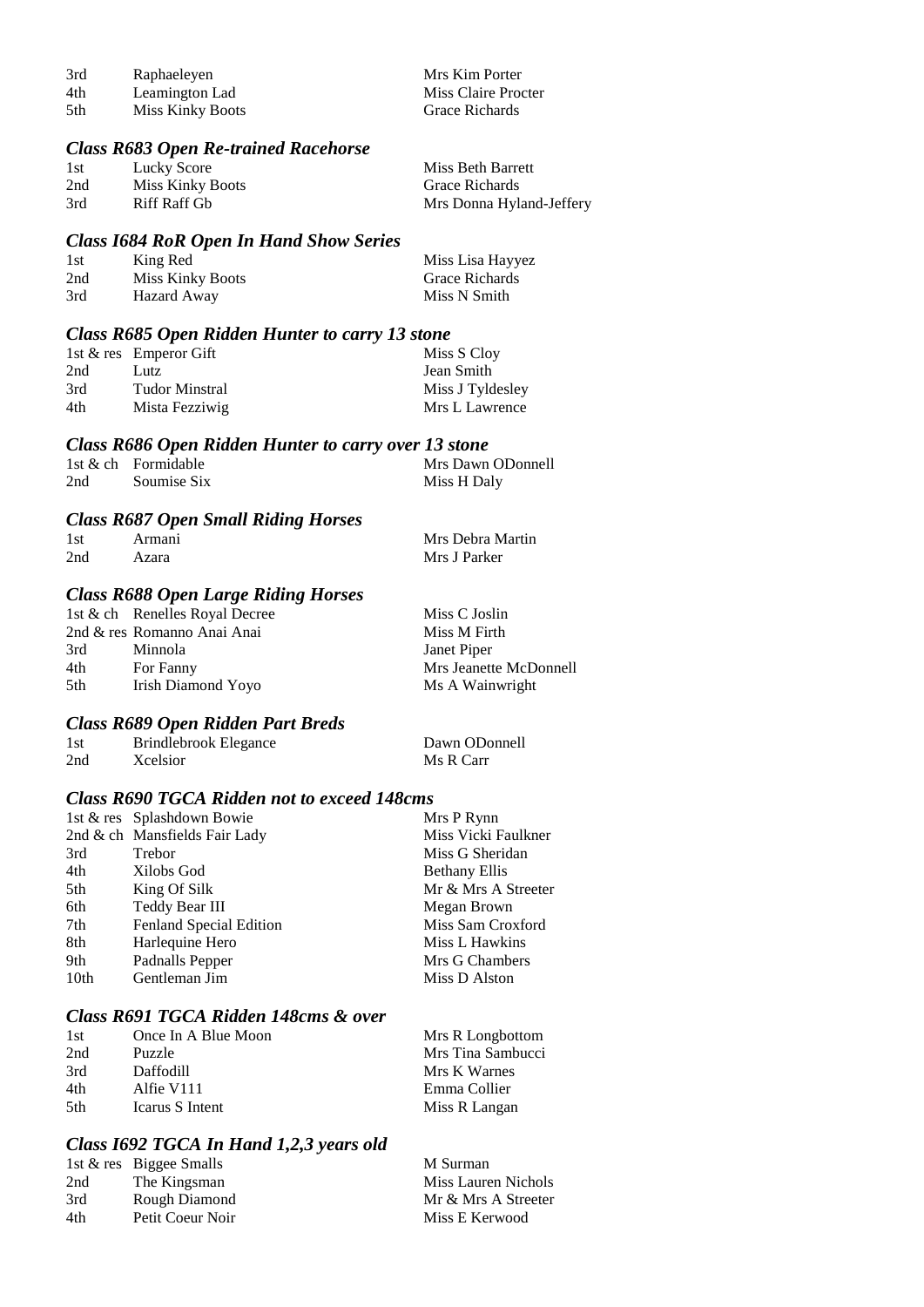#### *Class I693 TGCA In Hand 4 years old & over not exceeding 148cms*

| 1st              | <b>Moses</b>                    | Miss Stephanie Glover       |
|------------------|---------------------------------|-----------------------------|
| 2nd              | Chance it is                    | <b>Miss Brooke Matthews</b> |
| 3rd              | Charlie                         | Miss Charlotte Bunting      |
| 4th              | King Of Silk                    | Mr & Mrs A Streeter         |
| 5th              | Senators Lucky Lady             | Mrs E Hewer                 |
| 6th              | <b>Sd Sitting Pretty</b>        | Janet Piper                 |
| 7th              | Sd Fancy Philippa               | Mrs L O Donoghue            |
| 8th              | Sky                             | Miss Jade Jennings          |
| 9th              | Romany Blue                     | Emma Message                |
| 10 <sub>th</sub> | <b>Red Bull Limited Edition</b> | Mr B Jex                    |

#### *Class I694 TGCA In Hand 4 years old & over exceeding 148cms*

| 1st | Alfie V111      | Emma Collier  |
|-----|-----------------|---------------|
| 2nd | Maylands Chip   | Miss D Alston |
| 3rd | Romeo           | Ms A Brown    |
| 4th | Icarus S Intent | Miss R Langan |

#### *Class R695 TGCA Ridden Part Breds*

|     | 1st & ch Razzle Dazzle | Reece Bentley |
|-----|------------------------|---------------|
| 2nd | Wilkismoor Highwayman  | Mrs R Sandell |

#### *Class I696 TGCA In Hand Part Breds*

|     | 1st & res Penrock Puzzle Power | Melissa Cowley      |
|-----|--------------------------------|---------------------|
| 2nd | Furlongs May Day Lad           | Miss Hanna Sillitoe |

#### *Class R697 Ridden Irish Draught / Part Bred Irish Draught*

| 1st | Morrows Poacher Jack          | <b>Heather Steel</b>      |
|-----|-------------------------------|---------------------------|
| 2nd | Kilmovee Kings View           | Mrs C Wilkinson           |
| 3rd | Creans Huntingfield Rebel     | Mrs V Joyce               |
| 4th | Avanti Gutsy Gordon           | Miss L Warburton          |
| 5th | Colebridgeview Diamond Dancer | Miss Emma Morrell         |
| 6th | Lowmoor Purple Pride          | Mrs J Milner              |
| 7th | Glenside Mourne               | Ms J Stirpe               |
| 8th | Gypsy Hall Forester           | Mrs K Gatland             |
| 9th | Red Robin                     | Mrs Louise Whiteley-Guest |

#### *Class R698 Ridden Irish Draught Sports Horse*

| 1st  | Just Louis                   | Miss Andrea Smith  |
|------|------------------------------|--------------------|
| 2nd  | Teddy Boy                    | Jennifer Garland   |
| 3rd  | Shes Gold                    | Miss Jade Thompson |
| 4th  | <b>Bowland Shooting Star</b> | Mrs Nicola Bond    |
| .5th | Crossfire                    | Mrs K Gillam       |

#### *Class I699 Irish Draught In Hand Yearling*

1st Eastons Endeavour Mrs Rebecca James

# *Class I700 Irish Draught In Hand 2 - 3 years old*

1st Handley Park Skyfall

## *Class I701 Irish Draught In Hand 4 years old & over*

|     | 1st & ch Morrows Poacher Jack    | <b>Heather Steel</b> |
|-----|----------------------------------|----------------------|
|     | 2nd $\&$ res Kilmovee Kings View | Mrs C Wilkinson      |
| 3rd | Brumleya Spider                  | Mr A Udall           |
| 4th | Penanns Dundrinne Lady           | Miss Leanne Feast    |

### *Class R702 Ridden Veteran Horse 15-19 years*

| 1st | Tudor Minstral | Miss J Tyldesley   |
|-----|----------------|--------------------|
| 2nd | Lecarrow Pat   | Mrs Alison Stanley |
| 3rd | Mr Sheen       | Miss A Jubb        |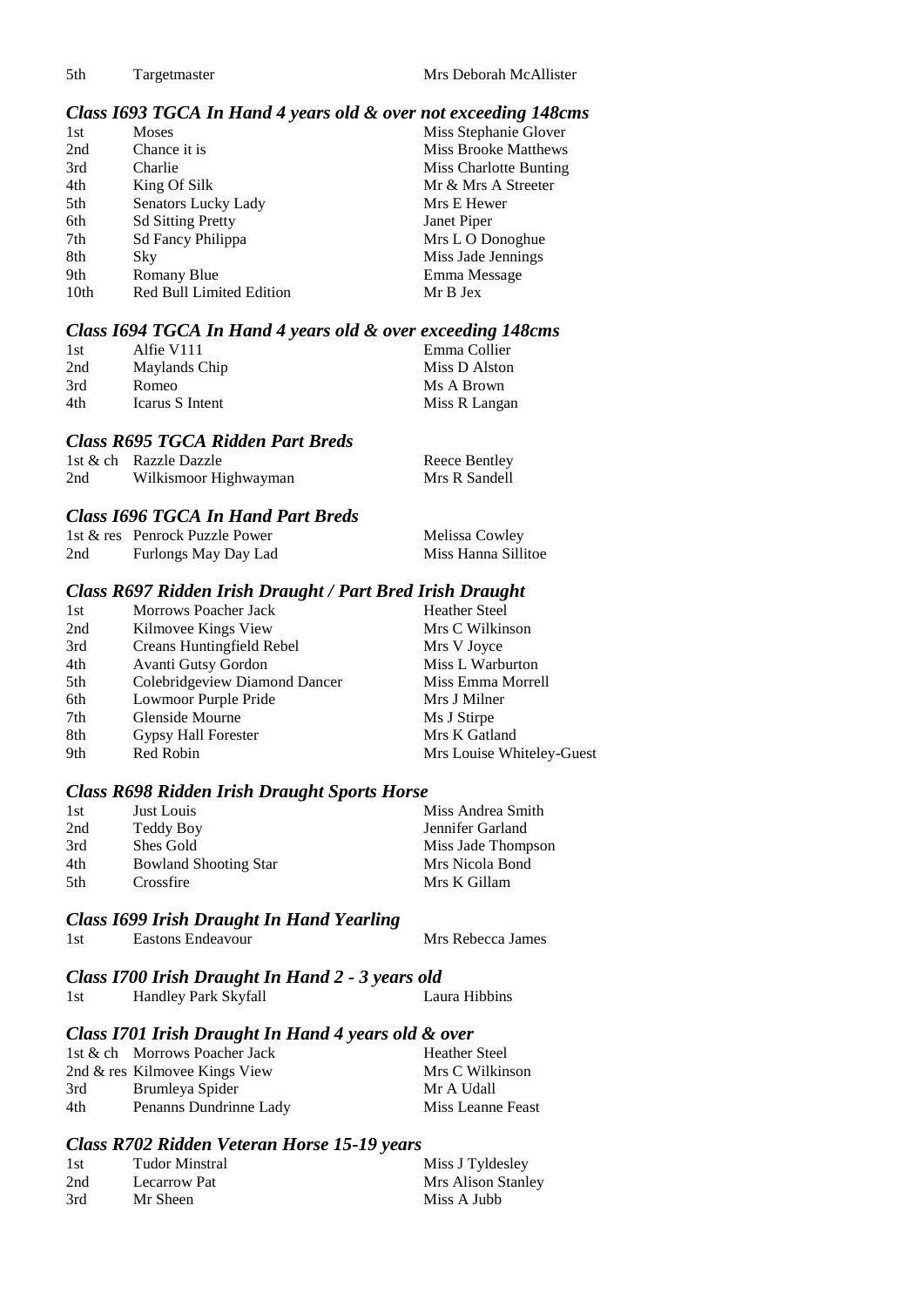## *Class R703 Ridden Veteran Pony 15-19 years*

| 1st | Waverhead Dazzler II     | Georgina Lewis-Roberts |
|-----|--------------------------|------------------------|
| 2nd | Phoenix                  | Miss G Taylor          |
| 3rd | <b>Suddeen Finality</b>  | Mrs C Ronson           |
| 4th | Lishmar Kayle            | Miss N Brown           |
| 5th | Dolrhedyn Bronson        | Mrs J Wellens          |
| 6th | <b>Espouir Lone Star</b> | Rachel Eaton           |

#### *Class R704 Ridden Veteran Horse/Pony 20 years & over*

| 1st | <b>Farriers Firecracker</b> | Miss G Denning     |
|-----|-----------------------------|--------------------|
| 2nd | Princess Sasha              | Miss L Johnson     |
| 3rd | Locks Bit Purple Cloud      | Mrs J Darton       |
| 4th | Kingsford Sweet Story       | Jade Jennings      |
| 5th | Duke Of York                | Molly Kate Stowe   |
| 6th | Peter Shadow                | Miss Megan Edwards |
| 7th | Daru Star                   | Mrs E Bass         |
|     |                             |                    |

## *Class R705 RIdden "Odd" Colours*

| 1st  | Ruby Tuesday                            | Ms Judith Walker  |
|------|-----------------------------------------|-------------------|
| 2nd  | Maesmynis Tywysog Banderas              | Mrs Anna Morter   |
| 3rd  | Gracie                                  | Scarlett Burgoyne |
| 4th  | Foxhollow Alwyn Tywysog                 | Mrs Kay Gibson    |
| .5th | <b>Ballantrae Bruce of Castle Green</b> | Miss Emma Longden |
| 6th  | Newtake Megan                           | Mrs Z Vickers     |
| 7th  | Bambi                                   | Grace Peverall    |

#### *Class R706 RC / PC Ridden Piebald / Skewbald Plaited / Hogged*

| 1st | Reylem Champagne Charlie     | Miss Kelly Needham  |
|-----|------------------------------|---------------------|
| 2nd | Sheriff Woddy                | Miss L Burbidge     |
| 3rd | Mayphillic Devil Wears Prada | Miss Y Suckling     |
| 4th | Leyeswick Seabiscuit         | Mrs N Jordan        |
| 5th | Angel                        | Miss Bryony Shipsey |
| 6th | <b>Barbers Blaze</b>         | Linda Hulf          |
| 7th | Padstead Kairo               | Mrs Clare Peterson  |

#### *Class R707 RC / PC Ridden Piebald/Skewbald Native / Traditional*

| 1st | <b>Billy Minstrel</b>    | Mrs P Magnus       |
|-----|--------------------------|--------------------|
| 2nd | Plumbuck Marmaduke Jinks | Miss S Piggott     |
| 3rd | Dunland Sweet Lady       | Miss Kate Hinchly  |
| 4th | Il Cavallo Con I Capelli | Mrs Helen Spurdens |
| 5th | Login Patchwork Lady     | Mrs Marie Boasman  |

## *Class R708 RC / PC Ridden Best Colour & Markings*

| 1st | <b>Shybont Truley Scrumptious</b> | Mrs M Dixon      |
|-----|-----------------------------------|------------------|
| 2nd | Lansmoor Lucy Locket              | Sarah Horton     |
| 3rd | <b>Baliter Query</b>              | Mrs Lisa Cooke   |
| 4th | Ruby Tuesday                      | Ms Judith Walker |
| 5th | <b>Billy Minstrel</b>             | Mrs P Magnus     |
| 6th | Bambi                             | Grace Peverall   |
| 7th | Doylan Emporio                    | Jillian Ward     |
|     |                                   |                  |

#### *Class R709 RC/PC Ridden Veteran*

| 1st | Davada Billy The Kid            | Mrs D Remblance        |
|-----|---------------------------------|------------------------|
| 2nd | <b>Wynbrook Patriot</b>         | Miss C Clorley         |
| 3rd | All Spice                       | <b>Courtney Jones</b>  |
| 4th | <b>Buckwins Limited Edition</b> | Miss M Willgress       |
| 5th | Rumworth Welsh Maid             | Roy Houghton           |
| 6th | <b>Haybells First Edition</b>   | Mrs R Scarlett         |
| 7th | Rory of Alltnacailleach         | <b>Holly Donaldson</b> |
| 8th | <b>Billy Minstrel</b>           | Mrs P Magnus           |
| 9th | Bambi                           | <b>Grace Peverall</b>  |
|     |                                 |                        |

## *Class R710 Ridden Native Type*

1st Kirkhamgate Game On Miss Y Hart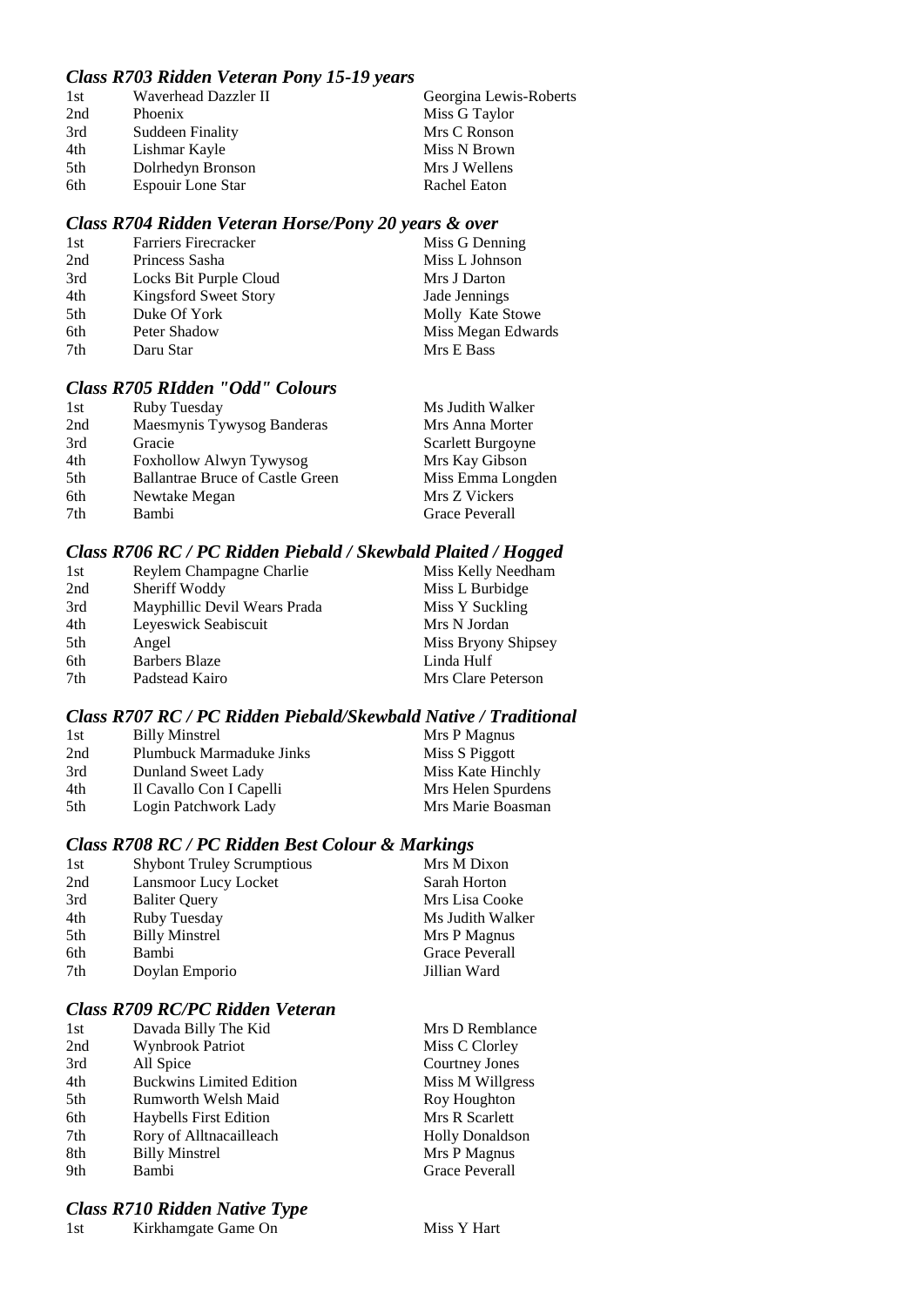| 2nd | Maccallumdene                            | Mrs Karen Perkowski |
|-----|------------------------------------------|---------------------|
| 3rd | Swallowfields Dragonfly                  | Miss A Hinchly      |
| 4th | <b>Felinmor Crown Prince</b>             | Heidi Sharp         |
| 5th | Hepworth Grey Boy                        | Elena Ray           |
| 6th | Pennal Hooch                             | Miss D Eagle        |
| 7th | Sir Sydney Rough Diamond                 | Miss L Godfray      |
|     |                                          |                     |
|     | <b>Class I711 Cleveland Bay Stallion</b> |                     |
| 1st | Pembridge Justice                        | Mr B Langley Mckim  |
| 2nd | Thomsonbrook Beowulf2                    | Mr B Langley Mckim  |
| 3rd | Hallhouse Gladimere                      | Mr B Comb           |
|     |                                          |                     |
|     | <b>Class I712 Cleveland Bay Gelding</b>  |                     |
| 1st | Barbarian Buccaneer                      | Mrs Pamela Shipley  |

#### *Class I713 Cleveland Bay Mare*

| 1st | Holmside Phonix     | Mr B Comb       |
|-----|---------------------|-----------------|
| 2nd | Whippletree Gizella | Miss Jane Moore |
| 3rd | Cholderton IDA      | Mrs Jo Strange  |

*Class I714 Cleveland Bay / Cleveland Bay Part Bred Foal* 1st Castlerise Winnoa

#### *Class I715 Cleveland Bay Yearling*

| 1st | Kenley Oceania         | Mrs J Sparrow       |
|-----|------------------------|---------------------|
| 2nd | Brownroad Spike        | Mrs Elizabeth Brown |
| 3rd | Braithwaite Countryman | Miss K Morton       |

#### *Class I716 Cleveland Bay 2 years old*

1st Shireburn Ava Mrs J Sparrow

# *Class I717 Cleveland Bay 3 years old*

1st Tamaskan Primrose Lesley Ann Wolfenden

## *Class I718 Part Bred Cleveland Bay 1,2,3 Years*

#### *Class I719 Part Bred Cleveland Bay 4 years old & over*

| 1st | Jemoon Private Dancer | Polly Anne Robinson |
|-----|-----------------------|---------------------|
| 2nd | Jakreecha             | Mrs Jo Strange      |

#### *Class R720 Ridden Cleveland Bay*

| 1st | Barbarian Buccaneer | Pamela Shipley |
|-----|---------------------|----------------|
| 2nd | Cholderton IDA      | Mrs Jo Strange |
| 3rd | Wyevale Mr Mojo     | Miss R Hardy   |

#### *Class R721 Ridden Part Bred Cleveland Bay*

| 1st | Jemoon High Society      | Mrs Jacqui Thompson |
|-----|--------------------------|---------------------|
| 2nd | Jermoon Foreigh Affair   | Polly Anne Robinson |
| 3rd | West Cliffe Omega        | Thomas Winson       |
| 4th | Jakreecha                | Mrs Jo Strange      |
| 5th | Knavesgreen Honey Pippin | Miss L Shadbolt     |

# *Class I722 Cleveland Bay Produce Class*

# *Class R723 Home Produced M&M WHP 122cms*

| Vennebos Pearly King                | Izzy Hartswood-Collier |
|-------------------------------------|------------------------|
| Rivervalley Rob Roy                 | Mrs K Whitehead        |
| Wintersend Nimbus                   | Abigail Marshall       |
| Nantfforchog Blue Romishe           | Mrs J Darton           |
| <b>Blackertor Burlington Bertie</b> | Mrs Fiona Fleming      |
| Aitherine Hynod                     | Daniel Bailey          |
|                                     |                        |

#### *Class R724 Home Produced M&M WHP 133cms*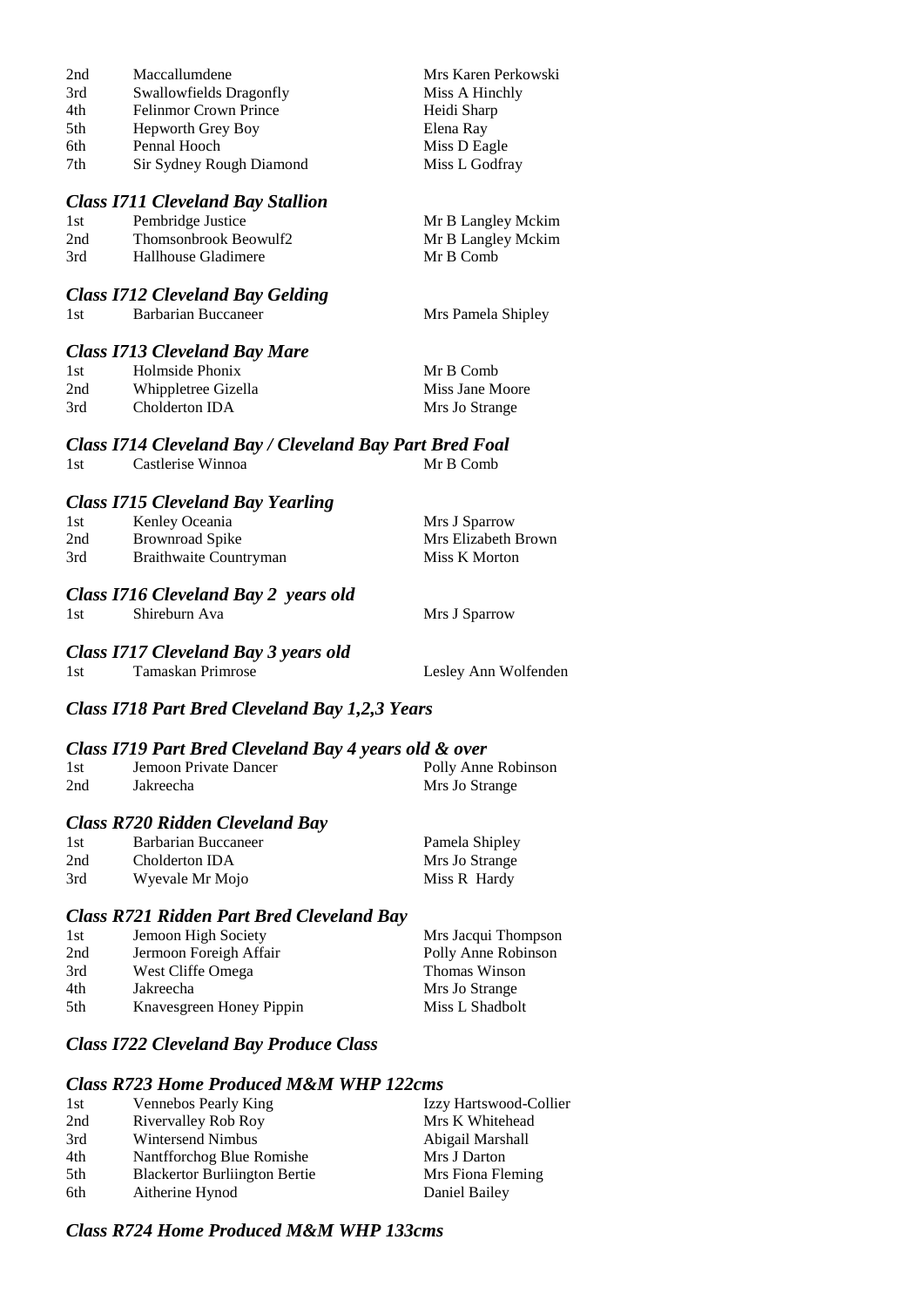| Springfieldpark The Stig       | Mrs A Aitken          |
|--------------------------------|-----------------------|
|                                |                       |
| Shilito Goldfinger             | <b>Hayley Shippey</b> |
| Jolaikes Glamour Puss          | Mrs Pauline Jauncey   |
| Maesteg Edward                 | Mrs K Whitehead       |
| Gigman Michaelangelo           | Miss Lisa Beadle      |
| Popsters Pauletta              | Mrs Abigal Munro      |
| Chywoon John Smith             | Morgan Lowther        |
| Thistledown Land Of My Fathers | Ms L Powdrill         |
| Make A Splash                  | Miss S Lawes          |
|                                |                       |

## *Class R725 Home Produced M&M WHP 143cms*

| 1st  | <b>Wellbrow Dewdrop</b>      | Miss Sally Baker    |
|------|------------------------------|---------------------|
| 2nd  | Gew Tanzanite                | Mrs E Peters        |
| 3rd  | Pendal Dazzler               | Miss Meghan Waring  |
| 4th  | Wannie Micheleen             | Miss Holly Townsend |
| 5th  | <b>Loxland Amazing Grace</b> | Mrs S Dobson        |
| 6th  | <b>Stradone Prince</b>       | Mia Biggs           |
| 7th  | Kiron Jacobite               | Ms B Wainwright     |
| 8th  | <b>Budore Michael Anglo</b>  | Alison Worley       |
| 9th  | Oakmill Lysander             | Miss Hayley Francis |
| 10th | Tyan Razzmatazz              | Miss Amy Boaler     |

# *Class R726 Home Produced M&M WHP exceeding 143cms*

| 1st  | <b>Ilarceio</b>             | Miss L Hawkins         |
|------|-----------------------------|------------------------|
| 2nd  | Blakehill Ballylee Prince   | Mia Biggs              |
| 3rd  | Pentrecoed Brigadier        | Miss J Hunt            |
| 4th  | Lowhaygarth Will O The Wisp | Mrs A Fligg            |
| 5th  | Castle Gypsy                | Mrs L Jarvis-Lee       |
| 6th  | Bridgedale Sebastian        | Lara Crisci            |
| 7th  | Cascob Queen of Hearts      | Clair Tomlinson Ellis  |
| 8th  | Trogarth Penri              | Mrs A Bowley           |
| 9th  | <b>Mulroy Harry</b>         | Jessica Lucy Baxandall |
| 10th | Danaway Shadow              | Miss Lauren Johnson    |

# *Class R727 Home Produced WHP not exceeding 133cms*

| 1st | Scarthy Gold Falcon            | <b>Hayley Shippey</b> |
|-----|--------------------------------|-----------------------|
| 2nd | May Day Lad                    | Mrs E Wilmot          |
| 3rd | Thistledown Land Of My Fathers | Ms L Powdrill         |
| 4th | Gigman Michaelangelo           | Annie-Grace Beadle    |
| 5th | Shilito Goldfinger             | <b>Hayley Shippey</b> |
| 6th | Wilderness Firecracker         | Mrs H Rodgers         |
| 7th | Erimus Gamekeeper              | Daniel Bailey         |
| 8th | Cadlanvalley Picasso           | Miss A Ayris          |

# *Class R728 Home Produced WHP not exceeding 143cms*

| 1st | Knockavalley Paddy        | Mrs J Benbow         |
|-----|---------------------------|----------------------|
| 2nd | Jack V111                 | Mia Dickinson        |
| 3rd | Rotherwood Dream On       | Mrs L Furniss        |
| 4th | Wannie Micheleen          | Miss Holly Townsend  |
| 5th | Maddie                    | Chloe Wright         |
| 6th | Mockbeggar Amber 2        | Mrs Lorraine Nichols |
| 7th | Flecknoe Final Impression | Fiona Titterton      |
| 8th | <b>Barravalley Breeze</b> | Miss D Smith Turner  |
|     |                           |                      |

# *Class R729 Home Produced WHP not exceeding 153cms*

| 1st | Hello Juno           | Mrs Diane Mulhern |
|-----|----------------------|-------------------|
| 2nd | Carnsdale Dun Good   | Poppy Carr        |
| 3rd | Notley Queen Bee     | Vanessa Lawes     |
| 4th | Baunmore             | Orla Mcelhone     |
| 5th | Call Me Kev          | Mrs S Cameron     |
| 6th | Carnsdale Banner Man | Mrs K Mercer      |
| 7th | Geronimos Conquest   | Alice Moralee     |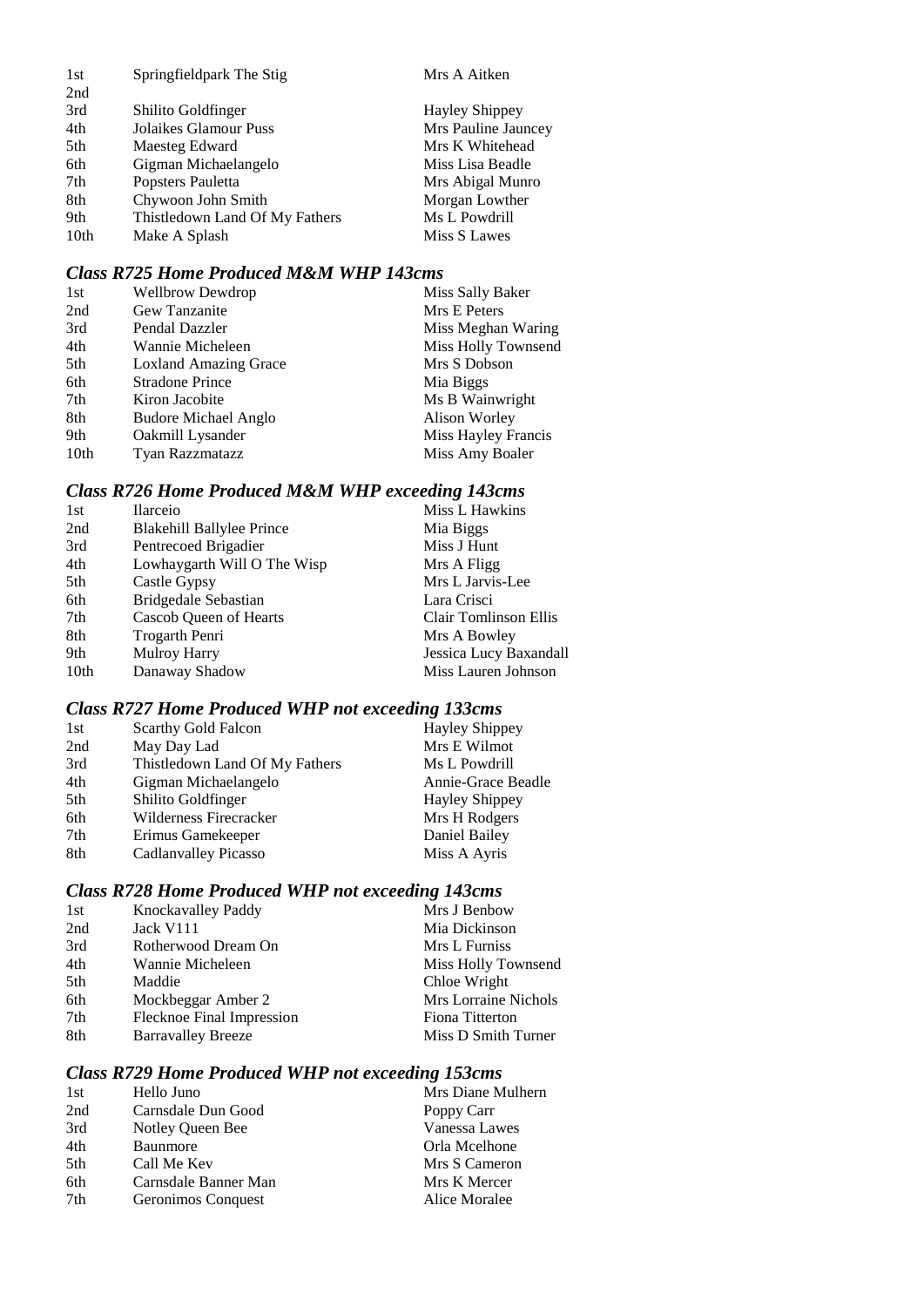# *Class R730 Home Produced Working Hunter*

| 1st | Killea Silver Diamond     | Izzy Hartswood-Collier |
|-----|---------------------------|------------------------|
| 2nd | Hanleen Chunky Monkey     | Susie Gemmell          |
| 3rd | Ttriumph Vd Laarseheide Z | Miss Sally Baker       |
| 4th |                           |                        |
| 5th | Call Me Kev               | Mrs S Cameron          |
| 6th | Loughmore Charlie         | Mrs Marie Slater       |
| 7th | Wunda C                   | Mrs Natalie Rampling   |
| 8th | Living the Dream          | Mr M Scott             |
|     |                           |                        |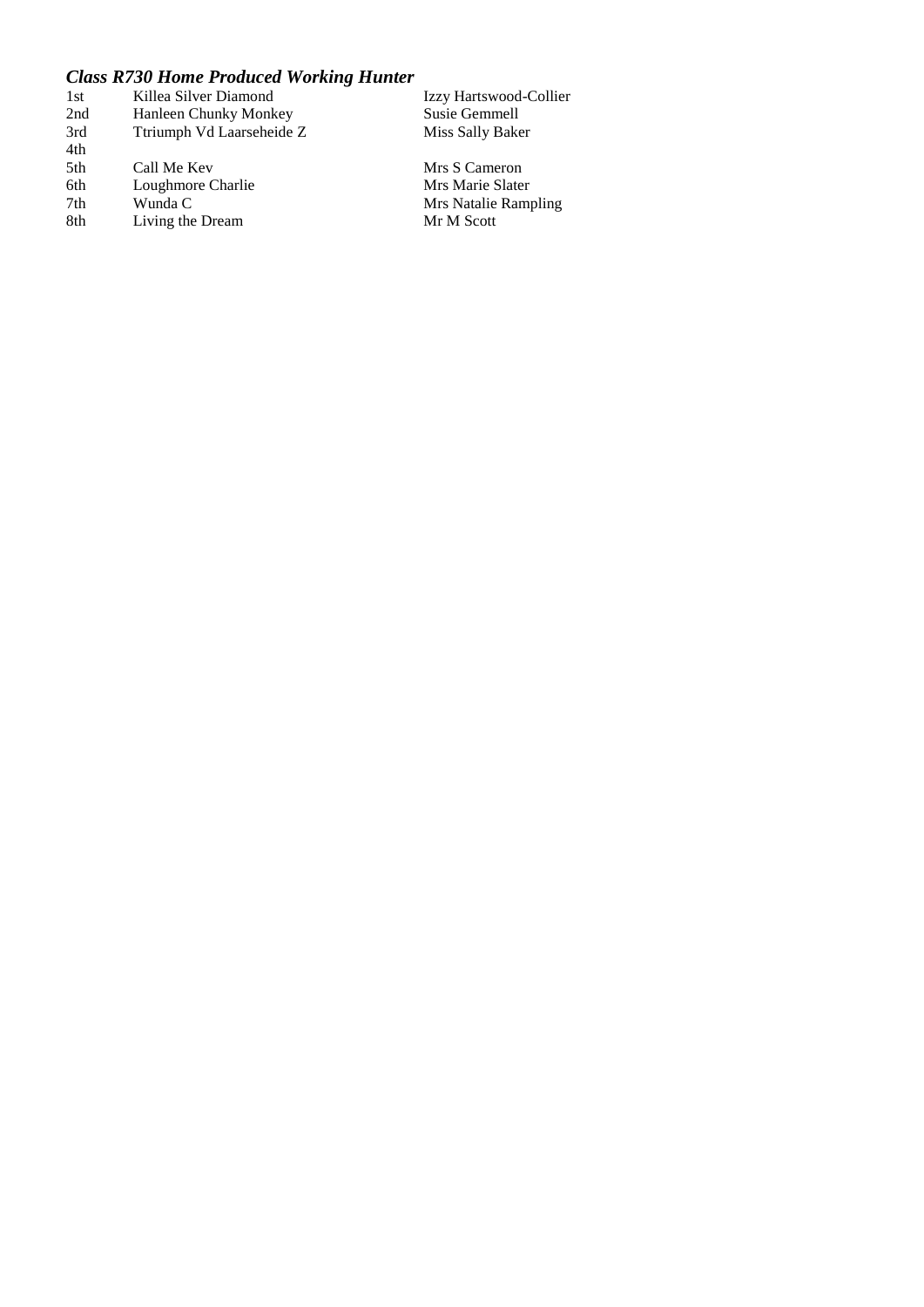# *Class R731 Certified Working Hunter*

|     | 1st & res Helsington Its For Free | Mrs V Martin  |
|-----|-----------------------------------|---------------|
| 2nd | <b>Tossey Ginger</b>              | Mrs J Benbow  |
| 3rd | <b>Quartz Diamond Boy</b>         | Miss R Stokes |
| 4th | Monbeg Valentine                  | Mrs K Porter  |
| 5th | Roxie                             | Miss S Lawes  |

#### *Class R732 Certified Working Hunter Pony*

|     | 1st $\&$ ch Pengof Jubilee | Amelia Short    |
|-----|----------------------------|-----------------|
| 2nd | Highlake Lake              | Rose-zena White |
| 3rd | Clonberne Temple Fir Boi   | Poppy Carr      |
| 4th | Knockavalley Paddy         | Mrs J Benbow    |
| 5th | Grace                      | Mrs D Taylor    |
| 6th | Daichristy Time Out        | Louise Curtis   |

# *Class R733 Working Veteran Horse*

| 1st  | Oberon III                               | Miss C Humphrey              |
|------|------------------------------------------|------------------------------|
| 2nd  | <b>Blue Chip Diamond Cavalier Royale</b> | Miss Stephanie Hill          |
| 3rd  | Mr Sheen                                 | Miss A Jubb                  |
| 4th  | Skys The Limit                           | Miss Keira Allcock Brocksopp |
| .5th | Tallulla                                 | Diane Hart                   |
| 6th  | Puzzles Pleased as Punch                 | Mrs Melanie Morley           |

# *Class R734 Working Veteran Pony*

| 1st | <b>Rowquest Copper Rivers</b> | Mrs H Rodgers |
|-----|-------------------------------|---------------|
| 2nd | CJs Tonto                     | Zara Bell     |
| 3rd | Merrie Maydance               | Mrs S Dobson  |
| 4th | Grace                         | Mrs D Taylor  |
| 5th | Cadlanvalley Picasso          | Miss A Ayris  |
| 6th | Llechryd Painted Warrior      | Mrs J Sheehy  |
| 7th | Phoenix                       | Miss G Taylor |
| 8th | <b>Espouir Lone Star</b>      | Rachel Eaton  |

## *Class R735 BSPA Piebald / Skewbald WHP 133cms*

| 1st | Pebbly Sultan Pepper | Izzy Hartswood-Collier |
|-----|----------------------|------------------------|
| 2nd | Loveable Rogue       | Mrs T Tomlinson        |
| 3rd | The Tank             | Miss R Hamilton        |
| 4th | The Tramp            | Miss R Leek            |

# *Class R736 BSPA Piebald / Skewbald WHP 143cms*

|     | 1st & ch My Perfect Piece | Mrs N Berry              |
|-----|---------------------------|--------------------------|
| 2nd | Jack V111                 | Mia Dickinson            |
| 3rd | Fly                       | Miss Kayleigh Shepperson |
| 4th | Lord Rodney               | Mrs V Martin             |
| 5th | Kizzie Rose               | Lara Crisci              |
| 6th | <b>Addien Toy Soldier</b> | Miss H Jackson           |
| 7th | Annie Of Oakhaze          | Miss R Leek              |
| 8th | Hopgarden Avatar          | Mrs F Clout              |

## *Class R737 BSPA Piebald / Skewbald WHP 153cms*

|     | 1st & ch Llechryd Painted Warrior | Mrs J Sheehy           |
|-----|-----------------------------------|------------------------|
| 2nd | Hunky Dory                        | Ms C Robinson          |
| 3rd | Corkhills Puzzle                  | <b>Stevie Crossley</b> |
| 4th | Dunland Sweet Lady                | Miss Kate Hinchly      |
| 5th | Riley                             | Miss F Driscoll        |

# *Class R738 BSPA Piebald / Skewbald Working Hunter exc 153cms*

| 1st | <b>First Love</b>    | Miss A Smith     |
|-----|----------------------|------------------|
| 2nd | Alvescot Maximillian | Miss L Botwright |

## *Class R739 Home Produced Working Show Horse*

| Folly Glen Clover | Ms Gill Hare       |
|-------------------|--------------------|
| Geoff             | Diane Hart         |
| Holmehouse Emlyn  | Mrs Lorraine Dixon |
|                   |                    |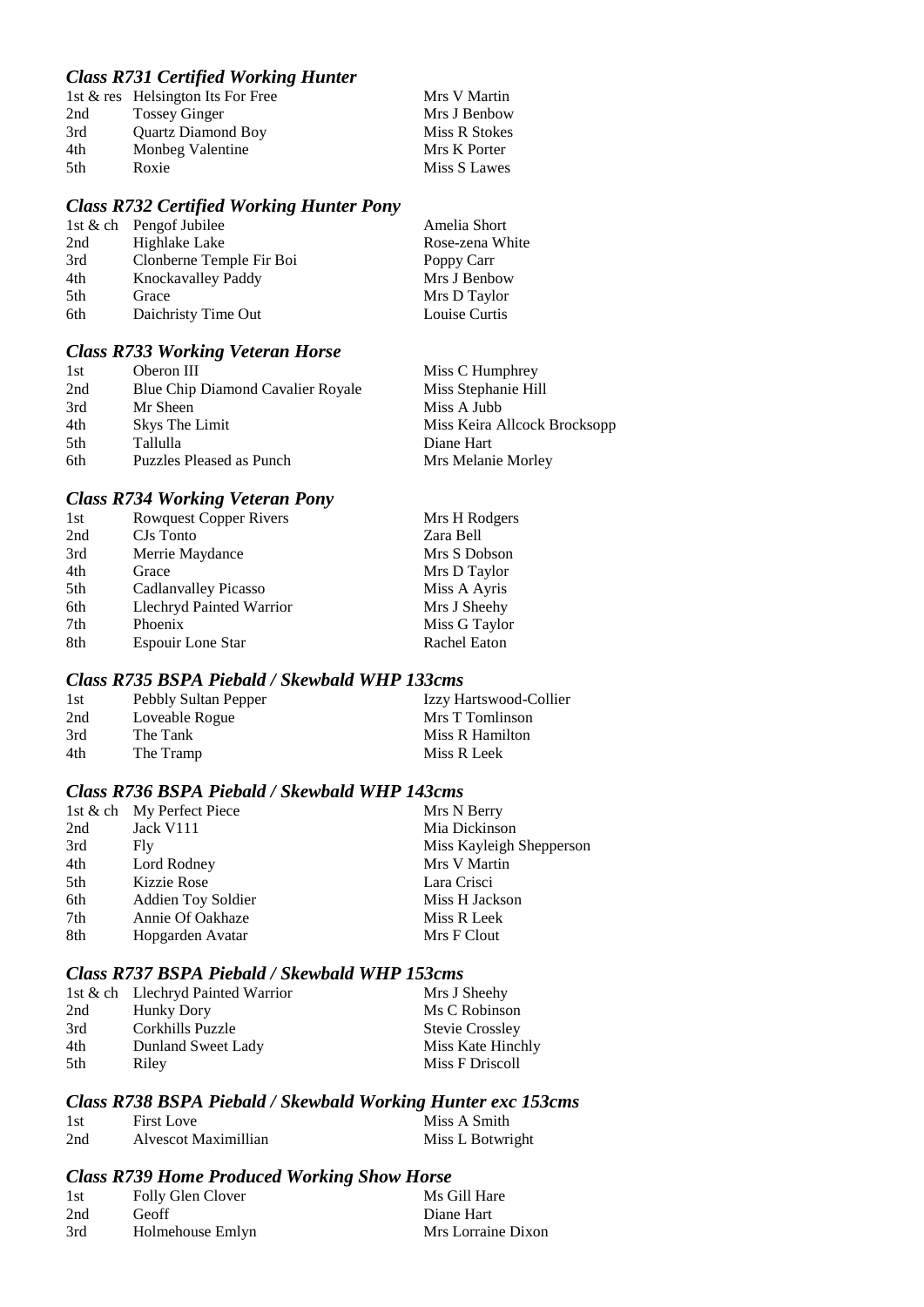# *Class R740 Home Produced Working Cobs / Trad Cobs*

|     | 1st & res Comfort Zone         | Miss J Howell         |
|-----|--------------------------------|-----------------------|
|     | 2nd & ch Isserkelly Borisokane | Mrs Katie Snow        |
| 3rd | Tommie Tucker                  | Miss R Stokes         |
| 4th | Ballyskeagh Blue               | Lesley King           |
| 5th | Annie Of Oakhaze               | Miss R Leek           |
| 6th | Kizzie Rose                    | Lara Crisci           |
| 7th | Take A Chance                  | Miss S Hodsgon Clarke |
| 8th | Bilko                          | Mrs K Downs           |
|     |                                |                       |

## *Class R741 WH / WHP Performance 50cms*

| <b>Celton Sandstorm</b>    | Amy Mcdonald           |
|----------------------------|------------------------|
| Talyllyn Jabas Jos         | Mrs J Edmead           |
| Kirkhamgate Game On        | Miss Y Hart            |
| Wynnmere Renita            | Sarah Sharp            |
| Waverhead Dazzler II       | Georgina Lewis-Roberts |
| The Tank                   | Miss R Hamilton        |
| Delamere Kaleidoscope      | Miss Hannah White      |
| Whiteladies Matilda        | Miss K Harris          |
| <b>Nyton Master Dundee</b> | Emma Kampa             |
| <b>Atlantic Tiger Lily</b> | Mrs D Holmes           |
|                            |                        |

## *Class R742 WH / WHP Performance 65cms*

| Lord Rodney            | Mrs V Martin        |
|------------------------|---------------------|
| Gellihaf Ronaldo       | Mrs K Mercer        |
| <b>Hunky Dory</b>      | Ms C Robinson       |
| Popsters Masterclass   | Mrs S Dobson        |
| Wynnmere Renita        | Sarah Sharp         |
| Avondales Wolken Winta | Ms H Mullender      |
| Sianwood Goldflake     | Mrs C Excell-outram |
| Dawns Glen             | Oliver Reid         |
| Brohedydd Bobby Jack   | Miss Hannah White   |
| Master Moon            | Ms J Kemp           |
|                        |                     |

## *Class R743 WH / WHP Performance 75cms*

| 1st  | Dree Hill Lad              | Miss R Leek    |
|------|----------------------------|----------------|
| 2nd  | Grace                      | Mrs D Taylor   |
| 3rd  | Popsters Masterclass       | Mrs S Dobson   |
| 4th  | Lettergesh Bobby           | Katie Bettison |
| 5th  | Carnsdale Dun Good         | Poppy Carr     |
| 6th  | Maddie                     | Chloe Wright   |
| 7th  | Nyton Good Friday          | Emma Kampa     |
| 8th  | Moscombe Lord Of The Dance | Miss S Simpson |
| 9th  | Baunmore                   | Orla Mcelhone  |
| 10th | Dalcotes Freedom           | Miss B Belcher |

## *Class R744 Open Cradle Stakes*

| 1st $&$ ch | <b>Rowquest Copper Rivers</b>        |
|------------|--------------------------------------|
| 2nd        | Vennebos Pearly King                 |
| 3rd        | <b>Blackertor Burliington Bertie</b> |
| 4th        | <b>Oddies Tigerlilly</b>             |
| 5th        | Newbridge Sunshine                   |
| 6th        | Barkway Mandinka                     |
| 7th        | Cwmmeudwy Calonnog                   |
| 8th        | <b>Settvalley Pixie Lott</b>         |
| 9th        | Horburys Spirit Of Merlyn            |
| 10th       | Loughton Prince Llwelleyn            |

## *Class R745 Open Nursery Stakes*

| 1st | <b>Celton Sandstorm</b> |  |
|-----|-------------------------|--|
| 2nd | Gwithian Geraint        |  |
| 3rd | Dark Storm              |  |
| 4th | CJs Tonto               |  |
| 5th | Cwmmeudwy Calonnog      |  |

Mrs H Rodgers Izzy Hartswood-Collier Mrs Fiona Fleming Clare Bullman Mrs Petrina Philp Mrs Michelle Woodman Mrs V Weatherbed Elliemay Lord Mrs L Furniss Phoebe Bell

Mrs Alison McDonald Mrs Sam Herring Rebecca Lee Zara Bell Mrs V Weatherbed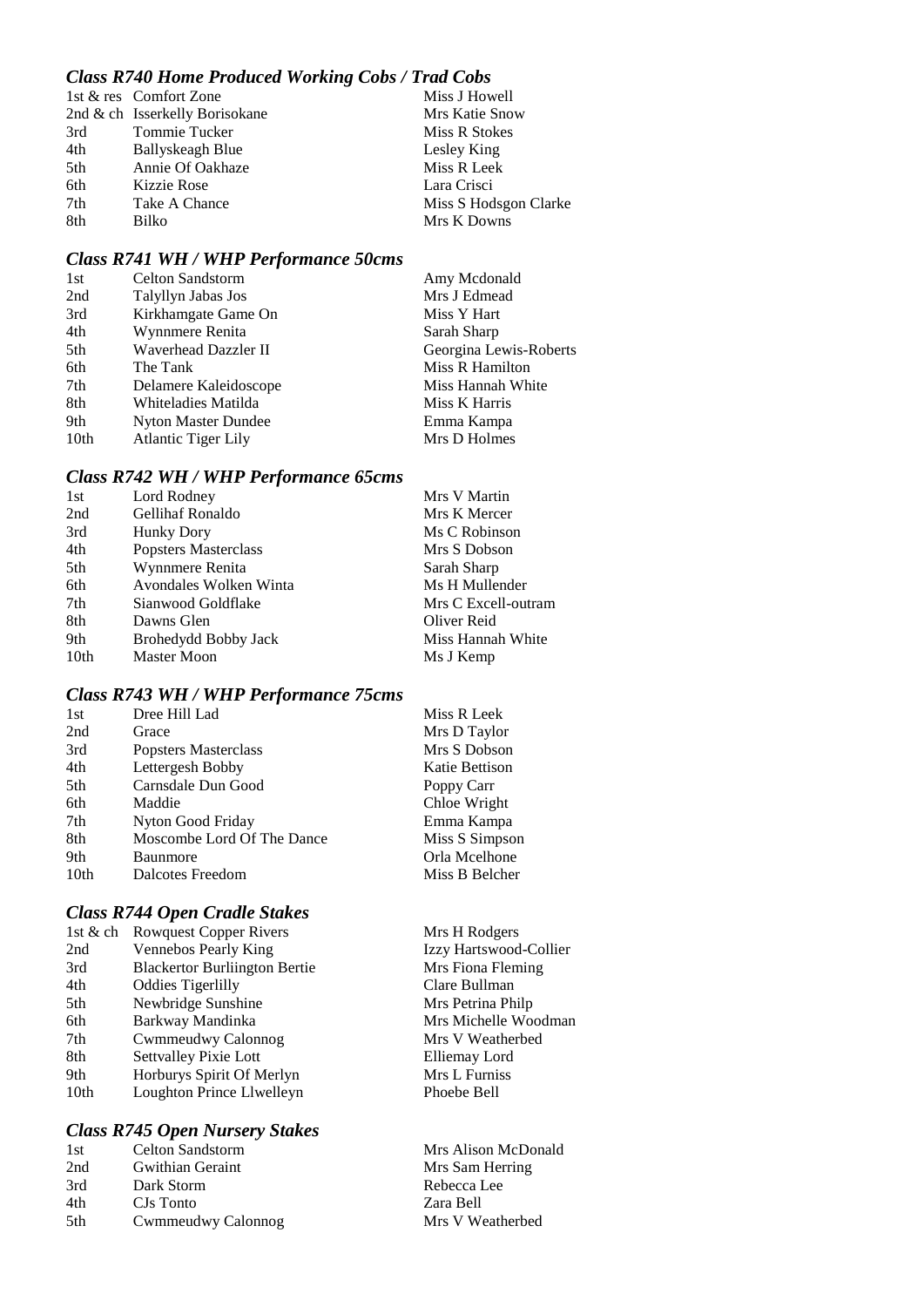|                  | 6th & res Pebbly Sultan Pepper | Izzy Hartswood-Collier |
|------------------|--------------------------------|------------------------|
| 7th              | May Day Lad                    | Mrs E Wilmot           |
| 8th              | Tricolore Charlie              | Mrs H Shave            |
| 9th              | Newtake Megan                  | Mrs Z Vickers          |
| 10 <sub>th</sub> | Belle                          | Miss S Lawes           |
|                  |                                |                        |

# *Class R746 Open Beginners Stakes*

| 1st | Birchmoor Amelia       | Gail Conroy        |
|-----|------------------------|--------------------|
| 2nd |                        |                    |
| 3rd | Shilstone Rocks Mayhem | Mrs A Land         |
| 4th | <b>Hykos Applause</b>  | <b>Gail Conroy</b> |
| 5th | Diermar Annabelle      | Mrs Tara Hare      |
| 6th | The Devil In Disguise  | Mrs G Richards     |

# *Class R747 M&M Cradle Stakes*

|     | 1st & ch Thistledown Fun Fair        | Indiana Kirby        |
|-----|--------------------------------------|----------------------|
| 2nd | Pendre Sam                           | Lily Kirby           |
| 3rd | Loughton Prince Llwelleyn            | Phoebe Bell          |
| 4th | Winneydene Crosby                    | Mr John Reid         |
| 5th | Pumphill Peter Piper                 | Mrs Jayne Elliott    |
| 6th | <b>Blackertor Burliington Bertie</b> | Mrs Fiona Fleming    |
| 7th | Maygray Malfoy                       | Mrs Samantha Stanley |
| 8th | Crumpwell Brady                      | Evie Daffin          |

# *Class R748 M&M Nursery Stakes*

|     | 1st & res Larchgrove Isabella | Mrs J Benbow          |
|-----|-------------------------------|-----------------------|
| 2nd | Chywoon John Smith            | Morgan Lowther        |
| 3rd | Fayre Mister Roddy            | <b>Hayley Shippey</b> |
| 4th | Llanarth Silver Cloud         | Mrs Sarah Cunningham  |
| 5th | Newtonhil Prince Bertie       | Mrs Samantha Mcmillan |
| 6th | Celton Sandstorm              | Mrs Alison McDonald   |
| 7th | Maygray Malfoy                | Mrs Samantha Stanley  |
| 8th | Pendre Sam                    | Lily Kirby            |
|     |                               |                       |

# *Class R749 Performance To Music - 14 years & under*

| 1st | Pinelodge Raffles     | Mrs H Shave    |
|-----|-----------------------|----------------|
| 2nd | Laithehill Othello    | Indiana Kirby  |
| 3rd | Penhalogen Fantasia   | Miss C Ainley  |
| 4th | <b>Hisley Provost</b> | Mrs D Twitchen |

# *Class R750 Peformance To Music - over 14 years*

| 1st | Sweet About Me                | Miss Amy Walton   |
|-----|-------------------------------|-------------------|
| 2nd | The Outlaw                    | Miss Cyndy Moreau |
| 3rd | <b>River Meadows Sarah</b>    | Miss Hannah Ward  |
| 4th | <b>Start Smart</b>            | Mrs S Aitken      |
| 5th | <b>Amazing Grace</b>          | Patrica Stowe     |
| 6th | Limerick Shanballymore-Tobias | Donna Sutton      |

# *Class R751 Performance To Music - Groups*

| 1st | Rhoswen Rhian             | Mrs Careford      |
|-----|---------------------------|-------------------|
| 2nd | Thunder                   | Jillian Ward      |
| 3rd | <b>Hisley Provost</b>     | Mrs D Twitchen    |
| 4th | The Devil In Disguise     | Mrs G Richards    |
| 5th | Loughton Prince Llwelleyn | Phoebe Bell       |
| 6th | Julmar Maybelle           | Mrs L Dixon       |
| 7th | <b>Fairy Dust</b>         | Miss Cyndy Moreau |
|     |                           |                   |

# *Class R752 Performance To Music - Lead Rein*

| Pinelodge Raffles        | Mrs H Shave             |
|--------------------------|-------------------------|
| Briars Aspen             | Miss T Paskins          |
| Seaview Overture         | Ms C Peters             |
| Chironsland Goldensilver | Ms C Peters             |
| Leaventhorpe Violet Star | <b>Heather Rothwell</b> |
|                          |                         |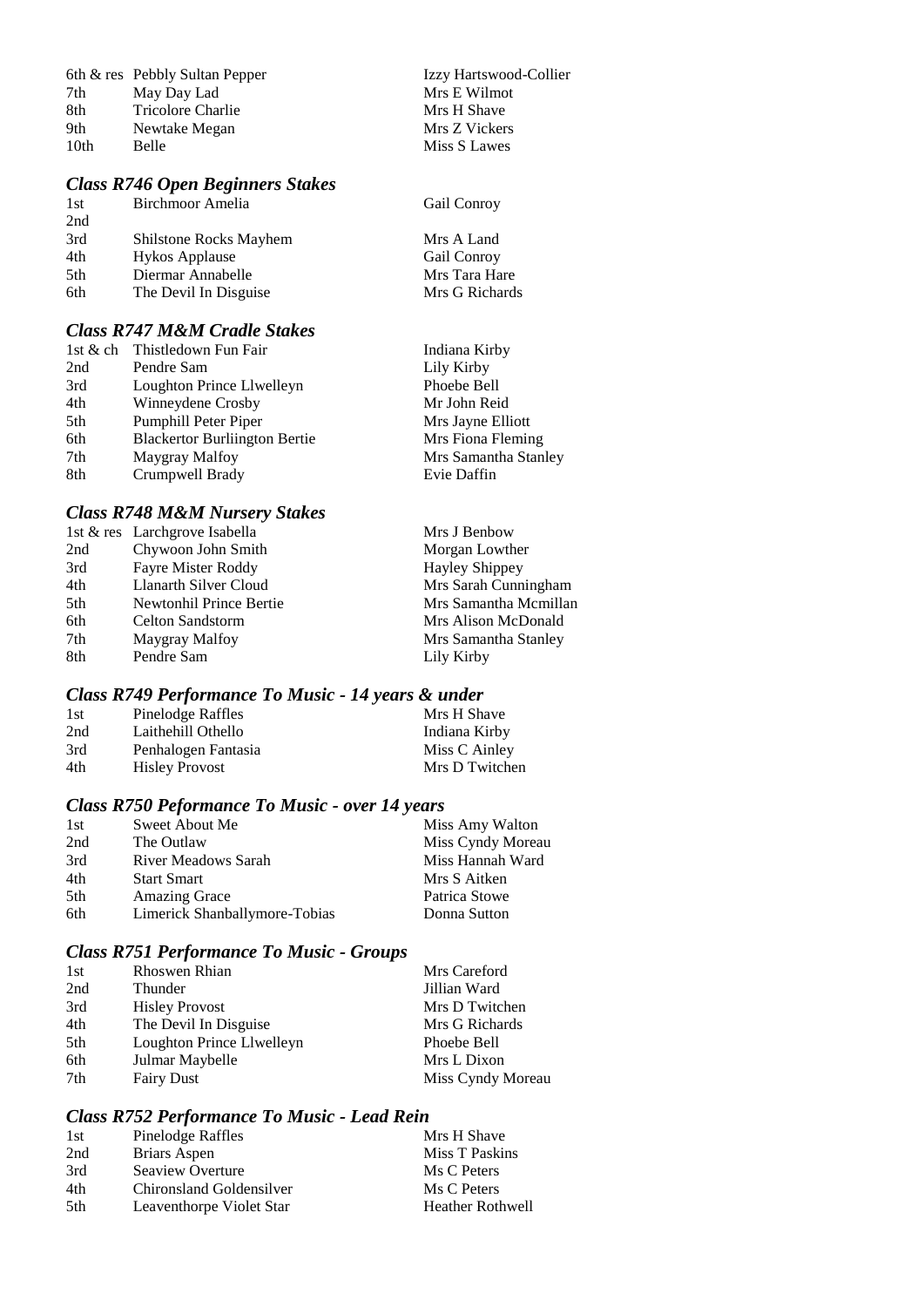# *Class R753 Performance To Music - M&M*

| 1st | Solas Fear Bui              | Miss M Ryan           |
|-----|-----------------------------|-----------------------|
| 2nd | Kildromin Sir               | Miss Charlotte Cooper |
| 3rd | Limelights Happy Ever After | Ms Sarah Sutherland   |
| 4th | <b>Rumworth Welsh Maid</b>  | Roy Houghton          |
| 5th | <b>Glancerdin Express</b>   | Mrs R Woodward        |
|     |                             |                       |

## *Class R754 Clear Round Dressage*

# *Class R755 BRC Horse Trials Test 90Q (2013)*

| 1st | Kingsleypark Panther    | Miss Clare Drury  |
|-----|-------------------------|-------------------|
| 2nd | Swallowfields Dragonfly | Miss A Hinchly    |
| 3rd | Dalcotes Freedom        | Miss B Belcher    |
| 4th | Bee Bye Ely             | Mrs Kathryn Walsh |
| 5th | Nyton Good Friday       | Emma Kampa        |
| 6th | Skellorn Mary Anna      | Miss Emma Longden |
| 7th | Ippelpen Maxx           | Mrs Kathryn Walsh |

## *Class R756 British Dressage Intro Test B*

| 1st  | Amori                       | Ms Maxine Cooper     |
|------|-----------------------------|----------------------|
| 2nd  | Golden Galoper              | Miss Cyndy Moreau    |
| 3rd  | Bento                       | Mrs Nikki Varney     |
| 4th  | <b>Pumphill Clarion</b>     | Mrs V Metelko-Taylor |
| 5th  | Glencarrig Felix            | Ruby Venni           |
| 6th  | Ddwyryd Mari                | Mrs C Pooley         |
| 7th  | Easdon Greybird             | <b>Brooke Coles</b>  |
| 8th  | Pyrgll Molly                | Amanda Court         |
| 9th  | <b>Rhoswen Rhian</b>        | Mrs Careford         |
| 10th | Longacres Secret Rendezvous | Mrs K Megrath        |
|      |                             |                      |

#### *Class I757 In Hand Concours DElegance* 1st

| 2nd              | Beaconsfield Perdita     | Ellie Kerwood      |
|------------------|--------------------------|--------------------|
| 3rd              | Laithehill Othello       | Mrs Pippa Kirby    |
| 4th              | Knavesgreen Honey Pippin | Miss L Shadbolt    |
| 5th              | Hallmarked Gilded Lily   | Miss T Paskins     |
| 6th              | Spellbound Jedi Knight   | Debra Rogers       |
| 7th              | Il Cavallo Con I Capelli | Mrs Helen Spurdens |
| 8th              | Once In A Blue Moon      | Mrs R Longbottom   |
| 9th              | Pandoras Gold Amore      | Philippa Kirby     |
| 10 <sub>th</sub> | Nerverlands Party Piece  | Miss L Oliver      |
|                  |                          |                    |

# *Class R758 Concours DElegance Riders 16 years & over*

| 1st              | Moneyhills Nightlight         | Polly Pickford Swift |
|------------------|-------------------------------|----------------------|
| 2nd              | Xilobs God                    | <b>Bethany Ellis</b> |
| 3rd              | Semi Otto                     | Miss C Coulbeck      |
| 4th              | Serenteifi Morgan Llwyd       | Verity Checkley      |
| 5th              | Limerick Shanballymore-Tobias | Donna Sutton         |
| 6th              | Lummas Sapphire               | Mrs Gill Rawlinson   |
| 7th              | Delilah Rose                  | Rachal Fairbairn     |
| 8th              | Romanno Royal Bronze          | Miss C Ainley        |
| 9th              | Romany Girl                   | Emma Message         |
| 10 <sub>th</sub> | Corky                         | Janet Piper          |
|                  |                               |                      |

# *Class R759 Intro Test A Dressage*

| 1st | Ddwyryd Mari                | Mrs C Pooley    |
|-----|-----------------------------|-----------------|
| 2nd | Tyan Razzmatazz             | Miss Amy Boaler |
| 3rd | Bunninadden Silver Star     | Miss J Whitlock |
| 4th | Longacres Secret Rendezvous | Mrs K Megrath   |

### *Class R760 Equestrian Quadrille to Music*

| 1st | Cochno Marcus           | Mrs N McNelis       |
|-----|-------------------------|---------------------|
| 2nd | Pendancer Mickey Bricks | <b>Hayley Dolby</b> |
| 3rd | Yentile V Monting       | Miss Mary Morgan    |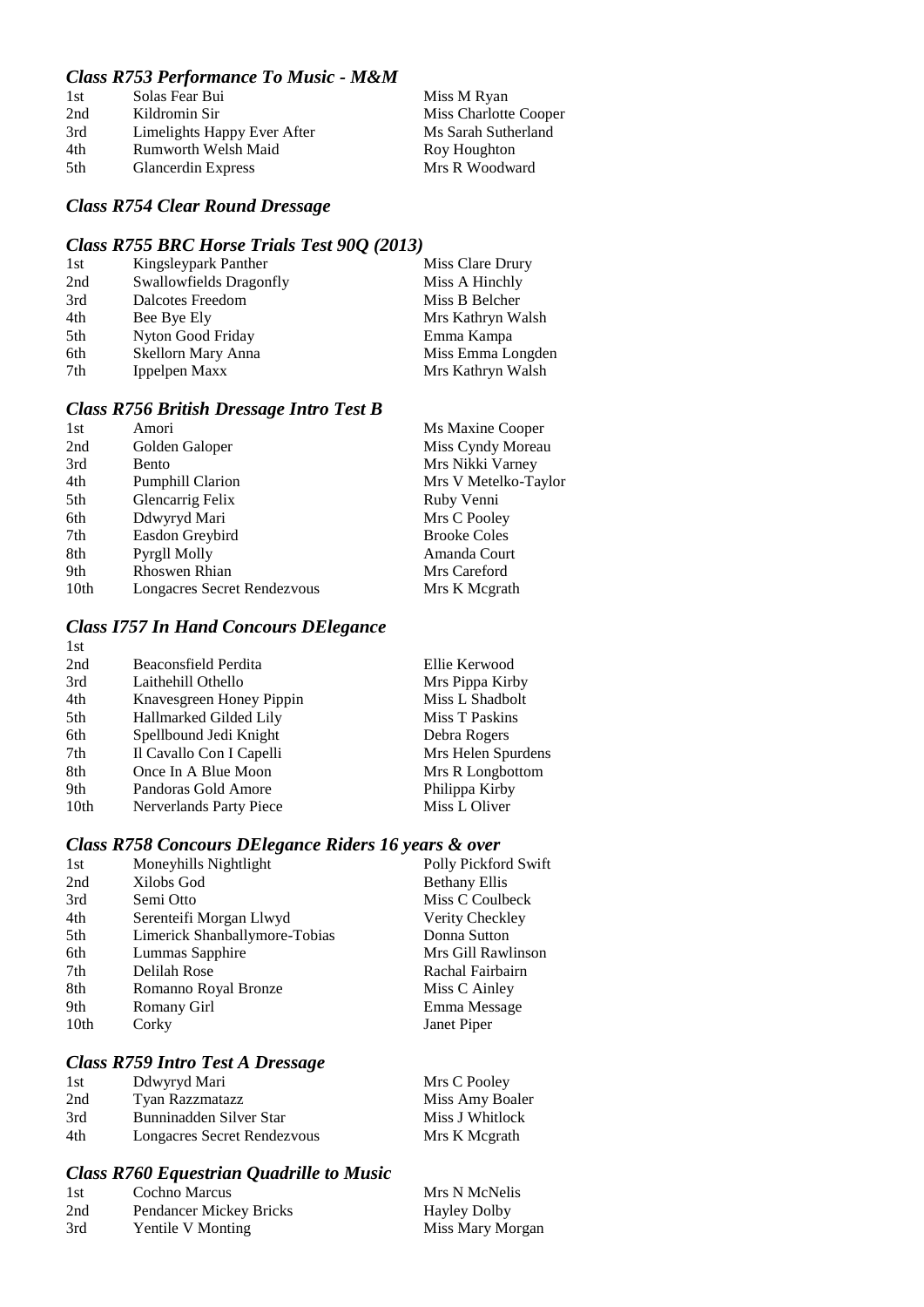4th Diamond Miss D Mac

# *Class R761 Prelim Test 19*

| 1st | Pencarder Red Rose    | Mrs Clare Webb        |
|-----|-----------------------|-----------------------|
| 2nd | River Meadows Sarah   | Miss H Ward           |
| 3rd | Kildromin Sir         | Miss Charlotte Cooper |
| 4th | Ss Amore              | Miss D Smith Turner   |
| 5th | <b>Amazing Grace</b>  | Patrica Stowe         |
| 6th | Belladonna Moonshine  | Miss Sophie Jackson   |
| 7th | Elmhurst Roman Mosaic | Miss K Harris         |
|     |                       |                       |

*Class I762 In Hand World Breeds - Dilutes & Broken Coated*

*Class I763 Morgan Horses In Hand*

*Class I764 American Saddlebred - Partbred In Hand*

*Class I765 In Hand Friesian - Purebred*

*Class I766 In Hand American Saddlebreds*

*Class I767 In Hand Iberian Breeds*

*Class I768 In Hand World Breeds Draft / Heavy Horse & Natives*

*Class I769 World Breeds In Hand 153cms & Under*

*Class I770 World Breeds In Hand exceeding 153cms*

*Class I771 In Hand World Breeds Golden Oldies*

*Class R772 Ridden World Breeds Snaffle Bit*

*Class R773 Home Produced World Breeds Ridden*

*Class R774 Ridden World Breeds Baroque Horses*

*Class R775 Ridden World Breeds Gaited Pleasure*

*Class R776 Ridden World Breeds - Draft / Heavy Horses & Natives*

*Class R777 Ridden Friesian*

*Class R778 Ridden Pre/Lusitanos*

*Class R779 Ridden World Breeds not exceeding 153cms*

*Class R780 World Breeds Champagne Class*

*Class R781 Ridden Saddlebreds - any show tack*

*Class R782 Ridden Morgan*

*Class R783 Ridden World Breeds exceeding 153cms*

#### *Class I784 In Hand Open Welsh A & B 4 years old & over*

| 1st | Amilas Motet       | Miss Christine Heady |
|-----|--------------------|----------------------|
| 2nd | Brynfach Llewelyn  | Andrea Pearman       |
| 3rd | Bochym Royal Romeo | Miss Ellie Sutton    |
| 4th | Mynach Orsino      | Mrs C Lawrence       |
| 5th | Brynamman Gafyn    | Ms Donna Jackson     |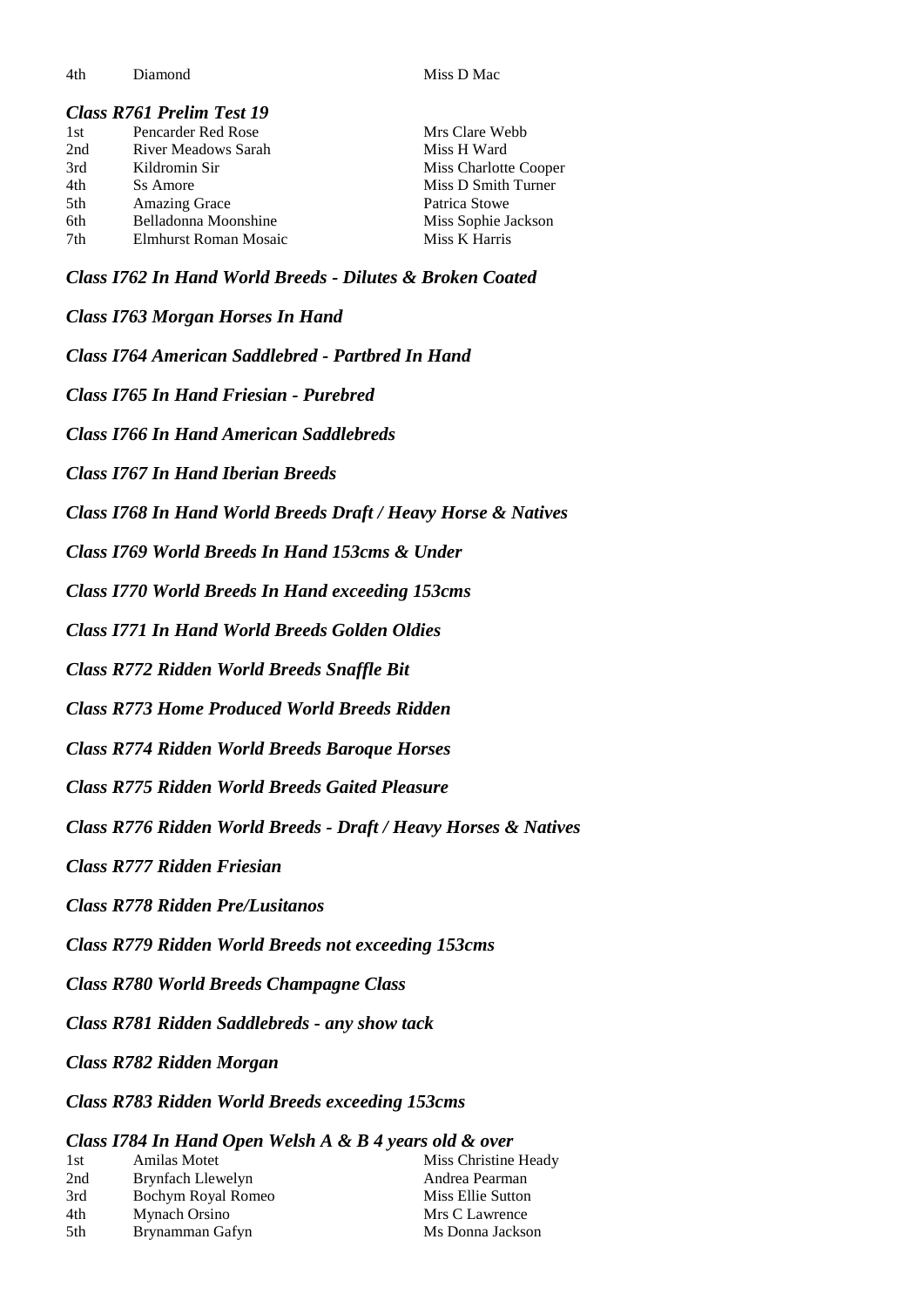| 6th | Cosworth Chairman |  |
|-----|-------------------|--|
|     |                   |  |

Mr R Hasell

#### *Class I785 In Hand Dartmoor / Exmoor 4 years old & over*

| 1st | <b>Princess</b>      | Miss M Harding  |
|-----|----------------------|-----------------|
| 2nd | Dunsmore Finlaggan   | Mrs A Ingram    |
| 3rd | Dunkery Reed Bunting | Ms S Cottingham |

#### *Class I786 In Hand Shetland 4 years old & over*

| 1st | Spellbound Jedi Knight | Debra Rogers  |
|-----|------------------------|---------------|
| 2nd | Camlan Nan             | Miss T Faiers |

*Class I787 In Hand Welsh Sections A & B 1,2,3 years*

*Class I788 In Hand Dartmoor/Exmoor 1,2,3, years old*

### *Class I789 In Hand Shetland 1,2,3 years*

#### *Class R790 Ridden Welsh Sections A & B*

| 1st | <b>Skellorn Toy Soldier</b> | Christine Heady |
|-----|-----------------------------|-----------------|
| 2nd | Mynach Orsino               | Mrs C Lawrence  |

# *Class R791 Ridden Dartmoor/Exmoor/Shetland*

*Class I792 In Hand Connemara / New Forest 4 years & over* 1st Drumacre Debutante Mrs A Whittle

*Class I793 In Hand Dales/Fell/Highlands 4 years old & over*

*Class I794 Open Welsh Sections C & D 4 Years Old & Over* 1st Renvarg Ruby Lou Miss Morag Williams

*Class I795 In Hand Connemara/NewForest/Dales/Fell/Highland 1,2,3 years old*

#### *Class I796 In Hand Welsh Sections C & D 1,2,3 years old*

#### *Class R797 Open Ridden Connemar/Dales/Fell/Highland & New Forest* 1st Drumacre Debutante

| 1 D L | Diamacic Debuumie    |                    |
|-------|----------------------|--------------------|
| 2nd   | <b>Rowhill Misty</b> | Mrs Joanne Henfrey |

#### *Class R798 Open Ridden Welsh Sections C & D*

1st Renvarg Ruby Lou Miss Morag Williams

# *Class R800 Equifest Show Pony not exceeding 128cms*

| 1st | <b>Barford Partytime</b>      | Mrs Sharon White   |
|-----|-------------------------------|--------------------|
|     | 2nd $\&$ ch Hightopps Saffron | Mr Gavin Isherwood |

## *Class R801 Equifest Show Pony not exceeding 138cms*

|     | 1st & res Kalusta Huckleberry Finn | Mrs Vicki Jasinski    |
|-----|------------------------------------|-----------------------|
| 2nd | <b>Colouiann Mint Reflection</b>   | Mrs D Conway          |
| 3rd | Megland Moonlight Glory            | Ms Angelina McCaffrey |
| 4th | <b>DJP</b> Center Stage            | Miss Bethany Taylor   |
| 5th | <b>Absolutely Sylvester</b>        | Mrs Leona Sanders     |
|     |                                    |                       |

# *Class R802 Equifest Show Ponies not exceeding 148cms*

| 1st | The Gilded Lily                | Mrs A Picillo     |
|-----|--------------------------------|-------------------|
| 2nd | Raemoir Masterplan             | Mrs D Conway      |
| 3rd | <b>Absolutely Lester</b>       | Mrs Leona Sanders |
| 4th | <b>Anndalyse Maddison Park</b> | Mrs J Dean        |
| 5th | Greenbarrow Madama Butterfly   | Mrs Emma Parker   |
| 6th | Pitch Supreme                  | Mrs Rachel Frank  |
| 7th | Gems Sea Eagle                 | Mrs Jane Britton  |
|     |                                |                   |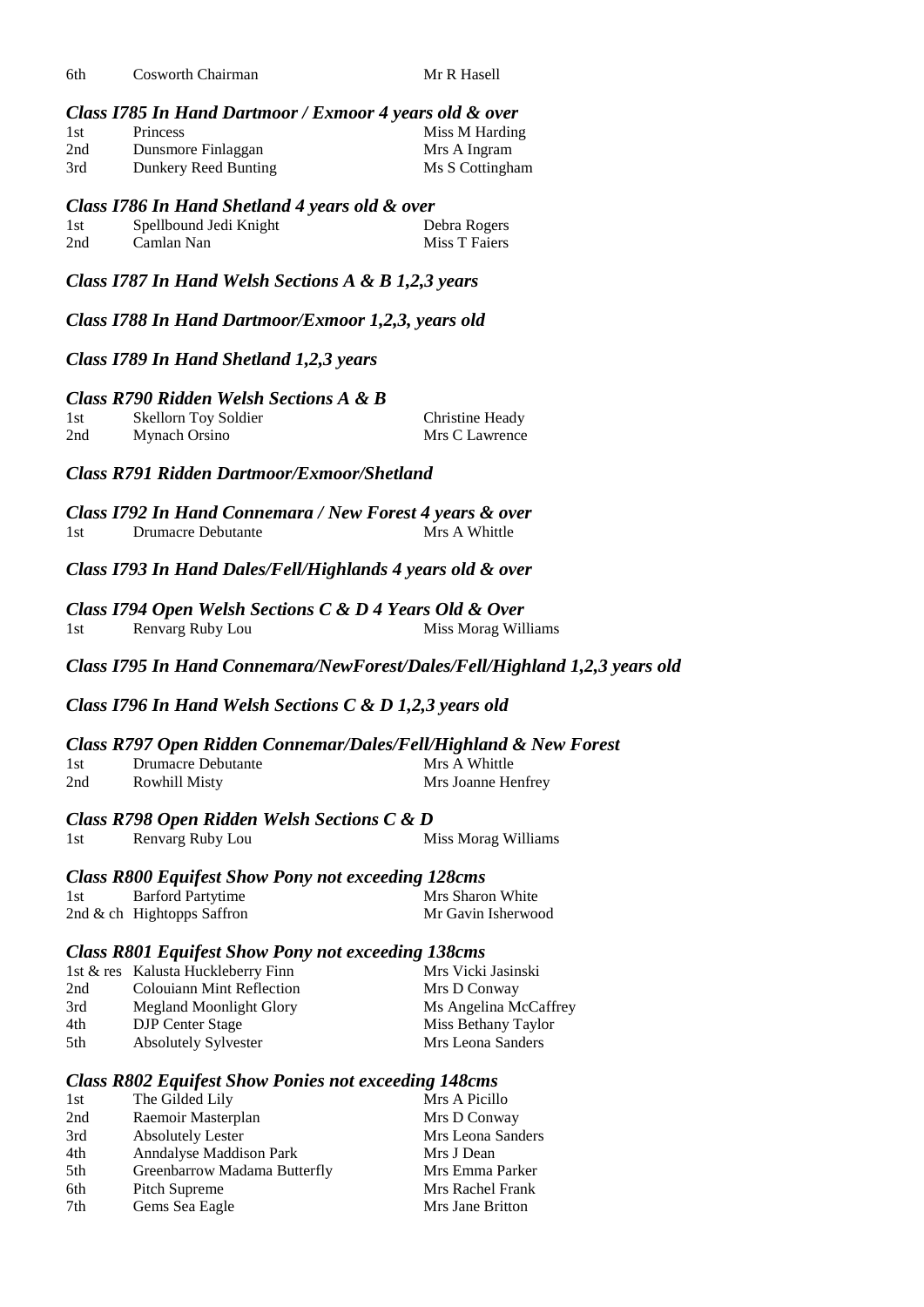# *Class R803 KBIS SHP not exceeding 122cms*

|     | 1st & res Friarly Gamepoint   | Mrs S Millsom       |
|-----|-------------------------------|---------------------|
| 2nd | <b>Glynaur Ricky Bobby</b>    | Miss Helen Seymour  |
| 3rd | <b>Rowquest Copper Rivers</b> | Mrs H Rodgers       |
| 4th | <b>Braegelen Toy Soldier</b>  | Mrs Alison Hayes    |
| 5th | Dukeshill Phantom             | Mrs Katie Snow      |
| 6th | <b>Settvalley Pixie Lott</b>  | Elliemay Lord       |
| 7th | Sianwood Goldflake            | Mrs C Excell-Outram |
| 8th | Gerdinen Beauty               | Mrs S Clark         |

# *Class R804 KBIS SHP not exceeding 133cms*

| 1st  | Annandale Cufflink           | Mr Gavin Isherwood    |
|------|------------------------------|-----------------------|
| 2nd  | Erimus Gamekeeper            | Daniel Bailey         |
| 3rd  | Annandale Matilda            | Mrs Samantha Mcmillan |
| 4th  | Thornsett Valentino          | Mrs Emma Parker       |
| 5th  | Moscombe Lord Of The Dance   | Miss S Simpson        |
| 6th  | Mount Pleasant Jack Flash    | Mrs Gemma Crabtree    |
| 7th  | Cadlanvalley Orpheus         | Mrs G A Neve          |
| 8th  | Graishall Lily Of The Valley | Mrs B Hatton Ritchie  |
| 9th  | Amesbury Jagermiester        | Miss Vanessa Fenton   |
| 10th | Mount Pleasant Welsh Pride   | Mrs Dawn ODonnell     |

## *Class R805 KBIS SHP not exceeding 143cms*

| 1st | Chiddock Bed Time               | Mrs Victoria Dogan  |
|-----|---------------------------------|---------------------|
| 2nd | Romano Romany Gypsy             | Miss L Hillyard     |
| 3rd | <b>Westhill Queen Of Hearts</b> | Rachel Sharp        |
| 4th | Pitch Supreme                   | Mrs Rachel Frank    |
| 5th | Chesswood Sandpiper             | Mrs C Excell-Outram |
| 6th | Wynnmere Renita                 | Sarah Sharp         |
| 7th | Flecknoe Final Impression       | Fiona Titterton     |
| 8th | Rotherwood Dream On             | Mrs L Furniss       |

#### *Class R806 KBIS SHP not exceeding 153cms*

|     | 1st & ch Carnsdale Pure Genius      | Mrs Leona Sanders   |
|-----|-------------------------------------|---------------------|
| 2nd | <b>Bleanwood Rapscallion</b>        | Mrs D Conway        |
| 3rd | Chiddock Big Ben                    | <b>Shannon Meer</b> |
| 4th | Jemoon High Society                 | Mrs Jacqui Thompson |
| 5th | <b>Brindlebrook Under Suspision</b> | Mrs L Phipps        |
| 6th | Lokie                               | Miss K Towns        |
| 7th | Silvermines Irish Ruby              | Paige Thompson      |
| 8th | Hello Juno                          | Mrs Diane Mulhern   |
| 9th | Kellythorpes Kiss And Tell          | Miss Cathy Palmer   |

## *Class I807 ODonnell Riding Pony Brood Mare*

## *Class I808 ODonnell Riding Pony In Hand - Foal*

## *Class I809 ODonnell Riding Ponies yearling*

|     | 1st & res Rotherwood Fancy That | Mr Gareth Roberts |
|-----|---------------------------------|-------------------|
| 2nd | Ducketts Dragonfly              | Debbie Foster     |
| 3rd | Kerenelise Arabesque            | Mrs H Walter      |

#### *Class I810 ODonnell Riding Ponies 2 years old*

| 1st | Sycamore Spellbound           | Mrs C Highnam    |
|-----|-------------------------------|------------------|
| 2nd | <b>Cartigan Misty Morning</b> | Mrs J Cartwright |

## *Class I811 ODonnell Riding Ponies 3 years old*

|     | 1st & ch Stanley Grange Gilt Edge | Mrs S M Palmer          |
|-----|-----------------------------------|-------------------------|
| 2nd | Romanno Quickstep                 | Miss Jennifer Humphreys |
| 3rd | Milltimber Little Scoundrel       | Ms Lindsey Hewitt       |
| 4th | Nerverlands Party Piece           | Miss L Oliver           |

## *Class I812 ODonnell Riding Ponies 4 years old & over*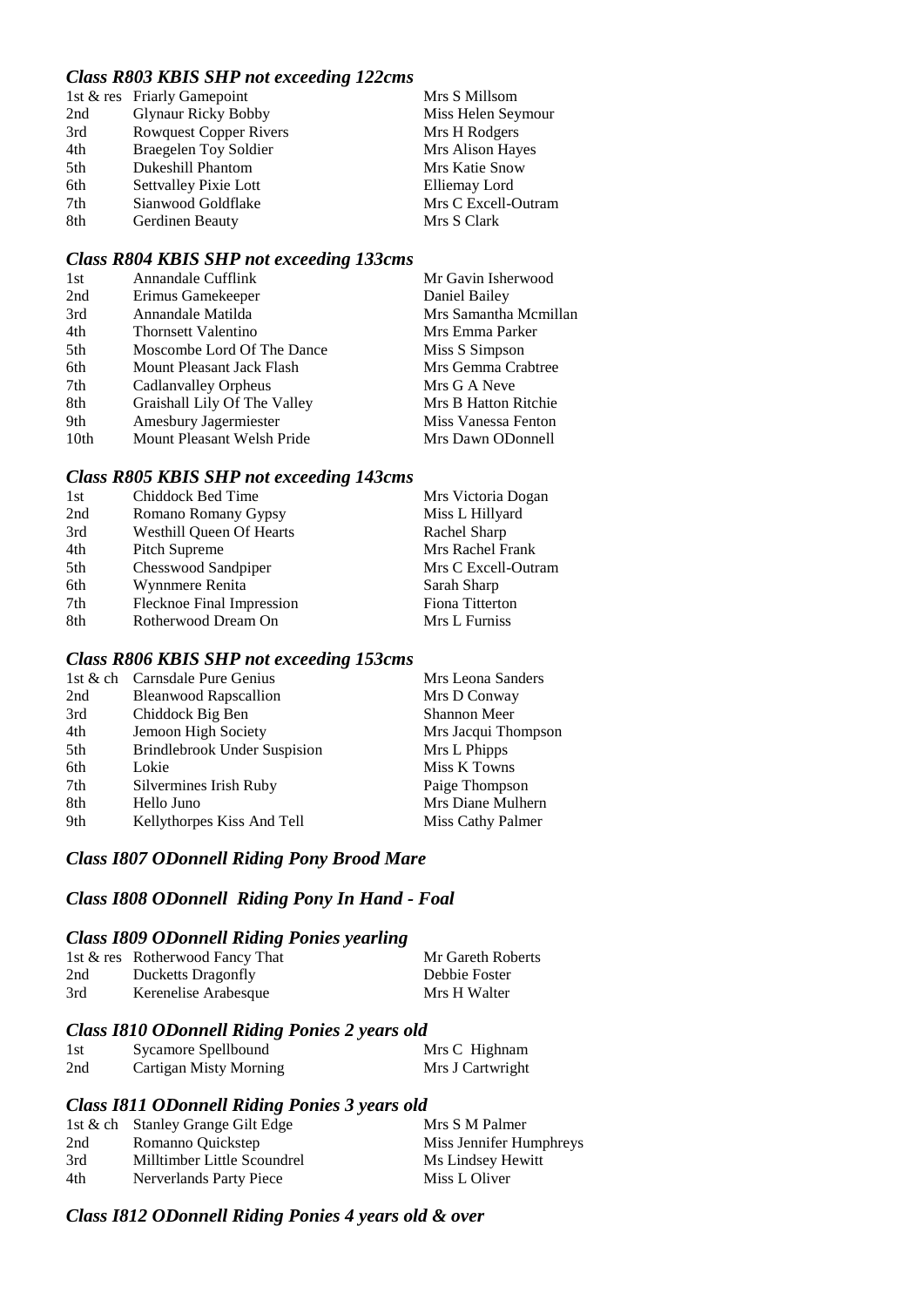| 1st | Barkway Water Lily               | Debbie Foster       |
|-----|----------------------------------|---------------------|
| 2nd | <b>Brindlebrook Masterpiece</b>  | Miss Natasha Timson |
| 3rd | <b>Stanley Grange Sea Shells</b> | Mrs Leeanne Crowe   |
| 4th | Kouros May Fia                   | Mrs J Russell       |
| 5th | <b>Suddeen Finality</b>          | Mrs C Ronson        |
| 6th | Prestlands Seren Dipidly         | Susan Bowditch      |
| 7th | <b>Ryehall Avant Guard</b>       | Roy Houghton        |
| 8th | Barkway Tomasina                 | Miss Zoe Bennett    |

#### *Class I813 BSPA Piebald/SkewbaldTrad/Native Horse 4 years old & over*

| 1st | Kiwi                 | Miss K Maw           |
|-----|----------------------|----------------------|
| 2nd | Moortown Lacey       | Miss Clare Hardstone |
| 3rd | Corky                | Janet Piper          |
| 4th | Tilly                | Miss Josie Towers    |
| 5th | Login Patchwork Lady | Mrs Marie Boasman    |

## *Class I814 BSPA In Hand Pie/Skew Traditional / Native Pony 4 Years Old & Over*

| 1st & ch         | Moses                       | Miss Stephanie Glover  |
|------------------|-----------------------------|------------------------|
| 2nd              | The Tramp                   | Miss R Leek            |
| 3rd              | Mansfields Fair Lady        | Miss Vicki Faulkner    |
| 4th              | King Of Silk                | Mr & Mrs A Streeter    |
| 5th              | Romany Girl                 | Emma Message           |
| 6th              | Splashdown Bowie            | Mrs P Rynn             |
| 7th              | The Tank                    | Miss R Hamilton        |
| 8th              | Chance it is                | <b>Brooke Matthews</b> |
| 9th              | Two Tone                    | Mrs Pat Hart           |
| 10 <sub>th</sub> | Chasend Monarch Of The Glen | Miss S Cotton          |

#### *Class I815 BSPA In Hand Piebald / Skewbald Hogged Cob*

| 1st | Triplicate         | Mr Richard Williams |
|-----|--------------------|---------------------|
| 2nd | Hendrix the Hitman | Miss L Wren         |

#### *Class I816 BSPA Piebald/Skewbald Plaited Horse In Hand 4 years & over*

| 1st  | Liberty                          | Mrs B Button         |
|------|----------------------------------|----------------------|
| 2nd  | Lansmoor Lucy Locket             | Sarah Horton         |
| 3rd  | Kilurnay Patch                   | Miss Clare Hardstone |
| 4th  | Kellythorpes Spot The Difference | Janet Piper          |
| .5th | Minstrel Xix                     | Mrs A Holloway       |
| 6th  | Stardust                         | Miss L Perkins       |

## *Class I817 BSPA Piebald/Skewbald Plaited Pony 4 yrs & over In Hand*

| 1st | Littlebyrom Allsorts            | <b>Miss Emily Stobbart</b> |
|-----|---------------------------------|----------------------------|
| 2nd | Doylan Cherry Pops              | <b>Stevie Crossley</b>     |
| 3rd | Doylan Alouettes Gift           | Mrs C Highnam              |
| 4th | Doylan Clover Pops              | Mrs Marie Boasman          |
| 5th | <b>Oueen Of Harts</b>           | Miss E Webster             |
| 6th | <b>Westceffyl Amazing Grace</b> | Miss E Coales              |
| 7th | Somewhere Over The Rainbow      | Miss R Howlett             |
| 8th | Thelonghouse Superstition       | Mrs Amanda Gaughran        |

# *Class I818 BSPA Pie/Skew Horse 1,2,3 years old exceeding 153cms*

|     | 1st & res Toncynffig Plain Sailing | Mrs Gillian Hickford |
|-----|------------------------------------|----------------------|
| 2nd | Penrock Puzzled Glitterati         | Michelle Findlay     |
| 3rd |                                    |                      |
| 4th | Rebecca                            | Mrs H Broughton      |

#### *Class I819 BSPA Piebald/Skewbald Pony 1,2,3 years old*

| 1st | Popenhoe Picture Perfect      | Mrs Caroline Ward      |
|-----|-------------------------------|------------------------|
| 2nd | <b>Ryehall Burlesque</b>      | Miss Vicki Faulkner    |
| 3rd | Loutin Romany Buster          | Mrs Carole Simmonds    |
| 4th | Sd Atomic Mike                | Miss Ashleigh Walters  |
| 5th | Maylands Apprentice           | Mr & Mrs M J Edmonds   |
| 6th | <b>Blue Russian</b>           | Miss Phaedra Towler    |
| 7th | Moonshine Sweet Child Of Mine | <b>Brooke Matthews</b> |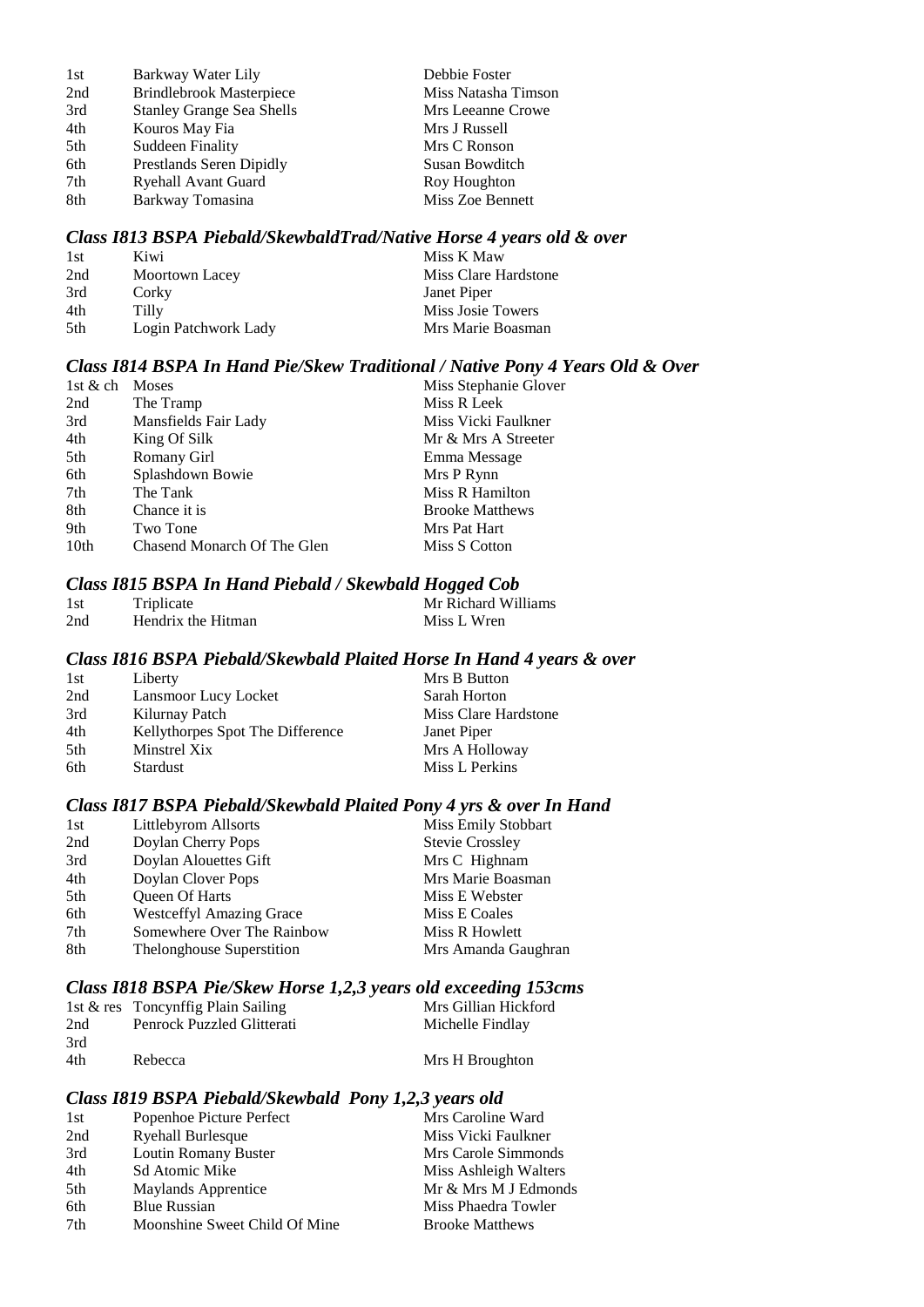# *Class R820 Equifest Ridden Welsh D*

| 1st  | Thorneyside Guardsman            | Miss Katherine Marks     |
|------|----------------------------------|--------------------------|
| 2nd  | Nebo Materpiece                  | Miss Mikileigh Batchelor |
| 3rd  | Norton Heath Glitz N Glamour     | Mrs Hayley Prosser       |
| 4th  | Blaengwen Welsh Model            | Mrs K Whitehead          |
| 5th  | <b>Brynithon Lord Chancellor</b> | Mrs Alyson Cole          |
| 6th  | Llanflyllin Elgar                | Miss Lauren Johnson      |
| 7th  | Hollyfields Lord Gwynfor         | Mrs Louise Bulless       |
| 8th  | Arawa Sirocco                    | Mrs D Shaw               |
| 9th  | Llandderfel Prince Ethelred      | Miss S Daggett           |
| 10th | <b>Foxton Fire Dancer</b>        | Mrs L Cartner            |
|      |                                  |                          |

# *Class R821 Equifest Ridden Welsh C*

| Cheshmere Jo Frazier     | <b>Terry Clines</b>  |
|--------------------------|----------------------|
| Done It                  | Miss Jodie Shepherd  |
| Laurtom Leonardo         | Mrs S G Bhogal       |
| Corstan Valero           | Mrs H Coe            |
| Popsters Picasso         | Linzy Dickinson      |
| <b>Bluehaven Requiem</b> | Miss Rachael Midgley |
| Popsters Lazenby         | Miss Tara Vaughan    |
| <b>Atinas Danny Boy</b>  | Tim Gibson           |
| Tyngwndwn Chanele        | Mrs Lorraine Holland |
| Talyllyn Jabas Jos       | Mrs J Edmead         |
|                          |                      |

# *Class R822 Equifest Ridden Welsh Section B*

| Blue Note De L Aurore     | Miss Kelly Needham   |
|---------------------------|----------------------|
| Dunaskin Gimli            | <b>Eleanor Crate</b> |
| Oakville Touch Of Class   | Liam Kirby           |
| Wyckoff Samson            | Ms K Currall         |
| Telynau Hotshot           | Mr A Atherton        |
| Duntarvie Dragoon         | Mrs Ester Vickery    |
| Rutterwood Sweet Lili Mai | Miss E Thompson      |
| Rockbury Patriot          | Alison Duval         |
| <b>Farchynys Vallant</b>  | Miss M Wardrobe      |
| Priestwood Spartacus      | Abigail Marshall     |
|                           |                      |

# *Class R823 Equifest Ridden Welsh A*

| 1st | <b>Wintersend Nimbus</b> | Abigail Marshall     |
|-----|--------------------------|----------------------|
| 2nd | Elberry Suilen           | Mrs Lucy Richardson  |
| 3rd | <b>Fouroaks Carlos</b>   | Mrs Lyndsey Birtwell |
| 4th | Wellbank Gabriel         | Mr Tom Brash         |
| 5th | Glebe Dale Side Lined    | Mrs Victoria Eyres   |
| 6th | Anwen                    | Mrs Dawn ODonnell    |
| 7th | Thistledown Pagini       | <b>Hollie Foster</b> |
| 8th | Cosford Diablo           | Ava Dodgson          |

# *Class R824 Equifest Ridden Highland*

|     | 1st & ch Ellister Islay Spruce  | Mrs Julie Barton     |
|-----|---------------------------------|----------------------|
| 2nd | Harris Of Mendick               | Mr B Williams        |
| 3rd | Gissing Military Woo Hoo        | Miss M Anness        |
| 4th | <b>Windgates Winston</b>        | Mrs R Hodkinson      |
| 5th | Bracken Of Alltnacailleach      | Miss R Randall       |
| 6th | Hey Brows Bernaray Lord Bertram | Miss Amy Harris      |
| 7th | Southernstone Tobias            | Miss Christine Heady |
| 8th | <b>Tower Emblem</b>             | Miss D Farnish       |
| 9th | Clandon Oliver Twist            | Mrs D Spinney        |
|     |                                 |                      |

# *Class R825 Equifest Ridden Dales / Fell*

| 1st | <b>Lowhouses Comet</b>     | Miss G Wilkes    |
|-----|----------------------------|------------------|
| 2nd | Stennerskeugh Harry 11     | Miss Sally Baker |
| 3rd | Cringlemire Sonny          | Mrs Careford     |
| 4th | Greenholme Falcon Fp71838g | Miss V Oliver    |
| 5th | <b>Rundales Mayfly</b>     | Laura Matthews   |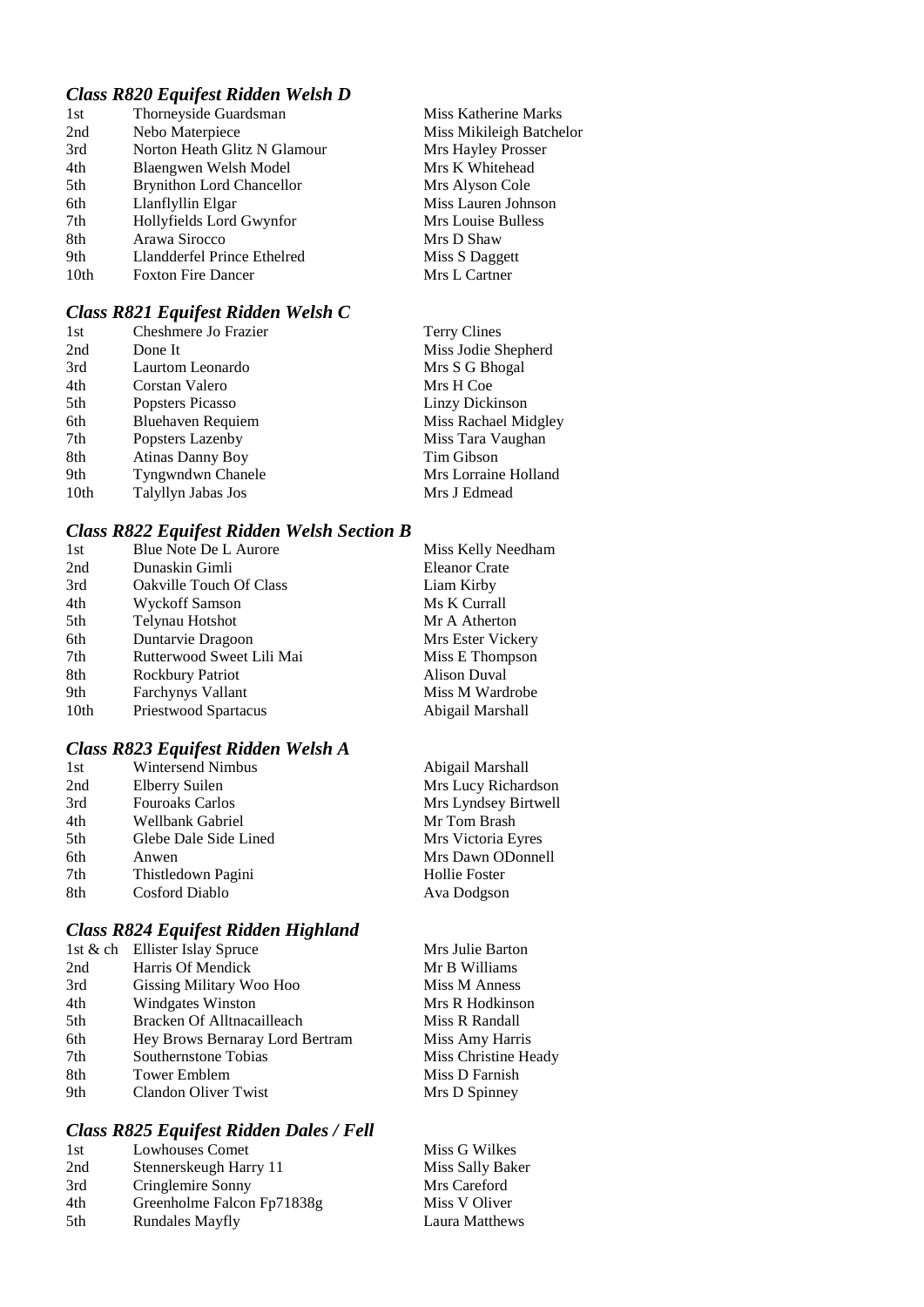| 6th              | <b>Townend Emperor</b>       | Miss G Beckett    |
|------------------|------------------------------|-------------------|
| 7th              | <b>Brackenthwaite Bonnie</b> | Miss H Nelson     |
| 8th              | Elmsbank Mi                  | Danielle Thelwell |
| 9th              | Banksgate Tamlin             | Nikki Varney      |
| 10 <sub>th</sub> | <b>Manorian Montague</b>     | Mrs Karen Carter  |

# *Class R826 Equifest Ridden Connemara*

|                  | 1st & res White Diamond | Miss K Goulding    |
|------------------|-------------------------|--------------------|
| 2nd              | Doonreaghan Marty       | Miss Sophie Robins |
| 3rd              | Eastlands Clover        | Mrs Heidi Wheater  |
| 4th              | Monaincha Boy           | Mrs D Holmes       |
| 5th              | Kilimazing Granite      | Mrs C Mason        |
| 6th              | Slievebloom Buster      | Mrs C Atkinson     |
| 7th              | Drummore Windy Knight   | Mrs K Talbot       |
| 8th              |                         |                    |
| 9th              | Solas Fear Bui          | Miss M Ryan        |
| 10 <sub>th</sub> | Drumacre Debutante      | Mrs A Whittle      |

#### *Class R827 Equifest Ridden New Forest*

| 1st | Hollybrooke Duke             | Mrs Julie Barton     |
|-----|------------------------------|----------------------|
| 2nd | Knavesash Damascus           | Mrs Emma Hector      |
| 3rd | Moneyhills Nightlight        | Polly Pickford Swift |
| 4th | Portmore Grasshopper         | Miss Aimee Kidd      |
| 5th | <b>Broadlands Politics</b>   | Karen Smith          |
| 6th | <b>Loxland Amazing Grace</b> | Mrs S Dobson         |
| 7th | Lyndhurst Blue Thunder       | Miss Amy Meller      |

# *Class R828 Equifest Ridden Dartmoor/Exmoor*

|     | 1st & ch Dunkery Wigeon   | Mrs M Richardson     |
|-----|---------------------------|----------------------|
| 2nd | Rushfield Maltman         | Mrs Gemma Rice       |
| 3rd | Springwater Guillot       | Miss L Oughton Auker |
| 4th | Coppinshill Commemoration | Miss Hayley Reynolds |

#### *Class R829 Equifest Ridden Shetland*

| 1st | Serenteifi Morgan Llwyd | Verity Checkley |
|-----|-------------------------|-----------------|
| 2nd | Abacus Keira            | Mrs J Challinor |

## *Class R830 The Coles Show Team Show Pony First Ridden*

|      | 1st & ch Barkway Moonshine | Mrs R Brightmore     |
|------|----------------------------|----------------------|
| 2nd  | Hilin Hynod                | Mrs Zoe Holmes       |
| 3rd  | <b>Brookwater Carousel</b> | Mrs Kate Smith       |
| 4th  | Hollybush Libretto         | Mrs Emily Whalley    |
| 5th  | Laithehill Othello         | Indiana Kirby        |
| 6th  | Cortworth Mr Bojangles     | Miss L Stagg         |
| 7th  | <b>Cosford President</b>   | Mrs Michelle Woodman |
| 8th  | <b>Hightopps Dark Opal</b> | Miss G Coles         |
| 9th  | Worthington Cinderella     | Mrs Sarah Rudd       |
| 10th | Menedh Jade                | Mrs E Northwood      |

# *Class R831 The Milner Family Show Pony Lead Rein*

|                  | 1st & ch Greendown Curiosity     | Miss Marie Howie    |
|------------------|----------------------------------|---------------------|
| 2nd              | Beetham Sweet Pea                | Mrs K Millea        |
| 3rd              | <b>Hightopps Saffron</b>         | Mr Gavin Isherwood  |
| 4th              | <b>Bradmore Sovereign</b>        | Miss Samantha Jakes |
| 5th              | <b>High Topps Maid Of Honour</b> | Miss C Gibson       |
| 6th              | Serene Royal Dancer              | Mrs K Hulme         |
| 7th              | <b>Deanhills Fascination</b>     | Mrs J Weedon        |
| 8th              | Woodroyd Toy Boy                 | Mrs C Lucas         |
| 9th              | Hollybush Libretto               | Mrs Emily Whalley   |
| 10 <sub>th</sub> | Barkway Beatrix                  | Miss V Hillyard     |
|                  |                                  |                     |

# *Class R832 S S Landscapes & Home Improvements SHP Lead Rein*

| 1st | Gwyreddparc Torres       | Lucy Richardson |
|-----|--------------------------|-----------------|
| 2nd | Toya Mission Acomplished | Daisy-May Allen |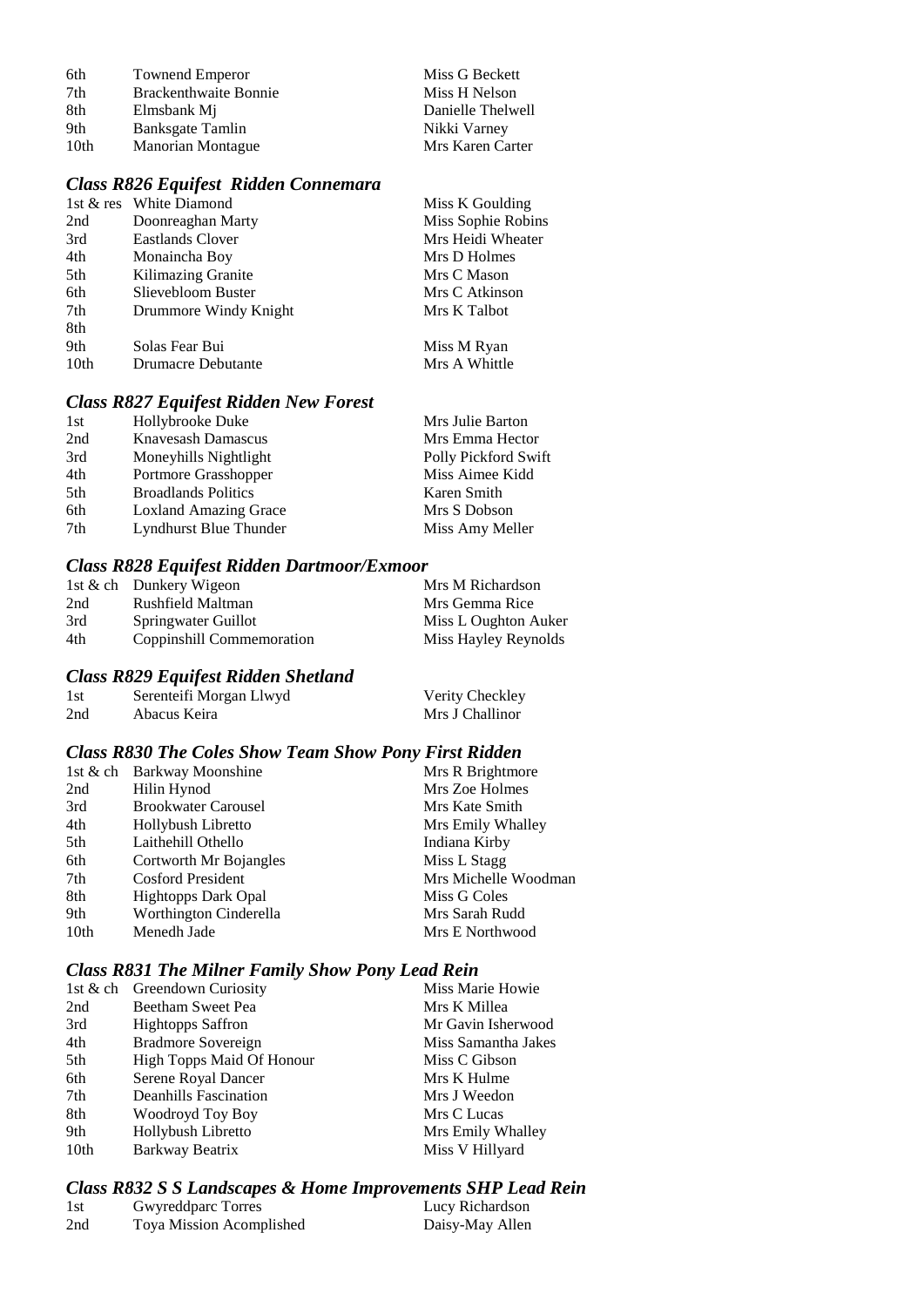| 3rd  | <b>Friarly Gamepoint</b> | Mrs S Millsom          |
|------|--------------------------|------------------------|
| 4th  | Wilmira Melody           | Mrs Jayne Elliott      |
| 5th  | <b>Uppacott Jubilate</b> | Mrs C Fatania          |
| 6th  | Cassandra                | Mr K Harrison          |
| 7th  | Doultons Master Rupert   | Miss Hannah Leage      |
| 8th  | Whiteastra Dream Dancer  | Polly Seaman           |
| 9th  | Newoak Skyfall           | Mrs Kate Slattery      |
| 10th | Bethal Alpha             | <b>Frankie Summers</b> |

# *Class R833 B Crabtree Groundworks Small Hunter*

| 1st  | Gadbury Northern Showgirl | Mrs S Jones           |
|------|---------------------------|-----------------------|
| 2nd  | Man Of The Woods          | Miss Ashleigh Walters |
| 3rd  | Huntsman                  | Emma Field            |
| 4th  | Tara                      | Miss Laura Toal       |
| 5th  | Craughwell Strawberry Lad | Miss V Oliver         |
| 6th  | Gardenia                  | Mrs Jackie Minihane   |
| 7th  | Irish Warrior             | Miss Jordan Keal      |
| 8th  | Puzzles Pleased as Punch  | Mrs Melanie Morley    |
| 9th  | Hello Juno                | Mrs Diane Mulhern     |
| 10th | Pendancer Bilbo Baggins   | Miss Hayley Dolby     |

# *Class R834 Black Country Saddles LWT Hunter*

| 1st  | Redtape                      | Mrs Amanda Court  |
|------|------------------------------|-------------------|
| 2nd  | Zatopek                      | Mrs Amanda Court  |
| 3rd  | Dexter IX                    | Miss A Wood       |
| 4th  | Lutz                         | Jean Smith        |
| 5th  | Holmehouse Emlyn             | Mrs L Fisher      |
| 6th  | Erame-S                      | Miss Claire Swann |
| 7th  |                              |                   |
| 8th  | <b>Bowland Shooting Star</b> | Mrs Nicola Bond   |
| 9th  | West Cliffe Omega            | Mr Thomas Winson  |
| 10th | Dawn Bouncer                 | Miss B Pope       |
|      |                              |                   |

# *Class R835 Black Country Saddles MWT Hunter*

| 1st & res Remember Rossmore | Mr Tom Brash          |
|-----------------------------|-----------------------|
| <b>Bloomfield Executive</b> | Mrs Hannah Norris     |
| Formidable                  | Mrs Dawn ODonnell     |
| <b>Rustic Warrior</b>       | Annabel Lewis         |
| Decorum                     | Mrs Carolyn Robertson |
| <b>Shirleys Downtown</b>    | Miss A Naylor         |
| My Lucky Dip                | Miss Trudie Underwood |
|                             |                       |

# *Class R836 Black Country Saddles HWT Hunter*

|     | 1st & ch Quartz Diamond Boy | Miss R Stokes           |
|-----|-----------------------------|-------------------------|
| 2nd | Gransha Cuhullian           | <b>Miss Polly Coles</b> |
| 3rd | Papavers Romeo              | Miss C Elding           |
| 4th | Creans Huntingfield Rebel   | Mrs V Joyce             |
| 5th | <b>Just Riley</b>           | Mrs Sylvie ODonnell     |
| 6th | Elyssiums New Dawn          | Mrs Jacqui Thompson     |
| 7th | <b>Just Caletto</b>         | Miss Claire Swann       |
| 8th | Lowmoor Purple Pride        | Mrs J Milner            |
|     |                             |                         |

# *Class R837 Equifest Maxi Cobs*

| 1st              | Clantara Shadow Play          | Mrs Avril Bartolomy |
|------------------|-------------------------------|---------------------|
| 2nd              | Crossfire                     | Mrs K Gillam        |
| 3rd              | White Wood Boy                | Mrs Tracy Tomlinson |
| 4th              | Randalstown Gladstone         | Mrs H Wilson        |
| 5th              | Colebridgeview Diamond Dancer | Miss Emma Morrell   |
| 6th              | Mister Digbob                 | Mrs K Whitehead     |
| 7th              | Galatea Ii                    | Mrs Lorraine Dixon  |
| 8th              | Stud Joe                      | Miss E Craske       |
| 9th              | Hooligans Double R            | Mrs G Blantern      |
| 10 <sub>th</sub> | <b>Heathroy Hugo</b>          | Mrs Heather Young   |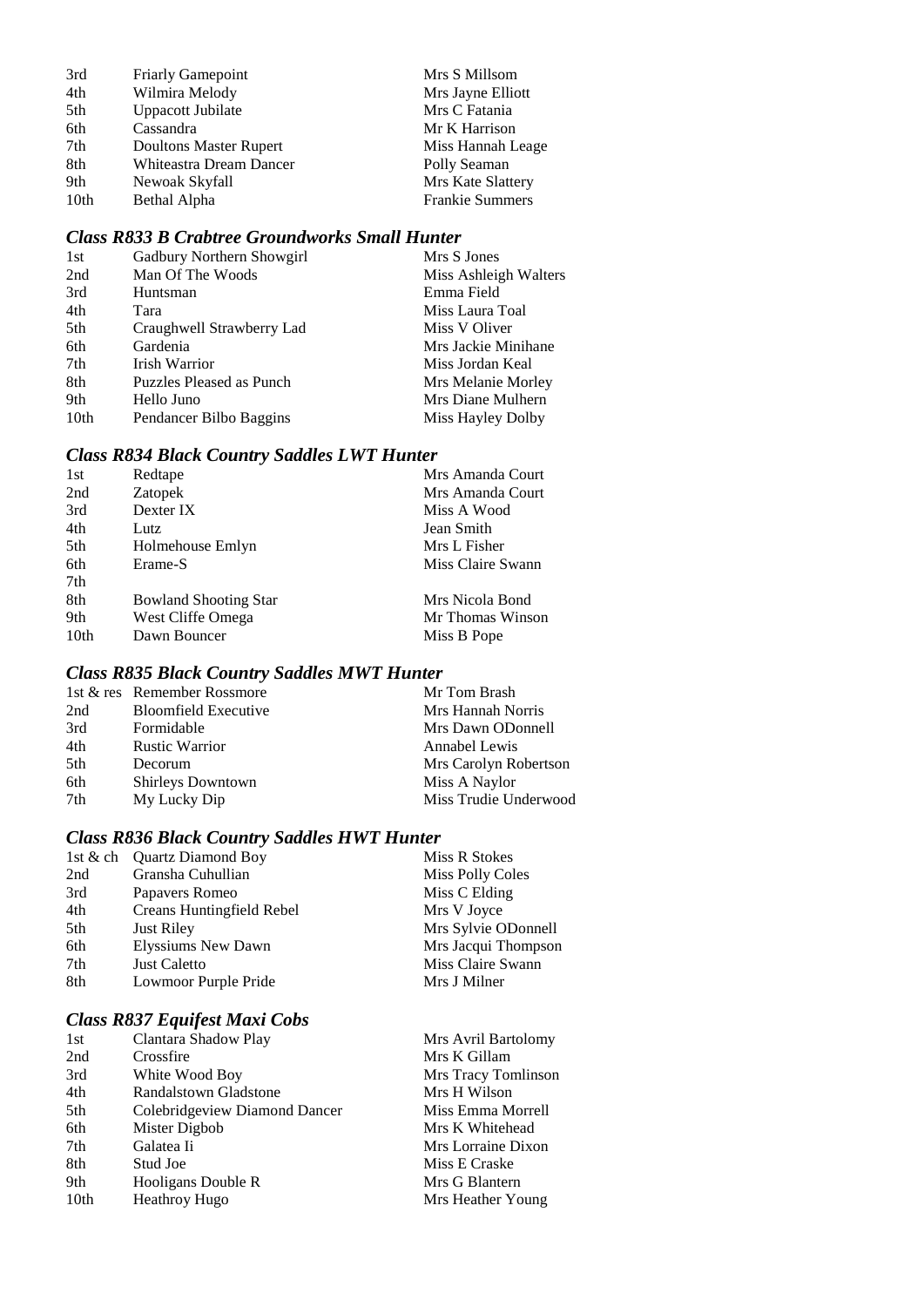## *Class R838 Hightopps Stud Small Hacks*

|     | 1st & ch Daldorn Principal Dancer   | Mrs F Farquharson |
|-----|-------------------------------------|-------------------|
|     | 2nd & res Cointreau                 | Janet Smith       |
| 3rd | Brindlebrook Little Scoundrel       | Mrs Dawn ODonnell |
| 4th | Penharver Bright Light              | Miss S Burrows    |
| 5th | <b>Stanley Grange Regal Consort</b> | Sophie Cartmell   |
| 6th | Drakemyre Debonair                  | Ms Lindsey Hewitt |
| 7th |                                     |                   |
| 8th | Anna Isabella                       | Ms V Campbell     |
|     |                                     |                   |

#### *Class R839 Hightopps Stud Large Hacks*

| 1st | Hollycreek Sir Benson | Mrs B Hatton Ritchie |
|-----|-----------------------|----------------------|
| 2nd | Liebling Katie        | Miss Sharon Eldred   |
| 3rd | Vaguely Royal         | Miss Stephanie Beer  |

## *Class R840 Nupafeed Amateur Riding Club Cob - any height*

| 1st  | Clantara Shadow Play | Mrs Avril Bartolomy  |
|------|----------------------|----------------------|
| 2nd  | Crossfire            | Mrs K Gillam         |
| 3rd  | Colntreau II         | <b>Kate Slattery</b> |
| 4th  | Skaro                | Mrs C Dagless Brown  |
| 5th  | Croft Flinn          | Miss H Masters       |
| 6th  | <b>Heathroy Hugo</b> | Mrs Heather Young    |
| 7th  | Hooligans Double R   | Mrs G Blantern       |
| 8th  | <b>His Archness</b>  | Mrs A Bird           |
| 9th  | Cote De Rhone        | Miss C Found         |
| 10th | Dnoma House C Rover  | Miss Lydia Harrison  |

## *Class R841 Nupafeed LWT Cob*

|      | 1st & ch Silverwoods         | Mrs Dawn ODonnell         |
|------|------------------------------|---------------------------|
| 2nd  | <b>Isserkelly Borisokane</b> | Mrs Katie Snow            |
| 3rd  | <b>High Society</b>          | Mrs H Blakeway            |
| 4th  | Red Robin                    | Mrs Louise Whiteley-Guest |
| 5th  | Cobacabana                   | Mrs K Gillam              |
| 6th  | Cob Only Knows               | Kate Over                 |
| 7th  | Father Ted II                | Mrs S Tierney             |
| 8th  | Charlie Chalk                | Mrs M Gentle              |
| 9th  | Field Marshall               | Miss Kerry Burdett        |
| 10th | Cote De Rhone                | Miss C Found              |
|      |                              |                           |

Charlotte Wright Mrs Kate Slattery Miss Teresa Nicholls Emma Cruickhank Mrs C Dagless Brown Mrs Julie Robins

#### *Class R842 Nupafeed HWT Cob*

| $1st \& res$ Wolf |              | Charlotte Wright  |
|-------------------|--------------|-------------------|
| 2nd               | Colntreau II | Mrs Kate Slattery |
| 3rd               | Corbally     | Miss Teresa Nich  |
| 4th               | Rockerbilly  | Emma Cruickhan    |
| 5th               | Skaro        | Mrs C Dagless Br  |
| 6th               | Max          | Mrs Julie Robins  |
| 7th               | Pepper       | Miss R Bannister  |
|                   |              |                   |

# *Class R843 Equifest Intermediate SHT not exceeding 158cms*

|      | Cluss K045 Equifest Intermediate SHT not exceeding 156cms |                        |
|------|-----------------------------------------------------------|------------------------|
| 1st  | Craughwell Strawberry Lad                                 | Miss V Oliver          |
| 2nd  | Gardenia                                                  | Mrs Jackie Minihane    |
| 3rd  | Millrowes Money Talks                                     | Ms Deborah Oakes       |
| 4th  | Shes Gold                                                 | Miss Jade Thompson     |
| 5th  | Man Of The Woods                                          | Miss Ashleigh Walters  |
| 6th  | Jermoon Foreigh Affair                                    | Miss P Robinson        |
| 7th  | Virgil II                                                 | Miss Abigail Kelmanson |
| 8th  | Fredie Girl                                               | Victoria Rhodes        |
| 9th  | Spring Gold                                               | Mrs Emily Whalley      |
| 10th | Chiddock Big Ben                                          | <b>Shannon Meer</b>    |

# *Class R844 Laflex Intermediate SRT not exceeding 153cms*

| 1st | Cointreau                               | Janet Smith       |
|-----|-----------------------------------------|-------------------|
|     | 2nd & res Brindlebrook Little Scoundrel | Mrs Dawn ODonnell |
| 3rd | <b>Stanley Grange Regal Consort</b>     | Sophie Cartmell   |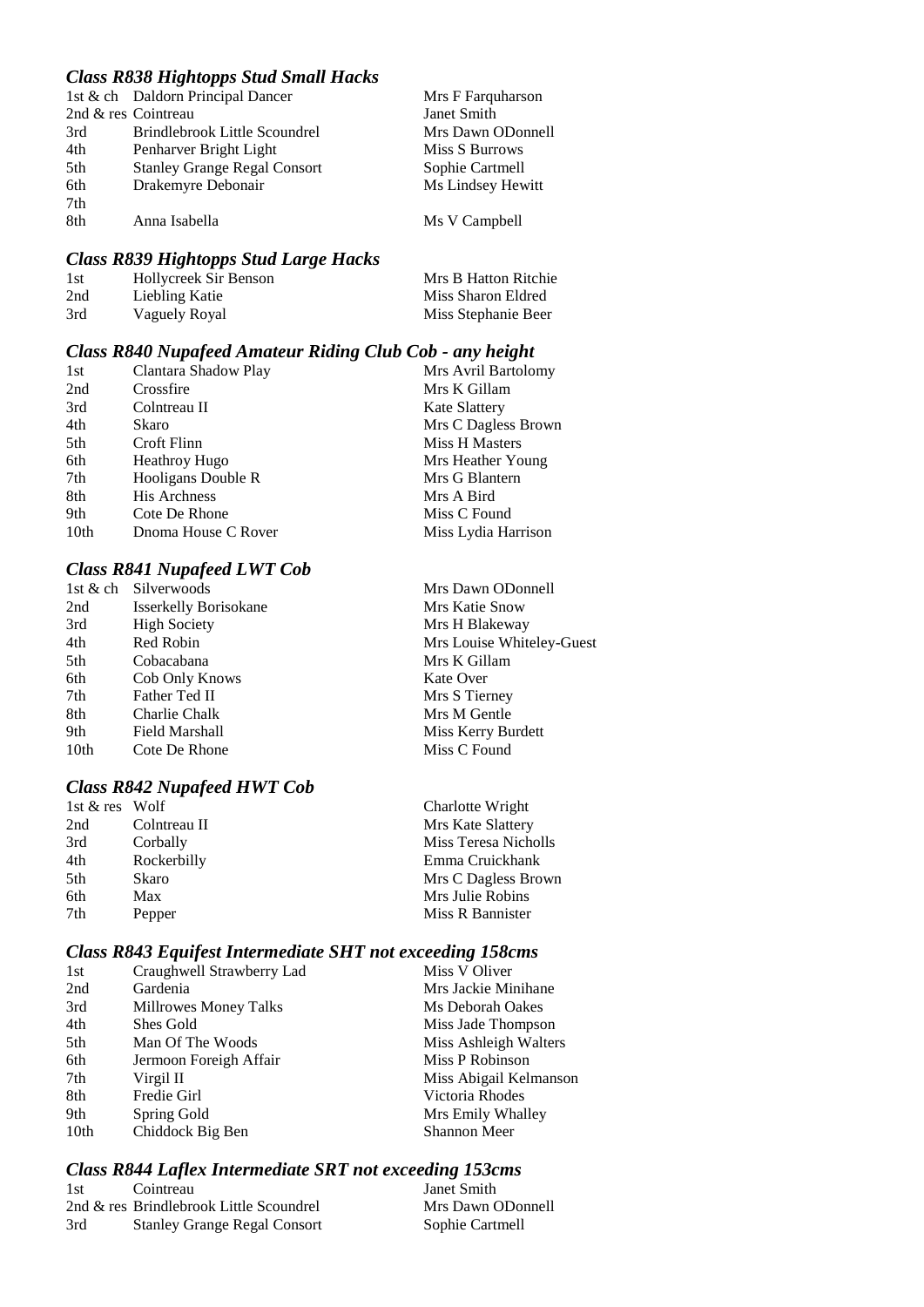| 4th | Brindlebrook Prime Suspec |  |
|-----|---------------------------|--|
|     |                           |  |

- 5th Drakemyre Debonair<br>6th Yealand Paschel
- 4th Brindlebrook Prime Suspect Miss Natasha Timson<br>5th Drakemyre Debonair Ms Lindsey Hewitt Miss Savannah Kemplay

## *Class R845 Laflex Intermediate SRT not exceeding 158cms*

|     | 1st & ch Hollycreek Sir Benson | Mrs B Hatton Ritchie  |
|-----|--------------------------------|-----------------------|
| 2nd | Antsar Mr Sam                  | Miss Z Hughes         |
| 3rd | Premiere Proposal              | Megan Cookson         |
| 4th | Fyrefly                        | Mrs M Nicoll Thompson |
| 5th | Xcelsior                       | Ms R Carr             |
|     |                                |                       |

#### *Class R846 Nedz M&M WHP not exceeding 122cms*

|     | 1st & ch Malby Mahyong   | <b>Frankie Summers</b>  |
|-----|--------------------------|-------------------------|
| 2nd | Maygray Malfoy           | Mrs Samantha Stanley    |
| 3rd | Friars All Gold          | Liam Kirby              |
| 4th | Rivervalley Rob Roy      | Mrs K Whitehead         |
| 5th | Lambury Tigers Eye 84367 | Mrs S Woodhouse         |
| 6th | Carylmai Trade Secret    | Mrs Gail Wynne-Rogerson |

### *Class R847 Nedz M&M WHP not exceeding 133cms*

| 1st & res Horeb Boycee   | Miss F Wilson         |
|--------------------------|-----------------------|
| Lownthwaite Ribas        | Andrea Pearman        |
| <b>Tysgubor Owainn</b>   | <b>Kate Priestley</b> |
| <b>Brookhall Colsort</b> | <b>Hayley Shippey</b> |
| Shilito Goldfinger       | <b>Hayley Shippey</b> |
| Gigman Michaelangelo     | Miss Lisa Beadle      |
| Make A Splash            | Miss S Lawes          |
| Maesteg Edward           | Mrs K Whitehead       |
| Elmsbank Mj              | Mrs Danielle Thelwell |
| Rosedawn Mountain Ash    | Miss Elizabeth Carter |
|                          |                       |

## *Class R848 Nedz M&M WHP not exceeding 143cms*

| 1st | <b>Stradone Prince</b>      | Mia Biggs             |
|-----|-----------------------------|-----------------------|
| 2nd | <b>Budore Michael Anglo</b> | Alison Worley         |
| 3rd | Wannie Micheleen            | <b>Holly Townsend</b> |
| 4th | <b>Braemar Breeze</b>       | Miss J Hepburn        |
| 5th | Cringlemire Sonny           | Mrs Careford          |
| 6th | Parishtown Drifter          | Miss J Hunt           |
| 7th | Lagalgarve Peregrine        | Miss E Billington     |
| 8th | Moin Na Guise Paddy         | Shannon Meer          |
|     |                             |                       |

## *Class R849 Nedz M&M WHP exceeding 143cms*

| 1st | Pentrecoed Brigadier  | Miss J Hunt            |
|-----|-----------------------|------------------------|
| 2nd | Trogarth Penri        | Mrs A Bowley           |
| 3rd | Borderfields Gwyndaff | <b>Kate Priestley</b>  |
| 4th | Danaway Royal Ransom  | Miss Vicky White       |
| 5th | Pengof Jubilee        | Amelia Short           |
| 6th | <b>Mulroy Harry</b>   | Jessica Lucy Baxandall |

## *Class I850 Spillers In Hand M&M Large Breeds Yearlings*

| 1st | Callan Of Cauldwell    |                 | Mrs Catherine Whetton |
|-----|------------------------|-----------------|-----------------------|
| 2nd | Horeb The High Roller  | Mr T Hall       |                       |
| 3rd | Banroc Hurricane       | Mrs N Shaw      |                       |
| 4th | Loandhu Sliver Phantom | Mrs L Judd      |                       |
| 5th | Highclose Harrier      | Mrs Gemma Allen |                       |
|     |                        |                 |                       |

#### *Class I851 Spillers M&M Large Breeds 2-3 Years Old In Hand*

|     | 1st & res Mannochmore Of Millfield | Ms C Kinsley        |
|-----|------------------------------------|---------------------|
| 2nd | Greenholme Knight                  | <b>Terry Clines</b> |
| 3rd | Carlung Viscount                   | Mrs M Dagati        |
| 4th | Corstan Rixton                     | Lisa Mewes          |
| 5th | <b>Highfox Hunky Dory</b>          | Philippa Hadwen     |
| 6th | Ashmeadow Gentleman Jack           | Miss A Pepper       |
| 7th | Keenleyside Show Girl              | Alison Duval        |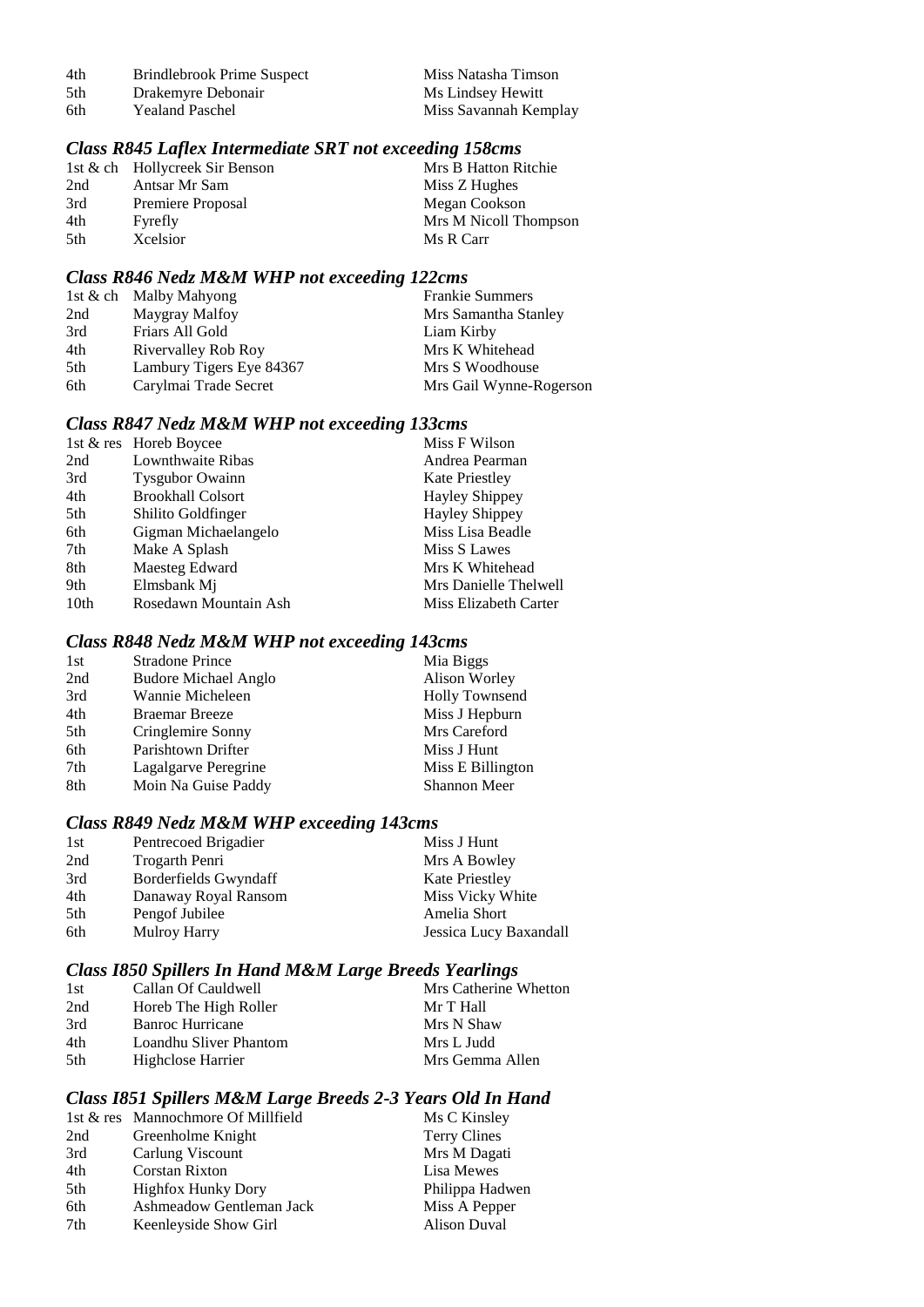| 8th | Rosebarr Lily  |
|-----|----------------|
| 9th | Nantvrast Olaf |

#### *Class I852 Spillers In Hand M&M Small Breeds Yearling*

| <b>Idyllic Perseus</b>          | Georgia Crouchman  |
|---------------------------------|--------------------|
| Kerenelise Arabesque            | Mrs H Walter       |
| <b>Sunwillow Yarragon</b>       | Mrs Hayley Prosser |
| Beinnliath Travellin Band       | Fiona Dickson      |
| <b>Boothsdale Dancing Oueen</b> | Mr Wayne Bailey    |
| Colliyers Glamour Girl          | Natasha Walter     |
|                                 |                    |

#### *Class I853 Spillers In Hand Welsh Sections A & B 2-3 years*

| 1st | Tillybo Morwenna          | Mrs E J Wormald      |
|-----|---------------------------|----------------------|
| 2nd |                           |                      |
| 3rd | Llyndu Jay-Lo             | Natasha Walter       |
| 4th | <b>Blethyn Stabrburst</b> | Mrs Sue Day          |
| 5th | <b>Banksy Dauaberyn</b>   | <b>Eleanor Crate</b> |
| 6th | Dypool Miami Reef         | Miss Frances Turner  |
| 7th | Immybrook Welsh Squire    | Miss C Meads         |
|     |                           |                      |

#### *Class I854 Spillers In Hand M&M Small Breeds 2-3 years old*

| 1st | Kyleburn Sand Martin      | Mrs D Twitchen      |
|-----|---------------------------|---------------------|
| 2nd | Slades Marshmallow        | Mr Roger Cook       |
| 3rd | <b>Blackertor Guiness</b> | Amy Bennion         |
| 4th | Loutin Romany Buster      | Mrs Carole Simmonds |

### *Class I855 Spillers Welsh Section A 4 years old & overs*

| 1st              | Springbourne Clemency         | Mrs Hayley Prosser   |
|------------------|-------------------------------|----------------------|
| 2nd              | <b>Amilas Motet</b>           | Miss Christine Heady |
| 3rd              | Garnelog Heledd               | Miss Sarah Pearce    |
| 4th              | <b>Blethyn Roseanne</b>       | Mrs Sue Day          |
| 5th              | Tillybo Top Totty             | Mrs E J Wormald      |
| 6th              | Springlane Elegance Amendment | Georgia Crouchman    |
| 7th              | <b>Wintersend Nimbus</b>      | Abigail Marshall     |
| 8th              | Harringworth Love Heart       | Miss Millie Boon     |
| 9th              | Papplewick Emma               | Mrs Trudie Bowes     |
| 10 <sub>th</sub> | Waitworth Dakota Mist         | Amy Bennion          |

#### *Class I856 Spillers In Hand Dartmoor/Exmoor 4 years old & over*

| 1st              | Coppinshill Commemoration  | Miss Hayley Reynolds   |
|------------------|----------------------------|------------------------|
| 2nd              | Moseley Triad              | Mrs M Viner            |
| 3rd              | Shilstone Rocks North Wind | Lynda Calcutt          |
| 4th              | Dunkery Reed Bunting       | Ms S Cottingham        |
| 5th              | Cellini                    | Mrs Kate Scorey-Sayer  |
| 6th              | Beaconsfield Perdita       | Miss E Kerwood         |
| 7th              | Dartford Leigh Abacus      | Rebecca Rayner         |
| 8th              | Oswald                     | Lisa Mewes             |
| 9th              | Kingshaugh Oberon          | Miss Karly Dixon       |
| 10 <sub>th</sub> | Bowspring                  | <b>Holly Donaldson</b> |

## *Class I857 Spillers Welsh B 4 years old & over*

| 1st              | Rockbury Patriot              | <b>Alison Duval</b> |
|------------------|-------------------------------|---------------------|
| 2nd              | Hilin Skyfall                 | <b>Terry Clines</b> |
| 3rd              | Moelview Colonel Mustard 2013 | Mrs Pauline Jauncey |
| 4th              | Linksbury Drummer Boy         | Miss Helen Whiteley |
| 5th              | <b>Skellorn Toy Soldier</b>   | Christine Heady     |
| 6th              | Duntarvie Dragoon             | Mrs Ester Vickery   |
| 7th              | Paddock Northern Dancer       | Miss C Thompson     |
| 8th              | Rhydspence Sweet Willow       | Mrs Sally Jones     |
| 9th              | Elvet Paradise 73483          | Miss S Daggett      |
| 10 <sub>th</sub> | Rumworth Welsh Maid           | Roy Houghton        |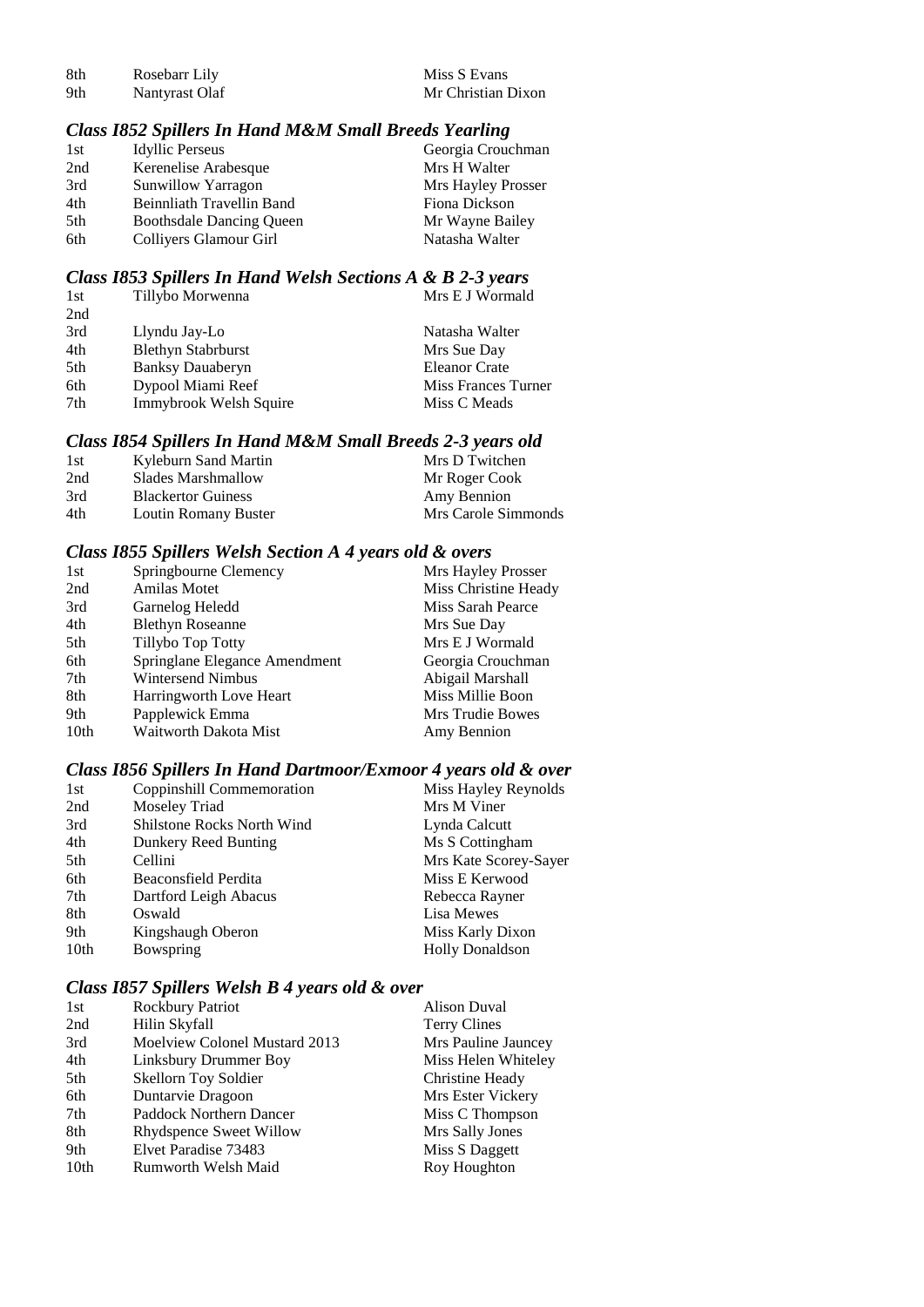### *Class I858 Spillers Shetland In Hand 4 years old & over*

| 1st  | <b>Sharptor Keepsake</b> | Debbie Spears        |
|------|--------------------------|----------------------|
| 2nd  | Hose Bounty              | Mrs Jane James       |
| 3rd  | Ceann Boadicea           | Mrs Belinda Jacques  |
| 4th  | Sades Russian Ruby       | Mr Roger Cook        |
| 5th  | Addingham Cavalier       | Mrs Serra Kaliviotis |
| 6th  | <b>Beltoy Rose Talon</b> | Mrs K Shepherd       |
| 7th  | Spellbound Jedi Knight   | Debra Rogers         |
| 8th  | <b>Broadspring Topaz</b> | Mrs K Howell         |
| 9th  | Firle Gideon             | Rebecca Lee          |
| 10th | <b>Zennor Redwing</b>    | Miss E Coales        |
|      |                          |                      |

### *Class I859 Spillers Highland 4 years old & over*

|     | 1st & ch Ellister Islay Spruce | Mrs Julie Barton           |
|-----|--------------------------------|----------------------------|
| 2nd | Harris Of Mendick              | Mr B Williams              |
| 3rd | Colin                          | <b>Miss Laura Matthews</b> |
| 4th | Owl Ends Tobermory             | Ms Heather Baker           |
| 5th | Gissing Military Woo Hoo       | Miss M Anness              |
| 6th | <b>Windgates Winston</b>       | Mrs R Hodkinson            |
| 7th | Ellister Islay Royal Fern      | Mrs E Mangham              |
| 8th | Southernstone Tobias           | Miss Christine Heady       |
| 9th | Lochlands Blue Moon            | Mrs Nicky Buckley          |

#### *Class I860 Spillers Dales / Fell 4 years old & over*

| <b>Bracklinn Travis</b>      | Miss Hayley Reynolds |
|------------------------------|----------------------|
| Lunesdale Warlord            | Mrs L Judd           |
| <b>Westwick Glory</b>        | Miss A Hampton       |
| Copleylane Master John       | Miss A Daniels       |
| By Beck Nancy                | Miss C Elding        |
| Sunnybrowe Prince            | Miss Claire Dawson   |
| <b>Brackenthwaite Bonnie</b> | Miss H Nelson        |
| Castle Hill Stella           | Claire Crow          |
| <b>Townend Barley</b>        | Mrs Emma Kaye        |
|                              |                      |

#### *Class I861 Spillers Connemara / New Forest 4 years & over*

| 1st | Jack Renvyle          | Miss Katherine Marks |
|-----|-----------------------|----------------------|
| 2nd | Doonreaghan Marty     | Miss Sophie Robins   |
| 3rd | Cloneenagh Tigue      | Mrs K Farenden       |
| 4th | Moneyhills Nightlight | Polly Pickford Swift |

#### *Class I862 Spillers Welsh Section C 4 years old & over*

| 1st | Neuaddparc Jack In The Box | Mrs D Seddon     |
|-----|----------------------------|------------------|
| 2nd | Stanray Jay James          | Miss Emma Stares |
| 3rd | Rhydeilian Orianna         | Miss Steph Toal  |
| 4th | Infield First Lady         | Ms L Kohl        |
| 5th | Glynceirch Erin            | Miss S Dixon     |

#### *Class I863 Spillers Welsh D 4 years old & over*

| 1st              | Arawa Sirocco               | Mrs D Shaw         |
|------------------|-----------------------------|--------------------|
| 2nd              | Acresdale Lexi Gray         | Miss M Woolham     |
| 3rd              | Kiron Jacobite              | Ms B Wainwright    |
| 4th              | <b>Y</b> stwyth Sand Storm  | Mrs C Waldron      |
| 5th              | Cathael Queen Of Pride      | Miss R Burns       |
| 6th              | <b>Foxton Fire Dancer</b>   | Mrs L Cartner      |
| 7th              | Llandderfel Prince Ethelred | Miss S Daggett     |
| 8th              | Clemley Seren Du            | Mrs Katie Snow     |
| 9th              | 161645 Babylon Gloria       | Miss Nicola Ridley |
| 10 <sub>th</sub> | Stanray Ruby Rose 165401    | Ms Heather Baker   |
|                  |                             |                    |

*Class R864 Broadbandandphones.co.uk Ridden Part Bred Traditional / Native Horses / Ponies*

| -1st | <b>Addien Toy Soldier</b> | Miss H Jackson |
|------|---------------------------|----------------|
| 2nd  | <b>Budwieser</b>          | Mrs J Milner   |
| 3rd  | <b>Razzle Dazzle</b>      | Reece Bentley  |
| 4th  |                           |                |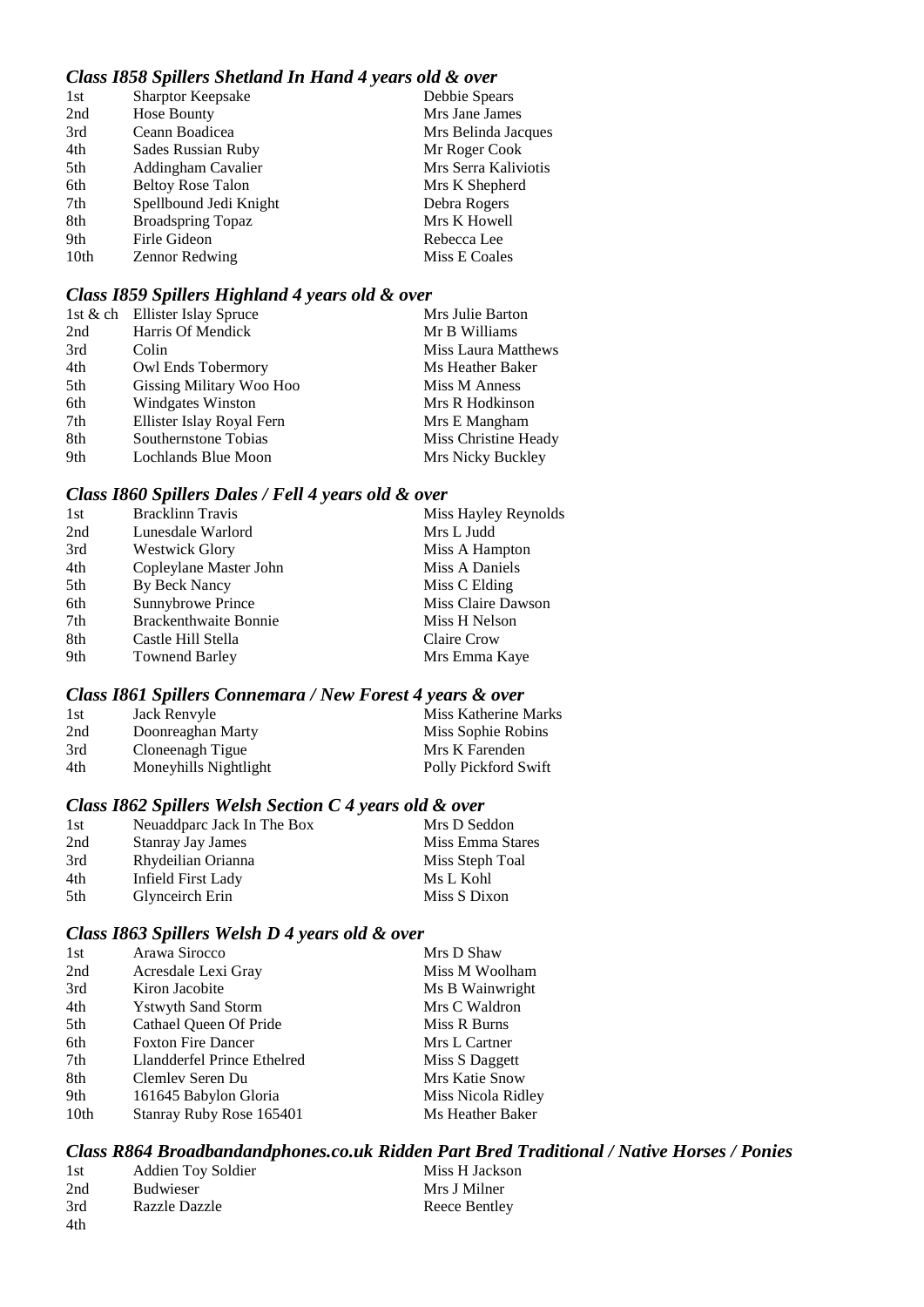| .5th | Thunder                  |
|------|--------------------------|
| 6th  | Plumbuck Marmaduke Jinks |

Jillian Ward Miss S Piggott

#### *Class R865 Broadbandandphones.co.uk Ridden Part Bred Ponies not exceeding 148cms*

| 1st  | Raemoir Masterplan                  | Mrs D Conway          |
|------|-------------------------------------|-----------------------|
|      | 2nd & res Stanley Grange Sea Shells | Mrs Leeanne Crowe     |
| 3rd  | Lokie                               | Miss K Towns          |
| 4th  | <b>Colouiann Mint Reflection</b>    | Mrs D Conway          |
| 5th  | <b>DJP</b> Center Stage             | Miss Bethany Taylor   |
| 6th  | Kalusta Huckleberry Finn            | Mrs Vicki Jasinski    |
| 7th  | <b>Yealand Paschel</b>              | Miss Savannah Kemplay |
| 8th  | <b>Suddeen Finality</b>             | Mrs C Ronson          |
| 9th  | Wynnmere Renita                     | Sarah Sharp           |
| 10th | <b>Fairley Artemis</b>              | Miss K Newell         |
|      |                                     |                       |

## *Class R866 Broadbandandphones Ridden Part Bred Horses exceeding 148cms*

|                  | 1st & ch Brindlebrook Little Scoundrel | Mrs Dawn ODonnell    |
|------------------|----------------------------------------|----------------------|
| 2nd              | The Timetraveller                      | Mrs J Carter         |
| 3rd              | <b>Stanley Grange Regal Consort</b>    | Sophie Cartmell      |
| 4th              | <b>Brindlebrook Under Suspision</b>    | Mrs L Phipps         |
| 5th              | Hollycreek Sir Benson                  | Mrs B Hatton Ritchie |
| 6th              | Chiddock Big Ben                       | Shannon Meer         |
| 7th              | Dovevale Quick Step                    | Charlotte Wright     |
| 8th              | Xcelsior                               | Ms R Carr            |
| 9th              | Carrhouse Deal Me In                   | Kirstie Short        |
| 10 <sub>th</sub> | <b>Bleanwood Rapscallion</b>           | Mrs D Conway         |

## *Class R867 Broadbandandphones Ridden Part Bred / Anglo Arabs*

| <b>Stanley Grange Sea Shells</b> | Mrs Leeanne Crowe    |
|----------------------------------|----------------------|
| Hollycreek Sir Benson            | Mrs B Hatton Ritchie |
| Drakemyre Debonair               | Ms Lindsey Hewitt    |
| <b>Suddeen Finality</b>          | Mrs C Ronson         |
| Sansara Super Nova               | Miss H Bowker        |
| <b>Stychlands Chevalier</b>      | Tim Gibson           |
| Fame And Glory                   | Miss Beth Andrews    |
| Xcelsior                         | Ms R Carr            |
| Carrhouse Double Take            | Mrs G Desai          |
|                                  |                      |

#### *Class R868 Nupafeed Amateur Riding Club Riding Horse*

| 1st              | Aquilas Stud Nigel        | Miss B Ahmet     |
|------------------|---------------------------|------------------|
| 2nd              | Lowmoor Years Of Grace    | Miss Lorna Blake |
| 3rd              | Millrowes Money Talks     | Ms Deborah Oakes |
| 4th              | Kingsleypark Panther      | Miss Clare Drury |
| 5th              | The Timetraveller         | Mrs J Carter     |
| 6th              | Kingsman                  | Mrs L Saunters   |
| 7th              | Irish Diamond Yoyo        | Ms A Wainwright  |
| 8th              | <b>Battles Gaunt Lass</b> | Ms Nikki Proctor |
| 9th              | Minnola                   | Janet Piper      |
| 10 <sub>th</sub> | Gems Black Magic          | Victoria Rhodes  |

## *Class R869 Nupafeed Small Riding Horse*

|     | 1st & ch Epic Tale           | Miss K Harris         |
|-----|------------------------------|-----------------------|
| 2nd | Armani                       | Mrs Debra Martin      |
| 3rd | Sansara Super Nova           | Miss H Bowker         |
| 4th | Spring Gold                  | Mrs Emily Whalley     |
| 5th | Dovevale Quick Step          | Charlotte Wright      |
| 6th | <b>Millrowes Money Talks</b> | Ms Deborah Oakes      |
| 7th | Azara                        | Mrs J Parker          |
| 8th | <b>Banteer Derry</b>         | Mrs Fiona Farquharson |
| 9th | <b>Battles Gaunt Lass</b>    | Ms Nikki Proctor      |

# *Class R870 Nupafeed Large Riding Horse*

| 1st | Ferrer De Hus                | Mrs C Dagless Brown |
|-----|------------------------------|---------------------|
|     | 2nd & res Aquilas Stud Nigel | Miss B Ahmet        |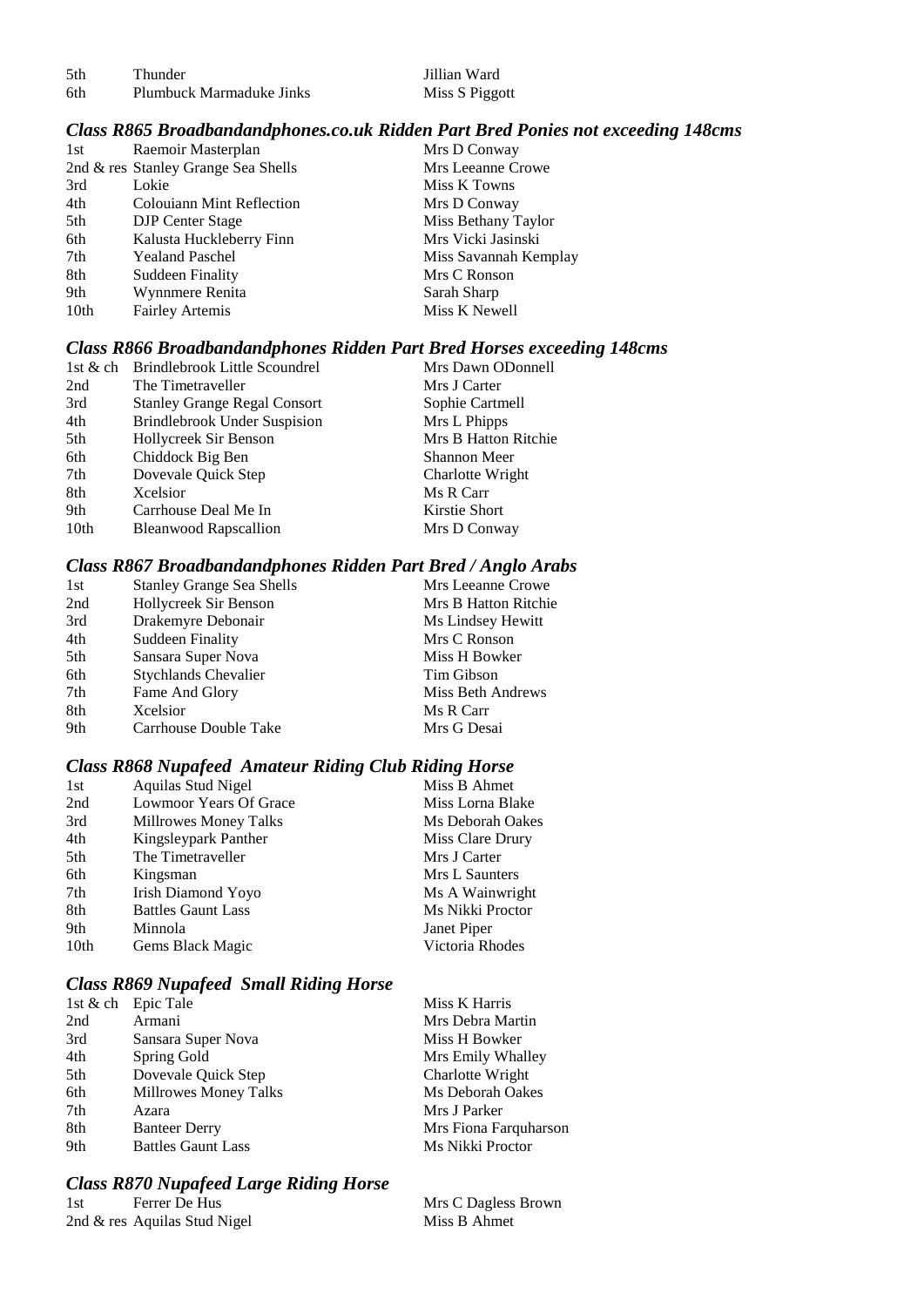| 3rd  | Lowmoor Years Of Grace        | Miss Lorna Blake       |
|------|-------------------------------|------------------------|
| 4th  | Kingsman                      | Mrs Linda Saunters     |
| 5th  | Devil In Disguise             | Miss Katie Payne       |
| 6th  | <b>Freckleton First Class</b> | Mrs C Dagless Brown    |
| 7th  | For Fanny                     | Mrs Jeanette McDonnell |
| 8th  | Ilana W                       | Miss Vicky Ryan        |
| 9th  | Imperial High Force           | Miss Hannah Coates     |
| 10th | Irish Diamond Yoyo            | Ms A Wainwright        |
|      |                               |                        |

## *Class R871 BSPA Piebald/Skewbald Plaited Horse*

|      | 1st & res Midges Monty      | Mr & Mrs M & W Ward  |
|------|-----------------------------|----------------------|
| 2nd  | Puzzles Pleased as Punch    | Mrs Melanie Morley   |
| 3rd  | Kinder Scout                | Miss J Wormall       |
| 4th  | Delilah Rose                | Rachal Fairbairn     |
| 5th  | Sorrelcourt Take A Bow      | Mrs Marie Boasman    |
| 6th  | Vinchenzo                   | Miss C Elding        |
| 7th  | <b>Bowstridge Kimberley</b> | Mrs Karen Kerby      |
| 8th  | Captiva Izar                | Mrs Anna Morter      |
| 9th  | Kilurnay Patch              | Miss Clare Hardstone |
| 10th | Plausible Deniability       | Miss L Wong          |

## *Class R872 BSPA Pie/Skewbald Plaited Pony not exceediing 153cms*

| 1st  | Lokie                        | Miss K Towns        |
|------|------------------------------|---------------------|
| 2nd  | Reylem Champagne Charlie     | Miss Kelly Needham  |
| 3rd  | Dakota V11                   | Mrs N Stewart       |
| 4th  | <b>Penrock Puzzled Poser</b> | Michelle Findlay    |
| 5th  | Littlebyrom Allsorts         | Miss Emily Stobbart |
| 6th  | Millpony Make Me Chuckle     | Mrs Jane Britton    |
| 7th  | Padstead Kairo               | Mrs Clare Peterson  |
| 8th  | <b>Oueen Of Harts</b>        | Miss E Webster      |
| 9th  | Lewus                        | Mrs Lisa Speight    |
| 10th | Roamy                        | Miss Z Nicholls     |
|      |                              |                     |

## *Class R873 BSPA Ridden Piebald / Skewbald Traditional Pony*

| Heartbreaker Iv           | Mrs Linda Saunters    |
|---------------------------|-----------------------|
| <b>Sd Lady In Waiting</b> | Mrs Zoe Clarke        |
| Mansfields Fair Lady      | Miss Vicki Faulkner   |
| The Tank                  | Miss R Hamilton       |
| Highoak Juke              | Miss R Wright         |
| Outta This World          | Mrs Hayley Prosser    |
| Lucky Llamedos            | Miss Danielle Boot    |
| Take A Chance             | Miss S Hodsgon Clarke |
| Xilobs God                | <b>Bethany Ellis</b>  |
| Lil Darlin                | MIss L Howard         |
|                           |                       |

#### *Class R874 BSPA Ridden Piebald/Skewbald Traditional / Native Horse*

| 1st | Moortown Lacey      | Miss Clare Hardstone |
|-----|---------------------|----------------------|
| 2nd | Kiwi                | Miss K Maw           |
| 3rd | Puzzle              | Mrs Tina Sambucci    |
| 4th | Corky               | Janet Piper          |
| 5th | Mister Miguel       | Mrs Anna Morter      |
| 6th | Once In A Blue Moon | Mrs R Longbottom     |

#### *Class R875 BSPA Ridden Piebald / Skewbald Native Pony not exceeding 148cms*

| 1st | <b>Scoveston Montys Shy Boy</b> | Miss N Barfield |
|-----|---------------------------------|-----------------|
| 2nd | Hello Dolly II                  | Mrs S Bradshaw  |
| 3rd | Plumbuck Marmaduke Jinks        | Miss S Piggott  |
| 4th | Spellbound                      | Miss Emma Bell  |
| 5th | Applewood Star                  | Mrs E Dickie    |
| 6th | Annie Of Oakhaze                | Miss R Leek     |
| 7th | Razzle Dazzle                   | Reece Bentley   |

# *Class R876 BSPA Ridden Piebald / Skewbald Hogged Cob*

| 1st & ch Moonlarne Lane Romeo | Mrs Lynn Shimwell |
|-------------------------------|-------------------|
|                               |                   |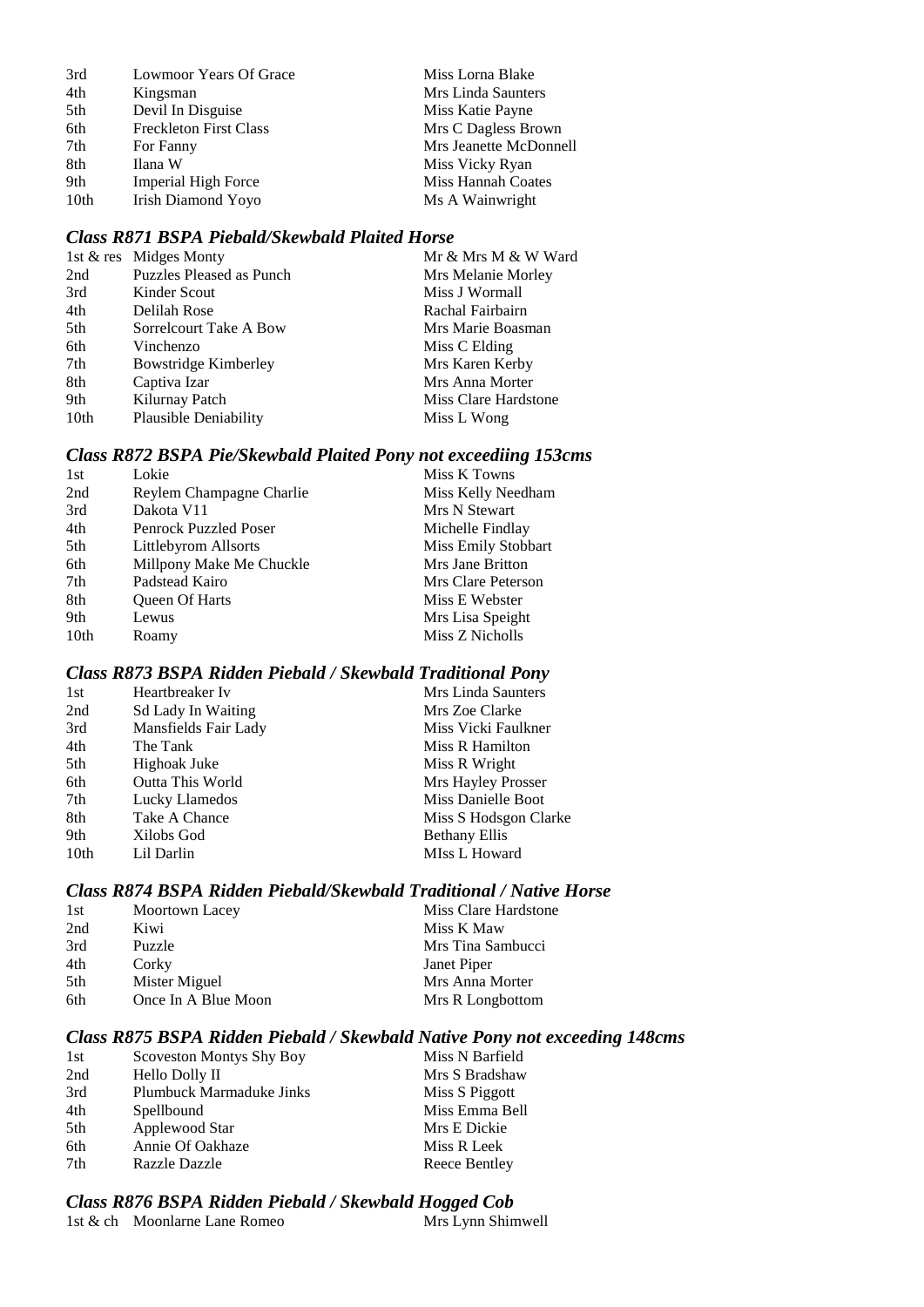| 2nd | <b>Isserkelly Borisokane</b> | Mrs Katie Snow      |
|-----|------------------------------|---------------------|
| 3rd | <b>His Archness</b>          | Mrs A Bird          |
| 4th | Charlie Chalk                | Mrs M Gentle        |
| 5th | Cob Only Knows               | Kate Over           |
| 6th | Bilko                        | Mrs K Downs         |
| 7th | Triplicate                   | Mr Richard Williams |

# *Class R877 KBIS WHP not exceeding 133cms*

| 1st | Wilderness Firecracker         | Mrs H Rodgers              |
|-----|--------------------------------|----------------------------|
| 2nd | <b>Wortley Dragoon</b>         | Scarlett Williams          |
| 3rd | <b>Scarletts Jimmy Bunny</b>   | Miss R White               |
| 4th | Chywoon John Smith             | Morgan Lowther             |
| 5th | May Day Lad                    | Mrs E Wilmot               |
| 6th | Springfieldpark The Stig       | Mrs A Aitken               |
| 7th | Thistledown Land Of My Fathers | Ella-may Powdrill-swinscoe |
| 8th | <b>Scarthy Gold Falcon</b>     | <b>Hayley Shippey</b>      |
|     |                                |                            |

## *Class R878 KBIS WHP not exceeding 143cms*

|     | 1st & ch Seren Goch       | Mrs Claire Pickering |
|-----|---------------------------|----------------------|
| 2nd | Highlake Lake             | Miss R White         |
| 3rd | Kilmurray Ned             | Mrs Kim Taylor       |
| 4th | Jack V111                 | Mia Dickinson        |
| 5th | Lovellyhill Rolled Gold   | Mrs Katie Dakin      |
| 6th | Maddie                    | Miss Chloe Wright    |
| 7th | Flecknoe Final Impression | Fiona Titterton      |

## *Class R879 KBIS WHP not exceeding 153cms*

|     | 1st & res Hello Juno   | Mrs Diane Mulhern     |
|-----|------------------------|-----------------------|
| 2nd | Carnsdale Dun Good     | Poppy Carr            |
| 3rd | Notley Queen Bee       | Miss S Lawes          |
| 4th | Jemoon High Society    | Mrs Jacqui Thompson   |
| 5th | D S Shaddows Moonlight | Miss Rebecca Harrison |

## *Class R880 KBIS WHP not exceeding 158cms*

| 1st | Gsa Chloe  | Mrs J Aldred          |
|-----|------------|-----------------------|
| 2nd | Get Set Ii | <b>Kate Priestley</b> |

## *Class R881 Equifest Working Hunter*

| Van Neolux Z              | Miss Rosie Stevens     |
|---------------------------|------------------------|
| <b>Quartz Diamond Boy</b> | Miss R Stokes          |
| Zero Cavalier             | Roy Hart               |
| Loughmore Charlie         | Mrs Marie Slater       |
| Killea Silver Diamond     | Izzy Hartswood-Collier |
| Avaca Aurora              | Karen Robinson         |
| Monbeg Valentine          | Mrs Kim Porter         |
| Shes Gold                 | Miss Jade Thompson     |
|                           |                        |

## *Class R882 Cavernoma Alliance UK Lead Rein Welsh A Gelding*

| 1st  | Abercamlais Aneurin             | Mrs Lynn Shimwell    |
|------|---------------------------------|----------------------|
|      | 2nd $\&$ res Rhencullen Popcorn | Mrs Lyndsey Birtwell |
| 3rd  | <b>Black Hill Impulse</b>       | Mrs Dawn ODonnell    |
| 4th  | <b>Sunstars Contador</b>        | Miss Nikki Ashcroft  |
| 5th  | Elberry Suilen                  | Lucy Richardson      |
| 6th  | Fountainhead Teddy              | Miss Sara Bath       |
| 7th  | Springlane Saracen Amendment    | Georgia Crouchman    |
| 8th  | Thistledown Valdes              | Amy Bennion          |
| 9th  | Thistledown Spring Time         | Sara Kershaw         |
| 10th | Friars All Gold                 | Mrs Sue Heath        |
|      |                                 |                      |

## *Class R883 Cavernoma Alliance UK Welsh A Lead Rein Mare*

| <b>Blackhill Parrianne</b> | Miss Jodie Shepherd |
|----------------------------|---------------------|
| Brambleside Florence       | Miss Vicki Faulkner |
| Uphill Megan Fox           | Mrs G A Neve        |
| Lovins Sweet Rose          | Miss Joanna Long    |
|                            |                     |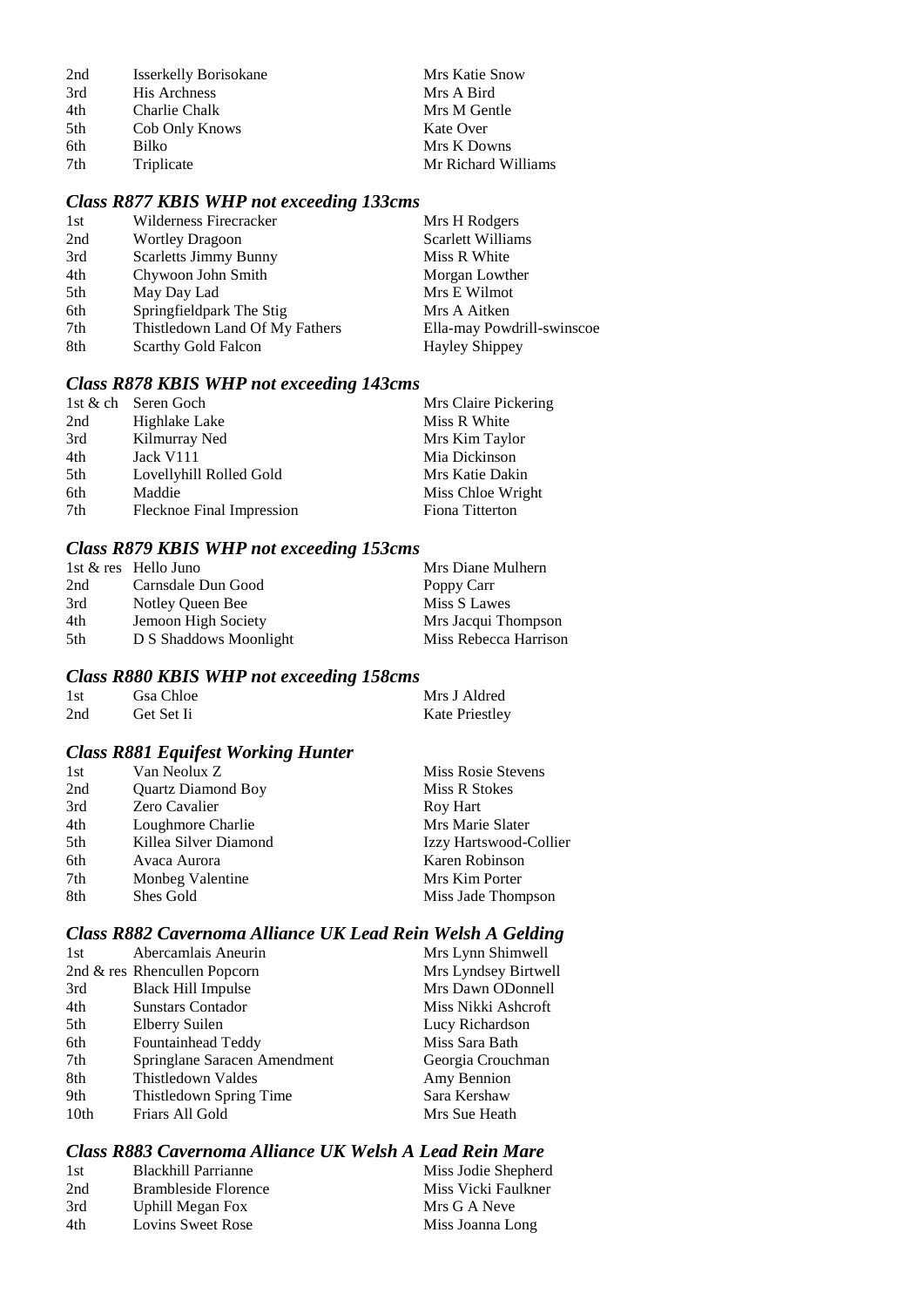| 5th  | Lucren Little Gem             | Miss Hayley Pottle     |
|------|-------------------------------|------------------------|
| 6th  | Morvanna Fantasy              | Miss Helen Whiteley    |
| 7th  | Churchwood Obsession          | Miss E Caley           |
| 8th  | Fronllan Lilly Grace          | Mrs F Gibbs            |
| 9th  | Springlane Elegance Amendment | Mrs Caroline Crouchman |
| 10th | Staverton Magnolia            | Miss L Owen            |

## *Class R884 Cavernoma Alliance UK Lead Rein M&M Small Breeds*

|      | 1st & ch Anchor Gooseberry | Mrs M Nicoll Thompson |
|------|----------------------------|-----------------------|
| 2nd  | Coppice Bella Rosa         | Mrs M Derbyshire      |
| 3rd  | Birchmoor Amelia           | Gail Conroy           |
| 4th  | Lowlandview James Bond     | Miss Nikki Ashcroft   |
| 5th  | Briar Snowman              | Lucy Richardson       |
| 6th  | Pumphill Ra Ra             | Mrs K Hulme           |
| 7th  | Pumphill Brosnan           | Carrie Simmonds       |
| 8th  | Coppinshill Commemoration  | Miss Hayley Reynolds  |
| 9th  | Briars Aspen               | Miss T Paskins        |
| 10th | Kiayaz Evita               | Mrs Joanna Allsop     |
|      |                            |                       |

## *Class R885 The Jungle Hut Welsh A First Ridden*

| 1st  | Friars All Gold         | Liam Kirby           |
|------|-------------------------|----------------------|
| 2nd  | <b>Blisland Hero</b>    | Mrs Sam Herring      |
| 3rd  | Wellbank Gabriel        | Mr Tom Brash         |
| 4th  | <b>Uphill Megan Fox</b> | Mrs G A Neve         |
| 5th  | Waitwith Welsh Gold     | Mrs Rebecca Donnelly |
| 6th  | Thistledown Livius      | Mrs Sarah Lambert    |
| 7th  | Westfirle Golden Oriole | Mrs Kate Smith       |
| 8th  | <b>Rushton Revellor</b> | Mrs Sarah Cunningham |
| 9th  | Lacy Magnus             | Miss N Harnett       |
| 10th | Cosford Sapphoe         | Mrs S Ramsden        |

### *Class R886 The Jungle Hut Welsh B First Ridden*

|     | 1st & res Oakville Touch Of Class | Mrs Sue Heath           |
|-----|-----------------------------------|-------------------------|
| 2nd | Menai Naughty Girl Sally          | Mrs Michelle Horton     |
| 3rd | <b>Techon Telynores</b>           | <b>Annabel Chambers</b> |
| 4th | Laithehill Choirmaster            | Mrs Gail Wynne-Rogerson |
| 5th | Wind Of Time                      | Mrs Emma Parker         |
| 6th | Desarbre Sparrow Hawk             | Mrs Gemma Price         |
| 7th | <b>Wagtail Romance</b>            | Mrs Francine Spurr      |
| 8th | Cadlanvalley Teleri               | Mrs R Dilcock Thomas    |
|     |                                   |                         |

#### *Class R887 The Jungle Hut M&M Small Breeds First Ridden*

|                  | 1st & ch Lotuspoint Cassius | Mrs R Brightmore   |
|------------------|-----------------------------|--------------------|
| 2nd              | Pumphill Brosnan            | Carrie Simmonds    |
| 3rd              | Rushfield Maltman           | Mrs Gemma Rice     |
| 4th              | Coppinshill Chaos           | Mrs S Millsom      |
| 5th              | Cayberry Hotshot            | Daisy-May Allen    |
| 6th              | Springwater Stop The Music  | Mrs Katie Snow     |
| 7th              | Collstone Bonanza           | Mrs Sam Herring    |
| 8th              | Briar Snowman               | Lucy Richardson    |
| 9th              | <b>Hisley Provost</b>       | Mrs D Twitchen     |
| 10 <sub>th</sub> | Springwater Music Master    | Miss Eloise Marlow |

# *Class R888 Equifest Junior Ridden M&M Small Breeds*

|                  | 1st & res Collstone Bonanza | Mrs Sam Herring      |
|------------------|-----------------------------|----------------------|
| 2nd              | Littlecourt Showboat        | Miss J Saint         |
| 3rd              | <b>Fouroaks Carlos</b>      | Mrs Lyndsey Birtwell |
| 4th              | Thistledown Fun Fair        | Mrs Pippa Kirby      |
| 5th              | Coppinshill Cartier         | Mrs Gemma Crabtree   |
| 6th              | Wellbank Gabriel            | Mr Tom Brash         |
| 7th              | Thistledown Eye Drop        | Clare Bullman        |
| 8th              | Telynau Hotshot             | Mr A Atherton        |
| 9th              | Waxwing Roseking 82797      | Mrs Michelle Dixon   |
| 10 <sub>th</sub> | Rushfield Maltman           | Mrs Gemma Rice       |
|                  |                             |                      |